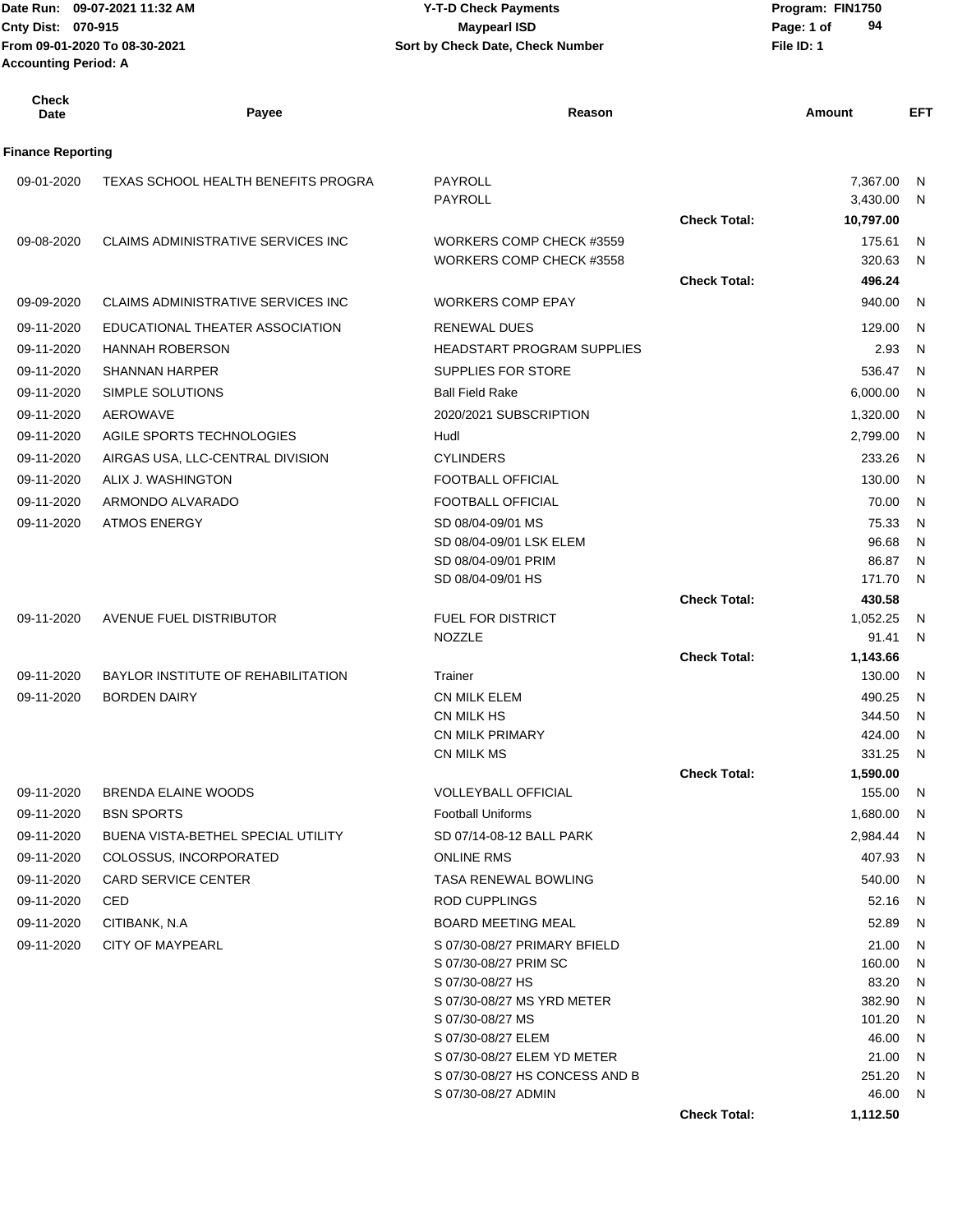# **Cnty Dist:** 070-915 **Page: 2 of MaypearI ISD MaypearI ISD 09-07-2021 11:32 AM Y-T-D Check Payments 070-915 Maypearl ISD**

| Check<br>Date | Payee                                     | Reason                                        |                     | Amount               | <b>EFT</b>   |
|---------------|-------------------------------------------|-----------------------------------------------|---------------------|----------------------|--------------|
| 09-11-2020    | <b>CLAIMS ADMINISTRATIVE SERVICES INC</b> | <b>1ST QUARTER INSTALLMENT</b>                |                     | 12,586.00            | N            |
| 09-11-2020    | DAN MOSLEY                                | FOOTBALL OFFICIAL                             |                     | 70.00                | N            |
| 09-11-2020    | DRUG & ALCOHOL TESTING COMP.              | DOT PRE EMPLOYMENT DRUG TEST                  |                     | 402.50               | N            |
| 09-11-2020    | EDGENUITY INC.                            | ELA, MATH, SCIENCE, SS ONLINE                 |                     | 39,735.00            | N            |
| 09-11-2020    | EICHELBAUM WARDELL HANSEN POWELL &        | LEGAL TELEPHONE SERVICE                       |                     | 25.50                | N            |
| 09-11-2020    | ELLIS APPRAISAL DISTRICT                  | 4TH QTR PAYMENT                               |                     | 8,771.28             | N            |
| 09-11-2020    | <b>ELLIS COUNTY TREASURER</b>             | <b>SCHOOL BOARD ELECTION</b>                  |                     | 1,880.00             | N            |
| 09-11-2020    | <b>EQUITY CENTER</b>                      | MEMBERSHIP FEE 2020/2021                      |                     | 1,260.00             | N            |
| 09-11-2020    | FRONTIER SOUTHWEST INCORPORATED           | SD08/28-09-27 972-435-1720                    |                     | 63.50                | N            |
|               |                                           | SD08/28-09-27 ADMIN 435-1000                  |                     | 934.33               | N            |
|               |                                           | SD08/28-09-27 ELEM 435-2160                   |                     | 132.00               | N            |
|               |                                           | SD08/28-09-27 PRIM 435-2520                   |                     | 132.00               | N            |
| 09-11-2020    | FRONTLINE TECHNOLOGIES GROUP, LLC         | ABSENCE AND TIME SOLUTION                     | <b>Check Total:</b> | 1,261.83<br>3,023.67 | N            |
|               |                                           | ABSENCE AND TIME SOLUTION                     |                     | 8,500.00             | N            |
|               |                                           |                                               | <b>Check Total:</b> | 11,523.67            |              |
| 09-11-2020    | <b>GLEN ROSE HS</b>                       | CC Entry Glen Rose                            |                     | 200.00               | N            |
| 09-11-2020    | <b>HANNAH ROBERSON</b>                    | HEADSTART PROGRAM SUPPLIES                    |                     | 73.96                | N            |
| 09-11-2020    | HEALTH SPECIAL RISK, INC                  | <b>INSURANCE</b>                              |                     | 1,009.19             | N            |
| 09-11-2020    | <b>HEARTLAND PAYMENT SYSTEMS</b>          | <b>MENU PLANNING</b>                          |                     | 497.50               | N            |
| 09-11-2020    | <b>HILCO</b>                              | SD 08/03-09/02 SEC LIGHTS                     |                     | 36.18                | N            |
|               |                                           | SD 08/03-09/02 FUEL TANKS                     |                     | 34.25                | N            |
|               |                                           | SD 08/03-09/02 MARQUEE                        |                     | 48.74                | $\mathsf{N}$ |
|               |                                           | SD 08/03-09/02 ATH FACILITY                   |                     | 1,138.10             | N            |
|               |                                           | SD 08/03-09/02 HS N WING<br>SD 08/03-09/02 MS |                     | 3,234.35<br>3,926.51 | N<br>N       |
|               |                                           | SD 08/03-09/02 SPORTS COMPLEX                 |                     | 263.62               | N            |
|               |                                           | SD 08/03-09/02 ELEM                           |                     | 5,867.86             | N            |
|               |                                           | SD 08/03-09/02 AG FACILITY                    |                     | 864.53               | N            |
|               |                                           |                                               | <b>Check Total:</b> | 15,414.14            |              |
| 09-11-2020    | Houston ISD                               | <b>SHARS BILLING AUGUST</b>                   |                     | 5.90                 | N            |
| 09-11-2020    | HOWARD TECHNOLOGY SOLUTIONS               | <b>TRIPP LITE</b>                             |                     | 756.00               | N            |
| 09-11-2020    | <b>JERRY BROCCOLI</b>                     | FOOTBALL OFFICIAL                             |                     | 130.00               | N            |
| 09-11-2020    | JOSEPH MANGUM                             | <b>FOOTBALL OFFICIAL</b>                      |                     | 130.00               | N            |
| 09-11-2020    | <b>KANDICE HANNA</b>                      | <b>CONSULT</b>                                |                     | 100.00               | N            |
| 09-11-2020    | <b>KEENE ISD</b>                          | <b>CC Entry Keene</b>                         |                     | 300.00               | N            |
|               |                                           | 2019-2020 OPERATING FEES                      |                     | 3,774.33             | N            |
|               | <b>LABATT FOOD SERVICE</b>                | <b>CN ELEM</b>                                | <b>Check Total:</b> | 4,074.33<br>7,550.95 |              |
| 09-11-2020    |                                           | CN HS                                         |                     | 8,355.59             | N<br>N       |
|               |                                           | <b>CN PRIMARY</b>                             |                     | 6,531.24             | N            |
|               |                                           | CN MS                                         |                     | 6,593.91             | N            |
|               |                                           |                                               | <b>Check Total:</b> | 29,031.69            |              |
| 09-11-2020    | LEARNING.COM                              | <b>BUNDLE ON LINE</b>                         |                     | 2,550.00             | N            |
| 09-11-2020    | LOWE'S                                    | <b>SCREWS</b>                                 |                     | 45.32                | N            |
| 09-11-2020    | M.A.C. ALARMS                             | ANNUAL SERVICE AGREEMENT                      |                     | 2,820.00             | N            |
| 09-11-2020    | <b>MAURICE VINES</b>                      | FOOTBALL OFFICIAL                             |                     | 120.00               | N.           |
| 09-11-2020    | <b>MAYPEARL LIONS CLUB</b>                | 20/21 MEMBERSHIP FEE                          |                     | 100.00               | N.           |
| 09-11-2020    | <b>MENTORS CARE</b>                       | <b>MENTORING PROGRAM</b>                      |                     | 4,000.00             | N.           |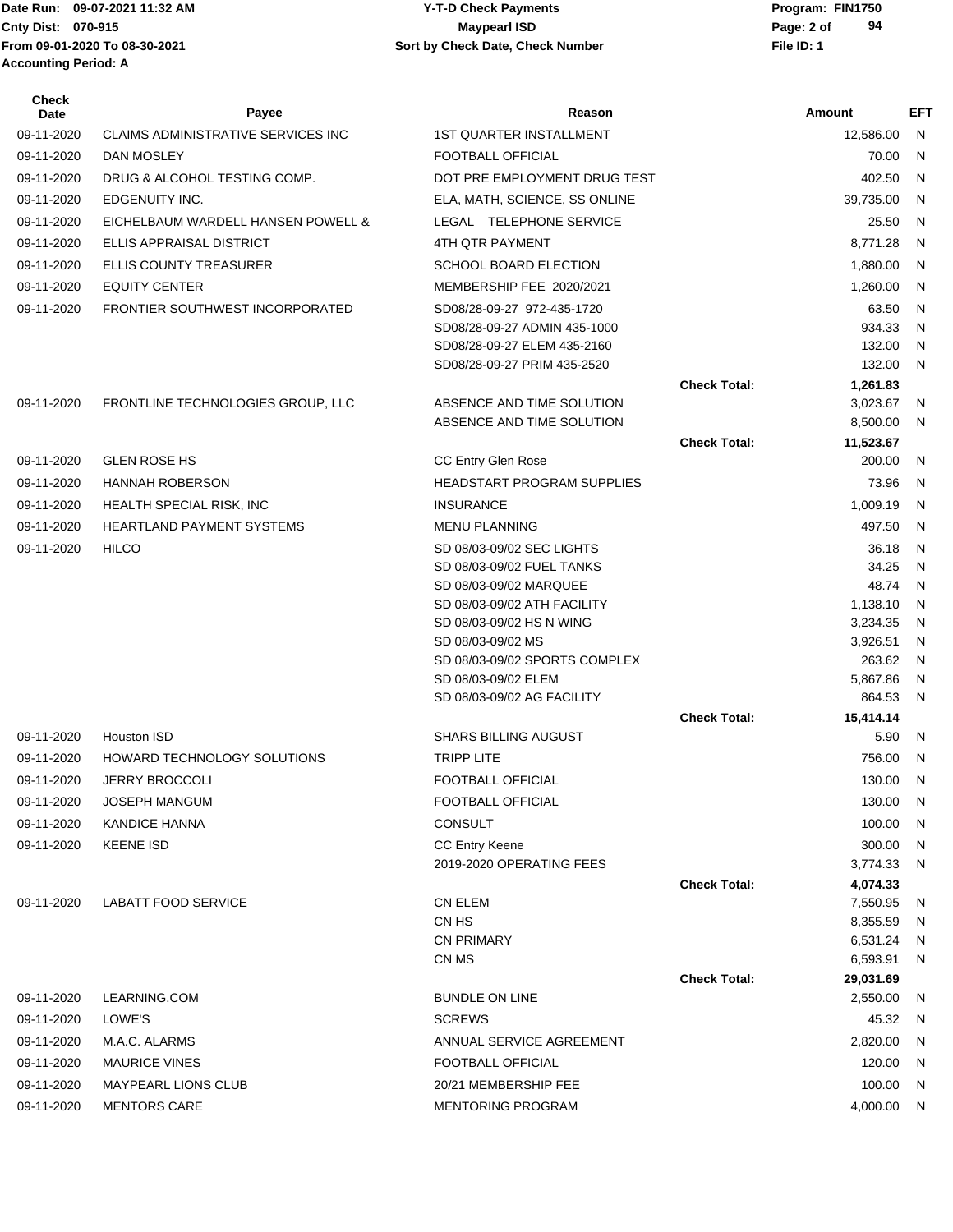#### Date Run: 09-07-2021 11:32 AM **Program: FIN1750** Y-T-D Check Payments **Cnty Dist:** 070-915 **Page: 3 of Page: 3 of MaypearI ISD 09-07-2021 11:32 AM Y-T-D Check Payments 070-915 Maypearl ISD**

**94**

| <b>Check</b><br>Date | Payee                                     | Reason                                                         |                     | <b>Amount</b>      | <b>EFT</b>   |
|----------------------|-------------------------------------------|----------------------------------------------------------------|---------------------|--------------------|--------------|
| 09-11-2020           | <b>SYLVIA MILLER</b>                      | <b>VOLLEYBALL OFFICIAL</b>                                     |                     | 170.00             | N            |
| 09-11-2020           | NAVIANCE INC.                             | <b>ESSENTIAL SOLUTION</b>                                      |                     | 3,750.00           | N            |
| 09-11-2020           | NEC FINANCIAL SERVICES, LLC               | NEC SV8100 PHONE LEASE                                         |                     | 1,159.20           | N            |
|                      |                                           | NEC SV8100 PHONE INTEREST                                      |                     | 181.07             | N            |
|                      |                                           |                                                                | <b>Check Total:</b> | 1,340.27           |              |
| 09-11-2020           | NEXTLINK BROADBAND                        | LEVEL 1 SD 08/30-09/29                                         |                     | 538.12             | - N          |
| 09-11-2020           | NORTHWEST EVALUATION ASSOCIATION          | <b>MAP GROWTH</b>                                              |                     | 11,500.00          | N            |
| 09-11-2020           | PADILLA POLL                              | Padilla Poll                                                   |                     | 220.00             | N            |
| 09-11-2020           | PAUL TURLEY                               | FOOTBALL OFFICIAL                                              |                     | 120.00             | N            |
| 09-11-2020           | <b>REGION 10/EDUCATION SERVICE CENTER</b> | Roesetta Stone Licenses                                        |                     | 475.00             | N            |
|                      |                                           | COUNSELOR/STUDENT SUPPORT                                      |                     | 3,000.00           | N            |
|                      |                                           |                                                                | <b>Check Total:</b> | 3,475.00           |              |
| 09-11-2020           | REPUBLIC SERVICES #794                    | TRASH PICK UP SD 09/01-09/30                                   |                     | 2,939.35           | N            |
| 09-11-2020           | <b>RICHARD HARRISON</b>                   | FOOTBALL OFFICIAL                                              |                     | 120.00             | $\mathsf{N}$ |
| 09-11-2020           | <b>RICK'S WORLD OF SPORTS</b>             | <b>DISTRICT SHIRTS</b>                                         |                     | 115.81             | N            |
| 09-11-2020           | SAGU                                      | <b>GRADUATION RENTAL</b>                                       |                     | 531.25             | N            |
| 09-11-2020           | SANDRA MOLINA                             | <b>REFUND FOR FRANCISCO</b>                                    |                     | 106.90             | N            |
| 09-11-2020           | Secured Mobility LLC                      | ANNUAL SERVICES 2020/2021                                      |                     | 6,460.00           | N            |
| 09-11-2020           | SIMPLE SOLUTIONS                          | <b>Ball Field Rake</b>                                         |                     | 1,250.00           | N            |
|                      |                                           | <b>Ball Field Rake</b>                                         |                     | 1,250.00           | N            |
| 09-11-2020           | <b>STEVEN JOHN SELNER</b>                 | FOOTBALL OFFICIAL                                              | <b>Check Total:</b> | 2,500.00<br>120.00 | N            |
| 09-11-2020           | SULLIVAN SUPPLY INC.                      | HAND PUMP AND SANITIZER                                        |                     | 789.20             | N            |
| 09-11-2020           | SUPERIOR PEDIATRIC CARE, INC.             | <b>PT SERVICES</b>                                             |                     | 828.75             | N            |
|                      |                                           | OT SERVICES                                                    |                     | 585.00             | N            |
|                      |                                           |                                                                | <b>Check Total:</b> | 1,413.75           |              |
| 09-11-2020           | TASB, INC.                                | <b>BOARDBOOK SUBSCRIPTION</b>                                  |                     | 1,250.00           | N            |
|                      |                                           | POLICY SERVICE                                                 |                     | 900.00             | N            |
|                      |                                           | POLICY MAINTENANCE                                             |                     | 1,000.00           | N            |
|                      |                                           | LOCALIZED UPDATE 15                                            |                     | 1,166.09           | N            |
|                      |                                           | LOCAL UPDATE                                                   |                     | 60.00              | N            |
|                      |                                           |                                                                | <b>Check Total:</b> | 4,376.09           |              |
| 09-11-2020           | <b>TASBO</b>                              | <b>PEIMS TRAINING</b>                                          |                     | 395.00             | N            |
| 09-11-2020           | TEXAS ASSOC. COMMUNITY SCHOOLS            | <b>INSTITUTION MEMBERSHIP</b><br><b>INSTITUTION MEMBERSHIP</b> |                     | 540.00<br>60.00    | N,<br>N      |
|                      |                                           |                                                                | <b>Check Total:</b> | 600.00             |              |
| 09-11-2020           | TEXAS COMPTROLLER OF PUBLIC ACCTS.        | ANNUAL CO-OP MEMBERSHIP                                        |                     | 100.00             | N            |
| 09-11-2020           | TEXAS DEPT. OF STATE HEALTH SERVICE       | <b>HEALTH INSPECTIONS CAFETERIA</b>                            |                     | 1,200.00           | N            |
| 09-11-2020           | THYSSENKRUPP ELEVATOR CORP                | <b>ELEVATOR MAINTENANCE</b>                                    |                     | 609.87             | - N          |
|                      |                                           | <b>ELEVATOR MAINTENANCE</b>                                    |                     | 609.87             | - N          |
|                      |                                           |                                                                | <b>Check Total:</b> | 1,219.74           |              |
| 09-11-2020           | TITAN SCHOOL SOLUTIONS, INC.              | 20/21 SUBSCRIPTION                                             |                     | 3,000.00           | N            |
| 09-11-2020           | <b>TRANE</b>                              | <b>COMPRESSOR</b>                                              |                     | 1,425.27           | - N          |
| 09-11-2020           | UNIVERSITY OF TEXAS AT AUSTIN             | 20/21 MEMBERSHIP FEE                                           |                     | 1,800.00           | - N          |
| 09-11-2020           | VST SERVICES, LP                          | <b>E-REATE SERVICE FEE</b>                                     |                     | 2,400.00           | N            |
| 09-11-2020           | WELDERS WAREHOUSE CORP.                   | <b>CYLINDER RENTAL</b>                                         |                     | 120.00             | N            |
| 09-11-2020           | <b>WILLIAM DUCKSWORTH</b>                 | FOOTBALL OFFICIAL                                              |                     | 75.00              | N            |
|                      |                                           | CHECK DID NOT PRINT                                            |                     | $-75.00$           | N            |

**Check Total: .00**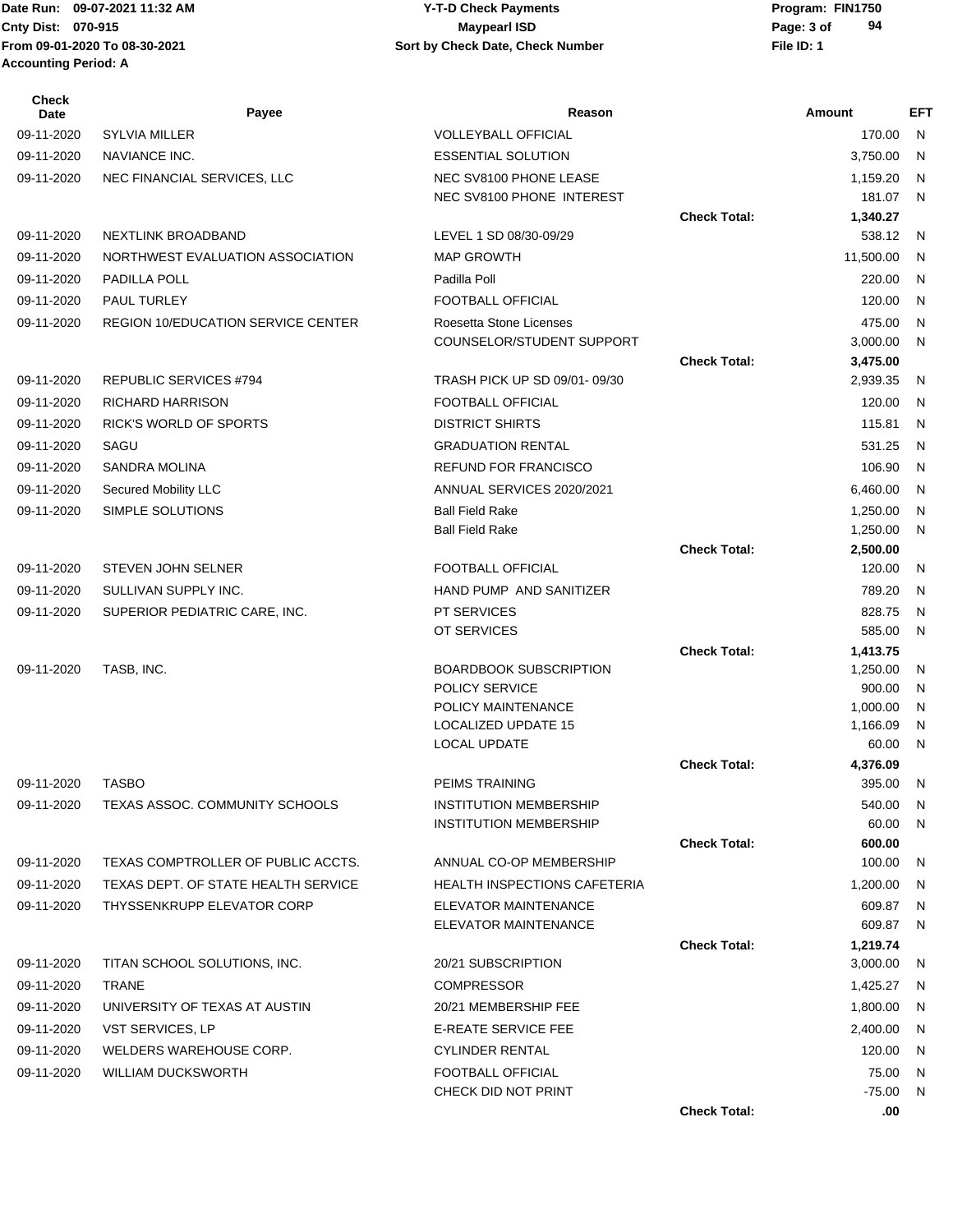# **Cnty Dist:** 070-915 **Page: 4 of Page: 4 of MaypearI ISD 09-07-2021 11:32 AM Y-T-D Check Payments 070-915 Maypearl ISD**

| <b>Check</b><br>Date | Payee                                     | Reason                                           |                     | Amount               | <b>EFT</b> |
|----------------------|-------------------------------------------|--------------------------------------------------|---------------------|----------------------|------------|
| 09-11-2020           | <b>WILLIE MUNDINE</b>                     | <b>FOOTBALL OFFICIAL</b>                         |                     | 70.00                | N          |
|                      |                                           | FOOTBALL OFFICIAL                                |                     | 120.00               | N          |
|                      |                                           | CHECK DID NOT PRINT                              |                     | $-70.00$             | N          |
|                      |                                           | CHECK DID NOT PRINT                              |                     | $-120.00$            | N          |
|                      |                                           |                                                  | <b>Check Total:</b> | .00                  |            |
| 09-14-2020           | SULLIVAN SUPPLY INC.                      | PD WITH CREDIT CARD                              |                     | $-789.20$            | N          |
| 09-15-2020           | TEACHER RETIREMENT SYSTEM                 | PAYROLL                                          |                     | 26,889.00            | N          |
|                      |                                           | PAYROLL                                          |                     | 4,204.00             | N          |
|                      |                                           | PAYROLL<br>PAYROLL                               |                     | 7,014.00<br>4,898.86 | N<br>N     |
|                      |                                           | PAYROLL                                          |                     | 7,734.00             | N          |
|                      |                                           |                                                  | <b>Check Total:</b> | 50,739.86            |            |
| 09-15-2020           | <b>CLAIMS ADMINISTRATIVE SERVICES INC</b> | <b>WORKERS COMP EPAY</b>                         |                     | 150.00               | N          |
| 09-18-2020           | <b>HEART OF TEXAS FAIR</b>                | <b>STOCK SHOW ENTRY FEES</b>                     |                     | 1,250.00             | N          |
| 09-18-2020           | LAKEVIEW CAMP AND CONF. CENTER            | <b>RENTAL SENIOR AWARDS 2021</b>                 |                     | 339.00               | N          |
| 09-18-2020           | SCRIPPS NATIONAL SPELLING BEE, INC        | SPELLING BEEEARLY BIRD ENROLL                    |                     | 182.50               | N          |
| 09-18-2020           | UNIVERSITY OF TEXAS AT ARLINGTON          | PANTHER PRIDE SCHOLARSHIP                        |                     | 100.00               | N          |
|                      |                                           | LISA MILLER SCHOLARSHIP                          |                     | 375.00               | N          |
|                      |                                           |                                                  | <b>Check Total:</b> | 475.00               |            |
| 09-18-2020           | AMBER HELLER                              | TRANSFER TAPE/ CUPCAKE HOLDER                    |                     | 45.87                | N          |
| 09-18-2020           | <b>BLUM ISD</b>                           | <b>CC Entry Blum</b>                             |                     | 300.00               | N          |
| 09-18-2020           | <b>BRENDA ELAINE WOODS</b>                | <b>VOLLEYBALL OFFICIAL</b>                       |                     | 15.00                | N          |
| 09-18-2020           | <b>BSN SPORTS</b>                         | <b>Football Equipment</b>                        |                     | 90.00                | N          |
|                      |                                           | Football Equipment                               |                     | 42.00                | N          |
|                      |                                           |                                                  | <b>Check Total:</b> | 132.00               |            |
| 09-18-2020           | <b>CARD SERVICE CENTER</b>                | SANTIZER AND PUMPS                               |                     | 789.20               | N          |
| 09-18-2020           | CED                                       | BREAKER FOR FOOTBALL FIELD                       |                     | 194.50               | N          |
| 09-18-2020           | <b>CEDRIC TISBY</b>                       | FOOTBALL OFFICIAL                                |                     | 120.00               | N          |
| 09-18-2020           | CHARACTERSTRONG, LLC                      | ANNUAL LICENSE RENEWAL                           |                     | 499.00               | N          |
| 09-18-2020           | <b>CHRISTOPHER DEMERS</b>                 | FOOTBALL OFFICIAL                                |                     | 120.00               | N          |
| 09-18-2020           | <b>DEBBIE GRIFFIN</b>                     | <b>POSTAGE</b>                                   |                     | 16.98                | N          |
| 09-18-2020           | <b>EAST TEXAS COPY</b>                    | SD 08/09-09/08 ELEM T                            |                     | 198.10               | N          |
|                      |                                           | SD 08/09-09/08 ELEM P                            |                     | 92.12 N              |            |
|                      |                                           | SD 08/09-09/08 HSP<br>SD 08/09-09/08 HST         |                     | 95.42 N<br>187.31    | N          |
|                      |                                           | LEASE HST SD 09/25-10/25                         |                     | 128.24               | N          |
|                      |                                           | SD 08/09-09/08 PRIM T                            |                     | 70.00                | N          |
|                      |                                           | PRIMARY LEASE                                    |                     | 255.37               | N          |
|                      |                                           | SD 08/09-09/08 PRIM P                            |                     | 77.51                | N          |
|                      |                                           | SD 08/09-09/08 ADMIN                             |                     | 70.00                | N          |
|                      |                                           | SD 08/09-09/08 MSP                               |                     | 70.00                | N          |
|                      |                                           | SD 08/09-09/08 MST                               |                     | 107.42               | N          |
|                      |                                           | SD 08/09-09/08 SPED<br>LEASE SPED SD 09/25-10/25 |                     | 84.85<br>128.23      | N<br>N     |
|                      |                                           |                                                  | <b>Check Total:</b> | 1,564.57             |            |
| 09-18-2020           | <b>EMAINT ENTERPRISES, LLC</b>            | PROFESSIONAL EDITION USER                        |                     | 1,500.00             | N          |
|                      |                                           | PROFESSIONAL EDITION USER                        |                     | 2,000.00             | N          |
|                      |                                           | PROFESSIONAL EDITION USER                        |                     | 580.00               | N          |
|                      |                                           |                                                  | <b>Check Total:</b> | 4,080.00             |            |
| 09-18-2020           | FORTE DFW LLC                             | CN                                               |                     | 137.70               | N          |
|                      |                                           | CN                                               |                     | 103.00               | N          |
|                      |                                           | CN                                               |                     | 103.00               | N          |
|                      |                                           |                                                  | <b>Check Total:</b> | 343.70               |            |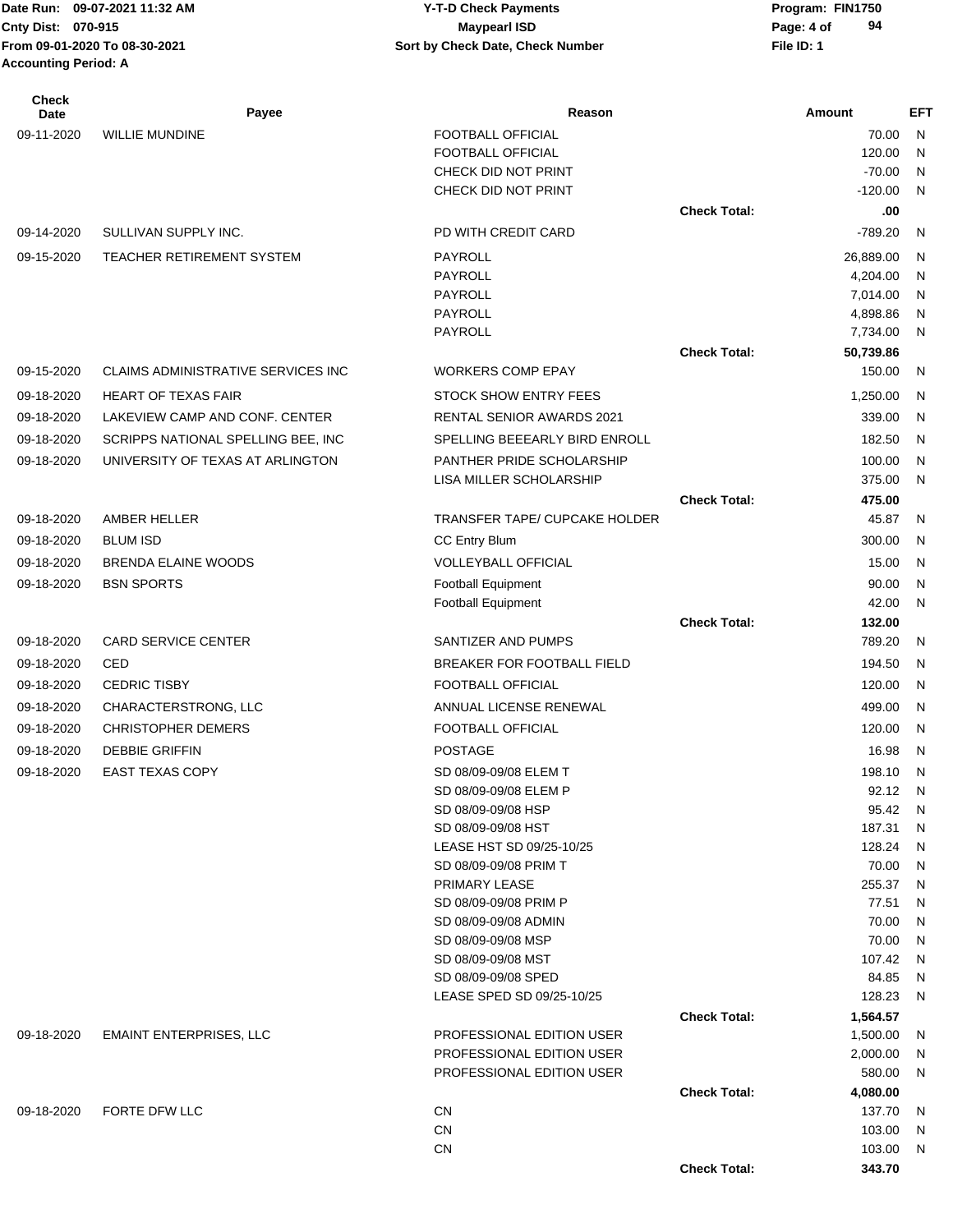Date Run: 09-07-2021 11:32 AM **Program: FIN1750** Y-T-D Check Payments **Accounting Period: A**

#### **Cnty Dist:** 070-915 **Page:** 5 of **From 09-01-2020 To 08-30-2021 File ID: 1 Sort by Check Date, Check Number 09-07-2021 11:32 AM Y-T-D Check Payments 070-915 Maypearl ISD**

| <b>Check</b><br>Date | Payee                                     | Reason                                                 |                     | Amount             | <b>EFT</b>   |
|----------------------|-------------------------------------------|--------------------------------------------------------|---------------------|--------------------|--------------|
| 09-18-2020           | <b>GRANDVIEW ALL-SPORTS BOOSTER CLUB</b>  | <b>CC Entry Grandview</b>                              |                     | 400.00             | -N           |
| 09-18-2020           | <b>JOSEPH MANGUM</b>                      | FOOTBALL OFFICIAL                                      |                     | 120.00             | N            |
| 09-18-2020           | <b>JUSTIN FELTS</b>                       | <b>WASP SPRAY</b>                                      |                     | 32.78              | N            |
| 09-18-2020           | <b>KEENE ISD</b>                          | <b>Keene District Fees</b>                             |                     | 3,241.25           | N            |
| 09-18-2020           | <b>KENNETH MACUNE</b>                     | FOOTBALL OFFICIAL                                      |                     | 120.00             | $\mathsf{N}$ |
| 09-18-2020           | <b>LEONARD LOPEZ</b>                      | FOOTBALL OFFICIAL                                      |                     | 120.00             | $\mathsf{N}$ |
| 09-18-2020           | LONE STAR EVENTS & TENTS                  | RENTAL TABLE/ CHAIRS SAT TESTI                         |                     | 250.00             | N            |
|                      |                                           | <b>RENTALS SAT TESTING</b>                             |                     | 88.44              | N            |
|                      |                                           |                                                        | <b>Check Total:</b> | 338.44             |              |
| 09-18-2020           | MANSFIELD BOOSTER CLUB                    | <b>CC Entry Mansfield</b>                              |                     | 160.00             | N            |
| 09-18-2020           | OLEN WILLIAMS, INC.                       | <b>Football Scoreboard</b>                             |                     | 810.00             | N            |
| 09-18-2020           | PEARSON/SAVVAS LEARNING CO LLC            | <b>ELA PROF LEARNING</b>                               |                     | 500.00             | $\mathsf{N}$ |
| 09-18-2020           | PIEPER ENTERPRISES, INC.                  | LAWN MAINT SPORTS COMPLEX SEPT                         |                     | 2,250.00           | $\mathsf{N}$ |
|                      |                                           | <b>LAWN MAIN SEPTEMBER</b>                             |                     | 5,962.50           | N            |
|                      |                                           |                                                        | <b>Check Total:</b> | 8,212.50           |              |
| 09-18-2020           | POLLOCK WATER WELL DRILLING               | WATER WELL AT SPORTS COMPLEX                           |                     | 16,192.04          | N            |
| 09-18-2020           | <b>REGION 10/EDUCATION SERVICE CENTER</b> | <b>READING ACADEMY</b>                                 |                     | 33,000.00          | $\mathsf{N}$ |
| 09-18-2020           | <b>SMARTOX</b>                            | <b>HS DRUG TESTING</b>                                 |                     | 374.00             | $\mathsf{N}$ |
| 09-18-2020           | <b>SUNRISE RIVER PRESS</b>                | HEALTHCARE PLANS FOR NURSE                             |                     | 99.00              | N            |
| 09-18-2020           | <b>TASB RISK MANAGEMENT FUND</b>          | UNEMPLOYMENT COMP COVERAGE                             |                     | 7,624.00           | <b>N</b>     |
| 09-18-2020           | <b>TASBO</b>                              | <b>MEMBERSHIP</b>                                      |                     | 135.00             | $\mathsf{N}$ |
| 09-18-2020           | <b>TXU ENERGY</b>                         | SD 08/11-09/09 AUGUST SEC LIGH                         |                     | 331.64             | $\mathsf{N}$ |
| 09-18-2020           | WAXAHACHIE CROSS COUNTRY BOOSTER          | CC Entry Waxahachie                                    |                     | 350.00             | <b>N</b>     |
| 09-18-2020           | <b>WILLIAM DUCKSWORTH</b>                 | FOOTBALL OFFICIAL                                      |                     | 75.00              | $\mathsf{N}$ |
| 09-18-2020           | <b>WILLIE MUNDINE</b>                     | FOOTBALL OFFICIAL                                      |                     | 70.00              | N            |
|                      |                                           | FOOTBALL OFFICIAL                                      | <b>Check Total:</b> | 120.00<br>190.00   | N            |
| 09-23-2020           | <b>CLAIMS ADMINISTRATIVE SERVICES INC</b> |                                                        |                     | 278.77             | - N          |
|                      |                                           | WORKERS COMP # 3560,3561,3562                          |                     |                    |              |
| 09-25-2020           | ELLIS CO FED TEACHERS CR UNION            | SEP DED CREDIT UNION                                   |                     | 3,931.00           | N            |
| 09-25-2020           | <b>THOMAS D POWERS</b>                    | SEP DED MISCELLANEOUS DEDUCTS                          |                     | 643.00             | $\mathsf{N}$ |
| 09-25-2020           | ASSN TEXAS PROF EDUCATORS                 | SEP DED MISCELLANEOUS DEDUCTS                          |                     | 466.00             | - N          |
| 09-25-2020           | MAYPEARL EDUCATION FOUNDATION             | SEP DED MISCELLANEOUS DEDUCTS                          |                     | 1,801.00 N         |              |
| 09-25-2020           | NATIONAL BENEFIT SERVICES, LLC            | SEP DED TAX SHEL. ANNUITY                              |                     | 1,360.00           | N            |
|                      |                                           | SEP DED TAX SHEL. ANNUITY                              |                     | 200.00             | N            |
|                      |                                           | SEP DED TAX SHEL. ANNUITY<br>SEP DED TAX SHEL. ANNUITY |                     | 75.00<br>50.00     | N<br>N       |
|                      |                                           | SEP DED TAX SHEL. ANNUITY                              |                     | 1,042.00           | N            |
|                      |                                           | SEP DED TAX SHEL. ANNUITY                              |                     | 450.00             | N            |
|                      |                                           | SEP DED 457 DEFERRED COMP.                             |                     | 640.13             | N            |
|                      |                                           | SEP DED HEALTH INSURANCE                               |                     | 2,725.81           | N            |
|                      |                                           |                                                        | <b>Check Total:</b> | 6,542.94           |              |
| 09-25-2020           | FINANCIAL BENEFIT SERVICES, LLC           | SEP DED LIFE INSURANCE                                 |                     | 1,475.45           | N            |
|                      |                                           | SEP DED HEALTH INSURANCE<br>SEP DED HEALTH INSURANCE   |                     | 740.50             | N<br>N       |
|                      |                                           | SEP DED LIFE INSURANCE                                 |                     | 1,083.73<br>80.83  | N            |
|                      |                                           | SEP DED LIFE INSURANCE                                 |                     | 90.00              | N            |
|                      |                                           | SEP DED HEALTH INSURANCE                               |                     | 254.91             | N            |
|                      |                                           | SEP DED LIFE INSURANCE                                 |                     | 488.00             | N            |
|                      |                                           | SEP DED HEALTH INSURANCE                               |                     | 471.40             | N            |
|                      |                                           | SEP DED HEALTH INSURANCE                               |                     | 528.00             | N            |
|                      |                                           | SEP DED HEALTH INSURANCE                               |                     | 120.64             | N            |
|                      |                                           | SEP DED LIFE INSURANCE<br>SEP DED HEALTH INSURANCE     |                     | 1,633.25<br>208.30 | N<br>N       |
|                      |                                           |                                                        |                     |                    |              |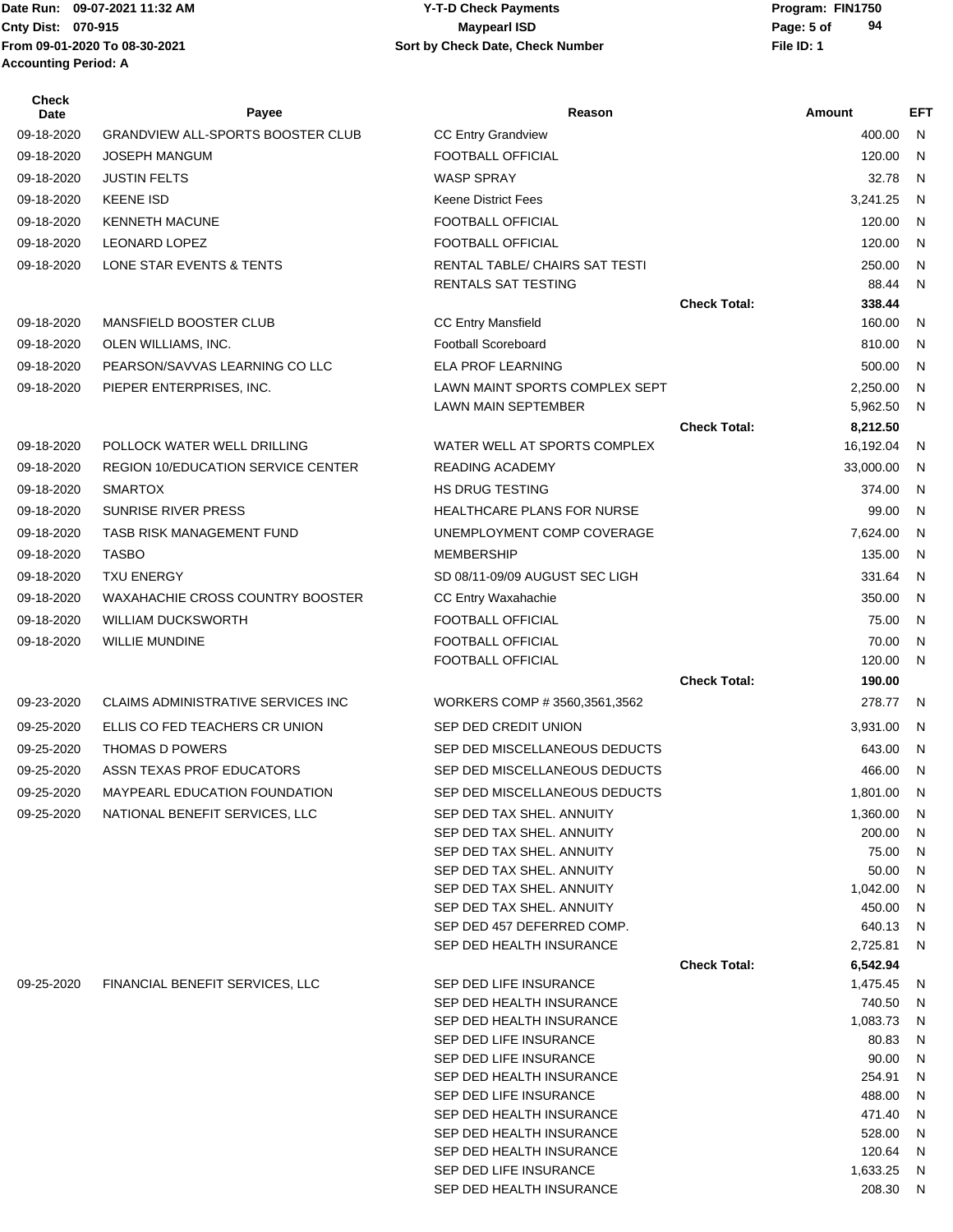Date Run: 09-07-2021 11:32 AM **Program: FIN1750** Y-T-D Check Payments **Accounting Period: A**

#### **Cnty Dist:** 070-915 **Page: 6 of Page: 6 of MaypearI ISD Page: 6 of Page: 6 of From 09-01-2020 To 08-30-2021 File ID: 1 Sort by Check Date, Check Number 09-07-2021 11:32 AM Y-T-D Check Payments 070-915 Maypearl ISD**

| <b>Check</b><br>Date | Payee                               | Reason                                    |                     | Amount          | EFT    |
|----------------------|-------------------------------------|-------------------------------------------|---------------------|-----------------|--------|
|                      |                                     | SEP DED HEALTH INSURANCE                  |                     | 210.10          | N      |
|                      |                                     | SEP DED HEALTH INSURANCE                  |                     | 1,132.45        | N      |
|                      |                                     | SEP DED HEALTH INSURANCE                  |                     | 333.30          | N      |
|                      |                                     | SEP DED HEALTH INSURANCE                  |                     | 2,386.43        | N      |
|                      |                                     | SEP DED HEALTH INSURANCE                  |                     | 570.44          | N      |
|                      |                                     | SEP DED HEALTH INSURANCE                  |                     | 287.48          | N      |
|                      |                                     | SEP DED HEALTH INSURANCE                  |                     | 370.36          | N      |
|                      |                                     | SEP DED HEALTH INSURANCE                  |                     | 609.16          | N      |
|                      |                                     | SEP DED HEALTH INSURANCE                  |                     | 178.82          | N      |
|                      |                                     | SEP DED HEALTH INSURANCE                  |                     | 85.49           | N      |
|                      |                                     | SEP DED MISCELLANEOUS DEDUCTS             |                     | 393.75          | N      |
|                      |                                     | SEP DED HEALTH INSURANCE                  |                     | 35.61           | N      |
|                      |                                     | SEP DED HEALTH INSURANCE                  |                     | 453.00          | N      |
|                      |                                     |                                           | <b>Check Total:</b> | 14,221.40       |        |
| 09-25-2020           | EECU                                | SEP DED HSA                               |                     | 2,640.00        | N      |
| 09-25-2020           | ALL ABOUT TIRES, LLC                | TIRE ROTATION/FLAT REPAIR                 |                     | 20.00           | N      |
| 09-25-2020           | <b>BSN SPORTS</b>                   | <b>Volleyball Uniforms</b>                |                     | 1,880.00        | N      |
| 09-25-2020           | CANON FINANCIAL SERVICES INC        | MONTHLY LEASE                             |                     | 1,300.29        | N      |
|                      |                                     | <b>MONTHLY LEASE SEPT</b>                 |                     | 135.64          | N      |
|                      |                                     |                                           | <b>Check Total:</b> | 1,435.93        |        |
| 09-25-2020           | CED                                 | <b>BUILDING SUPPLIES</b>                  |                     | 1,968.19        | N      |
| 09-25-2020           | <b>CIPA FILTER</b>                  | All Device on-site filtering              |                     | 4,868.94        | N      |
| 09-25-2020           | DEPARTMENT OF INFORMATION RESOURCES | SD 08/01-08/312020 LD                     |                     | 102.70          | N      |
| 09-25-2020           | <b>DESOTO JANITORIAL</b>            | <b>JANITORIAL SUPPLIES</b>                |                     | 7,559.34        | N      |
| 09-25-2020           | <b>DIRECT ENERGY</b>                | SD 08/11-09/09 ADMIN                      |                     | 325.66          | N      |
|                      |                                     | SD 08/11-09/09 BUS BARN                   |                     | 63.45           | N      |
|                      |                                     | SD 08/11-09/09 PRIM PRACT FIEL            |                     | 66.02           | N      |
|                      |                                     | SD 08/11-09/09 GOLF FAC                   |                     | 549.09          | N      |
|                      |                                     | SD 08/11-09/09 H.S. SOUTH WING            |                     | 3,562.26        | N      |
|                      |                                     | SD 08/11-09/09 PRIMARY CAFE               |                     | 527.41          | N      |
|                      |                                     | SD 08/11-09/09 QUAD BUILDING              |                     | 294.44          | N      |
|                      |                                     | SD 08/11-09/09 PORTABLES                  |                     | 119.45          | N      |
|                      |                                     | SD 08/11-09/09 ARCHIVE & BUS B            |                     | 198.53          | N      |
|                      |                                     | SD 08/11-09/09 PRIMARY                    |                     | 1,791.73        | N      |
|                      |                                     |                                           | <b>Check Total:</b> | 7,498.04        |        |
| 09-25-2020           | <b>EAST TEXAS COPY</b>              | SD 08/04-09/03 ELEM T                     |                     | 350.68          | N      |
|                      |                                     | SD 08/04-09/03 ELEM P                     |                     | 99.15           | N      |
|                      |                                     | SD 08/04-09/03 HSP                        |                     | 42.77           | N      |
|                      |                                     | SD 08/04-09/03 HST                        |                     | 367.47          | N      |
|                      |                                     | SD 08/04-09/03 PRIM T                     |                     | 61.65           | N      |
|                      |                                     | SD 08/04-09/03 PRIM P                     |                     | 200.05          | N      |
|                      |                                     | SD 08/04-09/03 ADMIN                      |                     | 393.01          | N      |
|                      |                                     | SD 08/04-09/03 MSP                        |                     | 87.90           | N      |
|                      |                                     | SD 08/04-09/03 MST<br>SD 08/04-09/03 SPED |                     | 346.98<br>87.68 | N<br>N |
|                      |                                     |                                           | <b>Check Total:</b> | 2,037.34        |        |
| 09-25-2020           | <b>FERGUSON ENTERPRISES INC</b>     | VALVE SOLENOID                            |                     | 152.54          | N      |
| 09-25-2020           | HANDWRITING WITHOUT TEARS           | Keyboarding for K-5                       |                     | 1,246.30        | N      |
| 09-25-2020           | <b>JACOB GARRISON</b>               | Chain/Garrison                            |                     | 56.00           | N      |
| 09-25-2020           | JOHNSTONE SUPPLY                    | RELAY FOR WALK IN COOLER                  |                     | 478.12          | N      |
|                      |                                     | <b>AC TRANSFORMER</b>                     |                     | 107.66          | N      |
|                      |                                     |                                           | <b>Check Total:</b> | 585.78          |        |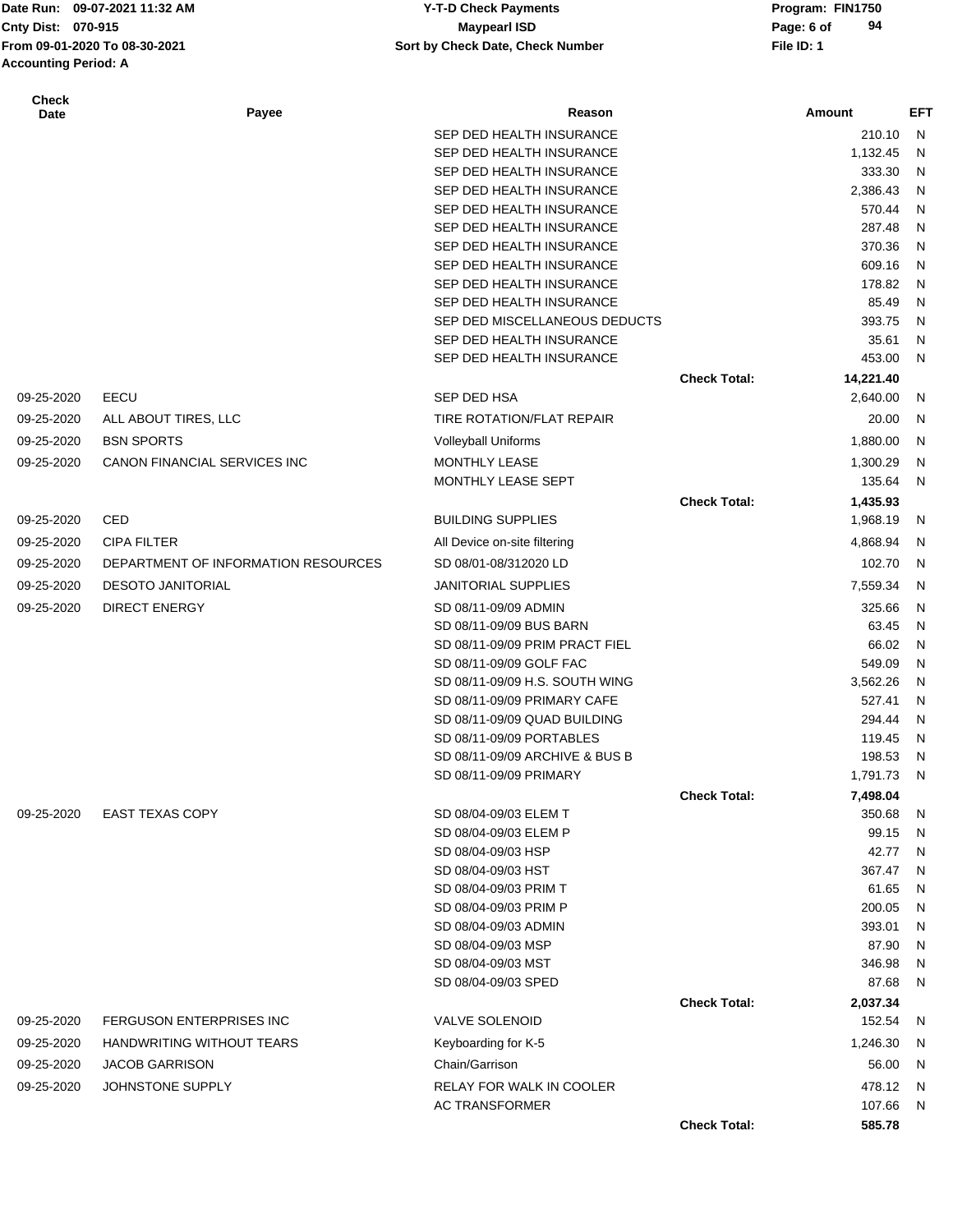Date Run: 09-07-2021 11:32 AM **Program: FIN1750** Y-T-D Check Payments **Cnty Dist:** 070-915 **Page: 7 of Page: 7 of MaypearI ISD From 09-01-2020 To 08-30-2021 File ID: 1 Sort by Check Date, Check Number 09-07-2021 11:32 AM Y-T-D Check Payments 070-915 Maypearl ISD Accounting Period: A**

| <b>Check</b><br>Date | Payee                                     | Reason                                                |                     | Amount               | <b>EFT</b> |
|----------------------|-------------------------------------------|-------------------------------------------------------|---------------------|----------------------|------------|
| 09-25-2020           | LUCKIES AUTO AND TRUCK                    | OIL Change/ inspection                                |                     | 89.31                | N          |
| 09-25-2020           | <b>MARKS LANHAM</b>                       | <b>VOLLEYBALL OFFICIAL</b>                            |                     | 135.00               | N          |
| 09-25-2020           | NORTH TEXAS TOLLWAY AUTHORITY             | <b>TOLL ROAD LIC #133-4354</b>                        |                     | 5.14                 | N          |
| 09-25-2020           | O'REILLY AUTO PARTS                       | <b>EXHAUST FLUID</b>                                  |                     | 129.90               | N          |
|                      |                                           | <b>WIPER BLADES</b>                                   |                     | 32.62                | N          |
|                      |                                           | <b>BATTERY</b>                                        |                     | 143.12               | N          |
|                      |                                           |                                                       | <b>Check Total:</b> | 305.64               |            |
| 09-25-2020           | <b>RAEGAN COOK</b>                        | <b>VOLLEYBALL OFFICIAL</b>                            |                     | 135.00               | N          |
| 09-25-2020           | <b>REGION 10/EDUCATION SERVICE CENTER</b> | BACKGROUND CHECKS MAY TO AUG                          |                     | 32.40                | N          |
|                      |                                           | Video Streaming for District                          |                     | 5,000.00             | N          |
|                      |                                           | <b>GIFTED AND TALENTED</b>                            |                     | 1,200.00             | N          |
|                      |                                           | <b>Tech Package</b><br>TSDS/PEIMS CO-OP PACKAGE 20/21 |                     | 3,500.00<br>2,350.00 | N<br>N     |
|                      |                                           | 20/21 TXEIS SOFTWARE AND SUPPO                        |                     | 39,617.26            | N          |
|                      |                                           |                                                       | <b>Check Total:</b> | 51,699.66            |            |
| 09-25-2020           | <b>RIVERSIDE INSIGHTS</b>                 | <b>TEST RECORDS</b>                                   |                     | 216.33               | N          |
| 09-25-2020           | SUPERIOR PEDIATRIC CARE, INC.             | PT CONTRACTED SERVICE                                 |                     | 357.50               | N          |
|                      |                                           | OT CONTRACTED SERVICES                                |                     | 325.00               | N          |
|                      |                                           |                                                       | <b>Check Total:</b> | 682.50               |            |
| 09-25-2020           | SUREGUARD PEST SERVICE                    | PEST CONTROL FOR SEPT                                 |                     | 833.00               | N          |
| 09-25-2020           | THE COWBOY BANK OF TEXAS                  | <b>PAYROLL</b>                                        |                     | 37,139.05            | N          |
|                      |                                           | PAYROLL                                               |                     | 8,892.51             | N          |
|                      |                                           | PAYROLL                                               |                     | 8,892.51             | N          |
|                      |                                           |                                                       | <b>Check Total:</b> | 54,924.07            |            |
| 09-25-2020           | OFFICE OF THE ATTORNEY GENERAL            | PAYROLL                                               |                     | 1,512.11             | N          |
| 09-28-2020           | DAVID MCDAVID FORT WORTH                  | 2018 TRANSIT VAN                                      |                     | 26,079.52            | N.         |
| 09-28-2020           | DAVID MCDAVID FORT WORTH                  | TRANSIT VAN 2019                                      |                     | 20,379.05            | N          |
| 09-29-2020           | AT&T CORP.                                | LONG DISTANT CHARGES                                  |                     | 80.63                | N          |
| 09-29-2020           | <b>ATSSB</b>                              | ATSSB DUES                                            |                     | 100.00               | N          |
| 09-29-2020           | AVENUE FUEL DISTRIBUTOR                   | <b>FUEL FOR DISTRICT</b>                              |                     | 2,574.76             | N          |
| 09-29-2020           | BLACKBOARD INC.                           | Website and mobile app                                |                     | 9,062.55             | N          |
| 09-29-2020           | CED                                       | LED LAMPS FOR ALL CAMPUSES                            |                     | 625.50               | N.         |
| 09-29-2020           | <b>CONNOR HARPER</b>                      | MARCHING TECH                                         |                     | 387.50               | N          |
| 09-29-2020           | DAVID SIMANK                              | FOOTBALL OFFICIAL                                     |                     | 85.00                | - N        |
| 09-29-2020           | DE'QUAVIUS ROBINSON                       | FOOTBALL OFFICIAL                                     |                     | 85.00                | N          |
| 09-29-2020           | <b>EAST TEXAS COPY</b>                    | <b>STAPLE FOR COPIER</b>                              |                     | 68.00                | N          |
|                      |                                           | MAINT LEASE                                           |                     | 48.02                | - N        |
|                      |                                           |                                                       | <b>Check Total:</b> | 116.02               |            |
| 09-29-2020           | EDUPHORIA SCHOOL OBJECTS                  | Lead4Ward Subscription                                |                     | 1,080.00             | N,         |
| 09-29-2020           | FUN AND FUNCTION                          | TIMER, PUTTY BUSY FINGERS                             |                     | 223.65               | N.         |
| 09-29-2020           | M.A.C. ALARMS                             | <b>TRAINING OF KEYCARDS</b>                           |                     | 340.00               | N          |
| 09-29-2020           | <b>SYLVIA MILLER</b>                      | <b>VOLLEYBALL OFFICIAL</b>                            |                     | 80.00                | N          |
| 09-29-2020           | PAMELA D. FUCHS                           | <b>VOLLEYBALL OFFICIAL</b>                            |                     | 80.00                | N          |
| 09-29-2020           | <b>REGION 10/EDUCATION SERVICE CENTER</b> | District Software License                             |                     | 9,000.00             | N          |
| 09-29-2020           | LAURI ANN SPRADLING                       | <b>CHEER SUPPLIES</b>                                 |                     | 28.99                | N,         |
| 09-29-2020           | SUREGUARD PEST SERVICE                    | SERVICE CALL WASP GLUE BOARDS                         |                     | 75.00                | N          |
| 09-29-2020           | <b>WHITNEY ISD</b>                        | WHITNEY MARCHING ENTRY                                |                     | 300.00               | N          |
| 09-29-2020           | WILLIAM V. MACGILL & CO.                  | <b>NURSE SUPPLIES</b>                                 |                     | 280.41               | N          |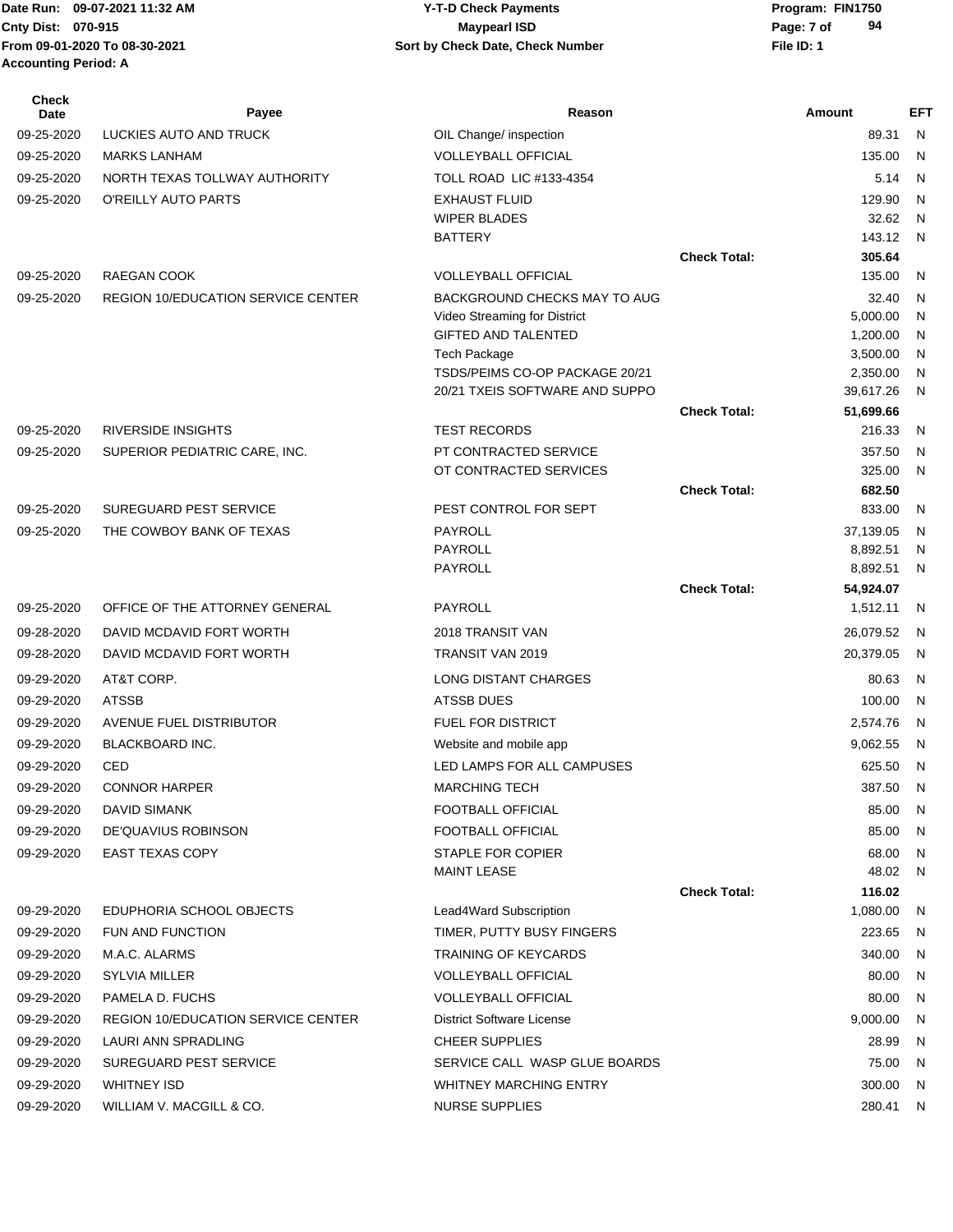| <b>Check</b><br><b>Date</b> | Payee                                     | Reason                                       |                     | Amount           | EFT            |
|-----------------------------|-------------------------------------------|----------------------------------------------|---------------------|------------------|----------------|
| 09-29-2020                  | <b>WILLIE MUNDINE</b>                     | <b>FOOTBALL OFFICIAL</b>                     |                     | 70.00            | N              |
| 09-29-2020                  | <b>CLAIMS ADMINISTRATIVE SERVICES INC</b> | WORKERS COMP CHECK# 3563                     |                     | 149.17           | N.             |
|                             |                                           | WORKERS COMP CHECK# 3563                     |                     | 32.30            | N              |
|                             |                                           | WORKERS COMP CHECK# 3563                     |                     | 500.69           | N              |
|                             |                                           |                                              | <b>Check Total:</b> | 682.16           |                |
| 10-01-2020                  | TEXAS SCHOOL HEALTH BENEFITS PROGRA       | PAYROLL                                      |                     | 7,367.00         | N              |
|                             |                                           | PAYROLL                                      |                     | 3,430.00         | $\overline{N}$ |
|                             |                                           |                                              | <b>Check Total:</b> | 10,797.00        |                |
| 10-06-2020                  | <b>TEACHER RETIREMENT SYSTEM</b>          | PAYROLL                                      |                     | 1,070.00         | -N             |
|                             |                                           | PAYROLL                                      |                     | 51,621.46        | N              |
|                             |                                           | PAYROLL                                      |                     | 2,563.65         | N              |
|                             |                                           | PAYROLL                                      |                     | 4,258.32         | N              |
|                             |                                           | PAYROLL                                      |                     | 442.20           | N              |
|                             |                                           | PAYROLL                                      |                     | 4,636.68         | N              |
|                             |                                           | <b>PAYROLL</b>                               |                     | 3,933.30         | N              |
|                             |                                           | PAYROLL                                      |                     | 3,060.88         | N              |
|                             |                                           | PAYROLL                                      |                     | 8,843.52         | N              |
|                             |                                           |                                              | <b>Check Total:</b> | 80,430.01        |                |
| 10-09-2020                  | <b>CARD SERVICE CENTER</b>                | <b>ADMIN INTERVIEWA</b>                      |                     | 10.00            | N              |
|                             |                                           | LUNG CANCER DONATION                         |                     | 51.80            | N.             |
|                             |                                           |                                              | <b>Check Total:</b> | 61.80            |                |
| 10-09-2020                  | COMMUNITY COFFEE CO. LLC                  | <b>SUPPLIES</b>                              |                     | 305.00           | N              |
|                             |                                           | <b>SUPPLIES</b>                              |                     | 108.00           | N.             |
|                             |                                           | <b>SUPPLIES</b>                              |                     | 392.00           | N.             |
|                             | ELLIS COUNTY 4H                           | STATE SWINE VALIDATION TAG                   | <b>Check Total:</b> | 805.00<br>640.00 |                |
| 10-09-2020                  |                                           |                                              |                     |                  | -N             |
| 10-09-2020                  | <b>TEXAS FFA ASSOCIATION</b>              | STATE CONVENTION FEE                         |                     | 350.00           | N              |
| 10-09-2020                  | ALL SPORTS TROPHIES                       | <b>PLAQUE</b>                                |                     | 28.00            | N              |
| 10-09-2020                  | <b>ATMOS ENERGY</b>                       | SD 09/02-10/01 MS                            |                     | 87.58            | N              |
|                             |                                           | SD 09/02-10/01 LSK                           |                     | 67.60            | N              |
|                             |                                           | SD 09/02-10/01 ADMIN                         |                     | 92.86            | N              |
|                             |                                           | SD 09/02-10/01 HS                            |                     | 202.75           | N              |
|                             |                                           |                                              | <b>Check Total:</b> | 450.79           |                |
| 10-09-2020                  | BAYLOR INSTITUTE OF REHABILITATION        | Trainer                                      |                     | 1,342.32         | N              |
| 10-09-2020                  | BETSY ROSS FLAG GIRLS                     | <b>FLAGS</b>                                 |                     | 71.00            | N              |
| 10-09-2020                  | BUENA VISTA-BETHEL SPECIAL UTILITY        | SD 08/12-09/14 BALL PARK                     |                     | 1,810.08         | - N            |
| 10-09-2020                  | C A WILSON COMPANY                        | <b>MS REFRIGERATOR</b>                       |                     | 728.94           | - N            |
| 10-09-2020                  | <b>CARD SERVICE CENTER</b>                | <b>ADMIN INTERVIEWS</b>                      |                     | 46.56            | N,             |
|                             |                                           | <b>FINANCE ACADEMY</b>                       |                     | 305.00           | N.             |
|                             |                                           | MASK                                         |                     | 45.00            | - N            |
|                             |                                           | NOTARY STAMP BOOK                            |                     | 114.95           | - N            |
|                             |                                           | <b>CAR SEAT</b>                              |                     | 49.99            | N,             |
|                             |                                           | <b>SECT TRAINING</b><br>REGISTER POLICE VEH. |                     | 390.00           | N,             |
|                             |                                           | <b>MEMBERSHIP</b>                            |                     | 10.25<br>135.00  | N,<br>N        |
|                             |                                           | <b>DETECTION SWABS</b>                       |                     | 225.00           | - N            |
|                             |                                           | <b>LEMIT TRAINING</b>                        |                     | 100.00           | N,             |
|                             |                                           | <b>MEMBERSHIP</b>                            |                     | 135.00           | N,             |
|                             |                                           |                                              | <b>Check Total:</b> | 1,556.75         |                |
| 10-09-2020                  | <b>CARD SERVICE CENTER</b>                | <b>SMU DISTRICT LEADERSHIP</b>               |                     | 495.00           | - N            |
| 10-09-2020                  | CARTER EVALUATIONS, LLC.                  | <b>EVALUATIONS</b>                           |                     | 2,400.00 N       |                |
|                             |                                           |                                              |                     |                  |                |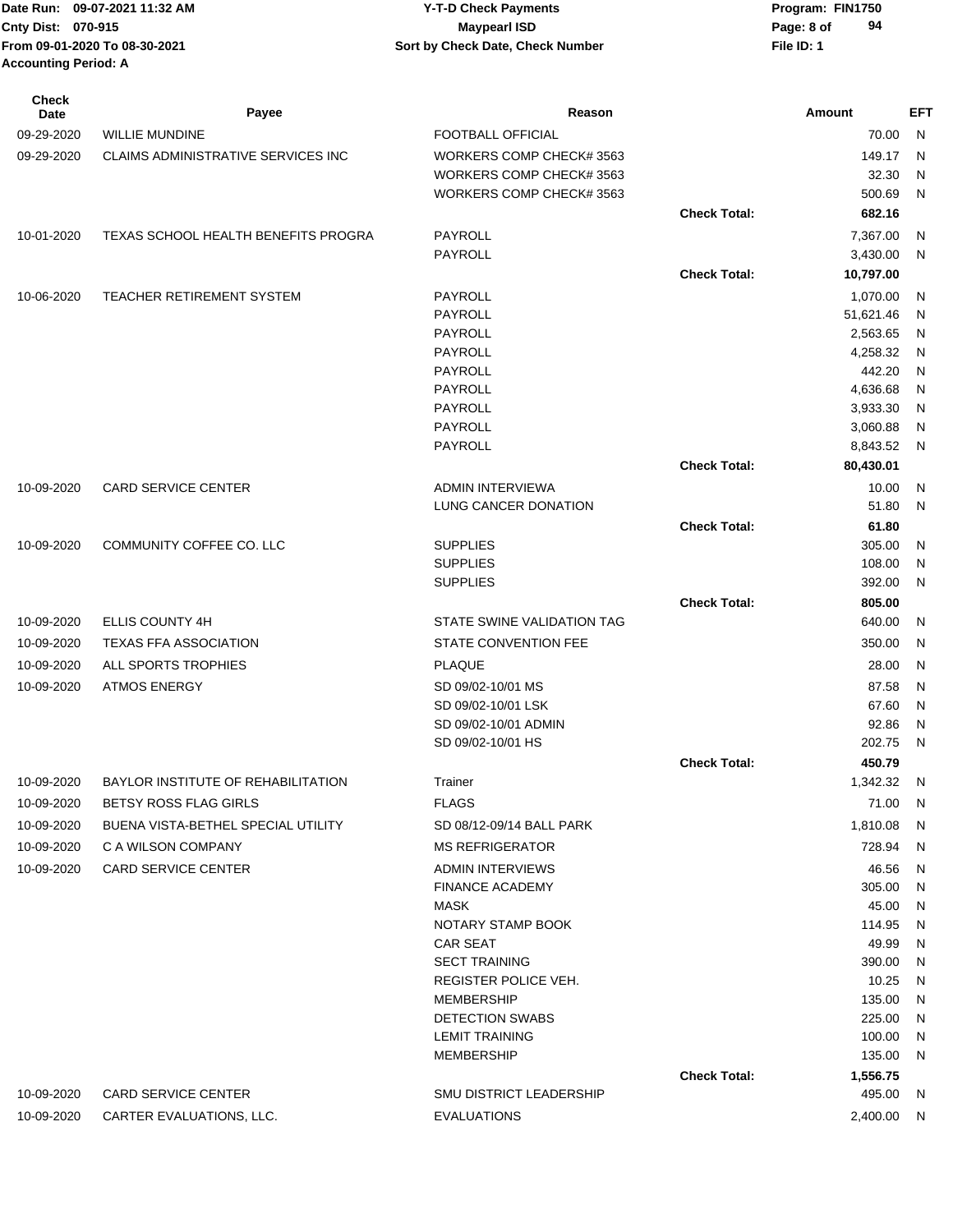# **Cnty Dist:** 070-915 **Page: 9 of Page: 9 of Page: 9 of Page: 9 of Page: 9 of Page: 9 of 09-07-2021 11:32 AM Y-T-D Check Payments 070-915 Maypearl ISD**

| <b>Check</b><br>Date | Payee                                 | Reason                                  |                     | Amount             | <b>EFT</b>   |
|----------------------|---------------------------------------|-----------------------------------------|---------------------|--------------------|--------------|
| 10-09-2020           | <b>CED</b>                            | <b>SUPPLIES</b>                         |                     | 72.54              | $\mathsf{N}$ |
|                      |                                       | <b>TOOLS</b>                            |                     | 882.65             | N            |
|                      |                                       |                                         | <b>Check Total:</b> | 955.19             |              |
| 10-09-2020           | <b>CITY OF MAYPEARL</b>               | SD 08/27-09/29 PRIMARY BF               |                     | 21.00              | N            |
|                      |                                       | SD 08/27-09/29 PRIMARY                  |                     | 400.00             | N            |
|                      |                                       | SD 08/27-09/29 HS                       |                     | 128.20             | N            |
|                      |                                       | SD 08/27-09/29 MS YARD METER            |                     | 360.35             | N            |
|                      |                                       | SD 08/27-09/29 MS<br>SD 08/27-09/29 LSK |                     | 185.20             | N            |
|                      |                                       | SD 08/27-09/29 ELEM YD METER            |                     | 46.00<br>21.00     | N<br>N       |
|                      |                                       | SD 08/27-09/29 HS BR & CONCESS          |                     | 245.20             | N            |
|                      |                                       | SD 08/27-09/29 ADMIN                    |                     | 46.00              | N            |
|                      |                                       |                                         | <b>Check Total:</b> | 1,452.95           |              |
| 10-09-2020           | <b>CPI</b>                            | NCI WORKBOOK 2ND EDITION                |                     | 220.00             | N            |
| 10-09-2020           | DARRIAN GRANGER                       | <b>FOOTBALL OFFICIAL</b>                |                     | 140.00             | N            |
| 10-09-2020           | DRUG & ALCOHOL TESTING COMP.          | PRE EMPLOYMENT RANDOM DOT               |                     | 257.00             | N            |
| 10-09-2020           | DAWN MICHELLE TELFORD                 | 4 HOURS CHOREOGRAPHY                    |                     | 1,350.00           | N            |
| 10-09-2020           | <b>EAST TEXAS COPY</b>                | <b>STAPLES</b>                          |                     | 68.00              | N            |
| 10-09-2020           | <b>FERGUSON ENTERPRISES INC</b>       | PLASTIC COVER                           |                     | 16.04              | N            |
|                      |                                       | FAN MOTOR AG BUILD                      |                     | 555.84             | N            |
|                      |                                       |                                         | <b>Check Total:</b> | 571.88             |              |
| 10-09-2020           | <b>FRIENDS OF TEXAS PUBLIC SCHOOL</b> | <b>MEMBERSHIP</b>                       |                     | 350.00             | N            |
| 10-09-2020           | FRONTIER SOUTHWEST INCORPORATED       | SD 09/28-10/27 4351720                  |                     | 63.50              | N            |
|                      |                                       | SD 09/28-10/27 4351000 ADMIN            |                     | 926.65             | N            |
|                      |                                       | SD 09/28-10/27 4352160 ELEM             |                     | 132.00             | N            |
|                      |                                       | SD 09/28-10/27 4352520 PRIMARY          |                     | 132.00             | N            |
|                      |                                       | SD 09/22-10/21 435-2038 MS              |                     | 132.00             | N            |
|                      |                                       | SD 09/25-10/24 4352019 HS               |                     | 132.00             | N            |
|                      |                                       |                                         | <b>Check Total:</b> | 1,518.15           |              |
| 10-09-2020           | GAGGLE.NET, INC.                      | Archiving & safety/security             |                     | 8,810.00           | N            |
|                      |                                       | Safety/security - Teams                 |                     | 2,010.00           | N            |
|                      |                                       |                                         | <b>Check Total:</b> | 10,820.00          |              |
| 10-09-2020           | <b>GRAINGER INDUSTRIAL SUPPLY</b>     | GAUGES                                  |                     | 160.00             | N            |
| 10-09-2020           | INTERQUEST DETECTION CANINES          | <b>HALF DAY SERVICE</b>                 |                     | 290.00             | N            |
| 10-09-2020           | <b>KANDICE HANNA</b>                  | CONTACT DIAG SERVICES                   |                     | 300.00             | N            |
| 10-09-2020           | <b>LABATT FOOD SERVICE</b>            | <b>CN GROCERIES</b>                     |                     | 2,588.93           | N            |
|                      |                                       | <b>CN GROCERIES</b>                     |                     | 2,855.04           | N            |
|                      |                                       | <b>CN GROCERIES</b><br>CN GROCERIES     |                     | 837.34<br>2,074.89 | N<br>N       |
|                      |                                       |                                         | <b>Check Total:</b> | 8,356.20           |              |
| 10-09-2020           | LEE JOFFRE                            | OFICE SUPPLIES                          |                     | 67.41              | N            |
| 10-09-2020           | LIFE SCHOOL WAXAHACHIE                | District 7-3A Sec. Stipend              |                     | 200.00             | N            |
| 10-09-2020           | LOWE'S                                | <b>PAINT</b>                            |                     | 183.24             | N            |
|                      |                                       | <b>CHROME SATIN BOLTS</b>               |                     | 34.28              | N            |
|                      |                                       | PVC POUCH APRON                         |                     | 62.70              | N            |
|                      |                                       | <b>BLUM FRAMELESS</b>                   |                     | 23.76              | N            |
|                      |                                       | <b>BATTERIES GLUE KNOBS</b>             |                     | 123.71             | N            |
|                      |                                       | <b>SUPPLIES</b>                         |                     | 57.75              | N            |
|                      |                                       | <b>SUPPLIES</b>                         |                     | 12.93              | N            |
|                      |                                       | <b>TOOLS</b>                            |                     | 222.55             | N            |
|                      |                                       | <b>TOOLS</b>                            |                     | 439.28             | N            |
|                      |                                       |                                         | <b>Check Total:</b> | 1,160.20           |              |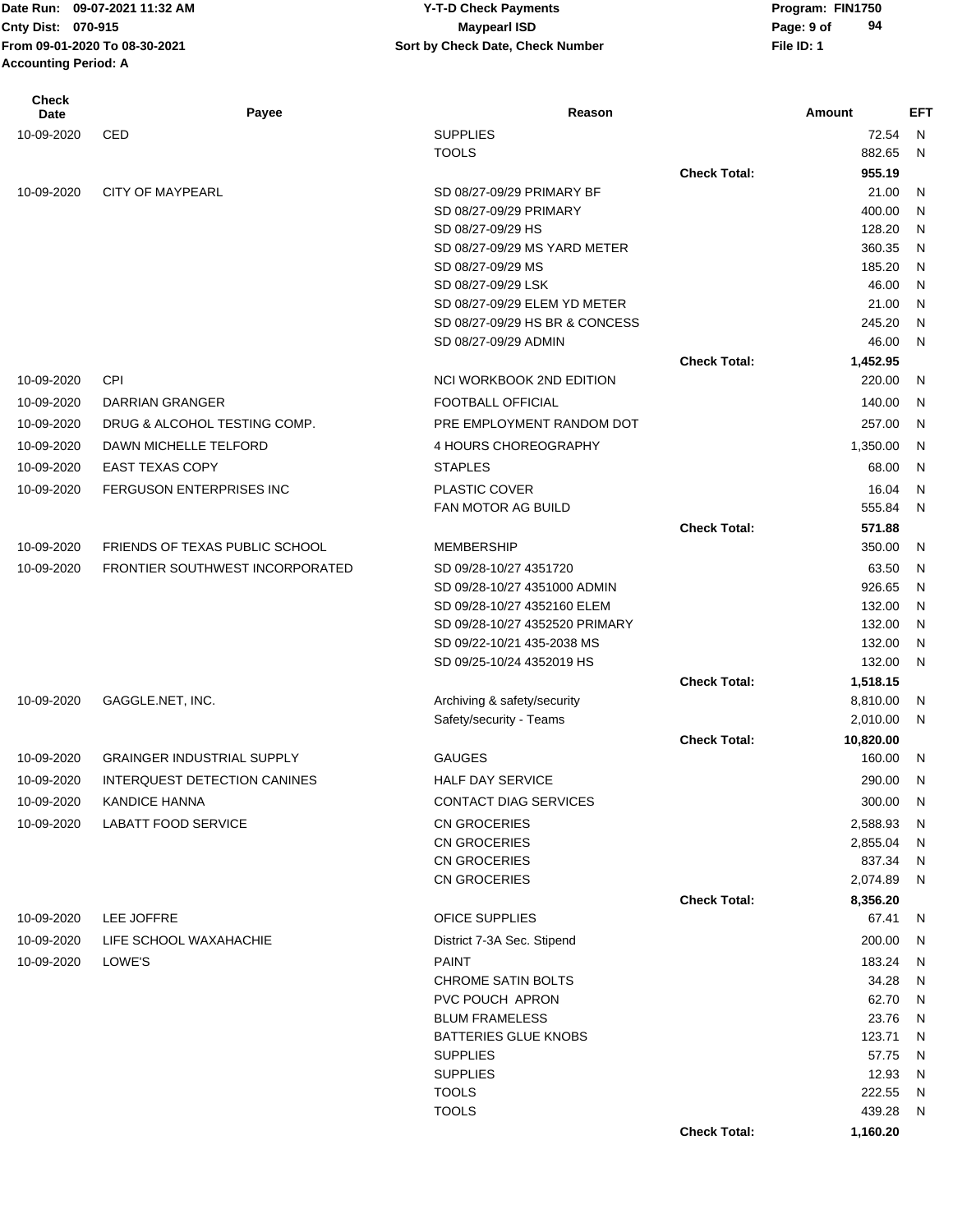| Check<br>Date | Payee                                          | Reason                        |                     | Amount                   | <b>EFT</b>   |
|---------------|------------------------------------------------|-------------------------------|---------------------|--------------------------|--------------|
| 10-09-2020    | <b>LRP PUBLICATIONS</b>                        | <b>OSEP HANDBOOK</b>          |                     | 169.50                   | N            |
|               |                                                | <b>IEP TRAINER NEWSLETTER</b> |                     | 269.50                   | N            |
|               |                                                |                               | <b>Check Total:</b> | 439.00                   |              |
| 10-09-2020    | <b>MENTORS CARE</b>                            | <b>MENTOR CARE</b>            |                     | 4,000.00                 | N            |
| 10-09-2020    | MOUNTAIN PEAK SPECIAL UTILITY DIST             | SD 8/04-09/03 AG DEPT         |                     | 89.94                    | N            |
| 10-09-2020    | N <sub>2</sub> Y, INC.                         | NEWS TO YOU                   |                     | 1,565.74                 | N            |
| 10-09-2020    | NAVARRO COLLEGE                                | 2020 fall tuition fees        |                     | 49,520.01                | N            |
| 10-09-2020    | <b>NELVIN HUDGENS</b>                          | FOOTBALL OFFICIAL             |                     | 140.00                   | $\mathsf{N}$ |
| 10-09-2020    | <b>BORDEN DAIRY</b>                            | <b>CN MILK</b>                |                     | 874.50                   | N            |
|               |                                                | <b>CN MILK</b>                |                     | 516.75                   | N            |
|               |                                                | <b>CN MILK</b>                |                     | 424.00                   | N            |
|               |                                                | <b>CN MILK</b>                |                     | 530.00                   | N            |
| 10-09-2020    | <b>NEXTLINK BROADBAND</b>                      | SD 09/30-10/29 LEVEL 1        | <b>Check Total:</b> | 2,345.25<br>790.00       | N            |
|               | OAK CLIFF OFFICE SUPPLY & PRINTING             | <b>HEADPHONES</b>             |                     | 59.90                    | N            |
| 10-09-2020    |                                                | <b>RED PRESSBOARD FOLDERS</b> |                     | 335.50                   | N            |
|               |                                                |                               | <b>Check Total:</b> | 395.40                   |              |
| 10-09-2020    | PAMELA D. FUCHS                                | <b>VOLLEYBALL OFFICIAL</b>    |                     | 170.00                   | N            |
| 10-09-2020    | PITNEY BOWES GLOBAL FINANCIAL SERVI            | <b>LEASING MACHINE</b>        |                     | 420.00                   | N            |
| 10-09-2020    | POLKA DOTTED LIZARD                            | <b>PUMPKINS</b>               |                     | 125.00                   | $\mathsf{N}$ |
| 10-09-2020    | REGION 10/EDUCATION SERVICE CENTER             | Infosec IQ Pro                |                     | 551.25                   | N            |
|               |                                                | <b>TEKSBANK MEMBERSHIP</b>    |                     | 600.00                   | $\mathsf{N}$ |
|               |                                                |                               | <b>Check Total:</b> | 1,151.25                 |              |
| 10-09-2020    | REPUBLIC SERVICES #794                         | <b>TRASH PICK UP</b>          |                     | 2,939.35                 | N            |
| 10-09-2020    | SPECIAL EVALUATIONS/CONSULTING                 | REV ARD SCORE REPOR           |                     | 900.00                   | N            |
| 10-09-2020    | RONNY J. WIMBERLY                              | <b>VOLLEYBALL OFFICIAL</b>    |                     | 170.00                   | $\mathsf{N}$ |
| 10-09-2020    | SUPERIOR PEDIATRIC CARE, INC.                  | PT SERVICES                   |                     | 861.25                   | $\mathsf{N}$ |
|               |                                                | OT SERVICES                   |                     | 260.00                   | $\mathsf{N}$ |
|               |                                                |                               | <b>Check Total:</b> | 1,121.25                 |              |
| 10-09-2020    | <b>TEXAS DEPT. OF STATE HEALTH SERVICE</b>     | PENALTY GOLF FACILITY         |                     | 1,750.00                 | -N           |
| 10-09-2020    | <b>TEXAS STATE LIBRARY &amp; ARCHIVES COMM</b> | <b>TEXQUEST PROGRAM</b>       |                     | 329.73                   | N            |
| 10-09-2020    | THE BANDWAGON MUSIC STORE & REPAIR             | <b>FRENCH HORN</b>            |                     | 2,985.00                 | N            |
| 10-09-2020    | VINEYARD'S AUTO SUPPLY                         | <b>BATTERIES</b>              |                     | 390.24                   | N.           |
| 10-09-2020    | WAXAHACHIE DAILY LIGHT                         | NOTICE PUBLIC MEETING         |                     | 436.80 N                 |              |
| 10-09-2020    | WAXAHACHIE GLASS CORP.                         | <b>REPAIR BROKEN WINDOW</b>   |                     | 475.00                   | - N          |
| 10-09-2020    | WILLIAM V. MACGILL & CO.                       | SMART PADS/BATTERY HEARTSTART |                     | 345.80 N                 |              |
| 10-13-2020    | CLAIMS ADMINISTRATIVE SERVICES INC             | WORKERS COMP CHECK #3566      |                     | 200.68                   | - N          |
|               |                                                | WORKERS COMP CHECK #3567      |                     | 197.21                   | - N          |
|               |                                                |                               | <b>Check Total:</b> | 397.89                   |              |
| 10-15-2020    | TEACHER RETIREMENT SYSTEM                      | PAYROLL                       |                     | 27,657.00                | - N          |
|               |                                                | PAYROLL                       |                     | 4,204.00                 | - N          |
|               |                                                | PAYROLL                       |                     | 7,014.00 N               |              |
|               |                                                | PAYROLL<br>PAYROLL            |                     | 4,522.50 N<br>7,734.00 N |              |
|               |                                                |                               | <b>Check Total:</b> | 51,131.50                |              |
| 10-15-2020    | CLAIMS ADMINISTRATIVE SERVICES INC             | <b>WORKERS COMPENSATION</b>   |                     | 537.00                   | - N          |
| 10-16-2020    | AMBER HELLER                                   | MHS CAFE REGISTER, CUT OUT    |                     | 99.44 N                  |              |
| 10-16-2020    | RICK'S WORLD OF SPORTS                         | PINK OUT SHIRTS 2020          |                     | 3,224.00                 | - N          |
| 10-16-2020    | <b>TEXAS FCCLA</b>                             | MEMBERSHIPS STUDENT ADVISOR   |                     | 320.00 N                 |              |
|               |                                                |                               |                     |                          |              |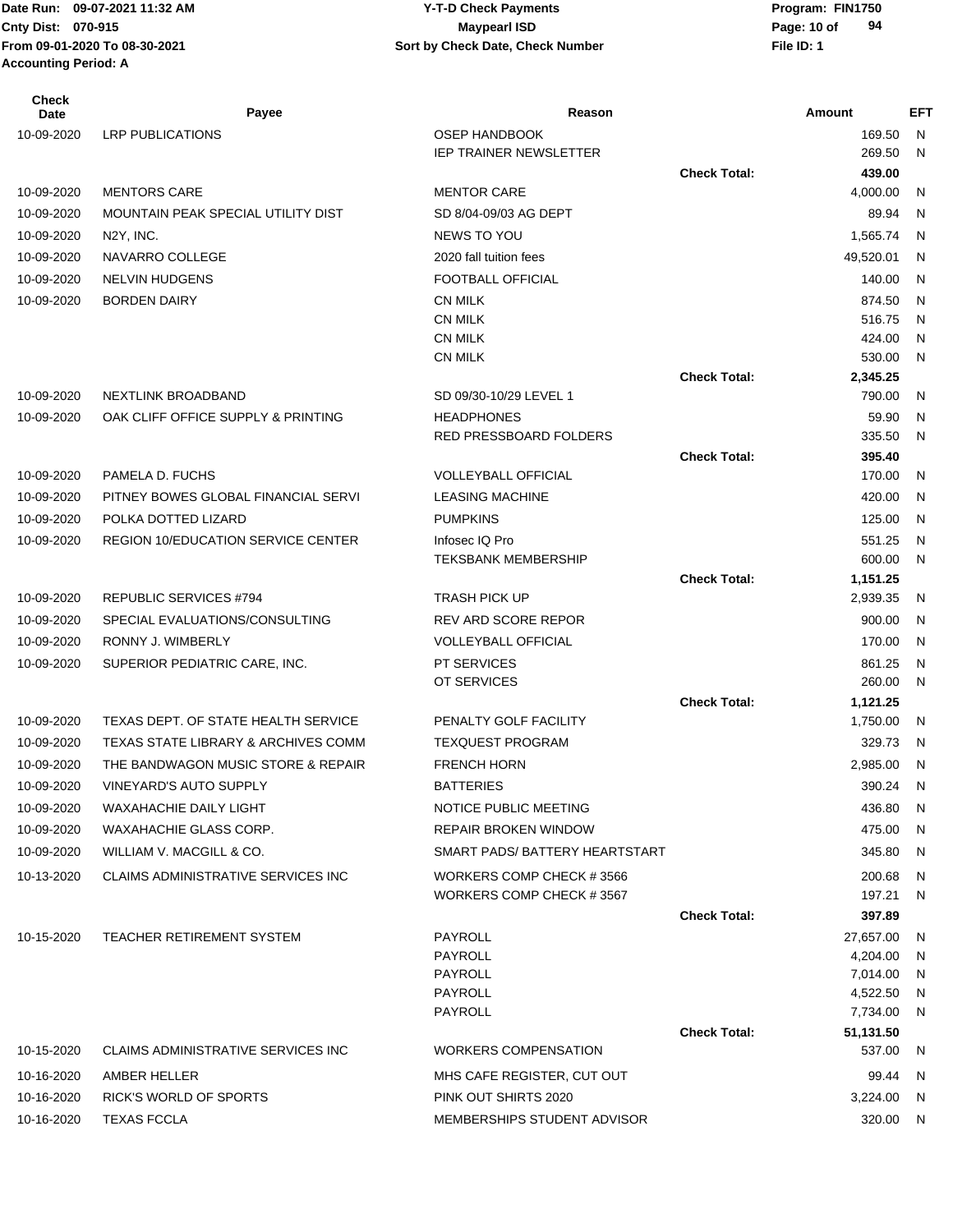**Accounting Period: A**

#### Date Run: 09-07-2021 11:32 AM **Program: FIN1750** Y-T-D Check Payments **Cnty Dist:** 070-915 **Page: 11 of** Maypearl ISD **Page: 11 of From 09-01-2020 To 08-30-2021 File ID: 1 Sort by Check Date, Check Number 09-07-2021 11:32 AM Y-T-D Check Payments 070-915 Maypearl ISD**

| Check<br>Date | Payee                              | Reason                                   |                     | Amount               | EFT    |
|---------------|------------------------------------|------------------------------------------|---------------------|----------------------|--------|
| 10-16-2020    | AIRGAS USA, LLC-CENTRAL DIVISION   | <b>CYLINDER RENTALS</b>                  |                     | 226.25               | N      |
| 10-16-2020    | <b>BARNES &amp; NOBLE</b>          | THRIVE THROUGH THE FIVE                  |                     | 199.60               | N      |
| 10-16-2020    | <b>BARRY STEELE</b>                | FOOTBALL OFFICIAL                        |                     | 120.00               | N      |
| 10-16-2020    | <b>COURTNEY MEARS</b>              | <b>VOLLEYBALL OFFICIAL</b>               |                     | 170.00               | N      |
| 10-16-2020    | DE'QUAVIUS ROBINSON                | FOOTBALL OFFICIAL                        |                     | 130.00               | N      |
| 10-16-2020    | <b>DEBBIE GRIFFIN</b>              | Reimb for SSD drives for lapto           |                     | 199.94               | N      |
|               |                                    | Reimb for2 more SSD drives               |                     | 109.98               | N      |
|               |                                    |                                          | <b>Check Total:</b> | 309.92               |        |
| 10-16-2020    | <b>DESOTO JANITORIAL</b>           | <b>CUSTODIAN SUPPLIES</b>                |                     | 4,011.93             | N      |
| 10-16-2020    | EICHELBAUM WARDELL HANSEN POWELL & | LEGAL ADVICE SEPTEMBER                   |                     | 8,864.10             | N      |
| 10-16-2020    | GWG WOOD GROUP, INC.               | RESURFACE PLAYGROUND WOOD CHIP           |                     | 1,690.00             | N      |
| 10-16-2020    | <b>HILCO</b>                       | SD 09/02-10/02 MARQUEE                   |                     | 50.10                | N      |
|               |                                    | SD 09/02-10/02 FUEL TANKS                |                     | 34.25                | N      |
|               |                                    | SD 09/02-10/02 SEC LIGHTS                |                     | 36.47                | N      |
|               |                                    | SD 09/02-10/02 ATH FACILITY              |                     | 868.03               | N      |
|               |                                    | SD 09/02-10/02 HS N. WING                |                     | 2,538.49             | N      |
|               |                                    | SD 09/02-10/02 ELEM<br>SD 09/02-10/02 MS |                     | 4,632.68<br>3,252.89 | N      |
|               |                                    | SD 09/02-10/02 SPORTS COMPLEX            |                     | 552.90               | N<br>N |
|               |                                    | SD 09/02-10/02 AG FACILITY               |                     | 854.02               | N      |
|               |                                    |                                          | <b>Check Total:</b> | 12,819.83            |        |
| 10-16-2020    | <b>HENRY IBARRA</b>                | <b>FOOTBALL OFFICIAL</b>                 |                     | 120.00               | N      |
| 10-16-2020    | <b>RANDY IVY</b>                   | <b>FOOTBALL OFFICIAL</b>                 |                     | 130.00               | N      |
| 10-16-2020    | <b>JERMAINE KORNEGAY</b>           | FOOTBALL OFFICIAL                        |                     | 120.00               | N      |
| 10-16-2020    | <b>JOHN HAKANSON</b>               | <b>FOOTBALL OFFICIAL</b>                 |                     | 120.00               | N      |
| 10-16-2020    | JOHNSTONE SUPPLY                   | 2 AC MOTORS                              |                     | 398.55               | N      |
| 10-16-2020    | M.A.C. ALARMS                      | ACCESS CONTROL                           |                     | 1,250.00             | N      |
|               |                                    | ACCESS CONTROL                           |                     | 3,575.00             | N      |
|               |                                    |                                          | <b>Check Total:</b> | 4,825.00             |        |
| 10-16-2020    | <b>MARK DENTON</b>                 | <b>FOOTBALL OFFICIAL</b>                 |                     | 120.00               | N      |
| 10-16-2020    | <b>MELODY STRODER</b>              | <b>VOLLEYBALL OFFICIAL</b>               |                     | 170.00               | N      |
| 10-16-2020    | MOUNTAIN MATH/LANGUAGE, LLC        | supplies math BULLT. BOARD KIT           |                     | 95.95                | N      |
|               |                                    | <b>1ST GRADR MATH BULLETIN</b>           |                     | 95.95                | N      |
|               |                                    |                                          | <b>Check Total:</b> | 191.90               |        |
| 10-16-2020    | NEC FINANCIAL SERVICES, LLC        | LEASE PHONE PRINCIPLE                    |                     | 1,159.20             | N      |
|               |                                    | <b>LEASE PHONE INTEREST</b>              | <b>Check Total:</b> | 181.07               | N      |
| 10-16-2020    | NORTH TEXAS TOLLWAY AUTHORITY      | <b>TOLL LC# 1104215</b>                  |                     | 1,340.27<br>9.31     | N      |
| 10-16-2020    | OAK CLIFF OFFICE SUPPLY & PRINTING | <b>DESK PAD</b>                          |                     | 13.19                | N      |
| 10-16-2020    | OFFICE DEPOT                       | OFFICE SUPPLIES                          |                     | 71.45                | N      |
|               |                                    | OFFICE SUPPLIES                          |                     | 85.98                | N      |
|               |                                    | OFFICE SUPPLIES                          |                     | 19.98                | N      |
|               |                                    | OFFICE SUPPLIES                          |                     | 39.49                | N      |
|               |                                    | OFFICE SUPPLIES                          |                     | 5.39                 | N      |
|               |                                    | OFFICE SUPPLIES                          |                     | 73.10                | N      |
|               |                                    |                                          | <b>Check Total:</b> | 295.39               |        |
| 10-16-2020    | PENDERS MUSIC CO.                  | <b>KERNKRAFT FUNKY MUSIC</b>             |                     | 117.64               | N      |
| 10-16-2020    | PIEPER ENTERPRISES, INC.           | OCTOBER SPORTS COMPLEX MOWING            |                     | 2,250.00             | N      |
|               |                                    | LAWN MAIN. SEPT                          |                     | 5,962.50             | N      |
|               |                                    |                                          | <b>Check Total:</b> | 8,212.50             |        |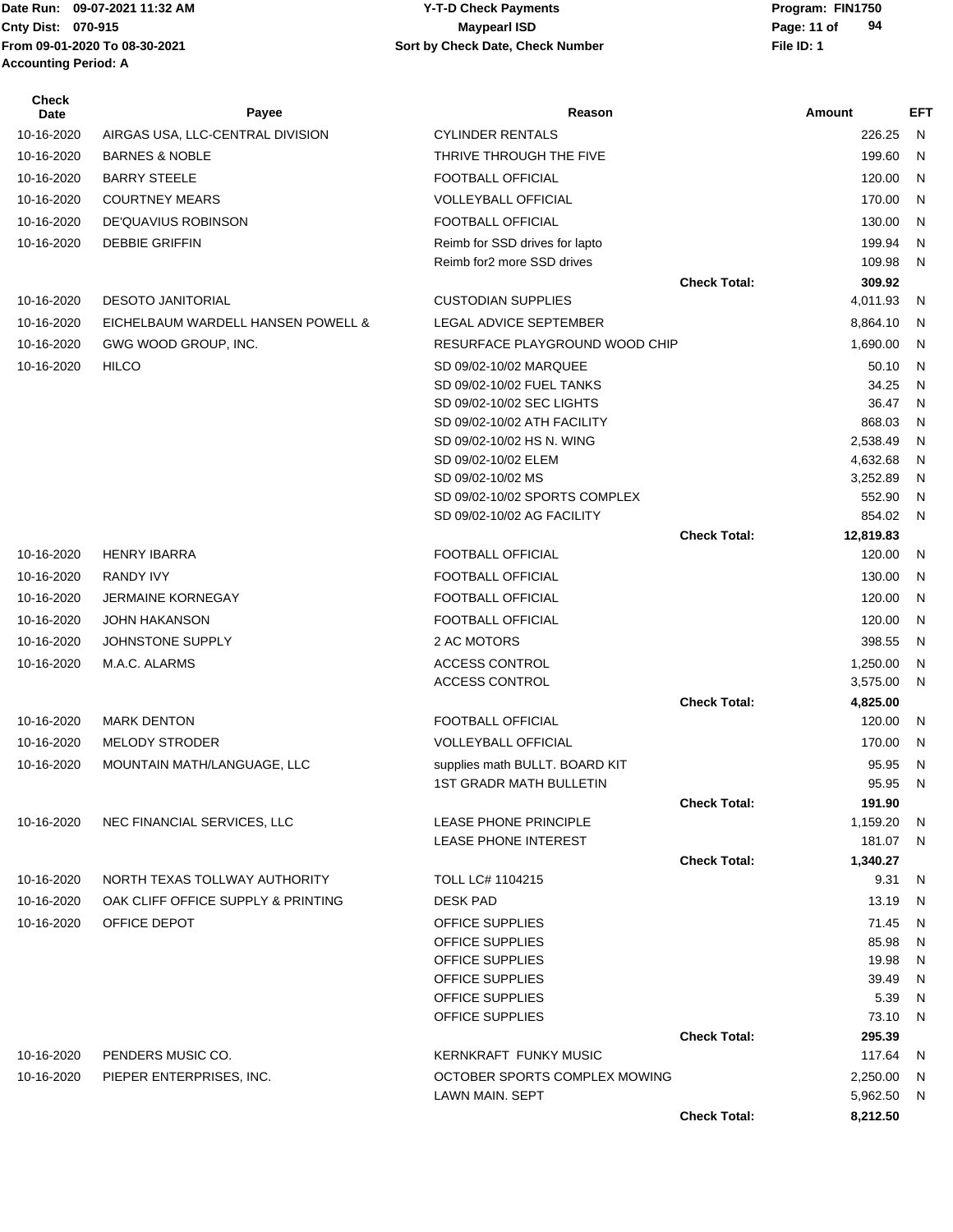# **Cnty Dist:** 070-915 **Page: 12 of** Maypearl ISD **Page: 12 of 09-07-2021 11:32 AM Y-T-D Check Payments 070-915 Maypearl ISD**

| <b>Check</b><br>Date | Payee                                      | Reason                                                 |                     | Amount             | EFT               |
|----------------------|--------------------------------------------|--------------------------------------------------------|---------------------|--------------------|-------------------|
| 10-16-2020           | PITNEY BOWES GLOBAL FINANCIAL SERVI        | POSTAGE                                                |                     | 500.00             | N                 |
| 10-16-2020           | PRO-ED                                     | <b>TEST OF ORTHOGRAPHIC COMP</b>                       |                     | 353.10             | N                 |
| 10-16-2020           | RAPTOR TECHNOLOGIES, INC.                  | Raptor Printer and Scanners                            |                     | 1,129.00           | N                 |
| 10-16-2020           | <b>REGION 10/EDUCATION SERVICE CENTER</b>  | PLAN4LEARNING                                          |                     | 2,000.00           | N                 |
|                      |                                            | VI SERVICES 2020                                       |                     | 757.50             | N                 |
|                      |                                            | 2020/2021 VIDEOCONFERENCE                              |                     | 5,000.00           | N                 |
|                      |                                            | EARLY CHILDOOD 2020/2021                               |                     | 600.00             | $\mathsf{N}$      |
| 10-16-2020           |                                            | <b>HS DRUG TESTING</b>                                 | <b>Check Total:</b> | 8,357.50           |                   |
|                      | <b>SMARTOX</b>                             | PEST CONTROL OCT                                       |                     | 221.00<br>833.00   | N                 |
| 10-16-2020           | SUREGUARD PEST SERVICE                     |                                                        |                     |                    | N                 |
| 10-16-2020           | <b>TXU ENERGY</b>                          | SD 09/10-10/08 SEC LIGHTS                              |                     | 331.64             | N                 |
| 10-16-2020           | UNDRE DUDLEY                               | FOOTBALL OFFICIAL<br>CYLINDER RENTAL SEPT              |                     | 130.00<br>120.00   | N                 |
| 10-16-2020           | WELDERS WAREHOUSE CORP.                    |                                                        |                     |                    | N                 |
| 10-20-2020           | CLAIMS ADMINISTRATIVE SERVICES INC         | PAYROLL<br><b>PAYROLL</b>                              |                     | 150.00             | $\mathsf{N}$      |
|                      |                                            |                                                        | <b>Check Total:</b> | 230.79<br>380.79   | N                 |
| 10-21-2020           | THE COWBOY BANK OF TEXAS                   |                                                        |                     | 44,620.00          |                   |
|                      |                                            | Laptop Loan Payoff<br>Laptop Loan Payoff               |                     | 1,209.50           | N<br>N            |
|                      |                                            |                                                        | <b>Check Total:</b> | 45,829.50          |                   |
| 10-23-2020           | <b>1ST CLASS GRAPHICS</b>                  | transit full wraps van                                 |                     | 5,000.00           | N                 |
|                      |                                            | REPLACE WINDOW AT HS                                   |                     | 150.00             | $\mathsf{N}$      |
|                      |                                            |                                                        | <b>Check Total:</b> | 5,150.00           |                   |
| 10-23-2020           | ADVANTAGE MEDICAL CLINIC                   | <b>DOT PHYSICALS</b>                                   |                     | 738.00             | N                 |
| 10-23-2020           | ALL ABOUT TIRES, LLC                       | <b>BUS 49 TIRES</b>                                    |                     | 2,230.00           | N.                |
| 10-23-2020           | AVENUE FUEL DISTRIBUTOR                    | FUEL FOR DISTRICT                                      |                     | 1,346.02           | N                 |
| 10-23-2020           | <b>BATTERIES PLUS</b>                      | <b>BATTERIES</b>                                       |                     | 71.95              | N                 |
| 10-23-2020           | BRYAN MATTHEW ZARAGOZA                     | FOOTBALL OFFICIAL                                      |                     | 120.00             | N                 |
| 10-23-2020           | <b>BRYSON BRITTEN</b>                      | FOOTBALL OFFICIAL                                      |                     | 120.00             | N                 |
| 10-23-2020           | <b>BSN SPORTS</b>                          | Softball Equipment                                     |                     | 1,502.50           | N                 |
| 10-23-2020           | <b>CANON FINANCIAL SERVICES INC</b>        | MONTHLY LEASE OCT                                      |                     | 1,300.29           | N                 |
|                      |                                            | monthly lease                                          |                     | 135.64             | $\mathsf{N}$      |
|                      |                                            |                                                        | <b>Check Total:</b> | 1,435.93           |                   |
| 10-23-2020           | CDWG INC.                                  | Filter for Chromebooks 24/7                            |                     | 11,800.00 N        |                   |
| 10-23-2020           | CED                                        | <b>CIRCUIT BREAKER</b><br>PLASTIC ANCHOR KIT WELL PUMP |                     | 76.75<br>18.38     | <sub>N</sub><br>N |
|                      |                                            | <b>TOOLS</b>                                           |                     | 9.36               | N                 |
|                      |                                            |                                                        | <b>Check Total:</b> | 104.49             |                   |
| 10-23-2020           | CITIBANK, N.A                              | <b>CREDIT BY EXAMS UT AUSTIN</b>                       |                     | 175.00             | N                 |
| 10-23-2020           | <b>CLAIMS ADMINISTRATIVE SERVICES INC.</b> | 2ND QUARTERLY INSTALLMENT                              |                     | 6,291.00           | -N                |
| 10-23-2020           | DEMCO, INC.                                | OFFICE SUPPLIES                                        |                     | 526.16             | N                 |
| 10-23-2020           | DEPARTMENT OF INFORMATION RESOURCES        | LONG DIST SD 09/01-09/30                               |                     | 105.79             | N                 |
| 10-23-2020           | <b>DIRECT ENERGY</b>                       | BUS BARN SD 09/10-10/08                                |                     | 44.00              | N                 |
|                      |                                            | ADMIN SD 09/10-10/08                                   |                     | 252.62             | - N               |
|                      |                                            | SD 09/10-10/08 PRIM PRACT FIEL                         |                     | 63.55              | N                 |
|                      |                                            | SD 09/10-10/08 PRIMARY                                 |                     | 1,197.06<br>233.28 | N                 |
|                      |                                            | SD 09/10-10/08 QUAD<br>SD 09/10-10/08 ARCHIVE          |                     | 102.32             | <sub>N</sub><br>N |
|                      |                                            | SD 09/10-10/08 HS S WING                               |                     | 2,510.48           | N                 |
|                      |                                            | SD 09/10-10/08 PRIM CAFETERIA                          |                     | 432.64             | N                 |
|                      |                                            | SD 09/10-10/08 GOLF FACILITY                           |                     | 432.81             | -N                |
|                      |                                            | SD 09/10-10/08 PORTABLE                                |                     | 164.93             | -N                |
|                      |                                            |                                                        | <b>Check Total:</b> | 5,433.69           |                   |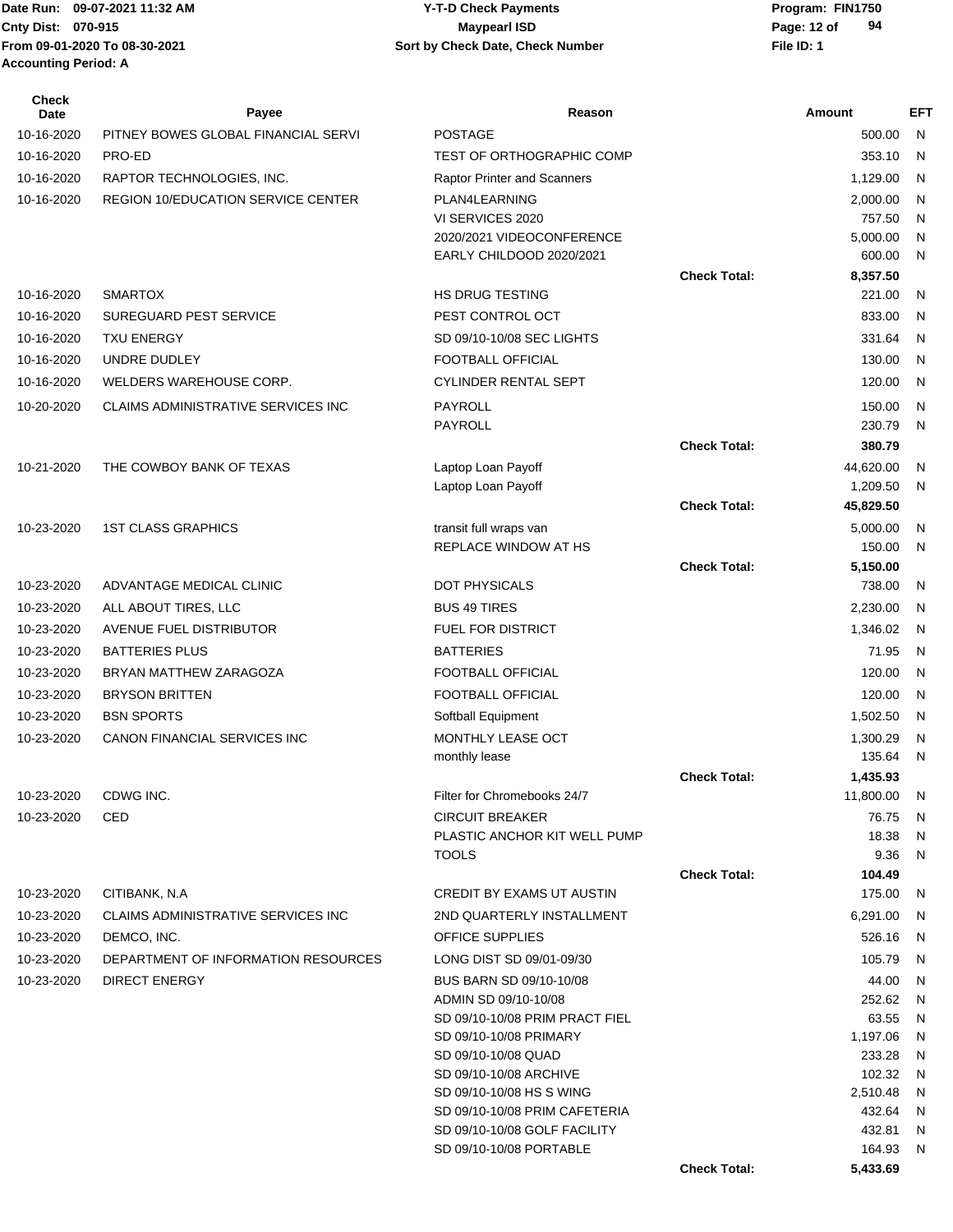**Accounting Period: A**

#### Date Run: 09-07-2021 11:32 AM **Program: FIN1750** Y-T-D Check Payments **Cnty Dist:** 070-915 **Page: 13 of Maypearl ISD Page: 13 of From 09-01-2020 To 08-30-2021 File ID: 1 Sort by Check Date, Check Number 09-07-2021 11:32 AM Y-T-D Check Payments 070-915 Maypearl ISD**

| Check<br><b>Date</b> | Payee                                     | Reason                                                 |                     | Amount             | <b>EFT</b>   |
|----------------------|-------------------------------------------|--------------------------------------------------------|---------------------|--------------------|--------------|
| 10-23-2020           | <b>DWIGHT MILLER</b>                      | FOOTBALL OFFICIAL                                      |                     | 120.00             | N.           |
| 10-23-2020           | <b>EAST TEXAS COPY</b>                    | SD 09/04-10/03 ELEM T                                  |                     | 461.15             | N            |
|                      |                                           | SD 09/04-10/03 ELEM P                                  |                     | 60.53              | N            |
|                      |                                           | SD 09/04-10/03 HSP                                     |                     | 31.50              | $\mathsf{N}$ |
|                      |                                           | SD 09/04-10/03 HST                                     |                     | 330.44             | N            |
|                      |                                           | SD 09/04-10/03 PRIM T<br>SD 09/04-10/03 PRIM P         |                     | 30.20<br>163.47    | N<br>N       |
|                      |                                           | SD 09/04-10/03 ADMIN                                   |                     | 236.60             | N            |
|                      |                                           | SD 09/04-10/03 MSP                                     |                     | 65.76              | N            |
|                      |                                           | SD 09/04-10/03 MST                                     |                     | 465.87             | N            |
|                      |                                           | SD 09/04-10/03 SPED                                    |                     | 58.04              | N            |
|                      |                                           |                                                        | <b>Check Total:</b> | 1,903.56           |              |
| 10-23-2020           | ELLIS COUNTY MUSIC CENTER                 | <b>CLEANING INSTRUMENTS REPAIR</b>                     |                     | 652.00             | N            |
|                      |                                           | <b>BAND FOLDERS CLARINET SUPPLIES</b>                  |                     | 258.72             | N            |
|                      |                                           | <b>BASS CLARINET REED</b><br>TENOR BOOK                |                     | 45.98<br>15.90     | N<br>N       |
|                      |                                           |                                                        | <b>Check Total:</b> | 972.60             |              |
| 10-23-2020           | <b>FERGUSON ENTERPRISES INC</b>           | PRESSURE BANCE VALVE                                   |                     | 519.99             | N.           |
| 10-23-2020           | FOLLETT SCHOOL SOLUTIONS, INC             | <b>Library Software</b>                                |                     | 4,925.06           | N            |
| 10-23-2020           | <b>ID ZONE</b>                            | NON BREAKAWAY LANYARD                                  |                     | 56.27              | N            |
| 10-23-2020           | DANUTA C JACKSON                          | <b>VOLLEYBALL OFFICIAL</b>                             |                     | 135.00             | N            |
| 10-23-2020           | <b>JOSEPH MANGUM</b>                      | FOOTBALL OFFICIAL                                      |                     | 130.00             | N            |
| 10-23-2020           | <b>KEVIN M BELL</b>                       | FOOTBALL OFFICIAL                                      |                     | 120.00             | N            |
| 10-23-2020           | LAKE WORTH ISD                            | Volleyball Play Venue                                  |                     | 250.00             | N            |
|                      | LONE STAR PERCUSSION                      | DREAM CH20 CYMBOL                                      |                     | 293.72             | N            |
| 10-23-2020           |                                           |                                                        |                     |                    |              |
| 10-23-2020           | LUCKIES AUTO AND TRUCK                    | PATROL CAR OIL BRAKES TIRE ROT                         |                     | 622.51             | N            |
| 10-23-2020           | <b>MELODY STRODER</b>                     | <b>VOLLEYBALL OFFICIAL</b>                             |                     | 175.00             | N            |
| 10-23-2020           | <b>MICHAEL SCHUSTER</b>                   | <b>FOOTBALL OFFICIAL</b>                               |                     | 130.00             | N            |
| 10-23-2020           | <b>MIRANDA HARRIS</b>                     | <b>VOLLEYBALL OFFICIAL</b>                             |                     | 135.00             | N            |
| 10-23-2020           | N <sub>2</sub> Y, INC.                    | RENEWAL UNIQUE LEARNING SYST                           |                     | 620.52             | N            |
| 10-23-2020           | OFFICE DEPOT                              | OFFICE SUPPLIES<br>OFFICE SUPPLIES                     |                     | 12.59<br>37.01     | N<br>N       |
|                      |                                           | <b>OFFICE SUPPLIES</b>                                 |                     | 6.18               | N            |
|                      |                                           |                                                        | <b>Check Total:</b> | 55.78              |              |
| 10-23-2020           | PAMELA D. FUCHS                           | <b>VOLLEYBALL OFFICIAL</b>                             |                     | 170.00             | N            |
| 10-23-2020           | <b>REGION 10/EDUCATION SERVICE CENTER</b> | Region 10 Fiber Network                                |                     | 15,600.00          | N            |
| 10-23-2020           | <b>REGION 30 UIL MUSIC</b>                | UIL MARCHING CONTEST ENTRY FEE                         |                     | 425.00             | N            |
| 10-23-2020           | ROY L. TEAL JR.                           | FOOTBALL OFFICIAL                                      |                     | 120.00             | N            |
| 10-23-2020           | SEON SYSTEMS SALES INC.                   | CAMERA DVR FOR NEW VEHICLES                            |                     | 2,682.00           | N            |
| 10-23-2020           | SPRINGTOWN BAND BACKERS                   | SPRINGTOWN MARCHING ENTRY FEES                         |                     | 300.00             | N            |
| 10-23-2020           | TEXAS MULTI-CHEM, LTD                     | SPREAD SEED FERTILIZE                                  |                     | 3,395.50           | N            |
| 10-23-2020           | <b>THSBCA</b>                             | <b>REGISTRATION</b>                                    |                     | 270.00             | N            |
| 10-23-2020           | <b>THSCA</b>                              | <b>MEMBERSHIP</b>                                      |                     | 140.00             | N            |
| 10-23-2020           | TOLAR BAND BOOSTERS                       | RATTLER MARCHING FESTIVAL                              |                     | 300.00             | N            |
|                      |                                           |                                                        |                     |                    |              |
| 10-27-2020           | ELLIS CO FED TEACHERS CR UNION            | OCT DED CREDIT UNION                                   |                     | 3,931.00           | N            |
| 10-27-2020           | THOMAS D POWERS                           | OCT DED MISCELLANEOUS DEDUCTS                          |                     | 643.00             | N            |
| 10-27-2020           | ASSN TEXAS PROF EDUCATORS                 | OCT DED MISCELLANEOUS DEDUCTS                          |                     | 483.50             | N            |
| 10-27-2020           | MAYPEARL EDUCATION FOUNDATION             | OCT DED MISCELLANEOUS DEDUCTS                          |                     | 807.00             | N            |
| 10-27-2020           | NATIONAL BENEFIT SERVICES, LLC            | OCT DED TAX SHEL. ANNUITY<br>OCT DED TAX SHEL. ANNUITY |                     | 1,360.00<br>200.00 | N<br>N       |
|                      |                                           | OCT DED TAX SHEL. ANNUITY                              |                     | 75.00              | N            |
|                      |                                           | OCT DED TAX SHEL. ANNUITY                              |                     | 50.00              | N            |
|                      |                                           | OCT DED TAX SHEL. ANNUITY                              |                     | 1,042.00 N         |              |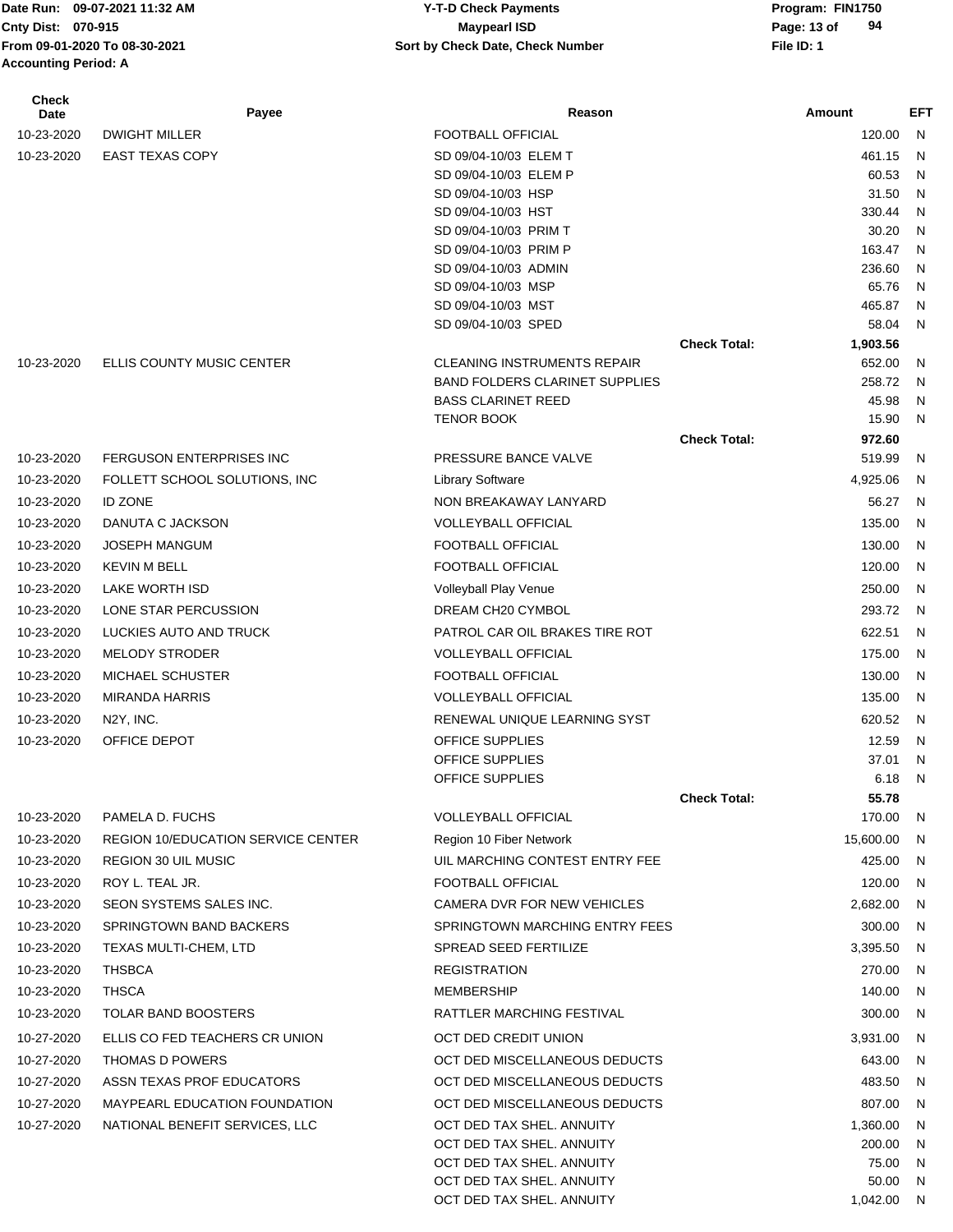Date Run: 09-07-2021 11:32 AM **Program: FIN1750** Y-T-D Check Payments **Accounting Period: A**

#### **Cnty Dist:** 070-915 **Page: 14 of** Maypearl ISD **Page: 14 of** Maypearl ISD **From 09-01-2020 To 08-30-2021 File ID: 1 Sort by Check Date, Check Number 09-07-2021 11:32 AM Y-T-D Check Payments 070-915 Maypearl ISD**

| <b>Check</b><br>Date | Payee                           | Reason                                               |                     | Amount               | <b>EFT</b> |
|----------------------|---------------------------------|------------------------------------------------------|---------------------|----------------------|------------|
|                      |                                 | OCT DED TAX SHEL. ANNUITY                            |                     | 450.00               | N          |
|                      |                                 | OCT DED 457 DEFERRED COMP.                           |                     | 787.51               | N          |
|                      |                                 | OCT DED HEALTH INSURANCE                             |                     | 2,725.81             | N          |
|                      |                                 |                                                      | <b>Check Total:</b> | 6,690.32             |            |
| 10-27-2020           | FINANCIAL BENEFIT SERVICES, LLC | OCT DED LIFE INSURANCE                               |                     | 1,457.00             | N          |
|                      |                                 | OCT DED HEALTH INSURANCE                             |                     | 701.60               | N          |
|                      |                                 | OCT DED HEALTH INSURANCE                             |                     | 1,059.78             | N          |
|                      |                                 | OCT DED LIFE INSURANCE                               |                     | 78.95                | N          |
|                      |                                 | OCT DED LIFE INSURANCE                               |                     | 91.80                | N          |
|                      |                                 | OCT DED HEALTH INSURANCE                             |                     | 254.91               | N          |
|                      |                                 | OCT DED LIFE INSURANCE                               |                     | 486.20               | N          |
|                      |                                 | OCT DED HEALTH INSURANCE                             |                     | 458.62               | N<br>N     |
|                      |                                 | OCT DED HEALTH INSURANCE<br>OCT DED HEALTH INSURANCE |                     | 520.00<br>110.64     | N          |
|                      |                                 | OCT DED LIFE INSURANCE                               |                     | 1,621.25             | N          |
|                      |                                 | OCT DED HEALTH INSURANCE                             |                     | 208.30               | N          |
|                      |                                 | OCT DED HEALTH INSURANCE                             |                     | 210.10               | N          |
|                      |                                 | OCT DED HEALTH INSURANCE                             |                     | 1,132.45             | N          |
|                      |                                 | OCT DED HEALTH INSURANCE                             |                     | 297.60               | N          |
|                      |                                 | OCT DED HEALTH INSURANCE                             |                     | 2,386.43             | N          |
|                      |                                 | OCT DED HEALTH INSURANCE                             |                     | 555.40               | N          |
|                      |                                 | OCT DED HEALTH INSURANCE                             |                     | 287.48               | N          |
|                      |                                 | OCT DED HEALTH INSURANCE                             |                     | 370.36               | N          |
|                      |                                 | OCT DED HEALTH INSURANCE                             |                     | 611.74               | N          |
|                      |                                 | OCT DED HEALTH INSURANCE                             |                     | 178.82               | N          |
|                      |                                 | OCT DED HEALTH INSURANCE                             |                     | 85.49                | N          |
|                      |                                 | OCT DED MISCELLANEOUS DEDUCTS                        |                     | 381.80               | N          |
|                      |                                 | OCT DED HEALTH INSURANCE                             |                     | 35.61                | N          |
|                      |                                 | OCT DED HEALTH INSURANCE                             |                     | 467.00               | N          |
|                      | EECU                            | OCT DED HSA                                          | <b>Check Total:</b> | 14,049.33            |            |
| 10-27-2020           |                                 |                                                      |                     | 2,640.00             | N          |
| 10-27-2020           | THE COWBOY BANK OF TEXAS        | PAYROLL                                              |                     | 36,845.35            | N          |
|                      |                                 | PAYROLL<br>PAYROLL                                   |                     | 8,701.02<br>8,701.02 | N<br>N     |
|                      |                                 |                                                      | <b>Check Total:</b> | 54,247.39            |            |
| 10-27-2020           | OFFICE OF THE ATTORNEY GENERAL  | PAYROLL                                              |                     | 1,512.11             | N,         |
| 10-30-2020           | COMMUNITY COFFEE CO. LLC        | <b>COFFEE PANTHER CAFE</b>                           |                     | 210.00               | N          |
| 10-30-2020           | MAYPEARL CHAMBER OF COMMERCE    | CHRISTMAS LIGHTS 20/21                               |                     | 82.60                | N          |
| 10-30-2020           | <b>ACTION FIRE PROS</b>         | TROUBLE SHOOTING ALARM SYSTEM                        |                     | 655.00               | N          |
| 10-30-2020           | AT&T MOBILITY                   | COVID HOT SPOTS                                      |                     | 1,140.32             | N          |
| 10-30-2020           | ATSSB REGION 5 - ROSS LANGDON   | ATSSB AREA JAZZ FEE                                  |                     | 40.00                | N          |
| 10-30-2020           | <b>BIRD'S RADIATOR</b>          | REBUILD CYLINDER                                     |                     | 620.00               | N          |
| 10-30-2020           | CED                             | <b>MATRIAL FOR HS KITCHEN ELECT</b>                  |                     | 773.24               | N          |
| 10-30-2020           | COUNCIL FOR EXCEPTIONAL CHILD   | <b>MEMBERSHIP</b>                                    |                     | 210.00               | N          |
|                      |                                 |                                                      |                     |                      |            |
| 10-30-2020           | DORIAN BUSINESS SYSTEMS, INC.   | 3 YEAR RENEWAL FOR CHARM SUB                         |                     | 699.00               | N          |
| 10-30-2020           | <b>EAST TEXAS COPY</b>          | ELEM T SD 09/09-10/08                                |                     | 103.60               | N          |
|                      |                                 | ELEM P SD 09/09-10/08<br>HSP SD 09/09-10/08          |                     | 89.27<br>95.35       | N<br>N     |
|                      |                                 | HST SD 09/09-10/08                                   |                     | 158.44               | N          |
|                      |                                 | PRIM T SD 09/09-10/08                                |                     | 70.00                | N          |
|                      |                                 | PRIM P SD 09/09-10/08                                |                     | 74.12                | N          |
|                      |                                 | ADMIN SD 09/09-10/08                                 |                     | 134.12               | N          |
|                      |                                 | MSP SD 09/09-10/08                                   |                     | 70.00                | N          |
|                      |                                 | MST SD 09/09-10/08                                   |                     | 92.28                | N          |
|                      |                                 | SPED SD 09/09-10/08                                  |                     | 84.55 N              |            |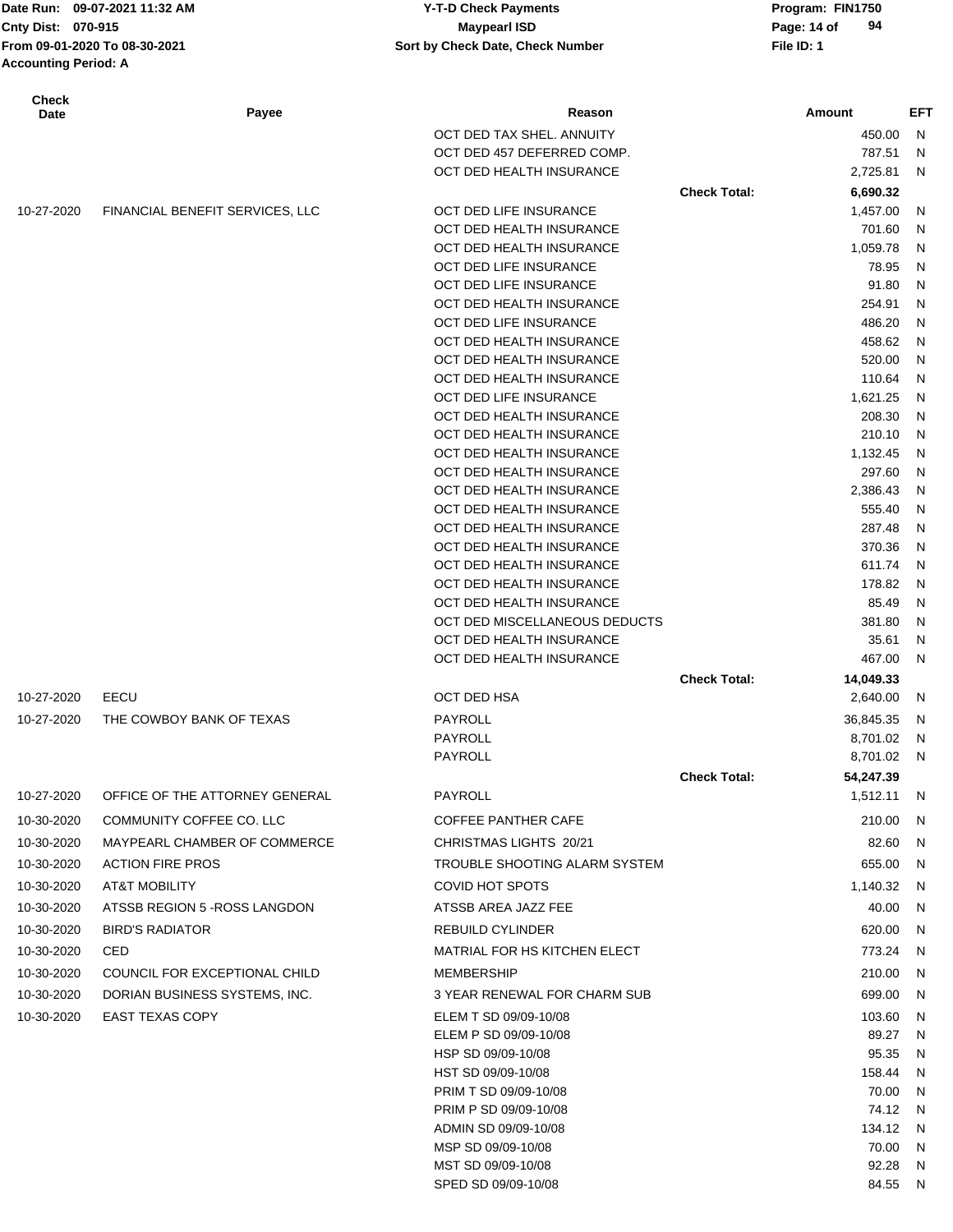| <b>Check</b><br>Date | Payee                                     | Reason                                             |                     | <b>Amount</b>   | <b>EFT</b>   |
|----------------------|-------------------------------------------|----------------------------------------------------|---------------------|-----------------|--------------|
|                      |                                           |                                                    | <b>Check Total:</b> | 971.73          |              |
| 10-30-2020           | <b>HOUGHTON MIFFLIN HARCOURT</b>          | <b>SCIENCE WORKBOOK</b>                            |                     | 598.50          | N            |
|                      |                                           | <b>GO MATH WORKBOOK</b>                            |                     | 672.00          | N            |
|                      |                                           |                                                    | <b>Check Total:</b> | 1,270.50        |              |
| 10-30-2020           | <b>TRICIA IKARD</b>                       | <b>BOARD MEAL</b>                                  |                     | 40.66           | N            |
| 10-30-2020           | <b>KAYLEA DAVIS</b>                       | <b>VOLLEYBALL OFFICIAL</b>                         |                     | 125.00          | $\mathsf{N}$ |
| 10-30-2020           | LAKESHORE EQUIPMENT CO.                   | <b>ESL Supplies</b>                                |                     | 95.40           | N            |
| 10-30-2020           | LONE STAR PERCUSSION                      | PEARL SNARE STAND                                  |                     | 554.85          | $\mathsf{N}$ |
| 10-30-2020           | <b>MALLORY PETTY</b>                      | FBS REFUND FOR AUGUST PREMIUMS                     |                     | 55.68           | $\mathsf{N}$ |
| 10-30-2020           | <b>MARKS LANHAM</b>                       | <b>VOLLEYBALL OFFICIAL</b>                         |                     | 65.00           | N            |
| 10-30-2020           | <b>MI-JACK PRODUCTS INC</b>               | <b>MAN LIFT DIAG</b>                               |                     | 530.41          | N            |
| 10-30-2020           | <b>SYLVIA MILLER</b>                      | <b>VOLLEYBALL OFFICIAL</b>                         |                     | 80.00           | N            |
| 10-30-2020           |                                           | <b>VOLLEYBALL OFFICIAL</b>                         |                     | 80.00           |              |
|                      | <b>BIANCA M. NEAL</b>                     |                                                    |                     |                 | N            |
| 10-30-2020           | NORTH TEXAS TOLLWAY AUTHORITY             | <b>TOLL ROADS</b>                                  |                     | 3.93            | $\mathsf{N}$ |
| 10-30-2020           | OFFICE DEPOT                              | <b>ESL Supplies</b>                                |                     | 14.50           | N            |
|                      |                                           | <b>ESL Supplies</b>                                |                     | 25.06<br>3.78   | N            |
|                      |                                           | <b>ESL Supplies</b><br><b>ESL Supplies</b>         |                     | 6.22            | N<br>N       |
|                      |                                           |                                                    | <b>Check Total:</b> | 49.56           |              |
| 10-30-2020           | PAMELA D. FUCHS                           | <b>VOLLEYBALL OFFICIAL</b>                         |                     | 80.00           | N            |
| 10-30-2020           | PIRAINO CONSULTING, INC.                  | Webcam - for classroom                             |                     | 99.47           | $\mathsf{N}$ |
| 10-30-2020           | <b>REGION 10/EDUCATION SERVICE CENTER</b> | LIBRARY SERVICES 20/21                             |                     | 500.00          | $\mathsf{N}$ |
|                      |                                           | <b>INSTRUCTIONAL PRACT 20/21</b>                   |                     | 500.00          | N            |
|                      |                                           | <b>LIBRARY SERVICES 20/21</b>                      |                     | 500.00          | N            |
|                      |                                           | <b>LIBRARY SERVICES 20/21</b>                      |                     | 500.00          | N            |
|                      |                                           | <b>LIBRARY SERVICES 20/21</b>                      |                     | 500.00          | N            |
|                      |                                           | <b>INSTRUCTIONAL PRACT 20/21</b>                   |                     | 3,000.00        | N            |
|                      |                                           | <b>TEXGUIDE ACCESS</b>                             |                     | 5,000.00        | N            |
|                      |                                           | <b>INSTRUCTIONAL PRACT 20/21</b>                   |                     | 1,500.00        | N            |
|                      |                                           |                                                    | <b>Check Total:</b> | 12,000.00       |              |
| 10-30-2020           | SCHOOL SPECIALTY INC.                     | <b>SUPPLIES</b>                                    |                     | 629.74          | N            |
| 10-30-2020           | <b>ROSANNA SIMPSON</b>                    | <b>VOLLEYBALL OFFICIAL</b>                         |                     | 25.00           | N            |
|                      |                                           | <b>VOLLEYBALL OFFICIAL</b>                         |                     | 25.00           | N            |
|                      |                                           | <b>VOLLEYBALL OFFICIAL</b>                         |                     | 25.00           | N            |
|                      |                                           |                                                    | <b>Check Total:</b> | 75.00           |              |
| 10-30-2020           | SUPERIOR PEDIATRIC CARE, INC.             | PT CONTRACTED SERVICES                             |                     | 471.25          | N            |
|                      |                                           | OT CONTRACTED SERVICES                             |                     | 276.25          | N            |
|                      |                                           |                                                    | <b>Check Total:</b> | 747.50          |              |
| 10-30-2020           | <b>WAL MART</b>                           | <b>SPED</b>                                        |                     | 87.96           | N            |
|                      |                                           | <b>COOKING SUPPLIES</b><br><b>COOKING SUPPLIES</b> |                     | 83.07           | N            |
|                      |                                           | <b>COOKING CLASS</b>                               |                     | 121.49<br>76.20 | N<br>N       |
|                      |                                           | <b>HEADSTART</b>                                   |                     | 183.85          | N            |
|                      |                                           | <b>ILS SUPPLIES</b>                                |                     | 96.19           | N.           |
|                      |                                           |                                                    | <b>Check Total:</b> | 648.76          |              |
| 10-30-2020           | ANDREA WIMBERLY                           | <b>VOLLEYBALL OFFICIAL</b>                         |                     | 125.00          | N            |
| 10-30-2020           | <b>CLAIMS ADMINISTRATIVE SERVICES INC</b> | <b>WORKERS COMP CHECK 3569</b>                     |                     | 172.83          | N            |
| 11-02-2020           | TEXAS SCHOOL HEALTH BENEFITS PROGRA       | PAYROLL                                            |                     | 7,367.00        | N            |
|                      |                                           | PAYROLL                                            |                     | 3,430.00        | N,           |
|                      |                                           |                                                    | <b>Check Total:</b> | 10,797.00       |              |
|                      |                                           |                                                    |                     |                 |              |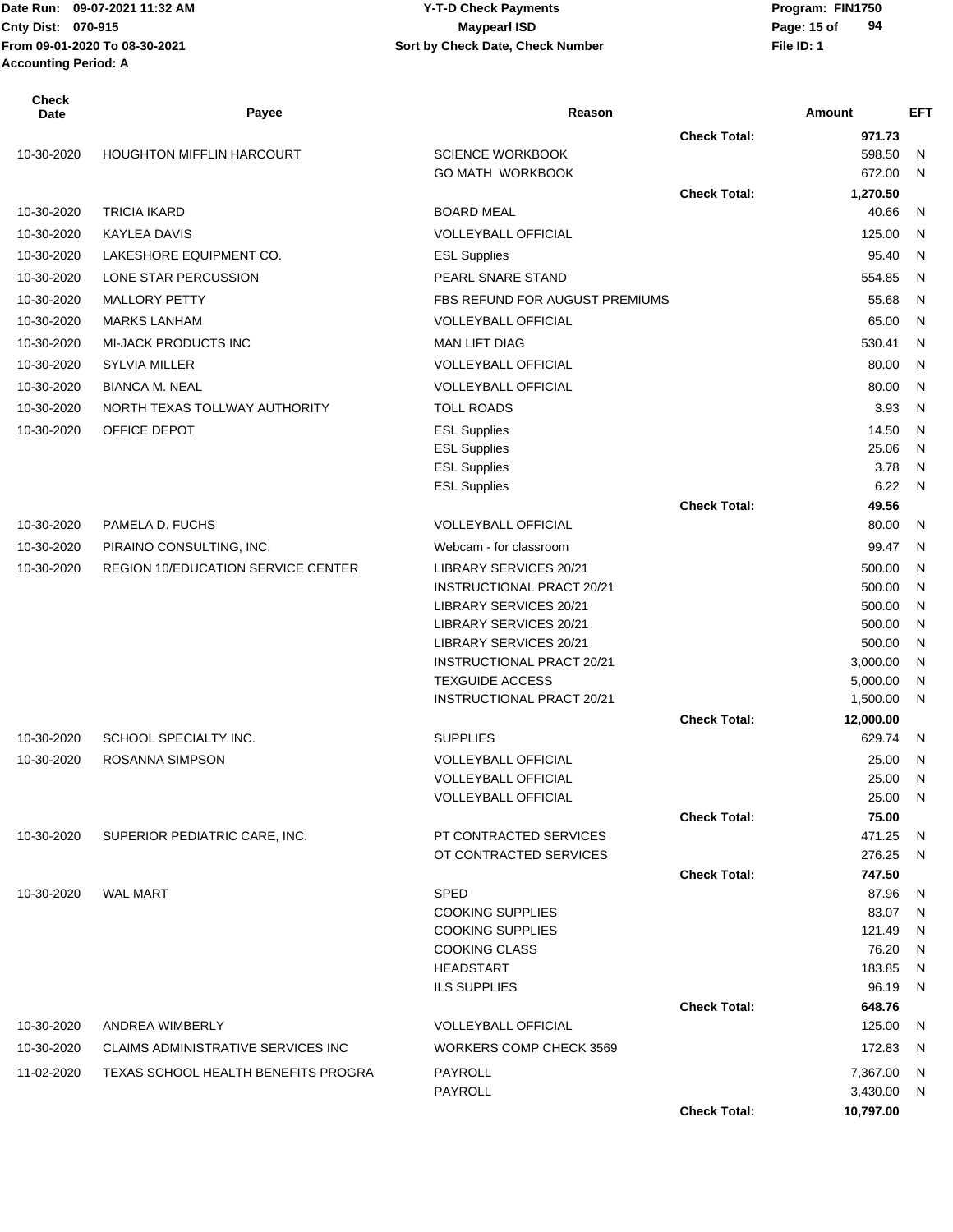# **Cnty Dist:** 070-915 **Page: 16 of** Maypearl ISD **Page: 16 of 09-07-2021 11:32 AM Y-T-D Check Payments 070-915 Maypearl ISD**

| <b>Check</b><br>Date | Payee                                     | Reason                                           |                     | Amount               | EFT          |
|----------------------|-------------------------------------------|--------------------------------------------------|---------------------|----------------------|--------------|
| 11-04-2020           | <b>TEACHER RETIREMENT SYSTEM</b>          | PAYROLL                                          |                     | 535.00               | N            |
|                      |                                           | PAYROLL                                          |                     | 50,898.18            | N            |
|                      |                                           | PAYROLL                                          |                     | 2,188.94             | N            |
|                      |                                           | PAYROLL                                          |                     | 4,264.50             | N            |
|                      |                                           | PAYROLL                                          |                     | 365.72               | $\mathsf{N}$ |
|                      |                                           | PAYROLL                                          |                     | 4,571.73             | N            |
|                      |                                           | PAYROLL<br>PAYROLL                               |                     | 3,434.73<br>1,748.39 | N<br>N       |
|                      |                                           | <b>PAYROLL</b>                                   |                     | 8,702.21             | N            |
|                      |                                           |                                                  | <b>Check Total:</b> | 76,709.40            |              |
| 11-05-2020           | <b>CLAIMS ADMINISTRATIVE SERVICES INC</b> | WORKERS COMP CHECK #3570                         |                     | 908.54               | N            |
| 11-06-2020           | AMBER HELLER                              | <b>CASH REGISTER PAPER</b>                       |                     | 10.88                | N            |
| 11-06-2020           | COMMUNITY COFFEE CO. LLC                  | <b>COFFEE</b>                                    |                     | 270.00               | $\mathsf{N}$ |
| 11-06-2020           | <b>EWELL EDUCATIONAL SERVICES</b>         | DISTRICT LDE ENTRY FEE                           |                     | 25.00                | N            |
| 11-06-2020           | ASHA                                      | 2021 ASHA DUES WAGNON                            |                     | 225.00               | N            |
| 11-06-2020           | AT&T CORP.                                | LONG DISTANCE OCT                                |                     | 44.93                | $\mathsf{N}$ |
|                      |                                           |                                                  |                     |                      |              |
| 11-06-2020           | <b>ATMOS ENERGY</b>                       | SD 10/02-11/02 MS<br>SD 10/02-11/02 ELEM         |                     | 166.30<br>274.65     | N<br>N       |
|                      |                                           | SD 10/02-11/02 HS                                |                     | 397.32               | $\mathsf{N}$ |
|                      |                                           |                                                  | <b>Check Total:</b> | 838.27               |              |
| 11-06-2020           | <b>BAYLOR INSTITUTE OF REHABILITATION</b> | Trainer                                          |                     | 1,535.63             | -N           |
| 11-06-2020           | <b>BSN SPORTS</b>                         | <b>Basketball Equipment</b>                      |                     | 2,922.50             | N            |
| 11-06-2020           | BUENA VISTA-BETHEL SPECIAL UTILITY        | SD 09/14-10/14 BALL PARK 66                      |                     | 1,538.44             | N            |
| 11-06-2020           | CED                                       | <b>PLASTIC ANCHOR</b>                            |                     | 18.38                | N            |
|                      |                                           | ELECTRICAL SUPLLIES                              |                     | 76.75                | N            |
|                      |                                           | <b>FLOUR LAMP</b>                                |                     | 453.60               | N            |
|                      |                                           |                                                  | <b>Check Total:</b> | 548.73               |              |
| 11-06-2020           | CHARACTERSTRONG, LLC                      | <b>CHARACTER STRONG GYM</b>                      |                     | 499.00               | N            |
| 11-06-2020           | <b>CITY OF MAYPEARL</b>                   | SD 09/29-10/29 ISD BALLFIELD                     |                     | 21.00                | N            |
|                      |                                           | SD 09/29-10/29 PRIM SCHOOL                       |                     | 235.00               | N            |
|                      |                                           | SD 09/29-10/29 HS                                |                     | 118.00               | N            |
|                      |                                           | SD 09/29-10/29 MIDDLE SCH YM                     |                     | 313.05               | N            |
|                      |                                           | SD 09/29-10/29 MIDDLE SCH<br>SD 09/29-10/29 ELEM |                     | 209.80<br>46.00 N    | -N           |
|                      |                                           | SD 09/29-10/29 ELEM YD METER                     |                     | 21.00                | -N           |
|                      |                                           | SD 09/29-10/29 HS CONCESS BROO                   |                     | 192.40               | -N           |
|                      |                                           | SD 09/29-10/29 ADMIN                             |                     | 46.00                | N.           |
|                      |                                           |                                                  | <b>Check Total:</b> | 1,202.25             |              |
| 11-06-2020           | <b>EAGLE NATIONAL STEEL</b>               | SHEETS METAL                                     |                     | 1,348.00             | -N           |
| 11-06-2020           | <b>EAST TEXAS COPY</b>                    | LEASE HST SD 10/25-11/25                         |                     | 128.24               | N,           |
|                      |                                           | <b>MAINT LEASE</b>                               |                     | 48.02                | - N          |
|                      |                                           | PRIMARY LEASE                                    |                     | 255.37               | - N          |
|                      |                                           | LEASE SPED SD 10/25-11/25                        |                     | 128.23               | -N           |
|                      |                                           |                                                  | <b>Check Total:</b> | 559.86               |              |
| 11-06-2020           | EICHELBAUM WARDELL HANSEN POWELL &        | <b>LEGAL SERVICES</b>                            |                     | 2,222.00             | N,           |
| 11-06-2020           | FOLLETT SCHOOL SOLUTIONS, INC             | LAMINATED BARCODES                               |                     | 94.27                | - N          |
| 11-06-2020           | FORTE DFW LLC                             | CN                                               |                     | 111.58               | - N          |
|                      |                                           | <b>CN</b>                                        |                     | 231.75               | - N          |
| 11-06-2020           | FRONTIER SOUTHWEST INCORPORATED           | SD 10-28-11-27 435-1720                          | <b>Check Total:</b> | 343.33<br>63.56      | -N           |
|                      |                                           | SD 10/28-11/27 ADMIN 435-1000                    |                     | 927.23               | - N          |
|                      |                                           | SD 10/28-11/27 ELM 435-2160                      |                     | 132.12 N             |              |
|                      |                                           | SD 10/28-11/27 PRIM 435/2520                     |                     | 132.12 N             |              |
|                      |                                           | SD 10-25-11-24 HS 435-2019                       |                     | 132.12 N             |              |
|                      |                                           | SD 10/22-11/21 JH 435-2038                       |                     | 132.12 N             |              |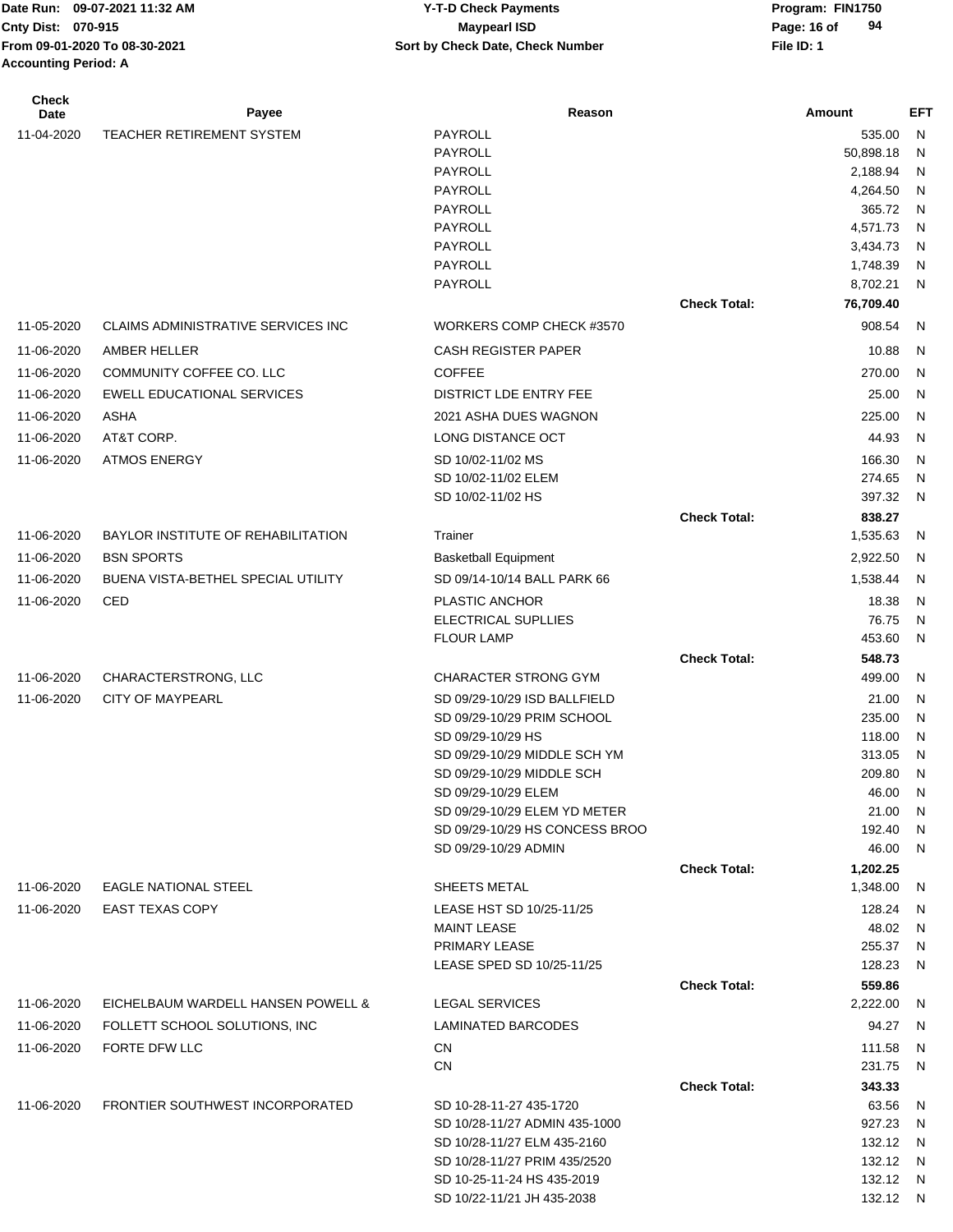Date Run: 09-07-2021 11:32 AM **Program: FIN1750** Y-T-D Check Payments **Accounting Period: A**

#### **Cnty Dist:** 070-915 **Page: 17 of** Maypearl ISD **Page: 17 of From 09-01-2020 To 08-30-2021 File ID: 1 Sort by Check Date, Check Number 09-07-2021 11:32 AM Y-T-D Check Payments 070-915 Maypearl ISD**

| <b>Check</b><br><b>Date</b> | Payee                               | Reason                                       |                     | Amount             | <b>EFT</b> |
|-----------------------------|-------------------------------------|----------------------------------------------|---------------------|--------------------|------------|
|                             |                                     |                                              | <b>Check Total:</b> | 1,519.27           |            |
| 11-06-2020                  | HEALTH SPECIAL RISK, INC            | INSUR.                                       |                     | 1,681.98           | N          |
| 11-06-2020                  | <b>Houston ISD</b>                  | <b>SHARS BILLING FOR OCTOBER</b>             |                     | 182.59             | N          |
| 11-06-2020                  | <b>INTERQUEST DETECTION CANINES</b> | <b>HALF DAY SERVICE</b>                      |                     | 290.00             | N          |
| 11-06-2020                  | <b>KANDICE HANNA</b>                | <b>EVALUATION - ARD</b>                      |                     | 640.00             | N          |
| 11-06-2020                  | KIM UPCHURCH                        | <b>TOLAR BAND COMPETITION</b>                |                     | 86.00              | N          |
| 11-06-2020                  | <b>KRISTI GUEST</b>                 | <b>BUS DRIVER APPRCIATION</b>                |                     | 59.62              | N          |
| 11-06-2020                  | <b>LABATT FOOD SERVICE</b>          | CN elem                                      |                     | 2,610.28           | N          |
|                             |                                     | CN HS                                        |                     | 3,515.36           | N          |
|                             |                                     | PRIMARY CN                                   |                     | 2,213.04           | N          |
|                             |                                     | CN MS                                        |                     | 3,199.22           | N.         |
| 11-06-2020                  | MOUNTAIN PEAK SPECIAL UTILITY DIST  | SD 09/03-10/03 AG                            | <b>Check Total:</b> | 11,537.90<br>75.28 | N          |
| 11-06-2020                  | <b>NASCO</b>                        | science                                      |                     | 440.72             | <b>N</b>   |
| 11-06-2020                  | <b>BORDEN DAIRY</b>                 | <b>CN MILK ELEM</b>                          |                     | 954.00             | N          |
|                             |                                     | CN MILK HS                                   |                     | 583.00             | N          |
|                             |                                     | <b>CN PRIMARY MILK</b>                       |                     | 901.00             | N          |
|                             |                                     | CN MS MILK                                   |                     | 874.50             | N          |
|                             |                                     |                                              | <b>Check Total:</b> | 3,312.50           |            |
| 11-06-2020                  | NEXTLINK BROADBAND                  | LEVEL 1 SD 10/30-11/29                       |                     | 790.00             | N          |
| 11-06-2020                  | OAK CLIFF OFFICE SUPPLY & PRINTING  | <b>BAND SUPPLIES</b>                         |                     | 225.21             | N          |
| 11-06-2020                  | OFFICE DEPOT                        | <b>DICTIONARY</b>                            |                     | 43.69              | N          |
| 11-06-2020                  | PESI, INC.                          | <b>REGISTRATION TRAINING</b>                 |                     | 219.99             | N          |
| 11-06-2020                  | PRODUCTIVITY CENTER, INC.           | <b>TCLEDDS SUBSCRIPPTION</b>                 |                     | 162.00             | N          |
| 11-06-2020                  | <b>REPUBLIC SERVICES #794</b>       | <b>TRASH OCTOBER</b>                         |                     | 3,182.37           | N          |
| 11-06-2020                  | <b>RIVERSIDE INSIGHTS</b>           | test records                                 |                     | 216.33             | <b>N</b>   |
| 11-06-2020                  | AMANDA STINSON                      | <b>TCA COUNSELOR CONFERENCE</b>              |                     | 175.00             | N          |
| 11-06-2020                  | SUCCESS ED LLC                      | RTI ANNUAL RENEWAL                           |                     | 454.80             | N          |
|                             |                                     | RTI ANNUAL RENEWAL                           |                     | 454.80             | N          |
|                             |                                     |                                              | <b>Check Total:</b> | 909.60             |            |
| 11-06-2020                  | SUPERIOR PEDIATRIC CARE, INC.       | PT CONTRACT SERVICES<br>OT CONTRACT SERVICES |                     | 650.00<br>633.75   | N<br>N     |
|                             |                                     |                                              | <b>Check Total:</b> | 1,283.75           |            |
| 11-06-2020                  | TASA                                | <b>Assessment Conference</b>                 |                     | 195.00             | -N         |
| 11-06-2020                  | <b>TEPSA</b>                        | <b>TEPSA MEMEBERSHIP</b>                     |                     | 94.00              | N          |
|                             |                                     | <b>TEPSA MEMBERSHIP</b>                      |                     | 94.00              | N          |
|                             |                                     | <b>TEPSA MEMBERSHIP</b>                      |                     | 250.00             | N          |
|                             |                                     | <b>TEPSA MEMBERSHIP</b>                      |                     | 250.00             | N          |
|                             |                                     |                                              | <b>Check Total:</b> | 688.00             |            |
| 11-06-2020                  | <b>TSHA</b>                         | 2021 TSHA MEMBERSHIP                         |                     | 115.00             | N          |
| 11-06-2020                  | <b>WAXAHACHIE DAILY LIGHT</b>       | WDL MAIN QP SEPT                             |                     | 436.80             | N          |
| 11-13-2020                  | COMMUNITY COFFEE CO. LLC            | <b>COFFEE</b>                                |                     | 216.00             | N          |
| 11-13-2020                  | EUBANKS FLORIST                     | <b>HOMECOMING FLOWERS</b>                    |                     | 109.00             | N          |
|                             |                                     | <b>PLANT GOWIN</b>                           |                     | 55.00              | N          |
| 11-13-2020                  | <b>JOSTENS</b>                      | YEARBOOK DEPOSIT                             | <b>Check Total:</b> | 164.00<br>3,663.60 | N          |
| 11-13-2020                  | TEXAS ASSOC. OF STUDENT COUNCILS    | MEMBERSHIP RENEWAL                           |                     | 84.04              | N          |
|                             |                                     | MEMBERSHIP RENEWAL                           |                     | .96                | N          |
|                             |                                     |                                              | <b>Check Total:</b> | 85.00              |            |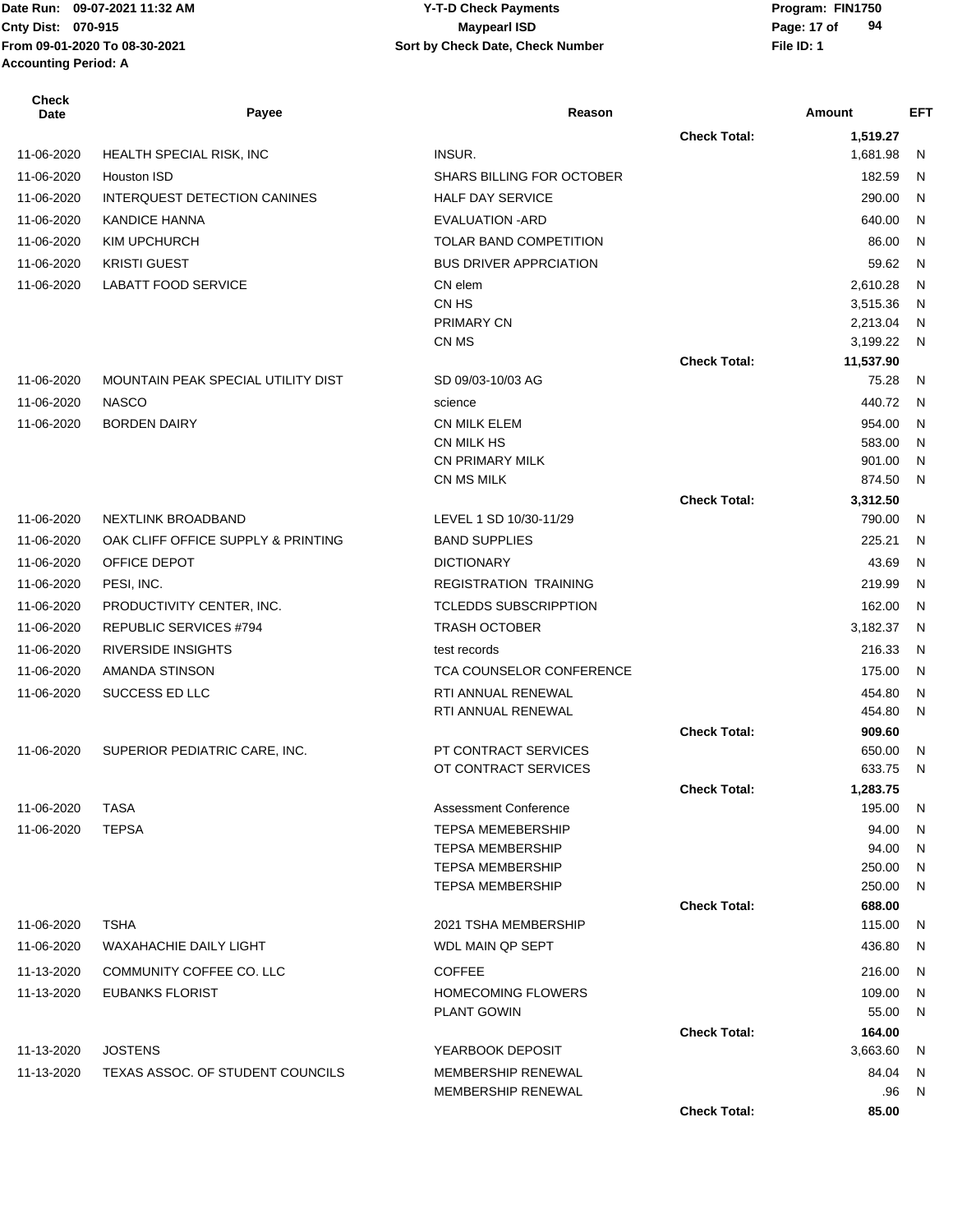#### Date Run: 09-07-2021 11:32 AM **Program: FIN1750** Y-T-D Check Payments **Cnty Dist:** 070-915 **Page: 18 of** Maypearl ISD **Page: 18 of 09-07-2021 11:32 AM Y-T-D Check Payments 070-915 Maypearl ISD**

| <b>Check</b><br>Date | Payee                            | Reason                       |                     | Amount   | <b>EFT</b> |
|----------------------|----------------------------------|------------------------------|---------------------|----------|------------|
| 11-13-2020           | AIRGAS USA, LLC-CENTRAL DIVISION | <b>CYLINDERS RENTALS</b>     |                     | 233.26   | N          |
| 11-13-2020           | ALL ABOUT TIRES, LLC             | <b>SWAPPING TIRES BUS 26</b> |                     | 165.00   | N          |
| 11-13-2020           | <b>ANTHONY CRAIG TUCKER</b>      | FOOTBALL ANNOUNCER           |                     | 25.00    | N          |
|                      |                                  | FOOTBALL ANNOUNCER           |                     | 25.00    | N          |
|                      |                                  | FOOTBALL ANNOUNCER           |                     | 25.00    | N          |
|                      |                                  | FOOTBALL ANNOUNCER           |                     | 25.00    | N          |
|                      |                                  | FOOTBALL ANNOUNCER           |                     | 25.00    | N          |
|                      |                                  | FOOTBALL ANNOUNCER           |                     | 25.00    | N          |
|                      |                                  | FOOTBALL ANNOUNCER           |                     | 25.00    | N          |
|                      |                                  | FOOTBALL ANNOUNCER           |                     | 25.00    | N          |
|                      |                                  | FOOTBALL ANNOUNCER           |                     | 25.00    | N          |
|                      |                                  | FOOTBALL ANNOUNCER           |                     | 25.00    | N          |
|                      |                                  | FOOTBALL ANNOUNCER           |                     | 25.00    | N          |
|                      |                                  | FOOTBALL ANNOUNCER           |                     | 25.00    | N          |
|                      |                                  |                              | <b>Check Total:</b> | 300.00   |            |
| 11-13-2020           | <b>ATMOS ENERGY</b>              | SD 10/02-11/02 ADMIN         |                     | 219.03   | N          |
| 11-13-2020           | AVENUE FUEL DISTRIBUTOR          | <b>FUEL FOR DISTRICT</b>     |                     | 1,053.21 | N          |
|                      |                                  | NOZZLE FOR FUEL TANK         |                     | 108.24   | N          |
|                      |                                  |                              | <b>Check Total:</b> | 1,161.45 |            |
| 11-13-2020           | <b>BRUCE JONES</b>               | <b>BASKETBALL OFFICIAL</b>   |                     | 60.00    | N          |
| 11-13-2020           | <b>BSN SPORTS</b>                | <b>Basketball Equipment</b>  |                     | 1,500.00 | N          |
|                      |                                  | <b>Basketball Equipment</b>  |                     | 1,897.00 | N          |
|                      |                                  | <b>Football Equipment</b>    |                     | 384.00   | N          |
|                      |                                  | Gatorade                     |                     | 150.00   | N          |
|                      |                                  |                              | <b>Check Total:</b> | 3,931.00 |            |
| 11-13-2020           | <b>COURTNEY MIMS</b>             | FOOTBALL OFFICIAL            |                     | 180.00   | N          |
| 11-13-2020           | DAC-Inc.                         | Replace missing camera       |                     | 1,422.00 | N          |
| 11-13-2020           | DRUG & ALCOHOL TESTING COMP.     | DOT PRE EMPLOYMENT           |                     | 57.50    | N          |
| 11-13-2020           | DAVID BRADBURRY                  | FOOTBALL OFFICIAL            |                     | 180.00   | N          |
| 11-13-2020           | DE'QUAVIUS ROBINSON              | FOOTBALL OFFICIAL            |                     | 130.00   | N          |
| 11-13-2020           | DEMCO, INC.                      | <b>LABELS TAPE</b>           |                     | 97.79    | N          |
| 11-13-2020           | <b>DESOTO JANITORIAL</b>         | <b>REPAIR GERMICIDE GUN</b>  |                     | 333.53   | N          |
|                      |                                  | <b>GLOVES</b>                |                     | 134.80   | N          |
|                      |                                  | JANITORIAL SUPPLIES          |                     | 5,398.51 | N          |
|                      |                                  |                              | <b>Check Total:</b> | 5,866.84 |            |
| 11-13-2020           | DISCOUNT PC                      | Kristi's docking station     |                     | 91.95    | N          |
| 11-13-2020           | <b>EAST TEXAS COPY</b>           | SD 10/04-11/03 ELEM T        |                     | 535.29   | N          |
|                      |                                  | SD 10/04-11/03 ELEM P        |                     | 26.18    | N          |
|                      |                                  | SD 10/04-11/03 HSP           |                     | 36.47    | N          |
|                      |                                  | SD 10/04-11/03 HST           |                     | 415.09   | N          |
|                      |                                  | LEASE HST 11/25-12/25        |                     | 128.24   | N          |
|                      |                                  | toner                        |                     | 458.40   | N          |
|                      |                                  | SD 10/04-11/03 PRIM T        |                     | 27.20    | N          |
|                      |                                  | SD 10/04-11/03 PRIM P        |                     | 170.37   | N          |
|                      |                                  | SD 10/04-11/03 ADMIN         |                     | 187.26   | N          |
|                      |                                  | PRIMARY LEASE                |                     | 255.37   | N          |
|                      |                                  | SD 10/04-11/03 MSP           |                     | 40.17    | N          |
|                      |                                  | SD 10/04-11/03 MST           |                     | 584.11   | N          |
|                      |                                  | LEASE SPED 11/25-12/25       |                     | 128.23   | N          |
|                      |                                  | SD 10/04-11/03 SPED          |                     | 72.84    | N          |
|                      |                                  |                              | <b>Check Total:</b> | 3,065.22 |            |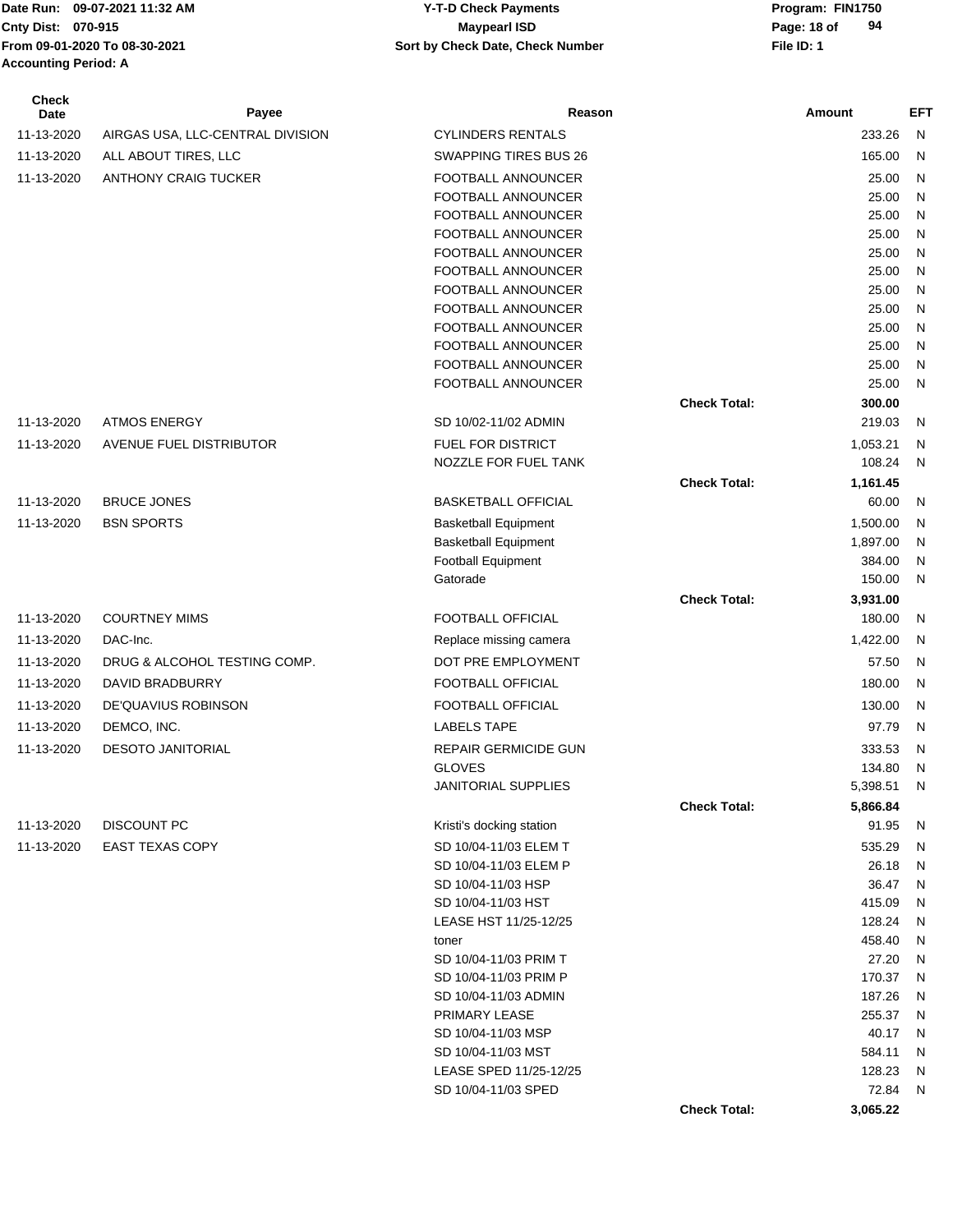| <b>Check</b><br>Date | Payee                              | Reason                                         |                     | <b>Amount</b>        | <b>EFT</b>     |
|----------------------|------------------------------------|------------------------------------------------|---------------------|----------------------|----------------|
| 11-13-2020           | ELLIS COUNTY MUSIC CENTER          | F HORN                                         |                     | 130.00               | N              |
|                      |                                    | <b>SAX REPAIR</b>                              |                     | 55.00                | N              |
|                      |                                    | <b>REPAIR TRUMPET</b>                          |                     | 25.00                | N              |
|                      |                                    |                                                | <b>Check Total:</b> | 210.00               |                |
| 11-13-2020           | ENVIROMATIC SYSTEMS OR FORT WORTH  | AC SERVICE CALL                                |                     | 730.06               | N              |
|                      |                                    | AC SERVICE CALL                                | <b>Check Total:</b> | 495.00               | N              |
| 11-13-2020           | <b>FREDERICK J. TODD</b>           | <b>FOOTBALL OFFICIAL</b>                       |                     | 1,225.06<br>120.00   | N              |
| 11-13-2020           | <b>GENA VOWELS</b>                 | <b>ESL CERTIFICATION</b>                       |                     | 118.87               | N              |
| 11-13-2020           | <b>HOONUIT LLC</b>                 | Hoonuit License - PD                           |                     | 2,472.00             | N              |
| 11-13-2020           |                                    | <b>THEATRE</b>                                 |                     | 142.47               | $\mathsf{N}$   |
|                      | J.W. PEPPER & SON, INC.            |                                                |                     |                      |                |
| 11-13-2020           | LAKESHORE EQUIPMENT CO.            | <b>ESL Supplies</b>                            |                     | 88.52                | $\overline{N}$ |
| 11-13-2020           | LOWE'S                             | 50 LB ASPHALT<br><b>COMMERCIAL CART</b>        |                     | 71.10<br>226.20      | N<br>N         |
|                      |                                    | <b>ASPHALT</b>                                 |                     | 76.97                | N              |
|                      |                                    | <b>LANDSCAPING</b>                             |                     | 237.39               | N              |
|                      |                                    |                                                | <b>Check Total:</b> | 611.66               |                |
| 11-13-2020           | <b>MENTORS CARE</b>                | <b>MENTOR CARE 3RD PAYMENT</b>                 |                     | 4,000.00             | N              |
| 11-13-2020           | NATIONAL CHEERLEADERS ASSOCIATION  | <b>Cheerleading Entries</b>                    |                     | 578.00               | N              |
| 11-13-2020           | OFFICE DEPOT                       | OFFICE SUPPLIES                                |                     | 55.86                | N              |
|                      |                                    | OFFICE SUPPLIES                                |                     | 15.29                | N              |
|                      |                                    | OFFICE SUPPLIES FOLDERS POST I                 |                     | 23.14                | N              |
|                      |                                    | <b>CHAIR</b>                                   |                     | 239.99               | N              |
|                      |                                    | <b>BACK BRACE</b>                              |                     | 87.96                | N              |
|                      |                                    |                                                | <b>Check Total:</b> | 422.24               |                |
| 11-13-2020           | O'REILLY AUTO PARTS                | DEF 2 GAL                                      |                     | 103.92               | N,             |
| 11-13-2020           | PIEPER ENTERPRISES, INC.           | LAWN MAINT NOVEMBER SPORTS CO                  |                     | 2,250.00             | N              |
|                      |                                    | <b>LAWN MAINT NOVEMBER</b>                     | <b>Check Total:</b> | 5,962.50<br>8,212.50 | N              |
| 11-13-2020           | <b>RYAN VINES</b>                  | supplies for classroom                         |                     | 150.94               | N              |
| 11-13-2020           | SCHOOL SPECIALTY INC.              | laminating rolls                               |                     | 49.29                | N              |
| 11-13-2020           | TEXAS J5 ENVIROMENTAL, LLC         | REPLACE AERATOR                                |                     | 550.00               | $\mathsf{N}$   |
| 11-13-2020           | <b>TSNAP</b>                       | 20/21 memebership fee                          |                     | 40.00                | N              |
|                      |                                    |                                                |                     |                      |                |
| 11-13-2020           | <b>US BANK</b>                     | BONDS SERIES 2012-A<br><b>BOND SERIES 2012</b> |                     | 450.00<br>450.00     | N<br>N         |
|                      |                                    |                                                | <b>Check Total:</b> | 900.00               |                |
| 11-13-2020           | <b>VARSITY SPIRIT</b>              | <b>Cheerleading Entries</b>                    |                     | 425.00               | N              |
| 11-13-2020           | <b>VONN MALLERY</b>                | <b>BASKETBALL OFFICIAL</b>                     |                     | 60.00                | N              |
| 11-13-2020           | <b>WAXAHACHIE ISD</b>              | <b>PARENTING CLASS</b>                         |                     | 775.63               | N              |
| 11-13-2020           | WILLIAM JEFFREY HAZEN              | FOOTBALL OFFICIAL                              |                     | 120.00               | N              |
| 11-13-2020           | WILLIAM V. MACGILL & CO.           | medical supplies                               |                     | 172.44               | N              |
| 11-13-2020           | ZOROBABEL GOMEZ JR                 | <b>FOOTBALL OFFICIAL</b>                       |                     | 120.00               | N              |
| 11-13-2020           | TEACHER RETIREMENT SYSTEM          | PAYROLL                                        |                     | 27,267.00            | N              |
|                      |                                    | PAYROLL                                        |                     | 4,204.00             | N              |
|                      |                                    | PAYROLL                                        |                     | 6,242.00             | N              |
|                      |                                    | PAYROLL                                        |                     | 3,971.40             | N              |
|                      |                                    | PAYROLL                                        |                     | 7,734.00             | N              |
|                      |                                    |                                                | <b>Check Total:</b> | 49,418.40            |                |
| 11-17-2020           | CLAIMS ADMINISTRATIVE SERVICES INC | <b>WORKERS COMP EPAY</b>                       |                     | 673.00               | N,             |
| 11-19-2020           | COMMUNITY COFFEE CO. LLC           | <b>COFFEE</b>                                  |                     | 116.00               | - N            |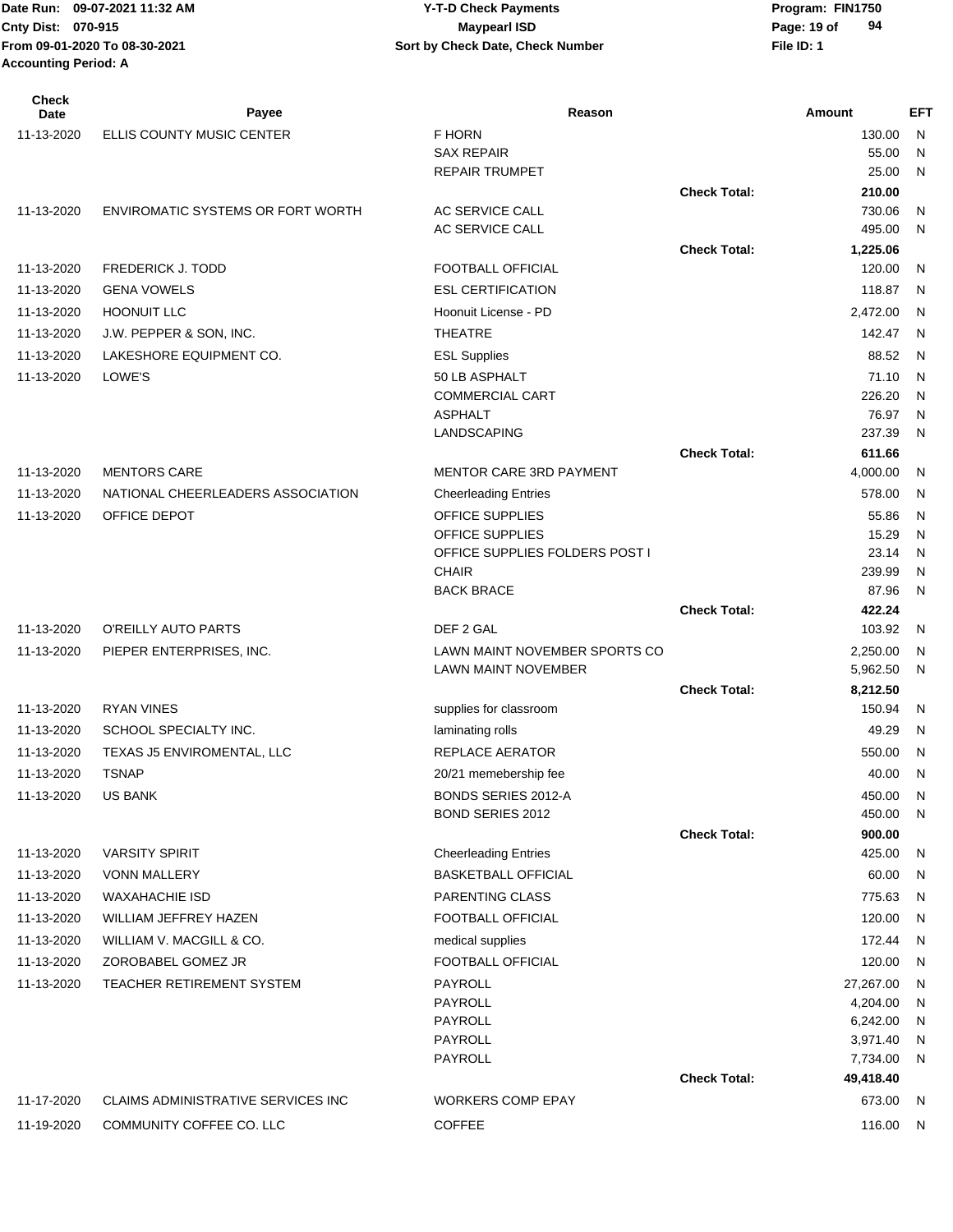#### Date Run: 09-07-2021 11:32 AM **Program: FIN1750** Y-T-D Check Payments **Cnty Dist:** 070-915 **Page: 20 of** Maypearl ISD **Page: 20 of 09-07-2021 11:32 AM Y-T-D Check Payments 070-915 Maypearl ISD**

**94**

**Check Total: 1,220.00**

| <b>Check</b><br>Date     | Payee                                     | Reason                                                |                     | Amount              | <b>EFT</b>   |
|--------------------------|-------------------------------------------|-------------------------------------------------------|---------------------|---------------------|--------------|
| 11-19-2020               | <b>SAM RIEPE</b>                          | <b>TEAM DINNER</b>                                    |                     | 260.79              | $\mathsf{N}$ |
| 11-19-2020               | ADVANTAGE MEDICAL CLINIC                  | <b>DOT PHYSICAL</b>                                   |                     | 82.00               | N            |
| 11-19-2020               | <b>ALERT SERVICES</b>                     | <b>Football Knee Brace</b>                            |                     | 51.95               | N            |
|                          |                                           | <b>Trainer Supplies</b>                               |                     | 774.05              | N            |
|                          |                                           |                                                       | <b>Check Total:</b> | 826.00              |              |
| 11-19-2020               | ALL SPORTS TROPHIES                       | <b>NAME PLATE</b>                                     |                     | 54.00               | N            |
| 11-19-2020               | <b>AVENUE FUEL DISTRIBUTOR</b>            | <b>FUEL FOR DISTRICT</b>                              |                     | 1,725.19            | N            |
| 11-19-2020               | <b>BENJI L. NEWMAN</b>                    | <b>BASKETBALL OFFICIAL</b>                            |                     | 105.00              | N            |
| 11-19-2020               | <b>BSN SPORTS</b>                         | <b>BACKDROPS FOOTBALL</b>                             |                     | 385.00              | N            |
| 11-19-2020               | CANON FINANCIAL SERVICES INC              | MONTHLY LEASE NOVEMBER<br><b>LEASE NOVEMBER</b>       |                     | 1,300.29<br>135.64  | N<br>N       |
|                          |                                           |                                                       | <b>Check Total:</b> | 1,435.93            |              |
| 11-19-2020               | <b>CARD SERVICE CENTER</b>                | <b>MASK ADULTS</b>                                    |                     | 27.20               | N            |
|                          |                                           | <b>MASK KIDS</b>                                      |                     | 145.79              | N            |
| 11-19-2020               | CDWG INC.                                 | <b>VMWare SUPPORT</b>                                 | <b>Check Total:</b> | 172.99<br>2,080.00  | N            |
|                          | <b>DARRON RICHARDSON</b>                  |                                                       |                     |                     | N            |
| 11-19-2020               | <b>EWELL EDUCATIONAL SERVICES</b>         | <b>BASKETBALL OFFICIAL</b>                            |                     | 120.00              | N            |
| 11-19-2020<br>11-19-2020 |                                           | SUBSCRIPTION FOR STUDENT RBOOK<br>SD 10/02-11/02 PARK |                     | 460.00              |              |
|                          | <b>HILCO</b>                              | SD 10/02-11/02 ADMIN                                  |                     | 269.47<br>724.72    | N<br>N       |
|                          |                                           | SD 10/02-11/02 PRI                                    |                     | 2,274.11            | N            |
|                          |                                           | SD 10/02-11/02 BUS BARN                               |                     | 36.83               | N            |
|                          |                                           | SD 10/02-11/02 FUEL TANKS                             |                     | 34.25               | N            |
|                          |                                           | SD 10/02-11/02 MS                                     |                     | 3,167.55            | N            |
|                          |                                           | SD 10/02-11/02 ELEM                                   |                     | 4,294.72            | N            |
|                          |                                           | SD 10/02-11/02 AG BUILDING<br>SD 10/02-11/02 MARQUEE  |                     | 1,052.69<br>51.41   | N<br>N       |
|                          |                                           |                                                       | <b>Check Total:</b> | 11,905.75           |              |
| 11-19-2020               | WEST INTERACTIVE SERVICE CORP.            | School Messenger Renewal                              |                     | 2,207.10            | N            |
| 11-19-2020               | <b>JORDAN HOWARD</b>                      | <b>SMALL BATTERY BACKUPS</b>                          |                     | 169.98              | N            |
|                          |                                           | MINERAL WELL MEETING                                  |                     | 13.24               | N            |
|                          |                                           |                                                       | <b>Check Total:</b> | 183.22              |              |
| 11-19-2020               | LAKE WORTH ATHLETICS                      | Volleyball Playoff Venue LW                           |                     | 290.00              | N            |
| 11-19-2020               | LAKESHORE EQUIPMENT CO.                   | <b>MPS Library Supplies</b>                           |                     | 151.72              | - N          |
| 11-19-2020               | <b>LRP PUBLICATIONS</b>                   | 504 COMPLIANCE                                        |                     | 209.50              | N            |
| 11-19-2020               | MICHAEL WAITES JR                         | <b>BASKETBALL OFFICIAL</b>                            |                     | 145.00              | N.           |
| 11-19-2020               | <b>NASCO</b>                              | science                                               |                     | 615.85              | N            |
| 11-19-2020               | OFFICE DEPOT                              | <b>USB</b>                                            |                     | 35.98               | N            |
| 11-19-2020               | PHELP W BENJAMIN JR                       | FOOTBALL OFFICIAL                                     |                     | 130.00              | N            |
| 11-19-2020               | PRESENT MOMENT LABS, INC.                 | SELF CARE FOR EDUCATORS                               |                     | 2,100.00            | N            |
| 11-19-2020               | <b>REGION 10/EDUCATION SERVICE CENTER</b> | <b>District Curriculum TEKS Res</b>                   |                     | 8,125.00            | N            |
|                          |                                           | Region 10 Guardian                                    |                     | 7,621.25            | N            |
| 11-19-2020               | <b>TASBO</b>                              | <b>TASBO TRAINING</b>                                 | <b>Check Total:</b> | 15,746.25<br>235.00 | N            |
| 11-19-2020               | <b>TCASE</b>                              | GREAT IDEAS2021                                       |                     | 345.00              | N            |
| 11-19-2020               | TEXAS DEPT OF LICENSING & REGULATIO       | ELEVATOR INSPECTION REPORT                            |                     | 40.00               | N            |
| 11-19-2020               | <b>TRINITY 3 TECHNOLOGY</b>               | Chromebook chargers - replacem                        |                     | 500.00              | N            |
|                          |                                           | Chromebook chargers - replacem                        |                     | 199.99              | N            |
|                          |                                           | Chromebook chargers - replacem                        |                     | 320.01              | N            |
|                          |                                           | Chromebook chargers - replacem                        |                     | 200.00              | N            |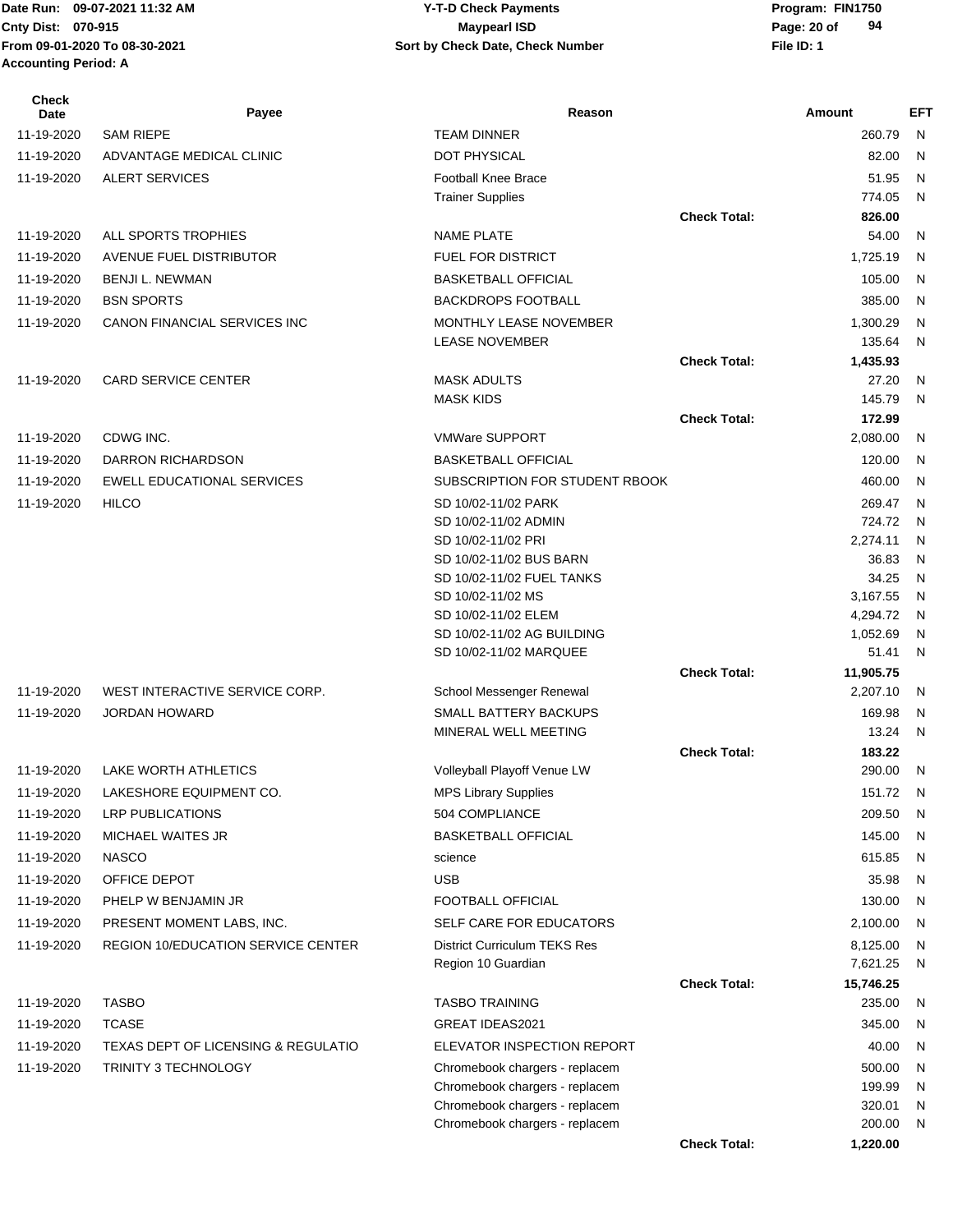#### Date Run: 09-07-2021 11:32 AM **Program: FIN1750** Y-T-D Check Payments **Cnty Dist:** 070-915 **Page: 21 of** Maypearl ISD **Page: 21 of 09-07-2021 11:32 AM Y-T-D Check Payments 070-915 Maypearl ISD**

| <b>Check</b><br>Date | Payee                                | Reason                                               |                     | Amount           | EFT    |
|----------------------|--------------------------------------|------------------------------------------------------|---------------------|------------------|--------|
| 11-19-2020           | <b>TXU ENERGY</b>                    | SD 10/09-11/09 SEC LIGHTS                            |                     | 331.64           | N      |
| 11-19-2020           | UNITED RENTALS                       | <b>SCISSOR LIFT RENTAL</b>                           |                     | 1,067.08         | N      |
| 11-19-2020           | UNIVERSITY OF TEXAS AT AUSTIN        | <b>PLAY SUBMISSION</b>                               |                     | 30.00            | N      |
| 11-19-2020           | <b>VIRGIL MAJORS</b>                 | <b>BASKETBALL OFFICIAL</b>                           |                     | 145.00           | N      |
|                      |                                      | <b>BASKETBALL OFFICIAL</b>                           |                     | 75.00            | N      |
|                      |                                      |                                                      | <b>Check Total:</b> | 220.00           |        |
|                      |                                      |                                                      |                     |                  |        |
| 11-20-2020           | ELLIS CO FED TEACHERS CR UNION       | NOV DED CREDIT UNION                                 |                     | 3,641.00         | N      |
| 11-20-2020           | <b>THOMAS D POWERS</b>               | NOV DED MISCELLANEOUS DEDUCTS                        |                     | 643.00           | N      |
| 11-20-2020           | ASSN TEXAS PROF EDUCATORS            | NOV DED MISCELLANEOUS DEDUCTS                        |                     | 483.50           | N      |
| 11-20-2020           | <b>MAYPEARL EDUCATION FOUNDATION</b> | NOV DED MISCELLANEOUS DEDUCTS                        |                     | 837.00           | N      |
| 11-20-2020           | NATIONAL BENEFIT SERVICES, LLC       | NOV DED TAX SHEL. ANNUITY                            |                     | 1,510.00         | N      |
|                      |                                      | NOV DED TAX SHEL. ANNUITY                            |                     | 200.00           | N      |
|                      |                                      | NOV DED TAX SHEL. ANNUITY                            |                     | 75.00            | N      |
|                      |                                      | NOV DED TAX SHEL, ANNUITY                            |                     | 50.00            | N      |
|                      |                                      | NOV DED TAX SHEL, ANNUITY                            |                     | 1,042.00         | N      |
|                      |                                      | NOV DED TAX SHEL. ANNUITY                            |                     | 450.00           | N      |
|                      |                                      | NOV DED 457 DEFERRED COMP.                           |                     | 851.94           | N      |
|                      |                                      | NOV DED HEALTH INSURANCE                             |                     | 2,710.81         | N      |
|                      |                                      |                                                      | <b>Check Total:</b> | 6,889.75         |        |
| 11-20-2020           | FINANCIAL BENEFIT SERVICES, LLC      | NOV DED LIFE INSURANCE                               |                     | 1,425.25         | N      |
|                      |                                      | NOV DED HEALTH INSURANCE                             |                     | 701.60           | N      |
|                      |                                      | NOV DED HEALTH INSURANCE                             |                     | 1,042.06         | N      |
|                      |                                      | NOV DED LIFE INSURANCE                               |                     | 79.89            | N      |
|                      |                                      | NOV DED LIFE INSURANCE                               |                     | 91.80            | N      |
|                      |                                      | NOV DED HEALTH INSURANCE                             |                     | 254.91           | N      |
|                      |                                      | NOV DED LIFE INSURANCE                               |                     | 486.20           | N      |
|                      |                                      | NOV DED HEALTH INSURANCE<br>NOV DED HEALTH INSURANCE |                     | 445.84<br>520.00 | N<br>N |
|                      |                                      | NOV DED HEALTH INSURANCE                             |                     | 110.64           | N      |
|                      |                                      | NOV DED LIFE INSURANCE                               |                     | 1,619.25         | N      |
|                      |                                      | NOV DED HEALTH INSURANCE                             |                     | 208.30           | N      |
|                      |                                      | NOV DED HEALTH INSURANCE                             |                     | 210.10           | N      |
|                      |                                      | NOV DED HEALTH INSURANCE                             |                     | 1,132.45         | N      |
|                      |                                      | NOV DED HEALTH INSURANCE                             |                     | 297.60           | N      |
|                      |                                      | NOV DED HEALTH INSURANCE                             |                     | 2,386.43         | N      |
|                      |                                      | NOV DED HEALTH INSURANCE                             |                     | 555.40           | N      |
|                      |                                      | NOV DED HEALTH INSURANCE                             |                     | 287.48           | N      |
|                      |                                      | NOV DED HEALTH INSURANCE                             |                     | 370.36           | N      |
|                      |                                      | NOV DED HEALTH INSURANCE                             |                     | 614.32           | N      |
|                      |                                      | NOV DED HEALTH INSURANCE                             |                     | 178.82           | N      |
|                      |                                      | NOV DED HEALTH INSURANCE                             |                     | 85.49            | N      |
|                      |                                      | NOV DED MISCELLANEOUS DEDUCTS                        |                     | 381.80           | N      |
|                      |                                      | NOV DED HEALTH INSURANCE                             |                     | 35.61            | N      |
|                      |                                      | NOV DED HEALTH INSURANCE                             |                     | 453.00           | N      |
|                      |                                      |                                                      | <b>Check Total:</b> | 13,974.60        |        |
| 11-20-2020           | EECU                                 | NOV DED HSA                                          |                     | 2,640.00         | N      |
| 11-20-2020           | OFFICE OF THE ATTORNEY GENERAL       | PAYROLL                                              |                     | 1,671.20         | N      |
| 11-20-2020           | THE COWBOY BANK OF TEXAS             | PAYROLL                                              |                     | 37,198.81        | N      |
|                      |                                      | PAYROLL                                              |                     | 8,865.11         | N      |
|                      |                                      | PAYROLL                                              |                     | 8,865.11         | N      |
|                      |                                      |                                                      | <b>Check Total:</b> | 54,929.03        |        |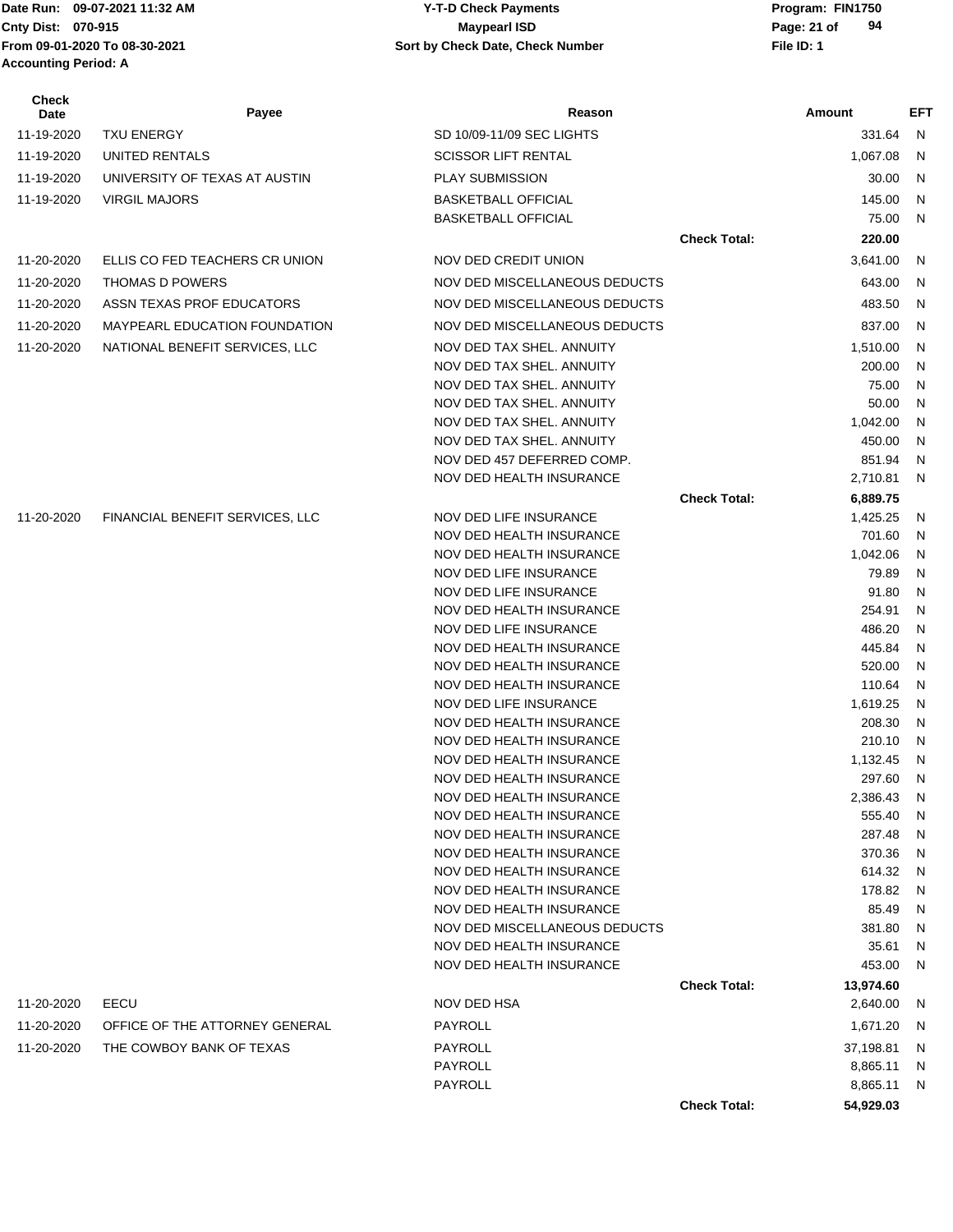| <b>Check</b><br><b>Date</b> | Payee                               | Reason                                           |                     | Amount              | EFT               |
|-----------------------------|-------------------------------------|--------------------------------------------------|---------------------|---------------------|-------------------|
| 12-01-2020                  | TEXAS SCHOOL HEALTH BENEFITS PROGRA | PAYROLL                                          |                     | 6,978.00            | N.                |
|                             |                                     | PAYROLL                                          |                     | 3,430.00            | N                 |
|                             |                                     |                                                  | <b>Check Total:</b> | 10,408.00           |                   |
| 12-03-2020                  | TEACHER RETIREMENT SYSTEM           | PAYROLL                                          |                     | 535.00              | N                 |
|                             |                                     | PAYROLL                                          |                     | 52,285.11           | N                 |
|                             |                                     | PAYROLL                                          |                     | 2,136.21            | N                 |
|                             |                                     | <b>PAYROLL</b>                                   |                     | 5,208.36            | N                 |
|                             |                                     | PAYROLL                                          |                     | 356.02              | N                 |
|                             |                                     | PAYROLL                                          |                     | 4,696.26            | N                 |
|                             |                                     | PAYROLL                                          |                     | 1,865.77            | N                 |
|                             |                                     | PAYROLL                                          |                     | 1,748.39            | N                 |
|                             |                                     | PAYROLL                                          |                     | 8,862.46            | N                 |
|                             |                                     |                                                  | <b>Check Total:</b> | 77,693.58           |                   |
| 12-04-2020                  | AMBER HELLER                        | <b>CULINARY</b>                                  |                     | 293.86              | N,                |
| 12-04-2020                  | <b>COMMUNITY COFFEE CO. LLC</b>     | COFFEE PANTHER CAFE                              |                     | 162.00              | N.                |
| 12-04-2020                  | MIDLOTHIAN PRINT FACTORY            | <b>TURKEY TROT SHIRTS</b>                        |                     | 886.00              | N                 |
| 12-04-2020                  | PAWS FOR REFLECTION RANCH           | ON BEHALF OF BILL GIBBINS                        |                     | 50.00               | N.                |
| 12-04-2020                  | <b>TEXAS FCCLA</b>                  | REGISTRATION PRESENTATION                        |                     | 330.00              | N                 |
| 12-04-2020                  | ABDO PUBLISHING                     | Library Books- MPS                               |                     | 1,198.90            | - N               |
| 12-04-2020                  | <b>ACTION FIRE PROS</b>             | <b>Quarterly Monitoring</b>                      |                     | 750.00              | N.                |
| 12-04-2020                  | AT&T CORP.                          | LD CHARGES                                       |                     | 60.05               | N                 |
| 12-04-2020                  | BAYLOR INSTITUTE OF REHABILITATION  | Trainer                                          |                     | 1,384.67            | N,                |
| 12-04-2020                  | <b>BSN SPORTS</b>                   | Softball Equipment                               |                     | 150.00              | N                 |
|                             |                                     | <b>Basketball Equipment</b>                      |                     | 80.00               | N                 |
|                             |                                     |                                                  | <b>Check Total:</b> | 230.00              |                   |
| 12-04-2020                  | BUENA VISTA-BETHEL SPECIAL UTILITY  | SD 10-14/11/16 BALLPARK                          |                     | 2,149.83            | N,                |
| 12-04-2020                  | CED                                 | <b>Electrical supplies</b>                       |                     | 433.77              | N                 |
|                             |                                     | <b>BALLAST LAMPS</b>                             |                     | 1,278.90            | N.                |
|                             |                                     |                                                  | <b>Check Total:</b> | 1,712.67            |                   |
| 12-04-2020                  | <b>CHELSEA HOARD</b>                | <b>TCA Counseling Conference</b>                 |                     | 200.00              | - N               |
| 12-04-2020                  | <b>CITY OF MAYPEARL</b>             | SD 10/29-11/24 PRIM BALL FIELD                   |                     | 21.00               | N.                |
|                             |                                     | SD 10/29-11/24 PRIM SCHOOL                       |                     | 202.60              | N                 |
|                             |                                     | SD 10/29-11/24 HS<br>SD 10/29-11/24 MS YD METER  |                     | 96.40<br>245.40     | N<br>$\mathsf{N}$ |
|                             |                                     | SD 10/29-11/24 MS                                |                     | 275.80              | -N                |
|                             |                                     | SD 10/29-11/24 ELEM                              |                     | 46.00               | N.                |
|                             |                                     | SD 10/29-11/24 ELEM YD METER                     |                     | 21.00               | N                 |
|                             |                                     | SD 10/29-11/24 HS CONC BROOMS                    |                     | 58.00               | N,                |
|                             |                                     | SD 10/29-11/24 ADMIN                             |                     | 46.00               | N.                |
|                             |                                     |                                                  | <b>Check Total:</b> | 1,012.20            |                   |
| 12-04-2020                  | CLASSIC CHEVROLET OF CLEBURNE LLC   | wiper blades Police Tahoe                        |                     | 34.34 N             |                   |
| 12-04-2020                  | <b>CPI</b>                          | <b>NCI WORKBOOK</b>                              |                     | 66.00               | - N               |
| 12-04-2020                  | DRUG & ALCOHOL TESTING COMP.        | DOT TEST                                         |                     | 115.00              | - N               |
| 12-04-2020                  | DEPARTMENT OF INFORMATION RESOURCES | LD SD 10/01-10/31                                |                     | 108.65              | - N               |
| 12-04-2020                  | <b>DESOTO JANITORIAL</b>            | <b>SUPPLIES</b>                                  |                     | 738.84              | N                 |
| 12-04-2020                  | <b>DIRECT ENERGY</b>                | SD10/09-11/09 PRIM P FIELD                       |                     | 10.20               | - N               |
|                             |                                     | SD10/09-11/09 ARCHIVE                            |                     | 61.49               | N                 |
|                             |                                     | SD10/09-11/09 PRIMARY                            |                     | 1,212.21            | N,                |
|                             |                                     | SD10/09-11/09 HS S WING                          |                     | 2,572.40            | N,                |
|                             |                                     | SD10/09-11/09 PRIM CAFE                          |                     | 433.47 N            |                   |
|                             |                                     | SD10/09-11/09 QUAD BUILD                         |                     | 218.73              | - N               |
|                             |                                     | SD10/09-11/09 GOLF FAC                           |                     | 878.83              | - N               |
|                             |                                     | SD10/09-11/09 PORTABLE<br>SD10/09-11/09 BUS BARN |                     | 203.94 N<br>36.54 N |                   |
|                             |                                     |                                                  |                     |                     |                   |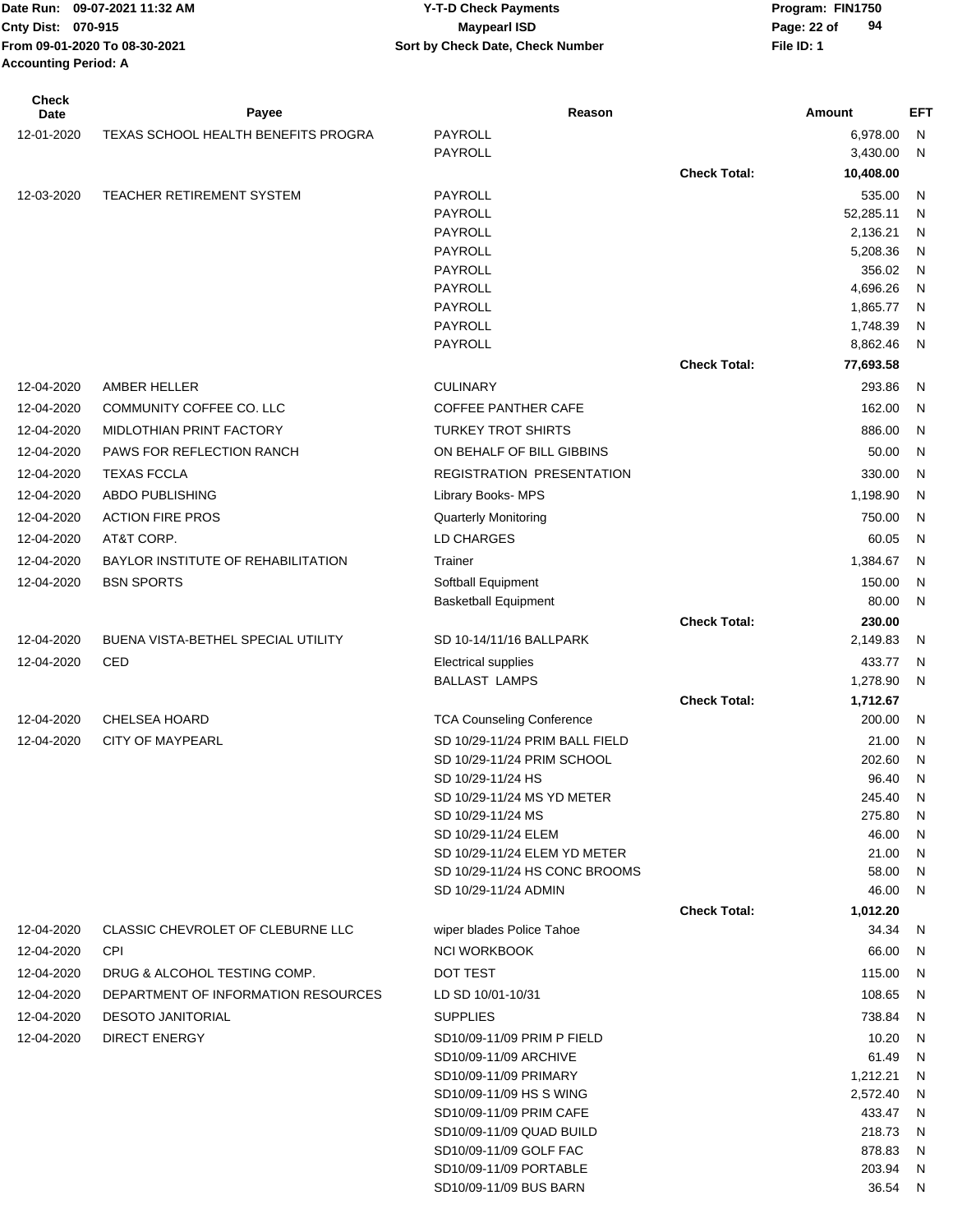# **Cnty Dist:** 070-915 **Page: 23 of** Maypearl ISD **Page: 23 of 09-07-2021 11:32 AM Y-T-D Check Payments 070-915 Maypearl ISD**

| Check<br>Date | Payee                               | Reason                                               |                     | Amount           | <b>EFT</b> |
|---------------|-------------------------------------|------------------------------------------------------|---------------------|------------------|------------|
|               |                                     | SD10/09-11/09 ADMIN                                  |                     | 320.67           | - N        |
|               |                                     |                                                      | <b>Check Total:</b> | 5,948.48         |            |
| 12-04-2020    | <b>DISCOUNT PC</b>                  | repair teacher laptsop                               |                     | 452.60           | N          |
| 12-04-2020    | <b>DON YOUNG</b>                    | <b>BASKETBALL OFFICIAL</b>                           |                     | 160.00           | N          |
| 12-04-2020    | <b>EAST TEXAS COPY</b>              | <b>MAINT LEASE</b>                                   |                     | 48.02            | N          |
| 12-04-2020    | EDUCATION SERVICE CENTER, REGION VI | ClassLink Ann. License/Roster                        |                     | 4,282.00         | N          |
| 12-04-2020    | EICHELBAUM WARDELL HANSEN POWELL &  | <b>LEGAL SERVICES</b>                                |                     | 2,217.50         | N          |
| 12-04-2020    | ELLIS COUNTY MUSIC CENTER           | <b>DRUMSTICKS</b>                                    |                     | 69.93            | N          |
| 12-04-2020    | <b>ESPECIAL NEEDS, LLC</b>          | <b>SPED BUS HARNESS</b>                              |                     | 162.95           | N          |
| 12-04-2020    | FORTE DFW LLC                       | <b>CN</b>                                            |                     | 195.00           | N          |
|               |                                     | <b>CN</b>                                            |                     | 175.00           | N          |
|               |                                     | <b>CN</b>                                            |                     | 205.00           | N          |
|               |                                     |                                                      | <b>Check Total:</b> | 575.00           |            |
| 12-04-2020    | <b>Houston ISD</b>                  | <b>SHARS BILLING NOVEMBER</b>                        |                     | 198.05           | N          |
| 12-04-2020    | IMAGE MAKER 4 U, INC.               | Basketball Goal Board                                |                     | 523.00           | N          |
| 12-04-2020    | <b>INTERQUEST DETECTION CANINES</b> | <b>HALF DAY SERVICE</b>                              |                     | 290.00           | N          |
| 12-04-2020    | ISI COMMERCIAL REFRIGERATION        | WALK IN FREEZER LABOR                                |                     | 237.50           | N          |
|               |                                     | <b>WALK IN FREEZER</b><br>JH WALK IN COOLER          |                     | 234.25<br>263.00 | N<br>N     |
|               |                                     |                                                      | <b>Check Total:</b> | 734.75           |            |
| 12-04-2020    | <b>JALEN WOODS</b>                  | <b>BASKETBALL OFFICIAL</b>                           |                     | 135.00           | N          |
| 12-04-2020    | <b>JEFFERY BETTS</b>                | <b>BASKETBALL OFFICIAL</b>                           |                     | 145.00           | N          |
| 12-04-2020    | <b>KANDICE HANNA</b>                | <b>CONTRACT DIAG REPORT</b>                          |                     | 550.00           | N          |
| 12-04-2020    | <b>KRISTI GUEST</b>                 | <b>CLEANING SUPPLIES</b>                             |                     | 36.67            | N          |
| 12-04-2020    | <b>LABATT FOOD SERVICE</b>          | CN GROCERIES                                         |                     | 4,361.76         | N          |
|               |                                     | CN GROCERIES                                         |                     | 3,974.60         | N          |
|               |                                     | CN GROCERIES                                         |                     | 2,567.15         | N          |
|               |                                     | CN GROCERIES MS                                      |                     | 4,433.24         | N          |
|               |                                     |                                                      | <b>Check Total:</b> | 15,336.75        |            |
| 12-04-2020    | LAKESHORE EQUIPMENT CO.             | <b>ESL Supplies</b>                                  |                     | 57.48            | N          |
| 12-04-2020    | <b>MENTORS CARE</b>                 | <b>MENTOR CARE 4TH PAYMENT</b>                       |                     | 4,000.00         | N          |
| 12-04-2020    | MOUNTAIN PEAK SPECIAL UTILITY DIST  | AG SD 10/03-11/02                                    |                     | 87.22            | N          |
| 12-04-2020    | MULTI-HEALTH SYSTEMS, INC.          | ASRS SCORING SOFTWARE                                |                     | 189.00 N         |            |
| 12-04-2020    | NEC FINANCIAL SERVICES, LLC         | LEASE SV1800 PHONE SYSTEM                            |                     | 1,159.20         | -N         |
|               |                                     | LEASE SV1800 PHONE SYSTEM                            |                     | 181.07           | N          |
|               |                                     |                                                      | <b>Check Total:</b> | 1,340.27         |            |
| 12-04-2020    | <b>BORDEN DAIRY</b>                 | <b>CN MILK ELEM</b><br>CN MILK HS                    |                     | 858.65<br>575.20 | N<br>N     |
|               |                                     | <b>CN MILK PRIMARY</b>                               |                     | 742.00           | N          |
|               |                                     | CN MS MILK                                           |                     | 850.85           | N          |
|               |                                     |                                                      | <b>Check Total:</b> | 3,026.70         |            |
| 12-04-2020    | OAK CLIFF OFFICE SUPPLY & PRINTING  | <b>BATTERIES</b>                                     |                     | 10.56            | N          |
|               |                                     | Office supplies                                      |                     | 193.61           | N          |
|               |                                     | asst. princ. supplies                                |                     | 56.65            | N          |
|               |                                     |                                                      | <b>Check Total:</b> | 260.82           |            |
| 12-04-2020    | OFFICE DEPOT                        | <b>FILE FOLDERS</b><br><b>FILE FOLDERS BATTERIES</b> |                     | 34.89<br>25.59   | N          |
|               |                                     | <b>TAX FORMS</b>                                     |                     | 61.98            | N<br>N     |
|               |                                     | <b>SUPPLIES</b>                                      |                     | 29.99            | N          |
|               |                                     | <b>SUPPLIES</b>                                      |                     | 40.67            | N          |
|               |                                     |                                                      | <b>Check Total:</b> | 193.12           |            |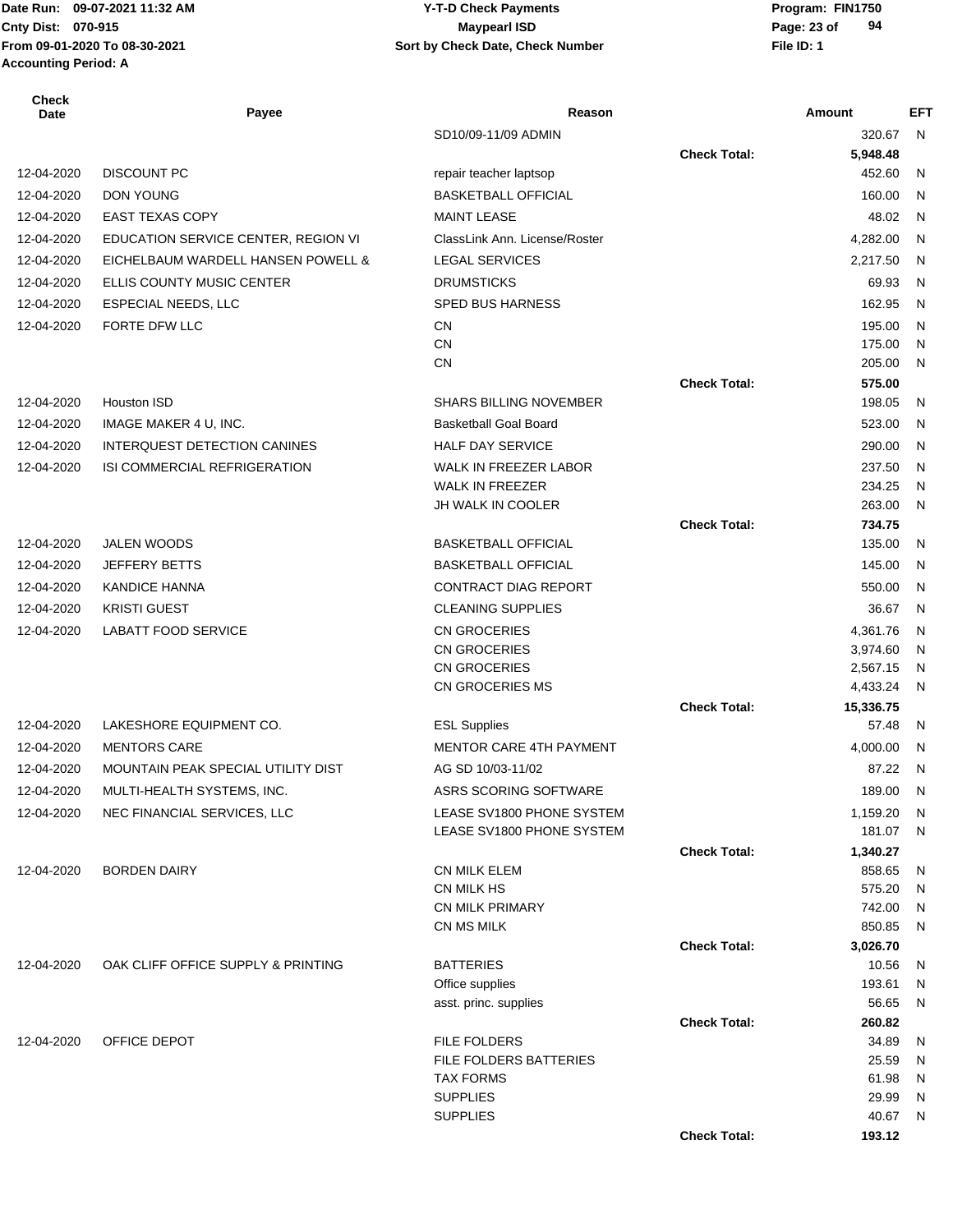#### Date Run: 09-07-2021 11:32 AM **Program: FIN1750** Y-T-D Check Payments **Cnty Dist:** 070-915 **Page: 24 of** Maypearl ISD Maypearl ISD **09-07-2021 11:32 AM Y-T-D Check Payments 070-915 Maypearl ISD**

| <b>Check</b><br>Date | Payee                                     | Reason                                       |                     | Amount           | <b>EFT</b>   |
|----------------------|-------------------------------------------|----------------------------------------------|---------------------|------------------|--------------|
| 12-04-2020           | PEARSON/SAVVAS LEARNING CO LLC            | BASC-3 QG 1 YR SUBS                          |                     | 50.00            | N            |
|                      |                                           | VINELAND 3 QG SCR 1 YR SUB                   |                     | 60.00            | N            |
|                      |                                           |                                              | <b>Check Total:</b> | 110.00           |              |
| 12-04-2020           | PENDERS MUSIC CO.                         | <b>BAND SUPPLIES</b>                         |                     | 171.89           | N            |
| 12-04-2020           | <b>REGION 10/EDUCATION SERVICE CENTER</b> | add'I licenses                               |                     | 11.81            | N            |
| 12-04-2020           | REPUBLIC SERVICES #794                    | <b>TRASH NOVEMEBR</b>                        |                     | 3,259.70         | N            |
| 12-04-2020           | <b>RICO BAILEY</b>                        | <b>BASKETBALL OFFICIAL</b>                   |                     | 145.00           | N            |
| 12-04-2020           | SPECIAL EVALUATIONS/CONSULTING            | <b>VARIOUS ARD ISSUE REVIEW</b>              |                     | 450.00           | N            |
| 12-04-2020           | SUPERIOR PEDIATRIC CARE, INC.             | PT CONTRACT SERVICES                         |                     | 731.25           | N            |
|                      |                                           | OT CONTRACT SERVICES                         |                     | 308.75           | N            |
|                      |                                           |                                              | <b>Check Total:</b> | 1,040.00         |              |
| 12-04-2020           | <b>SUREGUARD PEST SERVICE</b>             | PEST CONTROL NOV                             |                     | 833.00           | N            |
| 12-04-2020           | SWEETWATER SOUND, INC.                    | <b>BAND SUPPLIES</b>                         |                     | 375.49           | N            |
| 12-04-2020           | TASB, INC.                                | <b>LEGAL ASSIST FUND 2021</b>                |                     | 200.00           | N            |
|                      |                                           | TASB MEMBERSHIP 2021                         |                     | 2,089.16         | N            |
|                      |                                           |                                              | <b>Check Total:</b> | 2,289.16         |              |
| 12-04-2020           | <b>TEVVIN MALLERY</b>                     | <b>BASKETBALL OFFICIAL</b>                   |                     | 200.00           | N            |
| 12-04-2020           | TEXAS ASSOC OF RURAL SCHOOLS              | 20/21 MEMBERSHIP                             |                     | 450.00           | N            |
| 12-04-2020           | <b>TODD N. BRUNER</b>                     | <b>BASKETBALL OFFICIAL</b>                   |                     | 145.00           | N            |
| 12-04-2020           | <b>VIRGIL MAJORS</b>                      | <b>BASKETBALL OFFICIAL</b>                   |                     | 135.00           | N            |
|                      |                                           | <b>BASKETBALL OFFICIAL</b>                   |                     | 145.00           | N            |
|                      |                                           |                                              | <b>Check Total:</b> | 280.00           |              |
| 12-04-2020           | <b>WAL MART</b>                           | <b>COOKING CLASS</b><br><b>COOKING CLASS</b> |                     | 17.88<br>88.92   | N<br>N       |
|                      |                                           | <b>COOKING SUPPLIES</b>                      |                     | 100.62           | N            |
|                      |                                           | <b>COOKING CLASS</b>                         |                     | 249.21           | N            |
|                      |                                           | <b>ART CLUB</b>                              |                     | 312.29           | N            |
|                      |                                           | <b>HEADSTART FOOD</b>                        |                     | 236.81           | N            |
|                      |                                           | <b>HEADSTART</b>                             |                     | 76.14            | N            |
|                      |                                           |                                              | <b>Check Total:</b> | 1,081.87         |              |
| 12-04-2020           | WELDERS WAREHOUSE CORP.                   | <b>CYLINDERS RENTALS</b>                     |                     | 120.00           | N            |
| 12-04-2020           | WILLIAM V. MACGILL & CO.                  | nurse supplies                               |                     | 84.96            | N            |
| 12-04-2020           | <b>WILLIE MUNDINE</b>                     | FOOTBALL OFFICIAL                            |                     | 105.00           | N            |
| 12-08-2020           | THE COWBOY BANK OF TEXAS                  | <b>Bus Loan Payment</b>                      |                     | 100,000.00       | N            |
|                      |                                           | <b>Bus Loan Payment</b>                      |                     | 7,701.56         | N            |
|                      |                                           |                                              | <b>Check Total:</b> | 107,701.56       |              |
| 12-09-2020           | <b>CLAIMS ADMINISTRATIVE SERVICES INC</b> | <b>WORKERS COMPENSATION EPAY</b>             |                     | 574.00           | N            |
| 12-11-2020           | CITIBANK, N.A                             | <b>AUDITOR LUNCH</b>                         |                     | 4.48             | $\mathsf{N}$ |
|                      |                                           | <b>BOARD</b>                                 |                     | 2.82             | $\mathsf{N}$ |
|                      |                                           |                                              | <b>Check Total:</b> | 7.30             |              |
| 12-11-2020           | SAGU                                      | LISA MILLER SCHOLARSHIP                      |                     | 250.00           | N            |
| 12-11-2020           | SAGU                                      | LISA MILLER SCHOLARSHIP                      |                     | 375.00           | N            |
| 12-11-2020           | SAN ANTONIO LIVESTOCK SHOW & RODEO        | <b>STOCK SHOW ENTRY</b>                      |                     | 1,105.00         | N            |
| 12-11-2020           | AGILE SPORTS TECHNOLOGIES                 | Hudl Girls/Boys BBall                        |                     | 176.00           | N            |
|                      |                                           | Hudl Girls/Boys BBall                        |                     | 225.00           | $\mathsf{N}$ |
|                      |                                           | Hudl Girls/Boys BBall                        | <b>Check Total:</b> | 49.00            | $\mathsf{N}$ |
| 12-11-2020           | AIRGAS USA, LLC-CENTRAL DIVISION          | <b>CYLINDER RENTALS</b>                      |                     | 450.00<br>226.25 | N            |
| 12-11-2020           | ANDERSON, MARX & BOHL, P.C.               | YEAR END AUDIT                               |                     | 17,950.00        | N            |
|                      |                                           |                                              |                     |                  |              |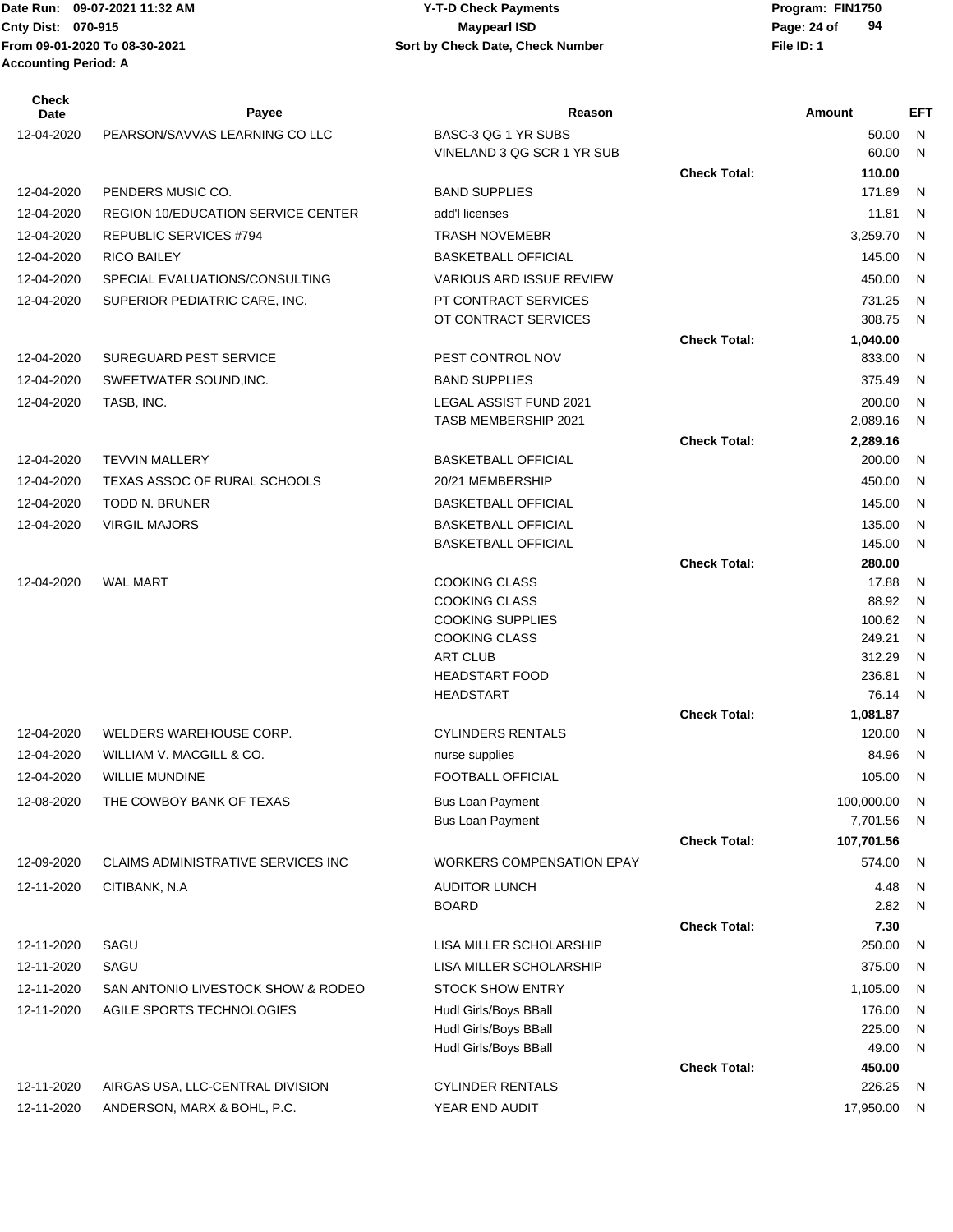# **09-07-2021 11:32 AM Y-T-D Check Payments 070-915 Maypearl ISD**

**94**

| <b>Check</b><br>Date | Payee                             | Reason                               |                     | Amount           | EFT      |
|----------------------|-----------------------------------|--------------------------------------|---------------------|------------------|----------|
| 12-11-2020           | <b>ATMOS ENERGY</b>               | SD 11/03-12/01 MS                    |                     | 222.57           | N        |
|                      |                                   | SD 11/03-12/01 ELEM                  |                     | 479.48           | N        |
|                      |                                   | SD 11/03-12/01 HS                    |                     | 403.56           | N        |
|                      |                                   |                                      | <b>Check Total:</b> | 1,105.61         |          |
| 12-11-2020           | ATSSB REGION 5 - ROSS LANGDON     | ENTRY FOR ALL REGION                 |                     | 235.00           | N        |
| 12-11-2020           | CED                               | <b>PLASTIC</b>                       |                     | 18.38            | N        |
| 12-11-2020           | CITIBANK, N.A                     | folders whiteboard                   |                     | 216.33           | N        |
|                      |                                   | <b>Playoff Meals Football</b>        |                     | 625.00           | N        |
|                      |                                   | <b>BOARD MEAL</b>                    |                     | 44.76            | N        |
|                      |                                   | PRINCIPAL/ASST PRIN                  |                     | 221.72           | N        |
|                      |                                   | <b>AUDITOR LUNCH</b>                 |                     | 22.73            | N        |
|                      |                                   | <b>STAFF APPRECIATION</b>            |                     | 16.60            | N        |
|                      |                                   | <b>LSK ATTENDANCE</b>                |                     | 275.84           | N        |
|                      |                                   | <b>CUSTODIAN APPRECIATION DAY</b>    |                     | 78.97            | N        |
|                      |                                   |                                      | <b>Check Total:</b> | 1,501.95         |          |
| 12-11-2020           | DARRON RICHARDSON                 | <b>BASKETBALL OFFICIAL</b>           |                     | 160.00           | N        |
| 12-11-2020           | <b>EAST TEXAS COPY</b>            | SD 10/09-11/08 ELEM T                |                     | 86.58            | N        |
|                      |                                   | SD 10/09-11/08 ELEM P                |                     | 88.90            | N        |
|                      |                                   | SD 10/09-11/08 HSP                   |                     | 96.17            | N        |
|                      |                                   | SD 10/09-11/08 HST                   |                     | 118.22           | N        |
|                      |                                   | SD 12/25-01/25 HS LEASE              |                     | 128.24           | N        |
|                      |                                   | SD 10/09-11/08 PRIM TEACHER          |                     | 116.73           | N        |
|                      |                                   | SD 10/09-11/08 PRIM PRINC            |                     | 72.25            | N        |
|                      |                                   | SD 10/09-11/08 ADMIN                 |                     | 110.50           | N        |
|                      |                                   | SD 10/09-11/08 MSP                   |                     | 70.00            | N        |
|                      |                                   | SD 10/09-11/08 MST                   |                     | 97.45            | N        |
|                      |                                   | SD 10/09-11/08 SPED                  |                     | 80.65            | N        |
|                      |                                   | SD 12/25-01/25 SPED LEASE            |                     | 128.23           | N        |
|                      |                                   |                                      | <b>Check Total:</b> | 1,193.92         |          |
| 12-11-2020           | ELLIS APPRAISAL DISTRICT          | 1ST QUARTER PAYMENT 2021 EAD         |                     | 9,681.67         | N        |
| 12-11-2020           | ELLIS COUNTY MUSIC CENTER         | LYRE                                 |                     | 40.04            | N        |
|                      |                                   | <b>BAND SUPPLIES</b>                 |                     | 85.84            | N        |
|                      | <b>ELLIS COUNTY TREASURER</b>     |                                      | <b>Check Total:</b> | 125.88<br>627.25 |          |
| 12-11-2020           |                                   | FOR ELECTION SERVICES                |                     |                  | - N      |
| 12-11-2020           | ENVIROMATIC SYSTEMS OR FORT WORTH | RTU AT ELEM                          |                     | 220.00 N         |          |
|                      |                                   | <b>HEATING BOX ELEM</b>              |                     | 824.38           | - N      |
| 12-11-2020           | FRONTIER SOUTHWEST INCORPORATED   | SD 11/28-12/27 4351000 ADMIN         | <b>Check Total:</b> | 1,044.38         |          |
|                      |                                   | SD 11/28-12/27 435 1720              |                     | 942.37<br>63.56  | - N<br>N |
|                      |                                   | SD 11/25-12/24 4352019 HS            |                     | 132.12           | N        |
|                      |                                   | SD 11/22-12/21 4352038 MS            |                     | 132.12 N         |          |
|                      |                                   | SD 11/28-12/27 4352160 ELEM          |                     | 132.12 N         |          |
|                      |                                   | SD 11/28-12/27 4352520 PRIM          |                     | 132.12 N         |          |
|                      |                                   |                                      | <b>Check Total:</b> | 1,534.41         |          |
| 12-11-2020           | HANDWRITING WITHOUT TEARS         | <b>CURSIVE SUCCESS STUDENT</b>       |                     | 112.20           | - N      |
| 12-11-2020           | IMAGE MAKER 4 U, INC.             | <b>Baseball Locker Tags</b>          |                     | 25.00            | N,       |
| 12-11-2020           | <b>KENNETH WILLIAMS</b>           | <b>BASKETBALL OFFICIAL</b>           |                     | 140.00           | N        |
|                      |                                   |                                      |                     |                  |          |
| 12-11-2020           | KOURTNEY HODGE                    | <b>BUS TRAINING</b>                  |                     | 50.00            | N        |
| 12-11-2020           | LOWE'S                            | Softball Shed                        |                     | 436.19           | N        |
|                      |                                   | <b>ASPHALT</b>                       |                     | 275.21           | N        |
|                      |                                   | <b>BATTERIES</b><br>DOORBELL HANDPIK |                     | 98.93<br>40.99   | N<br>N   |
|                      |                                   |                                      |                     |                  |          |

**Check Total: 851.32**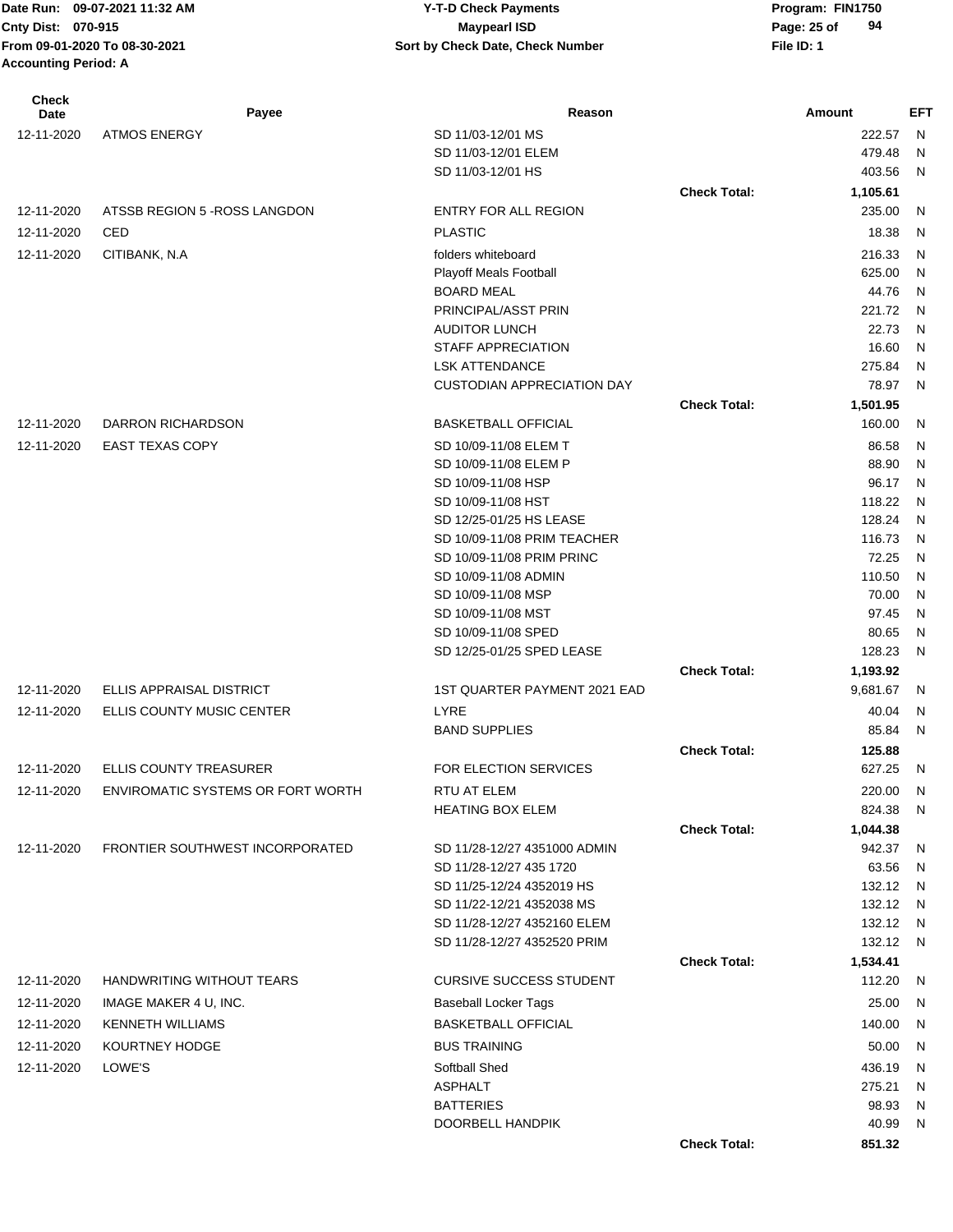#### Date Run: 09-07-2021 11:32 AM **Program: FIN1750** Y-T-D Check Payments **Cnty Dist:** 070-915 **Page: 26 of Maypearl ISD Page: 26 of 09-07-2021 11:32 AM Y-T-D Check Payments 070-915 Maypearl ISD**

| Check<br>Date | Payee                                     | Reason                                                 |                     | Amount                  | <b>EFT</b> |
|---------------|-------------------------------------------|--------------------------------------------------------|---------------------|-------------------------|------------|
| 12-11-2020    | <b>LRP PUBLICATIONS</b>                   | <b>TRAINING</b>                                        |                     | 194.10                  | N          |
| 12-11-2020    | NEXTLINK BROADBAND                        | SD 11/30-12/29 LEVEL 1                                 |                     | 790.00                  | N          |
| 12-11-2020    | <b>REGION 10/EDUCATION SERVICE CENTER</b> | <b>8 HR BUS TRAINING MARTIN</b>                        |                     | 55.00                   | N          |
|               |                                           | 20 HR BUS TRAINING JONES                               |                     | 130.00                  | N          |
|               |                                           |                                                        | <b>Check Total:</b> | 185.00                  |            |
| 12-11-2020    | <b>RIVERSIDE INSIGHTS</b>                 | STUDENT RESPONSE BOOK                                  |                     | 300.95                  | N          |
| 12-11-2020    | INSTERSTATE BILLINGSERVICE, INC           | <b>BUS 62 MIRROR</b>                                   |                     | 385.00                  | N          |
| 12-11-2020    | <b>SMARTOX</b>                            | DRUG SCREENING BOYS<br>DRUG SCREENING GIRLS            |                     | 119.00                  | N<br>N     |
|               |                                           |                                                        | <b>Check Total:</b> | 102.00<br>221.00        |            |
| 12-11-2020    | <b>CARROLL MARVIN SMITH</b>               | <b>BASKETBALL OFFICIAL CLOCK</b>                       |                     | 20.00                   | N          |
| 12-11-2020    | SUPERIOR PEDIATRIC CARE, INC.             | PT CONTRACT SERVICES                                   |                     | 211.25                  | N          |
|               |                                           | OT CONTRACT SERVICES                                   |                     | 341.25                  | N          |
|               |                                           |                                                        | <b>Check Total:</b> | 552.50                  |            |
| 12-11-2020    | <b>TAMBERLEY HARMON</b>                   | <b>BUS TRAINING</b>                                    |                     | 50.00                   | N          |
| 12-11-2020    | TFH USA LTD.                              | class supplies                                         |                     | 940.00                  | N          |
|               |                                           | class supplies                                         |                     | 23.00                   | N          |
|               |                                           |                                                        | <b>Check Total:</b> | 963.00                  |            |
| 12-11-2020    | THYSSENKRUPP ELEVATOR CORP                | MAINT SD 12-01/02/28/21                                |                     | 609.87                  | N          |
| 12-11-2020    | THYSSENKRUPP ELEVATOR CORP                | ELEV MAINT ELEM SD 12/01-02/28                         |                     | 609.87                  | N          |
| 12-11-2020    | <b>VIRGIL MAJORS</b>                      | <b>BASKETBALL OFFICIAL</b>                             |                     | 145.00                  | N          |
| 12-14-2020    | TEACHER RETIREMENT SYSTEM                 | PAYROLL                                                |                     | 7.61                    | N          |
| 12-15-2020    | TEACHER RETIREMENT SYSTEM                 | PAYROLL                                                |                     | 26,418.00               | N          |
|               |                                           | PAYROLL                                                |                     | 4,204.00                | N          |
|               |                                           | <b>PAYROLL</b><br>DEDUCT ACA CREDIT                    |                     | 6,628.00                | N          |
|               |                                           | PAYROLL                                                |                     | $-3,971.40$<br>2,651.20 | N<br>N     |
|               |                                           | PAYROLL                                                |                     | 3,971.40                | N          |
|               |                                           | PAYROLL                                                |                     | 7,734.00                | N          |
|               |                                           |                                                        | <b>Check Total:</b> | 47,635.20               |            |
| 12-17-2020    | <b>US BANK</b>                            | Interest Debt Payment                                  |                     | 3,078.50                | N          |
| 12-18-2020    | AREA VIII FFA                             | AREA MEMBERSHIP DUES                                   |                     | 509.00                  | N.         |
| 12-18-2020    | COMMUNITY COFFEE CO. LLC                  | coffee                                                 |                     | 162.00 N                |            |
| 12-18-2020    | <b>HOUSTON LIVESTOCK SHOW</b>             | STOCK SHOW                                             |                     | 810.00                  | N.         |
| 12-18-2020    | <b>KELLY NICHOLS</b>                      | <b>FFA FUNDRAISER REFUND</b>                           |                     | 24.00                   | N          |
| 12-18-2020    | WH SOLUTIONS, LLC                         | RECIPE PANTHER DEPOT                                   |                     | 829.62                  | - N        |
| 12-18-2020    | RODEO AUSTIN                              | RODEO AUSTIN                                           |                     | 600.00                  | N          |
| 12-18-2020    | SAMUEL LEHEW                              | <b>FRESHCOUNTRY FUNDRAISER</b>                         |                     | 200.00                  | N          |
| 12-18-2020    | <b>TEXAS FCCLA</b>                        | FCCLA STAR EVENT                                       |                     | 110.00                  | N.         |
| 12-18-2020    | <b>TEXAS FFA ASSOCIATION</b>              | MEMBERSHIP                                             |                     | 25.00                   | N          |
| 12-18-2020    | TEXAS STATE UNIVERSITY - ADMISSIONS       | ATHLETIC BBOOSTER SCHOLARSHIP                          |                     | 250.00                  | N          |
|               |                                           | MIKA TERRY SCHOLARSHIP                                 |                     | 500.00                  | N          |
|               |                                           |                                                        | <b>Check Total:</b> | 750.00                  |            |
| 12-18-2020    | ELLIS CO FED TEACHERS CR UNION            | DEC DED CREDIT UNION                                   |                     | 3,550.00                | N          |
| 12-18-2020    | THOMAS D POWERS                           | DEC DED MISCELLANEOUS DEDUCTS                          |                     | 643.00                  | N          |
| 12-18-2020    | ASSN TEXAS PROF EDUCATORS                 | DEC DED MISCELLANEOUS DEDUCTS                          |                     | 483.50                  | N          |
| 12-18-2020    | MAYPEARL EDUCATION FOUNDATION             | DEC DED MISCELLANEOUS DEDUCTS                          |                     | 662.00                  | N          |
| 12-18-2020    | NATIONAL BENEFIT SERVICES, LLC            | DEC DED TAX SHEL. ANNUITY                              |                     | 1,510.00                | N          |
|               |                                           | DEC DED TAX SHEL. ANNUITY                              |                     | 200.00                  | N          |
|               |                                           | DEC DED TAX SHEL. ANNUITY<br>DEC DED TAX SHEL. ANNUITY |                     | 75.00<br>50.00          | N<br>N     |
|               |                                           | DEC DED TAX SHEL. ANNUITY                              |                     | 1,042.00 N              |            |
|               |                                           |                                                        |                     |                         |            |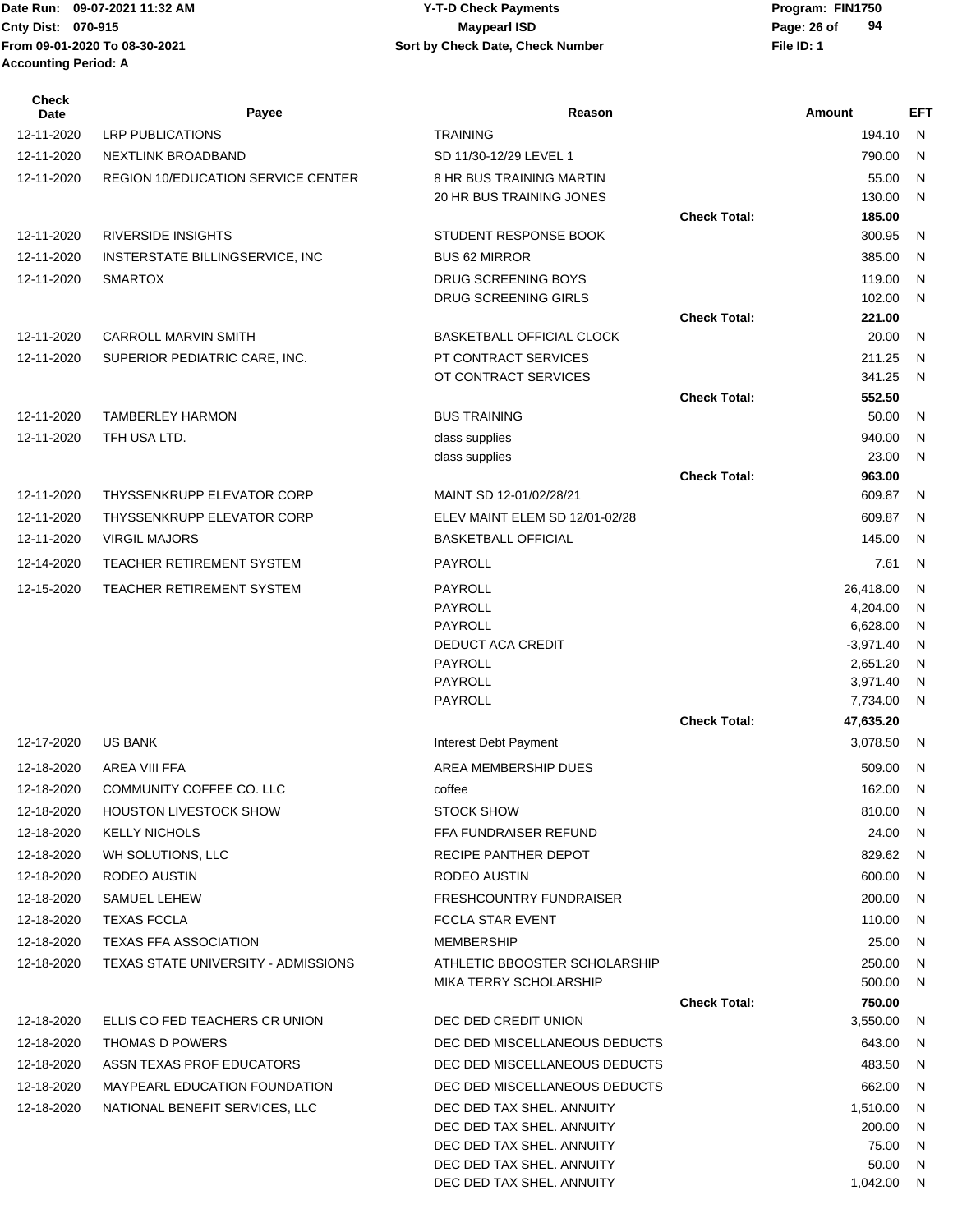Date Run: 09-07-2021 11:32 AM **Program: FIN1750** Y-T-D Check Payments **Accounting Period: A**

**Cnty Dist:** 070-915 **Page:** 27 of **From 09-01-2020 To 08-30-2021 File ID: 1 Sort by Check Date, Check Number 09-07-2021 11:32 AM Y-T-D Check Payments 070-915 Maypearl ISD**

| Check<br>Date | Payee                             | Reason                                               |                     | Amount           | EFT    |
|---------------|-----------------------------------|------------------------------------------------------|---------------------|------------------|--------|
|               |                                   | DEC DED TAX SHEL. ANNUITY                            |                     | 450.00           | N      |
|               |                                   | DEC DED 457 DEFERRED COMP.                           |                     | 781.44           | N      |
|               |                                   | DEC DED HEALTH INSURANCE                             |                     | 2,685.81         | N      |
|               |                                   |                                                      | <b>Check Total:</b> | 6,794.25         |        |
| 12-18-2020    | FINANCIAL BENEFIT SERVICES, LLC   | DEC DED LIFE INSURANCE                               |                     | 1,425.25         | N      |
|               |                                   | DEC DED HEALTH INSURANCE                             |                     | 681.70           | N      |
|               |                                   | DEC DED HEALTH INSURANCE                             |                     | 1,042.06         | N      |
|               |                                   | DEC DED LIFE INSURANCE                               |                     | 79.89            | N      |
|               |                                   | DEC DED LIFE INSURANCE                               |                     | 90.00            | N      |
|               |                                   | DEC DED HEALTH INSURANCE                             |                     | 254.91           | N      |
|               |                                   | DEC DED LIFE INSURANCE                               |                     | 486.20           | N      |
|               |                                   | DEC DED HEALTH INSURANCE                             |                     | 445.84           | N      |
|               |                                   | DEC DED HEALTH INSURANCE                             |                     | 520.00           | N      |
|               |                                   | DEC DED HEALTH INSURANCE                             |                     | 110.64           | N      |
|               |                                   | DEC DED LIFE INSURANCE                               |                     | 1,615.25         | N      |
|               |                                   | DEC DED HEALTH INSURANCE                             |                     | 208.30           | N      |
|               |                                   | DEC DED HEALTH INSURANCE                             |                     | 210.10           | N      |
|               |                                   | DEC DED HEALTH INSURANCE                             |                     | 1,132.45         | N      |
|               |                                   | DEC DED HEALTH INSURANCE                             |                     | 297.60           | N      |
|               |                                   | DEC DED HEALTH INSURANCE                             |                     | 2,386.43         | N      |
|               |                                   | DEC DED HEALTH INSURANCE                             |                     | 533.88           | N      |
|               |                                   | DEC DED HEALTH INSURANCE<br>DEC DED HEALTH INSURANCE |                     | 287.48<br>370.36 | N<br>N |
|               |                                   | DEC DED HEALTH INSURANCE                             |                     | 611.74           | N      |
|               |                                   | DEC DED HEALTH INSURANCE                             |                     | 178.82           | N      |
|               |                                   | DEC DED HEALTH INSURANCE                             |                     | 85.49            | N      |
|               |                                   | DEC DED MISCELLANEOUS DEDUCTS                        |                     | 381.80           | N      |
|               |                                   | DEC DED HEALTH INSURANCE                             |                     | 35.61            | N      |
|               |                                   | DEC DED HEALTH INSURANCE                             |                     | 453.00           | N      |
|               |                                   |                                                      | <b>Check Total:</b> | 13,924.80        |        |
| 12-18-2020    | EECU                              | DEC DED HSA                                          |                     | 2,640.00         | N      |
| 12-18-2020    | ACE EDUCATIONAL SUPPLIES, INC.    | <b>SAND TIMER</b>                                    |                     | 54.61            | N      |
| 12-18-2020    | ADVANTAGE MEDICAL CLINIC          | <b>DOT PHYSICAL</b>                                  |                     | 164.00           | N      |
|               |                                   |                                                      |                     |                  |        |
| 12-18-2020    | ALL ABOUT TIRES, LLC              | 2 DUAL TIRES SPED BUS 10                             |                     | 350.00           | N      |
| 12-18-2020    | ATMOS ENERGY                      | SD 11/03-12/01 ADMIN                                 |                     | 386.62           | N      |
| 12-18-2020    | AVENUE FUEL DISTRIBUTOR           | <b>FUEL FOR DISTRICT</b>                             |                     | 1,485.02         | - N    |
| 12-18-2020    | <b>BARNES &amp; NOBLE</b>         | <b>ESL Supplies for MS</b>                           |                     | 111.80           | N      |
|               |                                   | <b>ENERGY BUS BOOKS</b>                              |                     | 699.20           | N      |
|               |                                   |                                                      | <b>Check Total:</b> | 811.00           |        |
| 12-18-2020    | BRAINCHILD UNLIMITED INC.         | <b>MATH LANG ARTS ONLINE</b>                         |                     | 298.00           | N      |
| 12-18-2020    | <b>BSN SPORTS</b>                 | Flags                                                |                     | 130.00           | N      |
| 12-18-2020    | CARTER EVALUATIONS, LLC.          | <b>EVAL</b>                                          |                     | 2,200.00         | N,     |
| 12-18-2020    | CDWG INC.                         | Cisco Switch                                         |                     | 5,169.35         | N,     |
| 12-18-2020    | CED                               | <b>Electrical supplies</b>                           |                     | 697.55           | N      |
| 12-18-2020    | CLASSIC CHEVROLET OF CLEBURNE LLC | Service on malibu                                    |                     | 321.14           | - N    |
|               |                                   | AG truck service                                     |                     | 54.92            | N,     |
|               |                                   | Service on malibu                                    |                     | 443.84           | - N    |
|               |                                   | AG truck service                                     |                     | 147.64           | - N    |
|               |                                   |                                                      | <b>Check Total:</b> | 967.54           |        |
| 12-18-2020    | <b>CPI</b>                        | NCI BLENDED GUIDE WORKBOOK                           |                     | 220.00           | N      |
| 12-18-2020    | DARRON RICHARDSON                 | <b>BASKETBALL OFFICIAL</b>                           |                     | 160.00           | N      |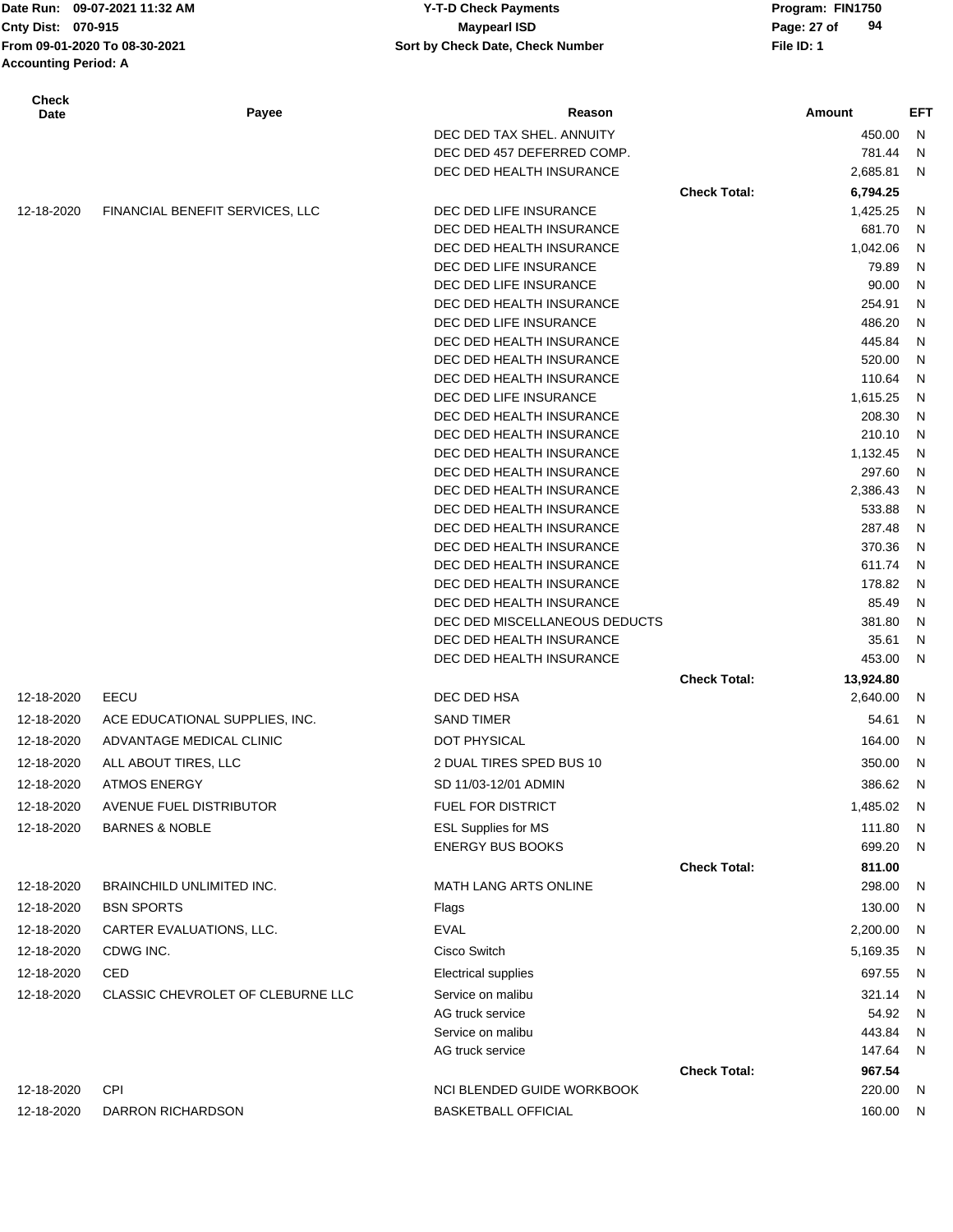| <b>Check</b><br>Date | Payee                                    | Reason                                   |                     | Amount         | EFT    |
|----------------------|------------------------------------------|------------------------------------------|---------------------|----------------|--------|
| 12-18-2020           | DRUG & ALCOHOL TESTING COMP.             | DOT PRE EMPLOYMENT                       |                     | 257.00         | N      |
|                      |                                          | DOT RANDOM TESTING                       |                     | 165.00         | N      |
|                      |                                          |                                          | <b>Check Total:</b> | 422.00         |        |
| 12-18-2020           | <b>EAST TEXAS COPY</b>                   | SD 11/04-12/03 ELEM T                    |                     | 313.27         | N      |
|                      |                                          | SD 11/09-12/08 ELEM T                    |                     | 88.45          | N      |
|                      |                                          | SD 11/04-12/03 ELEM P                    |                     | 13.95          | N      |
|                      |                                          | SD 11/09-12/08 ELEM P                    |                     | 88.60          | N      |
|                      |                                          | SD 11/04-12/03 HSP                       |                     | 18.56          | N      |
|                      |                                          | SD 11/09-12/08 HSP                       |                     | 94.37          | N      |
|                      |                                          | SD 11/09-12/08 HST                       |                     | 137.81         | N      |
|                      |                                          | SD 11/04-12/03 HST                       |                     | 281.50         | N      |
|                      |                                          | SD 11/04-12/03 PRIM TEAC                 |                     | 11.74          | N      |
|                      |                                          | SD 11/09-12/08 PRIM TE                   |                     | 70.00          | N      |
|                      |                                          | <b>PRIM LEASE</b>                        |                     | 255.37         | N      |
|                      |                                          | SD 11/04-12/03 PRIM P                    |                     | 109.03         | N      |
|                      |                                          | SD 11/09-12/08 PRIM P                    |                     | 73.00          | N      |
|                      |                                          | SD 11/04-12/03 ADMIN                     |                     | 139.47         | N      |
|                      |                                          | SD 11/09-12/08 ADMIN                     |                     | 96.62<br>27.74 | N      |
|                      |                                          | SD 11/04-12/03 MSP<br>SD 11/09-12/08 MSP |                     | 70.00          | N<br>N |
|                      |                                          | SD 11/04-12/03 MST                       |                     | 319.17         | N      |
|                      |                                          | SD 11/09-12/08 MST                       |                     | 78.55          | N      |
|                      |                                          | SD 11/04-12/03 SPED                      |                     | 63.40          | N      |
|                      |                                          | SD 11/09-12/08 SPED                      |                     | 77.13          | N      |
|                      |                                          |                                          | <b>Check Total:</b> | 2,427.73       |        |
| 12-18-2020           | CLEBURNE WELDING & INDUSTRIAL SUPPL      | REPLACEMENT TORCH ELECTRODE              |                     | 681.64         | N      |
|                      |                                          | ARON/ ACETYLENE                          |                     | 185.07         | N      |
|                      |                                          |                                          | <b>Check Total:</b> | 866.71         |        |
| 12-18-2020           | <b>ENVIROMATIC SYSTEMS OR FORT WORTH</b> | <b>HVAC Work</b>                         |                     | 1,120.00       | N      |
| 12-18-2020           | <b>ETC</b>                               | 1095 PRINTING DELIVERED                  |                     | 2,600.00       | N      |
| 12-18-2020           | FORTE DFW LLC                            | CN                                       |                     | 99.45          | N      |
| 12-18-2020           | <b>FRESH COUNTRY FUNDRAISING</b>         | <b>HAMS AND TURKEY</b>                   |                     | 4,352.00       | N      |
|                      |                                          | <b>HAMS TURKEY</b>                       |                     | 520.00         | N      |
|                      |                                          |                                          | <b>Check Total:</b> | 4,872.00       |        |
| 12-18-2020           | <b>HILCO</b>                             | SD 11/02-12/02 FUEL TANKS                |                     | 34.25          | N      |
|                      |                                          | SD 11/02-12/02 MARQUEE                   |                     | 50.39          | N      |
|                      |                                          | SD 11/02-12/02 BUS BARN                  |                     | 36.61          | N      |
|                      |                                          | SD 11/02-12/02 ADMIN                     |                     | 426.16         | N      |
|                      |                                          | SD 11/02-12/02 ELEM                      |                     | 3,209.22       | N      |
|                      |                                          | SD 11/02-12/02 PRIMARY                   |                     | 1,637.44       | N      |
|                      |                                          | SD 11/02-12/02 PARK                      |                     | 259.72         | N      |
|                      |                                          | SD 11/02-12/02 MS                        |                     | 2,372.86       | N      |
|                      |                                          | SD 11/02-12/02 AG BLD                    |                     | 1,262.52 N     |        |
|                      |                                          |                                          | <b>Check Total:</b> | 9,289.17       |        |
| 12-18-2020           | Houston ISD                              | <b>SHARS BILLING SEPT</b>                |                     | 27.07          | N,     |
| 12-18-2020           | <b>JALEN WOODS</b>                       | <b>BASKETBALL OFFICIAL</b>               |                     | 135.00         | N      |
| 12-18-2020           | LAKESHORE EQUIPMENT CO.                  | <b>CLASS SUPPLIES CRAYON MAP</b>         |                     | 683.09         | N      |
| 12-18-2020           | LONE STAR EVENTS & TENTS                 | <b>TABLES CHAIRS</b>                     |                     | 311.56         | N      |
|                      |                                          | <b>TABLES CHAIRS</b>                     |                     | 416.42         | N      |
|                      |                                          |                                          | <b>Check Total:</b> | 727.98         |        |
| 12-18-2020           | LONE STAR PERCUSSION                     | cymbal stand                             |                     | 95.98          | N      |
| 12-18-2020           | LUCKIES AUTO AND TRUCK                   | <b>INSPECTION 57</b>                     |                     | 25.50          | N      |
|                      |                                          | <b>INSPECTIONS EXP 56</b>                |                     | 25.50          | N      |
|                      |                                          |                                          | <b>Check Total:</b> | 51.00          |        |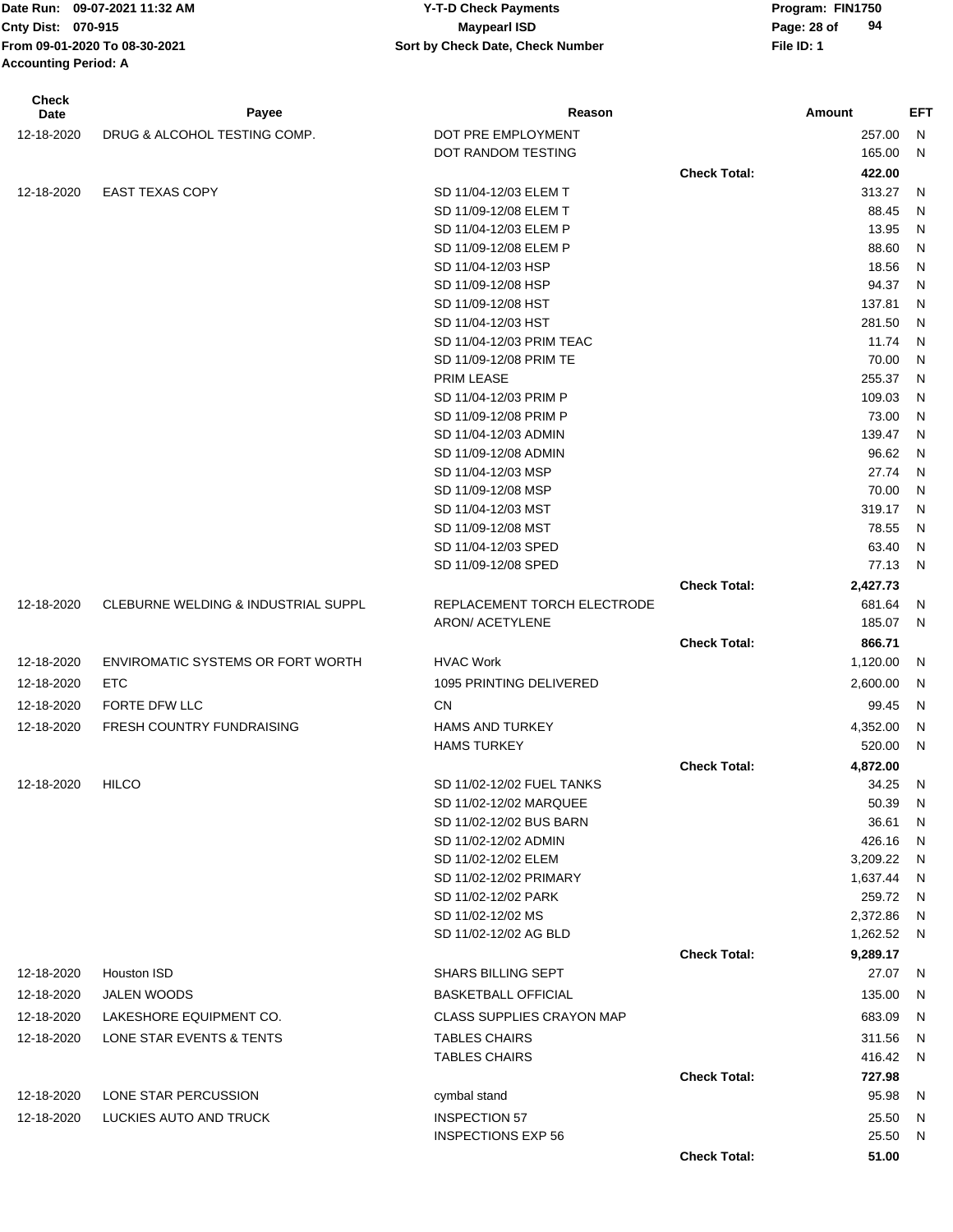#### Date Run: 09-07-2021 11:32 AM **Program: FIN1750** Y-T-D Check Payments **Cnty Dist:** 070-915 **Page: 29 of Maypearl ISD Page: 29 of 09-07-2021 11:32 AM Y-T-D Check Payments 070-915 Maypearl ISD**

| Check<br>Date | Payee                                      | Reason                         |                     | Amount                | EFT          |
|---------------|--------------------------------------------|--------------------------------|---------------------|-----------------------|--------------|
| 12-18-2020    | M.A.C. ALARMS                              | <b>ACCESS CONTROL</b>          |                     | 4,825.00              | N            |
| 12-18-2020    | <b>MOVIE LICENSING USA</b>                 | <b>MOVIE LICENSE</b>           |                     | 516.00                | N            |
| 12-18-2020    | NEC FINANCIAL SERVICES, LLC                | SV8100 PHONE SYSTEM PRINCIPAL  |                     | 1,159.20              | $\mathsf{N}$ |
|               |                                            | SV8100 PHONE SYSTEM INTEREST   |                     | 181.07                | - N          |
|               |                                            |                                | <b>Check Total:</b> | 1,340.27              |              |
| 12-18-2020    | OFFICE DEPOT                               | CARD BOX BATTERIES HEADPHONES  |                     | 135.37                | N            |
|               |                                            | <b>TIMERS</b>                  |                     | 5.99                  | N            |
|               |                                            | <b>BATERY</b>                  |                     | 57.68                 | N            |
| 12-18-2020    | PENDERS MUSIC CO.                          | <b>BAND SUPPLIES</b>           | <b>Check Total:</b> | 199.04<br>68.88       | N            |
| 12-18-2020    | PERMA-BOUND BOOKS                          | Library supplies               |                     | 257.64                | N            |
| 12-18-2020    | PIEPER ENTERPRISES, INC.                   | REPAIR LEAK BALLFIELD          |                     | 771.00                | N            |
| 12-18-2020    | PITNEY BOWES GLOBAL FINANCIAL SERVI        | <b>POSTAGE</b>                 |                     | 1,000.00              | N            |
| 12-18-2020    | <b>REGION 10/EDUCATION SERVICE CENTER</b>  | <b>TXEIS Extraction costs</b>  |                     | 750.00                | N            |
| 12-18-2020    | ROBERT HODGE JR.                           | <b>BASKETBALL OFFICIAL</b>     |                     | 145.00                | $\mathsf{N}$ |
| 12-18-2020    | SEON SYSTEMS SALES INC.                    | <b>INSTALLATION</b>            |                     | 1,412.00              | N            |
| 12-18-2020    | LAURI ANN SPRADLING                        | Cheerleaders                   |                     | 41.98                 | N            |
| 12-18-2020    | SUREGUARD PEST SERVICE                     | PEST CONTROL DEC               |                     | 833.00                | N            |
| 12-18-2020    | <b>TASBO</b>                               | MEMBERSHIP DUES WILSON         |                     | 135.00                | N            |
| 12-18-2020    | <b>TASSP</b>                               | Membership                     |                     | 255.00                | N.           |
| 12-18-2020    | <b>TCEA</b>                                | Virtual Conference Registratio |                     | 448.00                | N            |
| 12-18-2020    | <b>TCASE</b>                               | 2020 VIRTUAL EXPERIENCE        |                     | 295.00                | N            |
| 12-18-2020    | TEXAS MULTI-CHEM, LTD                      | PAINT X TREME WHITE CONDITNER  |                     | 1,718.00              | N            |
| 12-18-2020    | <b>THSPA</b>                               | <b>THSPA Membership</b>        |                     | 75.00                 | N            |
| 12-18-2020    | <b>THSWPA</b>                              | <b>THSWPA Membership</b>       |                     | 75.00                 | N            |
| 12-18-2020    | <b>TODD N. BRUNER</b>                      | <b>BASKETBALL OFFICIAL</b>     |                     | 145.00                | N.           |
| 12-18-2020    | <b>TXU ENERGY</b>                          | SD 11/10-12/08 SEC LIGHTS      |                     | 330.94                | N            |
| 12-18-2020    | <b>VIRGIL MAJORS</b>                       | <b>BASKETBALL OFFICIAL</b>     |                     | 145.00                | N            |
| 12-18-2020    | <b>WILLIAM DUNLAP</b>                      | <b>BASKETBALL OFFICIAL</b>     |                     | 145.00                | N            |
| 12-18-2020    | OFFICE OF THE ATTORNEY GENERAL             | PAYROLL                        |                     | 1,671.20              | - N          |
| 12-18-2020    | <b>CLAIMS ADMINISTRATIVE SERVICES INC.</b> | WORKERS COMP CHECK 3571        |                     | 122.40                | - N          |
| 12-18-2020    | THE COWBOY BANK OF TEXAS                   | PAYROLL                        |                     | 36,368.25 N           |              |
|               |                                            | PAYROLL                        |                     | 8,607.33              | N            |
|               |                                            | PAYROLL                        |                     | 8,607.33              | N            |
|               |                                            |                                | <b>Check Total:</b> | 53,582.91             |              |
| 01-05-2021    | <b>TEXAS SCHOOL HEALTH BENEFITS PROGRA</b> | PAYROLL                        |                     | 6,978.00              | N            |
|               |                                            | PAYROLL                        |                     | 2,765.00              | N            |
|               |                                            |                                | <b>Check Total:</b> | 9,743.00              |              |
| 01-06-2021    | <b>TEACHER RETIREMENT SYSTEM</b>           | PAYROLL                        |                     | 535.00                | N            |
|               |                                            | PAYROLL<br>PAYROLL             |                     | 50,788.78<br>2,212.45 | N            |
|               |                                            | PAYROLL                        |                     | 4,872.21              | N<br>N       |
|               |                                            | PAYROLL                        |                     | 368.74                | N            |
|               |                                            | PAYROLL                        |                     | 4,561.89              | N            |
|               |                                            | PAYROLL                        |                     | 757.95                | N            |
|               |                                            | PAYROLL                        |                     | 1,740.02              | N            |
|               |                                            | PAYROLL                        |                     | 8,663.92              | N            |
|               |                                            |                                | <b>Check Total:</b> | 74,500.96             |              |
| 01-08-2021    | COMMUNITY COFFEE CO. LLC                   | <b>COFFEE</b>                  |                     | 108.00                | N            |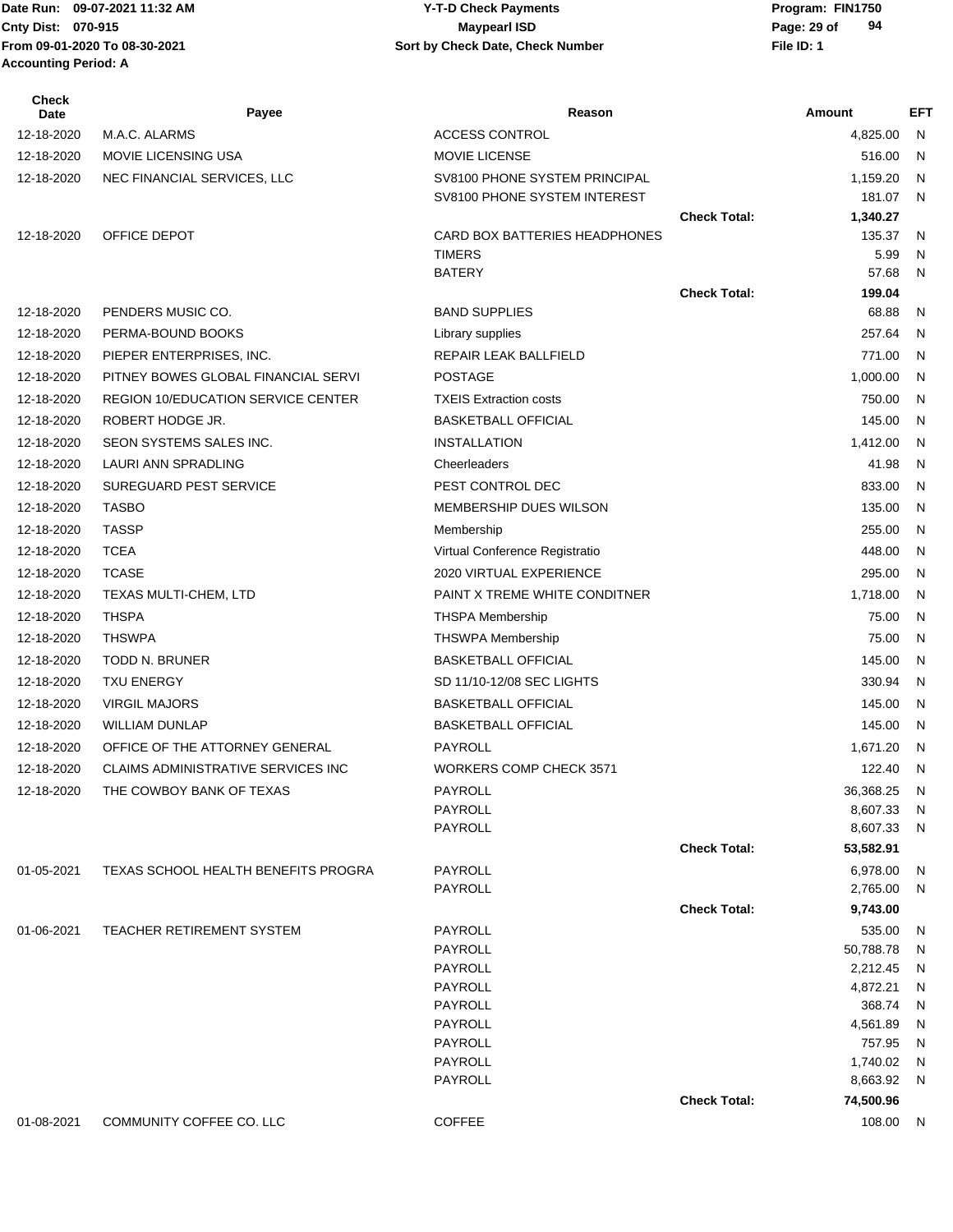| <b>Check</b><br>Date | Payee                               | Reason                                                  |                     | Amount             | <b>EFT</b>   |
|----------------------|-------------------------------------|---------------------------------------------------------|---------------------|--------------------|--------------|
| 01-08-2021           | <b>EUBANKS FLORIST</b>              | <b>PLANTS</b>                                           |                     | 65.00              | N            |
|                      |                                     | <b>FLOWERS ALEXANDER</b>                                |                     | 65.00              | N            |
|                      |                                     | <b>FLOERS DEARING</b>                                   |                     | 65.00              | N            |
|                      |                                     |                                                         | <b>Check Total:</b> | 195.00             |              |
| 01-08-2021           | <b>TARLETON STATE UNIVERSITY</b>    | ATHLETIC SCHOLARSHIP                                    |                     | 500.00             | N            |
|                      |                                     | <b>KARLA FORD</b>                                       |                     | 250.00             | N            |
|                      |                                     |                                                         | <b>Check Total:</b> | 750.00             |              |
| 01-08-2021           | TEXAS STATE UNIVERSITY - ADMISSIONS | ATHLETIC SCHOLARSHIP                                    |                     | 500.00             | N            |
|                      |                                     | <b>VICKY WILLIAMS SCHOLARSHIP</b>                       | <b>Check Total:</b> | 500.00             | N            |
| 01-08-2021           | <b>TEXAS TECH UNIVERSITY</b>        | ATHLETIC SCHOLARSHIP                                    |                     | 1,000.00<br>250.00 | N            |
| 01-08-2021           | UNIVERSITY OF DALLAS/FINANCIAL AID  | <b>BAND SCHOLARSHIP</b>                                 |                     | 250.00             | N            |
|                      |                                     |                                                         |                     |                    |              |
| 01-08-2021           | UNIVERSITY OF NORTH TEXAS           | LAKEVIEW SCHOLARSHIP                                    |                     | 250.00             | N            |
| 01-08-2021           | AEROWAVE                            | reprogram radios<br>New radios                          |                     | 720.00<br>1,771.08 | N<br>N       |
|                      |                                     | <b>PORTABLE</b>                                         |                     | 1,250.00           | N            |
|                      |                                     |                                                         | <b>Check Total:</b> | 3,741.08           |              |
| 01-08-2021           | <b>ANTWONE WARREN</b>               | <b>BASKETBALL OFFICIAL</b>                              |                     | 90.00              | $\mathsf{N}$ |
| 01-08-2021           | AT&T CORP.                          | LOND DIST.                                              |                     | 49.02              | N            |
| 01-08-2021           | <b>ATMOS ENERGY</b>                 | SD 12/02-01/04 MS                                       |                     | 431.90             | N            |
|                      |                                     | SD 12/02-01/04 ELEM                                     |                     | 844.55             | N            |
|                      |                                     | SD 12/02-01/04 ADMIN                                    |                     | 925.30             | N            |
|                      |                                     | SD 12/02-01/04 HS                                       |                     | 1,160.65           | N            |
|                      |                                     |                                                         | <b>Check Total:</b> | 3,362.40           |              |
| 01-08-2021           | ATSSB REGION 5 - ROSS LANGDON       | AREA ENTRY FEES                                         |                     | 125.00             | N            |
| 01-08-2021           | AVENUE FUEL DISTRIBUTOR             | FUEL FOR DISTRICT                                       |                     | 1,721.59           | N            |
| 01-08-2021           | BAYLOR INSTITUTE OF REHABILITATION  | Trainer                                                 |                     | 682.50             | N            |
| 01-08-2021           | <b>BRUCE JONES</b>                  | <b>BASKETBALL OFFICIAL</b>                              |                     | 145.00             | N            |
| 01-08-2021           | BUENA VISTA-BETHEL SPECIAL UTILITY  | SD 11/16-12/10 PARK                                     |                     | 940.51             | N            |
| 01-08-2021           | CANON FINANCIAL SERVICES INC        | <b>MONTHLY LEASE DEC</b>                                |                     | 135.64             | N            |
|                      |                                     | <b>MONTHLY LEASE DEC</b>                                |                     | 1,300.29           | N            |
|                      |                                     |                                                         | <b>Check Total:</b> | 1,435.93           |              |
| 01-08-2021           | CITIBANK, N.A                       | <b>BOARD MEAL</b>                                       |                     | 76.41              | N            |
|                      |                                     | CHILD EARLY YEARS                                       |                     | 17.43              | N            |
|                      |                                     | <b>EPSON BRIGHTLINK BULB</b>                            |                     | 38.46              | N            |
|                      |                                     | <b>DELL ADAPTERS</b>                                    |                     | 268.80             | N            |
|                      |                                     | <b>THERMOMETERS</b>                                     |                     | 41.98              | $\mathsf{N}$ |
|                      |                                     | SUPPLIES POLICE VEHICLE                                 |                     | 50.97              | N            |
|                      |                                     | RAISED TOILET                                           |                     | 147.00             | N            |
| 01-08-2021           | CITIBANK, N.A.                      | <b>RECOGNITION</b>                                      | <b>Check Total:</b> | 641.05<br>24.36    | N            |
|                      |                                     |                                                         |                     |                    |              |
| 01-08-2021           | <b>CITY OF MAYPEARL</b>             | SD 11/24-12/29 PRIM BALLFIELD<br>SD 11/24-12/29 PRIMARY |                     | 21.00<br>198.40    | N<br>N       |
|                      |                                     | SD 11/24-12/29 HS                                       |                     | 96.40              | $\mathsf{N}$ |
|                      |                                     | SD 11/24-12/29 MS YD METER                              |                     | 228.90             | N            |
|                      |                                     | SD 11/24-12/29 MS                                       |                     | 300.40             | N            |
|                      |                                     | SD 11/24-12/29 ELEM                                     |                     | 46.00              | $\mathsf{N}$ |
|                      |                                     | SD 11/24-12/29 ELEM YD METER                            |                     | 21.00              | $\mathsf{N}$ |
|                      |                                     | SD 11/24-12/29 HS CONCE B.R                             |                     | 46.00              | N            |
|                      |                                     | SD 11/24-12/29 ADMIN                                    |                     | 46.00              | N            |
|                      |                                     |                                                         | <b>Check Total:</b> | 1,004.10           |              |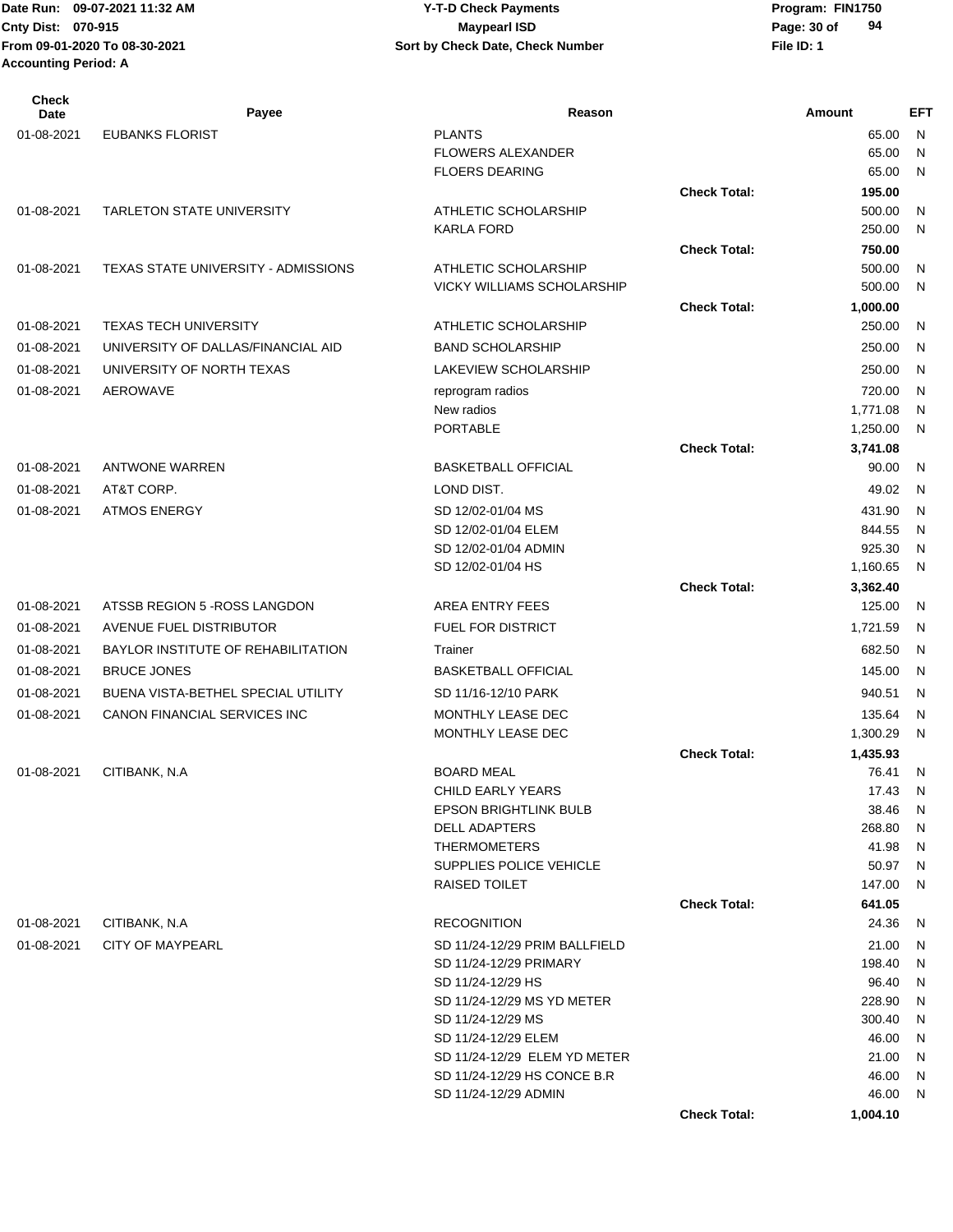# **Cnty Dist:** 070-915 **Page: 31 of** Maypearl ISD **Page: 31 of 09-07-2021 11:32 AM Y-T-D Check Payments 070-915 Maypearl ISD**

| <b>Check</b><br>Date | Payee                               | Reason                                                    |                     | Amount            | EFT    |
|----------------------|-------------------------------------|-----------------------------------------------------------|---------------------|-------------------|--------|
| 01-08-2021           | <b>CLIFTON ISD</b>                  | Baseball Clifton Tournament JV                            |                     | 275.00            | N      |
| 01-08-2021           | PSAT/NMSQT                          | <b>PSAT TEST</b>                                          |                     | 1,645.00          | N      |
| 01-08-2021           | DARRON RICHARDSON                   | <b>BASKETBALL OFFICIAL</b>                                |                     | 105.00            | N      |
|                      |                                     | <b>BASKETBALL OFFICIAL</b>                                |                     | 160.00            | N      |
|                      |                                     |                                                           | <b>Check Total:</b> | 265.00            |        |
| 01-08-2021           | DEMCO, INC.                         | <b>LABELS</b>                                             |                     | 87.93             | N      |
| 01-08-2021           | DEPARTMENT OF INFORMATION RESOURCES | LOND DISTANCE NOVEMBER                                    |                     | 88.36             | N      |
| 01-08-2021           | <b>DESOTO JANITORIAL</b>            | steering column floor machine                             |                     | 311.22            | N      |
|                      |                                     | Cleaning supplies                                         |                     | 5,333.52          | N      |
|                      |                                     |                                                           | <b>Check Total:</b> | 5,644.74          |        |
| 01-08-2021           | <b>DIRECT ENERGY</b>                | SD 11/10-12/08 BUS BARN                                   |                     | 31.23             | N      |
|                      |                                     | SD 11/10-12/08 ADMIN                                      |                     | 421.79            | N      |
|                      |                                     | SD 11/10-12/08 ARCHIVE                                    |                     | 39.06             | N      |
|                      |                                     | SD 11/10-12/08 P PRACT FIELD<br>SD 11/10-12/08 HS S WING  |                     | 13.48<br>1,859.01 | N<br>N |
|                      |                                     | SD 11/10-12/08 QUAD                                       |                     | 378.30            | N      |
|                      |                                     | SD 11/10-12/08 PORTABLE                                   |                     | 229.37            | N      |
|                      |                                     | SD 11/10-12/08 PRIMARY                                    |                     | 1,117.43          | N      |
|                      |                                     | SD 11/10-12/08 GOLF FAC                                   |                     | 899.50            | N      |
|                      |                                     | SD 11/10-12/08 PRIM CAFETERIA                             |                     | 353.69            | N      |
|                      |                                     |                                                           | <b>Check Total:</b> | 5,342.86          |        |
| 01-08-2021           | <b>DISCOUNT PC</b>                  | Laptop Batteries                                          |                     | 206.85            | N      |
| 01-08-2021           | DON A. ATCHISON                     | <b>BASKETBALL OFFICIAL</b>                                |                     | 90.00             | N      |
| 01-08-2021           | <b>EAST TEXAS COPY</b>              | <b>MAINT LEASE</b>                                        |                     | 48.02             | N      |
| 01-08-2021           | EICHELBAUM WARDELL HANSEN POWELL &  | <b>LEGAL SERVICES</b>                                     |                     | 236.50            | N      |
| 01-08-2021           | FOLLETT SCHOOL SOLUTIONS, INC       | <b>LABELS</b>                                             |                     | 93.39             | N      |
| 01-08-2021           | FRONTIER SOUTHWEST INCORPORATED     | SD 12/22-01/21 435 2038 JH                                |                     | 132.12            | N      |
|                      |                                     | SD 12/28-01/27 4351000 ADMIN                              |                     | 1,093.58          | N      |
|                      |                                     | SD 12/26-01/27 435 1720                                   |                     | 63.56             | N      |
|                      |                                     | SD 12/25-01/24 435 2019 HS<br>SD 12/28-01/27 435 2160 LSK |                     | 132.12<br>132.12  | N<br>N |
|                      |                                     | SD 12/28-01/27 4352520 PRIM                               |                     | 132.12            | N      |
|                      |                                     |                                                           | <b>Check Total:</b> | 1,685.62          |        |
| 01-08-2021           | FUN AND FUNCTION                    | <b>MASK</b>                                               |                     | 194.85            | N      |
| 01-08-2021           | GANDER PUBLISHING INC.              | GT tests                                                  |                     | 156.15            | N,     |
| 01-08-2021           | Houston ISD                         | SHARS BILLING DEC                                         |                     | 197.88            | N      |
| 01-08-2021           | INTERQUEST DETECTION CANINES        | <b>HALF DAY SERVICE</b>                                   |                     | 290.00            | N      |
| 01-08-2021           | <b>JEFFERY BETTS</b>                | <b>BASKETBALL OFFICIAL</b>                                |                     | 90.00             | N      |
| 01-08-2021           | <b>KANDICE HANNA</b>                | <b>CONTRACT DIAG SERVICES</b>                             |                     | 800.00            | N      |
| 01-08-2021           | <b>KENNETH WILLIAMS</b>             | BASKETBALL OFFICIAL                                       |                     | 145.00            | N      |
| 01-08-2021           | <b>LABATT FOOD SERVICE</b>          | CN                                                        |                     | 2,436.58          | N      |
|                      |                                     | <b>CN</b>                                                 |                     | 2,860.87          | N      |
|                      |                                     | CN                                                        |                     | 1,595.88          | N      |
|                      |                                     | CN                                                        |                     | 2,015.88          | N      |
|                      |                                     |                                                           | <b>Check Total:</b> | 8,909.21          |        |
| 01-08-2021           | LOWE'S                              | <b>MAINT SUPPLIES</b>                                     |                     | 147.26            | N      |
| 01-08-2021           | <b>MENTORS CARE</b>                 | <b>MENTOR CARE 5TH PAYMENT</b>                            |                     | 4,000.00          | N      |
| 01-08-2021           | METROPLEX REFRIGERATION, INC        | <b>LABOR</b>                                              |                     | 210.00            | N      |
|                      |                                     | <b>FILTERS</b>                                            |                     | 277.41            | N      |
|                      |                                     |                                                           | <b>Check Total:</b> | 487.41            |        |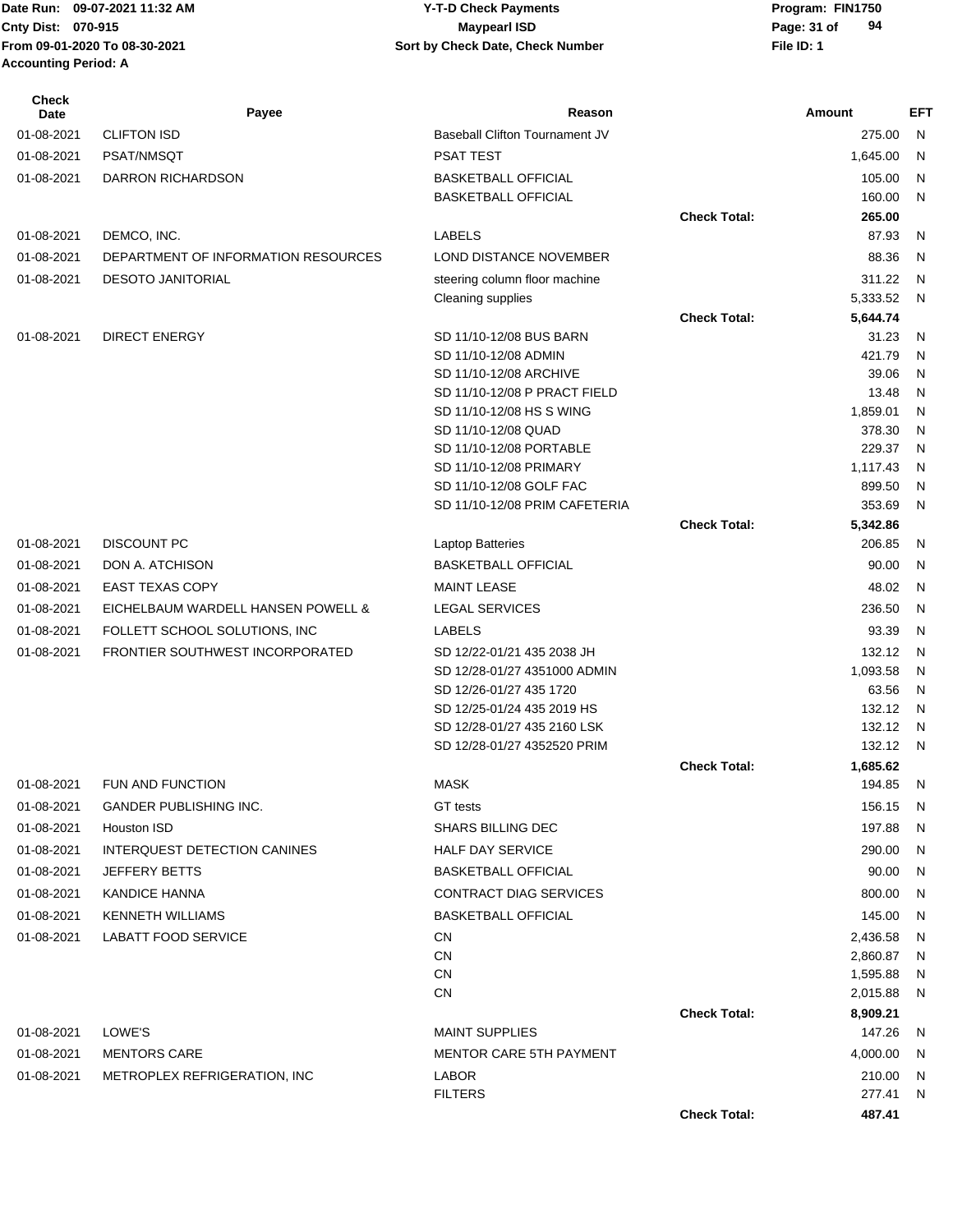Date Run: 09-07-2021 11:32 AM **Date Runity Constructs Are Structure Constructs** Program: FIN1750 **From 09-01-2020 To 08-30-2021 File ID: 1 Sort by Check Date, Check Number Accounting Period: A**

# **Cnty Dist:** 070-915 **Page: 32 of** Maypearl ISD **Page: 32 of 09-07-2021 11:32 AM Y-T-D Check Payments 070-915 Maypearl ISD**

| <b>Check</b><br>Date | Payee                                     | Reason                         |                     | Amount           | EFT          |
|----------------------|-------------------------------------------|--------------------------------|---------------------|------------------|--------------|
| 01-08-2021           | MOTOROLA SOLUTIONS, INC.                  | PORTABLE RADIOS                |                     | 13,106.22        | -N           |
| 01-08-2021           | MOUNTAIN PEAK SPECIAL UTILITY DIST        | SD 11/02-12/02 AG DEPT         |                     | 81.80            | N            |
| 01-08-2021           | NATIONAL TELESYSTEMS, INC.                | OFFICER DAVIS PHONE            |                     | 377.00           | N            |
| 01-08-2021           | <b>BORDEN DAIRY</b>                       | <b>CN MILK</b>                 |                     | 622.75           | N            |
|                      |                                           | <b>CN MILK</b>                 |                     | 357.75           | N            |
|                      |                                           | <b>CN MILK</b>                 |                     | 437.25           | N            |
|                      |                                           | <b>CN MILK</b>                 |                     | 371.00           | N            |
|                      |                                           |                                | <b>Check Total:</b> | 1,788.75         |              |
| 01-08-2021           | NEXTLINK BROADBAND                        | SD 12/30-01/29 LEVEL 1         |                     | 790.00           | N            |
| 01-08-2021           | O'REILLY AUTO PARTS                       | battery                        |                     | 50.74            | N            |
| 01-08-2021           | <b>PALMER ISD</b>                         | Baseball Palmer Tournament V   |                     | 375.00           | N            |
| 01-08-2021           | PIEPER ENTERPRISES, INC.                  | SPORTS COMPLEX DECEMBER        |                     | 2,250.00         | N            |
|                      |                                           | LAWN MAINT. DECEMBER           |                     | 5,962.50         | N            |
|                      |                                           |                                | <b>Check Total:</b> | 8,212.50         |              |
| 01-08-2021           | RAMTECH BUILDING SYSTEMS INC.             | <b>MODULAR CLASSROOMS</b>      |                     | 34,430.00        | N            |
| 01-08-2021           | RAPTOR TECHNOLOGIES, INC.                 | License renewal                |                     | 2,200.00         | N            |
| 01-08-2021           | <b>REGION 10/EDUCATION SERVICE CENTER</b> | VI SERVICES BILLING NOV 2020   |                     | 285.00           | N            |
| 01-08-2021           | <b>REPUBLIC SERVICES #794</b>             | <b>TRASH SERVICE</b>           |                     | 3,219.62         | N            |
| 01-08-2021           | ROBERT HODGE JR.                          | <b>BASKETBALL OFFICIAL</b>     |                     | 90.00            | N            |
| 01-08-2021           | <b>CARROLL MARVIN SMITH</b>               | <b>BASKETBALL CLOCK</b>        |                     | 17.50            | $\mathsf{N}$ |
| 01-08-2021           | TASB, INC.                                | NEW BOARD TRAINING             |                     | 225.00           | N            |
| 01-08-2021           | TASB RISK MANAGEMENT FUND                 | DEDUCTIBLE 20230003085         |                     | 2,500.00         | N            |
| 01-08-2021           | <b>TASBO</b>                              | PEIMS ACADEMY                  |                     | 135.00           | N            |
| 01-08-2021           | TEXAS EDUCATIONAL CONSULTATIVE SERV       | TECS ESSA COMP PACKAGE         |                     | 2,649.00         | N            |
|                      |                                           | <b>COMP ED PACKAGE</b>         |                     | 5,250.00         | N            |
|                      |                                           | <b>TECS COMP PACKAGE</b>       |                     | 4,873.00         | N            |
|                      |                                           |                                | <b>Check Total:</b> | 12,772.00        |              |
| 01-08-2021           | <b>TODD N. BRUNER</b>                     | <b>BASKETBALL OFFICIAL</b>     |                     | 90.00            | N            |
| 01-08-2021           | <b>VIRGIL MAJORS</b>                      | <b>BASKETBALL OFFICIAL</b>     |                     | 145.00           | N            |
| 01-08-2021           | <b>WAL MART</b>                           | <b>LPC</b>                     |                     | 40.15            | N            |
|                      |                                           | <b>LPC SUPPLIES</b>            |                     | 39.28            | N            |
|                      |                                           | <b>COUNSELLING OFFICE</b>      |                     | 137.37           | N            |
| 01-08-2021           | <b>WAXAHACHIE DAILY LIGHT</b>             | NOTICE OF PUBLIC MEETING       | <b>Check Total:</b> | 216.80<br>43.68  | N            |
|                      | WELDERS WAREHOUSE CORP.                   | <b>CYLINDER RENTAL</b>         |                     | 120.00           |              |
| 01-08-2021           |                                           | <b>ELEM SUPPLIES</b>           |                     |                  | N            |
| 01-08-2021           | WILLIAM V. MACGILL & CO.                  | <b>MPS Nurse</b>               |                     | 224.17<br>110.79 | N<br>N       |
|                      |                                           | nurse supplies                 |                     | 110.38           | N            |
|                      |                                           |                                | <b>Check Total:</b> | 445.34           |              |
| 01-12-2021           | <b>CLAIMS ADMINISTRATIVE SERVICES INC</b> | <b>WORKERS COMP CHECK 3572</b> |                     | 17.32            | N            |
|                      |                                           | <b>WORKERS COMP EPAY</b>       |                     | 68.70            | N            |
|                      |                                           |                                | <b>Check Total:</b> | 86.02            |              |
| 01-13-2021           | <b>CLAIMS ADMINISTRATIVE SERVICES INC</b> | <b>WORKERS COMP EPAY</b>       |                     | 479.00           | N            |
| 01-15-2021           | <b>FRESH COUNTRY FUNDRAISING</b>          | <b>FUNDRAISER</b>              |                     | 763.16           | N            |
|                      |                                           | <b>FUBDRAISER</b>              |                     | 183.45           | N            |
|                      |                                           |                                | <b>Check Total:</b> | 946.61           |              |
| 01-15-2021           | <b>HOUSTON BAPTIST UNIVERSITY</b>         | LAKEVIEW/BAND BOOSTER          |                     | 500.00           | <sub>N</sub> |
| 01-15-2021           | NAVARRO COLLEGE                           | <b>JOSTENS SCHOLARSHIP</b>     |                     | 250.00           | N            |
| 01-15-2021           | <b>TEXAS A&amp;M UNIVERSITY</b>           | ATHLETIC SCHOLARSHIP           |                     | 250.00           | N            |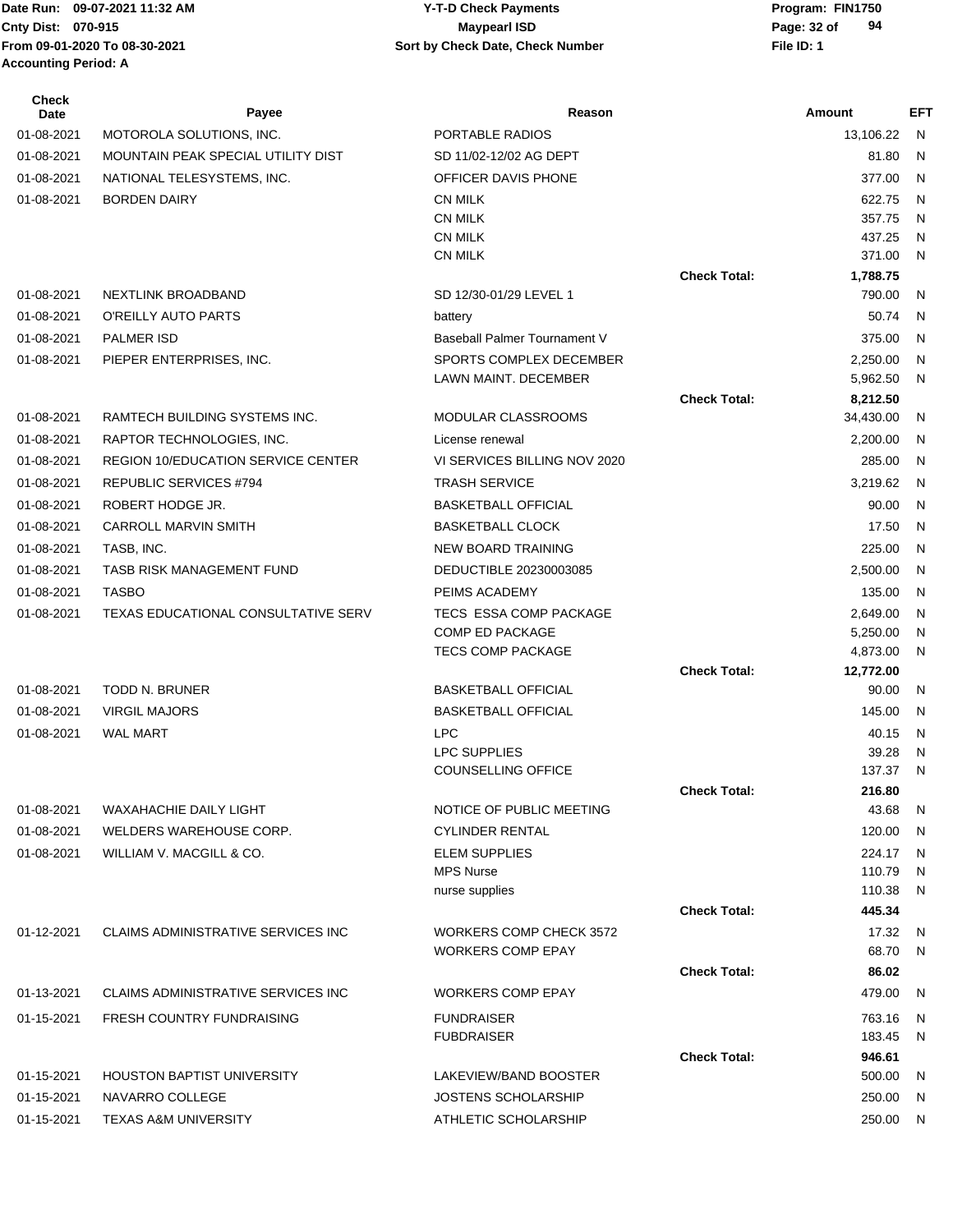# **Accounting Period: A**

#### Date Run: 09-07-2021 11:32 AM **Program: FIN1750** Y-T-D Check Payments **Cnty Dist:** 070-915 **Page: 33 of** Maypearl ISD **Page: 33 of From 09-01-2020 To 08-30-2021 File ID: 1 Sort by Check Date, Check Number 09-07-2021 11:32 AM Y-T-D Check Payments 070-915 Maypearl ISD**

| <b>Check</b><br>Date | Payee                              | Reason                                        |                     | Amount              | EFT    |
|----------------------|------------------------------------|-----------------------------------------------|---------------------|---------------------|--------|
| 01-15-2021           | <b>TEXAS A&amp;M UNIVERSITY</b>    | ATHLETIC SCHOLARSHIP                          |                     | 500.00              | N      |
| 01-15-2021           | <b>TEACHER RETIREMENT SYSTEM</b>   | <b>PAYROLL</b>                                |                     | 26,644.00           | N      |
|                      |                                    | <b>PAYROLL</b>                                |                     | 4,204.00            | N      |
|                      |                                    | <b>PAYROLL</b>                                |                     | 4,026.00            | N      |
|                      |                                    | <b>PAYROLL</b>                                |                     | 3,971.40            | N      |
|                      |                                    | PAYROLL                                       | <b>Check Total:</b> | 7,734.00            | N      |
| 01-15-2021           | AIRGAS USA, LLC-CENTRAL DIVISION   | <b>CYLINDER RENTAL</b>                        |                     | 46,579.40<br>233.26 | N      |
| 01-15-2021           | ALVARADO HIGH SCHOOL               | Softball Alvarado JV Tourn.                   |                     | 220.00              | N      |
| 01-15-2021           | APPLE, INC.                        | 10.2 INCH IPAD WIFI 32GB                      |                     | 383.00              | N      |
|                      | AVENUE FUEL DISTRIBUTOR            | <b>FUEL FOR DISTRICT</b>                      |                     | 370.31              | N      |
| 01-15-2021           |                                    |                                               |                     |                     |        |
| 01-15-2021           | <b>BLOOMING GROVE ISD</b>          | Baseball BG V Tournament                      |                     | 275.00              | N      |
| 01-15-2021           | <b>BSN SPORTS</b>                  | Powerlifting 100lb plate                      |                     | 250.00              | N      |
| 01-15-2021           | <b>CARD SERVICE CENTER</b>         | <b>REGISTRATION 56 57 TRAILER</b>             |                     | 27.00               | N      |
| 01-15-2021           | CENTENNIAL HIGH SCHOOL             | <b>Golf Entry Centennial</b>                  |                     | 690.00              | N      |
| 01-15-2021           | <b>CENTENNIAL HIGH SCHOOL</b>      | <b>Golf Entry Centennial</b>                  |                     | 600.00              | N      |
| 01-15-2021           | <b>DEBBIE GRIFFIN</b>              | Reimb for Label Maker Cartridg                |                     | 18.97               | N      |
| 01-15-2021           | <b>DISCOUNT PC</b>                 | Replace HS teaching lab                       |                     | 20,622.50           | N      |
| 01-15-2021           | <b>EAI EDUCATION</b>               | <b>CALCULATORS</b>                            |                     | 3,074.88            | N      |
| 01-15-2021           | <b>EAST TEXAS COPY</b>             | SD 12/04-01-03 ELEM T                         |                     | 259.02              | N      |
|                      |                                    | SD 12/04-01-03 ELEM P<br>SD 12/04-01-03 ADMIN |                     | 10.97               | N      |
|                      |                                    | SD 12/04-01-03 HST                            |                     | 23.84<br>263.94     | N<br>N |
|                      |                                    | <b>HS LEASE</b>                               |                     | 128.24              | N      |
|                      |                                    | SD 12/04-01-03 PRIM T                         |                     | 118.80              | N      |
|                      |                                    | PRIMARY LEASE                                 |                     | 255.37              | N      |
|                      |                                    | SD 12/04-01-03 PRIM P                         |                     | 14.49               | N      |
|                      |                                    | SD 12/04-01-03 ADMIN                          |                     | 96.58               | N      |
|                      |                                    | SD 12/04-01-03 MSP                            |                     | 21.61               | N      |
|                      |                                    | SD 12/04-01-03 MST<br>SPED LEASE              |                     | 300.00              | N      |
|                      |                                    | SD 12/04-01-03 SPED                           |                     | 128.23<br>45.81     | N<br>N |
|                      |                                    |                                               | <b>Check Total:</b> | 1,666.90            |        |
| 01-15-2021           | ENVIROMATIC SYSTEMS OR FORT WORTH  | ELEM UNIT SHUTTING OFF                        |                     | 440.00              | N      |
| 01-15-2021           | FERRIS ALL SPORTS CLUB             | Softball Ferris V Tournament                  |                     | 350.00              | N      |
| 01-15-2021           | <b>GALLS PARENT HOLDINGS, LLC</b>  | <b>UNIFORMS</b>                               |                     | 235.46              | N      |
| 01-15-2021           | <b>GLEN ROSE HS</b>                | Golf Entry Glen Rose                          |                     | 810.00              | N      |
| 01-15-2021           | <b>HOUGHTON MIFFLIN HARCOURT</b>   | <b>WRITING/READING DIGITAL</b>                |                     | 20,972.00           | N      |
| 01-15-2021           | IMAGE MAKER 4 U, INC.              | Volleyball Goal Board                         |                     | 50.00               | N      |
| 01-15-2021           | <b>KENNETH WILLIAMS</b>            | <b>BASKETBALL OFFICIAL</b>                    |                     | 90.00               | N      |
| 01-15-2021           | <b>MAVERICK AWARDS</b>             | Letter Jackets                                |                     | 650.00              | N      |
| 01-15-2021           | N2Y, INC.                          | UNIQUE LEARNING SYSTEM                        |                     | 475.36              | N      |
| 01-15-2021           | <b>NASCO</b>                       | science                                       |                     | 246.84              | N      |
|                      |                                    | class supplies                                |                     | 238.97              | N      |
|                      |                                    |                                               | <b>Check Total:</b> | 485.81              |        |
| 01-15-2021           | NEC FINANCIAL SERVICES, LLC        | SV8100 PHONE LEASES                           |                     | 1,159.20            | N      |
|                      |                                    | SV8100 PHONE LEASES                           |                     | 315.10              | N      |
|                      |                                    |                                               | <b>Check Total:</b> | 1,474.30            |        |
| 01-15-2021           | OAK CLIFF OFFICE SUPPLY & PRINTING | ELEM COPY PAPER                               |                     | 1,104.00            | N      |
|                      |                                    | OFFICE SUPPLIES                               |                     | 488.80              | N      |
|                      |                                    | <b>COPY PAPER HS</b>                          |                     | 1,035.00            | N      |
|                      |                                    | <b>COPY PAPER</b><br>PRIM COPY PAPER          |                     | 966.00<br>966.00    | N<br>N |
|                      |                                    | <b>COPY PAPER</b>                             |                     | 172.50              | N      |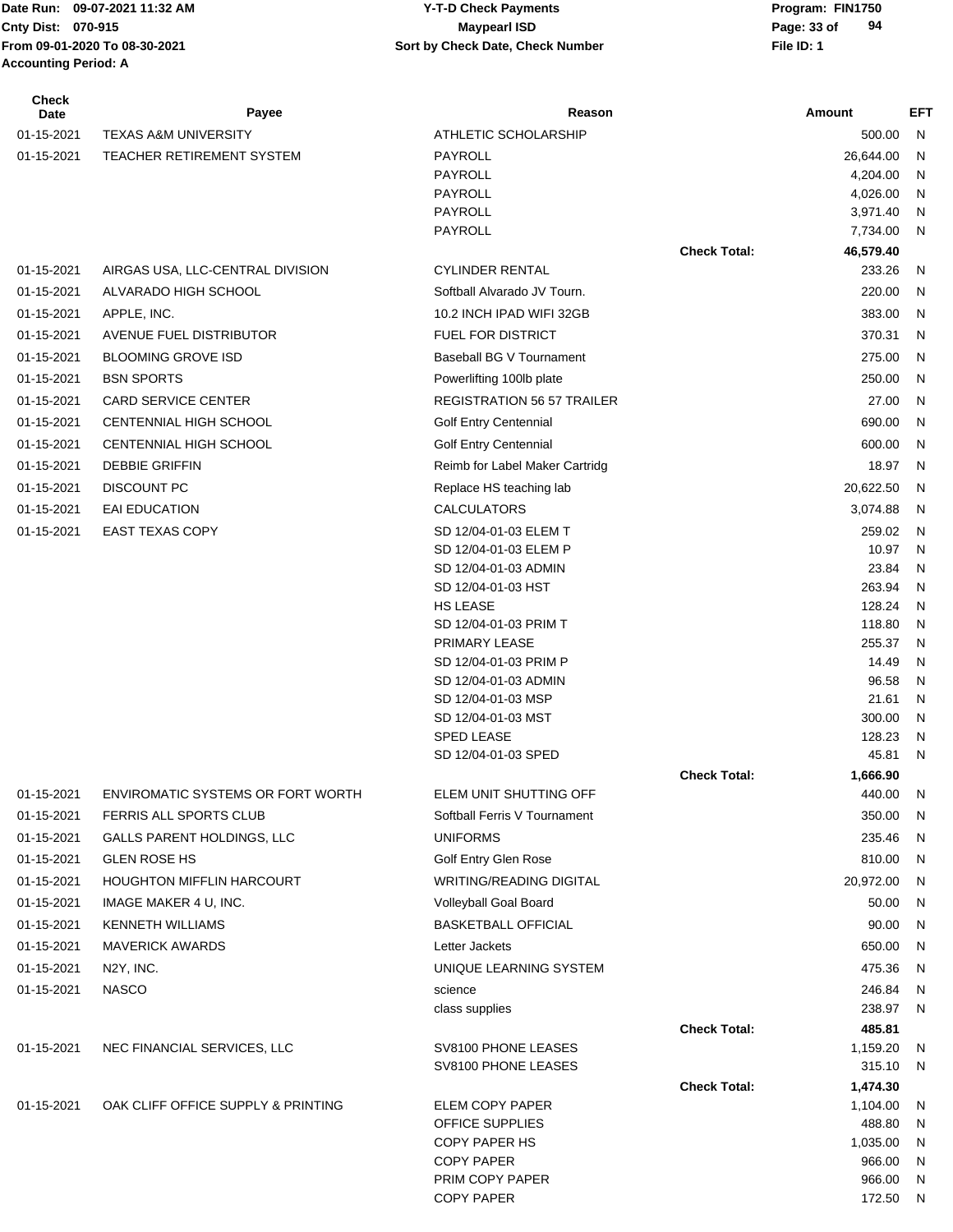## **Cnty Dist:** 070-915 **Page: 34 of** Maypearl ISD **CONTEX 1999 Page: 34 of** Page: 34 of **09-07-2021 11:32 AM Y-T-D Check Payments 070-915 Maypearl ISD**

| <b>Check</b><br>Date | Payee                               | Reason                                          |                     | Amount               | <b>EFT</b>   |
|----------------------|-------------------------------------|-------------------------------------------------|---------------------|----------------------|--------------|
|                      |                                     |                                                 | <b>Check Total:</b> | 4,732.30             |              |
| 01-15-2021           | <b>PAM WILSON</b>                   | <b>MAINT BUSINESS CARDS</b>                     |                     | 32.99                | N            |
| 01-15-2021           | PENDERS MUSIC CO.                   | <b>BAND SUPPLIES MUSIC</b>                      |                     | 43.36                | N            |
|                      |                                     | clarinet solo                                   |                     | 19.42                | N            |
|                      |                                     |                                                 | <b>Check Total:</b> | 62.78                |              |
| 01-15-2021           | PIEPER ENTERPRISES, INC.            | LAWN MAINT SPORTS COMPLEX<br>LAWN MAINT JANUARY |                     | 2,250.00<br>5,962.50 | N            |
|                      |                                     | <b>WATER LINES BALL FIELDS</b>                  |                     | 4,000.00             | N<br>N       |
|                      |                                     |                                                 | <b>Check Total:</b> | 12,212.50            |              |
| 01-15-2021           | PITNEY BOWES GLOBAL FINANCIAL SERVI | <b>LEASING MACHINE</b>                          |                     | 420.00               | N            |
| 01-15-2021           | INSTERSTATE BILLINGSERVICE, INC     | AIR ON BUS 52                                   |                     | 261.52               | N            |
|                      |                                     | <b>AC/LEAK REPAIR</b>                           |                     | 472.90               | N            |
|                      |                                     |                                                 | <b>Check Total:</b> | 734.42               |              |
| 01-15-2021           | <b>SAM RIEPE</b>                    | POWER LIFTING SUPPLIES                          |                     | 151.00               | N            |
|                      |                                     | <b>COACHES CLINIC</b>                           |                     | 82.00                | N            |
|                      |                                     | <b>FOOTBALL SUPPLIES</b>                        |                     | 119.96               | N            |
|                      |                                     | POWER LIFTING SUPPLIES                          |                     | 35.83                | $\mathsf{N}$ |
|                      | <b>CARROLL MARVIN SMITH</b>         |                                                 | <b>Check Total:</b> | 388.79<br>17.50      |              |
| 01-15-2021           |                                     | <b>BASKETBALL CLOCK</b>                         |                     |                      | N            |
| 01-15-2021           | ION WAVE TECHNOLGIES, INC.          | <b>EASY SPED TRACKER SUB</b>                    |                     | 1,146.00             | N            |
| 01-15-2021           | SUCCESS ED LLC                      | SE MANAGER ANNUAL REVIEW<br>ANNUAL RENEWAL      |                     | 2,047.50<br>2,062.50 | N<br>N       |
|                      |                                     | ELLA ANNUAL RENEWAL                             |                     | 500.00               | N            |
|                      |                                     |                                                 | <b>Check Total:</b> | 4,610.00             |              |
| 01-15-2021           | SUPERIOR PEDIATRIC CARE, INC.       | PT CONTRACTED SERVICE                           |                     | 1,218.75             | N            |
|                      |                                     | OT CONTRACTED SERVICES                          |                     | 633.75               | N            |
|                      |                                     | <b>TVI</b>                                      |                     | 125.00               | N            |
|                      |                                     |                                                 | <b>Check Total:</b> | 1,977.50             |              |
| 01-15-2021           | TASB, INC.                          | TASB UPDATE 116                                 |                     | 721.48               | N            |
| 01-15-2021           | <b>TASSP</b>                        | ANDRIA BONE MEMBERSHIP                          |                     | 210.00               | N            |
|                      |                                     | ANDRIA BONE MEMBERSHIP                          |                     | 45.00                | N            |
|                      |                                     |                                                 | <b>Check Total:</b> | 255.00               |              |
| 01-15-2021           | <b>TEPSA</b>                        | Janie DeGeest<br>Janie DeGeest                  |                     | 94.00<br>250.00      | N<br>N       |
|                      |                                     |                                                 | <b>Check Total:</b> | 344.00               |              |
| 01-15-2021           | <b>TODD N. BRUNER</b>               | <b>BASKETBALL OFFICIAL</b>                      |                     | 90.00                | N            |
| 01-15-2021           | <b>TXU ENERGY</b>                   | sec lights sd 12/09-01/08                       |                     | 331.64               | N            |
| 01-15-2021           | <b>US BANK</b>                      | <b>BONDS SERIES 2014</b>                        |                     | 440.00               | N            |
|                      |                                     | <b>BOND SERIES 2004</b>                         |                     | 377.13               | N            |
|                      |                                     |                                                 | <b>Check Total:</b> | 817.13               |              |
| 01-15-2021           | <b>VENUS ISD ATHLETICS</b>          | Softball Venus V Tournament                     |                     | 300.00               | N            |
| 01-15-2021           | <b>VIRGIL MAJORS</b>                | <b>BASKETBALL OFFICIAL</b>                      |                     | 90.00                | N            |
| 01-15-2021           | WAXAHACHIE GOLF BOOSTER CLUB        | Golf Entry JV Waxahachie                        |                     | 675.00               | N            |
| 01-15-2021           | WAXAHACHIE GOLF BOOSTER CLUB        | Golf Entry JV Waxahachie                        |                     | 675.00               | N            |
| 01-15-2021           | WELDERS WAREHOUSE CORP.             | <b>CYLINDER RENTAL DEC</b>                      |                     | 120.00               | N            |
| 01-15-2021           | <b>WHITNEY ISD</b>                  | Softball Ferris V Tournament                    |                     | 450.00               | N            |
| 01-19-2021           | CLAIMS ADMINISTRATIVE SERVICES INC  | <b>WORKERS COMP EPAY</b>                        |                     | 279.01               | N            |
| 01-22-2021           | SAN ANTONIO LIVESTOCK SHOW & RODEO  | CHECK LOST IN MAIL                              |                     | $-1,105.00$          | N            |
| 01-22-2021           | BENNINGTON COLLEGE                  | <b>BAND BOOSTER SCHOLARSHIP</b>                 |                     | 250.00               | N            |
| 01-22-2021           | <b>COWBOY PARTY RENTALS</b>         | TABLE RENTAL SAT                                |                     | 367.20               | N            |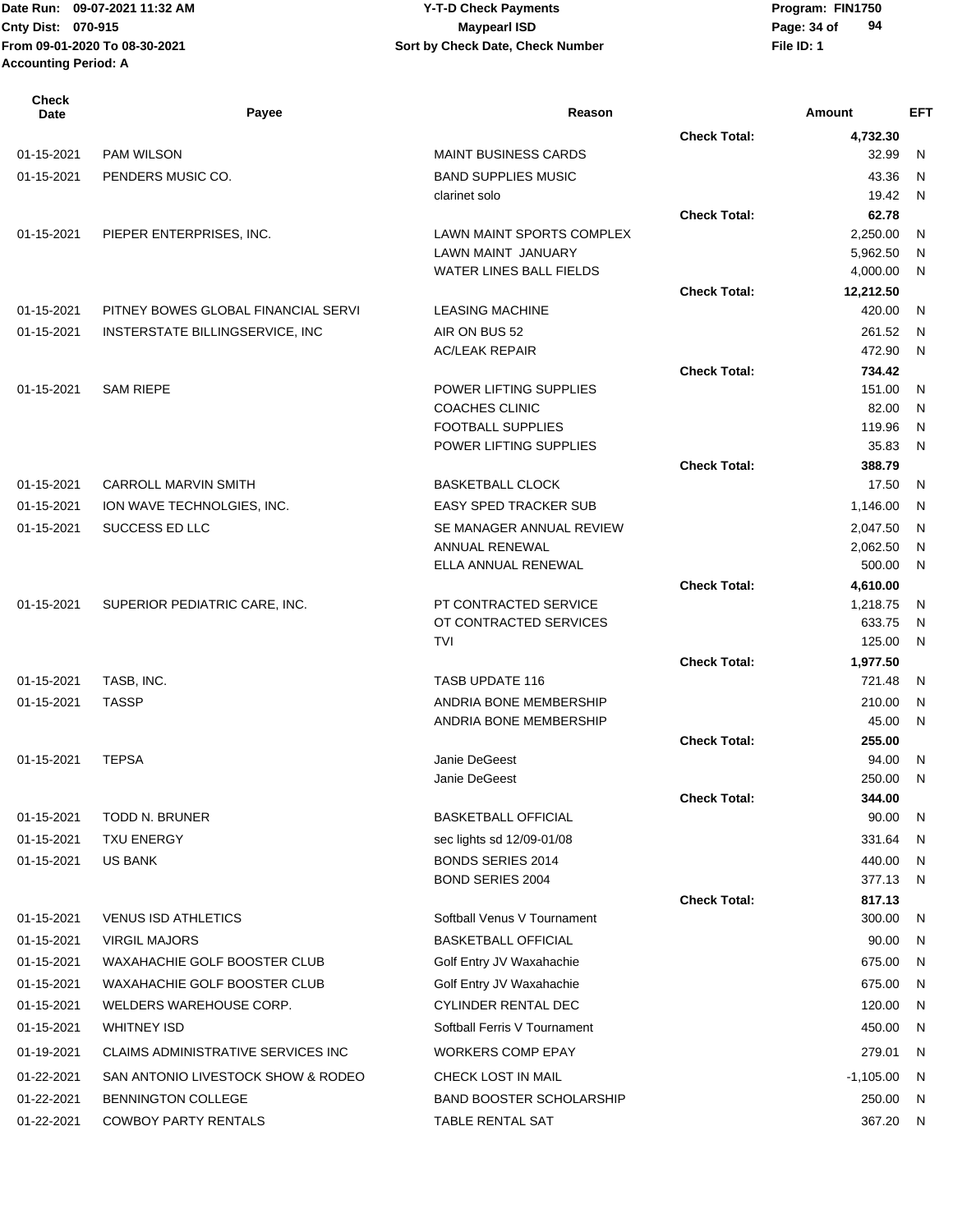# **Cnty Dist:** 070-915 **Page:** 35 of **09-07-2021 11:32 AM Y-T-D Check Payments 070-915 Maypearl ISD**

| Check<br>Date | Payee                                | Reason                                                  |                     | Amount                | EFT          |
|---------------|--------------------------------------|---------------------------------------------------------|---------------------|-----------------------|--------------|
| 01-22-2021    | LEE JOFFRE                           | Pizza                                                   |                     | 28.00                 | N            |
| 01-22-2021    | <b>WAL MART</b>                      | <b>SUPPLIES</b>                                         |                     | 43.38                 | N            |
| 01-22-2021    | SAN ANGELO STOCK SHOW AND RODEO      | <b>ENTRY FEES</b>                                       |                     | 794.00                | N            |
| 01-22-2021    | SAN ANTONIO LIVESTOCK SHOW & RODEO   | SAN ANTONIO STOCK SHOW ENTRY F                          |                     | 1,105.00              | N            |
|               | <b>TEXAS A&amp;M UNIVERSITY</b>      | ATHLETIC SCHOLARSHIP                                    |                     | 250.00                | N            |
| 01-22-2021    |                                      |                                                         |                     |                       |              |
| 01-22-2021    | THE COWBOY BANK OF TEXAS             | PAYROLL<br>PAYROLL                                      |                     | 36,261.45<br>8,682.24 | N<br>N       |
|               |                                      | PAYROLL                                                 |                     | 8,682.24              | N            |
|               |                                      |                                                         | <b>Check Total:</b> | 53,625.93             |              |
| 01-22-2021    | OFFICE OF THE ATTORNEY GENERAL       | PAYROLL                                                 |                     | 1,941.20              | N            |
| 01-22-2021    | ELLIS CO FED TEACHERS CR UNION       | JAN DED CREDIT UNION                                    |                     | 3,550.00              | N            |
|               |                                      |                                                         |                     |                       |              |
| 01-22-2021    | THOMAS D POWERS                      | JAN DED MISCELLANEOUS DEDUCTS                           |                     | 643.00                | N            |
| 01-22-2021    | ASSN TEXAS PROF EDUCATORS            | JAN DED MISCELLANEOUS DEDUCTS                           |                     | 483.50                | N            |
| 01-22-2021    | <b>MAYPEARL EDUCATION FOUNDATION</b> | JAN DED MISCELLANEOUS DEDUCTS                           |                     | 662.00                | N            |
| 01-22-2021    | NATIONAL BENEFIT SERVICES, LLC       | JAN DED TAX SHEL. ANNUITY                               |                     | 1,510.00              | N            |
|               |                                      | JAN DED TAX SHEL, ANNUITY                               |                     | 200.00                | N            |
|               |                                      | JAN DED TAX SHEL, ANNUITY                               |                     | 75.00                 | N            |
|               |                                      | JAN DED TAX SHEL, ANNUITY                               |                     | 50.00                 | N            |
|               |                                      | JAN DED TAX SHEL. ANNUITY                               |                     | 1,042.00              | N            |
|               |                                      | JAN DED TAX SHEL. ANNUITY<br>JAN DED 457 DEFERRED COMP. |                     | 450.00<br>796.43      | N<br>N       |
|               |                                      | JAN DED TAX SHEL. ANNUITY                               |                     | 700.00                | N            |
|               |                                      | JAN DED HEALTH INSURANCE                                |                     | 2,535.81              | N            |
|               |                                      |                                                         | <b>Check Total:</b> | 7,359.24              |              |
| 01-22-2021    | FINANCIAL BENEFIT SERVICES, LLC      | JAN DED LIFE INSURANCE                                  |                     | 1,402.75              | N            |
|               |                                      | JAN DED HEALTH INSURANCE                                |                     | 681.70                | N            |
|               |                                      | JAN DED HEALTH INSURANCE                                |                     | 1,026.97              | N            |
|               |                                      | JAN DED LIFE INSURANCE                                  |                     | 78.95                 | N            |
|               |                                      | JAN DED LIFE INSURANCE                                  |                     | 91.80                 | $\mathsf{N}$ |
|               |                                      | JAN DED HEALTH INSURANCE                                |                     | 254.91                | N            |
|               |                                      | <b>JAN DED LIFE INSURANCE</b>                           |                     | 489.20                | N            |
|               |                                      | JAN DED HEALTH INSURANCE                                |                     | 445.84                | N            |
|               |                                      | JAN DED HEALTH INSURANCE                                |                     | 504.00                | N            |
|               |                                      | JAN DED HEALTH INSURANCE                                |                     | 114.64                | N            |
|               |                                      | JAN DED LIFE INSURANCE                                  |                     | 1,624.25              | N            |
|               |                                      | JAN DED HEALTH INSURANCE                                |                     | 208.30                | N            |
|               |                                      | JAN DED HEALTH INSURANCE                                |                     | 210.10                | N            |
|               |                                      | JAN DED HEALTH INSURANCE                                |                     | 1,158.09              | N            |
|               |                                      | JAN DED HEALTH INSURANCE                                |                     | 297.60                | N            |
|               |                                      | JAN DED HEALTH INSURANCE<br>JAN DED HEALTH INSURANCE    |                     | 2,310.05              | N<br>N       |
|               |                                      | JAN DED HEALTH INSURANCE                                |                     | 533.88<br>287.48      | N            |
|               |                                      | JAN DED HEALTH INSURANCE                                |                     | 387.16                | N            |
|               |                                      | JAN DED HEALTH INSURANCE                                |                     | 611.74                | N            |
|               |                                      | JAN DED HEALTH INSURANCE                                |                     | 178.82                | N            |
|               |                                      | JAN DED HEALTH INSURANCE                                |                     | 85.49                 | N            |
|               |                                      | JAN DED MISCELLANEOUS DEDUCTS                           |                     | 381.80                | N            |
|               |                                      | JAN DED HEALTH INSURANCE                                |                     | 35.61                 | N            |
|               |                                      | JAN DED HEALTH INSURANCE                                |                     | 453.00                | N            |
|               |                                      |                                                         | <b>Check Total:</b> | 13,854.13             |              |
| 01-22-2021    | EECU                                 | JAN DED HSA                                             |                     | 2,640.00              | N            |
| 01-22-2021    | TEACHER RETIREMENT SYSTEM            | PAYROLL                                                 |                     | 535.00                | N            |
|               |                                      | PAYROLL                                                 |                     | 51,187.29             | N            |
|               |                                      | PAYROLL                                                 |                     | 2,136.21              | N            |
|               |                                      | PAYROLL                                                 |                     | 4,839.93              | N            |
|               |                                      | PAYROLL                                                 |                     | 356.02 N              |              |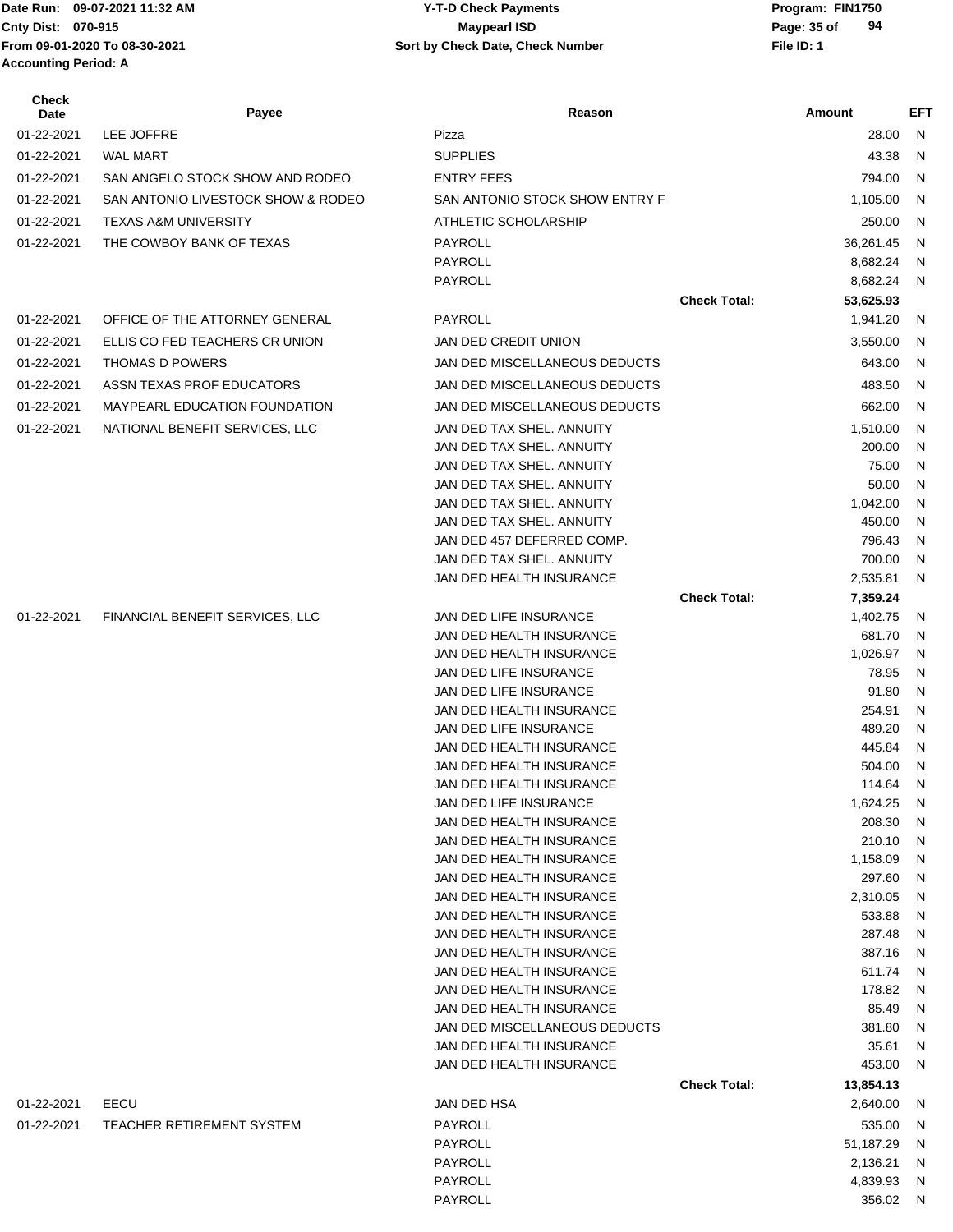# **Cnty Dist:** 070-915 **Page: 36 of Maypearl ISD Page: 36 of 09-07-2021 11:32 AM Y-T-D Check Payments 070-915 Maypearl ISD**

| <b>Check</b><br>Date | Payee                               | Reason                                        |                     | Amount         | EFT    |
|----------------------|-------------------------------------|-----------------------------------------------|---------------------|----------------|--------|
|                      |                                     | PAYROLL                                       |                     | 4,597.69       | N      |
|                      |                                     | PAYROLL                                       |                     | 1,008.18       | N      |
|                      |                                     | PAYROLL                                       |                     | 1,748.39       | N      |
|                      |                                     | PAYROLL                                       |                     | 8,747.15       | N      |
|                      |                                     |                                               | <b>Check Total:</b> | 75,155.86      |        |
| 01-22-2021           | <b>BRUCE JONES</b>                  | <b>BASKETBALL OFFICIAL</b>                    |                     | 60.00          | N      |
| 01-22-2021           | <b>CANON FINANCIAL SERVICES INC</b> | SD 01/01-01/31 LEASE                          |                     | 1,300.29       | N      |
|                      |                                     | SD 01/01-01/31 LEASE                          |                     | 135.64         | N      |
|                      |                                     |                                               | <b>Check Total:</b> | 1,435.93       |        |
| 01-22-2021           | DAC-Inc.                            | REPLACE WIRE ON CAMERA                        |                     | 668.00         | N      |
| 01-22-2021           | DEMARRIO STEWARD                    | <b>BASKETBALL OFFICIAL</b>                    |                     | 10.00          | N      |
|                      |                                     | <b>BASKETBALL OFFICIAL</b>                    |                     | 135.00         | N      |
|                      |                                     |                                               | <b>Check Total:</b> | 145.00         |        |
| 01-22-2021           | DEPARTMENT OF INFORMATION RESOURCES | SD 12/01-12/31 LONG DISTANCE                  |                     | 57.42          | N      |
| 01-22-2021           | <b>DIRECT ENERGY</b>                | SD 12/09-01/08 PRIM PRACT FIEL                |                     | 13.72          | N      |
|                      |                                     | SD 12/09-01/08 ARCHIVE                        |                     | 39.98          | N      |
|                      |                                     | SD 12/09-01/08 PRIMARY                        |                     | 1,368.00       | N      |
|                      |                                     | SD 12/09-01/08 QUAD                           |                     | 461.20         | N      |
|                      |                                     | SD 12/09-01/08 GOLF FAC                       |                     | 934.32         | N      |
|                      |                                     | SD 12/09-01/08 PORTABLE                       |                     | 246.39         | N      |
|                      |                                     | SD 12/09-01/08 PRIM CAFT                      |                     | 318.50         | N      |
|                      |                                     | SD 12/09-01/08 HS S. WING                     |                     | 1,953.58       | N      |
|                      |                                     | 12/08-01/09 BUS BARN                          |                     | 32.21          | N      |
|                      |                                     | SD 12/09-01/08 ADMIN                          |                     | 447.03         | N      |
|                      |                                     |                                               | <b>Check Total:</b> | 5,814.93       |        |
| 01-22-2021           | <b>EAST TEXAS COPY</b>              | SD 12/09-01/08 ELEM T                         |                     | 79.38          | N      |
|                      |                                     | SD 12/09-01/08 ELEM P                         |                     | 82.38          | N      |
|                      |                                     | SD 12/09-01/08 HSP                            |                     | 95.88          | N      |
|                      |                                     | SD 12/09-01/08 HST                            |                     | 97.83          | N      |
|                      |                                     | SD 12/09-01/08 PRIM T                         |                     | 70.00          | N      |
|                      |                                     | SD 12/09-01/08 PRIM P<br>SD 12/09-01/08 ADMIN |                     | 70.98<br>84.23 | N      |
|                      |                                     | SD 12/09-01/08 MSP                            |                     | 70.00          | N<br>N |
|                      |                                     | SD 12/09-01/08 MST                            |                     | 75.40          | N      |
|                      |                                     | SD 12/09-01/08 SPED                           |                     | 70.00 N        |        |
|                      |                                     |                                               | <b>Check Total:</b> | 796.08         |        |
| 01-22-2021           | <b>ELLIS COUNTY</b>                 | AD VALOREM TAX FOR 2020                       |                     | 3,081.00       | -N     |
| 01-22-2021           | CLEBURNE WELDING & INDUSTRIAL SUPPL | AG CLASS ARGON CYLINDER                       |                     | 21.15          | N      |
|                      |                                     | WELDER DRIVE ROLLS AG CLASS                   |                     | 615.81         | N      |
|                      |                                     |                                               | <b>Check Total:</b> | 636.96         |        |
| 01-22-2021           | <b>GRAINGER INDUSTRIAL SUPPLY</b>   | Parts                                         |                     | 89.10          | N      |
| 01-22-2021           | <b>HILCO</b>                        | SD 12/02-12/31 FUEL TANKS                     |                     | 34.25          | N      |
|                      |                                     | SD 12/02-12/31 MARQUEE                        |                     | 47.47          | N      |
|                      |                                     | SD 12/02-12/31 BUS BARN                       |                     | 36.61          | N      |
|                      |                                     | SD 12/02-12/31 ATH FAC                        |                     | 318.01         | N      |
|                      |                                     | SD 12/02-12/31 PARK                           |                     | 556.40         | N      |
|                      |                                     | SD 12/02-12/31 ELEM                           |                     | 2,668.47       | - N    |
|                      |                                     | SD 12/02-12/31 MS                             |                     | 2,502.64       | - N    |
|                      |                                     | SD 12/02-12/31 HS N. WING                     |                     | 1,377.88       | N,     |
|                      |                                     | SD 12/02-12/31 AG FAC                         |                     | 1,349.04       | -N     |
|                      |                                     |                                               | <b>Check Total:</b> | 8,890.77       |        |
| 01-22-2021           | JUNIOR LIBRARY GUILD                | <b>BOOKS</b>                                  |                     | 1,028.90 N     |        |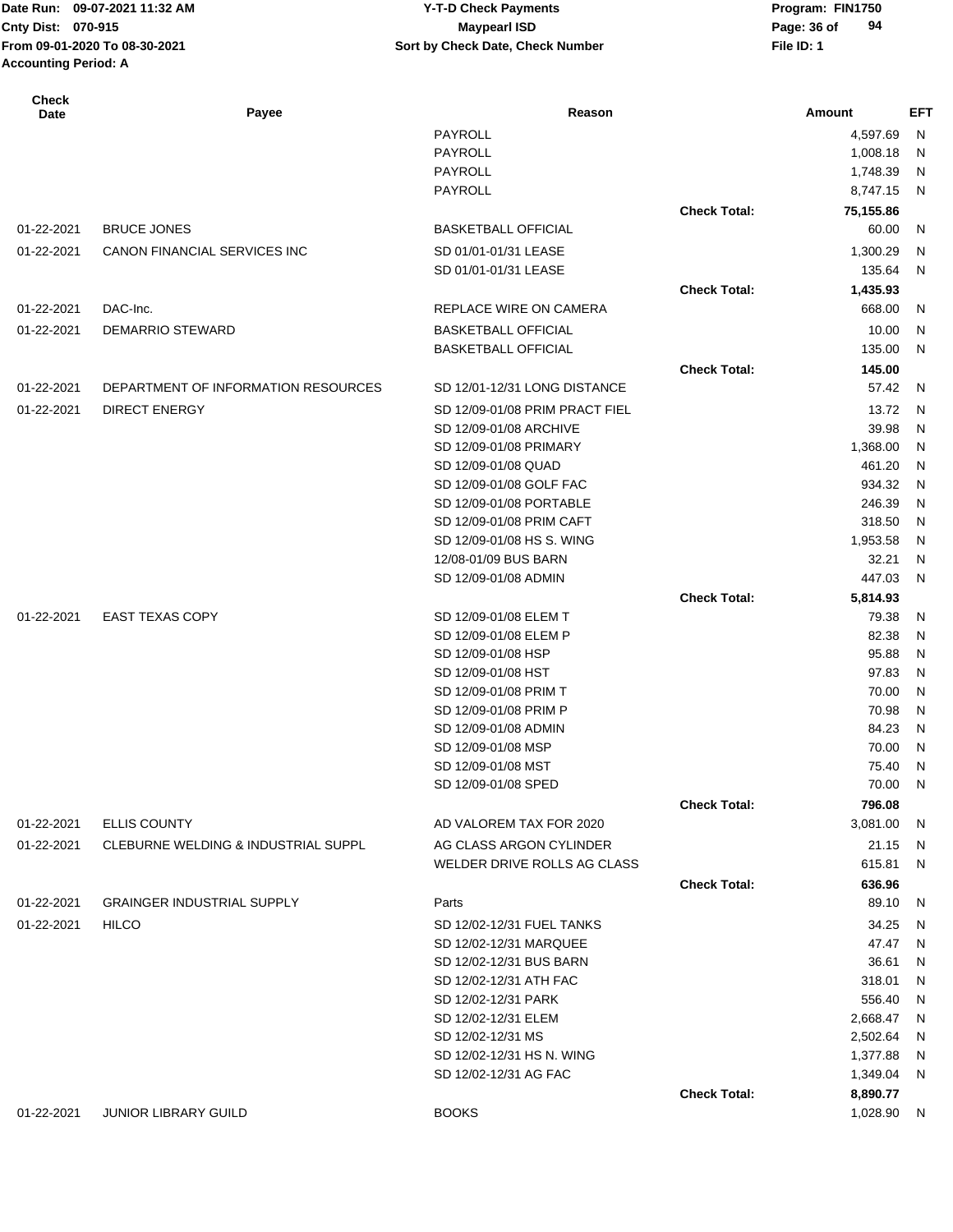| <b>Check</b><br>Date | Payee                                     | Reason                                                                 |                     | Amount             | <b>EFT</b>                   |
|----------------------|-------------------------------------------|------------------------------------------------------------------------|---------------------|--------------------|------------------------------|
| 01-22-2021           | LAKESHORE EQUIPMENT CO.                   | chair pockets                                                          |                     | 89.63              | N                            |
|                      |                                           | <b>MAGNETIC LETTERS</b>                                                |                     | 1,783.72           | N                            |
|                      |                                           | LEARNING SUPPLIES                                                      |                     | 400.65             | N                            |
|                      |                                           | <b>LEARNING SUPPLIES</b>                                               |                     | 1,114.18           | N                            |
|                      |                                           | <b>READING GAMES</b>                                                   |                     | 2,047.99           | N                            |
| 01-22-2021           |                                           | <b>LIGHTWEIGHT SNARESTAND</b>                                          | <b>Check Total:</b> | 5,436.17           |                              |
|                      | LONE STAR PERCUSSION                      |                                                                        |                     | 91.98              | N                            |
| 01-22-2021           | M.A.C. ALARMS                             | Reapirs primary campus                                                 |                     | 780.50             | N                            |
| 01-22-2021           | <b>NASCO</b>                              | science                                                                |                     | 29.07              | N                            |
|                      |                                           | class supplies                                                         | <b>Check Total:</b> | 51.81<br>80.88     | N                            |
| 01-22-2021           | NEARPOD INC.                              | <b>FLOABULARY LSK</b>                                                  |                     | 2,500.00           | N                            |
| 01-22-2021           | O'REILLY AUTO PARTS                       | <b>DEF</b>                                                             |                     | 51.96              | N                            |
|                      |                                           |                                                                        |                     |                    |                              |
| 01-22-2021           | <b>REGION 10/EDUCATION SERVICE CENTER</b> | VI SERVICES O&M SERVICES                                               |                     | 277.50             | N                            |
| 01-22-2021           | ROBERT HODGE JR.                          | <b>BASKETBALL OFFICIAL</b>                                             |                     | 145.00             | N                            |
| 01-22-2021           | <b>SCHOLASTIC INC</b>                     | <b>GUIDED READING</b>                                                  |                     | 1,260.00           | N                            |
|                      |                                           | <b>GUIDED READING</b>                                                  |                     | 3,139.95           | N                            |
| 01-22-2021           | SUPERIOR PEDIATRIC CARE, INC.             | PT CONTRACTED SERVICES                                                 | <b>Check Total:</b> | 4,399.95<br>633.75 | N                            |
|                      |                                           | OT CONTRACTED SERVICES                                                 |                     | 390.00             | N                            |
|                      |                                           | 01/01-01/15 TVI SERVICE                                                |                     | 93.75              | N                            |
|                      |                                           |                                                                        | <b>Check Total:</b> | 1,117.50           |                              |
| 01-22-2021           | <b>SUREGUARD PEST SERVICE</b>             | PEST CONTROL JAN                                                       |                     | 833.00             | N                            |
| 01-22-2021           | TASB, INC.                                | <b>Facility Svcs Membership</b>                                        |                     | 2,500.00           | N                            |
| 01-22-2021           | <b>VONN MALLERY</b>                       | <b>BASKETBALL OFFICIAL</b>                                             |                     | 90.00              | N                            |
| 01-22-2021           | <b>WAL MART</b>                           | <b>HOME ECONOMICS</b>                                                  |                     | 170.67             | N                            |
| 01-27-2021           | CLAIMS ADMINISTRATIVE SERVICES INC        | <b>WORKERS COMP EPAY</b>                                               |                     | 15.54              | N                            |
| 01-29-2021           | COMMUNITY COFFEE CO. LLC                  | <b>COFFEE</b>                                                          |                     | 264.00             | N                            |
| 01-29-2021           | <b>JUST SAY YES</b>                       | AFS PARENT STUDENT PROGRAM                                             |                     | 1,289.74           | N                            |
| 01-29-2021           | ALVARADO FLEET SERVICES, INC.             | <b>BUS 10 PRE MAINT</b>                                                |                     | 125.00             | N                            |
|                      |                                           | <b>BUS 51 INSTALL STARTER 2 FUSES</b>                                  |                     | 1,062.76           | N                            |
|                      |                                           | <b>BUS 26 HOSE CONNECTOR</b>                                           |                     | 676.74             | N                            |
|                      |                                           | BUS 49 TANK DRAINED REPLACE HO                                         |                     | 734.94 N           |                              |
|                      |                                           | <b>BUS 49 HOSE CLAMP</b>                                               |                     | 105.75 N           |                              |
|                      |                                           | <b>BUS 49 COMPUTER DIAGNOSTICS</b>                                     |                     | 350.00             | $\mathsf{N}$                 |
|                      |                                           | <b>BUS 51 OIL FILTER WIPER BLADES</b><br><b>BUS 49 PRE MAINTENANCE</b> |                     | 316.66<br>302.88   | $\mathsf{N}$<br>$\mathsf{N}$ |
|                      |                                           | <b>BUS 53 OIL AND FILTERS</b>                                          |                     | 159.42             | N                            |
|                      |                                           | <b>BUS 54 OIL FILTER WIPER BLADE</b>                                   |                     | 209.42             | N                            |
|                      |                                           | <b>BUS 55 REPLACED OIL AND FILTER</b>                                  |                     | 195.65             | $\mathsf{N}$                 |
|                      |                                           | <b>BUS 62 OIL FILTER WIPER BLADE</b>                                   |                     | 159.42             | $\mathsf{N}$                 |
|                      |                                           | <b>BUS 63 OIL FILTERS WIPER BLADE</b>                                  |                     | 134.42             | $\mathsf{N}$                 |
|                      |                                           | <b>BUS 64 OIL FILTER WIPER BLADES</b>                                  |                     | 159.42             | N                            |
|                      |                                           | <b>BUS 61 OIL AND FILTERS</b>                                          |                     | 134.42             | N                            |
|                      |                                           | OIL AND FILTER BUS 60                                                  |                     | 134.42             | N                            |
|                      |                                           |                                                                        | <b>Check Total:</b> | 4,961.32           |                              |
| 01-29-2021           | AMPLIFIED IT, LLC                         | Subscritpion - Chrome mgmt                                             |                     | 900.00             | N                            |
| 01-29-2021           | <b>ANTWONE WARREN</b>                     | <b>BASKETBALL OFFICIAL</b><br><b>BASKETBALL OFFICIAL</b>               |                     | 90.00<br>165.00    | N<br>N                       |
|                      |                                           |                                                                        | <b>Check Total:</b> | 255.00             |                              |
|                      |                                           |                                                                        |                     |                    |                              |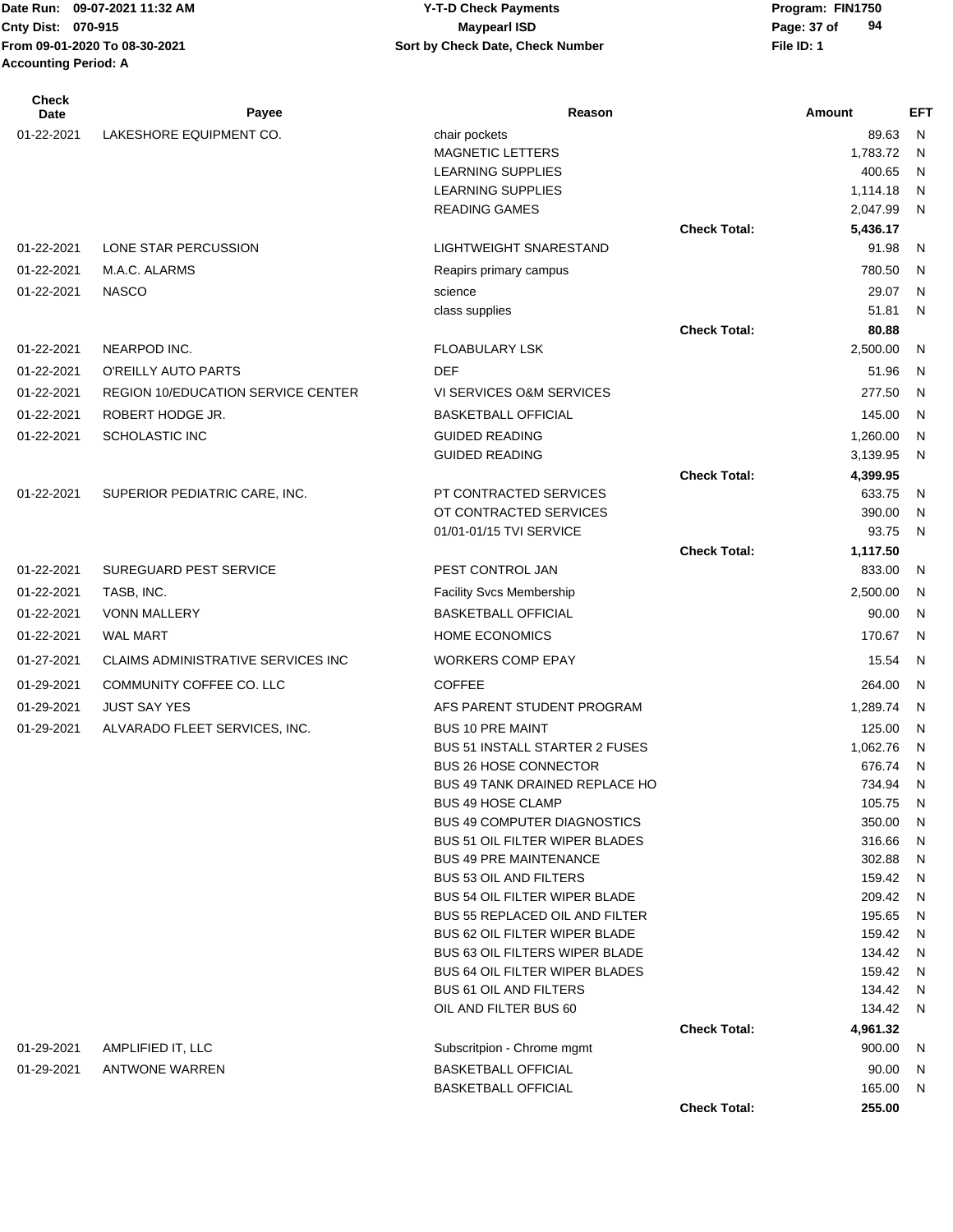| <b>Check</b><br><b>Date</b> | Payee                                     | Reason                             |                     | Amount             | <b>EFT</b> |
|-----------------------------|-------------------------------------------|------------------------------------|---------------------|--------------------|------------|
| 01-29-2021                  | ATSSB REGION 5 - ROSS LANGDON             | MID SCHOOL REGION BAND             |                     | 105.00             | N          |
| 01-29-2021                  | AVENUE FUEL DISTRIBUTOR                   | <b>FUEL FOR DISTRICT</b>           |                     | 1,959.09           | N          |
|                             |                                           | <b>DEF FOR BUSES</b>               |                     | 92.60              | N          |
|                             |                                           |                                    | <b>Check Total:</b> | 2,051.69           |            |
| 01-29-2021                  | <b>BAYLOR INSTITUTE OF REHABILITATION</b> | Trainer                            |                     | 666.25             | N          |
| 01-29-2021                  | <b>BENJI L. NEWMAN</b>                    | <b>BASKETBALL OFFICIAL</b>         |                     | 90.00              | N          |
| 01-29-2021                  | <b>BRITTANY CHADWICK</b>                  | <b>ELEM STATISTICS</b>             |                     | 54.05              | N          |
| 01-29-2021                  | <b>BRUCE JONES</b>                        | <b>BASKETBALL OFFICIAL</b>         |                     | 135.00             | N          |
| 01-29-2021                  | CED                                       | Parts                              |                     | 48.24              | N          |
| 01-29-2021                  | CHARACTERSTRONG, LLC                      | <b>CHARACTER STRONG CURRICULUM</b> |                     | 99.00              | N          |
| 01-29-2021                  | CLAIMS ADMINISTRATIVE SERVICES INC        | 3RD QUARTER INSTALLMENT            |                     | 6,291.00           | N          |
| 01-29-2021                  | <b>PSAT/NMSQT</b>                         | PSAT/NMSQT                         |                     | 714.00             | N          |
| 01-29-2021                  | DRUG & ALCOHOL TESTING COMP.              | ANNUAL DOT                         |                     | 862.50             | N          |
| 01-29-2021                  | DEMARRIO STEWARD                          | <b>BASKETBALL OFFICIAL</b>         |                     | 90.00              | N          |
| 01-29-2021                  | DISCOUNT PC                               | 16GB RAM 256 GB SSD WINDOWS 10     |                     | 999.95             | N          |
| 01-29-2021                  | <b>EAST TEXAS COPY</b>                    | <b>MAINT LEASE</b>                 |                     | 48.02              | N          |
| 01-29-2021                  | ELLIS COUNTY MUSIC CENTER                 | reeds, mouthpieces                 |                     | 221.87             | N          |
|                             |                                           | reeds, mouthpieces                 |                     | 16.99              | N          |
|                             |                                           |                                    | <b>Check Total:</b> | 238.86             |            |
| 01-29-2021                  | ENVIROMATIC SYSTEMS OR FORT WORTH         | VAV box LSK                        |                     | 2,553.48           | N          |
|                             |                                           | VAV box LSK                        | <b>Check Total:</b> | 330.00<br>2,883.48 | N          |
| 01-29-2021                  | FORTE DFW LLC                             | CN                                 |                     | 113.20             | N          |
| 01-29-2021                  | GALLS PARENT HOLDINGS, LLC                | <b>UNIFORMS</b>                    |                     | 127.39             | N          |
| 01-29-2021                  | <b>GILMICA BROWN</b>                      | rolling cart                       |                     | 49.99              | N          |
| 01-29-2021                  | <b>GROESBECK ISD</b>                      | Football Playoff Venue Groesbe     |                     | 1,769.84           | N          |
| 01-29-2021                  | <b>HILCO</b>                              | POWER LINES PORTABLE               |                     | 5,528.85           | N          |
| 01-29-2021                  | <b>JEFFERY BETTS</b>                      | <b>BASKETBALL OFFICIAL</b>         |                     | 90.00              | N          |
| 01-29-2021                  | <b>KENNETH WILLIAMS</b>                   | <b>BASKETBALL OFFICIAL</b>         |                     | 145.00             | N          |
| 01-29-2021                  | <b>KRISTI GUEST</b>                       | <b>BOARD APPRECIATION CUPS</b>     |                     | 49.98              | N          |
| 01-29-2021                  | <b>LRP PUBLICATIONS</b>                   | <b>SPED LAW MONTHLY</b>            |                     | 244.50             | N          |
| 01-29-2021                  | <b>MICHAEL WAITES JR</b>                  | <b>BASKETBALL OFFICIAL</b>         |                     | 135.00             | N          |
| 01-29-2021                  | <b>MOVIE LICENSING USA</b>                | Movie Licensing                    |                     | 420.00             | N          |
| 01-29-2021                  | OAK CLIFF OFFICE SUPPLY & PRINTING        | <b>FOLDERS TISSUE COMP BOOKS</b>   |                     | 104.81             | N          |
|                             |                                           | <b>Office Supplies</b>             |                     | 477.44             | N          |
|                             |                                           |                                    | <b>Check Total:</b> | 582.25             |            |
| 01-29-2021                  | PAM WILSON                                | 1099 FORMS                         |                     | 51.96              | N          |
| 01-29-2021                  | PENDERS MUSIC CO.                         | <b>BAND SUPPLIES</b>               |                     | 145.82             | N          |
|                             |                                           | <b>BAND SUPPLIES</b>               |                     | 130.00             | N          |
|                             |                                           |                                    | <b>Check Total:</b> | 275.82             |            |
| 01-29-2021                  | PERMA-BOUND BOOKS                         | <b>BOOKS</b>                       |                     | 352.77             | N          |
| 01-29-2021                  | <b>REGION 10/EDUCATION SERVICE CENTER</b> | BACKGROUND CHECKS 09/01-12/31      |                     | 38.40              | N          |
|                             |                                           | ADMIN SERVICE PACKAGE              |                     | 10,934.00          | N          |
|                             |                                           |                                    | <b>Check Total:</b> | 10,972.40          |            |
| 01-29-2021                  | <b>REGION 30 UIL MUSIC</b>                | <b>SOLO CONTEST ENTRY</b>          |                     | 732.00             | N          |
| 01-29-2021                  | <b>SAM RIEPE</b>                          | DEADLIFT JACKET                    |                     | 186.87             | N          |
| 01-29-2021                  | SCHOOL SPECIALTY INC.                     | <b>CARD STOCK</b>                  |                     | 26.22              | N          |
| 01-29-2021                  | <b>SMARTOX</b>                            | DRUG SCREENING HS                  |                     | 221.00 N           |            |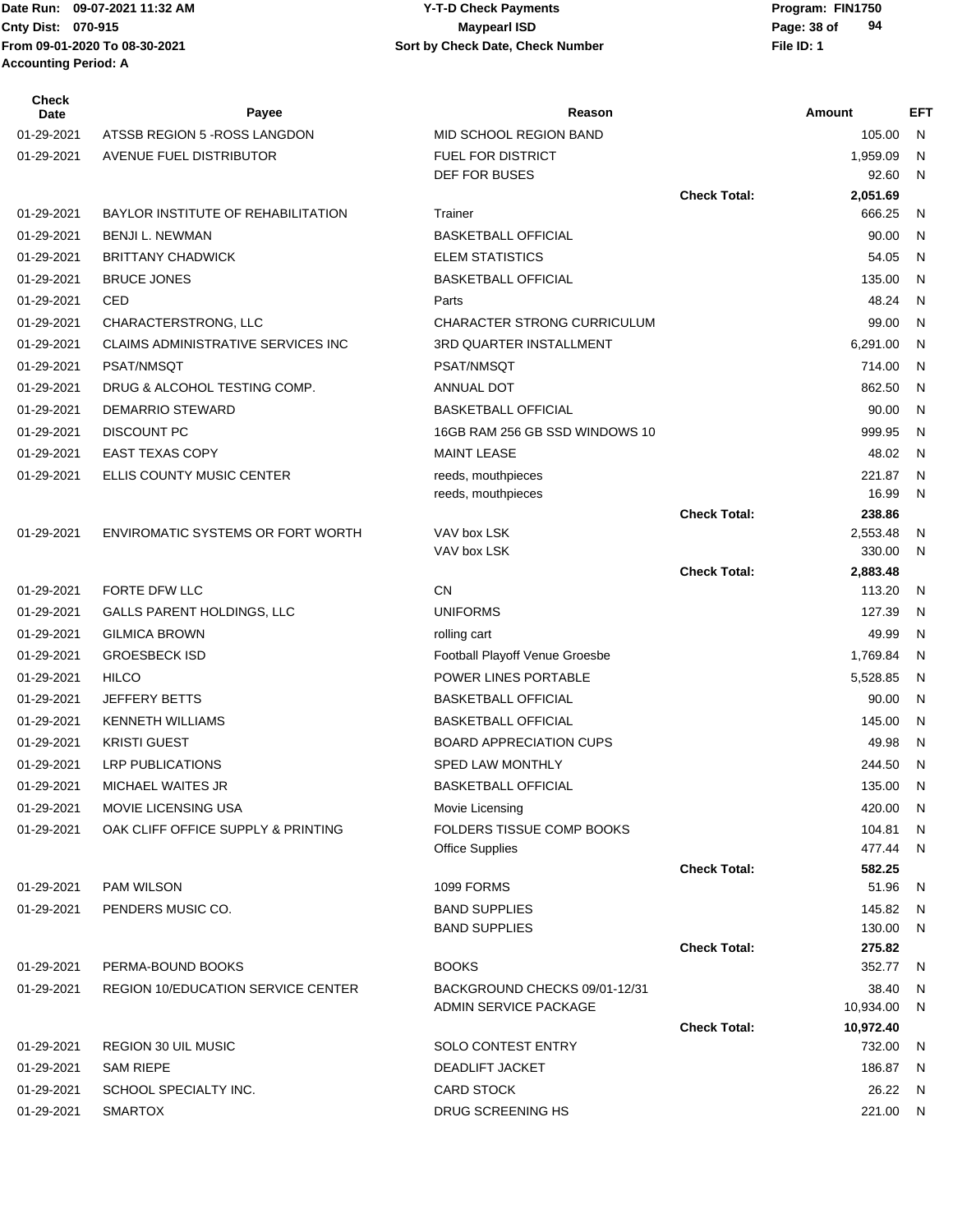#### Date Run: 09-07-2021 11:32 AM **Program: FIN1750** Y-T-D Check Payments **Cnty Dist:** 070-915 **Page:** 39 of **09-07-2021 11:32 AM Y-T-D Check Payments 070-915 Maypearl ISD**

| <b>Check</b><br>Date | Payee                                      | Reason                                                   |                     | Amount               | <b>EFT</b>   |
|----------------------|--------------------------------------------|----------------------------------------------------------|---------------------|----------------------|--------------|
| 01-29-2021           | <b>SMITH FITNESS</b>                       | Powerlifting Judge Pay                                   |                     | 670.00               | N            |
| 01-29-2021           | <b>CARROLL MARVIN SMITH</b>                | <b>BASKETBALL OFFICIAL CLOCK</b>                         |                     | 25.00                | N            |
|                      |                                            | <b>BASKETBALL OFFICIAL CLOCK</b>                         |                     | 25.00                | $\mathsf{N}$ |
|                      |                                            | <b>BASKETBALL OFFICIAL CLOCK</b>                         |                     | 10.00                | N            |
|                      |                                            |                                                          | <b>Check Total:</b> | 60.00                |              |
| 01-29-2021           | SNOOPY THOMPSON                            | <b>BASKETBALL OFFICIAL</b>                               |                     | 70.00                | N            |
| 01-29-2021           | <b>TEVVIN MALLERY</b>                      | <b>BASKETBALL OFFICIAL</b>                               |                     | 170.00               | N            |
| 01-29-2021           | TODD N. BRUNER                             | <b>BASKETBALL OFFICIAL</b><br><b>BASKETBALL OFFICIAL</b> |                     | 90.00<br>165.00      | N<br>N       |
|                      |                                            |                                                          | <b>Check Total:</b> | 255.00               |              |
| 01-29-2021           | <b>VIRGIL MAJORS</b>                       | <b>BASKETBALL OFFICIAL</b>                               |                     | 90.00                | N            |
|                      |                                            | <b>BASKETBALL OFFICIAL</b>                               |                     | 90.00                | $\mathsf{N}$ |
|                      |                                            | <b>BASKETBALL OFFICIAL</b>                               |                     | 220.00               | N            |
|                      |                                            |                                                          | <b>Check Total:</b> | 400.00               |              |
| 01-29-2021           | WILLIAM V. MACGILL & CO.                   | CARDIAC SCIENCE POWERHEART                               |                     | 1,335.00             | N            |
|                      |                                            | nurse supplies                                           |                     | 227.19               | N            |
|                      |                                            |                                                          | <b>Check Total:</b> | 1,562.19             |              |
| 01-29-2021           | YOUTHLIGHT, INC.                           | <b>GAMES</b>                                             |                     | 122.92               | N            |
| 02-01-2021           | <b>TEXAS SCHOOL HEALTH BENEFITS PROGRA</b> | PAYROLL                                                  |                     | 6,978.00             | N            |
|                      |                                            | <b>PAYROLL</b>                                           |                     | 2,765.00             | N            |
|                      |                                            |                                                          | <b>Check Total:</b> | 9,743.00             |              |
| 02-05-2021           | SAN ANTONIO LIVESTOCK SHOW & RODEO         | <b>LOST IN MAIL</b>                                      |                     | $-1,105.00$          | N            |
| 02-05-2021           | ALL SPORTS TROPHIES                        | SPELLING BEE                                             |                     | 35.00                | N            |
| 02-05-2021           | COMMUNITY COFFEE CO. LLC                   | <b>COFFEE</b>                                            |                     | 372.60               | N            |
| 02-05-2021           | SAN ANTONIO LIVESTOCK SHOW & RODEO         | <b>STOCK SHOW</b>                                        |                     | 250.00               | N            |
| 02-05-2021           | <b>TEXAS PORK PRODUCERS ASSOCIATION</b>    | <b>KERRVILLE SHOW ENTRIES</b>                            |                     | 300.00               | N            |
| 02-05-2021           | SAN ANTONIO LIVESTOCK SHOW & RODEO         | <b>STOCK SHOW</b>                                        |                     | 1,105.00             | N            |
| 02-05-2021           | <b>CLAIMS ADMINISTRATIVE SERVICES INC</b>  | WORKERS COMP CHECK #3573                                 |                     | 3.78                 | N            |
| 02-05-2021           | ALVARADO FLEET SERVICES, INC.              | <b>TOWING 3 BUSES</b>                                    |                     | 2,000.00             | N            |
| 02-05-2021           | AT&T CORP.                                 | LONG DISTANCE JAN                                        |                     | 50.27                | N            |
| 02-05-2021           | <b>ATMOS ENERGY</b>                        | SD01/05-02/01 MS                                         |                     | 566.01               | N            |
|                      |                                            | SD01/05-02/01 ELEM                                       |                     | 1,248.95             | N            |
|                      |                                            | SD01/05-02/01 PRIM                                       |                     | 840.44               | N            |
|                      |                                            | SD01/05-02/01 HS                                         | <b>Check Total:</b> | 1,599.62<br>4,255.02 | N            |
| 02-05-2021           | BENJI L. NEWMAN                            | <b>BASKETBALL OFFICIAL</b>                               |                     | 130.00               | N            |
| 02-05-2021           | BEST WESTERN NORTH BRYANT                  | SAN ANGELO FFA                                           |                     | 111.60               | N            |
| 02-05-2021           | <b>BLICK ART MATERIALS</b>                 | <b>GLUE PASTE OIL SUPPLIES</b>                           |                     | 264.85               | N            |
| 02-05-2021           | <b>BSN SPORTS</b>                          | Powerlifting 100lb plate                                 |                     | 250.00               | N            |
| 02-05-2021           | BUENA VISTA-BETHEL SPECIAL UTILITY         | SD 12/10-01/12 BALL PARK                                 |                     | 248.44               | N            |
| 02-05-2021           | CAROLINA BIOLOGICAL SUPPLY CO.             | <b>SCIENCE SUPPLIES</b>                                  |                     | 363.35               | N            |
|                      |                                            | <b>SUPPLIES</b>                                          |                     | 96.77                | N            |
|                      |                                            |                                                          | <b>Check Total:</b> | 460.12               |              |
| 02-05-2021           | CED                                        | <b>Electrical supplies</b>                               |                     | 252.40               | N            |
| 02-05-2021           | DEMARRIO STEWARD                           | <b>BASKETBALL OFFICIAL</b>                               |                     | 75.00                | N            |
| 02-05-2021           | <b>DESOTO JANITORIAL</b>                   | New vacuum & part                                        |                     | 525.00               | N            |
| 02-05-2021           | EICHELBAUM WARDELL HANSEN POWELL &         | LEGAL                                                    |                     | 386.50               | N            |
| 02-05-2021           | ELLIS COUNTY MUSIC CENTER                  | DIXON DRUM KEY                                           |                     | 23.96                | N            |
| 02-05-2021           | CLEBURNE WELDING & INDUSTRIAL SUPPL        | WELDING                                                  |                     | 1,371.86 N           |              |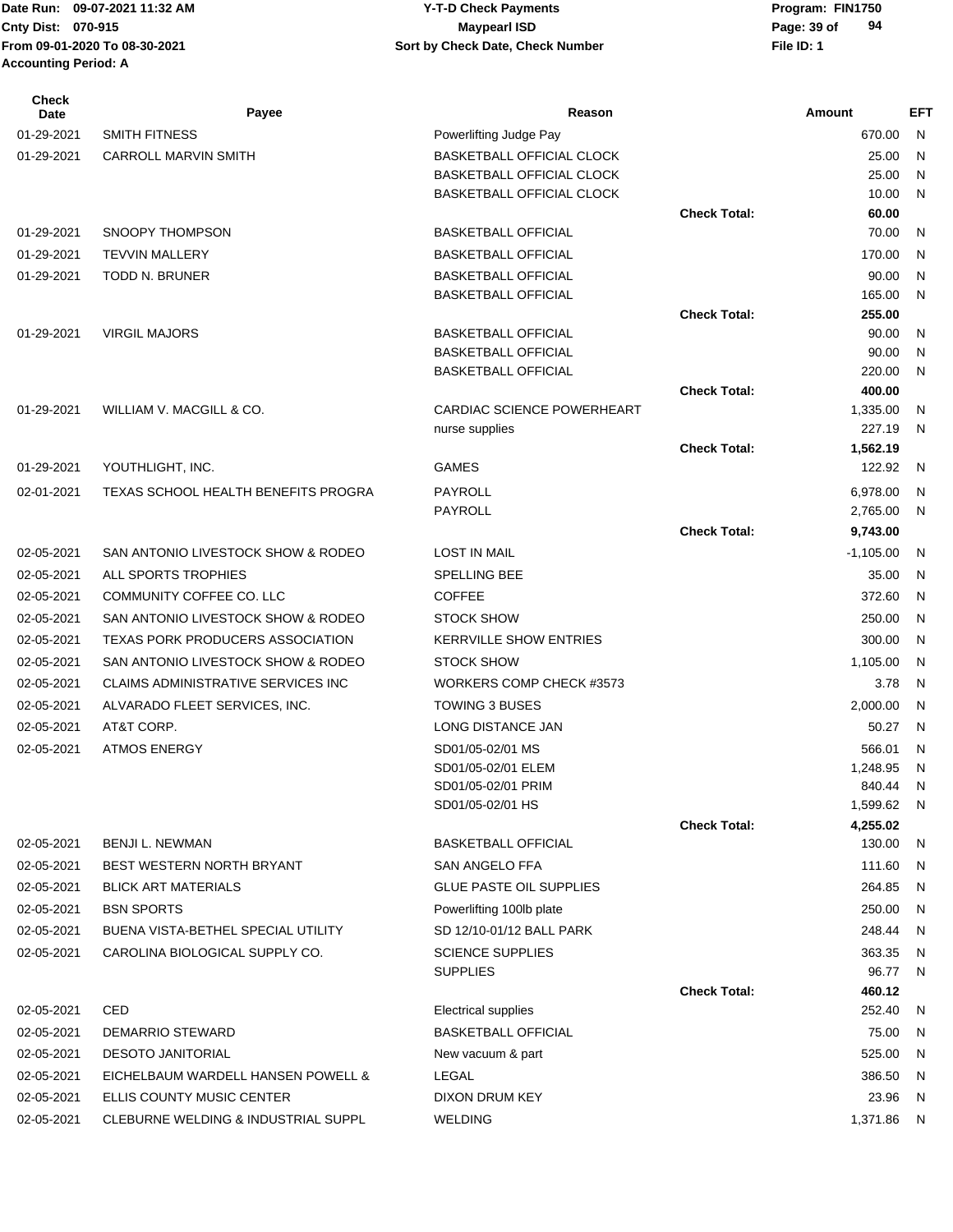# **Cnty Dist:** 070-915 **Page: 40 of** Maypearl ISD **Page: 40 of 09-07-2021 11:32 AM Y-T-D Check Payments 070-915 Maypearl ISD**

**94**

| Check<br>Date | Payee                                     | Reason                                              |                     | Amount             | <b>EFT</b>                   |
|---------------|-------------------------------------------|-----------------------------------------------------|---------------------|--------------------|------------------------------|
| 02-05-2021    | <b>ENVIROMATIC SYSTEMS OR FORT WORTH</b>  | <b>HVAC</b> repairs                                 |                     | 1,372.40           | N                            |
| 02-05-2021    | <b>ESPECIAL NEEDS, LLC</b>                | <b>WATER PANELS</b>                                 |                     | 854.00             | N.                           |
|               |                                           | LED CUBE                                            |                     | 79.90              | N                            |
|               |                                           |                                                     | <b>Check Total:</b> | 933.90             |                              |
| 02-05-2021    | <b>ESTES ELECTRIC, INC.</b>               | Electrical service VAV box                          |                     | 405.00             | $\mathsf{N}$                 |
| 02-05-2021    | FOLLETT SCHOOL SOLUTIONS, INC             | <b>Library Books</b>                                |                     | 873.06             | N                            |
| 02-05-2021    | FRONTIER SOUTHWEST INCORPORATED           | SD 01/28-02/27 4352520 PRIM                         |                     | 133.28             | $\mathsf{N}$                 |
|               |                                           | SD 01/22-02/21 4352038 MS                           |                     | 133.28             | $\mathsf{N}$                 |
|               |                                           | SD 01/25-02/24 4352019 HS<br>SD 01/28-02/27 4351720 |                     | 133.28<br>64.14    | $\mathsf{N}$<br>$\mathsf{N}$ |
|               |                                           | SD 01/28-02/27 4351000 ADMIN                        |                     | 945.31             | N                            |
|               |                                           | SD 01/28-02/27 4352160 ELEM                         |                     | 133.28             | N                            |
|               |                                           |                                                     | <b>Check Total:</b> | 1,542.57           |                              |
| 02-05-2021    | <b>HILLSBORO ISD</b>                      | <b>Hillsboro Powerlifting Entry</b>                 |                     | 700.00             | - N                          |
| 02-05-2021    | INTERQUEST DETECTION CANINES              | 2 HALF DAY SERVICE                                  |                     | 580.00             | N,                           |
| 02-05-2021    | JEFFERY BETTS                             | <b>BASKETBALL OFFICIAL</b>                          |                     | 130.00             | - N                          |
| 02-05-2021    | <b>KANDICE HANNA</b>                      | <b>DIAGNOSTICIAN</b>                                |                     | 1,575.00           | - N                          |
| 02-05-2021    | <b>KENNETH WILLIAMS</b>                   | <b>BASKETBALL OFFICIAL</b>                          |                     | 165.00             | $\mathsf{N}$                 |
| 02-05-2021    | <b>LABATT FOOD SERVICE</b>                | CN                                                  |                     | 2,929.68           | N                            |
|               |                                           | <b>CN</b>                                           |                     | 3,451.78           | N                            |
|               |                                           | <b>CN</b>                                           |                     | 3,018.25           | N                            |
|               |                                           | <b>CN</b>                                           |                     | 5,277.09           | N                            |
|               |                                           |                                                     | <b>Check Total:</b> | 14,676.80          |                              |
| 02-05-2021    | LAKESHORE EQUIPMENT CO.                   | <b>3RD GRADE LEARNER</b>                            |                     | 195.98             | N                            |
|               |                                           | <b>SUPPLIES</b>                                     |                     | 163.21             | N                            |
|               |                                           | <b>TABLE LIGHT TRAY SENSORY</b>                     |                     | 596.83             | $\mathsf{N}$                 |
| 02-05-2021    | LUCKIES AUTO AND TRUCK                    | <b>INSPECTION TAHOE POLICE</b>                      | <b>Check Total:</b> | 956.02<br>25.50    | N                            |
|               |                                           |                                                     |                     |                    |                              |
| 02-05-2021    | MAYPEARL CHAMBER OF COMMERCE              | <b>MEMBERSHIP</b>                                   |                     | 50.00              | $\mathsf{N}$                 |
| 02-05-2021    | MCGRAW-HILL SCHOOL EDUCATION, LLC         | <b>TEXT BOOKS PHYSICS</b>                           |                     | 196.98             | N                            |
| 02-05-2021    | MOUNTAIN PEAK SPECIAL UTILITY DIST        | 12/02-01/04 AG FACILITY                             |                     | 106.22             | - N                          |
| 02-05-2021    | <b>BORDEN DAIRY</b>                       | <b>CN MILK</b><br><b>CN MILK</b>                    |                     | 1,205.75<br>742.00 | $\mathsf{N}$<br>- N          |
|               |                                           | <b>CN MILK</b>                                      |                     | 728.75             | N,                           |
|               |                                           | <b>CN MILK</b>                                      |                     | 1,073.25           | N                            |
|               |                                           |                                                     | <b>Check Total:</b> | 3,749.75           |                              |
| 02-05-2021    | <b>REGION 10/EDUCATION SERVICE CENTER</b> | 8HR BUS CERT. G.BROWN                               |                     | 55.00              | N                            |
|               |                                           | 8HR BUS CERT, S.PEACH                               |                     | 55.00              | N                            |
|               |                                           |                                                     | <b>Check Total:</b> | 110.00             |                              |
| 02-05-2021    | REPUBLIC SERVICES #794                    | <b>SERVICE FOR JANUARY</b>                          |                     | 3,542.49           | N,                           |
| 02-05-2021    | RIDDELL/ALL AMERICAN                      | <b>Helmet Reconditioning</b>                        |                     | 2,249.08           | N.                           |
|               |                                           | <b>Helmet Reconditioning</b>                        |                     | 1,312.58           | N.                           |
|               |                                           |                                                     | <b>Check Total:</b> | 3,561.66           |                              |
| 02-05-2021    | SCHOOL SPECIALTY INC.                     | CALCULATORS MARKERS PAPER                           |                     | 392.74             | N,                           |
| 02-05-2021    | <b>CARROLL MARVIN SMITH</b>               | <b>BASKETBALL OFFICIAL CLOCK</b>                    |                     | 10.00              | N,                           |
| 02-05-2021    | SPIRIT EVEN COORDINATORS, LLC             | JH Cheerleading                                     |                     | 240.00             | - N                          |
| 02-05-2021    | TEXAS MULTI-CHEM, LTD                     | FERTILIZER ANT CONTROL                              |                     | 1,757.50           | - N                          |
| 02-05-2021    | <b>TODD N. BRUNER</b>                     | <b>BASKETBALL OFFICIAL</b>                          |                     | 60.00              | - N                          |
|               |                                           | <b>BASKETBALL OFFICIAL</b>                          |                     | 165.00 N           |                              |

**Check Total: 225.00**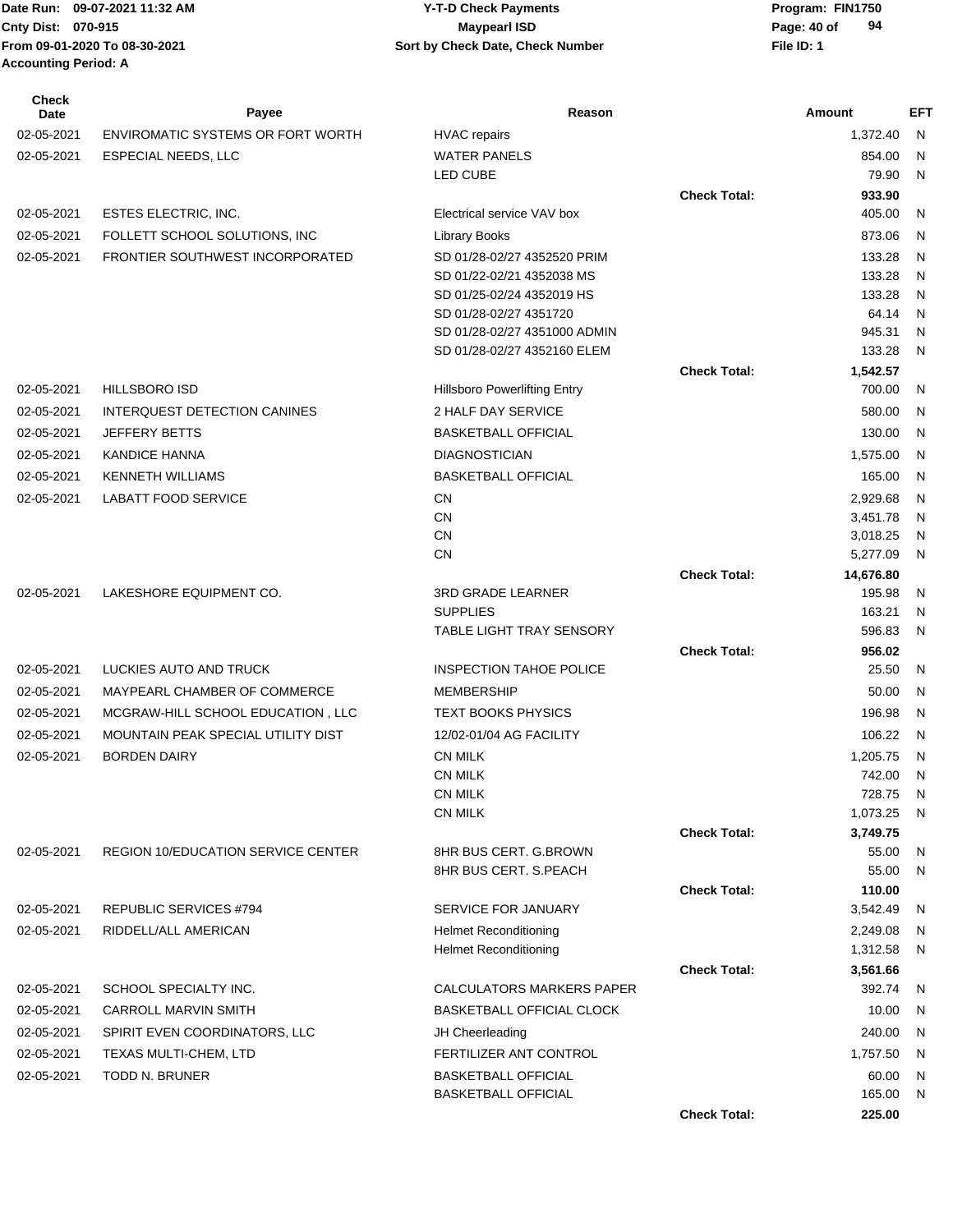| Check<br>Date | Payee                                     | Reason                                     |                     | Amount            | <b>EFT</b> |
|---------------|-------------------------------------------|--------------------------------------------|---------------------|-------------------|------------|
| 02-05-2021    | <b>US BANK</b>                            | TAX SERIES 2010                            |                     | 1,375.00          | N          |
| 02-05-2021    | <b>VIRGIL MAJORS</b>                      | <b>BASKETBALL OFFICIAL</b>                 |                     | 165.00            | N          |
| 02-10-2021    | FIRST BAPTIST CHURCH OF BROWNFIELD        | YOUTH DEPARTMENT DONATION                  |                     | 50.00             | N          |
| 02-10-2021    | MAYPEARL CHURCH OF CHRIST                 | MEMORY OF T. CARPENTER                     |                     | 50.00             | N          |
| 02-10-2021    | <b>CLAIMS ADMINISTRATIVE SERVICES INC</b> | PER CLAIMS REQUEST CHK# 3575               |                     | $-48.83$          | N          |
|               |                                           | <b>WORKERS COMP EPAY</b>                   |                     | 15.54             | N          |
|               |                                           | WORKERS COMP CHECK 3574                    |                     | 48.83             | N          |
|               |                                           | <b>WORKERS COMP CHECK 3575</b>             |                     | 48.83             | N          |
|               |                                           |                                            | <b>Check Total:</b> | 64.37             |            |
| 02-10-2021    | AIRGAS USA, LLC-CENTRAL DIVISION          | <b>CYLINDER RENTAL</b>                     |                     | 233.26            | N          |
| 02-10-2021    | ANDERSON, MARX & BOHL, P.C.               | AUDIT SUMBIT TO TEA                        |                     | 550.00            | N          |
| 02-10-2021    | AVENUE FUEL DISTRIBUTOR                   | <b>FUEL FOR DISTRICT</b>                   |                     | 1,521.92          | N          |
| 02-10-2021    | <b>BSN SPORTS</b>                         | <b>Baseball Equipment</b>                  |                     | 2,049.00          | N          |
| 02-10-2021    | CITIBANK, N.A                             | <b>BOARD MEALS</b>                         |                     | 131.16            | N          |
|               |                                           | <b>MEETING MEAL</b>                        |                     | 98.98             | N          |
|               |                                           | <b>BOARD MEALS</b>                         |                     | 317.86            | N          |
|               |                                           | PEST MANAGEMENT TRAINING                   |                     | 45.00             | N          |
|               |                                           | SD 12/29-01/27 PRIM BALLFIELD              | <b>Check Total:</b> | 593.00            |            |
| 02-10-2021    | <b>CITY OF MAYPEARL</b>                   | SD 12/29-01/27 PRIM SCH                    |                     | 21.00<br>203.80   | N<br>N     |
|               |                                           | SD 12/29-01/27 HS                          |                     | 106.60            | N          |
|               |                                           | SD 12/29-01/27 MS YD METER                 |                     | 212.95            | N          |
|               |                                           | SD 12/29-01/27 MS                          |                     | 323.20            | N          |
|               |                                           | SD 12/29-01/27 ELEM                        |                     | 46.00             | N          |
|               |                                           | SD 12/29-01/27 ELEM YD METER               |                     | 21.00             | N          |
|               |                                           | SD 12/29-01/27 HS CONSESS BR               |                     | 46.00             | N          |
|               |                                           | SD 12/29-01/27 ADMIN                       |                     | 46.00             | N          |
|               |                                           |                                            | <b>Check Total:</b> | 1,026.55          |            |
| 02-10-2021    | DEMCO, INC.                               | <b>LIBRARY SUPPLIES</b>                    |                     | 346.24            | N          |
| 02-10-2021    | <b>EAST TEXAS COPY</b>                    | SD 02/25-03/25 HS LEASE                    |                     | 128.24            | N          |
|               |                                           | PRIMARY LEASE<br>SD 02/25-03/25 SPED LEASE |                     | 255.37<br>128.23  | N<br>N     |
|               |                                           |                                            | <b>Check Total:</b> | 511.84            |            |
| 02-10-2021    | FLATT STATIONERS, INC.                    | CART PORT WHOLE PUNCH                      |                     | 207.55            | N          |
| 02-10-2021    | <b>FLINN SCIENTIFIC</b>                   | <b>SCIENCE SUPPLIES</b>                    |                     | 1,352.22          | N,         |
| 02-10-2021    | <b>GALLS PARENT HOLDINGS, LLC</b>         | <b>UNIFORMS</b>                            |                     | 76.00             | N          |
|               |                                           | <b>UNIFORMS</b>                            |                     | 1,143.25          | N          |
|               |                                           |                                            | <b>Check Total:</b> | 1,219.25          |            |
| 02-10-2021    | <b>HOUGHTON MIFFLIN HARCOURT</b>          | <b>GO MATH STUDENT</b>                     |                     | 137.25            | N          |
| 02-10-2021    | Houston ISD                               | SHARS BILLING JAN 2021                     |                     | 99.22             | N          |
| 02-10-2021    | <b>KENNETH WILLIAMS</b>                   | <b>BASKETBALL OFFICIAL</b>                 |                     | 135.00            | N          |
|               |                                           | <b>BASKETBALL OFFICIAL</b>                 |                     | 145.00            | N          |
|               |                                           |                                            | <b>Check Total:</b> | 280.00            |            |
| 02-10-2021    | LOWE'S                                    | <b>MAINT SUPPLIES</b>                      |                     | 349.92            | N          |
|               |                                           | <b>MAINT SUPPLIES</b>                      |                     | 73.10             | N          |
|               |                                           | <b>MAINT SUPPLIES</b>                      |                     | 351.66            | N          |
|               |                                           |                                            | <b>Check Total:</b> | 774.68            |            |
| 02-10-2021    | LUCKIES AUTO AND TRUCK                    | <b>INSPECTION 55</b>                       |                     | 40.00             | N          |
|               |                                           | <b>INSPECTION 54</b>                       |                     | 40.00             | N          |
| 02-10-2021    | <b>MENTORS CARE</b>                       | MENTORS CARE 6TH PAYMENT                   | <b>Check Total:</b> | 80.00<br>4,000.00 | N.         |
|               |                                           |                                            |                     |                   |            |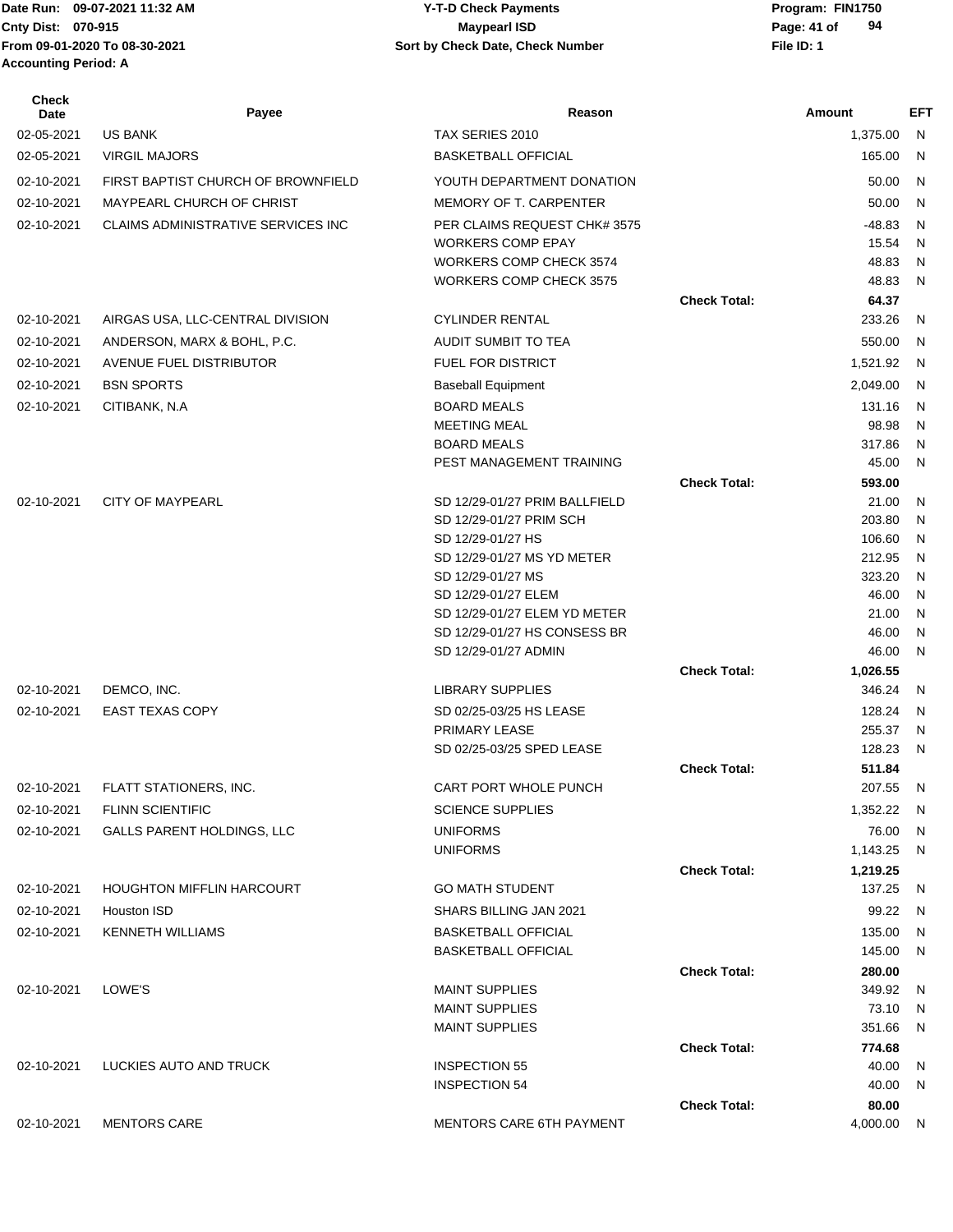| <b>Check</b><br>Date | Payee                                     | Reason                                               |                     | Amount              | <b>EFT</b>   |
|----------------------|-------------------------------------------|------------------------------------------------------|---------------------|---------------------|--------------|
| 02-10-2021           | OAK CLIFF OFFICE SUPPLY & PRINTING        | <b>FOLDING TABLES</b>                                |                     | 7,560.00            | N            |
| 02-10-2021           | OFFICE DEPOT                              | TAPE FOLDERS WHITE INDEX                             |                     | 67.65               | N            |
|                      |                                           | <b>STAPLER</b>                                       |                     | 21.49               | N            |
|                      |                                           |                                                      | <b>Check Total:</b> | 89.14               |              |
| 02-10-2021           | <b>PALOS SPORTS</b>                       | PE ITEMS                                             |                     | 160.35              | N            |
|                      |                                           | PE ITEMS                                             |                     | 83.49               | N            |
|                      |                                           | PE ITEMS                                             |                     | 69.57               | N            |
|                      |                                           |                                                      | <b>Check Total:</b> | 313.41              |              |
| 02-10-2021           | PIEPER ENTERPRISES, INC.                  | <b>LAWN MAINT FEB</b>                                |                     | 5,962.50            | N            |
|                      |                                           | LAWM MAIN SPORTS COMPLEX                             |                     | 2,250.00            | N            |
|                      |                                           |                                                      | <b>Check Total:</b> | 8,212.50            |              |
| 02-10-2021           | <b>REGION 4 ESC</b>                       | 8 HR RECERTIFICATION                                 |                     | 50.00               | N            |
| 02-10-2021           | ROBERT HODGE JR.                          | <b>BASKETBALL OFFICIAL</b>                           |                     | 145.00              | N            |
| 02-10-2021           | SMALL FACTORY INNOVATIONS, INC.           | SILAS SOFTWARE RENEWAL                               |                     | 1,300.00            | N            |
| 02-10-2021           | <b>CARROLL MARVIN SMITH</b>               | <b>BASKETBALL OFFICIAL CLOCK</b>                     |                     | 20.00               | N            |
| 02-10-2021           | SUPERIOR PEDIATRIC CARE, INC.             | PT CONTRACTED SERVICES                               |                     | 585.00              | N            |
|                      |                                           | OT CONTRACTED SERVICES                               |                     | 552.50              | N            |
|                      |                                           | <b>TVI SERVICE</b>                                   |                     | 500.00              | N            |
|                      |                                           |                                                      | <b>Check Total:</b> | 1,637.50            |              |
| 02-10-2021           | <b>TASB RISK MANAGEMENT FUND</b>          | AUTO LIABILITY COMP DAMAGE                           |                     | 13,044.00           | N            |
|                      |                                           | <b>SCHOOL LIABILITY</b>                              |                     | 3,968.00            | N            |
|                      |                                           | <b>PROPERTY</b>                                      |                     | 94,194.00           | N            |
|                      |                                           | DATA BREACH LIABILITY                                |                     | 4,375.00            | N            |
|                      |                                           |                                                      | <b>Check Total:</b> | 115,581.00          |              |
| 02-10-2021           | <b>TEX AIR FILTERS</b>                    | Air filters                                          |                     | 277.44              | N            |
|                      |                                           | Air filters                                          |                     | 324.12              | N            |
|                      |                                           |                                                      | <b>Check Total:</b> | 601.56              |              |
| 02-10-2021           | <b>TODD N. BRUNER</b>                     | <b>BASKETBALL OFFICIAL</b>                           |                     | 135.00              | N            |
| 02-10-2021           | <b>WAXAHACHIE ISD</b>                     | PARENTING CLASS 2ND QUARTER                          |                     | 1,876.44            | N            |
| 02-10-2021           | WELDERS WAREHOUSE CORP.                   | CYLINDER RENTAL JAN                                  |                     | 120.00              | N            |
| 02-10-2021           | WILLIAM V. MACGILL & CO.                  | <b>ELEM SUPPLIES</b>                                 |                     | 208.97              | N            |
|                      |                                           | <b>NURSES SUPPLIES</b>                               |                     | 421.66              | N            |
|                      |                                           |                                                      | <b>Check Total:</b> | 630.63              |              |
| 02-11-2021           | US BANK                                   | Debt Payment Principal                               |                     | 100,000.00 N        |              |
|                      |                                           | Debt Payment Principal                               |                     | 14,012.50           | N            |
|                      |                                           |                                                      | <b>Check Total:</b> | 114,012.50          |              |
| 02-12-2021           | <b>CLAIMS ADMINISTRATIVE SERVICES INC</b> | <b>WORKERS COMP EPAY</b>                             |                     | 407.00              | N            |
| 02-12-2021           | <b>US BANK</b>                            | Debt Service Payment Int.                            |                     | 18,100.00           | N            |
|                      |                                           | Debt Service Payment Int.                            |                     | 55,000.00           | N            |
|                      |                                           | Debt Service Payment Int.                            |                     | 80,000.00           | N            |
|                      |                                           | Debt Service Payment Int.                            |                     | 130,000.00          | N            |
|                      |                                           | Debt Service Payment Int.                            |                     | 450,000.00          | N            |
|                      |                                           | Debt Service Payment Int.                            |                     | 104,615.63          | N            |
|                      |                                           | Debt Service Payment Int.                            |                     | 4,075.00            | N            |
|                      |                                           | Debt Service Payment Int.                            |                     | 4,500.00            | N            |
|                      |                                           | Debt Service Payment Int.                            |                     | 31,960.00           | N            |
|                      |                                           |                                                      | <b>Check Total:</b> | 878,250.63          |              |
| 02-12-2021           | <b>CLAIMS ADMINISTRATIVE SERVICES INC</b> | WORKERS COMP CHECK#3577                              |                     | 156.11              | N            |
|                      |                                           | WORKERS COMP CHECK# 3576<br>WORKERS COMP CHECK# 3578 |                     | 808.20              | N            |
|                      |                                           | CAS VOIDED CHECK #3579                               |                     | 710.52<br>$-451.85$ | N<br>N       |
|                      |                                           | WORKERS COMP CHECK# 3579                             |                     | 451.85              | $\mathsf{N}$ |
|                      |                                           |                                                      | <b>Check Total:</b> | 1,674.83            |              |
|                      |                                           |                                                      |                     |                     |              |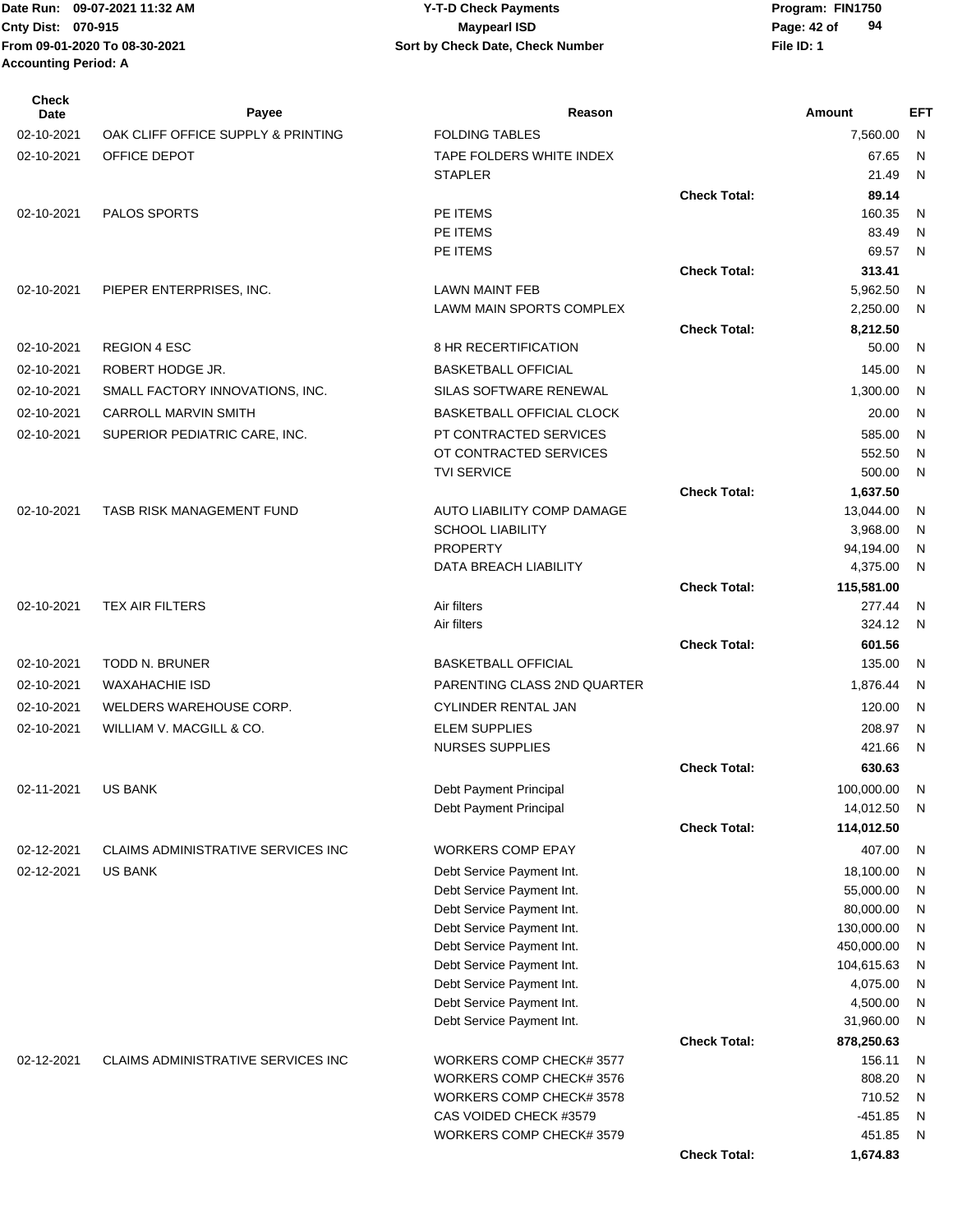| <b>Check</b><br>Date | Payee                                     | Reason                                               |                     | Amount           | <b>EFT</b>   |
|----------------------|-------------------------------------------|------------------------------------------------------|---------------------|------------------|--------------|
| 02-12-2021           | NEC FINANCIAL SERVICES, LLC               | <b>LEASE PHONE PRINCIPLE</b>                         |                     | 1,159.20         | N            |
|                      |                                           | <b>LEASE PHONE INTEREST</b>                          |                     | 181.07           | $\mathsf{N}$ |
|                      |                                           |                                                      | <b>Check Total:</b> | 1,340.27         |              |
| 02-12-2021           | <b>SMITH FITNESS</b>                      | Powerlifting Judge Pay                               |                     | 670.00           | N            |
| 02-12-2021           | WYNDHAM GARDEN SAN ANTONIO RIVERWAL       | TEACHER ROOM SAN ANTONIO SHO                         |                     | 99.00            | $\mathsf{N}$ |
| 02-12-2021           | WYNDHAM GARDEN SAN ANTONIO RIVERWAL       | TEACHER ROOM SAN ANTONIO SHO                         |                     | 99.00            | N            |
| 02-15-2021           | TEACHER RETIREMENT SYSTEM                 | PAYROLL                                              |                     | 26,247.00        | N            |
|                      |                                           | <b>PAYROLL</b>                                       |                     | 4.204.00         | N            |
|                      |                                           | PAYROLL                                              |                     | 5,250.00         | N            |
|                      |                                           | <b>PAYROLL</b>                                       |                     | 3,971.40         | N            |
|                      |                                           | PAYROLL                                              |                     | 8,762.00         | N            |
|                      |                                           |                                                      | <b>Check Total:</b> | 48,434.40        |              |
| 02-22-2021           | <b>CLAIMS ADMINISTRATIVE SERVICES INC</b> | WORKERS COMP CHECK 3580                              |                     | 460.00           | N            |
|                      |                                           | WORKERS COMP CHECK 3580                              |                     | 1,226.52         | N            |
|                      |                                           | WORKERS COMP CHECK 3580                              |                     | 302.00           | N            |
|                      |                                           |                                                      | <b>Check Total:</b> | 1,988.52         |              |
| 02-22-2021           | <b>CLAIMS ADMINISTRATIVE SERVICES INC</b> | CAS VOIDED CHECK #3581                               |                     | $-151.00$        | N            |
|                      |                                           | WORKERS COMP CHECK #3581                             |                     | 151.00           | N            |
|                      |                                           |                                                      | <b>Check Total:</b> | .00              |              |
| 02-22-2021           | CENTENNIAL HIGH SCHOOL                    | <b>CANCELLED MEET</b>                                |                     | -690.00          | N            |
| 02-24-2021           | <b>CLAIMS ADMINISTRATIVE SERVICES INC</b> | WORKERS COMP CHECK #3582                             |                     | 466.39           | N            |
|                      |                                           | WORKERS COMP CHECK #3583                             |                     | 178.14           | N            |
|                      |                                           | WORKERS COMP CHECK #3582<br>WORKERS COMP CHECK #3582 |                     | 181.51<br>191.57 | N            |
|                      |                                           | WORKERS COMP CHECK #3582                             |                     | 151.00           | N<br>N       |
| 02-24-2021           | <b>US BANK</b>                            | Callable Debt Payment                                |                     | 595,000.00       | N            |
|                      |                                           | Callable Debt Payment                                |                     | 1,902.65         | N            |
|                      |                                           |                                                      | <b>Check Total:</b> | 598,071.26       |              |
| 02-24-2021           | <b>HILLSBORO ISD</b>                      | CANCELLED MEETDUE TO WEATHER                         |                     | $-700.00$        | N            |
| 02-24-2021           | WYNDHAM GARDEN SAN ANTONIO RIVERWAL       | CANCELLED DUE TO WEATHER                             |                     | $-99.00$         | $\mathsf{N}$ |
| 02-25-2021           | OFFICE OF THE ATTORNEY GENERAL            | <b>PAYROLL</b>                                       |                     | 795.20           | N            |
| 02-26-2021           | <b>EWELL EDUCATIONAL SERVICES</b>         | <b>HORSE</b>                                         |                     | 84.00            | N            |
|                      |                                           | <b>VET SCIENCE</b>                                   |                     | 70.00            | N            |
|                      |                                           | SENIOR LIVESTOCK                                     |                     | 70.00            | N            |
|                      |                                           |                                                      | <b>Check Total:</b> | 224.00           |              |
| 02-26-2021           | <b>WAL MART</b>                           | <b>BOARD APPRECIATION</b>                            |                     | 85.76            | N            |
| 02-26-2021           | ELLIS CO FED TEACHERS CR UNION            | FEB DED CREDIT UNION                                 |                     | 3,655.00         | N            |
| 02-26-2021           | <b>THOMAS D POWERS</b>                    | FEB DED MISCELLANEOUS DEDUCTS                        |                     | 643.00           | N            |
| 02-26-2021           | ASSN TEXAS PROF EDUCATORS                 | FEB DED MISCELLANEOUS DEDUCTS                        |                     | 483.50           | N            |
| 02-26-2021           | EDUCATION CAREER ALTERNATIVE              | FEB DED MISCELLANEOUS DEDUCTS                        |                     | 390.00           | N            |
| 02-26-2021           | <b>MAYPEARL EDUCATION FOUNDATION</b>      | FEB DED MISCELLANEOUS DEDUCTS                        |                     | 682.00           | N            |
| 02-26-2021           | NATIONAL BENEFIT SERVICES, LLC            | FEB DED TAX SHEL, ANNUITY                            |                     | 1,510.00         | N            |
|                      |                                           | FEB DED TAX SHEL. ANNUITY                            |                     | 200.00           | N            |
|                      |                                           | FEB DED TAX SHEL. ANNUITY                            |                     | 75.00            | N            |
|                      |                                           | FEB DED TAX SHEL. ANNUITY                            |                     | 50.00            | N            |
|                      |                                           | FEB DED TAX SHEL. ANNUITY                            |                     | 1,042.00         | N            |
|                      |                                           | FEB DED TAX SHEL. ANNUITY                            |                     | 450.00           | N            |
|                      |                                           | FEB DED 457 DEFERRED COMP.                           |                     | 1,048.27         | N            |
|                      |                                           | FEB DED TAX SHEL. ANNUITY                            |                     | 700.00           | N            |
|                      |                                           | FEB DED HEALTH INSURANCE                             |                     | 2,535.81         | N            |
|                      |                                           |                                                      | <b>Check Total:</b> | 7,611.08         |              |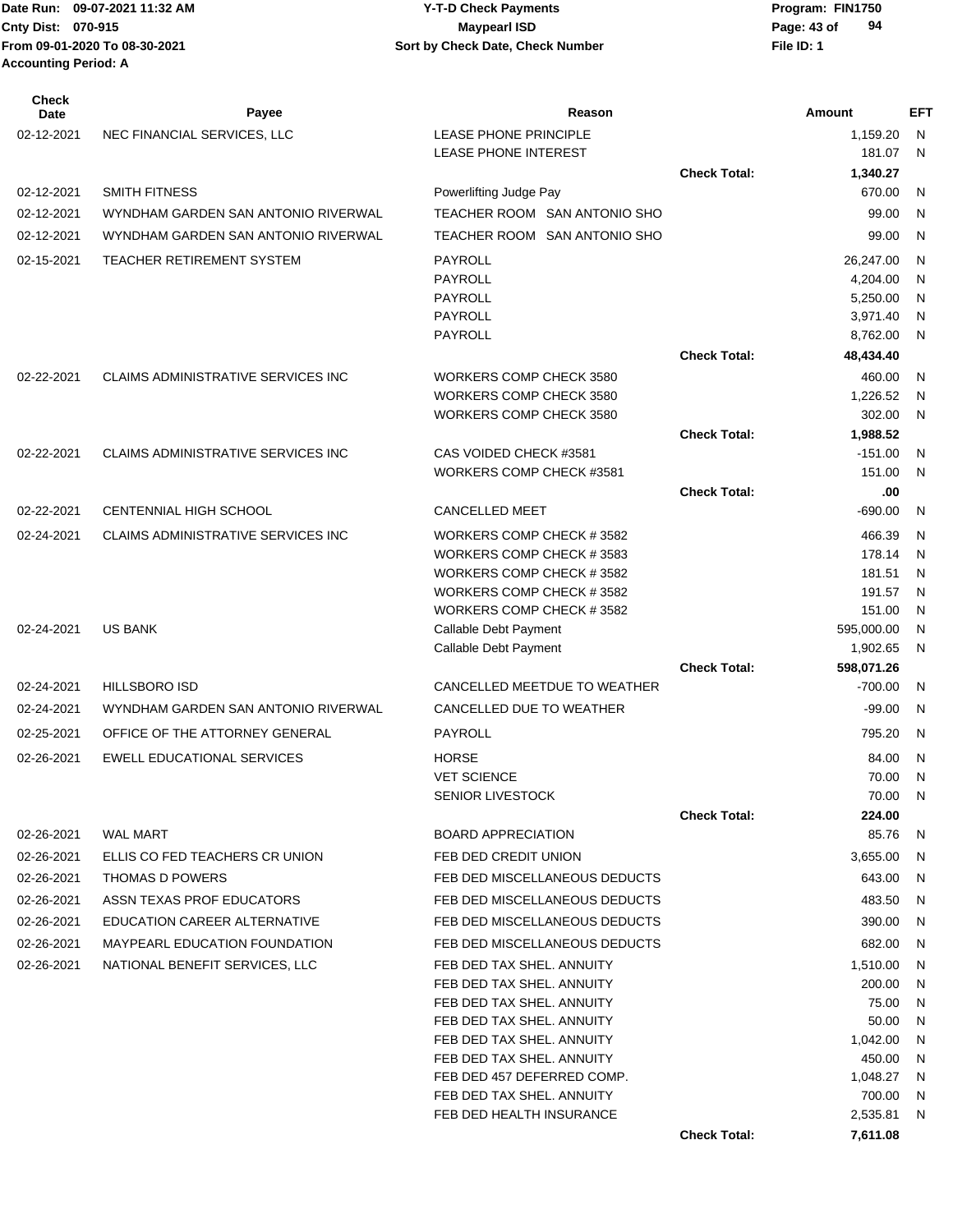**Accounting Period: A**

#### Date Run: 09-07-2021 11:32 AM **Program: FIN1750** Y-T-D Check Payments **Cnty Dist:** 070-915 **Page: 44 of MaypearI ISD Page: 44 of Page: 44 of From 09-01-2020 To 08-30-2021 File ID: 1 Sort by Check Date, Check Number 09-07-2021 11:32 AM Y-T-D Check Payments 070-915 Maypearl ISD**

| <b>Check</b><br>Date | Payee                                     | Reason                                               |                     | Amount             | <b>EFT</b> |
|----------------------|-------------------------------------------|------------------------------------------------------|---------------------|--------------------|------------|
| 02-26-2021           | FINANCIAL BENEFIT SERVICES, LLC           | FEB DED LIFE INSURANCE                               |                     | 1,402.75           | N          |
|                      |                                           | FEB DED HEALTH INSURANCE                             |                     | 693.90             | N          |
|                      |                                           | FEB DED HEALTH INSURANCE                             |                     | 1,044.69           | N          |
|                      |                                           | FEB DED LIFE INSURANCE                               |                     | 79.89              | N          |
|                      |                                           | FEB DED LIFE INSURANCE                               |                     | 91.80              | N          |
|                      |                                           | FEB DED HEALTH INSURANCE                             |                     | 256.31             | N          |
|                      |                                           | FEB DED LIFE INSURANCE                               |                     | 492.20             | N          |
|                      |                                           | FEB DED HEALTH INSURANCE                             |                     | 438.41             | N          |
|                      |                                           | FEB DED HEALTH INSURANCE                             |                     | 520.00             | N          |
|                      |                                           | FEB DED HEALTH INSURANCE<br>FEB DED LIFE INSURANCE   |                     | 118.24             | N          |
|                      |                                           | FEB DED HEALTH INSURANCE                             |                     | 1,630.55<br>208.30 | N<br>N     |
|                      |                                           | FEB DED HEALTH INSURANCE                             |                     | 210.10             | N          |
|                      |                                           | FEB DED HEALTH INSURANCE                             |                     | 1,183.73           | N          |
|                      |                                           | FEB DED HEALTH INSURANCE                             |                     | 297.60             | N          |
|                      |                                           | FEB DED HEALTH INSURANCE                             |                     | 2,310.05           | N          |
|                      |                                           | FEB DED HEALTH INSURANCE                             |                     | 533.88             | N          |
|                      |                                           | FEB DED HEALTH INSURANCE                             |                     | 287.48             | N          |
|                      |                                           | FEB DED HEALTH INSURANCE                             |                     | 397.54             | N          |
|                      |                                           | FEB DED HEALTH INSURANCE                             |                     | 632.29             | N          |
|                      |                                           | FEB DED HEALTH INSURANCE                             |                     | 178.82             | N          |
|                      |                                           | FEB DED HEALTH INSURANCE                             |                     | 85.49              | N          |
|                      |                                           | FEB DED MISCELLANEOUS DEDUCTS                        |                     | 370.80             | N          |
|                      |                                           | FEB DED HEALTH INSURANCE<br>FEB DED HEALTH INSURANCE |                     | 35.61<br>467.00    | N<br>N     |
|                      |                                           |                                                      | <b>Check Total:</b> | 13,967.43          |            |
| 02-26-2021           | EECU                                      | FEB DED HSA                                          |                     | 2,640.00           | N          |
| 02-26-2021           | THE COWBOY BANK OF TEXAS                  | PAYROLL                                              |                     | 37,327.19          | N          |
|                      |                                           | PAYROLL                                              |                     | 8,643.55           | N          |
|                      |                                           | PAYROLL                                              |                     | 8,643.55           | N          |
|                      |                                           |                                                      | <b>Check Total:</b> | 54,614.29          |            |
| 02-26-2021           | <b>CLAIMS ADMINISTRATIVE SERVICES INC</b> | WORKERS COMP CHECK #3587                             |                     | 64.71              | N          |
| 02-26-2021           | ALL ABOUT TIRES, LLC                      | PD 2 FLAT TIRES                                      |                     | 10.00              | N          |
| 02-26-2021           | <b>ANTWONE WARREN</b>                     | <b>BASKETBALL OFFICIAL</b>                           |                     | 90.00              | N          |
| 02-26-2021           | ASCD                                      | <b>MEMBERSHIP</b>                                    |                     | 59.00              | N          |
| 02-26-2021           | <b>BARNES &amp; NOBLE</b>                 | 7 HABITS OF HIGHLY EFFECTIVE                         |                     | 431.70             | N          |
| 02-26-2021           | <b>BROCK HIGH SCHOOL ISD</b>              | Baseball Brock V Tournament                          |                     | 350.00             | N          |
| 02-26-2021           | CANON FINANCIAL SERVICES INC              | MONTHLY LEASE                                        |                     | 135.64             | N          |
|                      |                                           | MONTHLY LEASE FEB                                    |                     | 1,300.29           | N          |
|                      |                                           |                                                      | <b>Check Total:</b> | 1,435.93           |            |
| 02-26-2021           | <b>CARD SERVICE CENTER</b>                | <b>ZIP RECRUITER</b>                                 |                     | 418.95             | N          |
| 02-26-2021           | CED                                       | <b>Electrical supplies</b>                           |                     | 833.77             | N          |
| 02-26-2021           | CLASSIC CHEVROLET OF CLEBURNE LLC         | Fluid for power steering (bus)                       |                     | 78.36              | N          |
| 02-26-2021           | DEPARTMENT OF INFORMATION RESOURCES       | SD 01/01-01/31 LONG DISTANCE                         |                     | 71.64              | N          |
| 02-26-2021           | <b>DESOTO JANITORIAL</b>                  | Spray gun repairs                                    |                     | 945.00             | N          |
|                      |                                           | Janitorial supplies                                  |                     | 4,671.65           | N          |
|                      |                                           | Paper towels                                         |                     | 176.25             | N          |
|                      |                                           | New vacuum & part                                    |                     | 79.10              | N          |
|                      |                                           | Janitorial supplies                                  |                     | 958.80             | N          |
|                      | <b>DIRECT ENERGY</b>                      | SD 01/09-02/07 BUS BARN                              | <b>Check Total:</b> | 6,830.80<br>30.32  |            |
| 02-26-2021           |                                           | SD 01/09-02/07 ADMIN                                 |                     | 506.17             | N<br>N     |
|                      |                                           | SD 01/09-02/07 PRIM PRA FIELD                        |                     | 13.10              | N          |
|                      |                                           | SD 01/09-02/07 ARCHIVE                               |                     | 42.34              | N          |
|                      |                                           | SD 01/09-02/07 HS S. WING                            |                     | 2,345.00           | N          |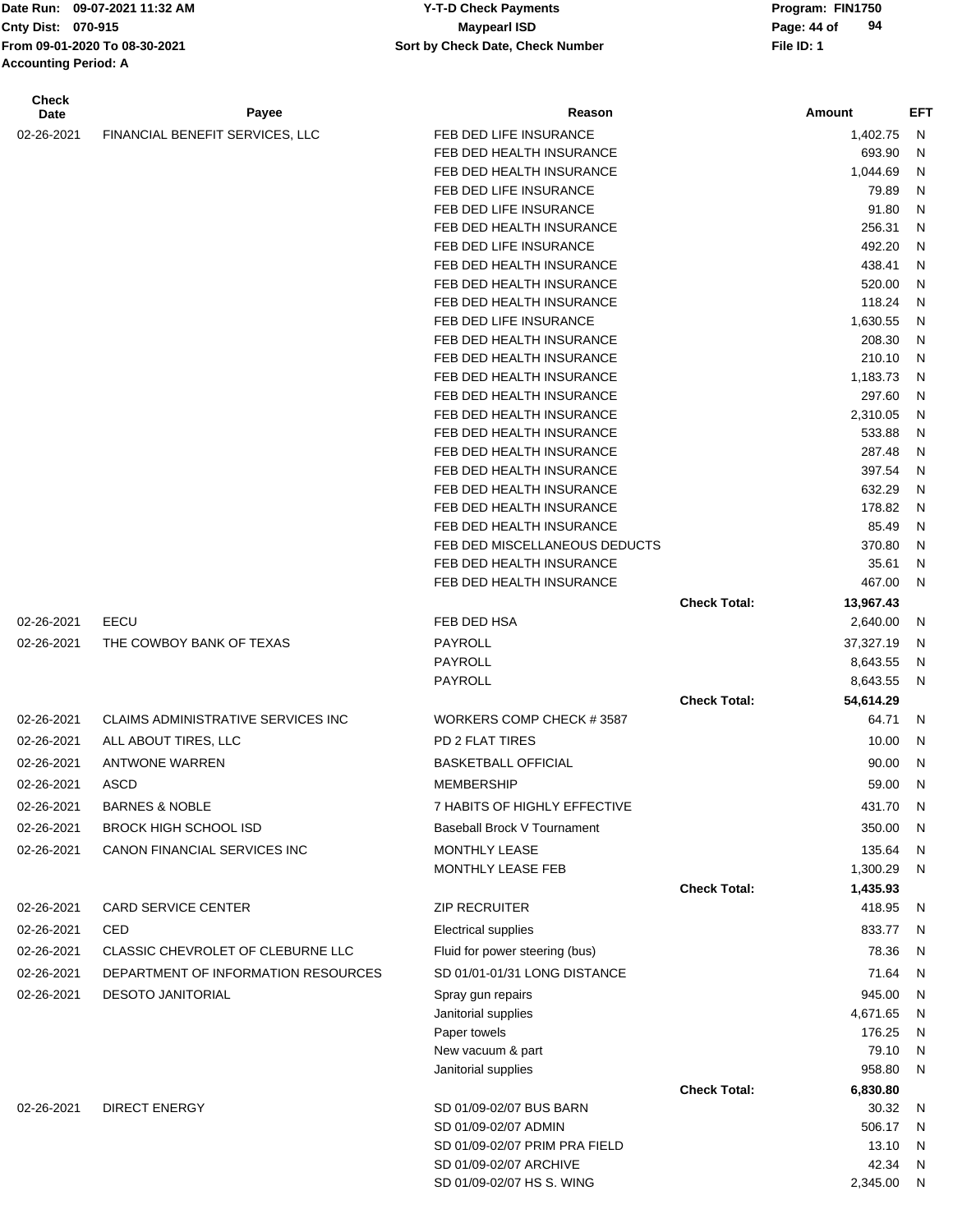| Cnty Dist: 070-915          | Date Run: 09-07-2021 11:32 AM<br>From 09-01-2020 To 08-30-2021 | <b>Y-T-D Check Payments</b><br><b>Maypearl ISD</b> |                     | Program: FIN1750<br>94<br>Page: 45 of<br>File ID: 1 |        |
|-----------------------------|----------------------------------------------------------------|----------------------------------------------------|---------------------|-----------------------------------------------------|--------|
| <b>Accounting Period: A</b> |                                                                | Sort by Check Date, Check Number                   |                     |                                                     |        |
| <b>Check</b><br>Date        | Payee                                                          | Reason                                             |                     | Amount                                              | EFT    |
|                             |                                                                | SD 01/09-02/07 GOLF FACILITY                       |                     | 1,047.57                                            | - N    |
|                             |                                                                | SD 01/09-02/07 PRIM                                |                     | 1,403.69                                            | N      |
|                             |                                                                | SD 01/09-02/07 PRIM CAFT                           |                     | 316.70                                              | N      |
|                             |                                                                | SD 01/09-02/07 PORTABLE                            |                     | 256.85                                              | N      |
|                             |                                                                | SD 01/09-02/07 QUAD                                |                     | 450.98                                              | N.     |
|                             |                                                                |                                                    | <b>Check Total:</b> | 6,412.72                                            |        |
| 02-26-2021                  | <b>EAST TEXAS COPY</b>                                         | SD 01/04-02/03 ELEM T                              |                     | 310.90                                              | N      |
|                             |                                                                | SD 01/04-02/03 ELEM P                              |                     | 31.83                                               | N      |
|                             |                                                                | SD 01/04-02/03 HSP                                 |                     | 19.91                                               | N      |
|                             |                                                                | SD 01/04-02/03 HST                                 |                     | 356.16                                              | N      |
|                             |                                                                | SD 01/04-02/03 PRIM T                              |                     | 27.60                                               | N      |
|                             |                                                                | SD 01/04-02/03 PRIM P<br>SD 01/04-02/03 ADMIN      |                     | 166.32<br>131.90                                    | N<br>N |
|                             |                                                                | SD 01/04-02/03 MSP                                 |                     | 36.66                                               | N      |
|                             |                                                                | SD 01/04-02/03 MST                                 |                     | 436.02                                              | N      |
|                             |                                                                | SD 01/04-02/03 SPED                                |                     | 58.72                                               | N,     |
|                             |                                                                |                                                    | <b>Check Total:</b> | 1,576.02                                            |        |
| 02-26-2021                  | ECS LEARNING SYSTEMS, INC.                                     | <b>MATH</b>                                        |                     | 1,508.55                                            | N.     |
|                             |                                                                | <b>READING</b>                                     |                     | 1,171.05                                            | N,     |
|                             |                                                                |                                                    | <b>Check Total:</b> | 2,679.60                                            |        |
| 02-26-2021                  | ELLIS COUNTY YOUTH EXPO                                        | <b>MAGAZINE AD</b>                                 |                     | 285.00                                              | N,     |
| 02-26-2021                  | FamilyID, INC.                                                 | <b>FAMILY ID SUBSCRIPTIONS</b>                     |                     | 3,080.00                                            | -N     |
| 02-26-2021                  | FIRE AND SAFETY PROTECTION CO.                                 | Inspect fire suppression                           |                     | 346.00                                              | N      |
| 02-26-2021                  | GENERATION GENIUS, INC.                                        | school license                                     |                     | 995.00                                              | N      |
| 02-26-2021                  | <b>HILCO</b>                                                   | SD 12/31-02/01 MARQUEE                             |                     | 49.18                                               | N      |
|                             |                                                                | SD 12/31-02/01 FUEL TANKS                          |                     | 34.25                                               | N      |
|                             |                                                                | SD 12/31-02/01 S LIGHTS                            |                     | 36.61                                               | N      |
|                             |                                                                | SD 12/31-02/01 ELEM                                |                     | 3,202.01                                            | N      |
|                             |                                                                | SD 12/31-02/01 SPORTS COMPLEX                      |                     | 1,395.10                                            | N      |
|                             |                                                                | SD 12/31-02/01 HS. N WING                          |                     | 1,767.22 N                                          |        |
|                             |                                                                | SD 12/31-02/01 ATH FAC                             |                     | 447.79                                              | N      |
|                             |                                                                | SD 12/31-02/01 MS                                  |                     | 3,129.91 N                                          |        |
|                             |                                                                | SD 12/31-02/01 AG FACILITY                         |                     | 1,612.21 N                                          |        |
|                             |                                                                |                                                    | <b>Check Total:</b> | 11,674.28                                           |        |
| 02-26-2021                  | <b>HILLSBORO ISD</b>                                           | <b>Hillsboro Powerlifting Entry</b>                |                     | 350.00                                              | - N    |
| 02-26-2021                  | HOME DEPOT CREDIT SERVICES                                     | <b>MAINT SUPPLIES</b>                              |                     | 137.43 N                                            |        |
|                             |                                                                | <b>MAINT SUPPLIES</b>                              |                     | 129.35 N                                            |        |
|                             | <b>HOUGHTON MIFFLIN HARCOURT</b>                               | <b>READING GRADE 4</b>                             | <b>Check Total:</b> | 266.78<br>865.00 N                                  |        |
| 02-26-2021                  |                                                                | <b>SCIENCE GRADE 4</b>                             |                     | 162.75 N                                            |        |
|                             |                                                                |                                                    | <b>Check Total:</b> | 1,027.75                                            |        |
| 02-26-2021                  | <b>JYRO SIGNS</b>                                              | new speed limit signs                              |                     | 335.89 N                                            |        |
| 02-26-2021                  | KENNEDALE BASEBALL BOOSTER CLUB                                | Baseball Kenneda Tournament JV                     |                     | 250.00                                              | N      |
|                             |                                                                |                                                    |                     |                                                     |        |
| 02-26-2021                  | <b>KENNETH WILLIAMS</b>                                        | <b>BASKETBALL OFFICIAL</b>                         |                     | 155.00 N                                            |        |
| 02-26-2021                  | LAKESHORE EQUIPMENT CO.                                        | 2ND GRADE SUPPLIES                                 |                     | 123.94 N                                            |        |
| 02-26-2021                  | M.A.C. ALARMS                                                  | Repairs                                            |                     | 621.00 N                                            |        |

02-26-2021 MARAKBIZ, LLC OPERATING PROCEDURES ONLINE 500.00 N 02-26-2021 NATIONAL RESTAURANT ASSOCIATION SOL FOOD HANDLER LICENSE 15.99 N 02-26-2021 NEXTLINK BROADBAND SD 01/30-02/27 ENTERPRISE LEVE 790.00 N 02-26-2021 OFFICE DEPOT CONTROL CONTROL CONTROL OF MANUSCRIPTION OF MANUSCRIPTION OF MANUSCRIPTION OF MANUSCRIPTION OF MANUSCRIPTION OF MANUSCRIPTION OF MANUSCRIPTION OF MANUSCRIPTION OF MANUSCRIPTION OF MANUSCRIPTION OF M

GORILLA TAPE 41.38 N FOLDERS ERASER 66.91 N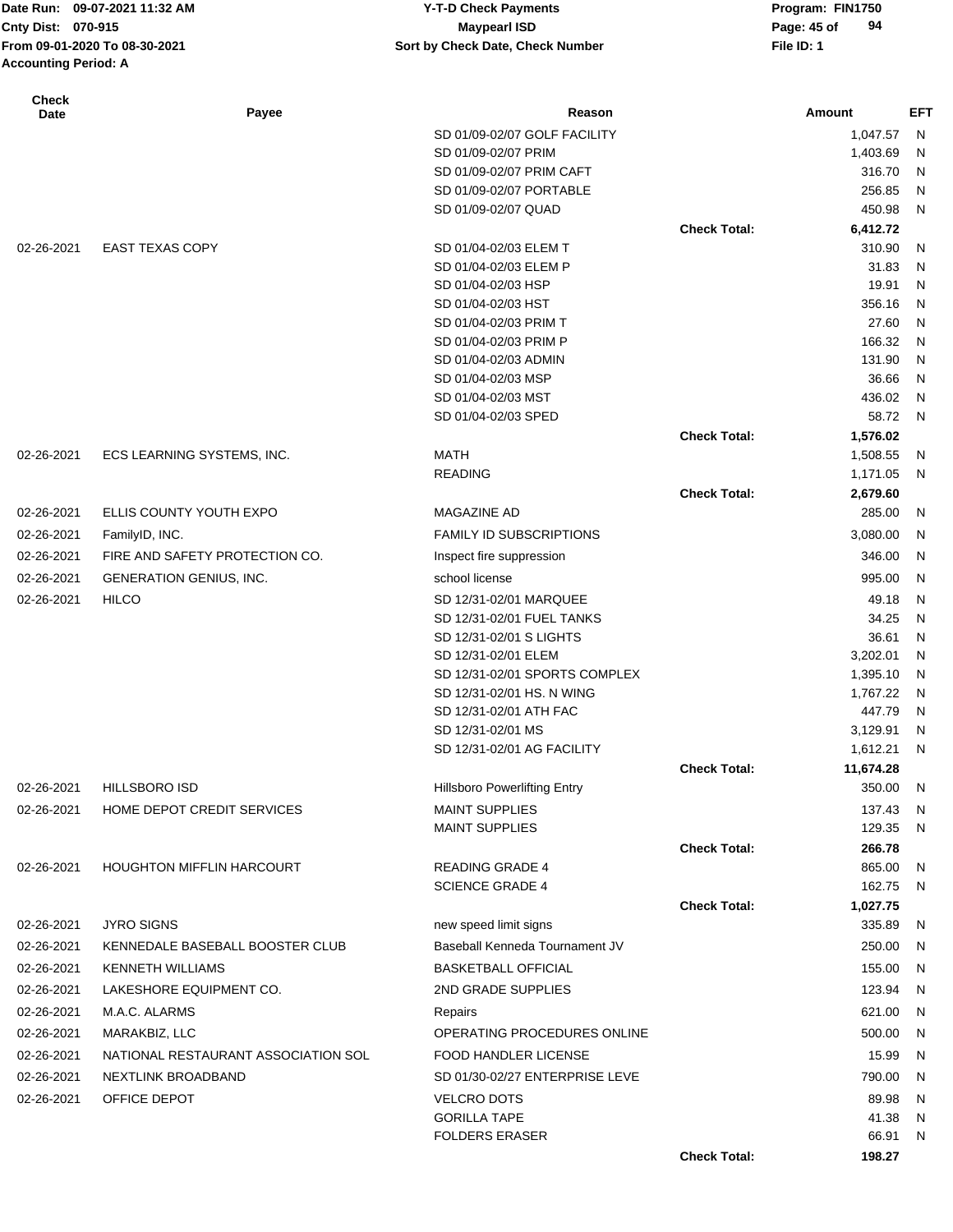**Accounting Period: A**

#### Date Run: 09-07-2021 11:32 AM **Program: FIN1750** Y-T-D Check Payments **Cnty Dist:** 070-915 **Page: 46 of Maypearl ISD Page: 46 of From 09-01-2020 To 08-30-2021 File ID: 1 Sort by Check Date, Check Number 09-07-2021 11:32 AM Y-T-D Check Payments 070-915 Maypearl ISD**

| <b>Check</b><br><b>Date</b> | Payee                                     | Reason                                             |                     | Amount               | EFT.   |
|-----------------------------|-------------------------------------------|----------------------------------------------------|---------------------|----------------------|--------|
| 02-26-2021                  | O'REILLY AUTO PARTS                       | <b>BATTERY</b>                                     |                     | 149.23               | N      |
| 02-26-2021                  | PAYNECON, INC.                            | PAVING SPORTS COMPLEX                              |                     | 43,352.41            | N      |
| 02-26-2021                  | PENDERS MUSIC CO.                         | <b>BAND SUPPLIES</b>                               |                     | 195.64               | N      |
| 02-26-2021                  | PERMA-BOUND BOOKS                         | Library supplies                                   |                     | 137.60               | N      |
| 02-26-2021                  | PIEPER ENTERPRISES, INC.                  | SIDEWALK REMOVAL                                   |                     | 1,500.00             | N      |
| 02-26-2021                  | PLAYSCRIPTS, INC                          | ONE ACT PLAY                                       |                     | 643.57               | N      |
| 02-26-2021                  | <b>REALLY GOOD STUFF</b>                  | PRIMARY SCHOOL ESL SUPPLIES                        |                     | 134.80               | N      |
| 02-26-2021                  | <b>REGION 10/EDUCATION SERVICE CENTER</b> | APE SERVICES BILLING JAN 2021                      |                     | 75.00                | N      |
| 02-26-2021                  | <b>RICE ISD</b>                           | Girls Pwrlifting Reg. Entry Fe                     |                     | 35.00                | N      |
| 02-26-2021                  | ROBERT HODGE JR.                          | <b>BASKETBALL OFFICIAL</b>                         |                     | 145.00               | N      |
| 02-26-2021                  | SCHOOL HEALTH CORP.                       | <b>GLOVES WIPES</b>                                |                     | 97.73                | N      |
| 02-26-2021                  | SCHOOL SPECIALTY INC.                     | 2ND GRADE SUPPLIES                                 |                     | 88.59                | N      |
|                             |                                           | SUPPLIES 3RDGRADE                                  |                     | 257.32               | N      |
|                             |                                           | <b>MEF GRANT READERS</b>                           |                     | 479.84               | N      |
|                             |                                           | Supplies                                           |                     | 69.80                | N      |
|                             |                                           |                                                    | <b>Check Total:</b> | 895.55               |        |
| 02-26-2021                  | <b>CARROLL MARVIN SMITH</b>               | BASKETBALL OFFICIAL CLOCK                          |                     | 20.00                | N      |
|                             |                                           | BASKETBALL OFFICIAL CLOCK                          |                     | 10.00                | N      |
|                             |                                           |                                                    | <b>Check Total:</b> | 30.00                |        |
| 02-26-2021                  | <b>SPORTS AUTOMATION</b>                  | 2 TRACK MEET SOFTWARE                              |                     | 185.00               | N      |
| 02-26-2021                  | SULLIVAN SUPPLY INC.                      | AG SUPPLIES                                        |                     | 861.90               | N      |
| 02-26-2021                  | <b>TEVVIN MALLERY</b>                     | <b>BASKETBALL OFFICIAL</b>                         |                     | 105.00               | N      |
| 02-26-2021                  | <b>TODD N. BRUNER</b>                     | <b>BASKETBALL OFFICIAL</b>                         |                     | 145.00               | N      |
|                             |                                           | <b>BASKETBALL OFFICIAL</b>                         |                     | 145.00               | N      |
| 02-26-2021                  | <b>TRANE</b>                              | <b>HVAC Parts</b>                                  | <b>Check Total:</b> | 290.00<br>608.78     | N      |
|                             |                                           |                                                    |                     | 331.64               |        |
| 02-26-2021                  | <b>TXU ENERGY</b>                         | SD 01/09-02/07 SEC LIGHTS                          |                     |                      | N      |
| 02-26-2021                  | <b>VIEVU LLC</b>                          | <b>CLIPLOCK</b>                                    |                     | 8.00                 | N      |
| 02-26-2021                  | <b>WAL MART</b>                           | <b>COOKING SUPPLIES</b><br><b>COOKING SUPPLIES</b> |                     | 113.76<br>9.46       | N<br>N |
|                             |                                           | <b>HOME ECONOMICS</b>                              |                     | 147.80               | N      |
|                             |                                           | <b>HEADSTART SUPPLIES</b>                          |                     | 277.88               | N      |
|                             |                                           |                                                    | <b>Check Total:</b> | 548.90               |        |
| 02-26-2021                  | WELDERS WAREHOUSE CORP.                   | <b>CYLINDERS</b>                                   |                     | 21.86                | N      |
| 02-26-2021                  | WESTERN PSYCHOLOGICAL SERVICES            | <b>RECORD FORM</b>                                 |                     | 451.00               | N      |
| 03-01-2021                  | <b>HOUSTON LIVESTOCK SHOW</b>             | <b>LOST IN MAIL</b>                                |                     | $-810.00$            | N      |
| 03-01-2021                  | <b>HOUSTON LIVESTOCK SHOW</b>             | <b>STOCK SHOW ENTRY FEES</b>                       |                     | 810.00               | N      |
| 03-01-2021                  | TEXAS SCHOOL HEALTH BENEFITS PROGRA       | PAYROLL                                            |                     | 6,978.00             | N      |
|                             |                                           | PAYROLL                                            |                     | 3,115.00             | N      |
|                             |                                           |                                                    | <b>Check Total:</b> | 10,093.00            |        |
| 03-01-2021                  | COURTYARD BY MARRIOTT HOUSTON             | <b>STOCK SHOW</b>                                  |                     | 553.00               | N      |
| 03-02-2021                  | <b>TEACHER RETIREMENT SYSTEM</b>          | PAYROLL                                            |                     | 535.00               | N      |
|                             |                                           | PAYROLL                                            |                     | 50,602.80            | N      |
|                             |                                           | PAYROLL                                            |                     | 2,136.22             | N      |
|                             |                                           | PAYROLL                                            |                     | 4,828.49             | N      |
|                             |                                           | PAYROLL                                            |                     | 356.02               | N      |
|                             |                                           | PAYROLL                                            |                     | 4,545.17             | N      |
|                             |                                           | PAYROLL                                            |                     | 990.57               | N      |
|                             |                                           | PAYROLL<br>PAYROLL                                 |                     | 1,837.31<br>8,634.54 | N<br>N |
|                             |                                           |                                                    | <b>Check Total:</b> | 74,466.12            |        |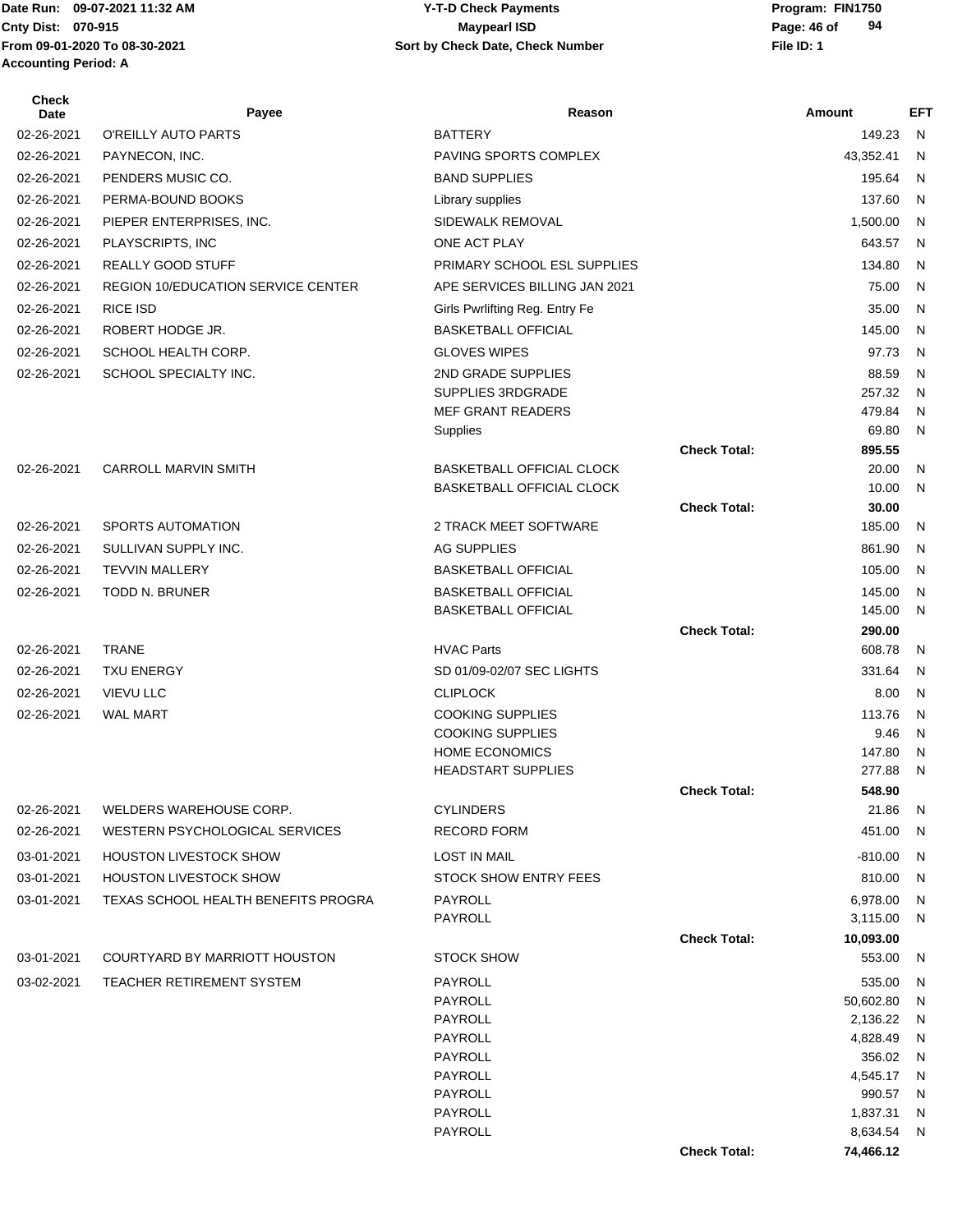| <b>Check</b><br>Date | Payee                                     | Reason                                                  |                     | Amount             | EFT     |
|----------------------|-------------------------------------------|---------------------------------------------------------|---------------------|--------------------|---------|
| 03-03-2021           | CLAIMS ADMINISTRATIVE SERVICES INC        | Void Check 3582                                         |                     | $-151.00$          | N.      |
|                      |                                           | WORKERS COMP CHECK #3588                                |                     | 151.00             | N.      |
|                      |                                           |                                                         | <b>Check Total:</b> | .00                |         |
| 03-03-2021           | <b>VENUS ISD ATHLETICS</b>                | CANCELLED                                               |                     | $-300.00$          | N       |
| 03-04-2021           | RODEO AUSTIN                              | <b>LOST IN MAIL</b>                                     |                     | $-600.00$          | N       |
| 03-04-2021           | <b>CLAIMS ADMINISTRATIVE SERVICES INC</b> | WORKERS COMP CHECK #3590                                |                     | 92.49              | N       |
|                      |                                           | WORKERS COMP CHECK #3589                                |                     | 191.57             | N       |
|                      |                                           | WORKERS COMP VOID CHECH #3591                           |                     | $-151.00$          | N       |
|                      |                                           | WORKERS COMP CHECK #3591                                |                     | 151.00             | N       |
| 03-04-2021           | WELDERS WAREHOUSE CORP.                   | <b>WRONG VENDOR</b>                                     | <b>Check Total:</b> | 284.06<br>$-21.86$ | N.      |
|                      |                                           |                                                         |                     |                    |         |
| 03-05-2021           | COMMUNITY COFFEE CO. LLC                  | coffee                                                  |                     | 326.00             | N       |
| 03-05-2021           | RICK'S WORLD OF SPORTS                    | <b>OAP SHIRTS</b>                                       |                     | 300.00             | N       |
| 03-05-2021           | RODEO AUSTIN                              | stock show entry                                        |                     | 150.00             | N       |
| 03-05-2021           | SOTER TECHNOLOGIES LLC                    | <b>FLYSENSE</b>                                         |                     | 3,433.00           | N       |
| 03-05-2021           | <b>TEXAS FCCLA</b>                        | <b>LEADER CONFERENCE</b>                                |                     | 145.00             | N       |
| 03-05-2021           | TEXAS MULTI-CHEM, LTD                     | <b>Baseball Field</b>                                   |                     | 2,761.95           | N       |
| 03-05-2021           | CLAIMS ADMINISTRATIVE SERVICES INC        | WORKERS COMP DOUBLE MOVE VOIDE                          |                     | $-151.00$          | N.      |
|                      |                                           | WORKERS COMP CHECK #3586                                |                     | 151.00             | N       |
| 03-05-2021           | <b>ACTION FIRE PROS</b>                   | Repair fire suppression LSK                             | <b>Check Total:</b> | .00<br>635.00      | N       |
|                      |                                           | <b>Monthly Monitoring</b>                               |                     | 750.00             | N       |
|                      |                                           |                                                         | <b>Check Total:</b> | 1,385.00           |         |
| 03-05-2021           | ALLAN D. PERKINS                          | PIANO MAINTENANCE                                       |                     | 450.00             | N       |
| 03-05-2021           | ALWAYS GOOD CATERING                      | <b>FOOD HANDLER CERF</b>                                |                     | 448.00             | N       |
| 03-05-2021           | APOGEE COMPONENTS                         | ROCKET SUPPLIES                                         |                     | 748.66             | N       |
| 03-05-2021           | AT&T CORP.                                | <b>LONG DISTANCE FEB</b>                                |                     | 44.63              | N       |
| 03-05-2021           | <b>ATMOS ENERGY</b>                       | SD 02/02-03/01 MS                                       |                     | 979.33             | N       |
|                      |                                           | SD 02/02-03/01 ELEM                                     |                     | 1,717.73           | N       |
|                      |                                           | SD 02/02-03/01 PRIM                                     |                     | 807.62             | N       |
|                      |                                           | SD 02/02-03/01 HS                                       |                     | 2,602.34           | N       |
|                      |                                           |                                                         | <b>Check Total:</b> | 6,107.02           |         |
| 03-05-2021           | <b>BENCH DADDY LLC</b>                    | <b>Powerlifting Bench Shirts</b>                        |                     | 843.92             | N       |
| 03-05-2021           | <b>BSN SPORTS</b>                         | <b>Baseball</b><br><b>TENNIS NET</b>                    |                     | 230.00<br>245.00   | N.<br>N |
|                      |                                           |                                                         | <b>Check Total:</b> | 475.00             |         |
| 03-05-2021           | BUENA VISTA-BETHEL SPECIAL UTILITY        | SPORTS COMPLEX SD 01/12-02/24                           |                     | 186.91             | N       |
| 03-05-2021           | CITIBANK, N.A.                            | <b>BENCHMARK</b>                                        |                     | 864.08             | N       |
|                      |                                           | Girls Basketball Playoff Meals                          |                     | 192.30             | N       |
|                      |                                           | Girls Basketball Playoff Meals                          |                     | 222.89             | N       |
|                      |                                           | REGONITION/BOARD MEAL                                   |                     | 103.44             | N       |
|                      |                                           | SUPERINTENDENT BREAKFAST                                |                     | 19.36              | N,      |
|                      |                                           | PHONE MAINTENANCE DIREC                                 |                     | 193.11             | N       |
| 03-05-2021           | <b>CITY OF MAYPEARL</b>                   | SD 01/27-02/24 ISD BALLFIELD                            | <b>Check Total:</b> | 1,595.18<br>21.00  | N,      |
|                      |                                           | SD 01/27-02/24 PRIM SCHOOL                              |                     | 478.00             | N       |
|                      |                                           | SD 01/27-02/24 HS                                       |                     | 96.40              | N       |
|                      |                                           | SD 01/27-02/24 MS YARD METER                            |                     | 3,161.50           | N       |
|                      |                                           | SD 01/27-02/24 MS                                       |                     | 317.20             | N       |
|                      |                                           | SD 01/27-02/24 ELEM                                     |                     | 46.00              | N       |
|                      |                                           | SD 01/27-02/24 YMETER ELEM<br>SD 01/27-02/24 CONCESSION |                     | 21.00<br>46.00     | N<br>N  |
|                      |                                           | SD 01/27-02/24 ADMIN                                    |                     | 86.20              | N.      |
|                      |                                           |                                                         | <b>Check Total:</b> | 4,273.30           |         |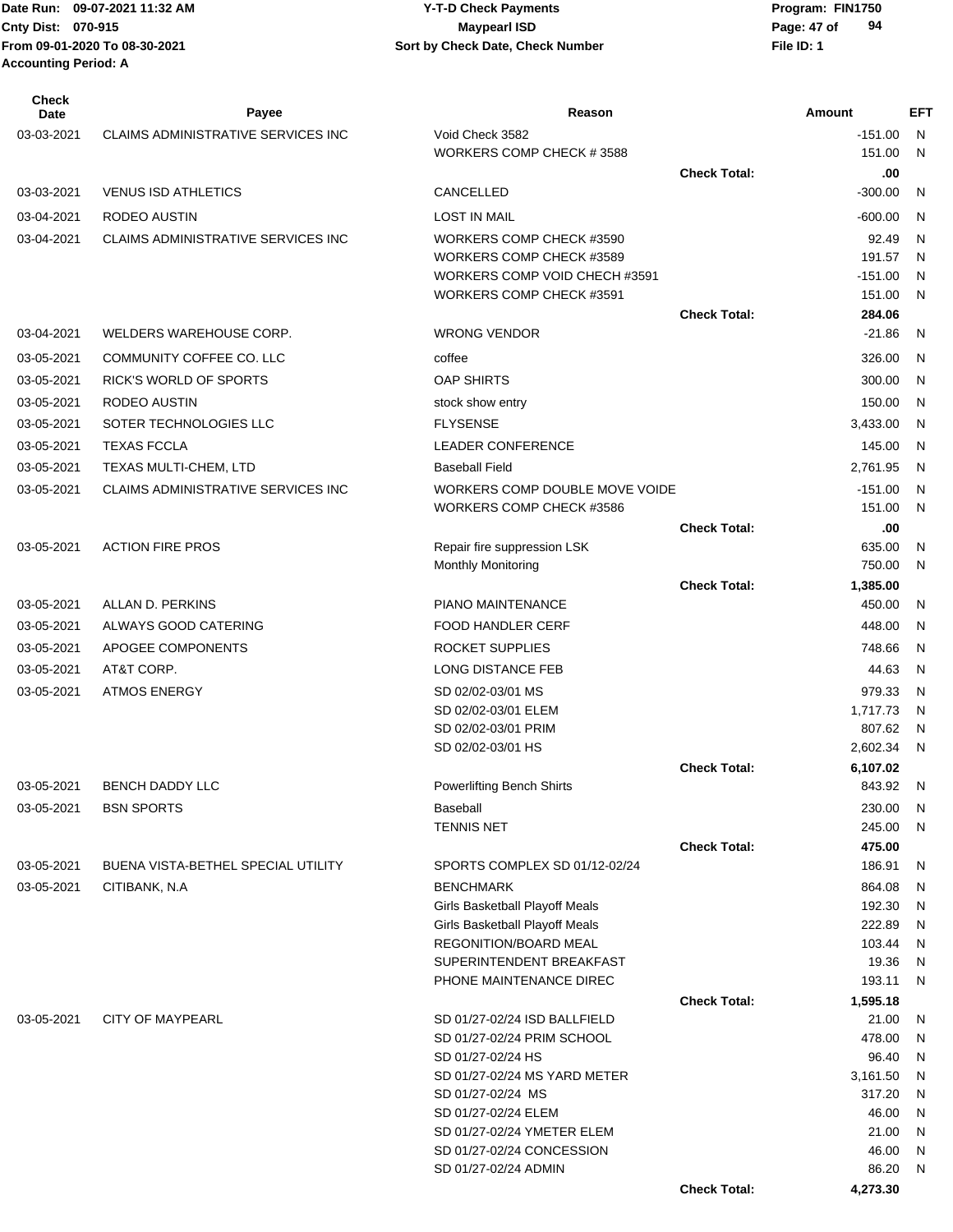| <b>Check</b><br><b>Date</b> | Payee                               | Reason                        |                     | Amount             | <b>EFT</b>   |
|-----------------------------|-------------------------------------|-------------------------------|---------------------|--------------------|--------------|
| 03-05-2021                  | DEMCO, INC.                         | <b>SPED SUPPLIES</b>          |                     | 183.22             | N            |
|                             |                                     | <b>SPED SUPPLIES</b>          |                     | 2,765.60           | N            |
|                             |                                     |                               | <b>Check Total:</b> | 2,948.82           |              |
| 03-05-2021                  | <b>EAI EDUCATION</b>                | <b>CALCULATORS</b>            |                     | 1,556.68           | N            |
| 03-05-2021                  | <b>EAST TEXAS COPY</b>              | sd 01/09-02/08 ELEM T         |                     | 94.45              | N            |
|                             |                                     | sd 01/09-02/08 ELEM P         |                     | 103.23             | N            |
|                             |                                     | sd 01/09-02/08 HSP            |                     | 111.78             | N            |
|                             |                                     | sd 01/09-02/08 HST            |                     | 141.70             | N            |
|                             |                                     | sd 01/09-02/08 PRIM T         |                     | 70.00              | N            |
|                             |                                     | sd 01/09-02/08 PRIM P         |                     | 79.68              | N            |
|                             |                                     | sd 01/09-02/08 ADMIN          |                     | 79.75              | N            |
|                             |                                     | sd 01/09-02/08 MSP            |                     | 70.00              | N            |
|                             |                                     | sd 01/09-02/08 MST            |                     | 97.44              | N            |
|                             |                                     | sd 01/09-02/08 SPED           |                     | 70.00              | N            |
|                             |                                     |                               | <b>Check Total:</b> | 918.03             |              |
| 03-05-2021                  | EICHELBAUM WARDELL HANSEN POWELL &  | <b>LEGAL SERVICES</b>         |                     | 2,318.50           | N            |
| 03-05-2021                  | <b>ELLIS APPRAISAL DISTRICT</b>     | 2ND QRT PAYMENT EAD BUDGET    |                     | 9,681.67           | N            |
| 03-05-2021                  | CLEBURNE WELDING & INDUSTRIAL SUPPL | ARGON 336 CF                  |                     | 21.86              | N            |
| 03-05-2021                  | FORTE DFW LLC                       | <b>CN</b>                     |                     | 103.00             | N            |
|                             |                                     | <b>CN</b>                     |                     | 98.14              | N            |
|                             |                                     |                               | <b>Check Total:</b> | 201.14             |              |
| 03-05-2021                  | FRONTIER SOUTHWEST INCORPORATED     | SD 02/28-03/27 435-1720       |                     | 64.14              | N            |
|                             |                                     | SD 02/28-03/27 435-1000 ADMIN |                     | 955.09             | N            |
|                             |                                     | SD 02/28-03/27 435-2160 ELEM  |                     | 133.28             | N            |
|                             |                                     | SD02-28-03/27 435-2520 PRIM   |                     | 133.28             | N            |
|                             |                                     | SD02-22-03/21 435-2038 MS     |                     | 133.28             | N            |
|                             |                                     | SD 02/28-03/27 435-2019 HS    |                     | 133.28             | N            |
|                             |                                     |                               | <b>Check Total:</b> | 1,552.35           |              |
| 03-05-2021                  | <b>HANDWRITING WITHOUT TEARS</b>    | Additional licenses for LSK   |                     | 40.00              | N            |
| 03-05-2021                  | JONES SCHOOL SUPPLY CO., INC.       | <b>School Awards</b>          |                     | 69.85              | $\mathsf{N}$ |
| 03-05-2021                  | <b>KANDICE HANNA</b>                | <b>DIAGNOSTIC REPORT</b>      |                     | 1,150.00           | N            |
| 03-05-2021                  | <b>KARLEE JONES</b>                 | <b>FOOD REIMBURSEMENT</b>     |                     | 64.32              | N            |
|                             |                                     | <b>FOOD REIMBURSEMENT</b>     |                     | 14.48              | N            |
|                             |                                     | <b>FUEL REIMBURSEMENT</b>     |                     | 58.86              | N            |
|                             |                                     | FUEL REIMBURSEMENT            |                     | 74.00 N            |              |
|                             |                                     |                               | <b>Check Total:</b> | 211.66             |              |
| 03-05-2021                  | <b>LABATT FOOD SERVICE</b>          | CN GROCERIES ELEM             |                     | 3,371.07           | - N          |
|                             |                                     | CN GROCERIES HS               |                     | 4,917.15           | - N          |
|                             |                                     | CN GROCERIES PRIMARY          |                     | 3,176.57           | N,           |
|                             |                                     | CN GROCERIES MS               |                     | 4,531.39           | N,           |
|                             | LAKESHORE EQUIPMENT CO.             | <b>LSK ESL SUPPPLIES</b>      | <b>Check Total:</b> | 15,996.18<br>49.93 |              |
| 03-05-2021                  |                                     |                               |                     |                    | N,           |
| 03-05-2021                  | LUCKIES AUTO AND TRUCK              | <b>BUS 10 INSPECTION</b>      |                     | 25.50              | N,           |
|                             |                                     | MALIBU INSPECTION             |                     | 25.50              | N,           |
|                             |                                     |                               | <b>Check Total:</b> | 51.00              |              |
| 03-05-2021                  | MOUNTAIN PEAK SPECIAL UTILITY DIST  | SD 01/04-02/03 AG             |                     | 82.88              | N,           |
| 03-05-2021                  | <b>BORDEN DAIRY</b>                 | <b>MILK</b>                   |                     | 635.73             | N            |
|                             |                                     | <b>MILK</b>                   |                     | 384.25             | N.           |
|                             |                                     | <b>MILK</b>                   |                     | 477.00             | N,           |
|                             |                                     | <b>MILK</b>                   |                     | 583.00             | N,           |
|                             |                                     |                               | <b>Check Total:</b> | 2,079.98           |              |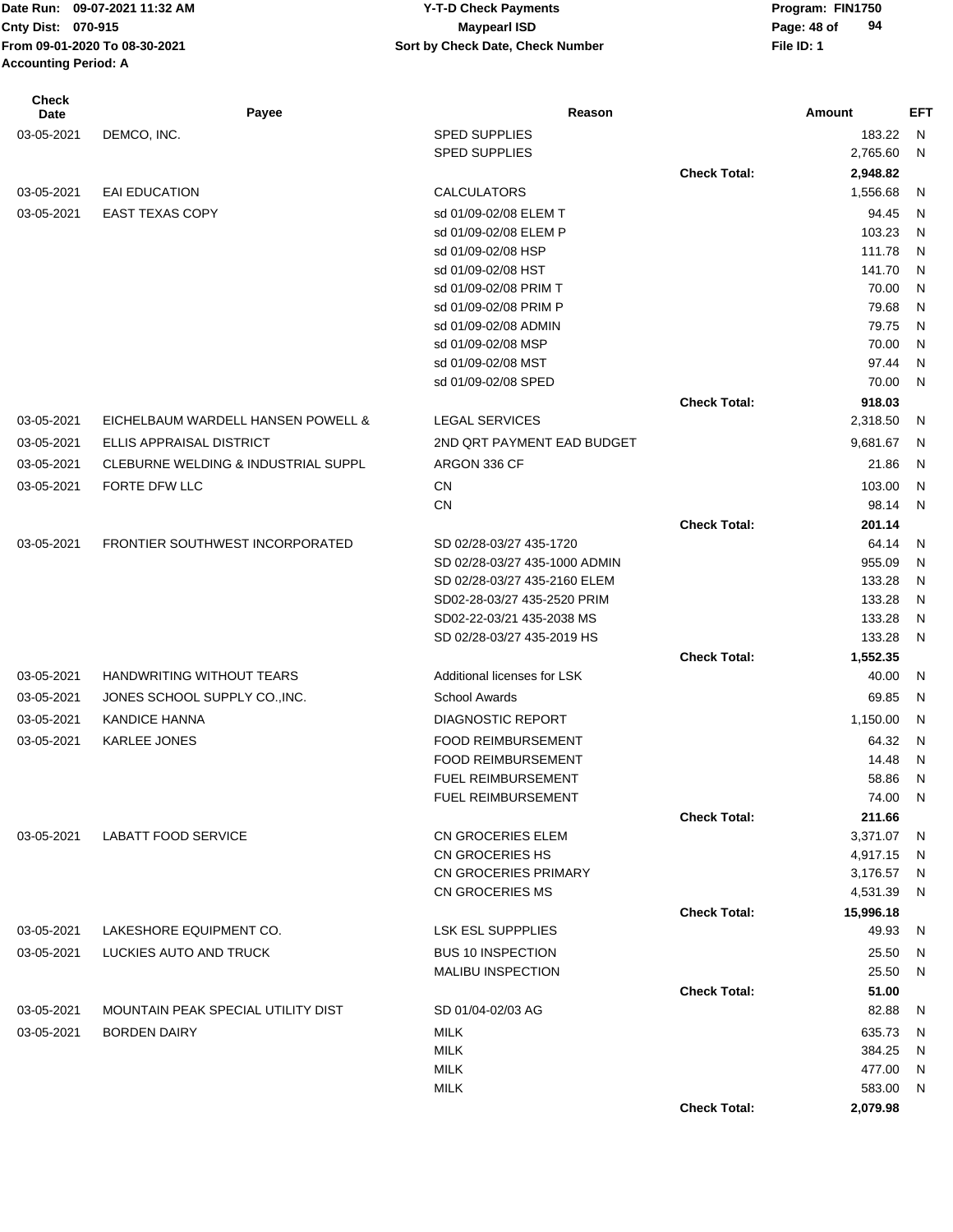| Check<br><b>Date</b> | Payee                                     | Reason                                 |                     | Amount                 | <b>EFT</b>   |
|----------------------|-------------------------------------------|----------------------------------------|---------------------|------------------------|--------------|
| 03-05-2021           | OAK CLIFF OFFICE SUPPLY & PRINTING        | ROLL FILM LAMIN                        |                     | 47.58                  | N            |
|                      |                                           | replacement lamin film                 |                     | 202.04                 | N            |
|                      |                                           | <b>Testing Calaculators</b>            |                     | 392.63                 | N            |
|                      |                                           | Office supplies                        |                     | 5.64                   | N            |
|                      |                                           | <b>Office Supplies</b><br>Art supplies |                     | 104.99<br>103.57       | N<br>N       |
|                      |                                           | testing supplies                       |                     | 67.92                  | N            |
|                      |                                           |                                        | <b>Check Total:</b> | 924.37                 |              |
| 03-05-2021           | PENDERS MUSIC CO.                         | <b>MUSIC</b>                           |                     | 201.00                 | N            |
| 03-05-2021           | <b>REGION 10/EDUCATION SERVICE CENTER</b> | <b>CCMR Conference</b>                 |                     | 75.00                  | N            |
| 03-05-2021           | <b>REGION 30 UIL MUSIC</b>                | UIL Contest entry                      |                     | 100.00                 | $\mathsf{N}$ |
|                      |                                           | UIL Contest entry                      |                     | 375.00                 | N            |
|                      |                                           |                                        | <b>Check Total:</b> | 475.00                 |              |
| 03-05-2021           | REPUBLIC SERVICES #794                    | <b>TRASH PICK UP FEB</b>               |                     | 1,487.90               | N            |
| 03-05-2021           | SCHOLASTIC INC                            | <b>BOOKS</b>                           |                     | 9.74                   | N            |
|                      |                                           | DIARY OF WIMPY KID                     |                     | 15.23                  | N            |
|                      |                                           |                                        | <b>Check Total:</b> | 24.97                  |              |
| 03-05-2021           | SCHOOL SPECIALTY INC.                     | DRY ERASE BOARDS                       |                     | 839.96                 | N            |
| 03-05-2021           | Secured Mobility LLC                      | SMART TAG CARDS                        |                     | 1,780.00               | N            |
| 03-05-2021           | SEON SYSTEMS SALES INC.                   | <b>CAMERA</b>                          |                     | 264.00                 | N            |
|                      |                                           | <b>CAMERA</b>                          | <b>Check Total:</b> | 251.00<br>515.00       | N            |
| 03-05-2021           | <b>SHERATON MCKINNEY</b>                  | All-state housing                      |                     | 783.24                 | $\mathsf{N}$ |
| 03-05-2021           | SMITHVILLE ATHLETIC BOOSTER CLUB          | Boys Pwrlifting Reg. Entry Fe          |                     | 140.00                 | $\mathsf{N}$ |
| 03-05-2021           | SUPERIOR PEDIATRIC CARE, INC.             | PT CONTRACTED SERVICE                  |                     | 503.75                 | N            |
|                      |                                           | OY CONTRACTED SERVICES                 |                     | 617.50                 | N            |
|                      |                                           | TVI SERVICE 02-03/02/12                |                     | 312.50                 | N            |
|                      |                                           |                                        | <b>Check Total:</b> | 1,433.75               |              |
| 03-05-2021           | SUREGUARD PEST SERVICE                    | PEST CONTROL FEB                       |                     | 833.00                 | N            |
| 03-05-2021           | <b>TCASE</b>                              | <b>Hoard Counselor Membership</b>      |                     | 170.00                 | N            |
| 03-05-2021           | WILLIAM V. MACGILL & CO.                  | <b>Nursing Supplies</b>                |                     | 342.17                 | N            |
| 03-15-2021           | ELLIS COUNTY YOUTH EXPO                   | ECYE ENTRIES FOR MAYPEARL FFA          |                     | 2,452.00               | N            |
| 03-15-2021           | TEACHER RETIREMENT SYSTEM                 | <b>PAYROLL</b>                         |                     | 27,041.00              | N            |
|                      |                                           | PAYROLL                                |                     | 4,204.00               | N            |
|                      |                                           | <b>PAYROLL</b>                         |                     | 5,636.00               | N            |
|                      |                                           | PAYROLL                                |                     | 3,971.40 N             |              |
|                      |                                           | PAYROLL                                |                     | 7,734.00               | N            |
| 03-15-2021           | <b>TCASE</b>                              | PO PUT IN FOR WRONG VENDOR             | <b>Check Total:</b> | 48,586.40<br>$-170.00$ | - N          |
|                      |                                           |                                        |                     |                        |              |
| 03-16-2021           | CLAIMS ADMINISTRATIVE SERVICES INC        | <b>WORKERS COMP EPAY</b>               |                     | 344.00                 | -N           |
| 03-17-2021           | CLAIMS ADMINISTRATIVE SERVICES INC        | WORKERS COMP CHECK #3592               |                     | 172.44                 | N            |
|                      |                                           | WORKERS COMP CHECK #3593               |                     | 264.93                 | N            |
|                      |                                           | <b>WORKERS COMP EPAY CN</b>            |                     | 1,123.87               | - N          |
|                      |                                           |                                        | <b>Check Total:</b> | 1,561.24               |              |
| 03-18-2021           | <b>GLEN ROSE HS</b>                       | THIS WAS CANCELLED                     |                     | $-810.00$              | - N          |
| 03-19-2021           | ACCURATE LABEL DESIGNS, INC.              | ROLL LABELS                            |                     | 150.95                 | - N          |
| 03-19-2021           | <b>BLACKLAND DISTRICT FFA</b>             | <b>BLACKLAND FFA DISTRICT DUES</b>     |                     | 102.00                 | - N          |
| 03-19-2021           | COMMUNITY COFFEE CO. LLC                  | <b>COFFEE</b>                          |                     | 108.00                 | -N           |
| 03-19-2021           | JESSICA'S FLOWERS AND GIFTS               | <b>FLOWERS FOR GRADUATION</b>          |                     | 420.00 N               |              |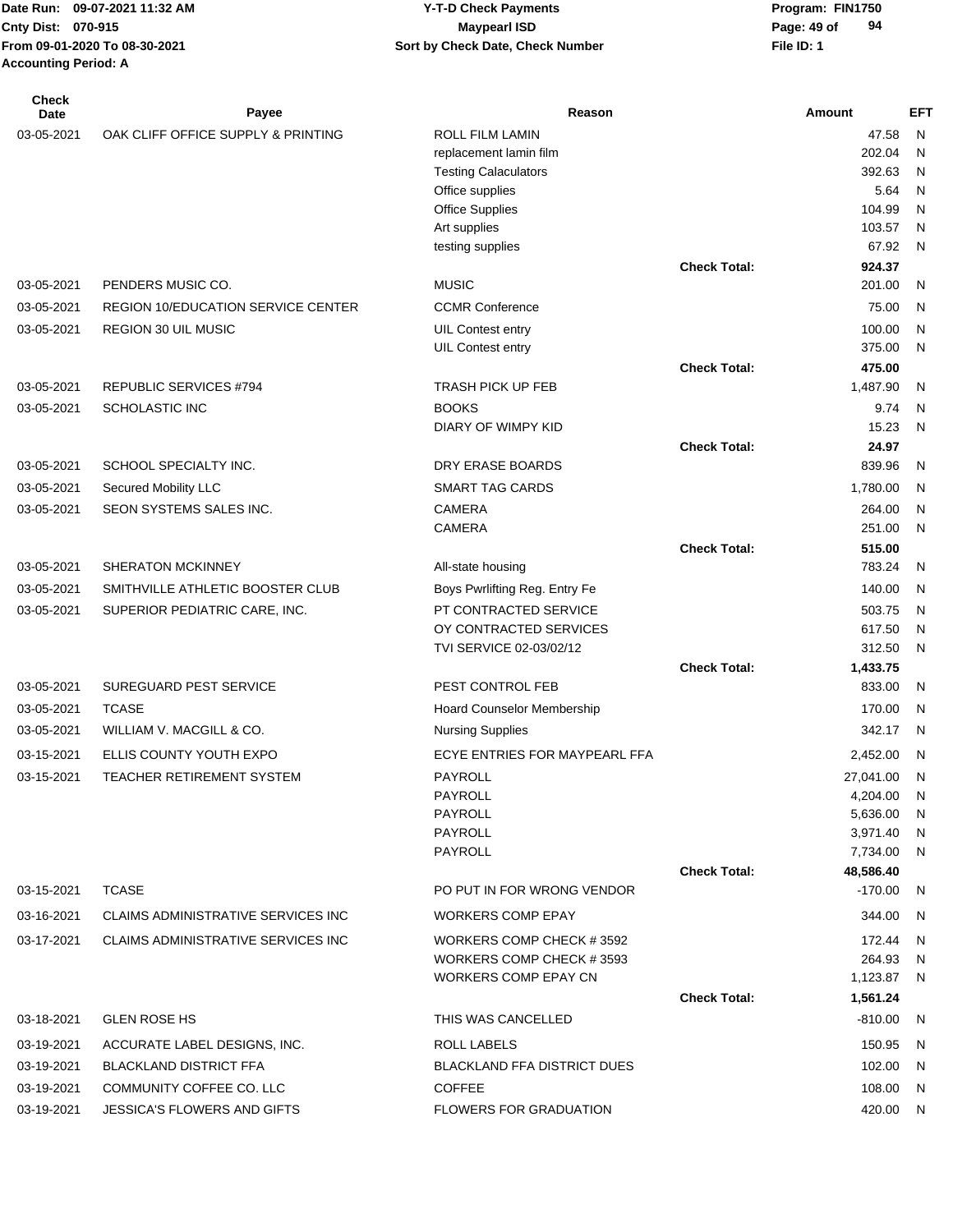Date Run: 09-07-2021 11:32 AM **Program: FIN1750** Y-T-D Check Payments **Accounting Period: A**

#### **Cnty Dist:** 070-915 **Page:** 50 of **From 09-01-2020 To 08-30-2021 File ID: 1 Sort by Check Date, Check Number 09-07-2021 11:32 AM Y-T-D Check Payments 070-915 Maypearl ISD**

| <b>Check</b><br>Date | Payee                            | Reason                                 |                     | <b>Amount</b>    | <b>EFT</b>   |
|----------------------|----------------------------------|----------------------------------------|---------------------|------------------|--------------|
| 03-19-2021           | JONES SCHOOL SUPPLY CO., INC.    | <b>AWARDS</b>                          |                     | 294.53           | N            |
| 03-19-2021           | <b>NASCO</b>                     | <b>Art Supplies</b>                    |                     | .09              | N            |
| 03-19-2021           | <b>STAGE VOLUME LLC</b>          | <b>DEPOSIT DJ PROM</b>                 |                     | 118.75           | N            |
| 03-19-2021           | <b>TEXAS FFA ASSOCIATION</b>     | 2020/2021 JUNIOR FFA                   |                     | 180.00           | N            |
| 03-19-2021           | <b>ACTION FIRE PROS</b>          | Replaced pull stations                 |                     | 695.00           | N            |
| 03-19-2021           | AIRGAS USA, LLC-CENTRAL DIVISION | <b>CYLINDER RENTALS</b>                |                     | 221.88           | N            |
| 03-19-2021           | <b>ALAN LINSON</b>               | <b>AG SUPPLIES</b>                     |                     | 239.97           | N            |
| 03-19-2021           | ALL ABOUT TIRES, LLC             | AG FRONT RIGHT TIRE                    |                     | 90.00            | N            |
| 03-19-2021           | AMERICAN SCHOOL COUNSELOR ASSOC  | <b>ASCA MEMEBERSHIP</b>                |                     | 129.00           | $\mathsf{N}$ |
| 03-19-2021           | APEX FLOORING SERVICES           | <b>CLASSROOM</b>                       |                     | 2,962.75         | N            |
|                      |                                  | admin bathroom/18 +                    |                     | 1,569.00         | N            |
|                      |                                  | <b>FLOORING</b>                        |                     | 1,546.90         | N            |
|                      |                                  |                                        | <b>Check Total:</b> | 6,078.65         |              |
| 03-19-2021           | AVENUE FUEL DISTRIBUTOR          | <b>FUEL FOR DISTRICT</b>               |                     | 1,945.54         | N            |
| 03-19-2021           | <b>BRITTANY CHADWICK</b>         | DECENT EXPOSURE BOOK                   |                     | 127.96           | N            |
| 03-19-2021           | <b>BSN SPORTS</b>                | <b>Baseball Rail Padding</b>           |                     | 1,425.00         | N            |
| 03-19-2021           | <b>CARD SERVICE CENTER</b>       | <b>AG TRUCK</b>                        |                     | 9.50             | N            |
|                      |                                  | <b>REGISTRATIONS MALIBU BUS 10</b>     |                     | 19.75            | N            |
|                      |                                  | OFFICER DAVIS TAHOE                    |                     | 10.25            | N            |
|                      |                                  | <b>BUS 54 AND 55</b>                   |                     | 48.00            | N            |
|                      |                                  | <b>BUSTED PIPES</b>                    |                     | 698.03           | N            |
|                      |                                  | PIPES AT MS                            |                     | 184.83           | N            |
|                      |                                  |                                        | <b>Check Total:</b> | 970.36           |              |
| 03-19-2021           | <b>CARD SERVICE CENTER</b>       | OIL CHANGES                            |                     | 329.33           | N            |
| 03-19-2021           | CDWG INC.                        | <b>MS Office Suite Renewal</b>         |                     | 864.00           | $\mathsf{N}$ |
| 03-19-2021           | CITIBANK, N.A                    | <b>CC Playoff Meals</b>                |                     | 273.80           | N            |
|                      |                                  | Playoff Meals Volleyball               |                     | 207.02           | N            |
|                      |                                  | OFFICE SUPPLIES                        |                     | 8.58             | N            |
| 03-19-2021           | <b>DEBBIE GRIFFIN</b>            | <b>STOCK SHOW</b>                      | <b>Check Total:</b> | 489.40<br>175.40 | N            |
|                      |                                  | <b>STOCKSHOW</b>                       |                     | 36.73            | N            |
|                      |                                  |                                        | <b>Check Total:</b> | 212.13           |              |
| 03-19-2021           | DEMCO, INC.                      | Library                                |                     | 565.46           | N            |
| 03-19-2021           | EAI EDUCATION                    | <b>Math Supplies</b>                   |                     | 35.86            | N            |
|                      |                                  | Testing                                |                     | 22.22            | N            |
|                      |                                  |                                        | <b>Check Total:</b> | 58.08            |              |
| 03-19-2021           | <b>EAST TEXAS COPY</b>           | SD 02/09-03/08 ELEMT                   |                     | 81.55            | N            |
|                      |                                  | SD 02/09-03/08 ELEM P                  |                     | 80.43            | N            |
|                      |                                  | SD 02/09-03/08 HSP                     |                     | 84.40            | N            |
|                      |                                  | SD 02/09-03/08 HST                     |                     | 96.78            | N            |
|                      |                                  | LEASE SD 03/25 04/25                   |                     | 128.24           | N            |
|                      |                                  | SD 02/09-03/08 PRIM T<br>PRIMARY LEASE |                     | 70.00<br>255.37  | N<br>N       |
|                      |                                  | <b>MAINT LEASE</b>                     |                     | 48.02            | N            |
|                      |                                  | SD 02/09-03/08 PRIM P                  |                     | 75.40            | N            |
|                      |                                  | SD 02/09-03/08 ADMIN                   |                     | 89.20            | N            |
|                      |                                  | SD 02/09-03/08 MSP                     |                     | 70.00            | N            |
|                      |                                  | SD 02/09-03/08 MST                     |                     | 79.30            | N            |
|                      |                                  | LEASE SD 03/25 04/25                   |                     | 128.23           | N            |
|                      |                                  | SD 02/09-03/08 SPED                    |                     | 110.12           | N.           |
|                      |                                  |                                        | <b>Check Total:</b> | 1,397.04         |              |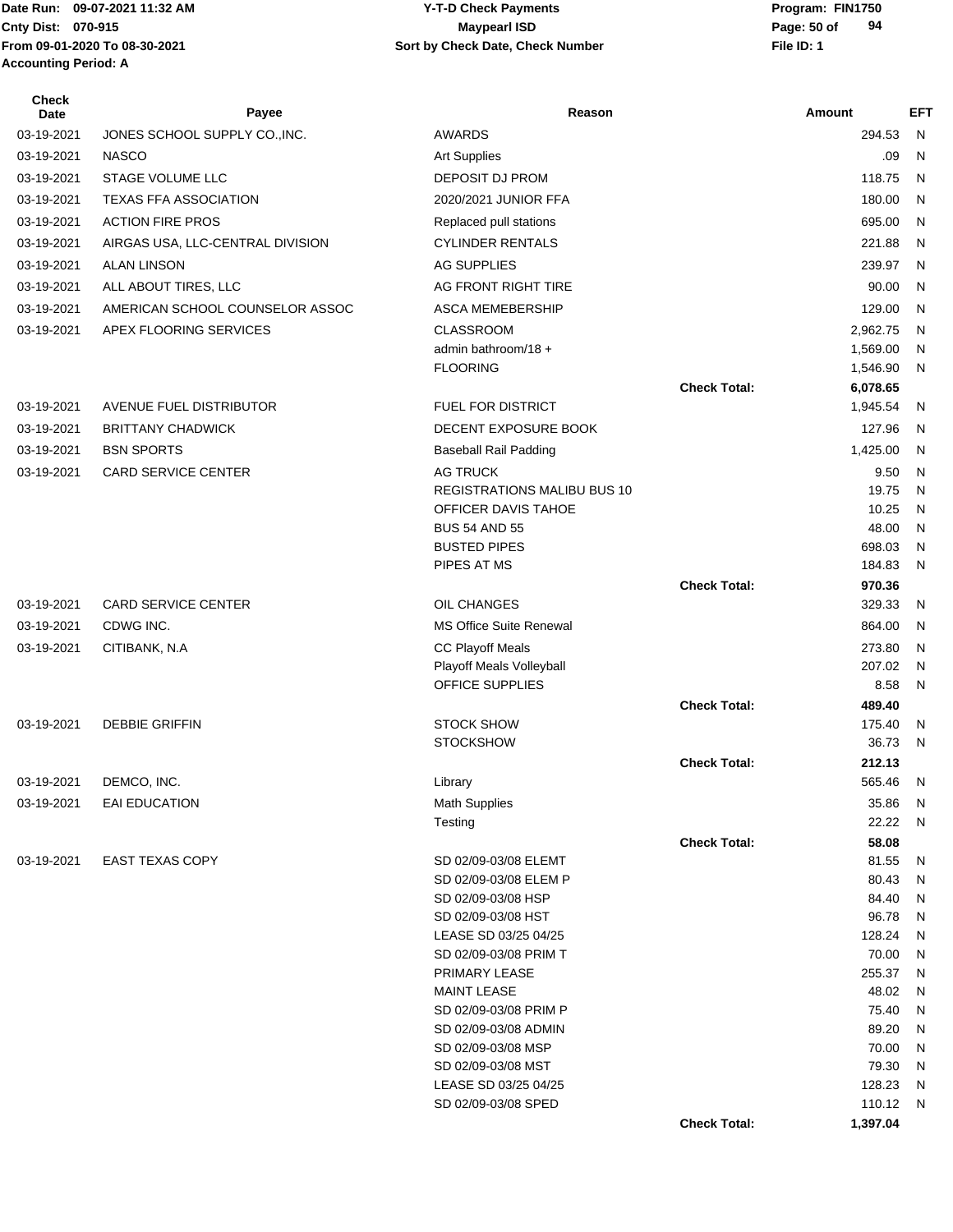| <b>Check</b><br>Date | Payee                                    | Reason                         |                     | Amount              | <b>EFT</b>   |
|----------------------|------------------------------------------|--------------------------------|---------------------|---------------------|--------------|
| 03-19-2021           | CLEBURNE WELDING & INDUSTRIAL SUPPL      | <b>CYLINDER</b>                |                     | 19.74               | N            |
| 03-19-2021           | <b>ENVIROMATIC SYSTEMS OR FORT WORTH</b> | <b>LSK HVAC Repair</b>         |                     | 2,510.00            | N            |
|                      |                                          | <b>HVAC</b> repairs            |                     | 615.00              | N            |
|                      |                                          |                                | <b>Check Total:</b> | 3,125.00            |              |
| 03-19-2021           | <b>FAMILY/CONSUMER SCEINCE TEACHE</b>    | <b>FCSTAT MEMBERSIP</b>        |                     | 250.00              | N            |
|                      |                                          | <b>FCSTAT MEMBERSIP</b>        |                     | 1,196.00            | N            |
|                      |                                          | PO Created by Req: 100964      |                     | 133.08              | N            |
|                      |                                          |                                | <b>Check Total:</b> | 1,579.08            |              |
| 03-19-2021           | FLATT STATIONERS, INC.                   | <b>OFFICE SUPPLIES</b>         |                     | 310.78              | N            |
| 03-19-2021           | <b>FLINN SCIENTIFIC</b>                  | <b>SCIENCE SUPPLIES</b>        |                     | 1,056.11            | N            |
| 03-19-2021           | FOLLETT SCHOOL SOLUTIONS, INC            | <b>ELEM LIBRARY</b>            |                     | 879.77              | N            |
| 03-19-2021           | <b>HILCO</b>                             | SD 02/01-03/01 MARQUEE         |                     | 47.05               | N            |
|                      |                                          | SD 02/01-03/01 FUEL TANKS      |                     | 34.25               | N            |
|                      |                                          | SD 02/01-03/01 SEC LIGHTS      |                     | 36.89               | N            |
|                      |                                          | SD 02/01-03/01 HS N. WING      |                     | 1,795.03            | N            |
|                      |                                          | SD 02/01-03/01 ATH FAC         |                     | 423.07              | N            |
|                      |                                          | SD 02/01-03/01 MS              |                     | 3,281.32            | N            |
|                      |                                          | SD 02/01-03/01 ELEM            |                     | 3,075.53            | N            |
|                      |                                          | SD 02/01-03/01 SPORTS COMPLEX  |                     | 1,219.58            | N            |
|                      |                                          | SD 02/01-03/01 AG FAC          | <b>Check Total:</b> | 2,065.61            | N            |
| 03-19-2021           | Houston ISD                              | SHARS SD 02/01-02/28           |                     | 11,978.33<br>144.48 | N            |
|                      |                                          | 2 HALF DAY SERVICES            |                     |                     | N            |
| 03-19-2021           | INTERQUEST DETECTION CANINES             |                                |                     | 580.00              |              |
| 03-19-2021           | <b>JEREMY HANEY</b>                      | <b>OFFICIAL</b>                |                     | 155.00              | N            |
| 03-19-2021           | KARLEE JONES                             | <b>STOCKSHOW</b>               |                     | 161.01              | N            |
|                      |                                          | <b>STOCKSHOW</b>               |                     | 347.73              | N            |
|                      |                                          |                                | <b>Check Total:</b> | 508.74              |              |
| 03-19-2021           | <b>KEENE ISD</b>                         | <b>Track Keene Entry</b>       |                     | 900.00              | N            |
| 03-19-2021           | KING VETERINARY SERVICES, PLLC           | FARM CALL EXAM<br><b>EXAMS</b> |                     | 140.00              | N<br>N       |
|                      |                                          |                                | <b>Check Total:</b> | 220.00<br>360.00    |              |
| 03-19-2021           | LAKESHORE EQUIPMENT CO.                  | <b>PPCD SUPPLIES</b>           |                     | 392.80              | N            |
|                      |                                          | <b>DYSLEXIA SUPPLIES</b>       |                     | 79.99               | N            |
|                      |                                          | PPCD SUPPLIES                  |                     | 250.00              | N            |
|                      |                                          | <b>DYSLEXIA SUPPLIES</b>       |                     | 1,045.17 N          |              |
|                      |                                          |                                | <b>Check Total:</b> | 1,767.96            |              |
| 03-19-2021           | LAMANUEL JACKSON                         | <b>OFFICIAL</b>                |                     | 155.00              | N            |
| 03-19-2021           | LIFE SCHOOL WAXAHACHIE                   | Golf Entry Dist. Preview       |                     | 800.00              | N            |
| 03-19-2021           | LOCHRIDGE PRIEST INC                     | <b>PLUMBING</b>                |                     | 825.00              | N            |
| 03-19-2021           | LOWE'S                                   | <b>MAINT SUPPLIES</b>          |                     | 316.16              | N            |
|                      |                                          | <b>MAINT SUPPLIES</b>          |                     | 106.28              | $\mathsf{N}$ |
|                      |                                          | <b>MAINT SUPPLIES</b>          |                     | 34.62               | N            |
|                      |                                          | <b>CHAIRS TABLES HS</b>        |                     | 1,844.72            | N            |
|                      |                                          |                                | <b>Check Total:</b> | 2,301.78            |              |
| 03-19-2021           | LUCKIES AUTO AND TRUCK                   | <b>INSPECTION BUS 63</b>       |                     | 40.00               | N            |
|                      |                                          | <b>INSPECTION 62</b>           |                     | 40.00               | N            |
|                      |                                          | <b>INSPECTION 61</b>           |                     | 40.00               | N            |
|                      |                                          | <b>INSPECTION BUS 52</b>       |                     | 40.00               | N            |
|                      |                                          |                                | <b>Check Total:</b> | 160.00              |              |
| 03-19-2021           | M.A.C. ALARMS                            | Installing wireless            |                     | 2,740.00            | N            |
|                      |                                          | Installing wireless            |                     | 1,370.00            | N            |
|                      |                                          | <b>Quarterly Monitoring</b>    |                     | 300.00              | N            |
|                      |                                          |                                | <b>Check Total:</b> | 4,410.00            |              |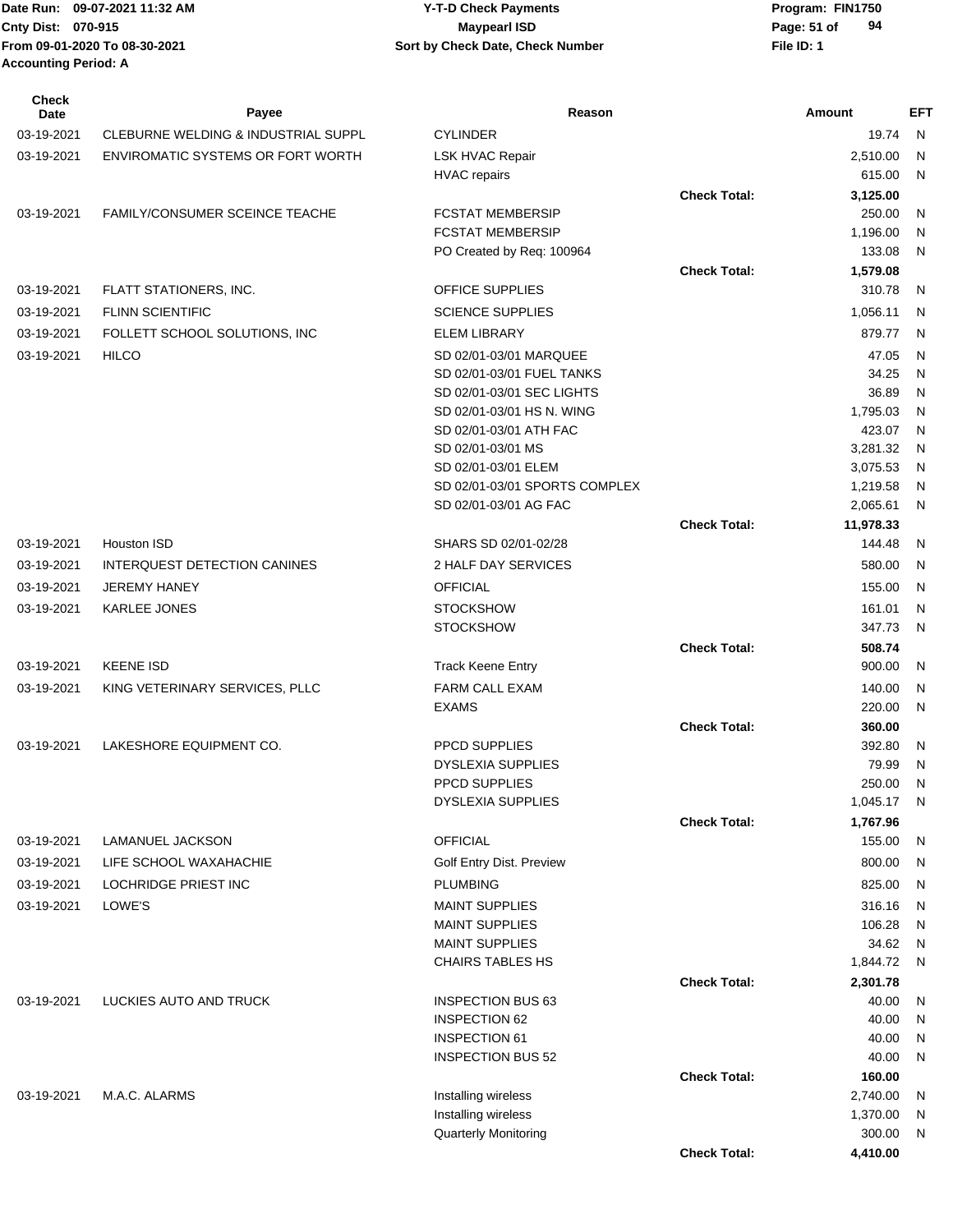#### Date Run: 09-07-2021 11:32 AM **Program: FIN1750** Y-T-D Check Payments **Cnty Dist:** 070-915 **Page:** 52 of **09-07-2021 11:32 AM Y-T-D Check Payments 070-915 Maypearl ISD**

| <b>Check</b><br>Date | Payee                                     | Reason                                                              |                     | <b>Amount</b>     | <b>EFT</b>   |
|----------------------|-------------------------------------------|---------------------------------------------------------------------|---------------------|-------------------|--------------|
| 03-19-2021           | <b>MACKIN LIBRARY MEDIA</b>               | Library                                                             |                     | 195.85            | N.           |
| 03-19-2021           | <b>MARCUS SWIFT</b>                       | <b>OFFICIAL</b>                                                     |                     | 155.00            | $\mathsf{N}$ |
| 03-19-2021           | <b>MENTORS CARE</b>                       | <b>MENTOR CARE 7TH PAYMENT</b>                                      |                     | 4,000.00          | N            |
| 03-19-2021           | MOBILITY EXCELLENCE, LLC                  | <b>O&amp;M SERVICES</b>                                             |                     | 148.75            | $\mathsf{N}$ |
| 03-19-2021           | <b>NASCO</b>                              | <b>Art Supplies</b>                                                 |                     | 315.80            | $\mathsf{N}$ |
| 03-19-2021           | NEC FINANCIAL SERVICES, LLC               | LEASE SV8100 PHONE SYSTEM                                           |                     | 1,159.20          | $\mathsf{N}$ |
|                      |                                           | <b>INTERST SV8100 PHONE SYSTEM</b>                                  |                     | 181.07            | $\mathsf{N}$ |
|                      |                                           |                                                                     | <b>Check Total:</b> | 1,340.27          |              |
| 03-19-2021           | <b>NEXTLINK BROADBAND</b>                 | SD 02/28-03-29 LEVEL 1                                              |                     | 790.00            | N            |
| 03-19-2021           | NORTH TEXAS TOLLWAY AUTHORITY             | <b>TOLL ROADS 1358172</b>                                           |                     | 5.14              | N            |
| 03-19-2021           | OAK CLIFF OFFICE SUPPLY & PRINTING        | PRINTER INK                                                         |                     | 75.31             | N            |
|                      |                                           | office supplies                                                     |                     | 943.11            | N            |
|                      |                                           | <b>FILE FOLDERS</b>                                                 |                     | 40.82             | N            |
|                      |                                           | <b>OFFICE</b>                                                       |                     | 40.59             | N            |
|                      |                                           | <b>IAMINATING FILM</b>                                              |                     | 133.50            | $\mathsf{N}$ |
| 03-19-2021           | OFFICE DEPOT                              | <b>INDEX CARDS MARKERS</b>                                          | <b>Check Total:</b> | 1,233.33<br>96.60 |              |
|                      |                                           |                                                                     |                     |                   | N            |
| 03-19-2021           | OLEN WILLIAMS, INC.                       | <b>REPAIR SERVICE DIGIT 12-9LBA</b><br>REPAIR SERVICE DIGIT 12-9LBA |                     | 250.00<br>414.00  | N<br>N       |
|                      |                                           | REPAIR18-19 LD                                                      |                     | 480.00            | N            |
|                      |                                           |                                                                     | <b>Check Total:</b> | 1,144.00          |              |
| 03-19-2021           | PIEPER ENTERPRISES, INC.                  | LAWM MAIN SPORTS COMPLEX                                            |                     | 2,250.00          | $\mathsf{N}$ |
|                      |                                           | <b>LAWN MAINT MARCH</b>                                             |                     | 5,962.50          | N            |
|                      |                                           | PORTABLE CLASSROOMS PAD                                             |                     | 11,150.00         | N            |
|                      |                                           |                                                                     | <b>Check Total:</b> | 19,362.50         |              |
| 03-19-2021           | <b>RANDY DANIEL</b>                       | <b>OFFICIAL</b>                                                     |                     | 155.00            | N            |
| 03-19-2021           | <b>REGION 10/EDUCATION SERVICE CENTER</b> | Infosec IQ - Added Licenses                                         |                     | 10.50             | N            |
| 03-19-2021           | <b>RIVERSIDE INSIGHTS</b>                 | <b>TEST RECORDS</b>                                                 |                     | 261.80            | $\mathsf{N}$ |
| 03-19-2021           | SCHOOL SPECIALTY INC.                     | <b>Office Supplies</b>                                              |                     | 812.79            | $\mathsf{N}$ |
| 03-19-2021           | <b>SHAWN PEACH</b>                        | POWERLIFTING MEET                                                   |                     | 162.29            | N            |
|                      |                                           | <b>FUEL</b>                                                         |                     | 35.54             | $\mathsf{N}$ |
|                      |                                           |                                                                     | <b>Check Total:</b> | 197.83            |              |
| 03-19-2021           | SOTER TECHNOLOGIES LLC                    | <b>FLYSENSE SUPPORT LICENSE</b>                                     |                     | 1,200.00          | N            |
| 03-19-2021           | SUPERIOR PEDIATRIC CARE, INC.             | PT CONTRACTED SERVICES                                              |                     | 682.50            | N            |
|                      |                                           | PT CONTRACTED SERVICES<br>OT CONTRACTED SERVICES                    |                     | 211.25<br>276.25  | N<br>N       |
|                      |                                           | OT CONTRACTED SERVICES                                              |                     | 211.25            | N            |
|                      |                                           | 2/24/21 TVI SERVICE                                                 |                     | 62.50             | N            |
|                      |                                           | 03/03/21TVI SERVICE                                                 |                     | 62.50             | N            |
|                      |                                           |                                                                     | <b>Check Total:</b> | 1,506.25          |              |
| 03-19-2021           | <b>TCA</b>                                | <b>MEMBERSHIP</b>                                                   |                     | 29.00             | N            |
|                      |                                           | <b>MEMBERSHIP</b>                                                   |                     | 121.00            | N            |
|                      |                                           | <b>MEMBERSHIP</b>                                                   |                     | 170.00            | N            |
|                      |                                           |                                                                     | <b>Check Total:</b> | 320.00            |              |
| 03-19-2021           | <b>THYSSENKRUPP ELEVATOR CORP</b>         | <b>ELEV MAINTENANCE</b>                                             |                     | 1,259.74          | -N           |
| 03-19-2021           | TRANE                                     | <b>HVAC Parts</b>                                                   |                     | 367.58            | N            |
| 03-19-2021           | <b>TXU ENERGY</b>                         | SEC LIGHTS SD 02/08-03/09                                           |                     | 331.30            | N            |
| 03-19-2021           | <b>WAXAHACHIE ISD</b>                     | UIL BI DISTRICT ONE ACT PLAY                                        |                     | 150.00            | N            |
|                      |                                           | UIL BI DISTRICT ONE ACT PLAY                                        |                     | 50.00             | N            |
|                      |                                           | UIL BI DISTRICT ONE ACT PLAY                                        | <b>Check Total:</b> | 450.00<br>650.00  | N            |
|                      |                                           |                                                                     |                     |                   |              |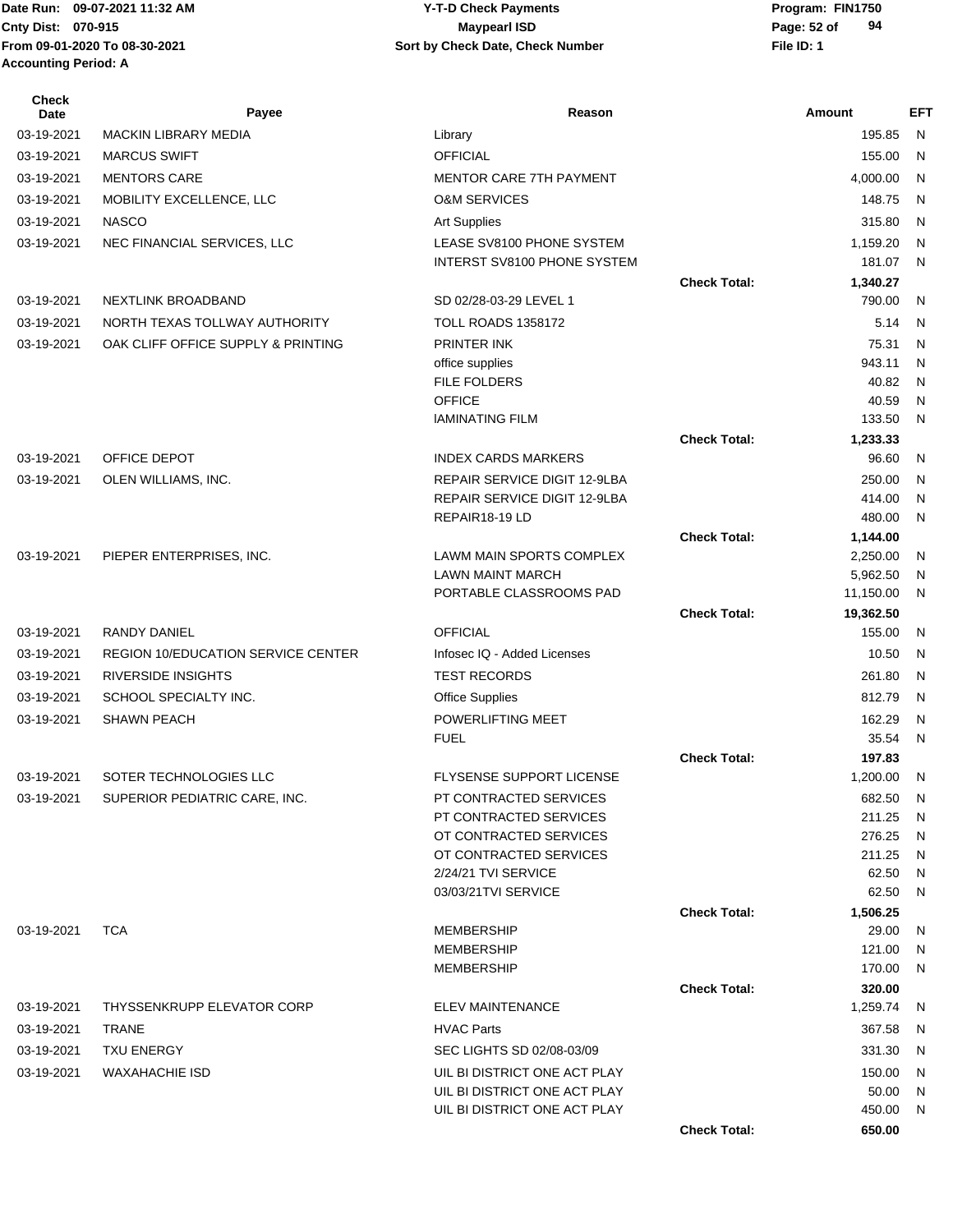# Date Run: 09-07-2021 11:32 AM **Program: FIN1750** Y-T-D Check Payments **Accounting Period: A**

#### **Cnty Dist:** 070-915 **Page:** 53 of **From 09-01-2020 To 08-30-2021 File ID: 1 Sort by Check Date, Check Number 09-07-2021 11:32 AM Y-T-D Check Payments 070-915 Maypearl ISD**

| Check<br>Date | Payee                                | Reason                                                  |                     | Amount             | <b>EFT</b>     |
|---------------|--------------------------------------|---------------------------------------------------------|---------------------|--------------------|----------------|
| 03-19-2021    | <b>WEST WARREN</b>                   | <b>CHIEF TRAINING</b>                                   |                     | 34.93              | - N            |
| 03-19-2021    | YOUTHLIGHT, INC.                     | <b>MMs Counseling</b>                                   |                     | 224.67             | $\overline{N}$ |
| 03-25-2021    | OFFICE OF THE ATTORNEY GENERAL       | PAYROLL                                                 |                     | 795.20             | -N             |
| 03-26-2021    | <b>EUBANKS FLORIST</b>               | <b>FLOWERS</b>                                          |                     | 107.00             | N              |
| 03-26-2021    | LEGACY ISP, LLC                      | <b>INSTALLATION SERVICES</b>                            |                     | 540.00             | N              |
| 03-26-2021    | ELLIS CO FED TEACHERS CR UNION       | MAR DED CREDIT UNION                                    |                     | 3,655.00           | N              |
| 03-26-2021    | <b>THOMAS D POWERS</b>               | MAR DED MISCELLANEOUS DEDUCTS                           |                     | 643.00             | N              |
| 03-26-2021    | ASSN TEXAS PROF EDUCATORS            | MAR DED MISCELLANEOUS DEDUCTS                           |                     | 483.50             | -N             |
|               |                                      |                                                         |                     |                    |                |
| 03-26-2021    | EDUCATION CAREER ALTERNATIVE         | MAR DED MISCELLANEOUS DEDUCTS                           |                     | 390.00             | N              |
| 03-26-2021    | <b>MAYPEARL EDUCATION FOUNDATION</b> | MAR DED MISCELLANEOUS DEDUCTS                           |                     | 662.00             | N              |
| 03-26-2021    | NATIONAL BENEFIT SERVICES, LLC       | MAR DED TAX SHEL. ANNUITY                               |                     | 1,510.00           | N              |
|               |                                      | MAR DED TAX SHEL. ANNUITY                               |                     | 200.00             | N              |
|               |                                      | MAR DED TAX SHEL. ANNUITY                               |                     | 375.00             | N              |
|               |                                      | MAR DED TAX SHEL. ANNUITY                               |                     | 50.00              | N              |
|               |                                      | MAR DED TAX SHEL. ANNUITY                               |                     | 1,042.00           | N              |
|               |                                      | MAR DED TAX SHEL, ANNUITY                               |                     | 450.00             | N              |
|               |                                      | MAR DED 457 DEFERRED COMP.<br>MAR DED TAX SHEL. ANNUITY |                     | 475.43<br>300.00   | N              |
|               |                                      | MAR DED HEALTH INSURANCE                                |                     | 2,535.81           | N<br>- N       |
|               |                                      |                                                         | <b>Check Total:</b> | 6,938.24           |                |
| 03-26-2021    | FINANCIAL BENEFIT SERVICES, LLC      | MAR DED LIFE INSURANCE                                  |                     | 1,384.30           | N              |
|               |                                      | MAR DED HEALTH INSURANCE                                |                     | 681.70             | N              |
|               |                                      | MAR DED HEALTH INSURANCE                                |                     | 1,035.83           | N              |
|               |                                      | MAR DED LIFE INSURANCE                                  |                     | 80.36              | N              |
|               |                                      | MAR DED LIFE INSURANCE                                  |                     | 91.80              | N              |
|               |                                      | MAR DED HEALTH INSURANCE                                |                     | 256.31             | N              |
|               |                                      | MAR DED LIFE INSURANCE                                  |                     | 492.20             | N              |
|               |                                      | MAR DED HEALTH INSURANCE                                |                     | 438.41             | N              |
|               |                                      | MAR DED HEALTH INSURANCE                                |                     | 512.00             | N              |
|               |                                      | MAR DED HEALTH INSURANCE                                |                     | 101.84             | N              |
|               |                                      | MAR DED LIFE INSURANCE                                  |                     | 1,602.95           | N              |
|               |                                      | MAR DED HEALTH INSURANCE                                |                     | 208.30             | N              |
|               |                                      | MAR DED HEALTH INSURANCE                                |                     | 210.10             | N              |
|               |                                      | MAR DED HEALTH INSURANCE                                |                     | 1,183.73 N         |                |
|               |                                      | MAR DED HEALTH INSURANCE<br>MAR DED HEALTH INSURANCE    |                     | 261.90<br>2,352.74 | - N            |
|               |                                      | MAR DED HEALTH INSURANCE                                |                     | 508.47             | N<br>N         |
|               |                                      | MAR DED HEALTH INSURANCE                                |                     | 287.48             | N              |
|               |                                      | MAR DED HEALTH INSURANCE                                |                     | 397.54             | N              |
|               |                                      | MAR DED HEALTH INSURANCE                                |                     | 632.29             | N              |
|               |                                      | MAR DED HEALTH INSURANCE                                |                     | 178.82             | N              |
|               |                                      | MAR DED HEALTH INSURANCE                                |                     | 57.92              | N              |
|               |                                      | MAR DED MISCELLANEOUS DEDUCTS                           |                     | 358.85             | N              |
|               |                                      | MAR DED HEALTH INSURANCE                                |                     | 35.61              | N              |
|               |                                      | MAR DED HEALTH INSURANCE                                |                     | 428.00             | N              |
|               |                                      |                                                         | <b>Check Total:</b> | 13,779.45          |                |
| 03-26-2021    | EECU                                 | MAR DED HSA                                             |                     | 2,640.00           | -N             |
| 03-26-2021    | THE COWBOY BANK OF TEXAS             | PAYROLL                                                 |                     | 37,458.69          | <sub>N</sub>   |
|               |                                      | PAYROLL                                                 |                     | 8,580.89           | N              |
|               |                                      | PAYROLL                                                 |                     | 8,580.89           | N,             |
|               |                                      |                                                         | <b>Check Total:</b> | 54,620.47          |                |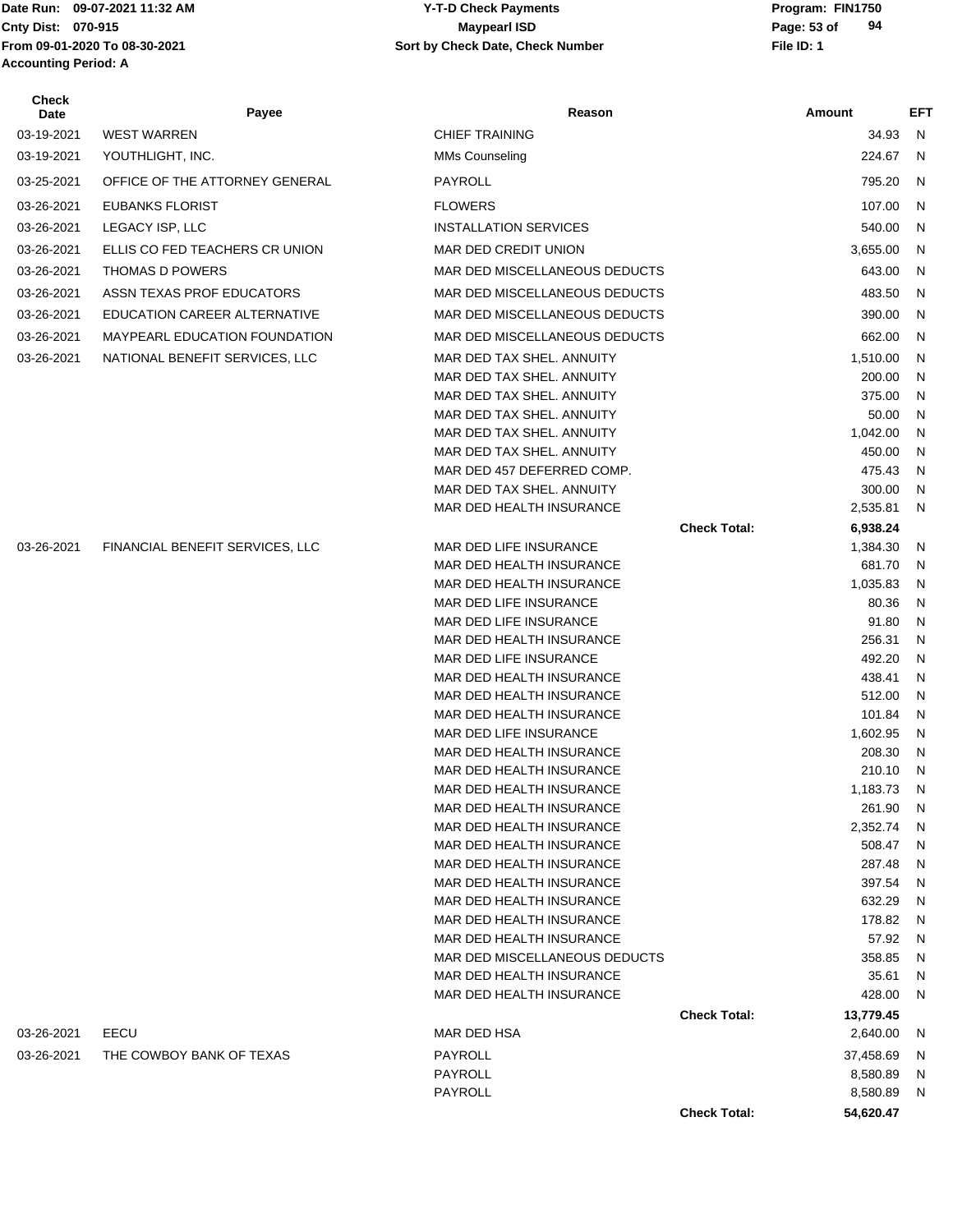#### Date Run: 09-07-2021 11:32 AM **Program: FIN1750** Y-T-D Check Payments **Cnty Dist:** 070-915 **Page:** 54 of **09-07-2021 11:32 AM Y-T-D Check Payments 070-915 Maypearl ISD**

| <b>Check</b><br>Date | Payee                               | Reason                                     |                     | Amount          | <b>EFT</b>        |
|----------------------|-------------------------------------|--------------------------------------------|---------------------|-----------------|-------------------|
| 03-26-2021           | CLAIMS ADMINISTRATIVE SERVICES INC  | CN WORKERS COMP#3594                       |                     | 147.69          | N                 |
|                      |                                     | <b>WORKERS COMP EPAY</b>                   |                     | 39.14           | N                 |
|                      |                                     | <b>WORKERS COMP EPAY</b>                   |                     | 4.32            | N                 |
|                      |                                     |                                            | <b>Check Total:</b> | 191.15          |                   |
| 03-26-2021           | ALL ABOUT TIRES, LLC                | TIRE ROTATION/OIL CHANGE                   |                     | 98.00           | N                 |
| 03-26-2021           | ALL SPORTS TROPHIES                 | <b>Track Medals</b>                        |                     | 260.00          | N                 |
| 03-26-2021           | <b>AVENUE FUEL DISTRIBUTOR</b>      | <b>FUEL FOR DISTRICT</b>                   |                     | 2,396.04        | N                 |
| 03-26-2021           | CANON FINANCIAL SERVICES INC        | SD 03/01-03/31 LEASE                       |                     | 135.64          | N                 |
|                      |                                     | SD 03/01-03/31 LEASE                       |                     | 1,300.29        | N                 |
|                      |                                     |                                            | <b>Check Total:</b> | 1,435.93        |                   |
| 03-26-2021           | CAROLINA BIOLOGICAL SUPPLY CO.      | <b>SCIENCE SUPPLIES</b>                    |                     | 38.26           | N                 |
| 03-26-2021           | <b>CPI</b>                          | <b>NCI BLENDED LEARNING</b>                |                     | 49.50           | N                 |
| 03-26-2021           | DEPARTMENT OF INFORMATION RESOURCES | SD 02/01-02/28 LD                          |                     | 62.91           | N                 |
| 03-26-2021           | <b>DESOTO JANITORIAL</b>            | Janitorial supplies                        |                     | 1,123.20        | N                 |
| 03-26-2021           | <b>EAST TEXAS COPY</b>              | SD 02/04-03/03 ELEM T                      |                     | 443.38          | N                 |
|                      |                                     | SD 02/04-03/03 ELEM P                      |                     | 29.44           | N                 |
|                      |                                     | SD 02/04-03/03 HSP                         |                     | 19.93           | N                 |
|                      |                                     | SD 02/04-03/03 HST                         |                     | 275.97          | N                 |
|                      |                                     | SD 02/04-03/03 PRI T                       |                     | 138.24          | N                 |
|                      |                                     | SD 02/04-03/03 PRIM P                      |                     | 14.98           | N                 |
|                      |                                     | SD 02/04-03/03 ADMIN<br>SD 02/04-03/03 MSP |                     | 191.84<br>23.40 | N<br>N            |
|                      |                                     | SD 02/04-03/03 MST                         |                     | 344.14          | N                 |
|                      |                                     | SD 02/04-03/03 SPED                        |                     | 51.83           | N                 |
|                      |                                     |                                            | <b>Check Total:</b> | 1,533.15        |                   |
| 03-26-2021           | ELLIS COUNTY UMPIRES ASSOCIATION    | Scrimmage Fee                              |                     | 120.00          | N                 |
| 03-26-2021           | JAMF HOLDINGS, INC. & SUBSIDIARIES  | iPad management                            |                     | 210.00          | N                 |
| 03-26-2021           | <b>JORDAN HOWARD</b>                | <b>UNIFI SWITCH</b>                        |                     | 374.85          | N                 |
| 03-26-2021           | LIVING WELL AWARE LLC               | <b>WELLNSS AND HEALTH</b>                  |                     | 100.00          | N                 |
| 03-26-2021           | LUCKIES AUTO AND TRUCK              | <b>INSPECTION 65</b>                       |                     | 40.00           | N                 |
|                      |                                     | <b>INSPECTION 64</b>                       |                     | 40.00           | N                 |
|                      |                                     |                                            | <b>Check Total:</b> | 80.00           |                   |
| 03-26-2021           | M.A.C. ALARMS                       | Annual fire alarm inspections              |                     | 2,800.00        | N                 |
| 03-26-2021           | <b>NASCO</b>                        | Art supplies                               |                     | 291.19          | N                 |
|                      |                                     | Art supplies                               |                     | 63.40           | N                 |
|                      |                                     |                                            | <b>Check Total:</b> | 354.59          |                   |
| 03-26-2021           | NAVARRO COLLEGE                     | <b>2021 SPRING TUITION</b>                 |                     | 49,566.92       | N                 |
|                      |                                     | <b>TSI TRAINING</b>                        |                     | 40.00           | $\mathsf{N}$      |
|                      |                                     | NEEDED SEPERATE CHECKS                     |                     | -49,566.92      | N                 |
|                      |                                     | NEEDED SEPERATE CHECKS                     |                     | -40.00          | N                 |
|                      |                                     |                                            | <b>Check Total:</b> | .00             |                   |
| 03-26-2021           | PEARSON ASSESSMENT                  | GT testing supplies                        |                     | 192.39          | N                 |
| 03-26-2021           | OAK CLIFF OFFICE SUPPLY & PRINTING  | ROLLING CART                               |                     | 90.99           | N                 |
|                      |                                     | OFFICE SUPPLIES                            |                     | 271.38          | N                 |
|                      |                                     | OFFICE SUPPLIES<br>OFFICE SUPPLIES         |                     | 298.23<br>12.00 | $\mathsf{N}$<br>N |
|                      |                                     |                                            | <b>Check Total:</b> | 672.60          |                   |
| 03-26-2021           | PALOS SPORTS                        | PE SUPPLIES                                |                     | 226.14          | N                 |
|                      |                                     | PE SUPPLIES                                |                     | 83.49           | N                 |
|                      |                                     |                                            | <b>Check Total:</b> | 309.63          |                   |
| 03-26-2021           | PERMA-BOUND BOOKS                   | <b>BOOKS</b>                               |                     | 749.43          | N.                |
|                      |                                     | Library supplies                           |                     | 25.44           | N                 |
|                      |                                     |                                            | <b>Check Total:</b> | 774.87          |                   |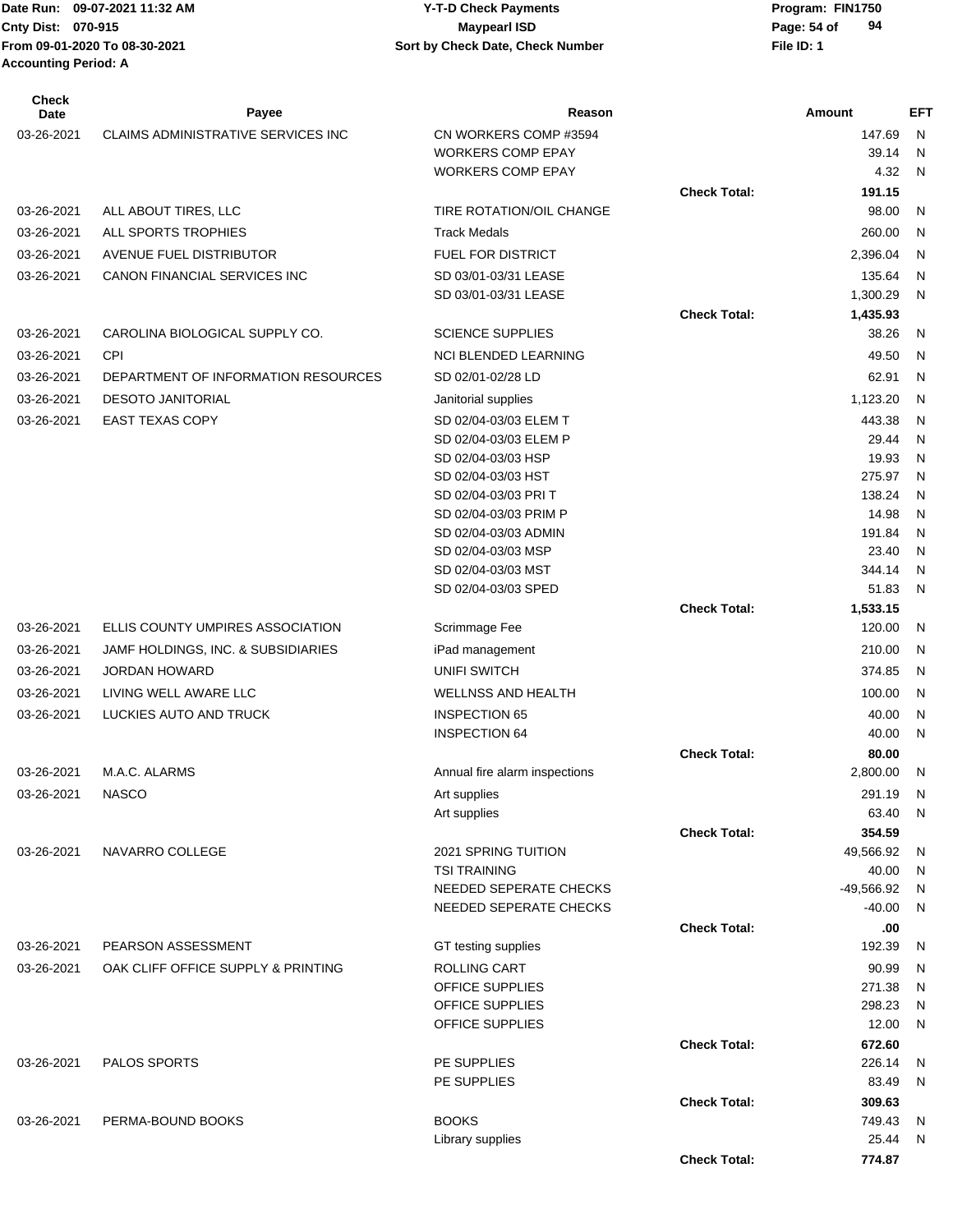#### Date Run: 09-07-2021 11:32 AM **Program: FIN1750** Y-T-D Check Payments **Cnty Dist:** 070-915 **Page: 55 of 09-07-2021 11:32 AM Y-T-D Check Payments 070-915 Maypearl ISD**

| <b>Check</b><br>Date | Payee                                    | Reason                              |                     | Amount             | <b>EFT</b>   |
|----------------------|------------------------------------------|-------------------------------------|---------------------|--------------------|--------------|
| 03-26-2021           | PIEPER ENTERPRISES, INC.                 | MOVE RAISE REPAIR IRRIGATION        |                     | 570.00             | N            |
|                      |                                          | Tree removal                        |                     | 500.00             | N            |
|                      |                                          |                                     | <b>Check Total:</b> | 1,070.00           |              |
| 03-26-2021           | POSITIVE PROMOTIONS                      | <b>TREASURE CHEST</b>               |                     | 77.61              | N            |
| 03-26-2021           | RICHARD VANCD CHRISTIAN                  | <b>UMPIRE</b>                       |                     | 180.00             | N            |
| 03-26-2021           | ROBERT CARRASCO                          | <b>UMPIRE</b>                       |                     | 180.00             | $\mathsf{N}$ |
| 03-26-2021           | SCHOOL SPECIALTY INC.                    | SS supplies                         |                     | 494.13             | $\mathsf{N}$ |
| 03-26-2021           | <b>WHITNEY ISD</b>                       | <b>Tennis Tournament Whitney</b>    |                     | 200.00             | N            |
| 03-26-2021           | WILLIAM V. MACGILL & CO.                 | <b>NURSE SUPPLIES</b>               |                     | 333.48             | N            |
|                      |                                          | nurse supplies                      |                     | 242.49             | N            |
|                      |                                          |                                     | <b>Check Total:</b> | 575.97             |              |
| 03-26-2021           | NAVARRO COLLEGE                          | 2021 SPRING TUITION                 |                     | 49,566.92          | N            |
| 03-26-2021           | NAVARRO COLLEGE                          | <b>TSI TEST</b>                     |                     | 40.00              | $\mathsf{N}$ |
| 03-30-2021           | SAMUEL LEHEW                             | <b>MISPLACED CHECK</b>              |                     | $-200.00$          | N            |
| 04-01-2021           | COMMUNITY COFFEE CO. LLC                 | <b>COFFEE</b>                       |                     | 216.00             | N            |
| 04-01-2021           | SAMUEL LEHEW                             | <b>FRESH COUNTRY FUNDRAISER</b>     |                     | 200.00             | N            |
| 04-01-2021           | <b>WAL MART</b>                          | <b>COOKING CHEER</b>                |                     | 90.03              | $\mathsf{N}$ |
| 04-01-2021           | 2W INTERNATIONAL, LLC                    | <b>CURRICULUM ATHLETIC</b>          |                     | 1,750.00           | N            |
| 04-01-2021           | AGILE SPORTS TECHNOLOGIES                | <b>Volleyball Hudl</b>              |                     | 450.00             | N            |
| 04-01-2021           | <b>ALAN LINSON</b>                       | <b>HOUSTON AG SHOW</b>              |                     | 392.84             | N            |
|                      |                                          | <b>HOUSTON AG SHOW</b>              |                     | 72.73              | $\mathsf{N}$ |
|                      |                                          |                                     | <b>Check Total:</b> | 465.57             |              |
| 04-01-2021           | APPLE, INC.                              | <b>IPADS</b>                        |                     | 766.00             | N            |
| 04-01-2021           | AT&T CORP.                               | LD CHARGES                          |                     | 44.63              | $\mathsf{N}$ |
| 04-01-2021           | <b>BSN SPORTS</b>                        | <b>Fitness Gram</b>                 |                     | 416.00             | N            |
| 04-01-2021           | CDWG INC.                                | Switches for VOIP system            |                     | 42.54              | N            |
|                      |                                          | PHONES LICENSE for VOIP system      |                     | 10,701.60          | $\mathsf{N}$ |
|                      |                                          |                                     | <b>Check Total:</b> | 10,744.14          |              |
| 04-01-2021           | <b>CPI</b>                               | <b>WORKBOOK</b><br><b>WORKBOOKS</b> |                     | 244.50<br>1,000.00 | N<br>N       |
|                      |                                          | <b>WORKBOOKS</b>                    |                     | 164.90             | N            |
|                      |                                          |                                     | <b>Check Total:</b> | 1,409.40           |              |
| 04-01-2021           | <b>DEBBIE GRIFFIN</b>                    | Reimbursement for SFP+ Connect      |                     | 127.41             | N            |
| 04-01-2021           | EICHELBAUM WARDELL HANSEN POWELL &       | <b>LEGAL SERVICES</b>               |                     | 1,948.00           | <sub>N</sub> |
| 04-01-2021           | ELLIS COUNTY MUSIC CENTER                | <b>BAND BOOK</b>                    |                     | 449.59             | N            |
|                      |                                          | MICROPHONE CHIP                     |                     | 59.96              | N            |
|                      |                                          | <b>CLARINET REED</b>                |                     | 65.98              | N            |
|                      |                                          |                                     | <b>Check Total:</b> | 575.53             |              |
| 04-01-2021           | <b>ENVIROMATIC SYSTEMS OR FORT WORTH</b> | <b>LSK HVAC Repair</b>              |                     | 495.00             | N            |
| 04-01-2021           | <b>JUSTIN RAY WOOD</b>                   | <b>Band Clinician</b>               |                     | 200.00             | N            |
| 04-01-2021           | <b>JYRO SIGNS</b>                        | Maint./custodial hiring banner      |                     | 132.50             | N            |
| 04-01-2021           | <b>KEITH CYR</b>                         | <b>UMPIRE</b>                       |                     | 90.00              | N            |
| 04-01-2021           | LAKESHORE EQUIPMENT CO.                  | <b>CLASS SUPPLIES</b>               |                     | 145.96             | N            |
| 04-01-2021           | LIFE SCHOOL WAXAHACHIE                   | <b>Golf District Entry Fee</b>      |                     | 750.00             | N            |
| 04-01-2021           | LIVING WELL AWARE LLC                    | <b>WELLNESS AND HEALTH</b>          |                     | 15.00              | N            |
| 04-01-2021           | LONE STAR PERCUSSION                     | <b>BASS TAPERED DRUM HEAD</b>       |                     | 326.59             | N            |
| 04-01-2021           | LUCKIES AUTO AND TRUCK                   | <b>INSPECTION BUS 53</b>            |                     | 40.00              | N            |
| 04-01-2021           | LUKE MCMILLAN MUSIC CO                   | <b>MARCHING MUSIC</b>               |                     | 1,500.00           | N            |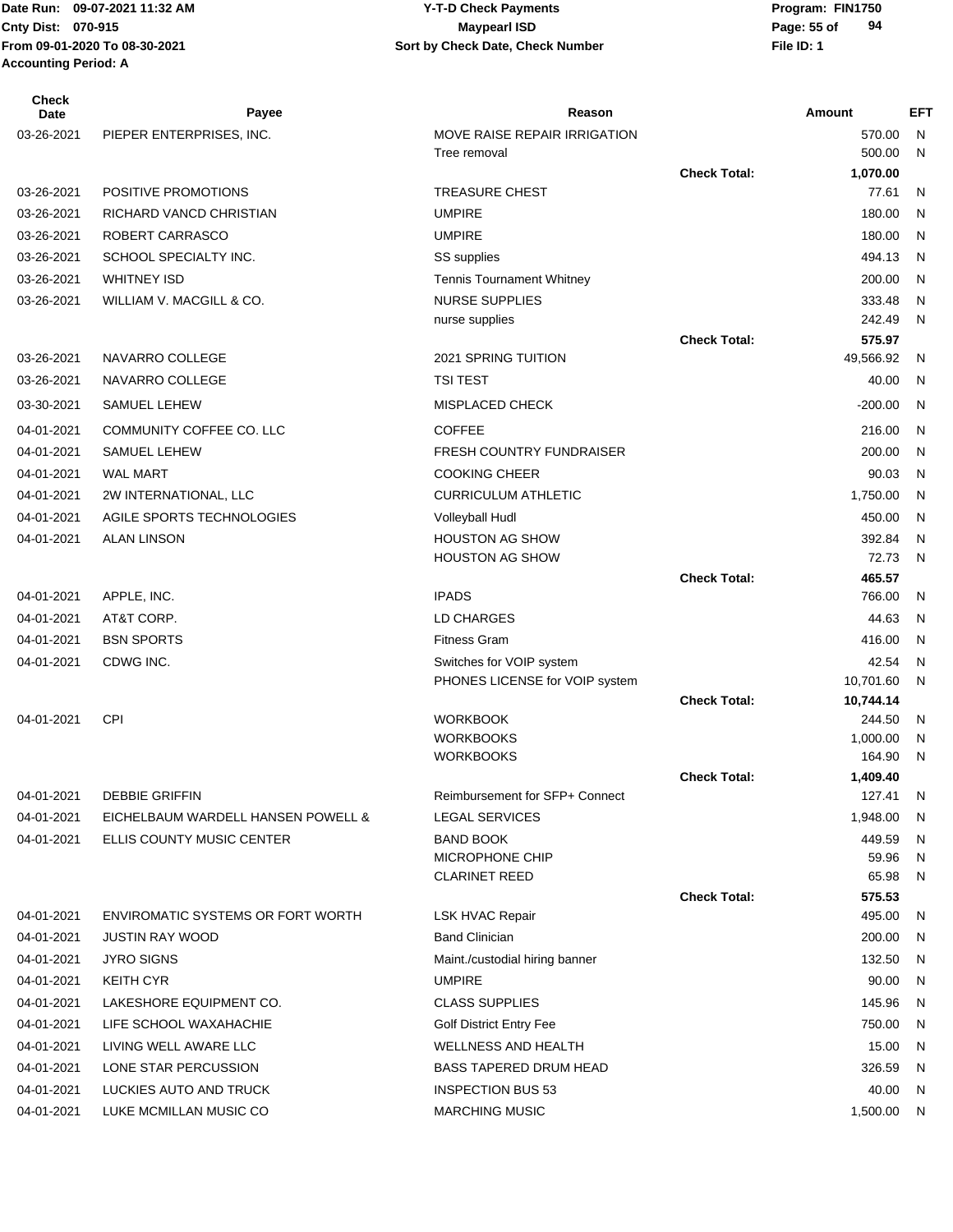#### Date Run: 09-07-2021 11:32 AM **Program: FIN1750** Y-T-D Check Payments **Cnty Dist:** 070-915 **Page: 56 of 09-07-2021 11:32 AM Y-T-D Check Payments 070-915 Maypearl ISD**

| <b>Check</b><br>Date | Payee                               | Reason                                  |                     | Amount               | EFT          |
|----------------------|-------------------------------------|-----------------------------------------|---------------------|----------------------|--------------|
| 04-01-2021           | M.A.C. ALARMS                       | Quarterly fire alarm monitorin          |                     | 600.00               | N.           |
|                      |                                     | cellular elevator conversion            |                     | 2,398.00             | N            |
|                      |                                     |                                         | <b>Check Total:</b> | 2,998.00             |              |
| 04-01-2021           | <b>MARCUS SWIFT</b>                 | <b>UMPIRE</b>                           |                     | 90.00                | N            |
| 04-01-2021           | PEARSON ASSESSMENT                  | OLSTAT <sub>8</sub>                     |                     | 97.20                | $\mathsf{N}$ |
| 04-01-2021           | OAK CLIFF OFFICE SUPPLY & PRINTING  | Office supplies                         |                     | 38.79                | N            |
| 04-01-2021           | OLEN WILLIAMS, INC.                 | REPAIR SCOREBOARD SPORTS COMPL          |                     | 207.00               | N            |
| 04-01-2021           | ORIENTAL TRADING COMPANY, INC.      | Counseling supplies                     |                     | 172.00               | N            |
|                      |                                     | Counseling supplies                     |                     | 16.88                | N            |
|                      |                                     |                                         | <b>Check Total:</b> | 188.88               |              |
| 04-01-2021           | PENDERS MUSIC CO.                   | <b>MUSIC</b>                            |                     | 108.75               | N            |
| 04-01-2021           | PIEPER ENTERPRISES, INC.            | REPLACE VALVES AT BALLFIELD             |                     | 900.00               | N            |
| 04-01-2021           | POSITIVE PROMOTIONS                 | Awards                                  |                     | 231.75               | N            |
| 04-01-2021           | PRO-ED                              | SELF DETERMINATION KIT                  |                     | 146.00               | N            |
| 04-01-2021           | REGION 30 UIL MUSIC                 | HS BAND CONTEST                         |                     | 475.00               | N            |
| 04-01-2021           | SCHOOL HEALTH CORP.                 | <b>CLASS SUPPLIES</b>                   |                     | 115.68               | N            |
| 04-01-2021           | SCHOOL SPECIALTY INC.               | 1st Grade                               |                     | 390.18               | N            |
| 04-01-2021           | SUREGUARD PEST SERVICE              | PEST CONTROL MARCH                      |                     | 833.00               | N            |
| 04-01-2021           | TAILOR MADE COUNTER TOPS            | <b>COUNTER TOPS</b>                     |                     | 1,360.00             | N            |
| 04-01-2021           | <b>TEXAS SCOTTISH RITE HOSPITAL</b> | <b>EXPERT LECTURE SERIES</b>            |                     | 35.00                | N            |
| 04-01-2021           | TRAFERA HOLDINGS, LLC               | MICROSOFT TABLET                        |                     | 303.00               | N            |
|                      |                                     | <b>TABLET</b>                           |                     | 406.00               | N            |
|                      |                                     |                                         | <b>Check Total:</b> | 709.00               |              |
| 04-01-2021           | <b>TRANE</b>                        | <b>HVAC Parts</b>                       |                     | 917.37               | N            |
| 04-01-2021           | <b>WAL MART</b>                     | one act play supplies<br><b>ONE ACT</b> |                     | 21.90<br>16.05       | N            |
|                      |                                     | JH Counselor supplies                   |                     | 174.66               | N<br>N       |
|                      |                                     |                                         | <b>Check Total:</b> | 212.61               |              |
| 04-01-2021           | <b>WHITNEY ISD</b>                  | Tennis Tournament Whitney V             |                     | 200.00               | N            |
| 04-01-2021           | WILLIAM V. MACGILL & CO.            | <b>NURSES SUPPLIES</b>                  |                     | 471.61               | -N           |
| 04-01-2021           | NEC FINANCIAL SERVICES, LLC         | NEC SV8100 PHONE LEASE                  |                     | 2,608.07             | N.           |
| 04-01-2021           | TEXAS SCHOOL HEALTH BENEFITS PROGRA | PAYROLL                                 |                     | 6,978.00             | N            |
|                      |                                     | PAYROLL                                 |                     | 3,115.00             | N            |
|                      |                                     |                                         | <b>Check Total:</b> | 10,093.00            |              |
| 04-05-2021           | TEACHER RETIREMENT SYSTEM           | PAYROLL                                 |                     | 1,070.00             | N            |
|                      |                                     | PAYROLL                                 |                     | 50,691.09            | N            |
|                      |                                     | PAYROLL                                 |                     | 2,136.22             | N            |
|                      |                                     | <b>PAYROLL</b>                          |                     | 4,868.25             | N            |
|                      |                                     | <b>PAYROLL</b>                          |                     | 356.02               | N            |
|                      |                                     | <b>PAYROLL</b>                          |                     | 4,553.16             | N            |
|                      |                                     | PAYROLL<br><b>PAYROLL</b>               |                     | 789.89               | N            |
|                      |                                     | PAYROLL                                 |                     | 2,288.60<br>8,650.90 | N<br>N       |
|                      |                                     |                                         | <b>Check Total:</b> | 75,404.13            |              |
| 04-06-2021           | CLAIMS ADMINISTRATIVE SERVICES INC  | WORKERS COMP CHECK #3595                |                     | 248.86               | N            |
| 04-07-2021           | CLAIMS ADMINISTRATIVE SERVICES INC  | WORKERS COMP CHECK #3596                |                     | 156.11               | N            |
| 04-08-2021           | LARA PRICE                          | PHOTO BOOTH RENTAL                      |                     | 250.00               | N            |
| 04-08-2021           | NAVARRO COLLEGE BOOKSTORE           | <b>COLLEGE BOOKS</b>                    |                     | 1,432.00             | N            |
| 04-08-2021           | SULLIVAN SUPPLY INC.                | <b>STOCK SHOW SUPPLIES</b>              |                     | 131.82               | N            |
|                      |                                     | <b>STOCK SHOW SUPPLIES</b>              |                     | 154.52               | N            |
|                      |                                     |                                         | <b>Check Total:</b> | 286.34               |              |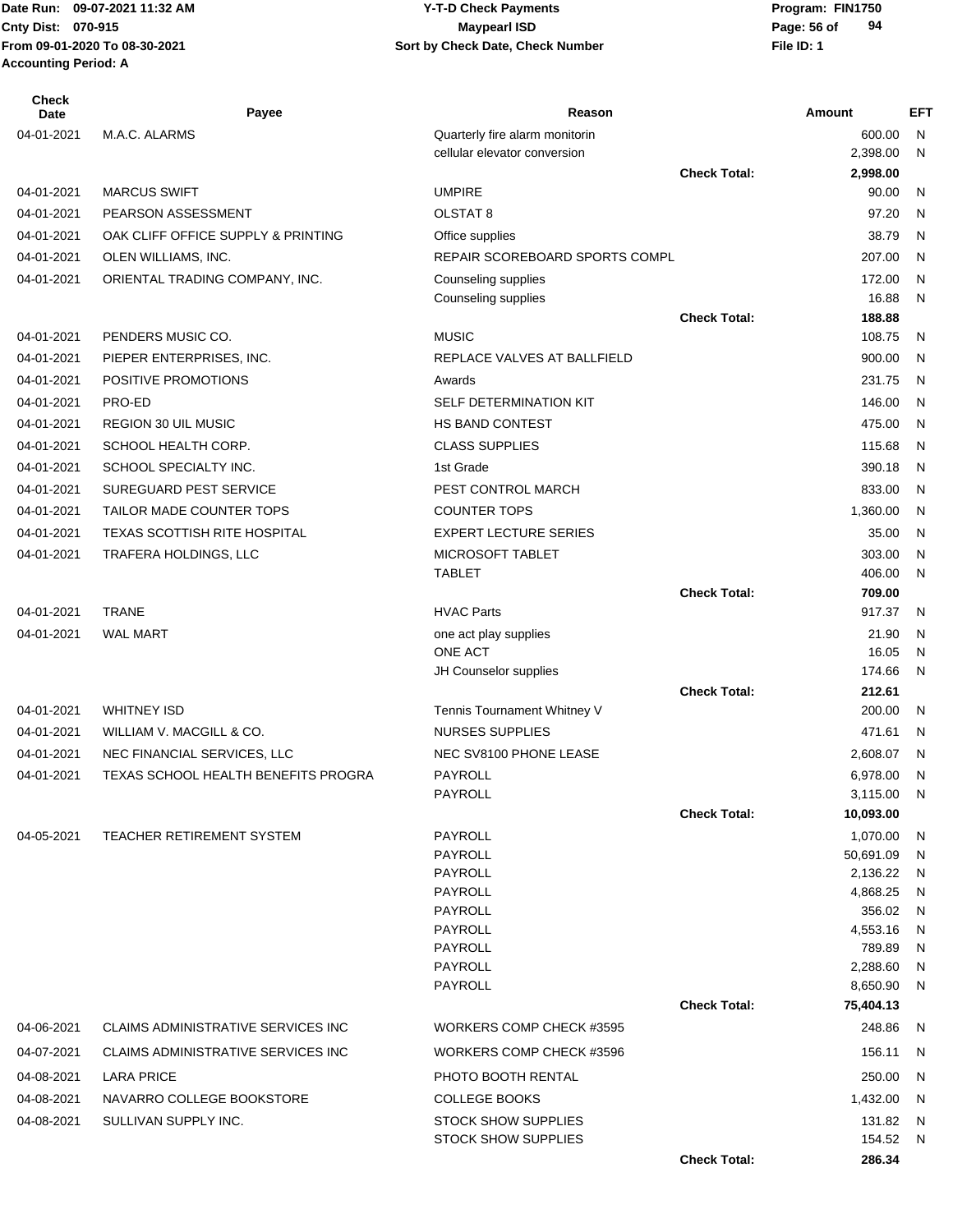# **Cnty Dist:** 070-915 **Page:** 57 of **09-07-2021 11:32 AM Y-T-D Check Payments 070-915 Maypearl ISD**

| <b>Check</b><br><b>Date</b> | Payee                              | Reason                                            |                     | Amount            | EFT          |
|-----------------------------|------------------------------------|---------------------------------------------------|---------------------|-------------------|--------------|
| 04-08-2021                  | <b>ALERT SERVICES</b>              | <b>Trainer Supplies</b>                           |                     | 598.00            | $\mathsf{N}$ |
| 04-08-2021                  | APOGEE COMPONENTS                  | <b>SCIENCE SUPPLIES</b>                           |                     | 33.87             | N            |
| 04-08-2021                  | <b>BLICK ART MATERIALS</b>         | <b>ART SUPPLIES</b>                               |                     | 489.43            | N            |
|                             |                                    | <b>ART SUPPLIES</b>                               |                     | 85.49             | N            |
|                             |                                    |                                                   | <b>Check Total:</b> | 574.92            |              |
| 04-08-2021                  | <b>BSN SPORTS</b>                  | Softball Equipment                                |                     | 570.00            | N            |
|                             |                                    | <b>Track Equipment</b>                            |                     | 1,734.85          | N            |
|                             |                                    |                                                   | <b>Check Total:</b> | 2,304.85          |              |
| 04-08-2021                  | BUENA VISTA-BETHEL SPECIAL UTILITY | SD 02/24-03/15 BALLPARK                           |                     | 54.51             | N            |
| 04-08-2021                  | CDWG INC.                          | MS Office Suite Renewal                           |                     | 11,583.24         | N            |
| 04-08-2021                  | <b>CHRISTOPHER ERICK TAYLOR</b>    | <b>UMPIRE</b>                                     |                     | 180.00            | N            |
| 04-08-2021                  | CITIBANK, N.A.                     | <b>ICE MAKER</b>                                  |                     | 229.99            | N            |
|                             |                                    | <b>PLAY OFF</b>                                   |                     | 192.30            | N            |
|                             |                                    | PLAY OFF GAMES                                    |                     | 222.89            | N            |
|                             |                                    | <b>EVERYONE COMMUNICATES</b>                      |                     | 142.70            | N            |
|                             |                                    | <b>TRAVEL WEST</b>                                |                     | 15.98             | N            |
|                             |                                    | <b>TRAVEL</b>                                     |                     | 10.81             | N            |
|                             |                                    | <b>TRAVEL WEST</b>                                |                     | 13.18             | N            |
|                             |                                    | <b>HOTEL</b>                                      |                     | 497.30            | N            |
|                             |                                    | <b>TRAVEL WEST</b>                                |                     | 16.64             | N            |
|                             |                                    |                                                   | <b>Check Total:</b> | 1,341.79          |              |
| 04-08-2021                  | <b>CITY OF MAYPEARL</b>            | SD 02/24-03/30 ISD BFIELD PHIL                    |                     | 21.00             | N            |
|                             |                                    | SD 02/24-03/30 PRIMARY                            |                     | 221.80            | N            |
|                             |                                    | SD 02/24-03/30 HS                                 |                     | 134.80            | N            |
|                             |                                    | SD 02/24-03/30 MS YARD METER<br>SD 02/24-03/30 MS |                     | 295.45<br>462.40  | N<br>N       |
|                             |                                    | SD 02/24-03/30 ELEM                               |                     | 46.00             | N            |
|                             |                                    | SD 02/24-03/30 ELEM YMETER                        |                     | 21.00             | N            |
|                             |                                    | SD 02/24-03/30 HS CONS BROOM                      |                     | 46.00             | N            |
|                             |                                    | SD 02/24-03/30 ADMIN                              |                     | 46.00             | N            |
|                             |                                    |                                                   | <b>Check Total:</b> | 1,294.45          |              |
| 04-08-2021                  | <b>DIRECT ENERGY</b>               | SD 02/08-03/09 BUS BARN                           |                     | 30.29             | N            |
|                             |                                    | SD 02/08-03/09 PRIM P FIELD                       |                     | 14.25             | N            |
|                             |                                    | SD 02/08-03/09 ARCHIVE                            |                     | 75.83             | N            |
|                             |                                    | SD 02/08-03/09 HS S WING                          |                     | 2,946.01          | N            |
|                             |                                    | SD 02/08-03/09 GOLF FACILITY                      |                     | 1,455.47          | N            |
|                             |                                    | SD 02/08-03/09 PORTABLE                           |                     | 375.48            | N            |
|                             |                                    | SD 02/08-03/09 PRIMARY                            |                     | 2,270.53          | N            |
|                             |                                    | SD 02/08-03/09 QUAD                               |                     | 636.92            | N            |
|                             |                                    | SD 02/08-03/09 PRIM CAFTERIA                      |                     | 360.92            | N            |
|                             |                                    | SD 02/08-03/09 ADMIN                              |                     | 621.06            | N            |
| 04-08-2021                  | <b>EAST TEXAS COPY</b>             | <b>MAINT LEASE</b>                                | <b>Check Total:</b> | 8,786.76<br>48.02 | N            |
|                             |                                    |                                                   |                     |                   |              |
| 04-08-2021                  | EVERYDAY SPEECH LLC                | THERAPY SUBSCRIPTION<br>THERAPY SUBSCRIPTION      |                     | 205.59<br>94.40   | N<br>N       |
|                             |                                    |                                                   | <b>Check Total:</b> | 299.99            |              |
| 04-08-2021                  | FORTE DFW LLC                      | <b>ELEM COMMODITIES</b>                           |                     | 103.00            | N            |
|                             |                                    | <b>HS COMMODITIES</b>                             |                     | 103.00            | N            |
|                             |                                    | <b>MS COMMODITIES</b>                             |                     | 96.48             | N            |
|                             |                                    |                                                   | <b>Check Total:</b> | 302.48            |              |
| 04-08-2021                  | FRONTIER SOUTHWEST INCORPORATED    | SD 03/28-04/27 4351000 ADMIN                      |                     | 940.44            | N            |
|                             |                                    | SD 03/28-04/27 4351720                            |                     | 64.14             | N            |
|                             |                                    | SD 03/25-04-24 4352019 HS                         |                     | 133.28            | N            |
|                             |                                    | SD 03/22-04/21 4352038 MS                         |                     | 133.28            | N            |
|                             |                                    | SD 03/28-04/27 4352160 ELEM                       |                     | 133.28            | N            |
|                             |                                    | SD 03/28-04/27 4352520 PRIM                       |                     | 133.28 N          |              |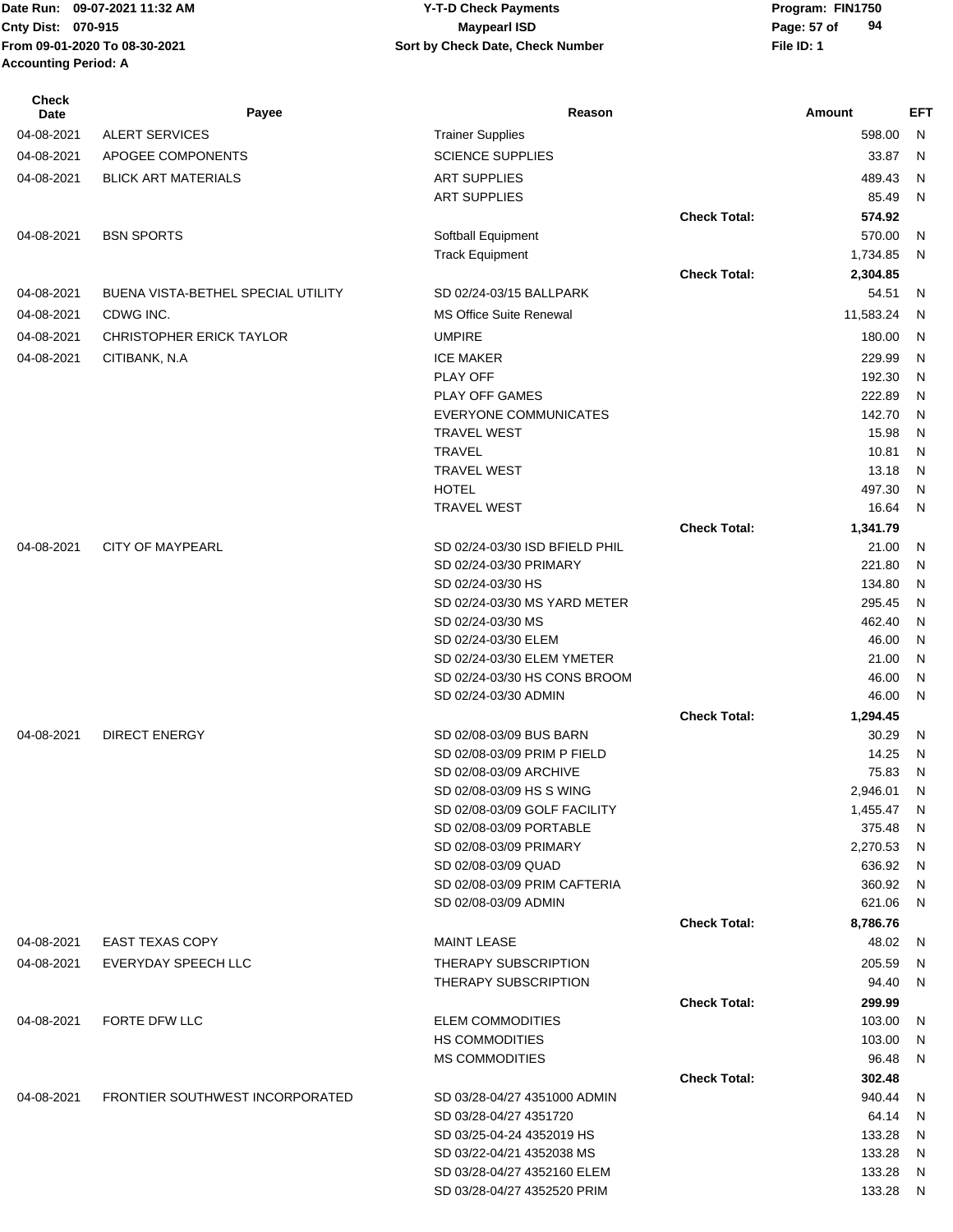| <b>Check</b><br>Date | Payee                               | Reason                                           |                     | Amount               | <b>EFT</b> |
|----------------------|-------------------------------------|--------------------------------------------------|---------------------|----------------------|------------|
|                      |                                     |                                                  | <b>Check Total:</b> | 1,537.70             |            |
| 04-08-2021           | HEAT MECHANICAL AC & HEAT CORP.     | HVAC Repair Primary Rm 5                         |                     | 145.00               | N          |
| 04-08-2021           | IMAGE MAKER 4 U, INC.               | <b>Record Boards</b>                             |                     | 1,690.00             | N          |
| 04-08-2021           | INTERQUEST DETECTION CANINES        | <b>HALF DAY SERVICE</b>                          |                     | 580.00               | N          |
| 04-08-2021           | <b>LABATT FOOD SERVICE</b>          | <b>GROCERIES ELEM</b>                            |                     | 4,881.47             | N          |
|                      |                                     | <b>GROCERIES HS</b>                              |                     | 3,891.82             | N          |
|                      |                                     | <b>GROCERIES PRIMARY</b>                         |                     | 3,331.23             | N          |
|                      |                                     | <b>GROCERIES MS</b>                              |                     | 4,493.62             | N          |
|                      |                                     |                                                  | <b>Check Total:</b> | 16,598.14            |            |
| 04-08-2021           | LOWE'S                              | <b>PLYWOOD</b><br>CABLE TIES HOSE WASHERS SHUT O |                     | 303.06<br>111.96     | N<br>N     |
|                      |                                     | <b>SUPPLIES</b>                                  |                     | 302.28               | N          |
|                      |                                     | <b>SUPPLIES</b>                                  |                     | 127.61               | N          |
|                      |                                     | <b>SUPPLIES</b>                                  |                     | 421.74               | N          |
|                      |                                     | <b>SUPPLIES</b>                                  |                     | 72.66                | N          |
|                      |                                     | <b>SUPPLIES</b>                                  |                     | 70.04                | N          |
|                      |                                     | <b>CHAIRS CART</b>                               |                     | 2,684.80             | N          |
|                      |                                     |                                                  | <b>Check Total:</b> | 4,094.15             |            |
| 04-08-2021           | <b>MONOPRICE INC</b>                | Cabling for VOIP Phone System                    |                     | 684.90               | N          |
| 04-08-2021           | MOUNTAIN PEAK SPECIAL UTILITY DIST  | AG SD 02/03-03/05                                |                     | 96.45                | N          |
| 04-08-2021           | <b>MUSIC IS ELEMENTARY</b>          | Music                                            |                     | 308.95               | N          |
| 04-08-2021           | NAVARRO COLLEGE                     | 2021 SPRING TUITION                              |                     | 633.79               | N          |
| 04-08-2021           | NAVARRO COLLEGE BOOKSTORE           | <b>COLLEGE BOOKS</b>                             |                     | 64.51                | N          |
|                      |                                     | <b>COLLEGE BOOKS</b>                             |                     | 1,522.40             | N          |
| 04-08-2021           | <b>BORDEN DAIRY</b>                 | <b>MILK ELEM</b>                                 | <b>Check Total:</b> | 1,586.91<br>1,378.00 | N          |
|                      |                                     | <b>MILK HS</b>                                   |                     | 808.25               | N          |
|                      |                                     | <b>MILK PRIMARY</b>                              |                     | 993.75               | N          |
|                      |                                     | <b>MILK MS</b>                                   |                     | 1,205.75             | N          |
|                      |                                     |                                                  | <b>Check Total:</b> | 4,385.75             |            |
| 04-08-2021           | OFFICE DEPOT                        | <b>ELA</b> supplies                              |                     | 419.75               | N          |
|                      |                                     | <b>SUPPLIES</b>                                  |                     | 19.89                | N          |
|                      |                                     | <b>SUPPLIES</b>                                  |                     | 29.99                | N          |
|                      |                                     | <b>SUPPLIES</b>                                  |                     | 37.74                | N          |
|                      |                                     |                                                  | <b>Check Total:</b> | 507.37               |            |
| 04-08-2021           | O'REILLY AUTO PARTS                 | <b>BATTERY</b>                                   |                     | 33.65                | N          |
| 04-08-2021           | PITNEY BOWES GLOBAL FINANCIAL SERVI | <b>LEASE POSTAGE</b>                             |                     | 420.00               | N          |
| 04-08-2021           | PRO-ED                              | <b>ACTIVITY BOOK</b>                             |                     | 67.40                | N          |
| 04-08-2021           | RICK'S WORLD OF SPORTS              | SHIRTS MAINTENANCE/JANITORS                      |                     | 1,570.00             | N          |
| 04-08-2021           | INSTERSTATE BILLINGSERVICE, INC     | Bus 51 A/C check                                 |                     | 158.00               | N          |
| 04-08-2021           | SCHOOL SPECIALTY INC.               | Kindergarten Supplies                            |                     | 291.99               | N          |
| 04-08-2021           | <b>SHINDIGZ</b>                     | PANTHER COSTUME                                  |                     | 544.66               | N          |
|                      |                                     | <b>WRONG VENDOR</b>                              |                     | $-544.66$            | N          |
|                      |                                     |                                                  | <b>Check Total:</b> | .00                  |            |
| 04-08-2021           | SQUAREONE BUSINESS MACHINES LLC     | INK POSTAGE MACHINE                              |                     | 148.50               | N          |
| 04-08-2021           | <b>TASBO</b>                        | <b>DUES</b>                                      |                     | 135.00               | N          |
| 04-08-2021           | <b>TASBO</b>                        | <b>DUES</b>                                      |                     | 135.00               | N          |
| 04-08-2021           | THE WOODWIND & BRASSWIND            | NEOTECH SOUSAPHONE PAD                           |                     | 133.50               | N          |
| 04-08-2021           | THOMAS CHRISTOPHER BROWN            | <b>UMPIRE</b>                                    |                     | 180.00               | N          |
| 04-08-2021           | <b>TRANE</b>                        | <b>HVAC Parts Middle School</b>                  |                     | 1,167.20             | N          |
|                      |                                     | <b>HVAC Parts</b>                                |                     | 92.58                | N          |
|                      |                                     |                                                  | <b>Check Total:</b> | 1,259.78             |            |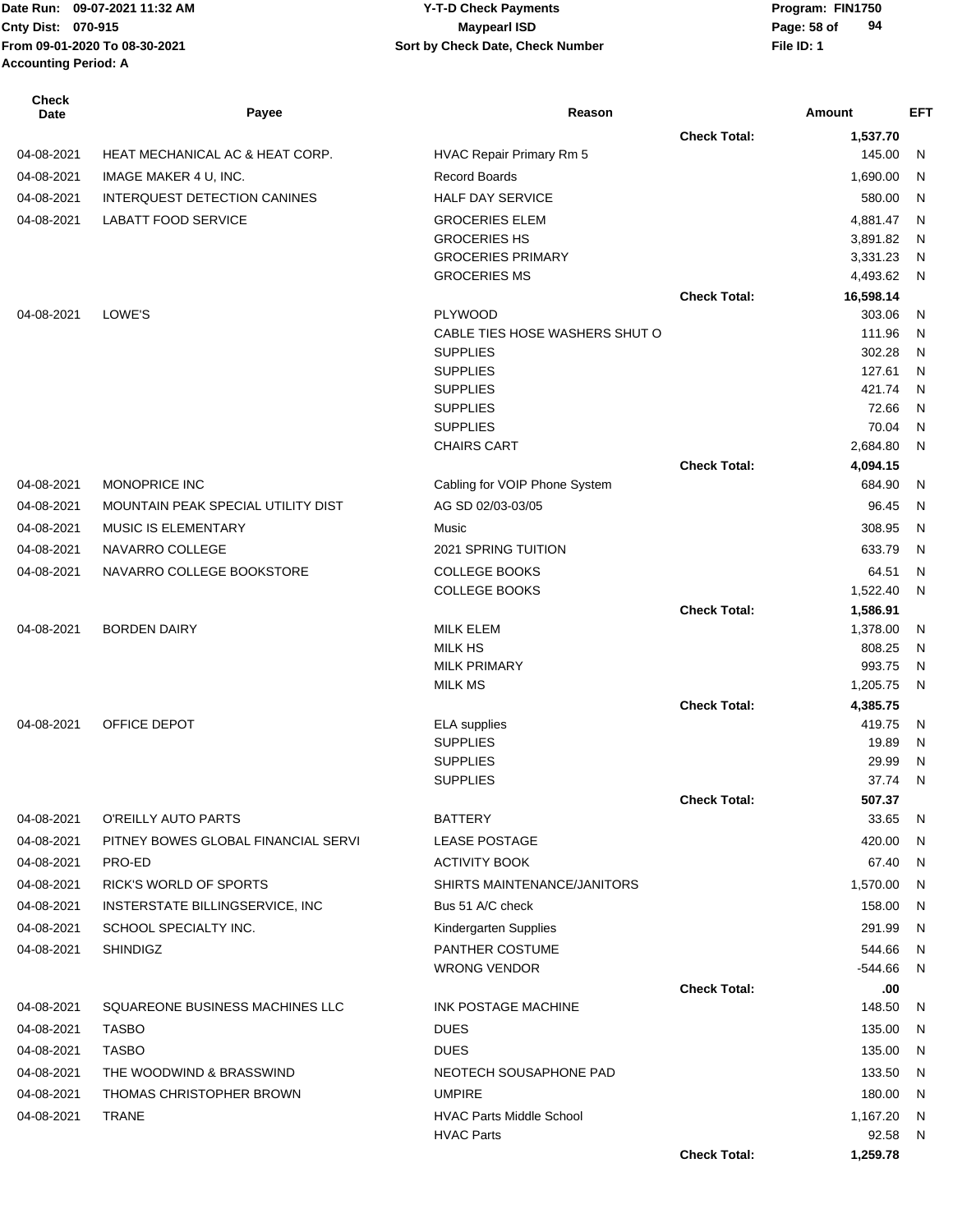| <b>Check</b><br>Date | Payee                              | Reason                                         |                     | Amount            | EFT            |
|----------------------|------------------------------------|------------------------------------------------|---------------------|-------------------|----------------|
| 04-08-2021           | <b>US BANK</b>                     | SERIES 2013-A                                  |                     | 450.00            | N,             |
| 04-08-2021           | CITIBANK, N.A                      | mascot                                         |                     | 544.66            | - N            |
| 04-13-2021           | APEX FLOORING SERVICES             | <b>LOST IN MAIL</b>                            |                     | $-2,962.75$       | N              |
|                      |                                    | <b>LOST IN MAIL</b>                            |                     | $-1,569.00$       | N              |
|                      |                                    | <b>LOST IN MAIL</b>                            |                     | $-1,546.90$       | N              |
|                      |                                    |                                                | <b>Check Total:</b> | $-6,078.65$       |                |
| 04-13-2021           | CLAIMS ADMINISTRATIVE SERVICES INC | CN WORKERS COMP CHK # 3598                     |                     | 151.00            | N              |
|                      |                                    | CN WORKERS COMP CHK #3597                      |                     | 690.29            | N              |
|                      |                                    |                                                | <b>Check Total:</b> | 841.29            |                |
| 04-14-2021           | CLAIMS ADMINISTRATIVE SERVICES INC | CN WORKERS COMP CHK #3603                      |                     | 800.00            | N              |
|                      |                                    | CN WORKERS COMP CHK #3604                      |                     | 151.00            | N              |
|                      |                                    | WORKERS COMP CHK #3600                         |                     | 13.02             | N,             |
|                      |                                    | WORKERS COMP CHK #3601                         |                     | 228.41            | N              |
|                      |                                    | WORKERS COMP CHK #3602                         |                     | 211.78            | - N            |
|                      |                                    | WORKERS COMP CHK #3599                         |                     | 230.93            | N              |
|                      |                                    |                                                | <b>Check Total:</b> | 1,635.14          |                |
| 04-15-2021           | TEACHER RETIREMENT SYSTEM          | <b>PAYROLL</b>                                 |                     | 27,280.00         | N,             |
|                      |                                    | PAYROLL                                        |                     | 4,204.00          | $\overline{N}$ |
|                      |                                    | <b>PAYROLL</b>                                 |                     | 6,022.00          | N              |
|                      |                                    | <b>PAYROLL</b>                                 |                     | 3,971.40          | N              |
|                      |                                    | PAYROLL                                        |                     | 7,734.00          | N              |
|                      |                                    |                                                | <b>Check Total:</b> | 49,211.40         |                |
| 04-16-2021           | <b>CARD SERVICE CENTER</b>         | PORTER FAMILY                                  |                     | 50.00             | - N            |
| 04-16-2021           | COMMUNITY COFFEE CO. LLC           | <b>COFFEE</b>                                  |                     | 264.55            | N              |
| 04-16-2021           | <b>JYRO SIGNS</b>                  | <b>JOFFRE</b>                                  |                     | 450.00            | N.             |
| 04-16-2021           | MAYPEARL CHAMBER OF COMMERCE       | 10X10 TABLE ANTIQUE ALLEY                      |                     | 45.00             | N,             |
| 04-16-2021           | AIRGAS USA, LLC-CENTRAL DIVISION   | <b>CYLINDER RENTAL</b>                         |                     | 243.76            | N              |
| 04-16-2021           | ALVARADO FLEET SERVICES, INC.      | Bus 63 broke down (belt)                       |                     | 300.00            | N.             |
|                      |                                    | Bus 63 broke down (belt)                       |                     | 72.89             | N              |
|                      |                                    |                                                | <b>Check Total:</b> | 372.89            |                |
| 04-16-2021           | ANNA HOARD                         | <b>INSPECT MODULAR BUILDINGS</b>               |                     | 390.00            | N              |
| 04-16-2021           | APEX FLOORING SERVICES             | weather damage                                 |                     | 6,078.65          | N              |
| 04-16-2021           | <b>ATMOS ENERGY</b>                | SD 03/02-04/06 MS                              |                     | 266.98            | - N            |
|                      |                                    | SD 03/02-04/06 ELEM                            |                     | 511.55 N          |                |
|                      |                                    | SD 03/02-04/06 ADMIN                           |                     | 469.67 N          |                |
|                      |                                    | SD 03/02-04/06 HS                              |                     | 693.98 N          |                |
|                      |                                    |                                                | <b>Check Total:</b> | 1,942.18          |                |
| 04-16-2021           | AVENUE FUEL DISTRIBUTOR            | FUEL FOR DISTRICT                              |                     | 2,220.23          | - N            |
| 04-16-2021           | <b>CARD SERVICE CENTER</b>         | <b>POWER LIFTING</b>                           |                     | 226.23            | N              |
|                      |                                    | <b>REGISTRATION BUS 63</b>                     |                     | 24.00             | N,             |
|                      |                                    | <b>REGISTRATION BUS 53</b>                     |                     | 24.00             | N,             |
|                      |                                    | <b>REGISTRATION BUS 61 AND 62</b>              |                     | 48.00             | N,             |
|                      |                                    | <b>REGISTRATION BUS 65</b>                     |                     | 24.00             | N              |
|                      |                                    | <b>COUPLINGS</b><br>MONTHLY CELL SERVICE MAINT |                     | 305.15 N<br>60.00 | N              |
|                      |                                    |                                                | <b>Check Total:</b> | 711.38            |                |
| 04-16-2021           | CARTER EVALUATIONS, LLC.           | <b>LSSP SERVICES</b>                           |                     | 2,400.00          | N,             |
| 04-16-2021           | CDWG INC.                          | Battery Backup MS Card Readers                 |                     | 775.00            | N              |
|                      |                                    | <b>Traversa Work Hours</b>                     |                     | 4,750.00          | N              |
|                      |                                    |                                                | <b>Check Total:</b> | 5,525.00          |                |
|                      |                                    |                                                |                     |                   |                |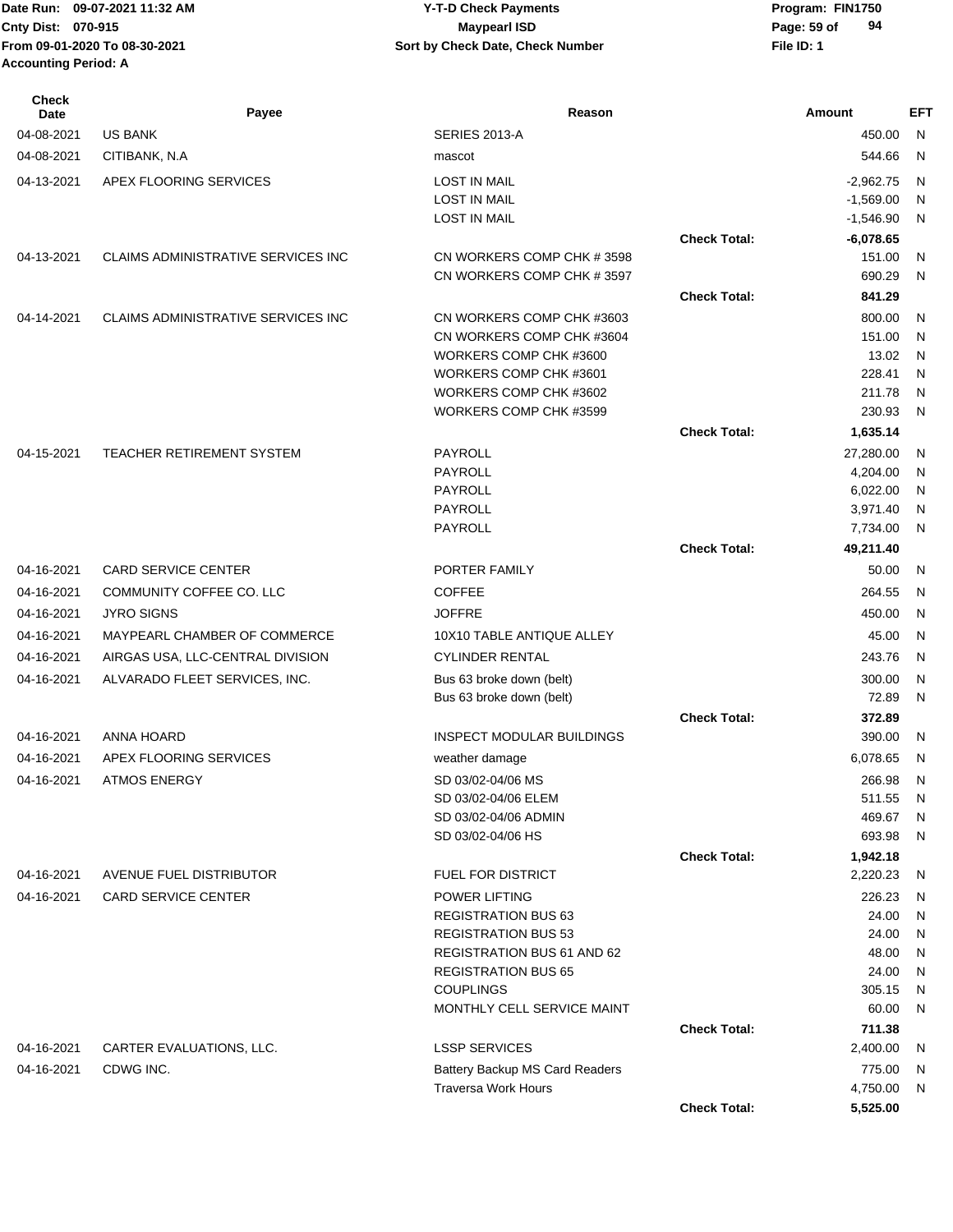# **Cnty Dist:** 070-915 **Page: 60 of** Maypearl ISD **Page: 60 of 09-07-2021 11:32 AM Y-T-D Check Payments 070-915 Maypearl ISD**

**94**

| Check<br>Date | Payee                                    | Reason                                        |                     | Amount             | <b>EFT</b>   |
|---------------|------------------------------------------|-----------------------------------------------|---------------------|--------------------|--------------|
| 04-16-2021    | <b>DESOTO JANITORIAL</b>                 | Janitorial supplies                           |                     | 317.75             | $\mathsf{N}$ |
|               |                                          | Cleaning supplies                             |                     | 439.30             | N            |
|               |                                          |                                               | <b>Check Total:</b> | 757.05             |              |
| 04-16-2021    | <b>DISCOUNT PC</b>                       | Dock and Monitor Surface                      |                     | 249.90             | N            |
| 04-16-2021    | <b>EAST TEXAS COPY</b>                   | SD 03/04-04/03 ELEM T                         |                     | 357.32             | $\mathsf{N}$ |
|               |                                          | SD 03/04-04/03 ELEM P                         |                     | 22.46              | N            |
|               |                                          | SD 03/04-04/03 HSP                            |                     | 40.71              | N            |
|               |                                          | <b>HST LEASE</b>                              |                     | 128.24             | N            |
|               |                                          | SD 03/04-04/03 HST                            |                     | 398.51             | N            |
|               |                                          | SD 03/04-04/03 PRIM T                         |                     | 176.37             | $\mathsf{N}$ |
|               |                                          | PRIMARY LEASE                                 |                     | 255.37             | N            |
|               |                                          | SD 03/04-04/03 PRIM P                         |                     | 13.66              | N            |
|               |                                          | SD 03/04-04/03 ADMIN                          |                     | 129.82             | N            |
|               |                                          | SD 03/04-04/03 MSP                            |                     | 32.64              | N            |
|               |                                          | SD 03/04-04/03 MST                            |                     | 462.29             | N            |
|               |                                          | <b>SPED LEASE</b>                             |                     | 128.23             | N            |
|               |                                          | SD 03/04-04/03 SPED                           |                     | 76.45              | $\mathsf{N}$ |
|               |                                          |                                               | <b>Check Total:</b> | 2,222.07           |              |
| 04-16-2021    | ELLIS COUNTY MUSIC CENTER                | <b>VALVES EUPHONIUM</b><br><b>FRENCH HORN</b> |                     | 2,037.98           | N            |
|               |                                          |                                               |                     | 1,457.99           | N            |
| 04-16-2021    | CLEBURNE WELDING & INDUSTRIAL SUPPL      | <b>CYLINDERS</b>                              | <b>Check Total:</b> | 3,495.97<br>21.86  | N            |
|               |                                          |                                               |                     |                    |              |
| 04-16-2021    | <b>ENVIROMATIC SYSTEMS OR FORT WORTH</b> | <b>LSK HVAC Repair</b>                        |                     | 525.00             | N            |
| 04-16-2021    | FED EX                                   | POSTAGE FOR LETTER TO NEC                     |                     | 54.35              | N            |
| 04-16-2021    | FLATT STATIONERS, INC.                   | <b>SCHOOL SUPPLIES</b>                        |                     | 231.97             | N            |
| 04-16-2021    | FORTE DFW LLC                            | <b>CN</b>                                     |                     | 103.00             | $\mathsf{N}$ |
|               |                                          | <b>CN</b>                                     |                     | 106.60             | N            |
|               |                                          |                                               | <b>Check Total:</b> | 209.60             |              |
| 04-16-2021    | <b>GRANDVIEW ISD</b>                     | UIL ONE ACT PLAY DISTRICT                     |                     | 432.11             | N            |
| 04-16-2021    | HILCO CIVIC AND EVENT CENTER             | SD 03/01-03/31 MARQUEE                        |                     | 53.18              | N            |
|               |                                          | SD 03/01-03/31 FUEL TANKS                     |                     | 34.25              | N            |
|               |                                          | SD 03/01-03/31 SEC LIGHTS                     |                     | 37.46              | N            |
|               |                                          | SD 03/01-03/31 HS<br>SD 03/01-03/31 ATH FAC   |                     | 1,841.07<br>422.15 | N<br>N       |
|               |                                          | SD 03/01-03/31 MS                             |                     | 2,563.21           | N            |
|               |                                          | SD 03/01-03/31 ELEM                           |                     | 3,171.32           | N            |
|               |                                          | SD 03/01-03/31 SPORTS COMPLEX                 |                     | 2,012.94           | N            |
|               |                                          | SD 03/01-03/31 AG FACILITY                    |                     | 1,730.05           | N            |
|               |                                          |                                               | <b>Check Total:</b> | 11,865.63          |              |
| 04-16-2021    | Houston ISD                              | <b>SHARS FROM MARCH</b>                       |                     | 127.07             | N,           |
| 04-16-2021    | <b>JOEY DEAN RICHARDS</b>                | <b>UMPIRE</b>                                 |                     | 105.00             | N            |
| 04-16-2021    | <b>JOEY HANNA</b>                        | <b>UMPIRE</b>                                 |                     | 105.00             | N.           |
| 04-16-2021    | <b>KANDICE HANNA</b>                     | diagnostician                                 |                     | 1,200.00           | - N          |
| 04-16-2021    | M.A.C. ALARMS                            | <b>Elevator Monitoring</b>                    |                     | 450.00             | N            |
| 04-16-2021    | <b>MENTORS CARE</b>                      | <b>MENTORS CARE 8TH PAYMENT</b>               |                     | 4,000.00           | N            |
| 04-16-2021    | MOBILITY EXCELLENCE, LLC                 | <b>O&amp;M SERVICES FOR MARCH</b>             |                     | 573.75             | -N           |
| 04-16-2021    | MONOPRICE INC                            | Cabling for VOIP Phone System                 |                     | 218.77             | N            |
|               |                                          | DEVICE INSTALLATION                           |                     |                    |              |
| 04-16-2021    | MOTOROLA SOLUTIONS, INC.                 |                                               |                     | 1,142.86           | N            |
| 04-16-2021    | <b>NASCO</b>                             | <b>Art Supplies</b>                           |                     | 22.00              | N            |
|               |                                          | <b>Art Supplies</b>                           |                     | 8.40               | N            |

**Check Total: 30.40**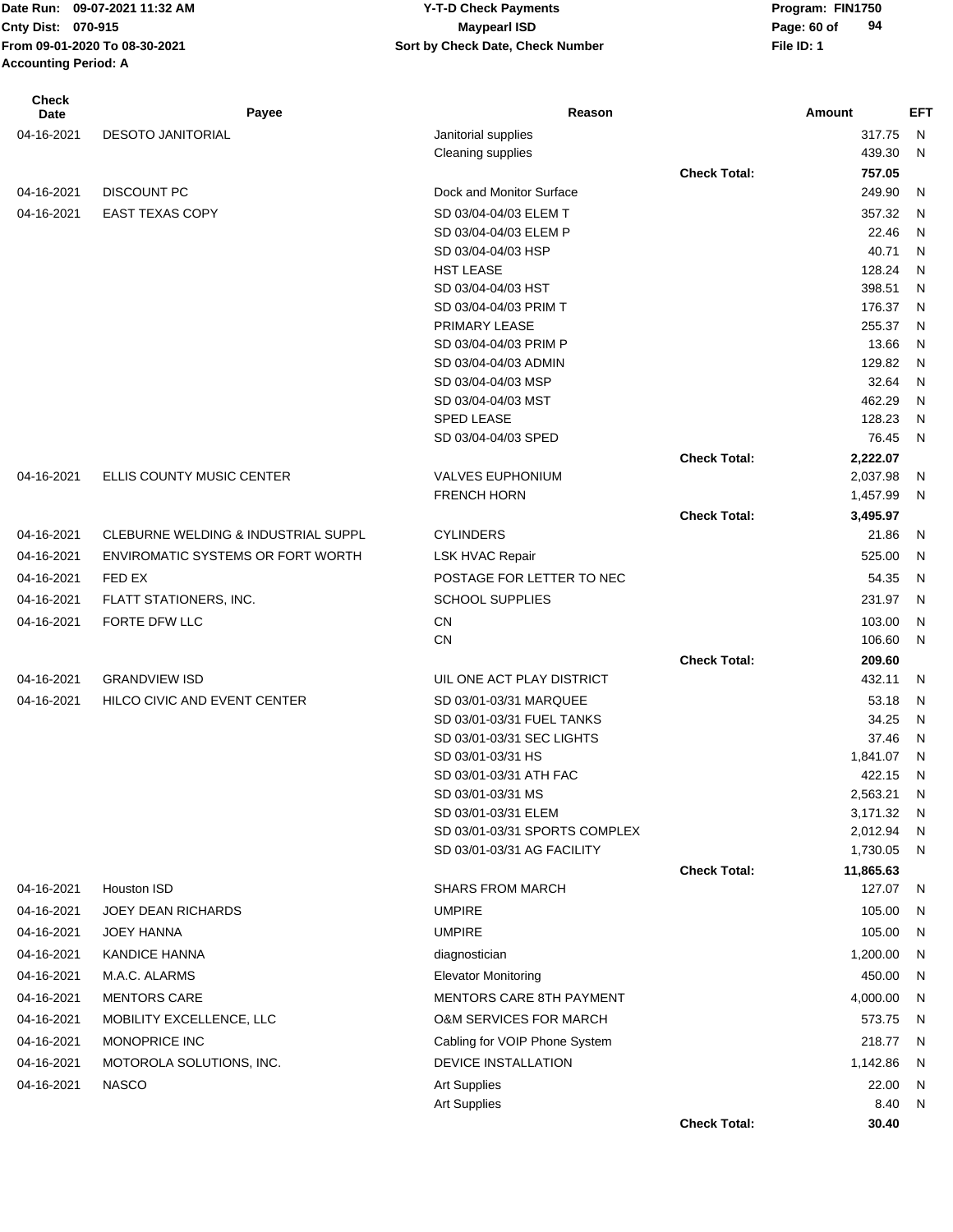| Date Run: 09-07-2021 11:32 AM | <b>Y-T-D Check Payments</b>      | Program: I  |
|-------------------------------|----------------------------------|-------------|
| Cnty Dist: 070-915            | Maypearl ISD                     | Page: 61 of |
| From 09-01-2020 To 08-30-2021 | Sort by Check Date, Check Number | File ID: 1  |
| <b>Accounting Period: A</b>   |                                  |             |

**Date Run: Program: FIN1750 94**

| <b>Check</b><br>Date | Payee                               | Reason                                           |                     | <b>Amount</b>          | EFT    |
|----------------------|-------------------------------------|--------------------------------------------------|---------------------|------------------------|--------|
| 04-16-2021           | OAK CLIFF OFFICE SUPPLY & PRINTING  | OFFICE SUPPLIES                                  |                     | 112.31                 | - N    |
| 04-16-2021           | PEACHTREE GOLF CLUB, INC            | Practice Round Golf Regional                     |                     | 302.10                 | N      |
| 04-16-2021           | PIEPER ENTERPRISES, INC.            | SPRTS COMPLEX APRIL                              |                     | 2,250.00               | N      |
|                      |                                     | Trimming trees for bigger mowe                   |                     | 250.00                 | N      |
|                      |                                     | PO Created by Req: 100064                        |                     | 5,962.50               | N      |
|                      |                                     |                                                  | <b>Check Total:</b> | 8,462.50               |        |
| 04-16-2021           | PIRAINO CONSULTING, INC.            | <b>VIEWBOARD BUNDLE</b>                          |                     | 3,733.89               | N      |
|                      |                                     | VIEWBOARD BUNDLE<br><b>VIEWBOARD BUNDLE</b>      |                     | 14,935.56<br>34,420.17 | N      |
|                      |                                     |                                                  | <b>Check Total:</b> | 53,089.62              | N      |
| 04-16-2021           | PITNEY BOWES GLOBAL FINANCIAL SERVI | <b>POSTAGE</b>                                   |                     | 1,000.00               | N      |
| 04-16-2021           | INSTERSTATE BILLINGSERVICE, INC     | Bus 61 repairs                                   |                     | 312.00                 | N      |
|                      |                                     | Buss 54 repairs                                  |                     | 415.00                 | N      |
|                      |                                     | Bus 55 repairs                                   |                     | 1,479.00               | N      |
|                      |                                     | Bus 61 repairs                                   |                     | 260.70                 | N      |
|                      |                                     | Buss 54 repairs                                  |                     | 320.00                 | N      |
|                      |                                     | Bus 55 repairs                                   |                     | 1,157.26               | N      |
|                      |                                     |                                                  | <b>Check Total:</b> | 3,943.96               |        |
| 04-16-2021           | POWERS, SETH                        | Golf Equipment                                   |                     | 509.97                 | N      |
|                      |                                     | <b>Golf Equipment</b><br>Golf Equipment          |                     | 886.74<br>103.29       | N<br>N |
|                      |                                     |                                                  | <b>Check Total:</b> | 1,500.00               |        |
| 04-16-2021           | <b>SMARTOX</b>                      | <b>DRUG SCREENING</b>                            |                     | 221.00                 | N      |
| 04-16-2021           | SUPERIOR PEDIATRIC CARE, INC.       | PT CONTRACTED SERVICES                           |                     | 536.25                 | N      |
|                      |                                     | OTCONTRACTED SERVICES                            |                     | 503.75                 | N      |
|                      |                                     | <b>TVI SERVICE</b>                               |                     | 125.00                 | N      |
|                      |                                     |                                                  | <b>Check Total:</b> | 1,165.00               |        |
| 04-16-2021           | <b>SUREGUARD PEST SERVICE</b>       | PEST CONTROL APRIL                               |                     | 833.00                 | N      |
| 04-16-2021           | <b>TXDMV</b>                        | FOR BUS WITH WRONG VIN #                         |                     | 6.75                   | N      |
| 04-20-2021           | CLAIMS ADMINISTRATIVE SERVICES INC  | <b>WORKERS COMP EPAY</b>                         |                     | 338.00                 | N      |
| 04-21-2021           | POKEY O'S ELLIS COUNTY              | <b>ICE CREAM</b>                                 |                     | 125.00                 | N      |
| 04-21-2021           | CLAIMS ADMINISTRATIVE SERVICES INC  | <b>WORKERS COMP EPAY</b>                         |                     | 40.00                  | N      |
|                      |                                     | <b>WORKERS COMP EPAY</b>                         |                     | 146.00                 | N      |
|                      |                                     | CN WORKERS COMP EPAY                             |                     | 425.00                 | N      |
|                      |                                     | CN WORKERS COMP EPAY                             |                     | 151.00                 | N      |
|                      |                                     | CN WORKERS COMP EPAY<br><b>WORKERS COMP EPAY</b> |                     | 715.59<br>.79          | N<br>N |
|                      |                                     | <b>WORKERS COMP EPAY</b>                         |                     | 6.31                   | N      |
|                      |                                     | <b>WORKERS COMP EPAY</b>                         |                     | 519.20                 | N      |
|                      |                                     | <b>WORKERS COMP EPAY</b>                         |                     | 108.51                 | N      |
|                      |                                     | <b>WORKERS COMP EPAY</b>                         |                     | 246.51                 | N      |
|                      |                                     |                                                  | <b>Check Total:</b> | 2,358.91               |        |
| 04-23-2021           | <b>BSN SPORTS</b>                   | <b>SENIOR FACE MASK</b>                          |                     | 600.00                 | N      |
| 04-23-2021           | COMMUNITY COFFEE CO. LLC            | <b>COFFEE</b>                                    |                     | 162.00                 | N      |
|                      |                                     | <b>COFFEE</b>                                    |                     | 115.00                 | N      |
|                      |                                     |                                                  | <b>Check Total:</b> | 277.00                 |        |
| 04-23-2021           | AVENUE FUEL DISTRIBUTOR             | <b>FUEL FOR DISTRICT</b>                         |                     | 1,589.39               | N      |
| 04-23-2021           | <b>BSN SPORTS</b>                   | <b>COVIDSUPPLIES MASK</b>                        |                     | 325.00                 | N      |
| 04-23-2021           | CANON FINANCIAL SERVICES INC        | MONTHLY LEASE APRIL                              |                     | 1,300.29               | N      |
|                      |                                     | LEASE                                            |                     | 135.64                 | N      |
|                      |                                     |                                                  | <b>Check Total:</b> | 1,435.93               |        |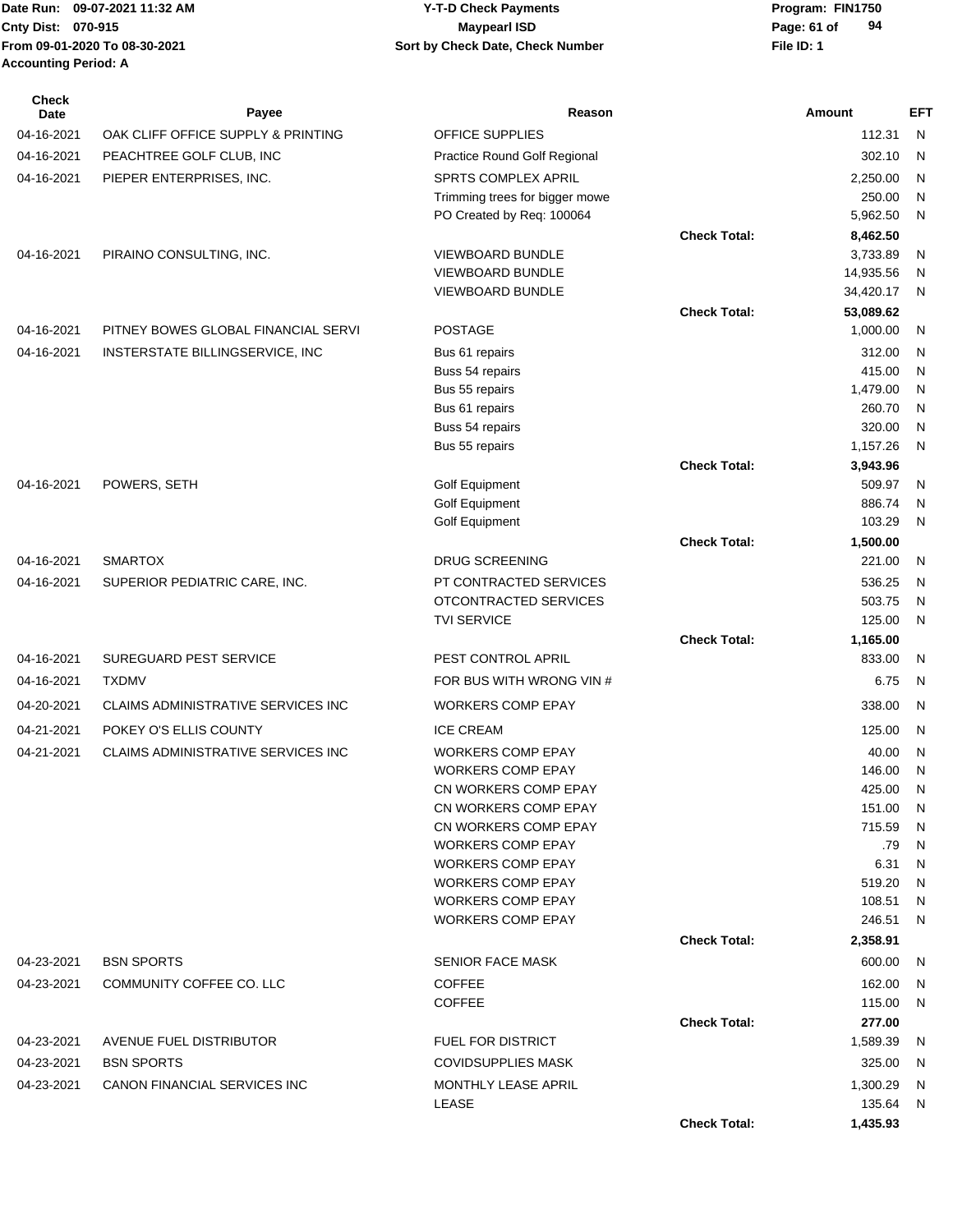# **Cnty Dist:** 070-915 **Page: 62 of MaypearI ISD Page: 62 of 09-07-2021 11:32 AM Y-T-D Check Payments 070-915 Maypearl ISD**

| <b>Check</b><br>Date | Payee                                     | Reason                                    |                     | Amount           | EFT.    |
|----------------------|-------------------------------------------|-------------------------------------------|---------------------|------------------|---------|
| 04-23-2021           | <b>CITY OF MAYPEARL</b>                   | PERMITS FOR PORTABLES                     |                     | 1,816.34         | N       |
| 04-23-2021           | <b>CLAIMS ADMINISTRATIVE SERVICES INC</b> | 4TH QUARTER INSTALLMENT                   |                     | 6,291.00         | N       |
| 04-23-2021           | <b>CONNOR HARPER</b>                      | <b>MARCHING TECH</b>                      |                     | 525.00           | N       |
| 04-23-2021           | DRUG & ALCOHOL TESTING COMP.              | RANDOM DRUG TEST                          |                     | 162.00           | N       |
| 04-23-2021           | <b>DESOTO JANITORIAL</b>                  | Janitorial supplies                       |                     | 4,386.13         | N       |
| 04-23-2021           | <b>DISCOUNT PC</b>                        | Library Computers& Laptop Cart            |                     | 23,233.36        | N       |
|                      |                                           | Library Computers& Laptop Cart            |                     | 1,754.39         | N       |
|                      |                                           |                                           | <b>Check Total:</b> | 24,987.75        |         |
| 04-23-2021           | DORIAN BUSINESS SYSTEMS, INC.             | <b>TSSEC ENTRY FEES</b>                   |                     | 240.00           | N       |
| 04-23-2021           | <b>EAST TEXAS COPY</b>                    | SD 03/09-04/8 ELEM T                      |                     | 96.77            | N       |
|                      |                                           | SD 03/09-04/8 ELEM P                      |                     | 81.70            | N       |
|                      |                                           | SD 03/09-04/8 HSP<br>SD 03/09-04/8 HST    |                     | 94.52<br>101.80  | N<br>N  |
|                      |                                           | SD 03/09-04/8 PRIM T                      |                     | 70.00            | N       |
|                      |                                           | SD 03/09-04/8 PRIM P                      |                     | 71.80            | N       |
|                      |                                           | SD 03/09-04/8 ADMIN                       |                     | 84.20            | N       |
|                      |                                           | SD 03/09-04/8 MSP                         |                     | 70.00            | N       |
|                      |                                           | SD 03/09-04/8 MST                         |                     | 72.25            | N       |
|                      |                                           | SD 03/09-04/8 SPED                        |                     | 77.35            | N       |
|                      |                                           |                                           | <b>Check Total:</b> | 820.39           |         |
| 04-23-2021           | HOWARD TECHNOLOGY SOLUTIONS               | Battery Backup MS Rack                    |                     | 2,932.00         | N       |
| 04-23-2021           | JAMF HOLDINGS, INC. & SUBSIDIARIES        | <b>LICENSE</b>                            |                     | 40.04            | N       |
| 04-23-2021           | <b>KRISTI GUEST</b>                       | UPS RETURNING SUPPLIES                    |                     | 48.75            | N       |
| 04-23-2021           | M.A.C. ALARMS                             | Alarm repairs                             |                     | 2,952.00         | N       |
| 04-23-2021           | MACKIN LIBRARY MEDIA                      | Library                                   |                     | 174.50           | N<br>N  |
|                      |                                           | Library                                   | <b>Check Total:</b> | 430.35<br>604.85 |         |
| 04-23-2021           | PERMA-BOUND BOOKS                         | <b>ELA</b> supplies                       |                     | 624.07           | N       |
| 04-23-2021           | RAMTECH BUILDING SYSTEMS INC.             | <b>MODULAR CLASSROOMS</b>                 |                     | 96,404.00        | N       |
| 04-23-2021           | REGION 10/EDUCATION SERVICE CENTER        | APE SERVICES BILLING MARCH 21             |                     | 150.00           | N       |
| 04-23-2021           | <b>SIDELINE POWER</b>                     | Football End Zone Camera                  |                     | 2,645.00         | N       |
| 04-23-2021           | SUPERIOR PEDIATRIC CARE, INC.             | PT CONTRACTED SERVICES                    |                     | 715.00           | N       |
|                      |                                           | OT CONTRACTED SERVICES                    |                     | 276.25           | N       |
|                      |                                           |                                           | <b>Check Total:</b> | 991.25           |         |
| 04-23-2021           | TASB, INC.                                | TASB HR SERVICES 20/21                    |                     | 1,150.00         | N       |
| 04-23-2021           | <b>TXU ENERGY</b>                         | SEC LIGHTS SD 03/10-04/08                 |                     | 331.30           | N.      |
| 04-23-2021           | 7 CONTINANT SKQ IMPORT/EXPORT             | INSPECTION 2015 FORD TRANSIT              |                     | 25.50            | N       |
|                      |                                           | OIL CHANGE 2018 FD TRANSIT                |                     | 54.95            | N       |
|                      |                                           |                                           | <b>Check Total:</b> | 80.45            |         |
| 04-23-2021           | <b>WAL MART</b>                           | <b>COOKING SUPPLIES</b><br><b>COOKING</b> |                     | 86.25<br>37.65   | N<br>N. |
|                      |                                           | <b>COUNSELING SUPPLIES</b>                |                     | 258.70           | N.      |
|                      |                                           |                                           | <b>Check Total:</b> | 382.60           |         |
| 04-23-2021           | WILLIAM V. MACGILL & CO.                  | <b>HEALTH SUPPLIES</b>                    |                     | 214.32           | N       |
| 04-26-2021           | <b>HILLSBORO ISD</b>                      | AG MECH PROJECTS                          |                     | 250.00           | N.      |
| 04-27-2021           | ELLIS CO FED TEACHERS CR UNION            | APR DED CREDIT UNION                      |                     | 3,534.00         | N.      |
| 04-27-2021           | <b>THOMAS D POWERS</b>                    | APR DED MISCELLANEOUS DEDUCTS             |                     | 643.00           | N       |
| 04-27-2021           | ASSN TEXAS PROF EDUCATORS                 | APR DED MISCELLANEOUS DEDUCTS             |                     | 483.50           | N       |
| 04-27-2021           | EDUCATION CAREER ALTERNATIVE              | APR DED MISCELLANEOUS DEDUCTS             |                     | 390.00           | N       |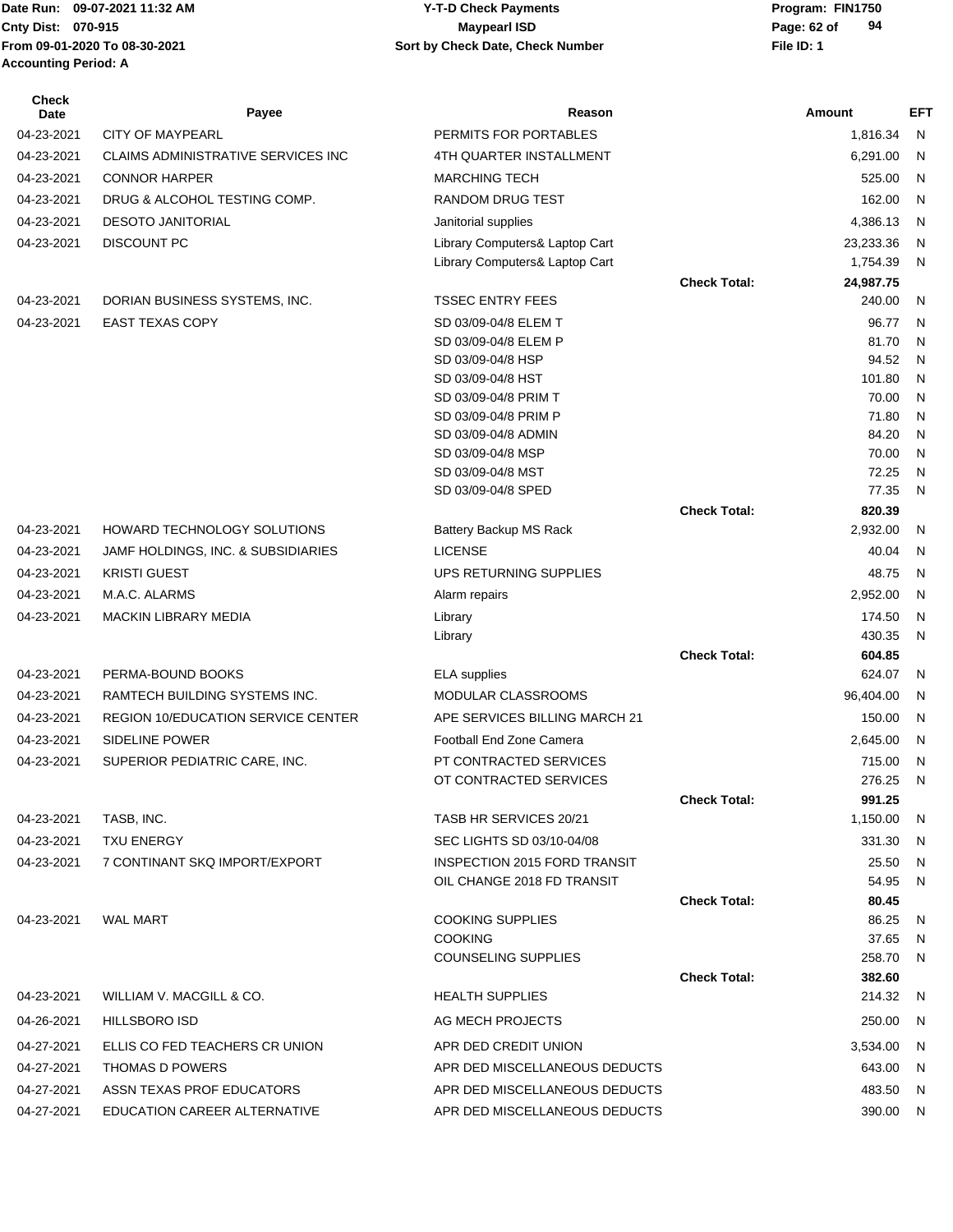Date Run: 09-07-2021 11:32 AM **Program: FIN1750** Y-T-D Check Payments **Cnty Dist:** 070-915 **Page: 63 of Maypearl ISD Page: 63 of From 09-01-2020 To 08-30-2021 File ID: 1 Sort by Check Date, Check Number Accounting Period: A**

# **09-07-2021 11:32 AM Y-T-D Check Payments 070-915 Maypearl ISD**

| <b>Check</b><br>Date | Payee                               | Reason                                               |                     | Amount           | EFT          |
|----------------------|-------------------------------------|------------------------------------------------------|---------------------|------------------|--------------|
| 04-27-2021           | MAYPEARL EDUCATION FOUNDATION       | APR DED MISCELLANEOUS DEDUCTS                        |                     | 682.00           | N            |
| 04-27-2021           | NATIONAL BENEFIT SERVICES, LLC      | APR DED TAX SHEL. ANNUITY                            |                     | 1,510.00         | N            |
|                      |                                     | APR DED TAX SHEL. ANNUITY                            |                     | 200.00           | N            |
|                      |                                     | APR DED TAX SHEL. ANNUITY                            |                     | 375.00           | N            |
|                      |                                     | APR DED TAX SHEL. ANNUITY                            |                     | 1,042.00         | N            |
|                      |                                     | APR DED TAX SHEL. ANNUITY                            |                     | 450.00           | N            |
|                      |                                     | APR DED 457 DEFERRED COMP.                           |                     | 838.98           | N            |
|                      |                                     | APR DED TAX SHEL. ANNUITY                            |                     | 300.00           | N            |
|                      |                                     | APR DED HEALTH INSURANCE                             |                     | 2,535.81         | N            |
|                      |                                     |                                                      | <b>Check Total:</b> | 7,251.79         |              |
| 04-27-2021           | FINANCIAL BENEFIT SERVICES, LLC     | APR DED LIFE INSURANCE                               |                     | 1,308.70         | N            |
|                      |                                     | APR DED HEALTH INSURANCE                             |                     | 681.70           | N            |
|                      |                                     | APR DED HEALTH INSURANCE                             |                     | 1,035.83         | N            |
|                      |                                     | APR DED LIFE INSURANCE                               |                     | 80.36            | N            |
|                      |                                     | APR DED LIFE INSURANCE                               |                     | 91.80            | N            |
|                      |                                     | APR DED HEALTH INSURANCE                             |                     | 263.31           | N            |
|                      |                                     | APR DED LIFE INSURANCE                               |                     | 492.20           | N            |
|                      |                                     | APR DED HEALTH INSURANCE                             |                     | 451.19           | N            |
|                      |                                     | APR DED HEALTH INSURANCE<br>APR DED HEALTH INSURANCE |                     | 512.00<br>101.84 | N<br>N       |
|                      |                                     | APR DED LIFE INSURANCE                               |                     | 1,612.85         | N            |
|                      |                                     | APR DED HEALTH INSURANCE                             |                     | 208.30           | N            |
|                      |                                     | APR DED HEALTH INSURANCE                             |                     | 210.10           | N            |
|                      |                                     | APR DED HEALTH INSURANCE                             |                     | 1,183.73         | N            |
|                      |                                     | APR DED HEALTH INSURANCE                             |                     | 261.90           | N            |
|                      |                                     | APR DED HEALTH INSURANCE                             |                     | 2,352.74         | N            |
|                      |                                     | APR DED HEALTH INSURANCE                             |                     | 508.47           | N            |
|                      |                                     | APR DED HEALTH INSURANCE                             |                     | 287.48           | N            |
|                      |                                     | APR DED HEALTH INSURANCE                             |                     | 397.54           | N            |
|                      |                                     | APR DED HEALTH INSURANCE                             |                     | 632.29           | N            |
|                      |                                     | APR DED HEALTH INSURANCE                             |                     | 178.82           | N            |
|                      |                                     | APR DED HEALTH INSURANCE                             |                     | 57.92            | N            |
|                      |                                     | APR DED MISCELLANEOUS DEDUCTS                        |                     | 358.85           | N            |
|                      |                                     | APR DED HEALTH INSURANCE                             |                     | 35.61            | N            |
|                      |                                     | APR DED HEALTH INSURANCE                             |                     | 428.00           | N            |
|                      |                                     |                                                      | <b>Check Total:</b> | 13,733.53        |              |
| 04-27-2021           | EECU                                | APR DED HSA                                          |                     | 2,640.00         | <sub>N</sub> |
| 04-27-2021           | OFFICE OF THE ATTORNEY GENERAL      | PAYROLL                                              |                     | 855.20           | N            |
| 04-27-2021           | THE COWBOY BANK OF TEXAS            | PAYROLL                                              |                     | 40,128.72        | N            |
|                      |                                     | PAYROLL                                              |                     | 8,833.48         | N            |
|                      |                                     | PAYROLL                                              |                     | 8,833.48         | N            |
|                      |                                     |                                                      | <b>Check Total:</b> | 57,795.68        |              |
| 04-30-2021           | JORDAN E'S POPCORN AND CANDY COMPAN | XL CANDIED POPCORN                                   |                     | 149.85           | N,           |
| 04-30-2021           | NAVARRO COLLEGE                     | ATHLETIC BOOSTER SCHOLARSHIP                         |                     | 250.00           | N.           |
| 04-30-2021           | SCHOOL MATE/STUDENT AGENDAS         | <b>PLANNERS</b>                                      |                     | 1,135.75         | -N           |
| 04-30-2021           | <b>TARLETON STATE UNIVERSITY</b>    | DEPOSIT CHEER CAMP                                   |                     | 1,900.00         | N            |
| 04-30-2021           | THOMAS CREATIVE APPAREL, INC.       | Kinder Graduation                                    |                     | 605.95           | N            |
| 04-30-2021           | ALL ABOUT TIRES, LLC                | <b>TIRES AG TRUCK</b>                                |                     | 105.00           | N            |
| 04-30-2021           | ALLIED FLOW SPECIALISTS, INC.       | Back flow annual test                                |                     | 525.00           | N            |
| 04-30-2021           | AT&T CORP.                          | LONG DISTANCE                                        |                     | 45.17            | - N          |
| 04-30-2021           | CDWG INC.                           | <b>CISCO DIRECT</b>                                  |                     | 1,200.00 N       |              |
|                      |                                     |                                                      |                     |                  |              |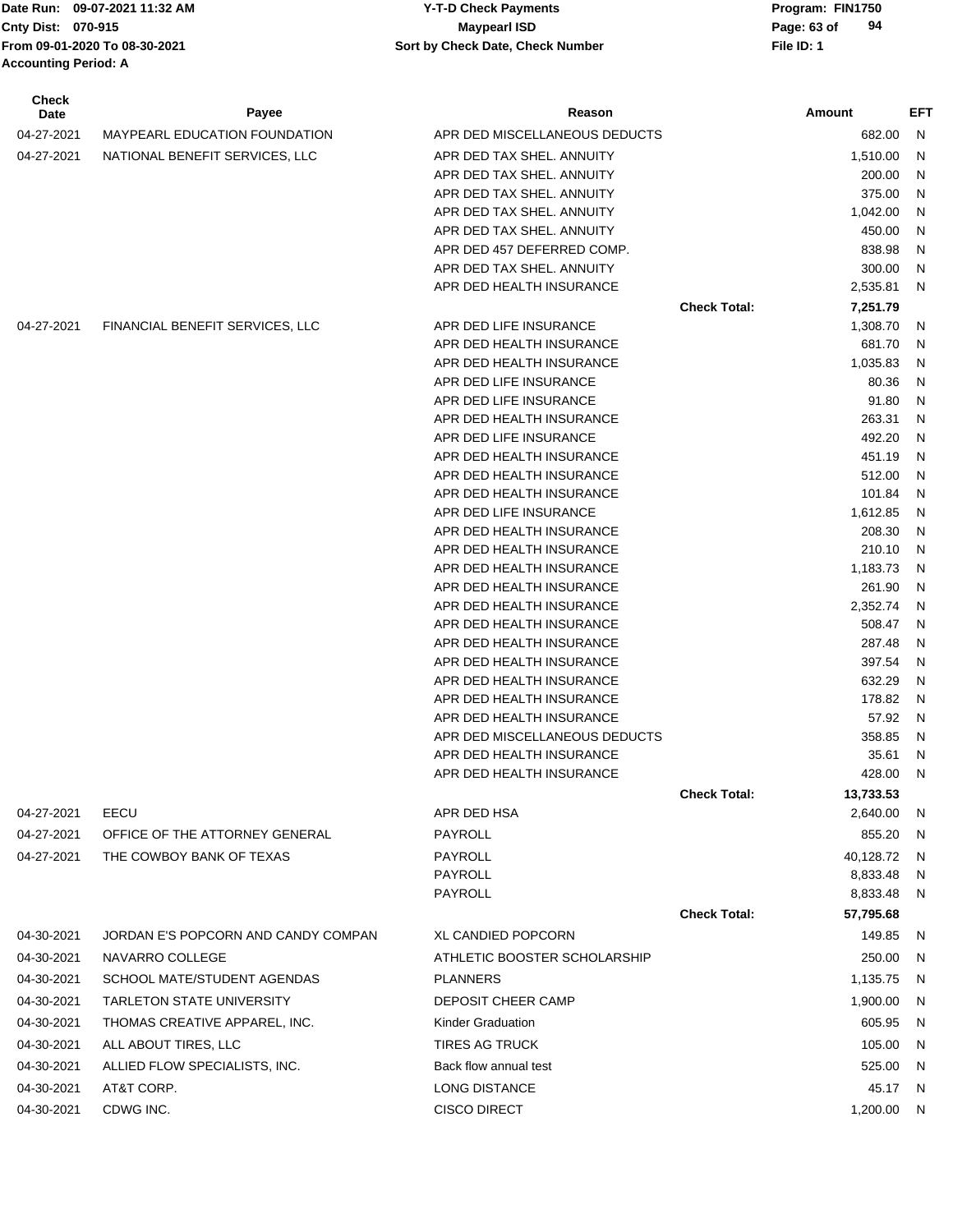| <b>Check</b><br>Date | Payee                               | Reason                                                  |                     | Amount             | EFT          |
|----------------------|-------------------------------------|---------------------------------------------------------|---------------------|--------------------|--------------|
| 04-30-2021           | DEPARTMENT OF INFORMATION RESOURCES | SD 03-01/03-31 LD                                       |                     | 81.00              | N            |
| 04-30-2021           | <b>DIRECT ENERGY</b>                | SD 03/10-04/08 BUS BARN                                 |                     | 28.50              | N            |
|                      |                                     | SD 03/10-04/08 HS.S. WING                               |                     | 2,032.41           | N            |
|                      |                                     | SD 03/10-04/08 ARCHIVE                                  |                     | 75.08              | N            |
|                      |                                     | SD 03/10-04/08 PRACT FIELD                              |                     | 29.12              | N            |
|                      |                                     | SD 03/10-04/08 ADMIN                                    |                     | 305.32             | N            |
|                      |                                     | SD 03/10-04/08 PRIMARY<br>SD 03/10-04/08 PRIM CAFETERIA |                     | 942.45<br>374.57   | N<br>N,      |
|                      |                                     | SD 03/10-04/08 QUAD                                     |                     | 186.62             | N.           |
|                      |                                     | SD 03/10-04/08 GOLF FACILITY                            |                     | 898.74             | N            |
|                      |                                     | SD 03/10-04/08 PORTABLE                                 |                     | 222.78             | N            |
|                      |                                     |                                                         | <b>Check Total:</b> | 5,095.59           |              |
| 04-30-2021           | EICHELBAUM WARDELL HANSEN POWELL &  | <b>LEGAL SERVICES</b>                                   |                     | 3,496.50           | N            |
| 04-30-2021           | ESTES ELECTRIC, INC.                | electrical portables                                    |                     | 8,906.00           | N.           |
| 04-30-2021           | <b>HANDWRITING WITHOUT TEARS</b>    | class supplies                                          |                     | 62.62              | N,           |
| 04-30-2021           | HILLTOP SECURITIES, INC.            | 2021 ANNAUAL DISCLOSURE FEE                             |                     | 3,500.00           | N            |
| 04-30-2021           | LOCHRIDGE PRIEST INC                | <b>HVAC HS</b>                                          |                     | 520.50             | N            |
| 04-30-2021           | NAVIANCE INC.                       | <b>HS Counselor - CCR</b>                               |                     | 3,950.00           | N            |
| 04-30-2021           | OAK CLIFF OFFICE SUPPLY & PRINTING  | <b>TAPE</b>                                             |                     | 7.60               | N.           |
| 04-30-2021           | HYDRO EXTRUSION USA, LLC            | <b>WALKWAY RAMPS</b>                                    |                     | 14,326.00          | N            |
| 04-30-2021           | SUPERIOR PEDIATRIC CARE, INC.       | <b>TVI SERVICE</b>                                      |                     | 125.00             | N            |
| 04-30-2021           | <b>TEX AIR FILTERS</b>              | <b>LSK HVAC filters</b>                                 |                     | 1,075.44           | N            |
| 04-30-2021           | CLAIMS ADMINISTRATIVE SERVICES INC  | WORKERS COMP CHECK# 3609                                |                     | 205.76             | N,           |
|                      |                                     | CN WORKERS COMP CHECK# 3610                             |                     | 151.00             | N.           |
|                      |                                     |                                                         | <b>Check Total:</b> | 356.76             |              |
| 05-03-2021           | TEXAS SCHOOL HEALTH BENEFITS PROGRA | PAYROLL                                                 |                     | 6,978.00           | N.           |
|                      |                                     | PAYROLL                                                 |                     | 3,115.00           | N            |
|                      |                                     |                                                         | <b>Check Total:</b> | 10,093.00          |              |
| 05-05-2021           | TEACHER RETIREMENT SYSTEM           | PAYROLL                                                 |                     | 1,070.00           | N            |
|                      |                                     | PAYROLL                                                 |                     | 50,778.24          | N            |
|                      |                                     | PAYROLL                                                 |                     | 2,136.22           | N            |
|                      |                                     | PAYROLL                                                 |                     | 4,916.01           | $\mathsf{N}$ |
|                      |                                     | <b>PAYROLL</b><br>PAYROLL                               |                     | 356.02<br>4,560.92 | N<br>N,      |
|                      |                                     | <b>PAYROLL</b>                                          |                     | 535.78             | N.           |
|                      |                                     | PAYROLL                                                 |                     | 1,506.76           | N            |
|                      |                                     | PAYROLL                                                 |                     | 8,657.40 N         |              |
|                      |                                     |                                                         | <b>Check Total:</b> | 74,517.35          |              |
| 05-07-2021           | COMMUNITY COFFEE CO. LLC            | <b>COFFEE</b>                                           |                     | 68.00              | N,           |
| 05-07-2021           | <b>EUBANKS FLORIST</b>              | <b>FLOWERS/ STINSON</b>                                 |                     | 55.00 N            |              |
| 05-07-2021           | <b>OLLIE CAKES BAKERY</b>           | CHOC DIIPPED PRETZELS PROM                              |                     | 150.00             | - N          |
| 05-07-2021           | <b>RON SMITH</b>                    | <b>RETIREMENT GIFTS</b>                                 |                     | 122.32             | N            |
| 05-07-2021           | <b>STAGE VOLUME LLC</b>             | DJ PROM                                                 |                     | 356.25             | N,           |
| 05-07-2021           | AIRGAS USA, LLC-CENTRAL DIVISION    | <b>CYLINDERS</b>                                        |                     | 236.47             | - N          |
| 05-07-2021           | ALL SPORTS TROPHIES                 | APPRECIATION PLAQUE                                     |                     | 25.00              | N,           |
|                      |                                     | <b>ELEM AWARDS</b>                                      |                     | 145.00 N           |              |
|                      |                                     | AWARDS                                                  |                     | 145.00 N           |              |
|                      |                                     |                                                         | <b>Check Total:</b> | 315.00             |              |
| 05-07-2021           | AMBER HELLER                        | <b>FCCLA COMPETITION</b>                                |                     | 94.74 N            |              |
| 05-07-2021           | <b>ATMOS ENERGY</b>                 | SD 04/07-05/03 MS                                       |                     | 142.58             | N.           |
|                      |                                     | SD 04/07-05/03 ELEM                                     |                     | 194.24             | N            |
|                      |                                     | SD 04/07-05/03 PRIM<br>SD 04/07-05/03 HS                |                     | 196.30<br>312.70 N | - N          |
|                      |                                     |                                                         | <b>Check Total:</b> | 845.82             |              |
|                      |                                     |                                                         |                     |                    |              |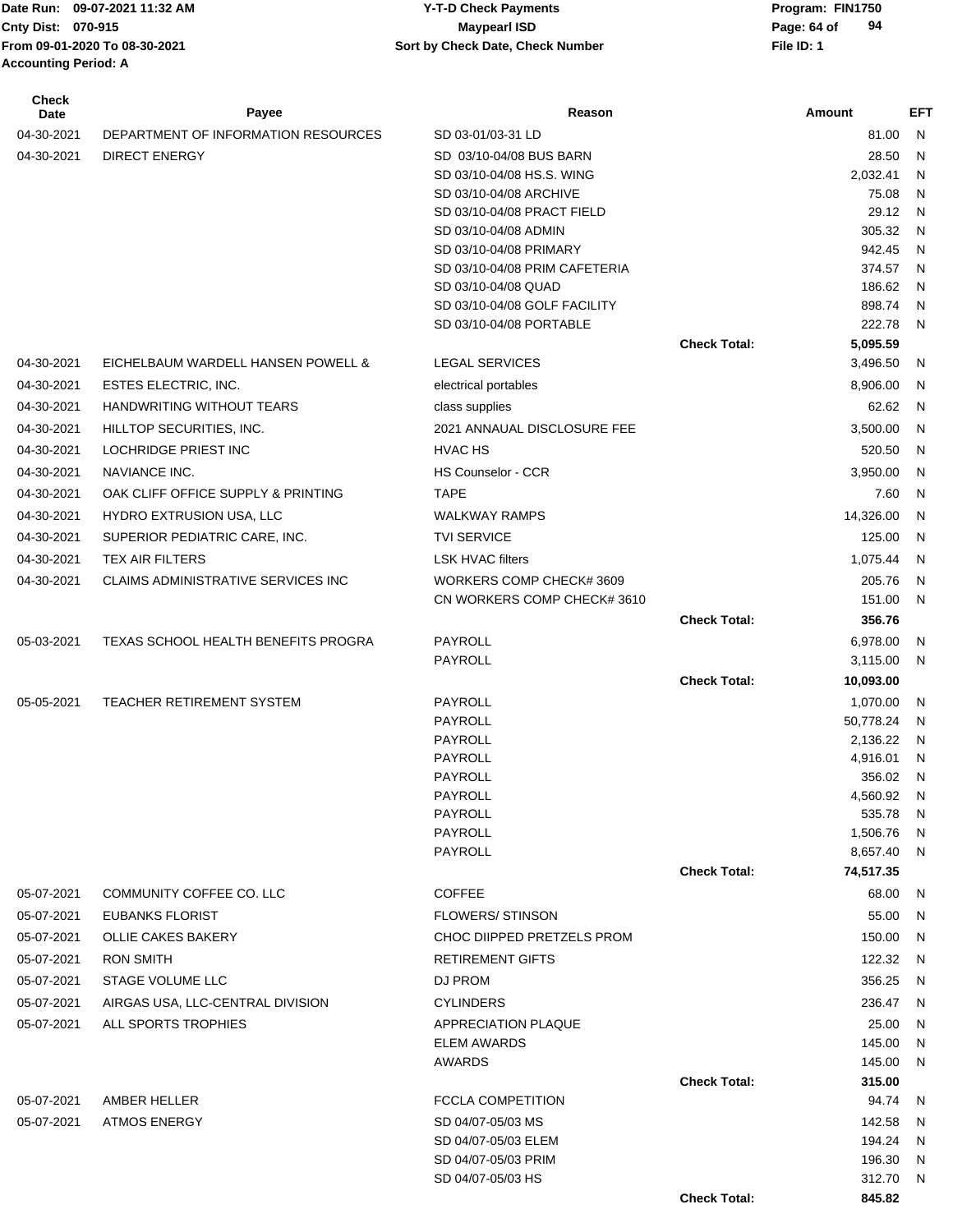# **Cnty Dist:** 070-915 **Page: 65 of MaypearI ISD Page: 65 of 09-07-2021 11:32 AM Y-T-D Check Payments 070-915 Maypearl ISD**

| <b>Check</b><br><b>Date</b> | Payee                              | Reason                                               |                     | Amount             | EFT          |
|-----------------------------|------------------------------------|------------------------------------------------------|---------------------|--------------------|--------------|
| 05-07-2021                  | AVENUE FUEL DISTRIBUTOR            | <b>FUEL FOR DISTRICT</b>                             |                     | 2,025.45           | N            |
| 05-07-2021                  | <b>BSN SPORTS</b>                  | <b>Football Equipment</b>                            |                     | 2,760.00           | N            |
| 05-07-2021                  | BUENA VISTA-BETHEL SPECIAL UTILITY | SD 03/15-04/12 BALL PARK                             |                     | 121.72             | - N          |
| 05-07-2021                  | <b>CITY OF MAYPEARL</b>            | SD 03/30-04/28 PRIM BF                               |                     | 21.00              | $\mathsf{N}$ |
|                             |                                    | SD 03/30-04/28 PRIM                                  |                     | 257.20             | N            |
|                             |                                    | SD 03/30-04/28 HS                                    |                     | 128.80             | $\mathsf{N}$ |
|                             |                                    | SD 03/30-04/28 MS                                    |                     | 953.25             | N            |
|                             |                                    | SD 03/30-04/28 MS                                    |                     | 240.40             | N            |
|                             |                                    | SD 03/30-04/28 ELEM                                  |                     | 370.60             | N            |
|                             |                                    | SD 03/30-04/28 ELEM YD METER                         |                     | 21.00              | N            |
|                             |                                    | SD 03/30-04/28 HS CONCESS BR<br>SD 03/30-04/28 ADMIN |                     | 46.00<br>46.00     | N<br>N       |
|                             |                                    |                                                      | <b>Check Total:</b> | 2,084.25           |              |
| 05-07-2021                  | PSAT/NMSQT                         | SATSD 11TH AND 12TH                                  |                     | 1,925.00           | N            |
| 05-07-2021                  | D.H. PACE COMPANY INC. (DOORS)     | Padlocks for district                                |                     | 620.28             | N            |
|                             |                                    | Lock principle office MS                             |                     | 211.48             | N            |
|                             |                                    | Lever set for door HS stage                          |                     | 123.72             | N            |
|                             |                                    |                                                      | <b>Check Total:</b> | 955.48             |              |
| 05-07-2021                  | <b>EAST TEXAS COPY</b>             | <b>MAINT LEASE</b>                                   |                     | 48.02              | N            |
| 05-07-2021                  | FOUNDATION BUILDING MATERIALS LLC  | Ceiling grid tiles                                   |                     | 815.52             | N            |
| 05-07-2021                  | Houston ISD                        | SHARS FOR APRIL                                      |                     | 383.22             | - N          |
| 05-07-2021                  | INTERQUEST DETECTION CANINES       | <b>HALF DAY SERVICE</b>                              |                     | 290.00             | N            |
| 05-07-2021                  | ISI COMMERCIAL REFRIGERATION       | Repair/maint. ice machines                           |                     | 1,140.00           | N            |
|                             |                                    | Repair/maint. ice machines                           |                     | 630.00             | N            |
|                             |                                    |                                                      | <b>Check Total:</b> | 1,770.00           |              |
| 05-07-2021                  | <b>LABATT FOOD SERVICE</b>         | <b>GROCERIES HS</b>                                  |                     | 3,323.61           | N            |
|                             |                                    | <b>GROCERIES MS</b>                                  |                     | 5,175.46           | N            |
|                             |                                    | <b>GROCERIES ELEM</b>                                |                     | 4,958.51           | N            |
|                             |                                    | <b>GROCERIES PRIMARY</b>                             |                     | 3,198.40           | N            |
|                             |                                    |                                                      | <b>Check Total:</b> | 16,655.98          |              |
| 05-07-2021                  | LOWE'S                             | supplies                                             |                     | 77.47              | N            |
|                             |                                    | <b>MAINT SUPPLIES</b>                                |                     | 412.09             | N            |
| 05-07-2021                  | MOUNTAIN PEAK SPECIAL UTILITY DIST | SD 03/05-04/04 AG FACILITY                           | <b>Check Total:</b> | 489.56<br>75.83    |              |
|                             |                                    |                                                      |                     |                    | N            |
| 05-07-2021                  | <b>BORDEN DAIRY</b>                | MILK MS<br><b>MILK HS</b>                            |                     | 1,219.00<br>728.75 | -N           |
|                             |                                    | MILK ELEM                                            |                     | 1,444.25           | N<br>- N     |
|                             |                                    | <b>MILK PRIMARY</b>                                  |                     | 1,205.75           | - N          |
|                             |                                    |                                                      | <b>Check Total:</b> | 4,597.75           |              |
| 05-07-2021                  | OFFICE DEPOT                       | <b>BATTERIES</b>                                     |                     | 6.09               | N,           |
|                             |                                    | <b>CHAIR</b>                                         |                     | 179.99             | -N           |
|                             |                                    | OFFICE SUPPLIES                                      |                     | 70.39              | - N          |
|                             |                                    |                                                      | <b>Check Total:</b> | 256.47             |              |
| 05-07-2021                  | PEPWEAR LLC                        | TEACHER OF YEAR AWARDS HS                            |                     | 120.00             | N,           |
|                             |                                    | TEACHER OF YEAR AWARDS                               |                     | 120.00             | N,           |
|                             |                                    |                                                      | <b>Check Total:</b> | 240.00             |              |
| 05-07-2021                  | PERMA-BOUND BOOKS                  | <b>BOOKS</b>                                         |                     | 244.91             | N,           |
| 05-07-2021                  | REGION 12 ESC                      | <b>JOB POSTING BOARD</b>                             |                     | 50.00              | - N          |
| 05-07-2021                  | <b>REPUBLIC SERVICES #794</b>      | <b>TRASH SERVICE APRIL</b>                           |                     | 2,714.83           | - N          |
|                             |                                    | <b>TRASH SERVICE MAY</b>                             |                     | 2,758.36           | - N          |
|                             |                                    |                                                      | <b>Check Total:</b> | 5,473.19           |              |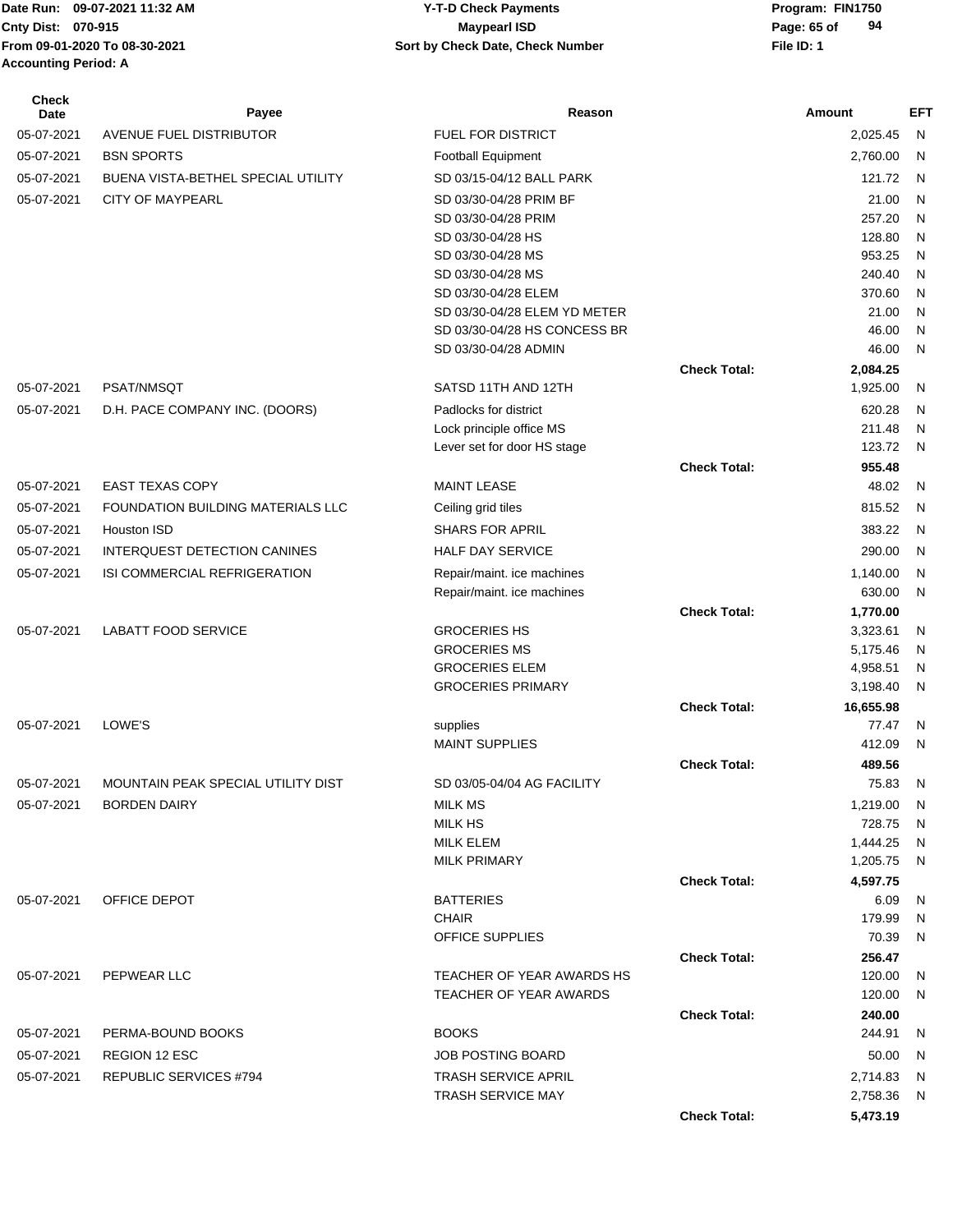| <b>Check</b><br>Date | Payee                              | Reason                                                   |                     | Amount           | <b>EFT</b>        |
|----------------------|------------------------------------|----------------------------------------------------------|---------------------|------------------|-------------------|
| 05-07-2021           | RIDDELL/ALL AMERICAN               | <b>Football Helmets</b>                                  |                     | 3.764.95         | N                 |
| 05-07-2021           | INSTERSTATE BILLINGSERVICE, INC    | Bus 26 repair                                            |                     | 279.00           | N                 |
|                      |                                    | Bus 26 repair                                            |                     | 452.38           | N                 |
|                      |                                    | Bus 53 repairs                                           |                     | 141.50           | N                 |
|                      |                                    | Bus 63 repairs                                           |                     | 276.50           | N                 |
|                      |                                    |                                                          | <b>Check Total:</b> | 1,149.38         |                   |
| 05-07-2021           | SCHOOL SPECIALTY INC.              | <b>BUTTON VEST</b>                                       |                     | 31.84            | N                 |
| 05-07-2021           | <b>TRANE</b>                       | <b>LSK HVAC Repair</b>                                   |                     | 1,869.74         | N                 |
| 05-07-2021           | <b>US BANK</b>                     | <b>MAINT TAX NOTE SERIES 2013</b>                        |                     | 450.00           | N                 |
| 05-07-2021           | CLAIMS ADMINISTRATIVE SERVICES INC | WORK COMP CHK #3611                                      |                     | 151.00           | N                 |
| 05-11-2021           | <b>SYKORA FORD FAMILY</b>          | 2021 FORD F 350 AG TRUCK                                 |                     | 67,694.73        | N                 |
| 05-12-2021           | CLAIMS ADMINISTRATIVE SERVICES INC | WORK COMP CHK #3612                                      |                     | 334.84           | N                 |
|                      |                                    | WORK COMP CHK #3613                                      |                     | 290.16           | N                 |
|                      |                                    |                                                          | <b>Check Total:</b> | 625.00           |                   |
| 05-13-2021           | CITIBANK, N.A                      | <b>PROM</b>                                              |                     | 233.60           | N                 |
|                      |                                    | <b>LIGHTS PROM</b>                                       |                     | 286.49           | N                 |
|                      |                                    | <b>GRADUATION CORDS</b>                                  |                     | 231.00           | N                 |
|                      |                                    |                                                          | <b>Check Total:</b> | 751.09           |                   |
| 05-13-2021           | ALL SPORTS TROPHIES                | PANTHER RESIN AWARDS<br>Plaques                          |                     | 59.85<br>900.76  | N<br>N            |
|                      |                                    | Plaques                                                  |                     | 304.24           | N                 |
|                      |                                    |                                                          | <b>Check Total:</b> | 1,264.85         |                   |
| 05-13-2021           | AMANDA LEE HING                    | PIANO FOR STATE SOLO JUDGE                               |                     | 220.00           | N                 |
| 05-13-2021           | <b>CARD SERVICE CENTER</b>         | secretaries lunch                                        |                     | 94.47            | N                 |
|                      |                                    | MONTHLY CELL PHONE                                       |                     | 55.00            | N                 |
|                      |                                    |                                                          | <b>Check Total:</b> | 149.47           |                   |
| 05-13-2021           | CARTER EVALUATIONS, LLC.           | <b>EVALUTIONS</b>                                        |                     | 1,100.00         | N                 |
| 05-13-2021           | CITIBANK, N.A                      | UIL ROOMS                                                |                     | 256.80           | N                 |
|                      |                                    | uil academic regional meals                              |                     | 206.26           | N                 |
|                      |                                    | <b>REGIONAL TENNIS</b>                                   |                     | 778.26           | N                 |
|                      |                                    | <b>GOLF REGIONALS</b>                                    |                     | 1,872.72         | N                 |
|                      |                                    | <b>TRACK REGIONALS</b>                                   |                     | 1,358.74         | N                 |
|                      |                                    | Softball Playoff Meals                                   |                     | 228.00           | N                 |
|                      |                                    | <b>Tennis Playoff Meals</b><br><b>Golf Playoff Meals</b> |                     | 242.50<br>697.60 | $\mathsf{N}$<br>N |
|                      |                                    | <b>Playoff Meals Track</b>                               |                     | 471.18           | $\mathsf{N}$      |
|                      |                                    | <b>BROOKSHIRES BOARDMEETING</b>                          |                     | 12.98            | $\mathsf{N}$      |
|                      |                                    | LONE STAR BOARD                                          |                     | 59.43            | $\mathsf{N}$      |
|                      |                                    | PRIMARY LUNCH                                            |                     | 202.44           | $\mathsf{N}$      |
|                      |                                    | <b>FUEL GOLF REGIONALS</b>                               |                     | 94.30            | $\mathsf{N}$      |
|                      |                                    | TX DEPT OF LICENSING N REGULAT                           |                     | 175.00           | N                 |
|                      |                                    |                                                          | <b>Check Total:</b> | 6,656.21         |                   |
| 05-13-2021           | <b>EAST TEXAS COPY</b>             | SD 04/04-05/03 ELEM T<br>SD 04/04-05/03 ELEM P           |                     | 376.95           | N                 |
|                      |                                    | SD 04/04-05/03 HSP                                       |                     | 30.80<br>19.93   | N<br>${\sf N}$    |
|                      |                                    | SD 04/04-05/03 HST                                       |                     | 443.56           | N                 |
|                      |                                    | LEASE HST 05/25-06/25                                    |                     | 128.24           | N                 |
|                      |                                    | SD 04/04-05/03 PRIM T                                    |                     | 215.69           | N                 |
|                      |                                    | PRIMARY LEASE                                            |                     | 255.37           | N                 |
|                      |                                    | SD 04/04-05/03 PRIM P                                    |                     | 18.56            | N                 |
|                      |                                    | SD 04/04-05/03 ADMIN                                     |                     | 164.34           | N                 |
|                      |                                    | SD 04/04-05/03 MSP                                       |                     | 32.19            | $\mathsf{N}$      |
|                      |                                    | SD 04/04-05/03 MST                                       |                     | 714.22           | N                 |
|                      |                                    | LEASE SPED 05/25-06/25<br>SD 04/04-05/03 SPED            |                     | 128.23<br>205.73 | N<br>N.           |
|                      |                                    |                                                          |                     |                  |                   |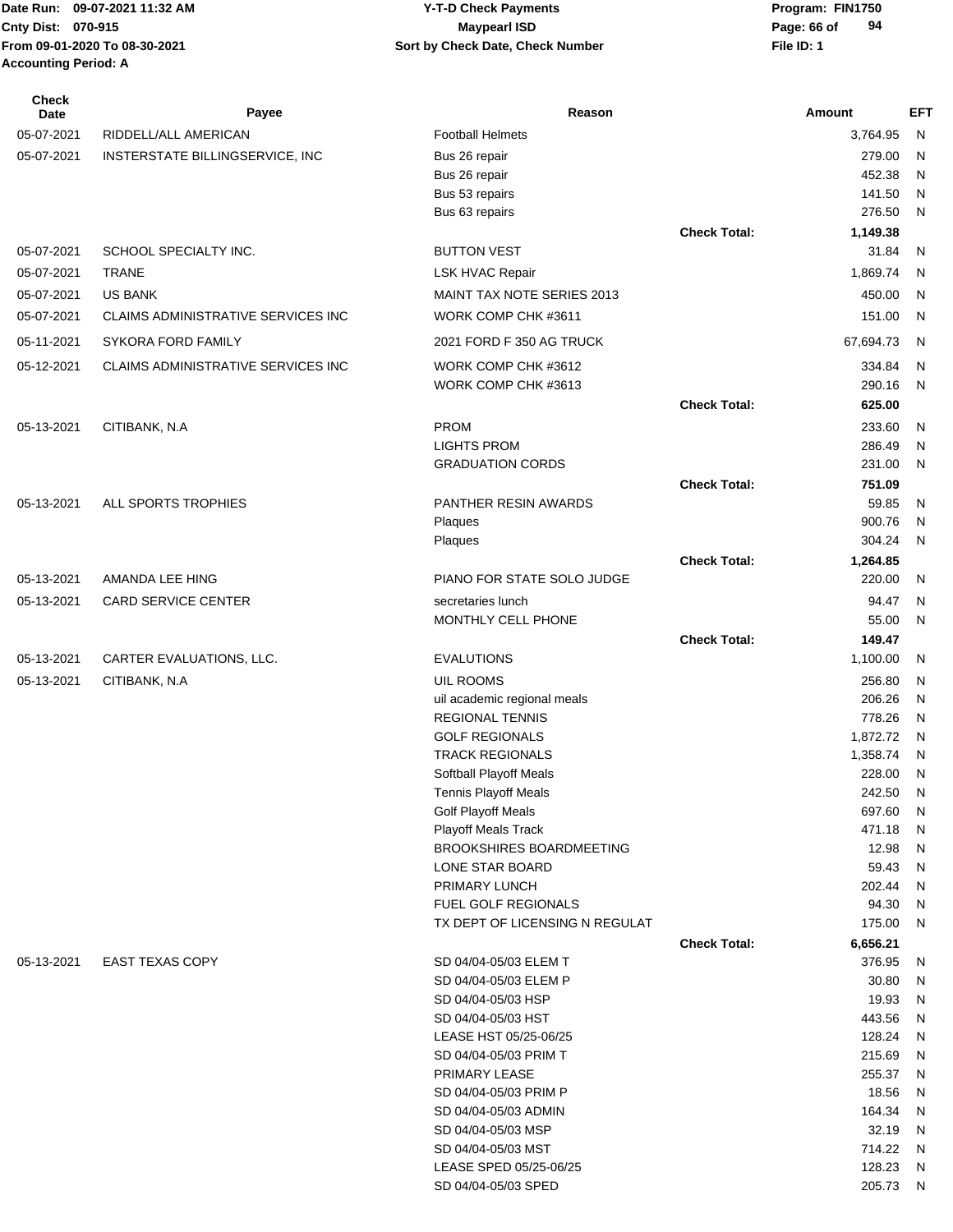# **Cnty Dist:** 070-915 **Page: 67 of Maypearl ISD Page: 67 of 09-07-2021 11:32 AM Y-T-D Check Payments 070-915 Maypearl ISD**

| <b>Check</b><br>Date | Payee                                     | Reason                                            |                     | Amount              | <b>EFT</b>   |
|----------------------|-------------------------------------------|---------------------------------------------------|---------------------|---------------------|--------------|
|                      |                                           |                                                   | <b>Check Total:</b> | 2,733.81            |              |
| 05-13-2021           | <b>FLINN SCIENTIFIC</b>                   | <b>SCIENCE SUPPLIES</b>                           |                     | 1,378.41            | N            |
|                      |                                           | <b>SCIENCE</b>                                    |                     | 2,196.24            | N            |
|                      |                                           | PERODIC TABLE                                     |                     | 33.39               | N            |
|                      |                                           |                                                   | <b>Check Total:</b> | 3,608.04            |              |
| 05-13-2021           | JAZMINE D. ATKINSON                       | <b>JUDGE SOLO CONTEST</b>                         |                     | 100.00              | N            |
| 05-13-2021           | <b>KANDICE HANNA</b>                      | <b>EVALUATIONS</b>                                |                     | 2,180.00            | N            |
| 05-13-2021           | <b>MENTORS CARE</b>                       | <b>MENTORS CARE 9TH PAYMENT</b>                   |                     | 4,000.00            | N            |
| 05-13-2021           | OFFICE DEPOT                              | OOFICE SUPPLES BINDER PREBORD                     |                     | 105.80              | $\mathsf{N}$ |
|                      |                                           | TAPE ENVELOPES BINDER<br><b>USB 5 PACK</b>        |                     | 135.20<br>111.96    | N<br>N       |
|                      |                                           |                                                   | <b>Check Total:</b> | 352.96              |              |
| 05-13-2021           | PERMA-BOUND BOOKS                         | <b>ELA</b> supplies                               |                     | 7.49                | N            |
| 05-13-2021           | PIEPER ENTERPRISES, INC.                  | LAWN MAINT MAY SPORTS COMPLEX                     |                     | 2,250.00            | N            |
|                      |                                           | <b>LAWN MAINT MAY</b>                             |                     | 5,962.50            | N            |
|                      |                                           |                                                   | <b>Check Total:</b> | 8,212.50            |              |
| 05-13-2021           | <b>SAM RIEPE</b>                          | <b>STATE TRACK MEET</b>                           |                     | 42.00               | N            |
| 05-13-2021           | <b>SARAH KEENE</b>                        | SOLO CONTEST                                      |                     | 100.00              | N            |
| 05-13-2021           | SCHOOL DISTRICT STRATEGIES, LLC           | DEMOGRAPHIC STUDY                                 |                     | 5,500.00            | N            |
| 05-13-2021           | SUPERIOR PEDIATRIC CARE, INC.             | PT CONTRACTED SERVICES                            |                     | 617.50              | N            |
|                      |                                           | OT CONTRACTED SERVICES                            |                     | 698.75              | N            |
|                      |                                           | <b>TVI SERVICE</b>                                |                     | 750.00              | N            |
|                      |                                           |                                                   | <b>Check Total:</b> | 2,066.25            |              |
| 05-13-2021           | <b>VATAT</b>                              | YEARLY MEMBERSHIP JONES                           |                     | 300.00              | N            |
| 05-13-2021           | 7 CONTINANT SKQ IMPORT/EXPORT             | <b>INSPECTION F1 VAN</b>                          |                     | 25.50               | N            |
|                      |                                           | <b>INSPECTION ATH TRAILER</b>                     |                     | 7.00                | N            |
|                      |                                           |                                                   | <b>Check Total:</b> | 32.50               |              |
| 05-13-2021           | <b>WAXAHACHIE ISD</b>                     | PARENTING CLASS 3RD PAYMENT                       |                     | 1,757.38            | N            |
| 05-13-2021           | <b>CLAIMS ADMINISTRATIVE SERVICES INC</b> | <b>WORKERS COMP EPAY</b>                          |                     | 318.00              | N            |
| 05-13-2021           | CLAIMS ADMINISTRATIVE SERVICES INC        | CN WORKERS COMP CHK# 3614                         |                     | 151.00              | N            |
| 05-15-2021           | <b>TEACHER RETIREMENT SYSTEM</b>          | PAYROLL                                           |                     | 26,962.00           | N            |
|                      |                                           | PAYROLL                                           |                     | 4,204.00            | N            |
|                      |                                           | PAYROLL                                           |                     | 6,022.00            | N            |
|                      |                                           | PAYROLL                                           |                     | 3,420.30            | N            |
|                      |                                           | <b>PAYROLL</b>                                    |                     | 7,734.00            | N            |
|                      |                                           |                                                   | <b>Check Total:</b> | 48,342.30           |              |
| 05-18-2021           | MAIN EVENT ENTERTAINMENT                  | <b>SENIOR TRIP</b>                                |                     | 2,345.00            | N            |
| 05-19-2021           | CLAIMS ADMINISTRATIVE SERVICES INC        | PRIMARY WORKERS COMP CHK 3616                     |                     | 34.70               | N            |
|                      |                                           | <b>WORKERS COMP EPAY</b>                          |                     | 150.00              | N            |
|                      |                                           | WORKERS COMP CHK 3615                             |                     | 173.68              | N            |
|                      |                                           | CN WORKERS COMP EPAY                              |                     | 370.11              | N            |
|                      |                                           |                                                   | <b>Check Total:</b> | 728.49              |              |
| 05-20-2021           | MAIN EVENT ENTERTAINMENT                  | <b>PAID WITH CREDIT CARD</b>                      |                     | $-2,345.00$         | N            |
| 05-20-2021           | AMANDA CARR                               | blk red vinylfloppy bow<br>PRINTED ON WRONG CHECK |                     | 315.00<br>$-315.00$ | N            |
|                      |                                           | Cheer bows                                        |                     | 252.00              | N<br>N       |
|                      |                                           | PRINTED ON WRONG CHECK                            |                     | $-252.00$           | N            |
|                      |                                           |                                                   | <b>Check Total:</b> | .00                 |              |
| 05-20-2021           | <b>ERIC JANSZEN</b>                       | DRY CLEANING SENIOR STOLES                        |                     | 215.07              | N.           |
|                      |                                           | PRINTED ON WRONG CHECK                            |                     | $-215.07$           | N.           |
|                      |                                           |                                                   | <b>Check Total:</b> | .00                 |              |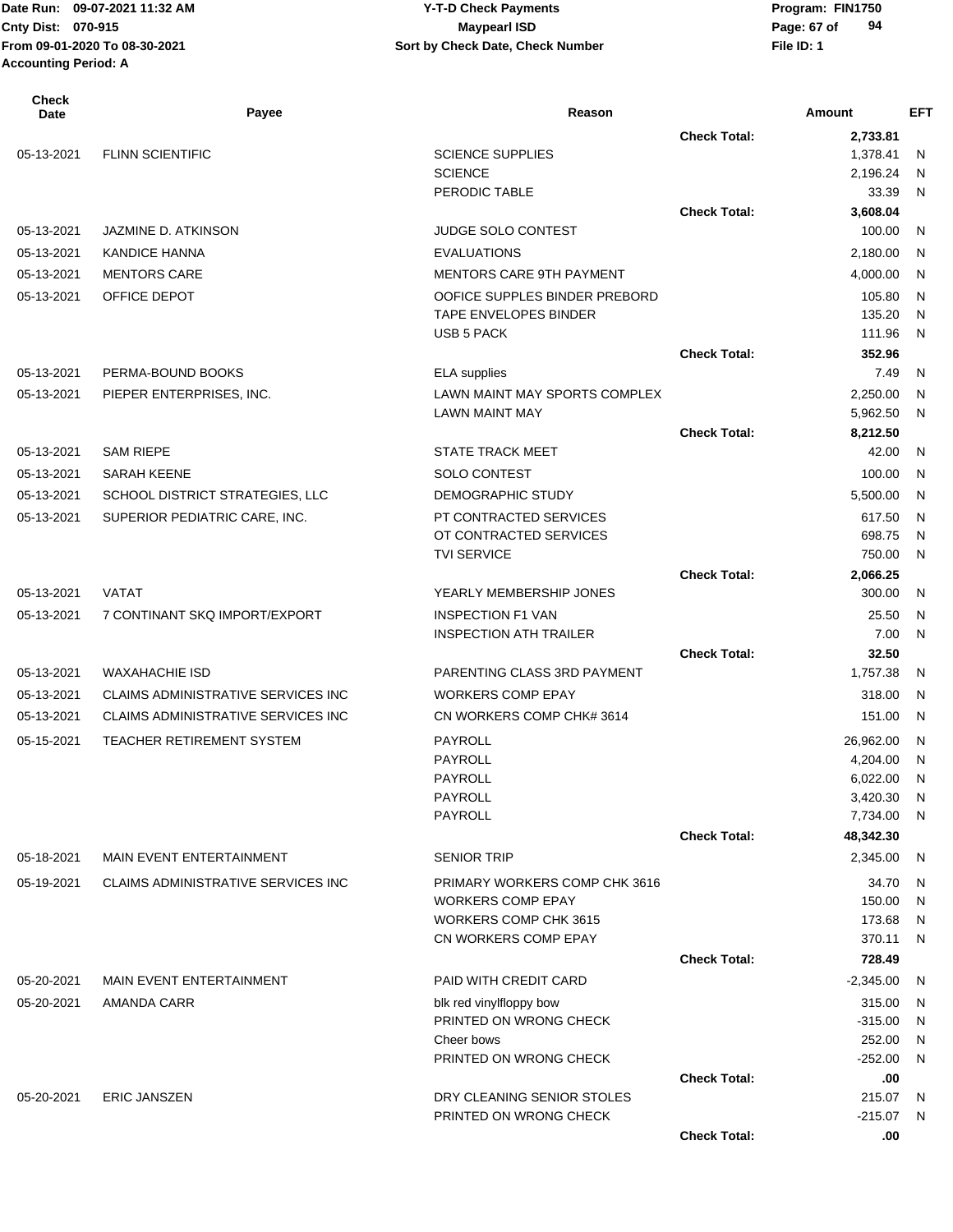| <b>Check</b><br><b>Date</b> | Payee                               | Reason                                         |                     | Amount               | <b>EFT</b> |
|-----------------------------|-------------------------------------|------------------------------------------------|---------------------|----------------------|------------|
| 05-20-2021                  | <b>AMANDA CARR</b>                  | <b>CHEER BOWS</b>                              |                     | 315.00               | N          |
|                             |                                     | <b>BOWS</b>                                    |                     | 252.00               | N          |
|                             |                                     |                                                | <b>Check Total:</b> | 567.00               |            |
| 05-20-2021                  | <b>ERIC JANSZEN</b>                 | DRY CLEANING SENIOR STOLES                     |                     | 215.07               | N          |
| 05-20-2021                  | ACCO BRANDS USD LLC                 | <b>HEAT ROLLER/ HEATER</b>                     |                     | 100.00               | N          |
|                             |                                     | <b>HEAT ROLLER/ HEATER</b>                     |                     | 100.00               | N          |
|                             |                                     | <b>HEAT ROLLER/ HEATER</b>                     |                     | 100.00               | N          |
|                             |                                     | <b>HEAT ROLLER/ HEATER</b>                     |                     | 100.00               | N          |
|                             |                                     | <b>HEAT ROLLER/ HEATER</b>                     |                     | 100.00               | N          |
|                             |                                     | <b>HEAT ROLLER/ HEATER</b>                     |                     | 100.00               | N          |
|                             |                                     | HEAT ROLLER/ HEATER                            |                     | 85.25                | N          |
|                             |                                     |                                                | <b>Check Total:</b> | 685.25               |            |
| 05-20-2021                  | AU CONCEPTS & DESIGNS LLC           | <b>HELMET DECALS</b>                           |                     | 1,125.00             | N          |
| 05-20-2021                  | AVENUE FUEL DISTRIBUTOR             | <b>FUEL FOR DISTRICT</b>                       |                     | 1,467.30             | N          |
| 05-20-2021                  | <b>BSN SPORTS</b>                   | <b>Track Equipment</b>                         |                     | 550.00               | N          |
| 05-20-2021                  | CANON FINANCIAL SERVICES INC        | <b>MONTHLY LEASE MAY</b>                       |                     | 1,300.29             | N          |
|                             |                                     | SD 05/01-05/31 LEASE                           |                     | 135.60               | N          |
|                             |                                     |                                                | <b>Check Total:</b> | 1,435.89             |            |
| 05-20-2021                  | <b>COURTNEY BARTON</b>              | REFUND FOR FOUND LOST BOOK                     |                     | 33.49                | N          |
| 05-20-2021                  | <b>CPI</b>                          | <b>ONLINE COURSE</b>                           |                     | 119.97               | N          |
| 05-20-2021                  | <b>DIRECT ENERGY</b>                | SD 04/09-05/10 ARCHIVE                         |                     | 92.16                | N          |
|                             |                                     | SD 04/09-05/10 PRIM P FIELD                    |                     | 30.97                | N          |
|                             |                                     | SD 04/09-05/10 PORTABLE                        |                     | 213.23               | N          |
|                             |                                     | SD 04/09-05/10 GOLF                            |                     | 908.27               | N          |
|                             |                                     | SD 04/09-05/10 QUAD                            |                     | 908.27               | N          |
|                             |                                     | SD 04/09-05/10 PRIMARY                         |                     | 1,081.37             | N          |
|                             |                                     | SD 04/09-05/10 PRIM CAFT                       |                     | 426.70               | N          |
|                             |                                     | SD 04/09-05/10 HS S. WING                      |                     | 2,125.73             | N          |
|                             |                                     | SD 04/09-05/10 BUS BARN                        |                     | 29.62                | N          |
|                             |                                     | SD 04/09-05/10 ADMIN                           |                     | 312.98               | N          |
|                             |                                     |                                                | <b>Check Total:</b> | 6,129.30             |            |
| 05-20-2021                  | CLEBURNE WELDING & INDUSTRIAL SUPPL | <b>CYLINDERS</b>                               |                     | 21.15                | N          |
| 05-20-2021                  | <b>HILCO</b>                        | SD 03/31-04/30 FUEL TANKS                      |                     | 34.25                | N          |
|                             |                                     | SD 03/31-04/30 MARQUEE                         |                     | 54.31                | N          |
|                             |                                     | SD 03/31-04/30 SEC LIGHTS                      |                     | 37.74                | N          |
|                             |                                     | SD 03/31-04/30 SPORTS COMPLEX                  |                     | 2,227.02             | N          |
|                             |                                     | SD 03/31-04/30 MS<br>SD 03/31-04/30 HS N. WING |                     | 2,870.35<br>2,272.44 | N<br>N     |
|                             |                                     | SD 03/31-04/30 ATH FAC                         |                     | 438.83               | N          |
|                             |                                     | SD 03/31-04/30 ELEM                            |                     | 4,145.90             | N          |
|                             |                                     | SD 03/31-04/30 AG FACILITY                     |                     | 1,221.55             | N          |
|                             |                                     |                                                | <b>Check Total:</b> | 13,302.39            |            |
| 05-20-2021                  | IMAGE MAKER 4 U, INC.               | <b>Record Boards</b>                           |                     | 50.00                | -N         |
| 05-20-2021                  | JONES SCHOOL SUPPLY CO., INC.       | MEDAL                                          |                     | 124.49               | -N         |
| 05-20-2021                  | KAT TURF SERVICES, LLC              | <b>TURF CLEANING</b>                           |                     | 4,500.00             | N,         |
| 05-20-2021                  | LOGMEIN USA, INC.                   | SD 05/01-05/27 PHONES                          |                     | 1,123.41             | N          |
| 05-20-2021                  | <b>MACKIN LIBRARY MEDIA</b>         | Library                                        |                     | 43.48                | N          |
| 05-20-2021                  | <b>NASCO</b>                        | supplies                                       |                     | 785.25               | N          |
| 05-20-2021                  | PIEPER ENTERPRISES, INC.            | <b>PORTABLE</b>                                |                     | 2,000.00             | - N        |
|                             | RICK'S WORLD OF SPORTS              | <b>BOARD SHIRTS</b>                            |                     | 202.00               |            |
| 05-20-2021                  |                                     |                                                |                     |                      | - N        |
| 05-20-2021                  | INSTERSTATE BILLINGSERVICE, INC     | Mud flaps buses                                |                     | 188.88               | N          |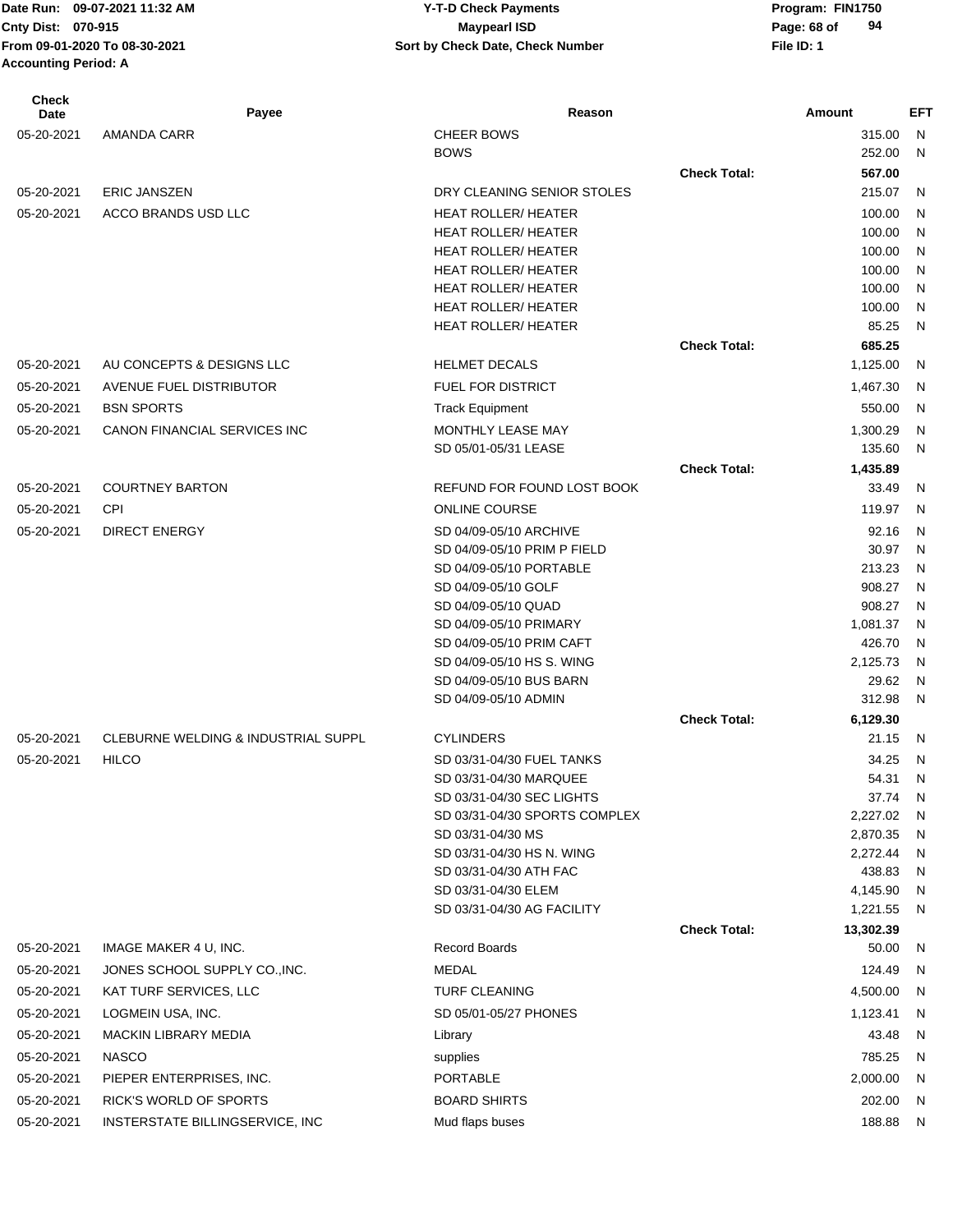**Accounting Period: A**

#### Date Run: 09-07-2021 11:32 AM **Program: FIN1750** Y-T-D Check Payments **Cnty Dist:** 070-915 **Page: 69 of MaypearI ISD Page: 69 of From 09-01-2020 To 08-30-2021 File ID: 1 Sort by Check Date, Check Number 09-07-2021 11:32 AM Y-T-D Check Payments 070-915 Maypearl ISD**

| Check<br>Date | Payee                                     | Reason                                                 |                     | Amount             | <b>EFT</b> |
|---------------|-------------------------------------------|--------------------------------------------------------|---------------------|--------------------|------------|
| 05-20-2021    | SUPERIOR PEDIATRIC CARE, INC.             | PT CONTRACTED SERVICES                                 |                     | 211.25             | N          |
|               |                                           | OT CONTRACTED SERVICES                                 |                     | 487.50             | N          |
|               |                                           | TVI                                                    |                     | 375.00             | N          |
|               |                                           |                                                        | <b>Check Total:</b> | 1,073.75           |            |
| 05-20-2021    | <b>SUREGUARD PEST SERVICE</b>             | PEST CONTROL MAY                                       |                     | 675.00             | N          |
| 05-20-2021    | <b>TCASE</b>                              | <b>DYSLEXIA CONFERENCE</b>                             |                     | 119.00             | N          |
|               |                                           | ADMIN DUES CASE CEC                                    |                     | 435.00             | N          |
| 05-20-2021    | TEXAS EDUCATIONAL CONSULTATIVE SERV       | 2020-2023 ESSER FEDERAL GRANT                          | <b>Check Total:</b> | 554.00<br>4,000.00 | N          |
| 05-20-2021    | THE CERTIFIED WELDING & TEST CO.          | <b>WELDING CERTIFICATION</b>                           |                     | 500.00             | N          |
|               |                                           |                                                        |                     |                    |            |
| 05-20-2021    | <b>TRANE</b>                              | <b>HVAC repair HS</b>                                  |                     | 428.11             | N          |
| 05-20-2021    | <b>TXU ENERGY</b>                         | SD 04/09-05/10 SEC LIGHTS                              |                     | 331.30             | N          |
| 05-20-2021    | 7 CONTINANT SKQ IMPORT/EXPORT             | <b>INSPECTION F2 VAN</b>                               |                     | 25.50              | N          |
| 05-20-2021    | <b>CLAIMS ADMINISTRATIVE SERVICES INC</b> | WORKERS COMP CHK 3617                                  |                     | 151.00             | N          |
| 05-24-2021    | ALWAYS GOOD CATERING                      | <b>WRONG VENDOR</b>                                    |                     | $-448.00$          | N          |
| 05-27-2021    | ELLIS CO FED TEACHERS CR UNION            | MAY DED CREDIT UNION                                   |                     | 3,348.00           | N          |
| 05-27-2021    | THOMAS D POWERS                           | MAY DED MISCELLANEOUS DEDUCTS                          |                     | 643.00             | N          |
| 05-27-2021    | ASSN TEXAS PROF EDUCATORS                 | MAY DED MISCELLANEOUS DEDUCTS                          |                     | 483.50             | N          |
| 05-27-2021    | <b>MAYPEARL ISD LOAN PAYMENT</b>          | MAY DED MISCELLANEOUS DEDUCTS                          |                     | 1,000.00           | N          |
| 05-27-2021    | <b>MAYPEARL EDUCATION FOUNDATION</b>      | MAY DED MISCELLANEOUS DEDUCTS                          |                     | 662.00             | N          |
| 05-27-2021    | NATIONAL BENEFIT SERVICES, LLC            | MAY DED TAX SHEL. ANNUITY                              |                     | 1,560.00           | N          |
|               |                                           | MAY DED TAX SHEL. ANNUITY                              |                     | 200.00             | N          |
|               |                                           | MAY DED TAX SHEL. ANNUITY                              |                     | 375.00             | N          |
|               |                                           | MAY DED TAX SHEL. ANNUITY                              |                     | 50.00              | N          |
|               |                                           | MAY DED TAX SHEL. ANNUITY<br>MAY DED TAX SHEL. ANNUITY |                     | 1,042.00<br>450.00 | N<br>N     |
|               |                                           | MAY DED 457 DEFERRED COMP.                             |                     | 1,131.07           | N          |
|               |                                           | MAY DED TAX SHEL. ANNUITY                              |                     | 1,200.00           | N          |
|               |                                           | MAY DED HEALTH INSURANCE                               |                     | 2,485.81           | N          |
|               |                                           |                                                        | <b>Check Total:</b> | 8,493.88           |            |
| 05-27-2021    | FINANCIAL BENEFIT SERVICES, LLC           | MAY DED LIFE INSURANCE                                 |                     | 1,293.20           | N          |
|               |                                           | MAY DED HEALTH INSURANCE                               |                     | 681.70             | N          |
|               |                                           | MAY DED HEALTH INSURANCE                               |                     | 1,003.02           | N          |
|               |                                           | MAY DED LIFE INSURANCE<br>MAY DED LIFE INSURANCE       |                     | 79.42<br>88.20     | N<br>N     |
|               |                                           | MAY DED HEALTH INSURANCE                               |                     | 256.31             | N          |
|               |                                           | MAY DED LIFE INSURANCE                                 |                     | 474.70             | N          |
|               |                                           | MAY DED HEALTH INSURANCE                               |                     | 418.28             | N          |
|               |                                           | MAY DED HEALTH INSURANCE                               |                     | 504.00             | N          |
|               |                                           | MAY DED HEALTH INSURANCE                               |                     | 101.84             | N          |
|               |                                           | MAY DED LIFE INSURANCE                                 |                     | 1,587.35           | N          |
|               |                                           | MAY DED HEALTH INSURANCE<br>MAY DED HEALTH INSURANCE   |                     | 208.30<br>174.20   | N<br>N     |
|               |                                           | MAY DED HEALTH INSURANCE                               |                     | 1,158.09           | N          |
|               |                                           | MAY DED HEALTH INSURANCE                               |                     | 261.90             | N          |
|               |                                           | MAY DED HEALTH INSURANCE                               |                     | 2,352.74           | N          |
|               |                                           | MAY DED HEALTH INSURANCE                               |                     | 508.47             | N          |
|               |                                           | MAY DED HEALTH INSURANCE                               |                     | 287.48             | N          |
|               |                                           | MAY DED HEALTH INSURANCE                               |                     | 397.54             | N          |
|               |                                           | MAY DED HEALTH INSURANCE<br>MAY DED HEALTH INSURANCE   |                     | 619.76<br>178.82   | N<br>N     |
|               |                                           | MAY DED HEALTH INSURANCE                               |                     | 57.92              | N          |
|               |                                           | MAY DED MISCELLANEOUS DEDUCTS                          |                     | 358.85             | N          |
|               |                                           | MAY DED HEALTH INSURANCE                               |                     | 35.61              | N          |
|               |                                           | MAY DED HEALTH INSURANCE                               |                     | 414.00             | N          |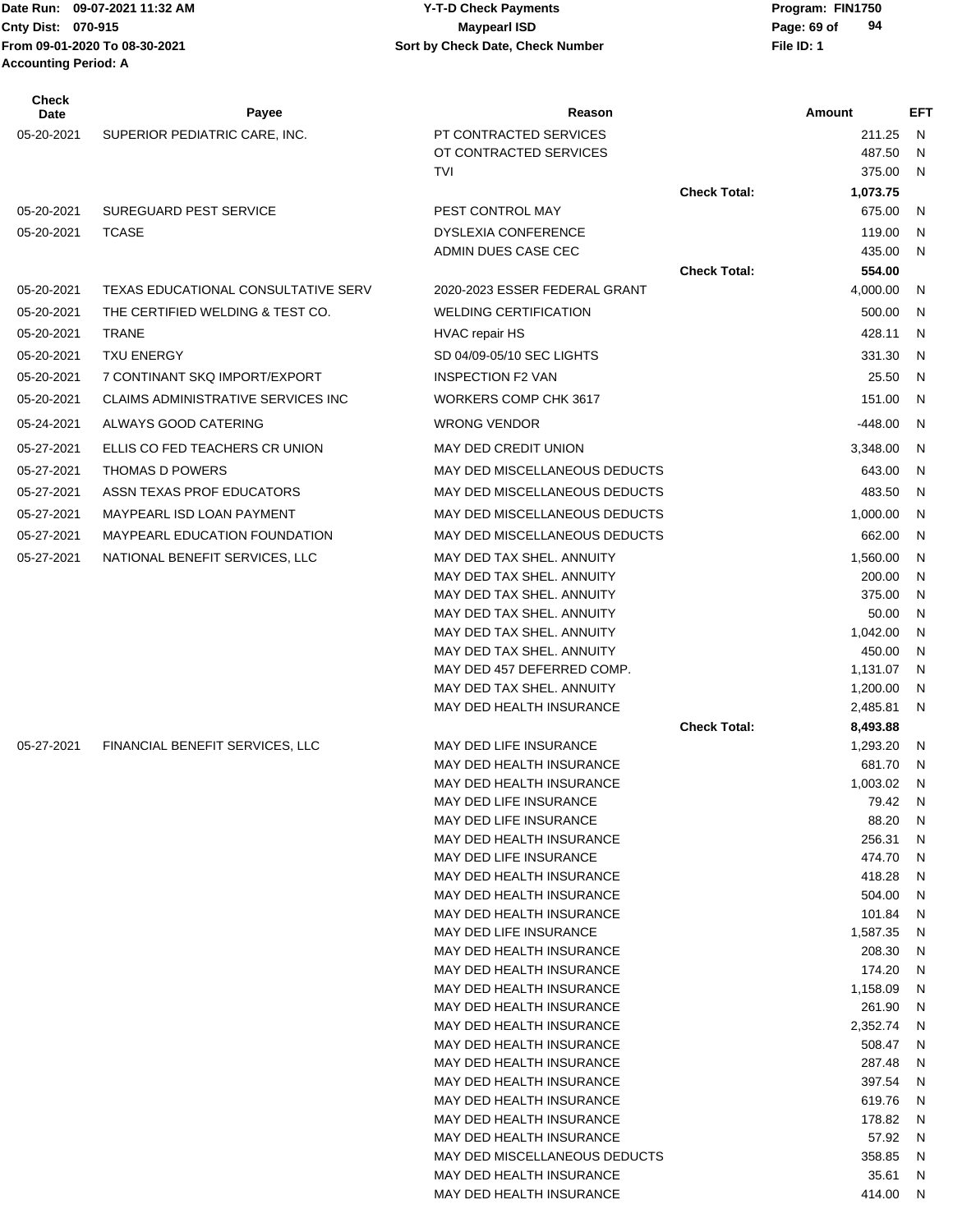#### **Cnty Dist:** 070-915 **Page: 70 of** Maypearl ISD **Page: 70 of From 09-01-2020 To 08-30-2021 File ID: 1 Sort by Check Date, Check Number 09-07-2021 11:32 AM Y-T-D Check Payments 070-915 Maypearl ISD**

| <b>Check</b><br>Date | Payee                                 | Reason                         |                     | Amount             | <b>EFT</b> |
|----------------------|---------------------------------------|--------------------------------|---------------------|--------------------|------------|
|                      |                                       |                                | <b>Check Total:</b> | 13,501.70          |            |
| 05-27-2021           | EECU                                  | <b>MAY DED HSA</b>             |                     | 2,640.00           | N          |
| 05-27-2021           | OFFICE OF THE ATTORNEY GENERAL        | PAYROLL                        |                     | 855.20             | N          |
| 05-27-2021           | THE COWBOY BANK OF TEXAS              | <b>PAYROLL</b>                 |                     | 36,742.70          | N          |
|                      |                                       | <b>PAYROLL</b>                 |                     | 8,648.87           | N          |
|                      |                                       | <b>PAYROLL</b>                 |                     | 8,648.87           | N          |
|                      |                                       |                                | <b>Check Total:</b> | 54,040.44          |            |
| 05-28-2021           | <b>HOSPITALITY AT BEAUMONT RANCH</b>  | <b>DEPOSIT PROM</b>            |                     | 500.00             | N          |
| 05-28-2021           | <b>BRITTANY CHADWICK</b>              | <b>FLOWERS CAKE GRADUATION</b> |                     | 117.41             | N          |
| 05-28-2021           | <b>CORDELL KIEFER</b>                 | FROM STUDENT/MEDICAL           |                     | 1,151.15           | N          |
| 05-28-2021           | <b>ERIC JANSZEN</b>                   | <b>SENIOR TRIP</b>             |                     | 1,193.85           | N          |
| 05-28-2021           | EWELL EDUCATIONAL SERVICES            | AREA 8 LEADERSHIP CAMP REG     |                     | 500.00             | N          |
| 05-28-2021           | LAKEVIEW CAMP AND CONF. CENTER        | SOUND TECH GRADUATION          |                     | 60.00              | N          |
| 05-28-2021           | <b>TARLETON STATE UNIVERSITY</b>      | <b>CHEER CAMP</b>              |                     | 4,525.00           | N          |
| 05-28-2021           | ALL SPORTS TROPHIES                   | <b>BOARD MEMBER NAME PLATE</b> |                     | 50.00              | N          |
| 05-28-2021           | AT&T CORP.                            | <b>LONG DISTANCE</b>           |                     | 45.17              | N          |
| 05-28-2021           | <b>BSN SPORTS</b>                     | <b>Football Equipment</b>      |                     | 795.00             | N          |
| 05-28-2021           | CDWG INC.                             | TRIPP 48 PORT CAT PATCH PANEL  |                     | 126.67             | N          |
| 05-28-2021           | <b>CORY HILES</b>                     | <b>OFFICIAL</b>                |                     | 105.00             | N          |
| 05-28-2021           | DEPARTMENT OF INFORMATION RESOURCES   | SD 04/01-04/30                 |                     | 4.17               | N          |
| 05-28-2021           | <b>DISCOUNT PC</b>                    | Replacement computer           |                     | 464.95             | N          |
| 05-28-2021           | ELIZABETH JUDICE                      | REFUND LUNCH ACCOUNT           |                     | 103.30             | N          |
| 05-28-2021           | <b>FLINN SCIENTIFIC</b>               | <b>SCIENCE SUPPLIES</b>        |                     | 2,559.60           | N          |
|                      |                                       | <b>SCIENCE SUPPLIES</b>        |                     | 810.00             | N          |
|                      |                                       |                                | <b>Check Total:</b> | 3,369.60           |            |
| 05-28-2021           | HOME DEPOT CREDIT SERVICES            | <b>SUPPLIES</b>                |                     | 304.21             | N          |
|                      |                                       | RYOBI SUPPLIES                 |                     | 1,552.35           | N          |
|                      |                                       |                                | <b>Check Total:</b> | 1,856.56           |            |
| 05-28-2021           | Jason DeWayne Cates                   | <b>OFFICIAL</b>                |                     | 105.00             | N          |
| 05-28-2021           | <b>MARKS PLUMBING PARTS</b>           | <b>BATHROOM DOOR HINGE</b>     |                     | 37.04              | N          |
| 05-28-2021           | MCGRAW-HILL SCHOOL EDUCATION, LLC     | <b>SRA READING</b>             |                     | 1,876.02           | N          |
| 05-28-2021           | MITCHELL WELDING SUPPLY               | <b>REPAIRS WELDER</b>          |                     | 349.29             | N          |
|                      |                                       | PLASMA CUTTER                  |                     | 447.85             | N          |
| 05-28-2021           | MOBILITY EXCELLENCE, LLC              | <b>O&amp;M SERVICES</b>        | <b>Check Total:</b> | 797.14<br>467.50   | N          |
| 05-28-2021           | NORTH TEXAS TOLLWAY AUTHORITY         | <b>TOLL ROAD 1358177</b>       |                     | 23.36              | N          |
| 05-28-2021           | OFFICE DEPOT                          | OFFICE SUPPLIES                |                     | 34.50              | N          |
|                      |                                       | <b>FOLDERS</b>                 |                     | 34.50              | N          |
|                      |                                       | OFFICE SUPPLIE                 |                     | 56.78              | N          |
|                      |                                       |                                | <b>Check Total:</b> | 125.78             |            |
| 05-28-2021           | RMA TOLL PROCESSING                   | <b>TOLL</b>                    |                     | 10.34              | N          |
| 05-28-2021           | INSTERSTATE BILLINGSERVICE, INC       | Bus 49 repairs                 |                     | 125.00             | N          |
|                      |                                       | Buss 54 repairs                |                     | 125.00             | N          |
|                      |                                       | Bus 51 repairs                 |                     | 250.00             | N          |
|                      |                                       | Bus 50 repairs                 |                     | 1,331.77           | N          |
|                      |                                       | Bus 50 repairs                 |                     | 1,096.30           | N          |
| 05-28-2021           | SHERWIN WILLIAMS PAINTS               | Paint for all campuses         | <b>Check Total:</b> | 2,928.07<br>343.00 | N          |
| 05-28-2021           | <b>TEXAS GIRLS COACHES ASSOCIATIO</b> | 2021/2022 COACH MEMBERSHIP     |                     | 1,080.00           | N          |
|                      |                                       |                                |                     |                    |            |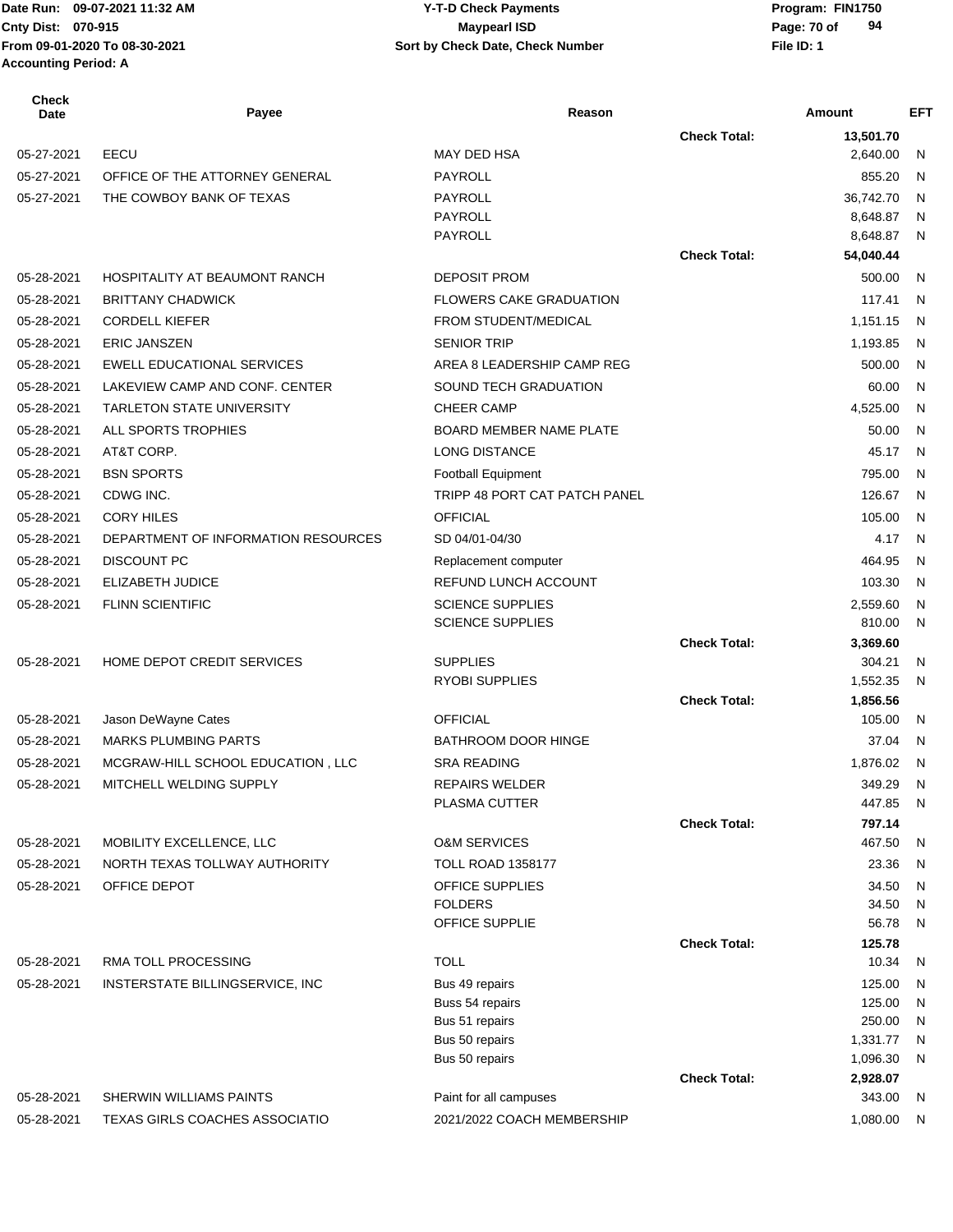| Date Run: 09-07-2021 11:32 AM | Y-T-D Check Payments             | Program: FIN1750  |
|-------------------------------|----------------------------------|-------------------|
| <b>Cnty Dist: 070-915</b>     | <b>Mavpearl ISD</b>              | 94<br>Page: 71 of |
| From 09-01-2020 To 08-30-2021 | Sort by Check Date, Check Number | File ID: 1        |
| <b>Accounting Period: A</b>   |                                  |                   |
|                               |                                  |                   |

| Maypearl ISD                     | 94<br>Page: 71 of |
|----------------------------------|-------------------|
| Sort by Check Date, Check Number | File ID: 1        |
|                                  |                   |

| Check<br>Date | Payee                                      | Reason                                 |                     | Amount             | <b>EFT</b> |
|---------------|--------------------------------------------|----------------------------------------|---------------------|--------------------|------------|
| 05-28-2021    | <b>TEXAS SCHOOL SAFETY CENTER</b>          | 2021 VIRTUAL TRAINING                  |                     | 100.00             | N          |
| 05-28-2021    | THE ALWAYS FOOD SAFE COMPANY               | FOOD HANDLER CERTIFICATION             |                     | 448.00             | N          |
| 05-28-2021    | CLAIMS ADMINISTRATIVE SERVICES INC         | WORK COMP CHK #3618                    |                     | 132.69             | N          |
|               |                                            | WORK COMP CHK #3619                    |                     | 162.72             | N          |
|               |                                            | CN WORK COMP CHK #3622                 |                     | 151.00             | N          |
|               |                                            | WORK COMP CHK #3621                    |                     | 246.51             | N          |
|               |                                            | WORK COMP CHK #3620                    |                     | 200.68             | N          |
|               |                                            |                                        | <b>Check Total:</b> | 893.60             |            |
| 06-01-2021    | <b>TEXAS SCHOOL HEALTH BENEFITS PROGRA</b> | PAYROLL                                |                     | 6,978.00           | N          |
|               |                                            | PAYROLL                                |                     | 3,115.00           | N          |
|               |                                            |                                        | <b>Check Total:</b> | 10,093.00          |            |
| 06-03-2021    | <b>HARDIN-SIMMONS UNIVERSITY</b>           | PANTHER YOUTH FOOTBALL SCHOL           |                     | 350.00             | N          |
| 06-03-2021    | <b>HARDIN-SIMMONS UNIVERSITY</b>           | PANTHER PRIDE SCHOLARSHIP              |                     | 100.00             | N          |
|               |                                            | <b>VICKY WILLIAMS SCHOLARSHIP</b>      |                     | 500.00             | N          |
|               |                                            |                                        | <b>Check Total:</b> | 600.00             |            |
| 06-03-2021    | <b>CAPITAL ONE</b>                         | <b>PROM</b><br><b>PROM</b>             |                     | 64.70<br>53.68     | N<br>N     |
|               |                                            | <b>PROM</b>                            |                     | 103.57             | N          |
|               |                                            | PROM PARTY FAVORS AND FOOD             |                     | 170.22             | N          |
|               |                                            | COOKIE SUPPLIES SENIOR AWARDS          |                     | 143.99             | N          |
|               |                                            |                                        | <b>Check Total:</b> | 536.16             |            |
| 06-03-2021    | CDWG INC.                                  | TRIPP 12U RACK                         |                     | 414.95             | N          |
|               |                                            | TRIPP 1000VA UPS LINE                  |                     | 775.00             | N          |
|               |                                            |                                        | <b>Check Total:</b> | 1,189.95           |            |
| 06-03-2021    | COOK CHILDREN'S EDUCATION DEPARTMEN        | NURSE SYMPOSIUM REG                    |                     | 150.00             | N          |
| 06-03-2021    | D.H. PACE COMPANY INC. (DOORS)             | Ag Animal barn (Door locks)            |                     | 359.78             | N          |
| 06-03-2021    | <b>EAST TEXAS COPY</b>                     | <b>STAPLES</b>                         |                     | 128.00             | N          |
|               |                                            | <b>MAINT LEASE</b>                     |                     | 48.02              | N          |
|               |                                            |                                        | <b>Check Total:</b> | 176.02             |            |
| 06-03-2021    | EICHELBAUM WARDELL HANSEN POWELL &         | <b>LEGAL SERVICES MAY</b>              |                     | 3,505.50           | N          |
| 06-03-2021    | <b>HILCO</b>                               | <b>PORTABLES</b>                       |                     | 128.82             | N          |
| 06-03-2021    | LEGACY ISP, LLC                            | Add drops for VOIP                     |                     | 3,900.00           | N          |
|               |                                            | Price Increase in drops                |                     | 520.00             | N          |
|               |                                            |                                        | <b>Check Total:</b> | 4,420.00           |            |
| 06-03-2021    | LOGMEIN USA, INC.                          | SD 06/01-06/30 PHONES                  |                     | 2,639.57           | - N        |
| 06-03-2021    | MOUNTAIN PEAK SPECIAL UTILITY DIST         | SD 04/04-05/05 AG                      |                     | 55.89              | N          |
| 06-03-2021    | NATUS MEDICAL INCORPORATED                 | AUDIOMETER CALIBRATION                 |                     | 384.00             | N          |
| 06-03-2021    | PEARSON ASSESSMENT                         | WRMT 111 FORM A REC FM 25              |                     | 153.00             | N          |
| 06-03-2021    | PAM WILSON                                 | <b>RETIREMENT</b>                      |                     | 119.96             | N          |
| 06-03-2021    | PONDER COMPANY                             | MS GYM                                 |                     | 2,000.00           | N          |
|               |                                            | HS GYM                                 |                     | 2,882.00           | N          |
|               |                                            |                                        | <b>Check Total:</b> | 4,882.00           |            |
| 06-03-2021    | TRAFERA HOLDINGS, LLC                      | Chromebook Purchase                    |                     | 39,000.00          | N          |
|               |                                            | Chromebook Purchase                    |                     | 7,600.00           | N          |
|               |                                            | Chromebook Purchase<br>SURFACE GO CASE |                     | 39,000.00<br>32.00 | N<br>N     |
|               |                                            |                                        | <b>Check Total:</b> | 85,632.00          |            |
| 06-03-2021    | <b>TRANE</b>                               | A/C unit for the Operation off         |                     | 2,643.31           | N          |
| 06-04-2021    | TEACHER RETIREMENT SYSTEM                  | PAYROLL                                |                     | 1,070.00           | N          |
|               |                                            | PAYROLL                                |                     | 50,755.36          | N          |
|               |                                            | PAYROLL                                |                     | 2,130.54           | N          |
|               |                                            | PAYROLL                                |                     | 4,968.56           | N          |
|               |                                            | PAYROLL                                |                     | 355.08             | N          |
|               |                                            | PAYROLL                                |                     | 4,558.86           | N,         |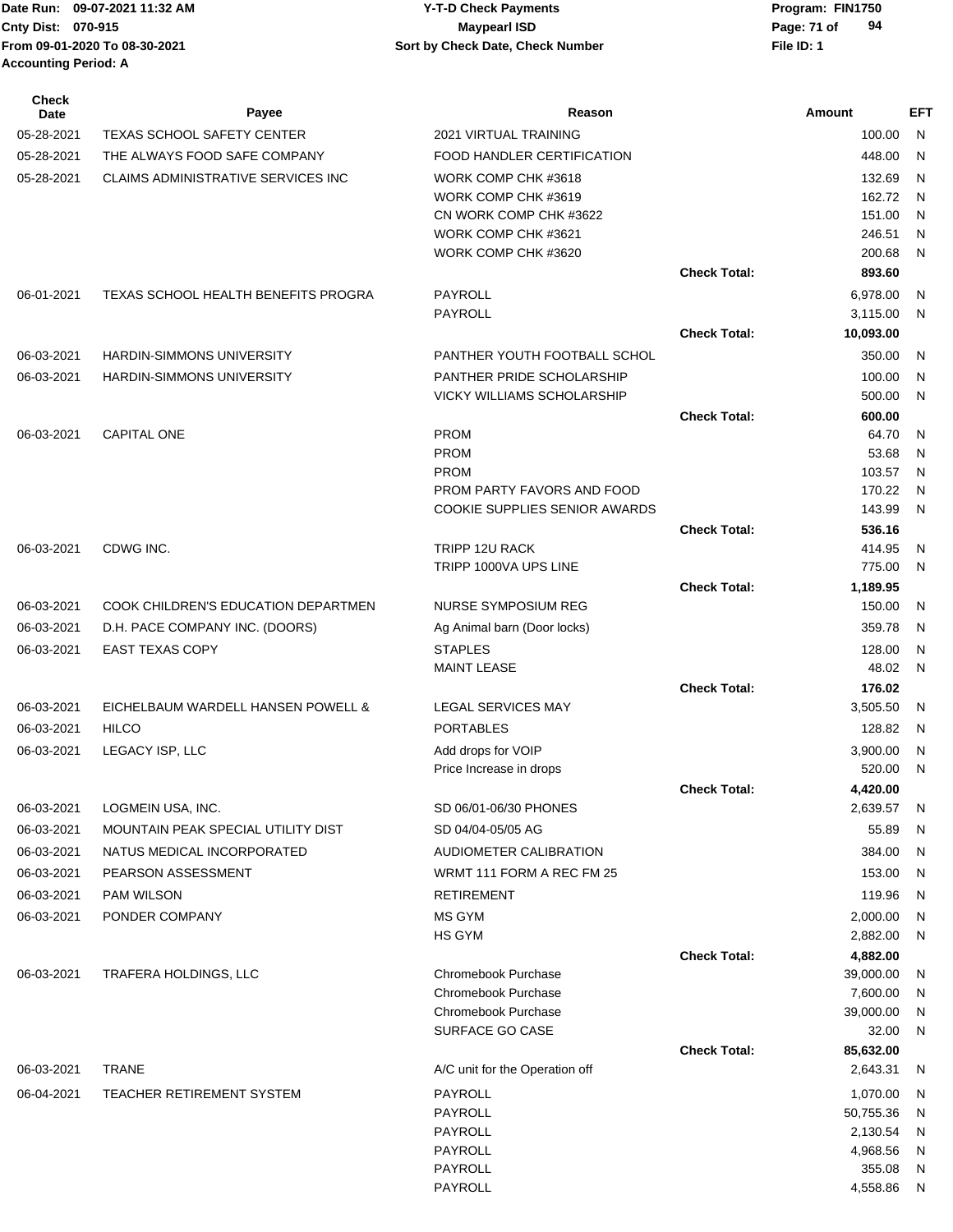| <b>Check</b><br>Date | Payee                                     | Reason                                              |                     | Amount             | <b>EFT</b>   |
|----------------------|-------------------------------------------|-----------------------------------------------------|---------------------|--------------------|--------------|
|                      |                                           | PAYROLL                                             |                     | 317.49             | N            |
|                      |                                           | <b>PAYROLL</b>                                      |                     | 1,506.76           | $\mathsf{N}$ |
|                      |                                           | <b>PAYROLL</b>                                      |                     | 8,643.23           | N            |
|                      |                                           |                                                     | <b>Check Total:</b> | 74,305.88          |              |
| 06-07-2021           | HIRAM E. DODSON                           | <b>AWNING PORTABLE</b>                              |                     | 27,200.00          | $\mathsf{N}$ |
|                      |                                           | AWNINGS                                             |                     | 11,700.00          | $\mathsf{N}$ |
|                      |                                           |                                                     | <b>Check Total:</b> | 38,900.00          |              |
| 06-07-2021           | CLAIMS ADMINISTRATIVE SERVICES INC        | PRIM WORKERS COMP CHECK# 3624                       |                     | 37.80              | $\mathsf{N}$ |
|                      |                                           | WORKERS COMP CHECK# 3623                            |                     | 311.02             | N            |
|                      |                                           |                                                     | <b>Check Total:</b> | 348.82             |              |
| 06-08-2021           | <b>CLAIMS ADMINISTRATIVE SERVICES INC</b> | CN WORKERS COMP CHECK# 3625                         |                     | 151.00             | N            |
| 06-09-2021           | CLAIMS ADMINISTRATIVE SERVICES INC        | <b>WORKERS COMP EPAY</b>                            |                     | 462.00             | N            |
| 06-10-2021           | VICTORY TEAM APPAREL LLC                  | <b>CHEER</b>                                        |                     | 312.01             | N            |
| 06-10-2021           | TARLETON STATE UNIVERSITY                 | MS CHEER CAMP                                       |                     | 298.00             | N            |
|                      |                                           | MS CHEER CAMP                                       |                     | 3,842.00           | N            |
|                      |                                           |                                                     | <b>Check Total:</b> | 4,140.00           |              |
| 06-10-2021           | <b>VARSITY SPIRIT</b>                     | <b>CHEER UNIFORMS</b>                               |                     | 5,376.55           | N            |
| 06-10-2021           | <b>ATMOS ENERGY</b>                       | SD 05/04-06/01 MS                                   |                     | 94.64              | N            |
|                      |                                           | SD 05/04-06/01 ELEM                                 |                     | 239.99             | $\mathsf{N}$ |
|                      |                                           | SD 05/04-06/01 PRIM                                 |                     | 190.33             | N            |
|                      |                                           | SD 05/04-06/01 HS                                   |                     | 224.16             | N            |
|                      |                                           |                                                     | <b>Check Total:</b> | 749.12             |              |
| 06-10-2021           | AVENUE FUEL DISTRIBUTOR                   | FUEL FOR DISTRICT                                   |                     | 1,333.31           | N            |
| 06-10-2021           | BUENA VISTA-BETHEL SPECIAL UTILITY        | SD 04/12-05/12 BALLPARK                             |                     | 90.26              | N            |
| 06-10-2021           | CARD SERVICE CENTER                       | <b>BOARD MEAL</b>                                   |                     | 74.25              | N            |
|                      |                                           | CONNECT WISE CONTROL                                |                     | 892.50             | N            |
|                      |                                           | CELL PHONE MAINT. DIRECTOR                          |                     | 50.00              | N            |
| 06-10-2021           | CITIBANK, N.A                             | <b>WEB CAMS</b>                                     | <b>Check Total:</b> | 1,016.75<br>279.30 | N            |
|                      |                                           | <b>State Track Meals</b>                            |                     | 48.05              | ${\sf N}$    |
|                      |                                           | <b>State Track Meals</b>                            |                     | 50.72              | $\mathsf{N}$ |
|                      |                                           | <b>Baseball Playoff Meals</b>                       |                     | 244.04             | N            |
|                      |                                           | <b>Baseball Playoff Meals</b>                       |                     | 218.50             | N            |
|                      |                                           | Baseball Playoff PARKIN                             |                     | 6.00               | N            |
|                      |                                           | <b>Baseball Playoff Meals</b>                       |                     | 152.90             | N            |
|                      |                                           | STATE TRACK MEET                                    |                     | 203.83             | $\mathsf{N}$ |
|                      |                                           | <b>SLI REGISTRATION</b>                             |                     | 595.00             | $\mathsf{N}$ |
|                      |                                           | <b>CLASS</b>                                        |                     | 160.00             | $\mathsf{N}$ |
|                      |                                           | SLI REGISTRATION                                    |                     | 335.00             | $\mathsf{N}$ |
|                      |                                           | <b>SLI REGISTRATION</b>                             |                     | 595.00             | $\mathsf{N}$ |
|                      |                                           | <b>COMMERCE WORKSHOP</b><br><b>SLI REGISTRATION</b> |                     | 15.00<br>870.00    | N            |
|                      |                                           | <b>SLI REGISTRATION</b>                             |                     | 1,030.00           | N<br>N       |
|                      |                                           | <b>BOARD MEETING</b>                                |                     | 59.23              | N            |
|                      |                                           | <b>BOARD MEAL</b>                                   |                     | 40.94              | N            |
|                      |                                           | SLI REMAINING BALANCE                               |                     | 160.00             | $\mathsf{N}$ |
|                      |                                           | <b>TACS</b>                                         |                     | 438.00             | $\mathsf{N}$ |
|                      |                                           | <b>SLI REGISTRATION</b>                             |                     | 435.00             | $\mathsf{N}$ |
|                      |                                           | Storage baggies for chromebook                      |                     | 94.17              | $\mathsf{N}$ |
|                      |                                           | <b>TABLE COVERS</b>                                 |                     | 134.55             | $\mathsf{N}$ |
|                      |                                           | <b>RETIREMENT PARTY</b>                             |                     | 178.77             | $\mathsf{N}$ |
|                      |                                           | <b>STAFF BREAKFAST</b>                              |                     | 999.00             | $\mathsf{N}$ |
|                      |                                           | 2015 VAN - ATH TRAILER                              |                     | 16.75              | N            |
|                      |                                           |                                                     | <b>Check Total:</b> | 7,359.75           |              |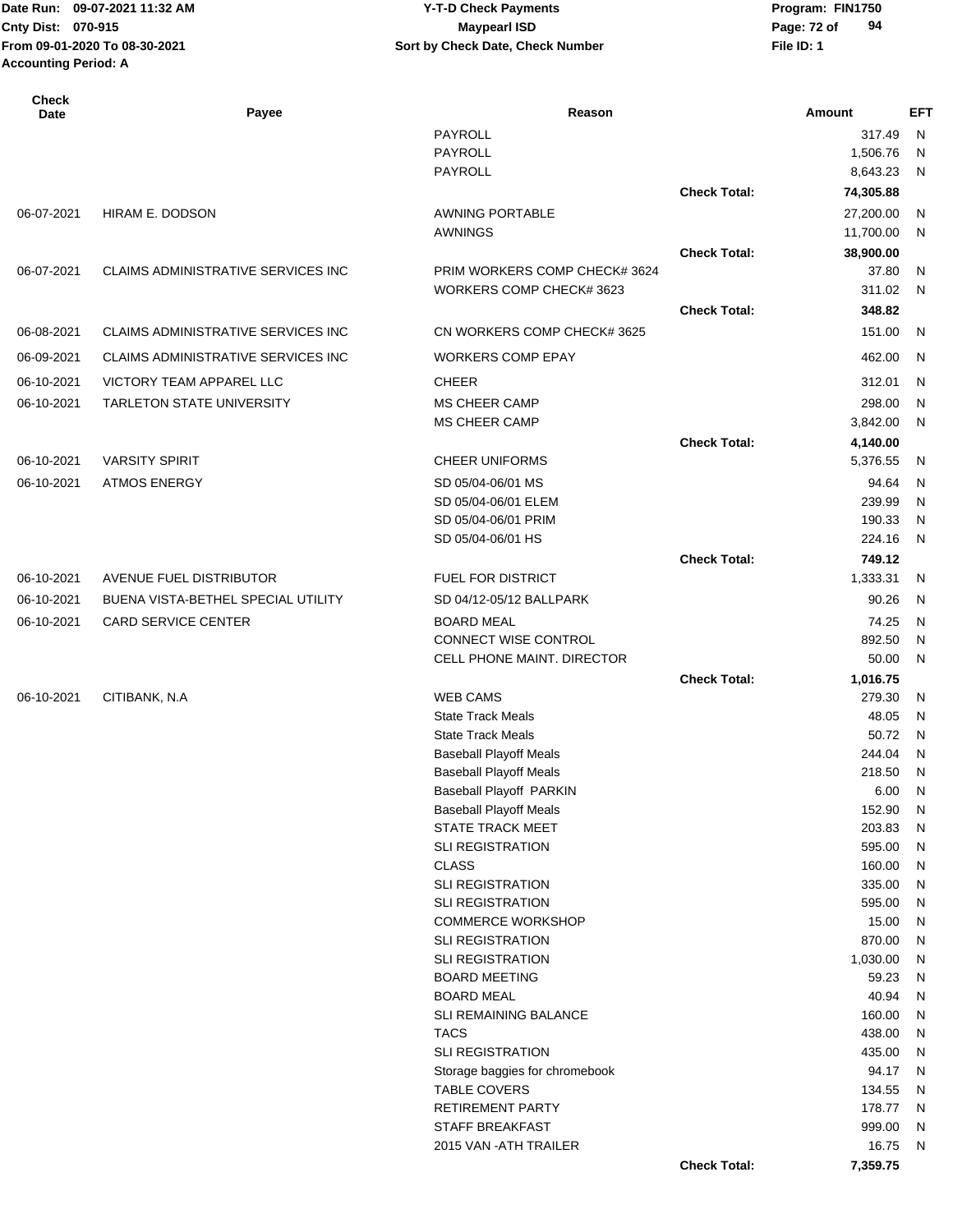**From 09-01-2020 To 08-30-2021 File ID: 1 Sort by Check Date, Check Number Accounting Period: A**

#### Date Run: 09-07-2021 11:32 AM **Program: FIN1750** Y-T-D Check Payments **Cnty Dist:** 070-915 **Page: 73 of** Maypearl ISD **Page: 73 of 09-07-2021 11:32 AM Y-T-D Check Payments 070-915 Maypearl ISD**

| <b>Check</b><br>Date | Payee                         | Reason                                       |                     | Amount             | <b>EFT</b>   |
|----------------------|-------------------------------|----------------------------------------------|---------------------|--------------------|--------------|
| 06-10-2021           | <b>CITY OF MAYPEARL</b>       | SD 04/28-05/27 ISD BALLFIELD                 |                     | 21.00              | N            |
|                      |                               | SD 04/28-05/27 PRIMARY SCHOOL                |                     | 424.00             | N            |
|                      |                               | SD 04/28-05/27 HS                            |                     | 115.60             | N            |
|                      |                               | SD 04/28-05/27 MS YARD METER                 |                     | 4,414.40           | N            |
|                      |                               | SD 04/28-05/27 MS                            |                     | 72.40              | N            |
|                      |                               | SD 04/28-05/27 ELEM                          |                     | 320.80             | N            |
|                      |                               | SD 04/28-05/27 ELEM YD METER                 |                     | 21.00              | N            |
|                      |                               | SD 04/28-05/27 CONCESS B-ROOM                |                     | 46.00              | N            |
|                      |                               | SD 04/28-05/27 ADMIN                         |                     | 46.00              | N            |
|                      | DAC-Inc.                      |                                              | <b>Check Total:</b> | 5,481.20           |              |
| 06-10-2021           |                               | Replace Camera at MS<br>Replace Camera at MS |                     | 245.65<br>1,290.00 | N<br>N       |
|                      |                               |                                              | <b>Check Total:</b> |                    |              |
| 06-10-2021           | DRUG & ALCOHOL TESTING COMP.  | RANDOM DRUG TESTING/ DOT                     |                     | 1,535.65<br>168.92 | N            |
|                      |                               |                                              |                     |                    |              |
| 06-10-2021           | <b>DESOTO JANITORIAL</b>      | Floor waxing summer supplies                 |                     | 3,911.48           | N            |
| 06-10-2021           | <b>FLINN SCIENTIFIC</b>       | <b>SPECTROSCOPE</b>                          |                     | 298.80             | N            |
| 06-10-2021           | FORTE DFW LLC                 | <b>CN</b>                                    |                     | 1.00               | N            |
|                      |                               | <b>CN</b>                                    |                     | 1.00               | N            |
|                      |                               | <b>CN</b>                                    |                     | 3.00               | N            |
|                      |                               | <b>CN</b>                                    |                     | 1.00               | N            |
| 06-10-2021           | Houston ISD                   | SHARS BILLING FOR MAY 2021                   | <b>Check Total:</b> | 6.00<br>335.15     | N            |
|                      |                               |                                              |                     |                    |              |
| 06-10-2021           | INTERQUEST DETECTION CANINES  | HALF DAY SERVICE/PROM                        |                     | 506.00             | N            |
| 06-10-2021           | JEWEL EDUCATION SERVICES      | <b>DYSLEXIA TRAINING</b>                     |                     | 490.00             | N            |
| 06-10-2021           | <b>KANDICE HANNA</b>          | <b>EVALUATIONS</b>                           |                     | 2,650.00           | N            |
| 06-10-2021           | <b>KEENE ISD</b>              | DEC Settle Up                                |                     | 671.41             | N            |
| 06-10-2021           | <b>LABATT FOOD SERVICE</b>    | <b>CN</b>                                    |                     | 2,736.54           | N            |
|                      |                               | <b>CN</b>                                    |                     | 100.00             | N            |
|                      |                               | <b>CN</b>                                    |                     | 1,844.05           | N            |
|                      |                               | <b>CN</b>                                    |                     | 1,636.51           | N            |
|                      |                               | <b>CN</b>                                    |                     | 2,909.67           | N            |
|                      |                               |                                              | <b>Check Total:</b> | 9,226.77           |              |
| 06-10-2021           | LOWE'S                        | <b>SUMMER PAINT</b><br><b>SUPPLIES</b>       |                     | 641.65<br>26.69    | N<br>N       |
|                      |                               | <b>SCREWS FOR SHOP</b>                       |                     | 22.72 N            |              |
|                      |                               |                                              | <b>Check Total:</b> | 691.06             |              |
| 06-10-2021           | MAVERICK METAL TRADING, INC.  | <b>TRAILER WORKSHOP</b>                      |                     | 571.00             | N            |
| 06-10-2021           | <b>MENTORS CARE</b>           | MENTORS CARE 10TH PAYMENT                    |                     | 4,000.00           | N            |
| 06-10-2021           | MOBILITY EXCELLENCE, LLC      | <b>O&amp;M SERVICE MAY 2021</b>              |                     | 595.00             | N            |
| 06-10-2021           | MR. BILLS PLUMBING            | Diag. for LSK water heaters                  |                     | 375.00             | N            |
|                      |                               | Expansion tanks for LSK WH                   |                     | 125.00             | N            |
|                      |                               | PLUMBING AND SEWER PORTABLES                 |                     | 8,900.00           | N            |
|                      |                               |                                              | <b>Check Total:</b> | 9,400.00           |              |
| 06-10-2021           | <b>BORDEN DAIRY</b>           | <b>MILK</b>                                  |                     | 834.75             | N            |
|                      |                               | <b>MILK</b>                                  |                     | 371.00             | N            |
|                      |                               | <b>MILK</b>                                  |                     | 503.50             | N            |
|                      |                               | <b>MILK</b>                                  |                     | 795.00             | N            |
|                      |                               |                                              | <b>Check Total:</b> | 2,504.25           |              |
| 06-10-2021           | NORTH TEXAS TOLLWAY AUTHORITY | <b>TOLL TAGS</b>                             |                     | 8.53               | <sub>N</sub> |
| 06-10-2021           | OFFICE DEPOT                  | deskpad                                      |                     | 39.98              | N            |
| 06-10-2021           | O'REILLY AUTO PARTS           | CAR WASH CLEANER TOWELS                      |                     | 65.21              | N            |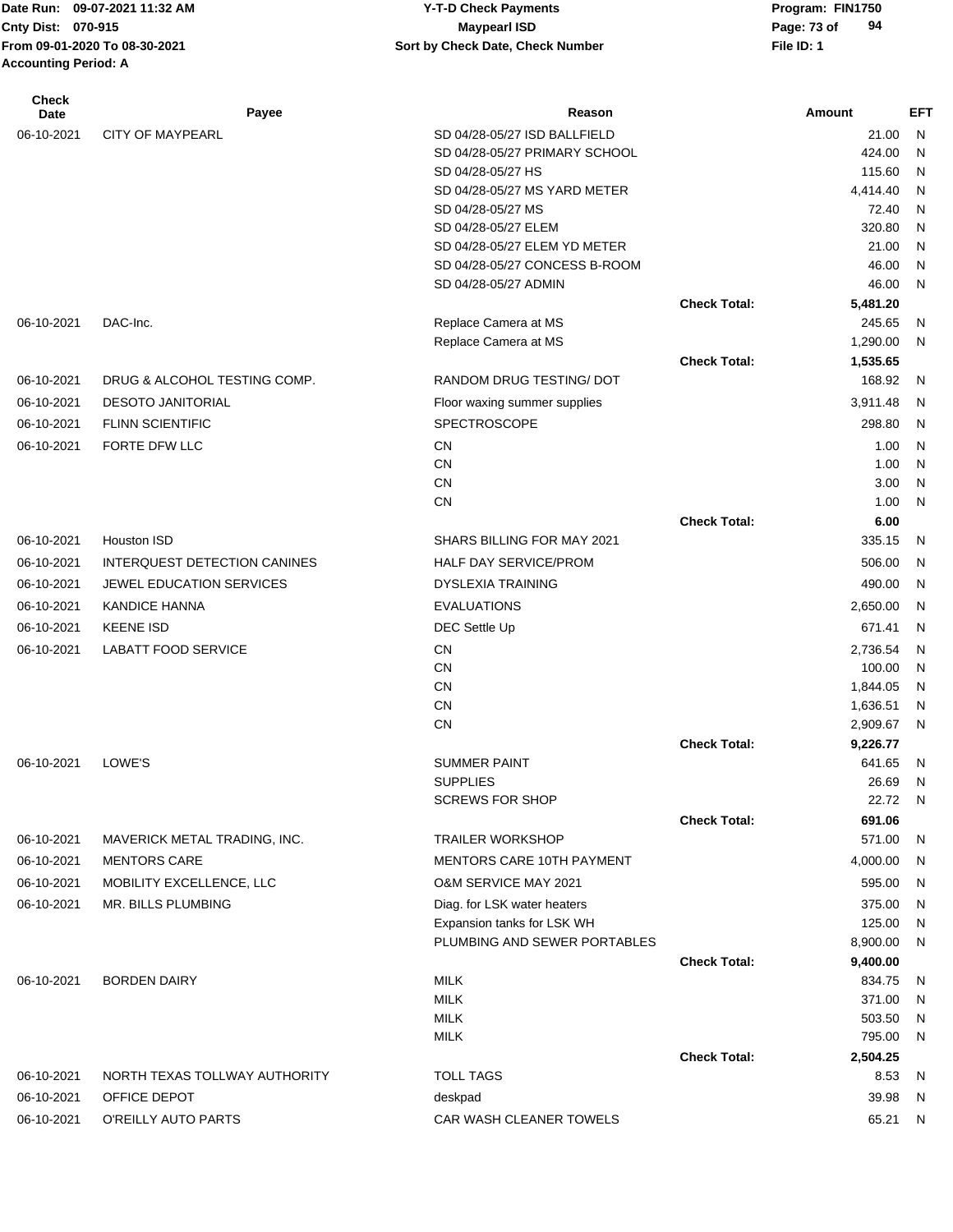**From 09-01-2020 To 08-30-2021 File ID: 1 Sort by Check Date, Check Number Accounting Period: A**

#### Date Run: 09-07-2021 11:32 AM **Program: FIN1750** Y-T-D Check Payments **Cnty Dist:** 070-915 **Page: 74 of** Maypearl ISD **Page: 74 of 09-07-2021 11:32 AM Y-T-D Check Payments 070-915 Maypearl ISD**

| <b>Check</b><br>Date | Payee                                     | Reason                                         |                     | Amount                 | <b>EFT</b> |
|----------------------|-------------------------------------------|------------------------------------------------|---------------------|------------------------|------------|
| 06-10-2021           | <b>REPUBLIC SERVICES #794</b>             | <b>SD MAY</b>                                  |                     | 3,122.56               | N          |
| 06-10-2021           | <b>SUREGUARD PEST SERVICE</b>             | PEST CONTROL                                   |                     | 833.00                 | N          |
| 06-10-2021           | <b>TK ELEVATORS</b>                       | <b>ELEM ELEVATOR</b>                           |                     | 629.87                 | N          |
|                      |                                           | <b>HS ELEVATOR</b>                             |                     | 629.87                 | N          |
|                      |                                           |                                                | <b>Check Total:</b> | 1,259.74               |            |
| 06-10-2021           | <b>TARLETON STATE UNIVERSITY</b>          | <b>SPONSOR</b>                                 |                     | 560.00                 | N          |
| 06-15-2021           | TEXAS EDUCATIONAL CONSULTATIVE SERV       | NOT DUE AT THIS TIME                           |                     | $-4,000.00$            | N          |
| 06-15-2021           | <b>CLAIMS ADMINISTRATIVE SERVICES INC</b> | CN WORKERS COMP CHECK# 3626                    |                     | 151.00                 | N          |
| 06-15-2021           | <b>TEACHER RETIREMENT SYSTEM</b>          | <b>PAYROLL</b>                                 |                     | 26,962.00              | N          |
|                      |                                           | <b>PAYROLL</b>                                 |                     | 4,204.00               | N          |
|                      |                                           | <b>PAYROLL</b>                                 |                     | 6,022.00               | N          |
|                      |                                           | <b>PAYROLL</b><br><b>PAYROLL</b>               |                     | 3,420.30<br>7,734.00   | N<br>N     |
|                      |                                           |                                                | <b>Check Total:</b> | 48,342.30              |            |
| 06-15-2021           | <b>US BANK</b>                            | Debt Service Payment                           |                     | 130,000.00             | N          |
|                      |                                           | Debt Service Payment                           |                     | 3,078.50               | N          |
|                      |                                           |                                                | <b>Check Total:</b> | 133,078.50             |            |
| 06-16-2021           | <b>CLAIMS ADMINISTRATIVE SERVICES INC</b> | PRIM WORKERS COMP CHK 3627                     |                     | 201.43                 | N          |
|                      |                                           | WORKERS COMP CHK #3628                         |                     | 277.05                 | N          |
|                      |                                           |                                                | <b>Check Total:</b> | 478.48                 |            |
| 06-16-2021           | <b>CLAIMS ADMINISTRATIVE SERVICES INC</b> | CN WORKERS COMP CHECK# 3629                    |                     | 151.00                 | N          |
| 06-17-2021           | <b>VARSITY</b>                            | <b>CHEER UNIFORMS</b>                          |                     | 8,926.06               | N          |
| 06-17-2021           | <b>EWELL EDUCATIONAL SERVICES</b>         | OFFICER CLC REGISTRATION                       |                     | 60.00                  | N          |
| 06-17-2021           | <b>TEXAS FFA ASSOCIATION</b>              | 2021 TEXAS FFA CONVENTION                      |                     | 590.00                 | N          |
| 06-17-2021           | UNIVERSITY OF LOUISIANA LAFAYETTE         | PANTHER/ATHLETIC SCHOLARSHIP                   |                     | 600.00                 | N          |
|                      |                                           | LISA MILLER SCHOLARSHIP                        |                     | 250.00                 | N          |
|                      |                                           |                                                | <b>Check Total:</b> | 850.00                 |            |
| 06-17-2021           | AIRGAS USA, LLC-CENTRAL DIVISION          | <b>CYLINDERS</b>                               |                     | 243.76                 | N          |
| 06-17-2021           | ALL SPORTS TROPHIES                       | <b>ENGRAVED PLATES FOR HS</b>                  |                     | 34.00                  | N          |
| 06-17-2021           | <b>ALLISON HERT</b>                       | <b>DOT PHYSICAL</b>                            |                     | 95.00                  | N          |
| 06-17-2021           | BIG GAME SPORTS, INC.                     | <b>Football Balls</b><br><b>Football Balls</b> |                     | 894.01<br>92.27        | N<br>N     |
|                      |                                           |                                                | <b>Check Total:</b> | 986.28                 |            |
| 06-17-2021           | BROWN INDUSTRIES, INC.                    | <b>SENIOR PINS</b>                             |                     | 72.54                  | N          |
| 06-17-2021           | D.H. PACE COMPANY INC. (DOORS)            | Ag bulding exterior locks                      |                     | 190.95                 | N          |
| 06-17-2021           | <b>EAST TEXAS COPY</b>                    | SD 04/09-05/08 ELEM T                          |                     | 79.97                  | N          |
|                      |                                           | SD 04/09-05/08 ELEM P                          |                     | 89.42                  | N          |
|                      |                                           | SD 04/09-05/08 HSP                             |                     | 112.67                 | N          |
|                      |                                           | SD 04/09-05/08 HST                             |                     | 87.25                  | N          |
|                      |                                           | <b>HS LEASE</b>                                |                     | 128.24                 | N          |
|                      |                                           | SD 04/09-05/08 PRIM T<br>PRIMARY LEASE         |                     | 70.00<br>255.37        | N<br>N     |
|                      |                                           | SD 04/09-05/08 PRIM P                          |                     | 75.86                  | N          |
|                      |                                           | SD 04/09-05/08 ADMIN                           |                     | 116.20                 | N          |
|                      |                                           | SD 04/09-05/08 MSP                             |                     | 70.00                  | N          |
|                      |                                           | SD 04/09-05/08 MST                             |                     | 96.86                  | N          |
|                      |                                           | SD 04/09-05/08 SPED                            |                     | 70.00                  | N          |
|                      |                                           | <b>SPED LEASE</b>                              |                     | 128.23                 | N          |
| 06-17-2021           | ELLIS APPRAISAL DISTRICT                  | 3RD QTR PAYMENT 2021 EAD BUDGE                 | <b>Check Total:</b> | 1,380.07<br>9,681.67 N |            |
|                      |                                           |                                                |                     |                        |            |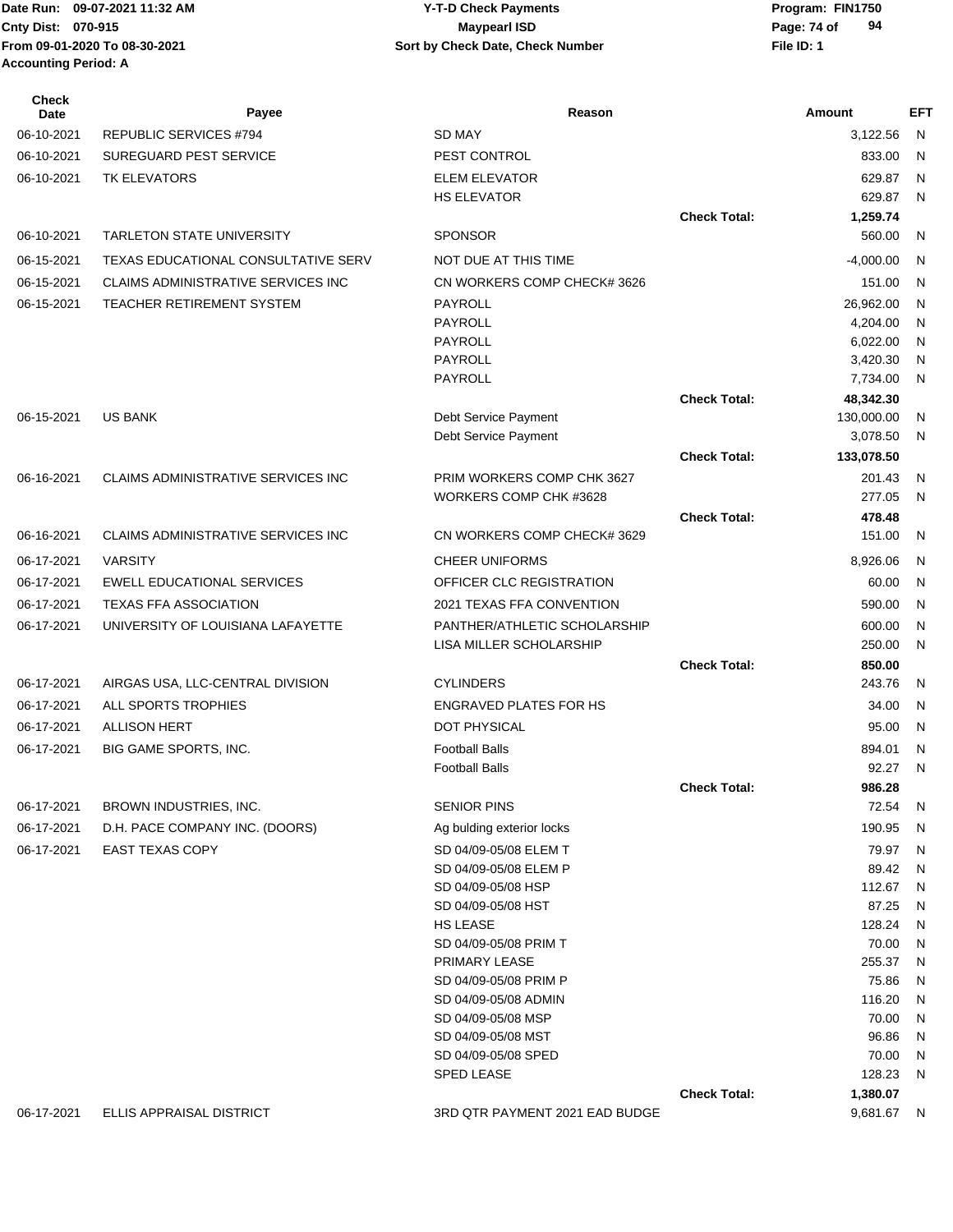## **Cnty Dist:** 070-915 **Page: 75 of Maypearl ISD Page: 75 of 09-07-2021 11:32 AM Y-T-D Check Payments 070-915 Maypearl ISD**

| Check<br>Date | Payee                                    | Reason                                                   |                     | Amount               | EFT               |
|---------------|------------------------------------------|----------------------------------------------------------|---------------------|----------------------|-------------------|
| 06-17-2021    | <b>FCYCLES</b>                           | <b>EQUIPMENT REPAIR</b>                                  |                     | 884.26               | $\mathsf{N}$      |
| 06-17-2021    | <b>FOUNDATION BUILDING MATERIALS LLC</b> | SUPPLIES FOR MAINT OFFICE                                |                     | 418.99               | $\mathsf{N}$      |
| 06-17-2021    | <b>HILCO</b>                             | SD 04/30-05/28 FUEL TANKS                                |                     | 34.25                | N                 |
|               |                                          | SD 04/30-05/28 PORTABLES                                 |                     | 40.44                | N                 |
|               |                                          | SD 04/30-05/28 SEC LIGHTS                                |                     | 37.74                | N                 |
|               |                                          | SD 04/30-05/28 MARQUEE                                   |                     | 54.80                | N                 |
|               |                                          | SD 04/30-05/28 MS                                        |                     | 2,910.21             | N                 |
|               |                                          | SD 04/30-05/28 ELEM                                      |                     | 4,810.25             | N                 |
|               |                                          | SD 04/30-05/28 ATH FAC                                   |                     | 558.41               | N                 |
|               |                                          | SD 04/30-05/28 HS N WING<br>SD 04/30-05/28 SPRTS COMPLEX |                     | 2,338.87<br>1,912.89 | $\mathsf{N}$<br>N |
|               |                                          | SD 04/30-05/28 AG FACILITY                               |                     | 890.45               | N.                |
|               |                                          |                                                          | <b>Check Total:</b> | 13,588.31            |                   |
| 06-17-2021    | <b>JORDAN HOWARD</b>                     | POWER SUPPLIES SHOCKWAVE                                 |                     | 512.54               | N                 |
| 06-17-2021    | <b>JOSTENS</b>                           | chords for graduation                                    |                     | 180.00               | N                 |
| 06-17-2021    | <b>JYRO SIGNS</b>                        | vehicle/bus decals                                       |                     | 639.88               | N                 |
| 06-17-2021    | <b>MAVERICK AWARDS</b>                   | Letter Jackets                                           |                     | 275.00               | N                 |
|               |                                          | Letter Jackets                                           |                     | 475.00               | N                 |
|               |                                          |                                                          | <b>Check Total:</b> | 750.00               |                   |
| 06-17-2021    | MR. BILLS PLUMBING                       | Water leak repairs                                       |                     | 625.00               | N                 |
| 06-17-2021    | <b>NORTHWEST ISD</b>                     | <b>BASEBALL PLAYOFF</b>                                  |                     | 425.00               | N                 |
| 06-17-2021    | PIEPER ENTERPRISES, INC.                 | SPORTS COMPLEX JUNE                                      |                     | 2,250.00             | N                 |
|               |                                          | LAWN MAINT JUNE                                          |                     | 5,962.50             | N                 |
|               |                                          |                                                          | <b>Check Total:</b> | 8,212.50             |                   |
| 06-17-2021    | PITNEY BOWES GLOBAL FINANCIAL SERVI      | <b>POSTAGE</b>                                           |                     | 500.00               | N                 |
| 06-17-2021    | SUPERIOR PEDIATRIC CARE, INC.            | PT CONTRACTED SERVICES                                   |                     | 568.75               | N                 |
|               |                                          | OT CONTRACTED SERVICES<br><b>TVI SERVICES</b>            |                     | 227.50<br>250.00     | N<br>N            |
|               |                                          |                                                          | <b>Check Total:</b> | 1,046.25             |                   |
| 06-17-2021    | <b>SUREGUARD PEST SERVICE</b>            | PEST CONTROL JUNE                                        |                     | 833.00               | -N                |
| 06-17-2021    | <b>TXU ENERGY</b>                        | SD 05/11-06/09 SEC LIGHTS                                |                     | 330.33               | - N               |
| 06-17-2021    | 7 CONTINANT SKQ IMPORT/EXPORT            | INSPECTION 2016 FORD F 250                               |                     | 25.50                | N                 |
|               |                                          | <b>INSPECTION 2018 FORD TRANSIT</b>                      |                     | 25.50                | N                 |
|               |                                          | INSPECTION 2018 250 TRANSIT                              |                     | 25.50 N              |                   |
|               |                                          | OIL CHANGE 2019 FORD TRAN 250                            |                     | 40.98                | N                 |
|               |                                          |                                                          | <b>Check Total:</b> | 117.48               |                   |
| 06-24-2021    | NAVARRO COLLEGE                          | <b>PANTHER PRIDE</b>                                     |                     | 100.00               | N                 |
|               |                                          | <b>VICKY WILLIAMS SCHOLARSHIP</b>                        |                     | 500.00               | N.                |
|               |                                          |                                                          | <b>Check Total:</b> | 600.00               |                   |
| 06-24-2021    | <b>VARSITY</b>                           | <b>CHEER</b>                                             |                     | 87.45                | -N                |
| 06-24-2021    | <b>BLACKBOARD INC.</b>                   | <b>Blackboard Mass Notifications</b>                     |                     | 2,765.00             | N                 |
| 06-24-2021    | <b>BSN SPORTS</b>                        | Softball Equipment                                       |                     | 564.00               | N                 |
|               |                                          | <b>Baseball Equipment</b>                                |                     | 390.00               | N                 |
|               |                                          | Wind screen Primary campus                               |                     | 595.00               | N                 |
| 06-24-2021    | CANON FINANCIAL SERVICES INC             | lease                                                    | <b>Check Total:</b> | 1,549.00<br>135.64   |                   |
|               |                                          | monthly lease                                            |                     | 1,300.29             | N<br>N            |
|               |                                          |                                                          | <b>Check Total:</b> | 1,435.93             |                   |
| 06-24-2021    | <b>DESOTO JANITORIAL</b>                 | carpet cleaning                                          |                     | 203.24               | - N               |
| 06-24-2021    | <b>DIRECT ENERGY</b>                     | SD 05/11-06/09 ARCHIVE                                   |                     | 83.67                | N                 |
|               |                                          | SD 05/11-06/09 PRIM PFIELD                               |                     | 13.82                | N                 |
|               |                                          | SD 05/11-06/09 GOLG FAC                                  |                     | 392.32               | N                 |
|               |                                          | SD 05/11-06/09 PRIM CAFT                                 |                     | 366.52               | N                 |
|               |                                          | SD 05/11-06/09 PORTABLE                                  |                     | 117.69               | N                 |
|               |                                          | SD 05/11-06/09 PRIM                                      |                     | 528.73               | N.                |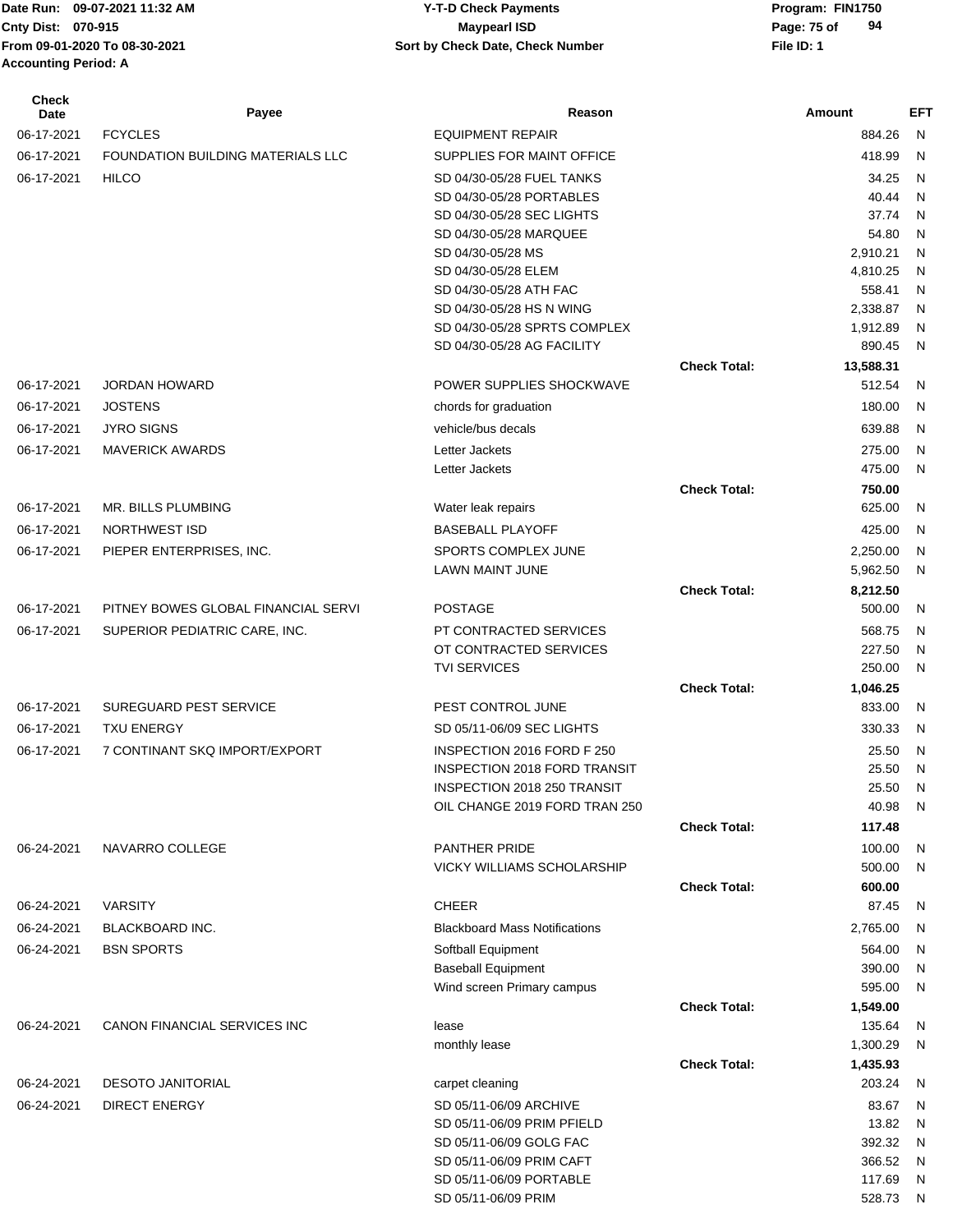|                             | Date Run: 09-07-2021 11:32 AM             | <b>Y-T-D Check Payments</b>      |                     | Program: FIN1750  |              |
|-----------------------------|-------------------------------------------|----------------------------------|---------------------|-------------------|--------------|
| Cnty Dist: 070-915          |                                           | <b>Maypearl ISD</b>              |                     | 94<br>Page: 76 of |              |
|                             | From 09-01-2020 To 08-30-2021             | Sort by Check Date, Check Number |                     | File ID: 1        |              |
| <b>Accounting Period: A</b> |                                           |                                  |                     |                   |              |
| <b>Check</b><br><b>Date</b> | Payee                                     | Reason                           |                     | Amount            | EFT          |
|                             |                                           | SD 05/11-06/09 QUAD              |                     | 167.73            | N            |
|                             |                                           | SD 05/11-06/09 HS S. WING        |                     | 1,735.82          | N,           |
|                             |                                           | SD05/11-06/09 BUS BARN           |                     | 27.31             | N            |
|                             |                                           | SD 05/11-06/09 ADMIN             |                     | 245.94            | N            |
|                             |                                           |                                  | <b>Check Total:</b> | 3,679.55          |              |
| 06-24-2021                  | <b>EAST TEXAS COPY</b>                    | SD 05/04-06/03 ELEM T            |                     | 212.28            | N            |
|                             |                                           | SD 05/09-06/08 ELEM T            |                     | 70.00             | N            |
|                             |                                           | SD 05/04-06/03 ELEM P            |                     | 24.46             | N            |
|                             |                                           | SD 05/09-06/08 ELEM P            |                     | 70.00             | N            |
|                             |                                           | SD 05/04-06/03 HSP               |                     | 34.79             | N            |
|                             |                                           | SD 05/09-06/08 HSP               |                     | 163.37            | N            |
|                             |                                           | SD 05/04-06/03 HST               |                     | 243.85            | N            |
|                             |                                           | SD 05/09-06/08 HST               |                     | 76.68             | N            |
|                             |                                           | SD 05/04-06/03 PRIM T            |                     | 26.54             | $\mathsf{N}$ |
|                             |                                           | SD 05/09-06/08 PRIM T            |                     | 70.00             | $\mathsf{N}$ |
|                             |                                           | SD 05/04-06/03 PRIM P            |                     | 154.68            | $\mathsf{N}$ |
|                             |                                           | SD 05/09-06/08 PRIM P            |                     | 76.75             | $\mathsf{N}$ |
|                             |                                           | SD 05/04-06/03 ADMIN             |                     | 338.37            | $\mathsf{N}$ |
|                             |                                           | SD 05/09-06/08 ADMIN             |                     | 86.50             | $\mathsf{N}$ |
|                             |                                           | SD 05/04-06/03 MSP               |                     | 33.98             | $\mathsf{N}$ |
|                             |                                           | SD 05/09-06/08 MSP               |                     | 70.00             | $\mathsf{N}$ |
|                             |                                           | SD 05/04-06/03 MST               |                     | 289.61            | $\mathsf{N}$ |
|                             |                                           | SD 05/09-06/08 MST               |                     | 117.93            | $\mathsf{N}$ |
|                             |                                           | SD 05/04-06/03 SPED              |                     | 69.90             | $\mathsf{N}$ |
|                             |                                           | SD 05/09-06/08 SPED              |                     | 84.70             | N            |
|                             |                                           |                                  | <b>Check Total:</b> | 2,314.39          |              |
| 06-24-2021                  | CLEBURNE WELDING & INDUSTRIAL SUPPL       | <b>CYLINDERS</b>                 |                     | 21.86             | - N          |
| 06-24-2021                  | <b>FCYCLES</b>                            | <b>REPAIRS AND REWIRE</b>        |                     | 450.00            | N            |
|                             |                                           | <b>REPAIRS AND REWIRE</b>        |                     | 150.00            | N            |
|                             |                                           |                                  | <b>Check Total:</b> | 600.00            |              |
| 06-24-2021                  | FOUNDATION BUILDING MATERIALS LLC         | bulding supplies for all campu   |                     | 1,107.24          | N            |
| 06-24-2021                  | TRICIA IKARD                              | MILEAGE FOR SLI                  |                     | 242.00            | N,           |
| 06-24-2021                  | J. BRANDT RECOGNITION                     | <b>SERVICE AWARDS</b>            |                     |                   | 447.00 N     |
| 06-24-2021                  | RAMTECH BUILDING SYSTEMS INC.             | completion                       |                     | 6,886.00          | N            |
|                             |                                           |                                  |                     |                   |              |
| 06-24-2021                  | <b>REGION 10/EDUCATION SERVICE CENTER</b> | APE SERVICES MAY 2021            |                     | 150.00            | N            |
| 06-24-2021                  | SUNBELT RENTALS, INC.                     | rental floor buffers             |                     | 484.80            | N            |
| 06-24-2021                  | TASB, INC.                                | HR ACADEMY                       |                     | 250.00            | N,           |
| 06-24-2021                  | <b>TCASE</b>                              | VIRTUAL REG.                     |                     | 52.00             | N            |
|                             |                                           | VIRTUAL INTERACTIVE 2021         |                     | 313.00            | N            |
|                             |                                           |                                  | <b>Check Total:</b> | 365.00            |              |
| 06-24-2021                  | <b>THSCA</b>                              | <b>MEMBERSHIPS</b>               |                     |                   | 595.00 N     |
| 06-24-2021                  | AQUILA ENVIRONMENTAL, LLC                 | LED Project 30% first payment    |                     | 76,642.20         | N            |
| 06-25-2021                  | ELLIS CO FED TEACHERS CR UNION            | JUN DED CREDIT UNION             |                     | 3,745.00          | - N          |
| 06-25-2021                  | THOMAS D POWERS                           | JUN DED MISCELLANEOUS DEDUCTS    |                     | 643.00            | N            |
| 06-25-2021                  | ASSN TEXAS PROF EDUCATORS                 | JUN DED MISCELLANEOUS DEDUCTS    |                     |                   | 483.50 N     |
|                             |                                           |                                  |                     |                   |              |

JUN DED TAX SHEL. ANNUITY 200.00 N JUN DED TAX SHEL. ANNUITY 375.00 N JUN DED TAX SHEL. ANNUITY 50.00 N JUN DED TAX SHEL. ANNUITY 1,042.00 N JUN DED TAX SHEL. ANNUITY 450.00 N JUN DED 457 DEFERRED COMP. 231.59 N JUN DED TAX SHEL. ANNUITY 1,200.00 N

06-25-2021 MAYPEARL ISD LOAN PAYMENT JUN DED MISCELLANEOUS DEDUCTS 2,000.00 N 06-25-2021 MAYPEARL EDUCATION FOUNDATION JUN DED MISCELLANEOUS DEDUCTS 662.00 N 06-25-2021 NATIONAL BENEFIT SERVICES, LLC UNIX DED TAX SHEL. ANNUITY 1,560.00 N 1,560.00 N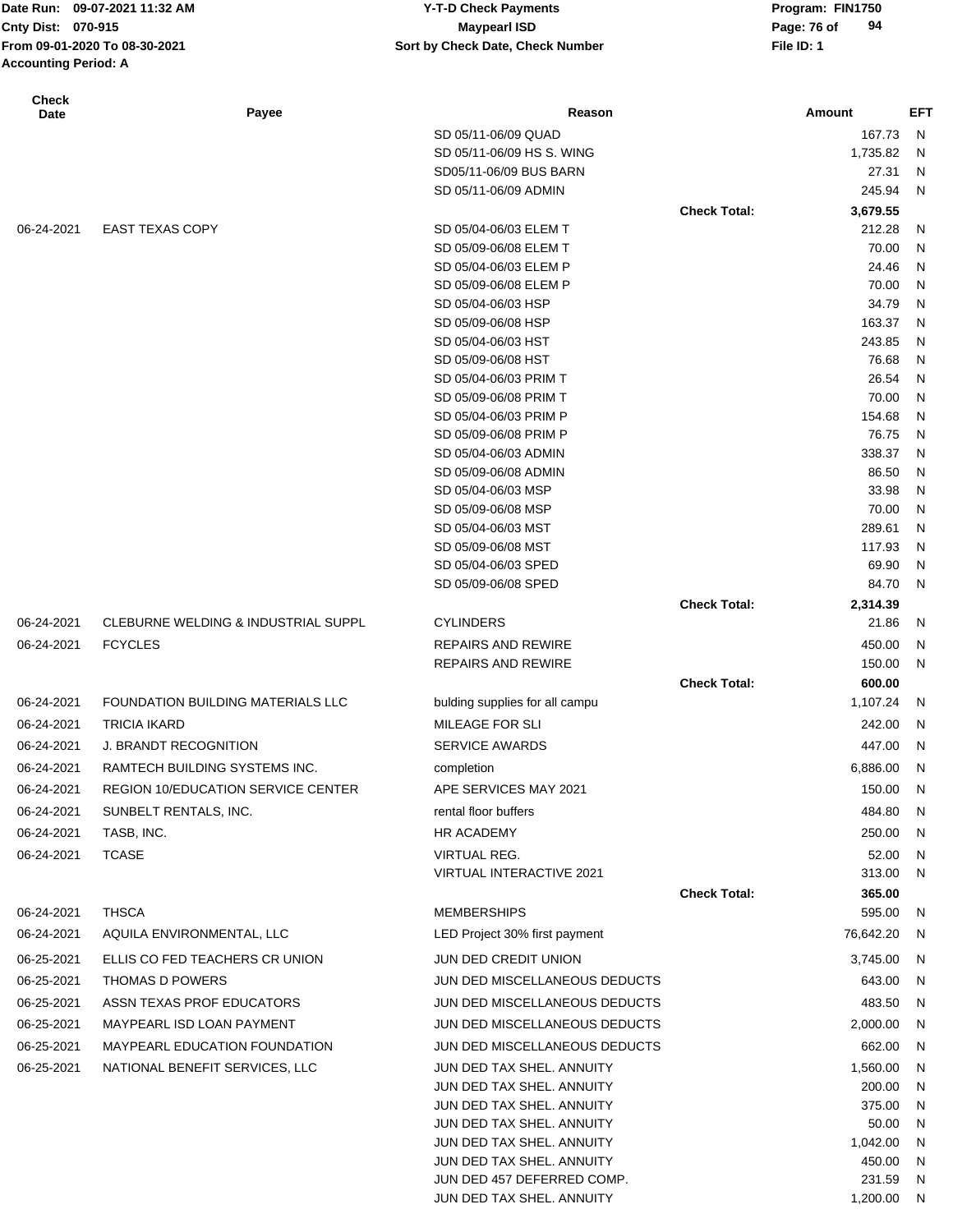| Date Run: 09-07-2021 11:32 AM | <b>Y-T-D Check Payments</b>      | Program    |
|-------------------------------|----------------------------------|------------|
| Cnty Dist: 070-915            | <b>Mavpearl ISD</b>              | Page: 77   |
| From 09-01-2020 To 08-30-2021 | Sort by Check Date, Check Number | File ID: 1 |
| <b>Accounting Period: A</b>   |                                  |            |

| <b>Check</b><br>Date | Payee                              | Reason                                               |                     | Amount           | EFT    |
|----------------------|------------------------------------|------------------------------------------------------|---------------------|------------------|--------|
|                      |                                    | JUN DED HEALTH INSURANCE                             |                     | 2,485.81         | N      |
|                      |                                    |                                                      | <b>Check Total:</b> | 7,594.40         |        |
| 06-25-2021           | FINANCIAL BENEFIT SERVICES, LLC    | JUN DED LIFE INSURANCE                               |                     | 1,293.20         | N      |
|                      |                                    | JUN DED HEALTH INSURANCE                             |                     | 681.70           | N      |
|                      |                                    | JUN DED HEALTH INSURANCE                             |                     | 1,011.88         | N      |
|                      |                                    | JUN DED LIFE INSURANCE                               |                     | 79.89            | N      |
|                      |                                    | JUN DED LIFE INSURANCE                               |                     | 88.20            | N      |
|                      |                                    | JUN DED HEALTH INSURANCE<br>JUN DED LIFE INSURANCE   |                     | 256.31<br>474.70 | N<br>N |
|                      |                                    | JUN DED HEALTH INSURANCE                             |                     | 418.28           | N      |
|                      |                                    | JUN DED HEALTH INSURANCE                             |                     | 504.00           | N      |
|                      |                                    | JUN DED HEALTH INSURANCE                             |                     | 99.84            | N      |
|                      |                                    | JUN DED LIFE INSURANCE                               |                     | 1,587.35         | N      |
|                      |                                    | JUN DED HEALTH INSURANCE                             |                     | 208.30           | N      |
|                      |                                    | JUN DED HEALTH INSURANCE                             |                     | 174.20           | N      |
|                      |                                    | JUN DED HEALTH INSURANCE                             |                     | 1,158.09         | N      |
|                      |                                    | JUN DED HEALTH INSURANCE                             |                     | 261.90           | N      |
|                      |                                    | JUN DED HEALTH INSURANCE                             |                     | 2,352.74         | N      |
|                      |                                    | JUN DED HEALTH INSURANCE                             |                     | 508.47           | N      |
|                      |                                    | JUN DED HEALTH INSURANCE                             |                     | 287.48<br>397.54 | N      |
|                      |                                    | JUN DED HEALTH INSURANCE<br>JUN DED HEALTH INSURANCE |                     | 619.76           | N<br>N |
|                      |                                    | JUN DED HEALTH INSURANCE                             |                     | 178.82           | N      |
|                      |                                    | JUN DED HEALTH INSURANCE                             |                     | 57.92            | N      |
|                      |                                    | JUN DED MISCELLANEOUS DEDUCTS                        |                     | 358.85           | N      |
|                      |                                    | JUN DED HEALTH INSURANCE                             |                     | 35.61            | N      |
|                      |                                    | JUN DED HEALTH INSURANCE                             |                     | 414.00           | N      |
|                      |                                    |                                                      | <b>Check Total:</b> | 13,509.03        |        |
| 06-25-2021           | EECU                               | JUN DED HSA                                          |                     | 2,640.00         | N      |
| 06-25-2021           | CLAIMS ADMINISTRATIVE SERVICES INC | WORKERS COMP CHK# 3630                               |                     | 1,148.48         | N      |
| 06-25-2021           | OFFICE OF THE ATTORNEY GENERAL     | PAYROLL                                              |                     | 855.20           | N      |
| 06-27-2021           | THE COWBOY BANK OF TEXAS           | PAYROLL                                              |                     | 38,485.23        | N      |
|                      |                                    | PAYROLL                                              |                     | 8,614.72         | N      |
|                      |                                    | PAYROLL                                              |                     | 8,614.72         | N      |
|                      |                                    |                                                      | <b>Check Total:</b> | 55,714.67        |        |
| 06-28-2021           | CLAIMS ADMINISTRATIVE SERVICES INC | CN WORKERS COMP CHK# 3631                            |                     | 151.00 N         |        |
| 06-30-2021           | <b>BUSY BEE CAFE</b>               | <b>TRAILER WORKSHOP MEALS</b>                        |                     | 433.31           | N      |
| 06-30-2021           | <b>TARLETON STATE UNIVERSITY</b>   | PANTHER-ATHLETIC-YOUTH                               |                     | 850.00           | N      |
|                      |                                    | <b>KARLA FORD</b>                                    |                     | 250.00           | N      |
|                      |                                    |                                                      | <b>Check Total:</b> | 1,100.00         |        |
| 06-30-2021           | <b>TEXAS TECH UNIVERSITY</b>       | PANTHER ATHLETIC                                     |                     | 600.00           | N.     |
| 06-30-2021           | <b>TEXAS TECH UNIVERSITY</b>       | PANTHER ATHLETIC SCHOLAR                             |                     | 600.00           | - N    |
| 06-30-2021           | ALERT SERVICES                     | <b>ATHLETIC SUPPLIES</b>                             |                     | 952.75           | - N    |
| 06-30-2021           | AT&T CORP.                         | <b>LONG DISTANCE</b>                                 |                     | 45.17            | N      |
| 06-30-2021           | <b>DISCOUNT PC</b>                 | Laptop Battery Replacements                          |                     | 319.75           | - N    |
| 06-30-2021           | EICHELBAUM WARDELL HANSEN POWELL & | LEGAL SERVICES PHONE CALL                            |                     | 102.00           | N,     |
| 06-30-2021           | ELLIS COUNTY MUSIC CENTER          | <b>TUBA REPAIR</b>                                   |                     | 75.00            | N      |
|                      |                                    | <b>FRENCH HORN</b>                                   |                     | 2,915.98         | N.     |
|                      |                                    |                                                      | <b>Check Total:</b> | 2,990.98         |        |
| 06-30-2021           | <b>FLINN SCIENTIFIC</b>            | DIGITAL MICROSCOPE                                   |                     | 70.47 N          |        |
| 06-30-2021           | FOLLETT SCHOOL SOLUTIONS, INC      | <b>BOOKS</b>                                         |                     | 50.36 N          |        |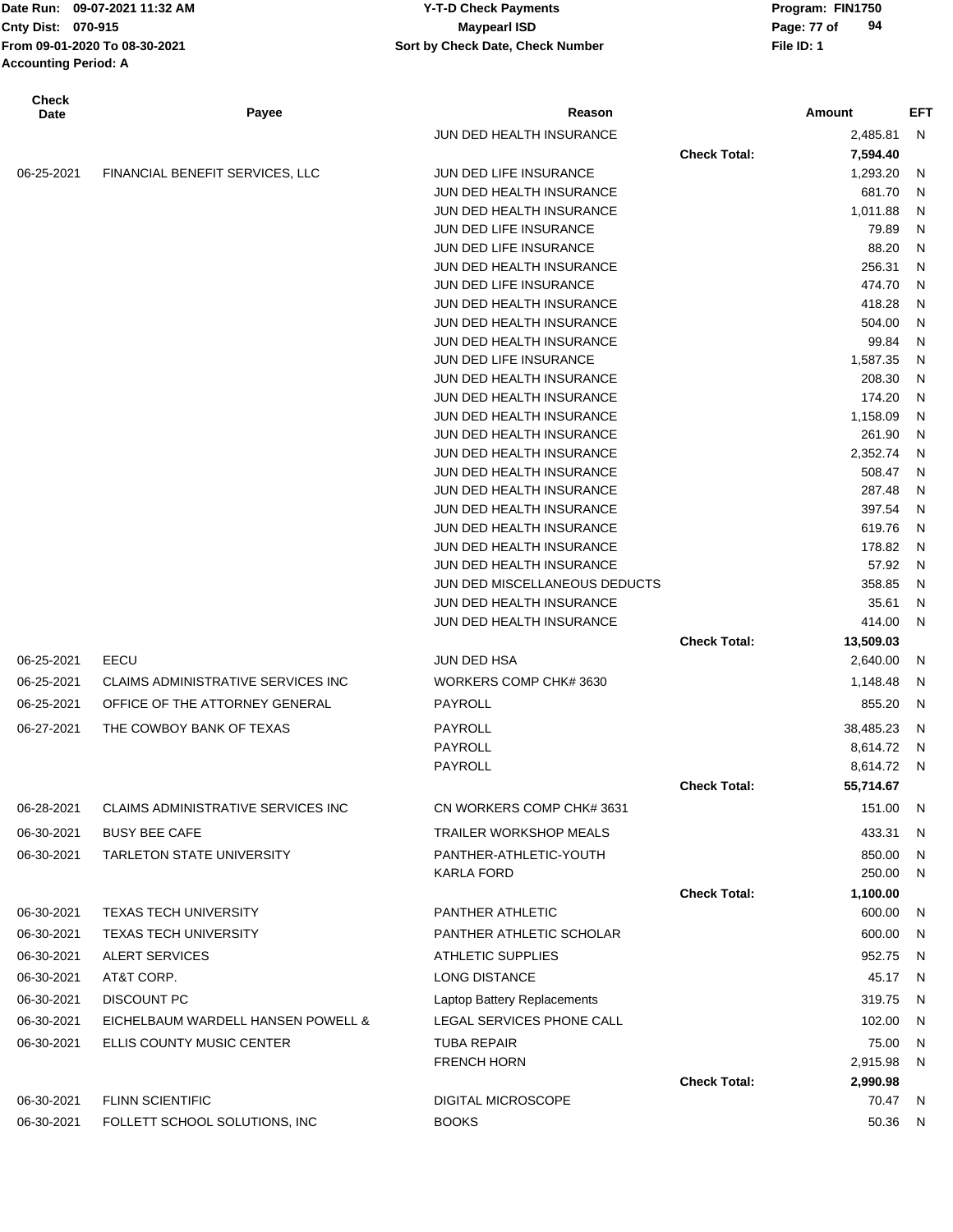| 09-07-2021 11:32 AM<br><b>I</b> Date Run: | <b>Y-T-D Check Payments</b>      | Program: FIN1750  |
|-------------------------------------------|----------------------------------|-------------------|
| <b>Cnty Dist: 070-915</b>                 | <b>Mavpearl ISD</b>              | 94<br>Page: 78 of |
| From 09-01-2020 To 08-30-2021             | Sort by Check Date, Check Number | File ID: 1        |
| <b>Accounting Period: A</b>               |                                  |                   |

| <b>Check</b><br>Date | Payee                                     | Reason                                               |                     | Amount             | <b>EFT</b>        |
|----------------------|-------------------------------------------|------------------------------------------------------|---------------------|--------------------|-------------------|
| 06-30-2021           | M.A.C. ALARMS                             | Repairs LSK sprinkler lines                          |                     | 650.00             | N                 |
|                      |                                           | Quarterly fire alarm monitorin                       |                     | 300.00             | N                 |
|                      |                                           | <b>Elevator Monitoring</b>                           |                     | 450.00             | N                 |
|                      |                                           | Inspections                                          |                     | 931.00             | N                 |
|                      |                                           | fire panel repair                                    |                     | 255.00             | N                 |
|                      |                                           | service call HS                                      |                     | 170.00             | N                 |
|                      |                                           | Quarterly fire alarm monitorin                       |                     | 600.00             | N                 |
|                      |                                           | Inspections                                          |                     | 3,000.00           | N                 |
|                      |                                           |                                                      | <b>Check Total:</b> | 6,356.00           |                   |
| 06-30-2021           | MJ QUALITY CREATIONS LLC                  | <b>LABOR FOR OFFICE</b>                              |                     | 4,120.00           | N                 |
|                      |                                           | REPAIR AT FRONT OFFICE GOLF                          |                     | 2,000.00           | N                 |
|                      |                                           |                                                      | <b>Check Total:</b> | 6,120.00           |                   |
| 06-30-2021           | NORTH TEXAS EQUIPMENT                     | Tractor repairs                                      |                     | 609.16             | N                 |
|                      |                                           | Tractor repairs                                      |                     | 344.74             | N                 |
|                      |                                           |                                                      | <b>Check Total:</b> | 953.90             |                   |
| 06-30-2021           | NORTH TEXAS TOLLWAY AUTHORITY             | TOLL ROADS L#1358176                                 |                     | 6.26               | N                 |
|                      |                                           | <b>TOLL ROADS #1358177</b>                           |                     | 6.26               | N                 |
|                      |                                           |                                                      | <b>Check Total:</b> | 12.52              |                   |
| 06-30-2021           | OAK CLIFF OFFICE SUPPLY & PRINTING        | <b>COPY PAPER</b>                                    |                     | 2,200.00           | N                 |
|                      |                                           | <b>COPY PAPER</b>                                    |                     | 2,002.06           | N                 |
|                      |                                           | <b>COPY PAPER</b>                                    |                     | 1,000.00           | N                 |
|                      |                                           | <b>COPY PAPER</b>                                    |                     | 2,217.60           | N                 |
|                      |                                           | <b>COPY PAPER</b><br><b>WHITE BOARDS</b>             |                     | 300.00<br>374.94   | N<br>$\mathsf{N}$ |
|                      |                                           |                                                      | <b>Check Total:</b> |                    |                   |
| 06-30-2021           | TASB, INC.                                | TASB LOCALIZED UPDATE 117                            |                     | 8,094.60<br>962.92 | N                 |
|                      |                                           |                                                      |                     |                    |                   |
| 06-30-2021           | <b>CAPITAL ONE</b>                        | SUMMER SCHOOL SNACKS                                 |                     | 146.88             | N                 |
| 06-30-2021           | WD SOLUTIONS LLC                          | trenching for drainage FIBER                         |                     | 225.00             | N                 |
|                      |                                           | trenching for drainage                               |                     | 292.50             | N                 |
|                      |                                           | Drainage outside of Operation                        |                     | 2,250.00           | N                 |
|                      |                                           |                                                      | <b>Check Total:</b> | 2,767.50           |                   |
| 07-01-2021           | TEXAS SCHOOL HEALTH BENEFITS PROGRA       | <b>PAYROLL</b>                                       |                     | 6,978.00           | N                 |
|                      |                                           | PAYROLL                                              |                     | 3,815.00           | N                 |
|                      |                                           |                                                      | <b>Check Total:</b> | 10,793.00          |                   |
| 07-02-2021           | CLAIMS ADMINISTRATIVE SERVICES INC        | CN WORKERS COMP CHK# 3632                            |                     | 151.00             | -N                |
| 07-06-2021           | TEACHER RETIREMENT SYSTEM                 | PAYROLL                                              |                     | 51,544.81          | <sub>N</sub>      |
|                      |                                           | PAYROLL                                              |                     | 2,706.38           | N                 |
|                      |                                           | <b>PAYROLL</b>                                       |                     | 4,925.06           | N                 |
|                      |                                           | PAYROLL                                              |                     | 451.07             | -N                |
|                      |                                           | PAYROLL                                              |                     | 4,629.79           | -N                |
|                      |                                           | PAYROLL                                              |                     | 367.27             | N                 |
|                      |                                           | PAYROLL                                              | <b>Check Total:</b> | 8,805.25           | N                 |
|                      |                                           |                                                      |                     | 73,429.63          |                   |
| 07-09-2021           | <b>CLAIMS ADMINISTRATIVE SERVICES INC</b> | WORKERS COMP CHK# 3633                               |                     | 15.00              | N                 |
| 07-12-2021           | <b>CLAIMS ADMINISTRATIVE SERVICES INC</b> | CN WORKERS COMP CHK# 3634                            |                     | 151.00             | N                 |
| 07-13-2021           | <b>CARD SERVICE CENTER</b>                | <b>LOST IN MAIL</b>                                  |                     | $-74.25$           | -N                |
|                      |                                           | <b>LOST IN MAIL</b>                                  |                     | $-892.50$          | N                 |
|                      |                                           | <b>LOST IN MAIL</b>                                  |                     | $-50.00$           | N                 |
|                      |                                           |                                                      | <b>Check Total:</b> | $-1,016.75$        |                   |
| 07-13-2021           | <b>CLAIMS ADMINISTRATIVE SERVICES INC</b> | <b>WORKERS COMP EPAY</b>                             |                     | 45.59              | N,                |
|                      |                                           | <b>WORKERS COMP EPAY</b><br><b>WORKERS COMP EPAY</b> |                     | 29.91<br>4.28      | N<br>N            |
|                      |                                           | <b>WORKERS COMP EPAY</b>                             |                     | 21.43              | N                 |
|                      |                                           |                                                      | <b>Check Total:</b> | 101.21             |                   |
|                      |                                           |                                                      |                     |                    |                   |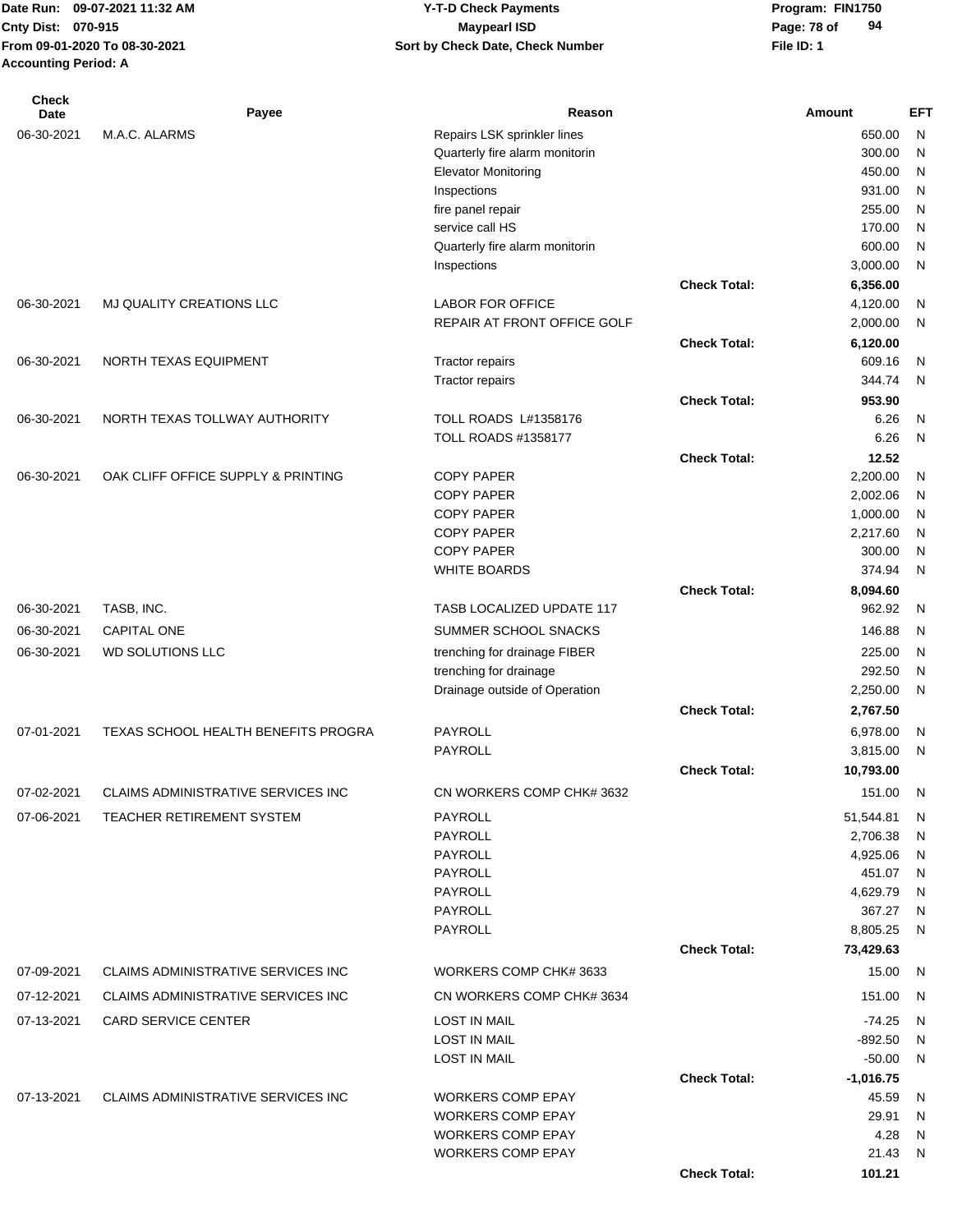| Check<br>Date | Payee                               | Reason                                     |                     | Amount                | <b>EFT</b> |
|---------------|-------------------------------------|--------------------------------------------|---------------------|-----------------------|------------|
| 07-15-2021    | CITIBANK, N.A                       | NIMES NUMBERED ORGANIZER                   |                     | 389.40                | N          |
|               |                                     | <b>MEALS</b>                               |                     | 80.97                 | N          |
|               |                                     |                                            | <b>Check Total:</b> | 470.37                |            |
| 07-15-2021    | <b>EUBANKS FLORIST</b>              | FLOWERS SANCHEZ                            |                     | 55.00                 | N          |
| 07-15-2021    | HARDIN-SIMMONS UNIVERSITY           | PANTHER PRIDE                              |                     | 100.00                | N          |
| 07-15-2021    | LOWE'S                              | <b>STOVE</b>                               |                     | 706.03                | N          |
| 07-15-2021    | TEXAS A&M UNIVERSITY CORPUS CHRISTI | <b>PANTHER PRIDE</b>                       |                     | 100.00                | N          |
|               |                                     | <b>LISA MILLER</b>                         |                     | 750.00                | N          |
|               |                                     |                                            | <b>Check Total:</b> | 850.00                |            |
| 07-15-2021    | <b>TEXAS TECH UNIVERSITY</b>        | PANTHER PRIDE                              |                     | 100.00                | N          |
| 07-15-2021    | TONI & GUY HAIRDRESSING ACADEMY     | <b>PANTHER PRIDE</b>                       |                     | 100.00                | N          |
| 07-15-2021    | UNIVERSITY OF DALLAS/FINANCIAL AID  | <b>LISA MILLER</b>                         |                     | 500.00                | N          |
|               |                                     | <b>VICKY WILLIAMS</b>                      |                     | 500.00                | N          |
|               |                                     |                                            | <b>Check Total:</b> | 1,000.00              |            |
| 07-15-2021    | UNIVERSITY OF DALLAS/FINANCIAL AID  | <b>PANTHER PRIDE</b>                       |                     | 100.00                | N          |
| 07-15-2021    | AIRGAS USA, LLC-CENTRAL DIVISION    | <b>CYLINDERS</b>                           |                     | 236.47                | N          |
|               |                                     | <b>SYSTEM ERROR</b>                        |                     | $-236.47$             | N          |
|               |                                     |                                            | <b>Check Total:</b> | .00                   |            |
| 07-15-2021    | ANNA HOARD                          | <b>INSPECTION FEE</b>                      |                     | 450.00                | N          |
|               |                                     | <b>SYSTEM ERROR</b>                        |                     | $-450.00$             | N          |
|               |                                     |                                            | <b>Check Total:</b> | .00                   |            |
| 07-15-2021    | <b>ATMOS ENERGY</b>                 | MS SD 06/02-07/01                          |                     | 80.19                 | N          |
|               |                                     | ELEM SD 06/02-07/01                        |                     | 121.68                | N          |
|               |                                     | PRIMARY SD 06/02-07/01                     |                     | 77.97                 | N          |
|               |                                     | HS SD 06/02-07/01                          |                     | 186.87                | N          |
|               |                                     | <b>SYSTEM ERROR</b>                        |                     | $-80.19$              | N          |
|               |                                     | <b>SYSTEM ERROR</b>                        |                     | $-121.68$<br>$-77.97$ | N          |
|               |                                     | <b>SYSTEM ERROR</b><br><b>SYSTEM ERROR</b> |                     | $-186.87$             | N<br>N     |
|               |                                     |                                            | <b>Check Total:</b> | .00                   |            |
| 07-15-2021    | AVENUE FUEL DISTRIBUTOR             | <b>FUEL FOR DISTRICT</b>                   |                     | 835.56                | N          |
|               |                                     | <b>SYSTEM ERROR</b>                        |                     | $-835.56$             | N          |
|               |                                     |                                            | <b>Check Total:</b> | .00                   |            |
| 07-15-2021    | <b>BSN SPORTS</b>                   | Volleyball Equipment                       |                     | 445.00                | N          |
|               |                                     | Volleyball Equipment                       |                     | 1,800.00              | N          |
|               |                                     | <b>SYSTEM ERROR</b>                        |                     | $-445.00$             | N          |
|               |                                     | <b>SYSTEM ERROR</b>                        |                     | $-1,800.00$           | N          |
|               |                                     | <b>Football Equipment</b>                  |                     | 620.00                | N          |
|               |                                     | <b>SYSTEM ERROR</b>                        |                     | $-620.00$             | N          |
|               |                                     |                                            | <b>Check Total:</b> | .00                   |            |
| 07-15-2021    | BUENA VISTA-BETHEL SPECIAL UTILITY  | SD 05/12-06/16 BALLPARK                    |                     | 96.16                 | N          |
|               |                                     | <b>SYSTEM ERROR</b>                        |                     | $-96.16$              | N          |
| 07-15-2021    | <b>CARD SERVICE CENTER</b>          | <b>TV</b>                                  | <b>Check Total:</b> | .00.<br>5,019.76      | N          |
|               |                                     | <b>SYSTEM ERROR</b>                        |                     | $-5,019.76$           | N          |
|               |                                     | <b>BOARD MEAL</b>                          |                     | 74.25                 | N          |
|               |                                     | <b>SYSTEM ERROR</b>                        |                     | $-74.25$              | N          |
|               |                                     | STANDAED 1606                              |                     | 892.50                | N          |
|               |                                     | <b>CELL PHONE MAINT</b>                    |                     | 50.00                 | N          |
|               |                                     | <b>SYSTEM ERROR</b>                        |                     | $-892.50$             | N          |
|               |                                     | <b>SYSTEM ERROR</b>                        |                     | $-50.00$              | N          |
|               |                                     |                                            | <b>Check Total:</b> | .00                   |            |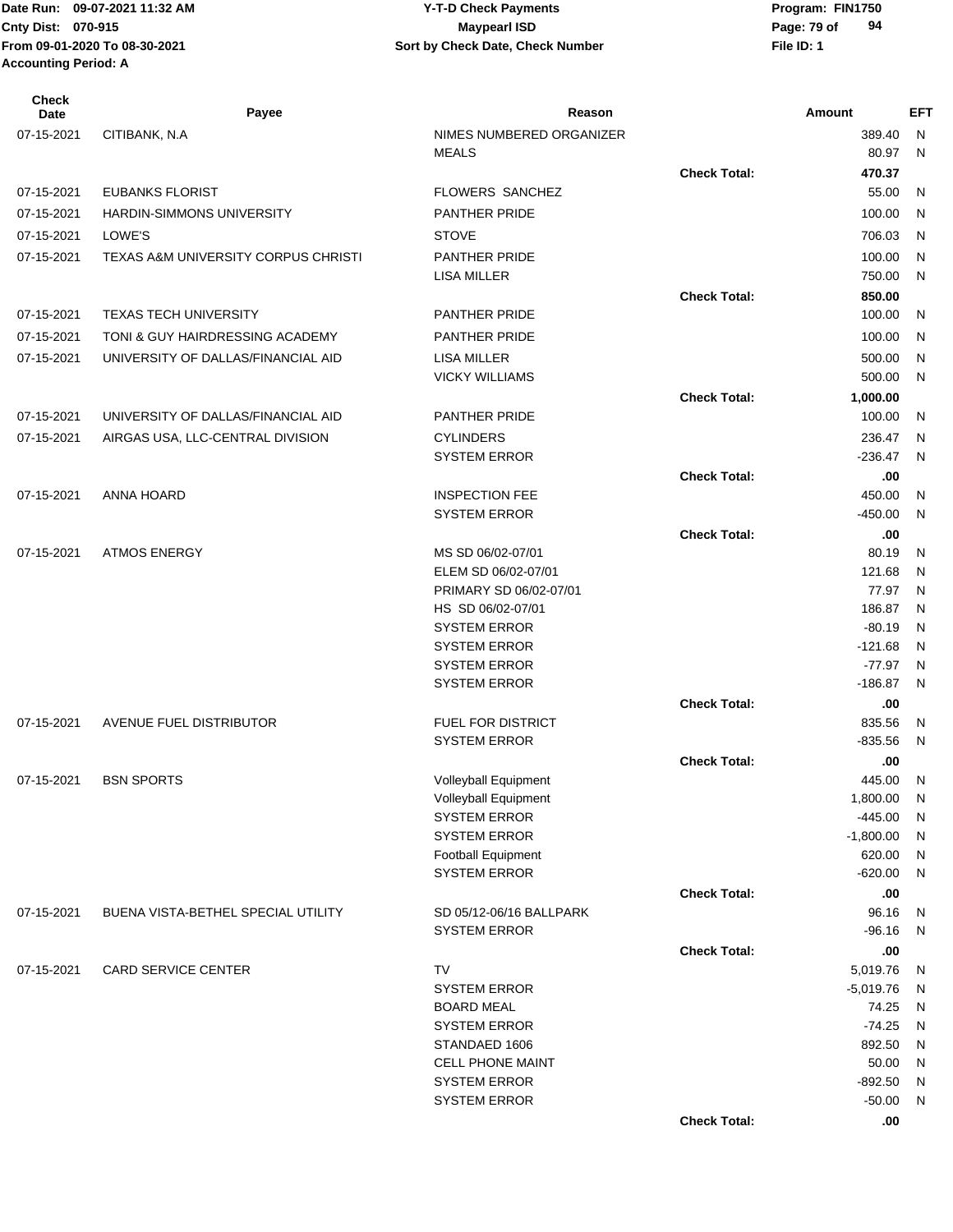**Accounting Period: A**

| <b>Check</b><br>Date | Payee                          | Reason                         |                     | Amount        | EFT          |
|----------------------|--------------------------------|--------------------------------|---------------------|---------------|--------------|
| 07-15-2021           | CITIBANK, N.A.                 | <b>STATE BAND</b>              |                     | 87.52         | N            |
|                      |                                | <b>STATE BAND</b>              |                     | 67.00         | N            |
|                      |                                | <b>4K ULTRA TV WARRANTY</b>    |                     | 6,600.00      | N            |
|                      |                                | <b>TRACK</b>                   |                     | 22.80         | $\mathsf{N}$ |
|                      |                                | <b>SYSTEM ERROR</b>            |                     | $-87.52$      | N            |
|                      |                                | <b>SYSTEM ERROR</b>            |                     | $-67.00$      | N            |
|                      |                                | <b>SYSTEM ERROR</b>            |                     | $-6,600.00$   | $\mathsf{N}$ |
|                      |                                | <b>SYSTEM ERROR</b>            |                     | $-22.80$      | $\mathsf{N}$ |
|                      |                                | <b>SLI TRAINING</b>            |                     | 4,234.44      | $\mathsf{N}$ |
|                      |                                | <b>MEALS</b>                   |                     | 444.55        | N            |
|                      |                                | <b>SYSTEM ERROR</b>            |                     | $-4,234.44$   | N            |
|                      |                                | <b>SYSTEM ERROR</b>            |                     | $-444.55$     | N            |
|                      |                                | <b>HOTEL</b>                   |                     | 705.54        | N            |
|                      |                                | <b>SYSTEM ERROR</b>            |                     | $-705.54$     | N            |
|                      |                                | <b>SEC. LUNCH</b>              |                     | 107.29        | N            |
|                      |                                | <b>FUEL</b>                    |                     | 51.54         | N            |
|                      |                                | <b>TRAINING</b>                |                     | 175.00        | N            |
|                      |                                | <b>SYSTEM ERROR</b>            |                     | $-107.29$     | N            |
|                      |                                | <b>SYSTEM ERROR</b>            |                     | $-51.54$      | N            |
|                      |                                | <b>SYSTEM ERROR</b>            |                     | $-175.00$     | N            |
|                      |                                |                                | <b>Check Total:</b> | .00           |              |
| 07-15-2021           | <b>CITY OF MAYPEARL</b>        | SD 05/27-06/28 PRIMAR PRACT FI |                     | 21.00         | N            |
|                      |                                | SD 05/27-06/28 PRIM SCHOOL     |                     | 59.80         | $\mathsf{N}$ |
|                      |                                | SD 05/27-06/28 HS              |                     | 63.40         | $\mathsf{N}$ |
|                      |                                | SD 05/27-06/28 MS YD METER     |                     | 89.20         | $\mathsf{N}$ |
|                      |                                | SD 05/27-06/28 MS              |                     | 259.60        | $\mathsf{N}$ |
|                      |                                | SD 05/27-06/28 ELEM            |                     | 64.00         | $\mathsf{N}$ |
|                      |                                | SD 05/27-06/28 ELEM YD METER   |                     | 21.00         | $\mathsf{N}$ |
|                      |                                | SD 05/27-06/28 HS CONCESS BR   |                     | 46.00         | $\mathsf{N}$ |
|                      |                                | SD 05/27-06/28 ADMIN           |                     | 46.00         | $\mathsf{N}$ |
|                      |                                | <b>SYSTEM ERROR</b>            |                     | $-21.00$      | $\mathsf{N}$ |
|                      |                                | <b>SYSTEM ERROR</b>            |                     | $-59.80$      | $\mathsf{N}$ |
|                      |                                | <b>SYSTEM ERROR</b>            |                     | $-63.40$      | $\mathsf{N}$ |
|                      |                                | <b>SYSTEM ERROR</b>            |                     | $-89.20$      | N            |
|                      |                                | <b>SYSTEM ERROR</b>            |                     | $-259.60$     | N            |
|                      |                                | <b>SYSTEM ERROR</b>            |                     | $-64.00$      | N,           |
|                      |                                | <b>SYSTEM ERROR</b>            |                     | $-21.00$      | N            |
|                      |                                | <b>SYSTEM ERROR</b>            |                     | $-46.00$      | $\mathsf{N}$ |
|                      |                                | <b>SYSTEM ERROR</b>            |                     | $-46.00$      | N            |
|                      |                                |                                | <b>Check Total:</b> | .00.          |              |
| 07-15-2021           | D&Y WELDING LLC                | <b>HITCH</b>                   |                     | 800.00        | $\mathsf{N}$ |
|                      |                                | <b>SYSTEM ERROR</b>            |                     | $-800.00$     | $\mathsf{N}$ |
|                      |                                |                                | <b>Check Total:</b> |               |              |
| 07-15-2021           | D.H. PACE COMPANY INC. (DOORS) | Classroom 5 lock               |                     | .00<br>305.95 | N            |
|                      |                                |                                |                     |               |              |
| 07-15-2021           | <b>DESOTO JANITORIAL</b>       | Floor waxing summer supplies   |                     | 1,116.65      | N            |
|                      |                                | <b>SYSTEM ERROR</b>            |                     | $-1,116.65$   | N            |
|                      |                                |                                | <b>Check Total:</b> | .00.          |              |
| 07-15-2021           | <b>EAST TEXAS COPY</b>         | HS LEASE                       |                     | 128.24        | $\mathsf{N}$ |
|                      |                                | <b>SYSTEM ERROR</b>            |                     | $-128.24$     | N            |
|                      |                                | <b>MAINT LEASE</b>             |                     | 48.02         | N            |
|                      |                                | <b>SYSTEM ERROR</b>            |                     | $-48.02$      | N            |
|                      |                                | SPED LEASE                     |                     | 128.23        | N            |
|                      |                                | <b>SYSTEM ERROR</b>            |                     | $-128.23$     | N            |
|                      |                                |                                | <b>Check Total:</b> | .00.          |              |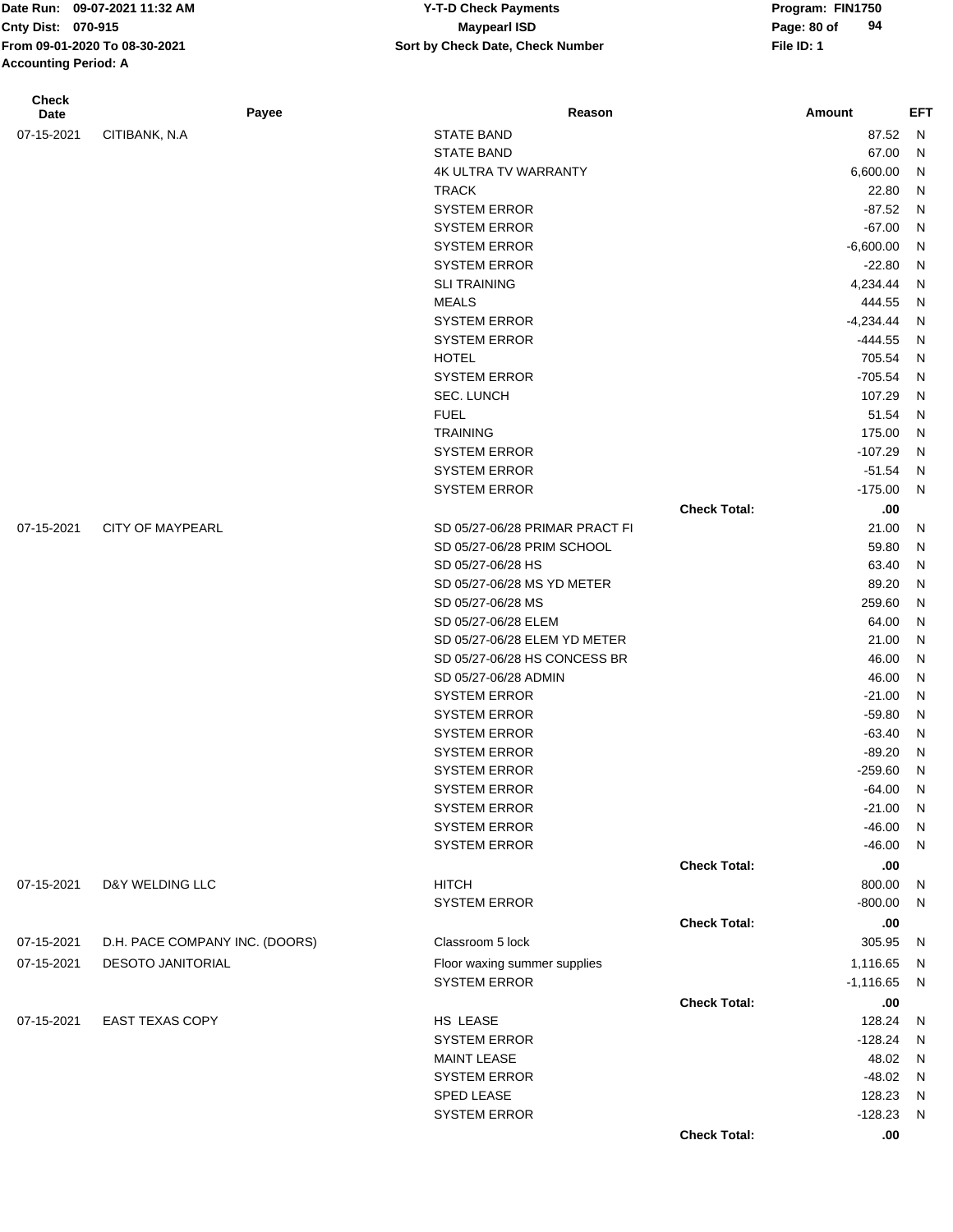|                             | Date Run: 09-07-2021 11:32 AM | <b>Y-T-D Check Payments</b>      | Program: FIN1750  |
|-----------------------------|-------------------------------|----------------------------------|-------------------|
| <b>Cnty Dist: 070-915</b>   |                               | <b>Mavpearl ISD</b>              | 94<br>Page: 81 of |
|                             | From 09-01-2020 To 08-30-2021 | Sort by Check Date, Check Number | File ID: 1        |
| <b>Accounting Period: A</b> |                               |                                  |                   |
|                             |                               |                                  |                   |

| <b>Check</b><br>Date | Payee                                          | Reason                       |                     | <b>Amount</b> | EFT            |
|----------------------|------------------------------------------------|------------------------------|---------------------|---------------|----------------|
| 07-15-2021           | ELLIOTT ELECTRIC SUPPLY, INC.                  | Flat panel light rm1 & 15 HS |                     | 1,777.20      | - N            |
|                      |                                                | <b>SYSTEM ERROR</b>          |                     | $-1,777.20$   | - N            |
|                      |                                                |                              | <b>Check Total:</b> | .00           |                |
| 07-15-2021           | <b>CLEBURNE WELDING &amp; INDUSTRIAL SUPPL</b> | <b>CYLINDERS</b>             |                     | 21.15         | - N            |
|                      |                                                | <b>SYSTEM ERROR</b>          |                     | $-21.15$      | - N            |
|                      |                                                |                              | <b>Check Total:</b> | .00           |                |
| 07-15-2021           | <b>ENVIROMATIC SYSTEMS OR FORT WORTH</b>       | VAV box LSK                  |                     | 6,879.00      | $\overline{N}$ |
|                      |                                                | <b>SYSTEM ERROR</b>          |                     | $-6,879.00$   | N              |
|                      |                                                |                              | <b>Check Total:</b> | .00           |                |
| 07-15-2021           | Houston ISD                                    | <b>JUNE BILLING</b>          |                     | 84.72         | $\overline{N}$ |
|                      |                                                | <b>SYSTEM ERROR</b>          |                     | $-84.72$      | $\overline{N}$ |
|                      |                                                |                              | <b>Check Total:</b> | .00           |                |
| 07-15-2021           | <b>KARLEE JONES</b>                            | FFA STATE CONVENTION         |                     | 65.73         | - N            |
|                      |                                                | <b>SYSTEM ERROR</b>          |                     | $-65.73$      | N,             |
|                      |                                                |                              | <b>Check Total:</b> | .00           |                |
| 07-15-2021           | LOGMEIN USA, INC.                              | <b>JULY PHONES</b>           |                     | 2,840.77      | N              |
|                      |                                                | <b>SYSTEM ERROR</b>          |                     | $-2,840.77$ N |                |
|                      |                                                |                              | <b>Check Total:</b> | .00           |                |
| 07-15-2021           | LOWE'S                                         | QUICKSET FLEX                |                     | 76.29         | N              |
|                      |                                                | <b>SUPPLIES</b>              |                     | 546.91        | N              |
|                      |                                                | USG ALL PURPOSE DW COMP      |                     | 53.46         | N              |
|                      |                                                | <b>SUPPLIES</b>              |                     | 272.29        | N              |
|                      |                                                | <b>SYSTEM ERROR</b>          |                     | $-76.29$      | N              |
|                      |                                                | <b>SYSTEM ERROR</b>          |                     | $-546.91$     | N              |
|                      |                                                | <b>SYSTEM ERROR</b>          |                     | $-53.46$      | N              |
|                      |                                                | <b>SYSTEM ERROR</b>          |                     | $-272.29$     | N              |
|                      |                                                |                              | <b>Check Total:</b> | .00           |                |
| 07-15-2021           | <b>MELANIE CLIFTON</b>                         | <b>SENIOR REFUND</b>         |                     | 3.25          | N,             |
|                      |                                                | <b>SYSTEM ERROR</b>          |                     | $-3.25$       | - N            |
|                      |                                                |                              | <b>Check Total:</b> | .00           |                |
| 07-15-2021           | MOUNTAIN PEAK SPECIAL UTILITY DIST             | SD 05/05-06/05 AG            |                     | 32.49         | - N            |
|                      |                                                | <b>SYSTEM ERROR</b>          |                     | $-32.49$      | N              |
|                      |                                                |                              | <b>Check Total:</b> | .00           |                |
| 07-15-2021           | EDMAR EDUCATIONAL ASSOCIATES, INC              | MTA                          |                     | 283.00 N      |                |
|                      |                                                | <b>SYSTEM ERROR</b>          |                     | -283.00 N     |                |
|                      |                                                | <b>MTA KITS</b>              |                     | 106.00 N      |                |
|                      |                                                | <b>SYSTEM ERROR</b>          |                     | $-106.00$ N   |                |
|                      |                                                | MTA                          |                     | 350.00 N      |                |
|                      |                                                | <b>SYSTEM ERROR</b>          |                     | $-350.00$ N   |                |
|                      |                                                | <b>MTA KITS</b>              |                     | 2,325.14 N    |                |
|                      |                                                | <b>SYSTEM ERROR</b>          |                     | $-2,325.14$ N |                |
|                      |                                                |                              | <b>Check Total:</b> | .00           |                |
| 07-15-2021           | PIEPER ENTERPRISES, INC.                       | JULY LAWN MAINT              |                     | 5,962.50      | N,             |
|                      |                                                | SPORTS COMPLEX JULY          |                     | 2,250.00 N    |                |
|                      |                                                | <b>SYSTEM ERROR</b>          |                     | $-5,962.50$ N |                |
|                      |                                                | <b>SYSTEM ERROR</b>          |                     | $-2,250.00$ N |                |
|                      |                                                |                              | <b>Check Total:</b> | .00           |                |
| 07-15-2021           | PITNEY BOWES GLOBAL FINANCIAL SERVI            | LEASE 04/29-07/29/2021       |                     | 420.00        | N,             |
|                      |                                                | <b>SYSTEM ERROR</b>          |                     | $-420.00$     | - N            |
|                      |                                                |                              | <b>Check Total:</b> | .00           |                |
| 07-15-2021           | <b>REGION 10/EDUCATION SERVICE CENTER</b>      | BACKGROUND CHECKA JAN/MAY 21 |                     | 46.80         | N,             |
|                      |                                                | <b>SYSTEM ERROR</b>          |                     | $-46.80$      | - N            |
|                      |                                                | <b>8HR CERTIFICATION</b>     |                     | 60.00 N       |                |
|                      |                                                | <b>SYSTEM ERROR</b>          |                     | $-60.00$ N    |                |
|                      |                                                |                              | <b>Check Total:</b> | .00           |                |
|                      |                                                |                              |                     |               |                |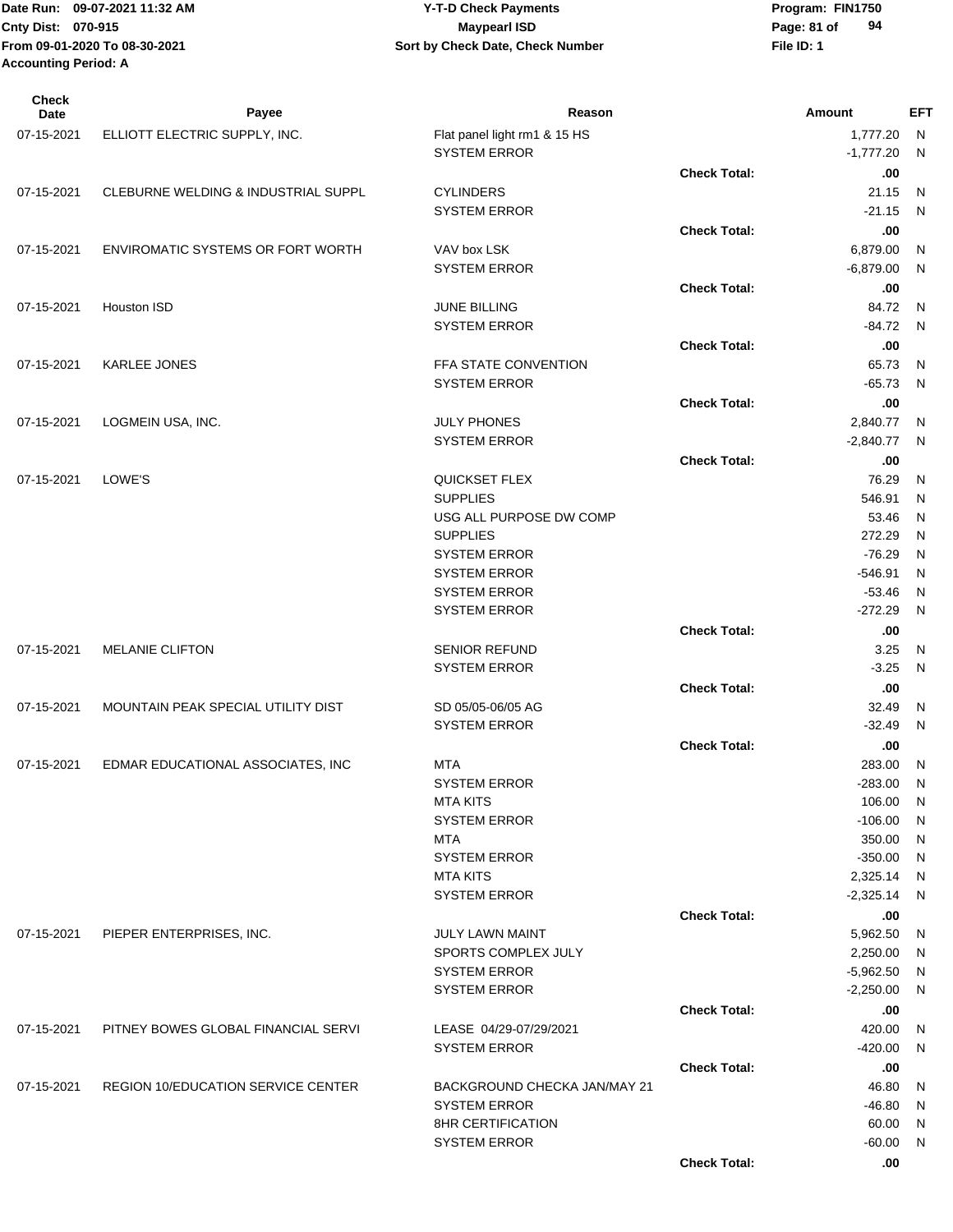| Check<br>Date | Payee                                      | Reason                       |                     | Amount           | EFT          |
|---------------|--------------------------------------------|------------------------------|---------------------|------------------|--------------|
| 07-15-2021    | <b>REPUBLIC SERVICES #794</b>              | SD JULY WASTE CONTAINER PU   |                     | 2,360.60         | N            |
|               |                                            | <b>SYSTEM ERROR</b>          |                     | $-2,360.60$      | $\mathsf{N}$ |
|               |                                            |                              | <b>Check Total:</b> | .00              |              |
| 07-15-2021    | INSTERSTATE BILLINGSERVICE, INC            | <b>Bus maintenance</b>       |                     | 425.00           | N            |
|               |                                            | Bus maintenance              |                     | 360.00           | N            |
|               |                                            | Bus maintenance              |                     | 499.40           | N            |
|               |                                            | Bus maintenance              |                     | 425.00           | N            |
|               |                                            | Bus maintenance              |                     | 425.00           | N            |
|               |                                            | Bus maintenance              |                     | 425.00           | N            |
|               |                                            | Bus maintenance              |                     | 434.40           | N            |
|               |                                            | Bus maintenance              |                     | 425.00           | N            |
|               |                                            | <b>SYSTEM ERROR</b>          |                     | $-425.00$        | N            |
|               |                                            | <b>SYSTEM ERROR</b>          |                     | $-360.00$        | N            |
|               |                                            | <b>SYSTEM ERROR</b>          |                     | $-499.40$        | N            |
|               |                                            | <b>SYSTEM ERROR</b>          |                     | $-425.00$        | N            |
|               |                                            | <b>SYSTEM ERROR</b>          |                     | $-425.00$        | N            |
|               |                                            | <b>SYSTEM ERROR</b>          |                     | $-425.00$        | N            |
|               |                                            | <b>SYSTEM ERROR</b>          |                     | $-434.40$        | N            |
|               |                                            | <b>SYSTEM ERROR</b>          |                     | $-425.00$        | N            |
|               |                                            |                              | <b>Check Total:</b> |                  |              |
|               | <b>SCHOLASTIC MAGAZINES</b>                |                              |                     | .00              |              |
| 07-15-2021    |                                            | <b>ELA</b> supplies          |                     | 948.69<br>205.16 | N            |
|               |                                            | <b>ELA</b> supplies          |                     |                  | N            |
|               |                                            | <b>SYSTEM ERROR</b>          |                     | $-948.69$        | $\mathsf{N}$ |
|               |                                            | <b>SYSTEM ERROR</b>          |                     | $-205.16$        | $\mathsf{N}$ |
|               |                                            |                              | <b>Check Total:</b> | .00              |              |
| 07-15-2021    | SHERWIN WILLIAMS PAINTS                    | Paint for all campuses       |                     | 482.59           | $\mathsf{N}$ |
|               |                                            | Paint for office remodel     |                     | 122.03           | $\mathsf{N}$ |
|               |                                            | <b>SYSTEM ERROR</b>          |                     | $-482.59$        | N            |
|               |                                            | <b>SYSTEM ERROR</b>          |                     | $-122.03$        | N            |
|               |                                            |                              | <b>Check Total:</b> | .00              |              |
| 07-15-2021    | <b>TEXAS EDUCATIONAL CONSULTATIVE SERV</b> | STATE COMPEN SERVICE PACKAGE |                     | 2,250.00         | N            |
|               |                                            | <b>SYSTEM ERROR</b>          |                     | $-2,250.00$      | N            |
|               |                                            | TECA ESSA SERVICE PACKAGE    |                     | 139.00           | N            |
|               |                                            | SPECIAL EDUC COMP PACKAGE    |                     | 257.00           | N            |
|               |                                            | <b>SYSTEM ERROR</b>          |                     | $-139.00$        | N            |
|               |                                            | <b>SYSTEM ERROR</b>          |                     | $-257.00$ N      |              |
|               |                                            |                              | <b>Check Total:</b> | .00              |              |
| 07-15-2021    | TEXAS J5 ENVIROMENTAL, LLC                 | AEROBIC SEPTIC 2 YR          |                     | 1,075.00         | N            |
|               |                                            | <b>SYSTEM ERROR</b>          |                     | $-1,075.00$      | N,           |
|               |                                            |                              | <b>Check Total:</b> | .00.             |              |
| 07-15-2021    | VATAT                                      | <b>VATAT MEMBERSHIPS</b>     |                     | 600.00           | N            |
|               |                                            | <b>SYSTEM ERROR</b>          |                     | $-600.00$        | N.           |
|               |                                            |                              | <b>Check Total:</b> | .00              |              |
| 07-15-2021    | AIRGAS USA, LLC-CENTRAL DIVISION           | <b>CYLINDERS</b>             |                     | 236.47           | - N          |
| 07-15-2021    | ANNA HOARD                                 | <b>INSPECTION FEE</b>        |                     | 450.00           | N            |
| 07-15-2021    | <b>ATMOS ENERGY</b>                        | MS SD 06/02-07/01            |                     | 80.19            | - N          |
|               |                                            | ELEM SD 06/02-07/01          |                     | 121.68           | N.           |
|               |                                            | PRIMARY SD 06/02-07/01       |                     | 77.97            | N,           |
|               |                                            | HS SD 06/02-07/01            |                     | 186.87           | N.           |
|               |                                            |                              | <b>Check Total:</b> | 466.71           |              |
| 07-15-2021    | AVENUE FUEL DISTRIBUTOR                    | FUEL FOR DISTRICT            |                     | 835.56           | N,           |
|               |                                            |                              |                     |                  |              |
| 07-15-2021    | <b>BSN SPORTS</b>                          | <b>VOLLEYBALL EQUIP</b>      |                     | 445.00           | N            |
|               |                                            | <b>VOLLEYBALL EQUIPMENT</b>  |                     | 1,800.00         | - N          |
|               |                                            | <b>FOOTBALL EQUIPM</b>       |                     | 620.00 N         |              |
|               |                                            |                              | <b>Check Total:</b> | 2,865.00         |              |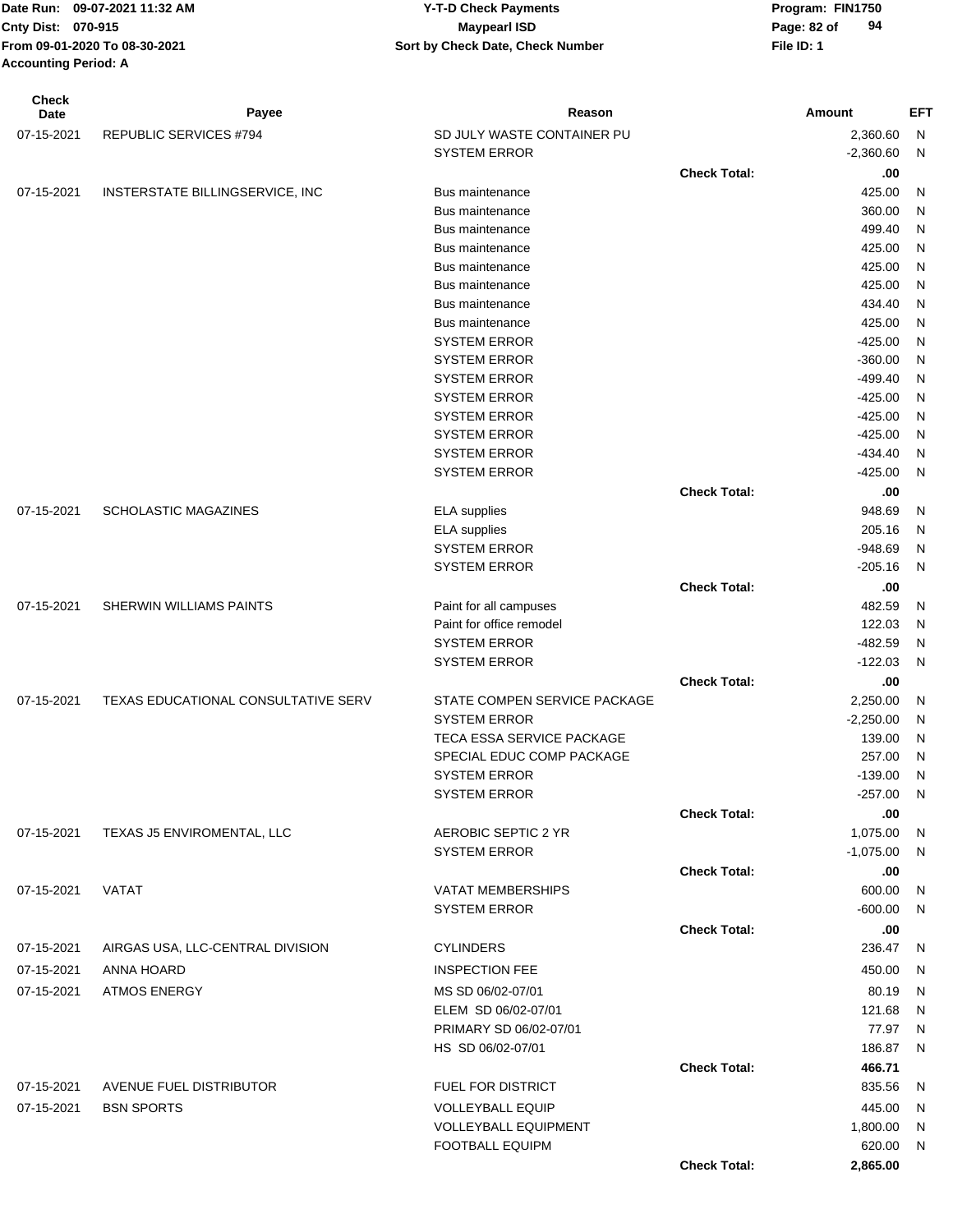| <b>Check</b><br><b>Date</b> | Payee                               | Reason                             |                     | <b>Amount</b>        | <b>EFT</b>   |
|-----------------------------|-------------------------------------|------------------------------------|---------------------|----------------------|--------------|
| 07-15-2021                  | BUENA VISTA-BETHEL SPECIAL UTILITY  | SD 05/12-06/16 BALLPARK            |                     | 96.16                | $\mathsf{N}$ |
| 07-15-2021                  | <b>CARD SERVICE CENTER</b>          | <b>TV</b>                          |                     | 5,019.76             | N            |
|                             |                                     | <b>MEAL</b>                        |                     | 74.25                | N            |
|                             |                                     | STANDAED 1606                      |                     | 892.50               | N            |
|                             |                                     | CELL PHONE MAINT                   |                     | 50.00                | N            |
|                             |                                     |                                    | <b>Check Total:</b> | 6,036.51             |              |
| 07-15-2021                  | CITIBANK, N.A.                      | <b>STATE BAND</b>                  |                     | 87.52                | N            |
|                             |                                     | <b>STATE BAND</b>                  |                     | 67.00                | N            |
|                             |                                     | <b>4K ULTRA TV WARRANTY</b>        |                     | 6,600.00             | N            |
|                             |                                     | <b>TRACK</b>                       |                     | 22.80                | N            |
|                             |                                     | <b>SLI TRAINING</b><br><b>MEAL</b> |                     | 4,234.44             | N            |
|                             |                                     | <b>HOTEL</b>                       |                     | 444.55<br>705.54     | N<br>N       |
|                             |                                     | <b>SEC LUNCH</b>                   |                     | 107.29               | N            |
|                             |                                     | <b>FUEL</b>                        |                     | 51.54                | N            |
|                             |                                     | <b>TRAINING</b>                    |                     | 175.00               | N            |
|                             |                                     |                                    | <b>Check Total:</b> | 12,495.68            |              |
| 07-15-2021                  | <b>CITY OF MAYPEARL</b>             | SD 05/27-06/28 WATER               |                     | 670.00               | N            |
| 07-15-2021                  | <b>D&amp;Y WELDING LLC</b>          | <b>HITCH</b>                       |                     | 800.00               | N            |
| 07-15-2021                  | D.H. PACE COMPANY INC. (DOORS)      | <b>CLASSROOM 5 LOCK</b>            |                     | 305.95               | N            |
| 07-15-2021                  | <b>DESOTO JANITORIAL</b>            | Floor Waxing Summer Supplies       |                     | 1,116.65             | N            |
| 07-15-2021                  | <b>EAST TEXAS COPY</b>              | <b>HS Lease</b>                    |                     | 128.24               | N            |
|                             |                                     | <b>Maint Lease</b>                 |                     | 48.02                | N            |
|                             |                                     | Sped Lease                         |                     | 128.23               | N            |
|                             |                                     |                                    | <b>Check Total:</b> | 304.49               |              |
| 07-15-2021                  | ELLIOTT ELECTRIC SUPPLY, INC.       | Flat Panel Light Rm1 & 15 HS       |                     | 1,777.20             | N            |
| 07-15-2021                  | CLEBURNE WELDING & INDUSTRIAL SUPPL | Cyclinders                         |                     | 21.15                | N            |
| 07-15-2021                  | ENVIROMATIC SYSTEMS OR FORT WORTH   | <b>VAV Box LSK</b>                 |                     | 6,879.00             | N            |
| 07-15-2021                  | <b>Houston ISD</b>                  | June Billing                       |                     | 84.72                | $\mathsf{N}$ |
| 07-15-2021                  | INTERSTATE BILLING SERVICE, INC     | <b>Bus Maintenance</b>             |                     | 1,709.40             | N            |
| 07-15-2021                  | <b>KARLEE JONES</b>                 | <b>FFA State Convention</b>        |                     | 65.73                | N            |
|                             |                                     |                                    |                     |                      |              |
| 07-15-2021                  | LOGMEIN USA, INC.                   | <b>July Phones</b>                 |                     | 2,840.77             | N            |
| 07-15-2021                  | LOWE'S                              | Maintenance Suppl See Prev Det     |                     | 948.95               | N            |
| 07-15-2021                  | <b>MELANIE CLIFTON</b>              | Senior Refund                      |                     | 3.25                 | N            |
| 07-15-2021                  | MOUNTAIN PEAK SPECIAL UTILITY DIST  | sd 05/05 - 06/05 ag                |                     | 32.49                | N            |
| 07-15-2021                  | EDMAR EDUCATIONAL ASSOCIATES, INC   | <b>MTA KITS</b>                    |                     | 283.00               | N            |
|                             |                                     | <b>MTA KITS</b>                    |                     | 106.00               | N            |
|                             |                                     | <b>MTA KITS</b>                    |                     | 350.00               | N            |
|                             |                                     | <b>MTA KITS</b>                    |                     | 2,325.14             | N            |
| 07-15-2021                  |                                     | Sports Complex & District Lawn     | <b>Check Total:</b> | 3,064.14<br>8,212.50 |              |
|                             | PIEPER ENTERPRISES, INC.            |                                    |                     |                      | N            |
| 07-15-2021                  | PITNEY BOWES GLOBAL FINANCIAL SERVI | Postage Mach Lease(4/29-7/29)      |                     | 420.00               | N            |
| 07-15-2021                  | REGION 10/EDUCATION SERVICE CENTER  | 8 HR Certification                 |                     | 46.80                | N            |
|                             |                                     | 8 HR Certification                 |                     | 60.00                | N            |
|                             | REPUBLIC SERVICES #794              |                                    | <b>Check Total:</b> | 106.80               |              |
| 07-15-2021                  |                                     | SD July Waste Container            |                     | 2,360.60             | N            |
| 07-15-2021                  | INSTERSTATE BILLINGSERVICE, INC     | <b>BUS REPAIRS</b>                 |                     | 1,709.40             | N            |
| 07-15-2021                  | SCHOLASTIC MAGAZINES                | <b>ELA Supplies</b>                |                     | 948.69               | N            |
|                             |                                     | <b>ELA Supplies</b>                |                     | 205.16               | N            |
|                             |                                     |                                    | <b>Check Total:</b> | 1,153.85             |              |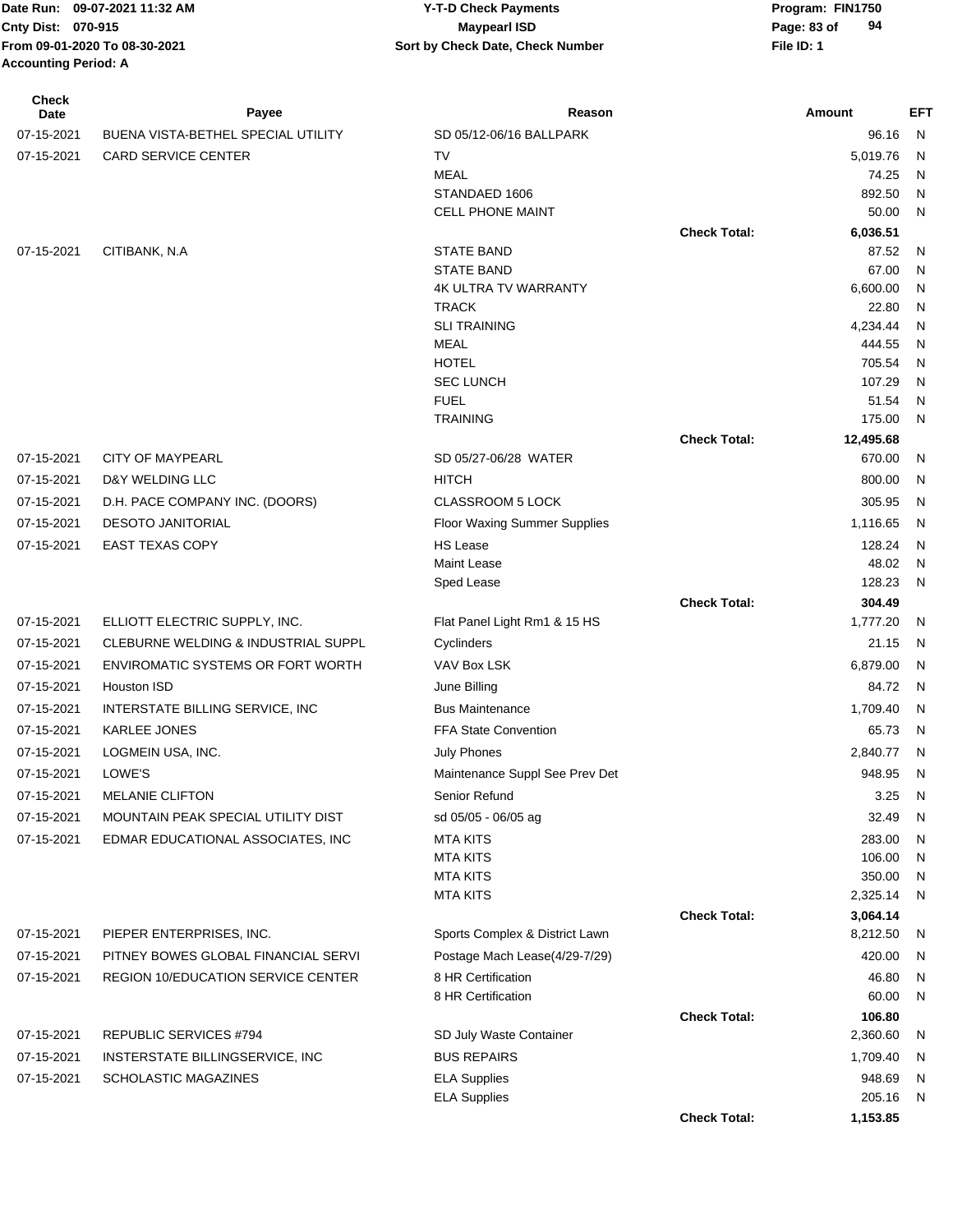Date Run: 09-07-2021 11:32 AM **Program: FIN1750** Y-T-D Check Payments Cnty Dist: 070-915 **Page: 84 of** Maypearl ISD Maypearl ISD **From 09-01-2020 To 08-30-2021 File ID: 1 Sort by Check Date, Check Number Accounting Period: A**

# **09-07-2021 11:32 AM Y-T-D Check Payments 070-915 Maypearl ISD**

| <b>Check</b><br>Date | Payee                               | Reason                                              |                     | <b>Amount</b>      | EFT      |
|----------------------|-------------------------------------|-----------------------------------------------------|---------------------|--------------------|----------|
| 07-15-2021           | <b>SHERWIN WILLIAMS PAINTS</b>      | <b>Paint for District Summer</b>                    |                     | 604.62             | N        |
| 07-15-2021           | TEXAS EDUCATIONAL CONSULTATIVE SERV | State Comp Serv Pack                                |                     | 2,250.00           | N        |
|                      |                                     | Service Package                                     |                     | 396.00             | N        |
|                      |                                     |                                                     | <b>Check Total:</b> | 2,646.00           |          |
| 07-15-2021           | TEXAS J5 ENVIROMENTAL, LLC          | Aerobic Septic Inspection 2 YR                      |                     | 1,075.00           | N        |
| 07-15-2021           | VATAT                               | VATAT Memberships                                   |                     | 600.00             | N        |
| 07-15-2021           | TEACHER RETIREMENT SYSTEM           | PAYROLL                                             |                     | 26,962.00          | N        |
|                      |                                     | PAYROLL                                             |                     | 4,204.00           | N        |
|                      |                                     | PAYROLL                                             |                     | 6,022.00           | N        |
|                      |                                     | <b>PAYROLL</b>                                      |                     | 3,420.30           | N        |
|                      |                                     | PAYROLL                                             |                     | 7,734.00           | N        |
|                      |                                     |                                                     | <b>Check Total:</b> | 48,342.30          |          |
| 07-16-2021           | CLAIMS ADMINISTRATIVE SERVICES INC  | WORKERS COMP CHK #3640                              |                     | 212.41             | N        |
|                      |                                     | WORKERS COMP CHK #3641                              |                     | 173.68             | N        |
|                      |                                     | WORKERS COMP CHK #3637                              |                     | 147.69             | N        |
|                      |                                     | WORKERS COMP CHK #3636                              |                     | 162.72             | <b>N</b> |
|                      |                                     | WORKERS COMP CHK #3635                              |                     | 187.82             | <b>N</b> |
|                      |                                     | WORKERS COMP CHK #3639                              |                     | 15.00              | N        |
|                      |                                     | WORKERS COMP CHK #3638                              |                     | 2,836.93           | N        |
|                      |                                     |                                                     | <b>Check Total:</b> | 3,736.25           |          |
| 07-19-2021           | CLAIMS ADMINISTRATIVE SERVICES INC  | CN WORKERS COMP CHK# 3642                           |                     | 151.00             | N        |
| 07-20-2021           | CLAIMS ADMINISTRATIVE SERVICES INC  | <b>WORKERS COMP EPAY</b>                            |                     | 297.00             | N        |
| 07-22-2021           | <b>RYDIN DECAL</b>                  | <b>STUDENTS PERMITS</b>                             |                     | 310.00             | N        |
| 07-22-2021           | <b>TEXAS TECH UNIVERSITY</b>        | BELLANNE SCHOLARSHIP                                |                     | 250.00             | N        |
| 07-22-2021           | BLACKBOARD INC.                     | <b>Blackboard prorated</b>                          |                     | 666.68             | N        |
| 07-22-2021           | CDWG INC.                           | <b>CISCO DIRECT PORTABLES</b>                       |                     | 5,518.80           | N        |
|                      |                                     | <b>CISCO DIRECT</b>                                 |                     | 1,801.96           | N        |
|                      |                                     |                                                     | <b>Check Total:</b> | 7,320.76           |          |
| 07-22-2021           | <b>DIRECT ENERGY</b>                | SD 06/10-07/12 BUS BARN                             |                     | 50.93              | N        |
|                      |                                     | SD 06/10-07/12 ADMIN                                |                     | 293.74             | N        |
|                      |                                     |                                                     | <b>Check Total:</b> | 344.67             |          |
| 07-22-2021           | <b>EAST TEXAS COPY</b>              | SD 06/04-07/03 ELEM T<br>SD 06/04-07/03 ELEM P      |                     | 15.46              | N        |
|                      |                                     | SD 06/04-07/03 HSP                                  |                     | 21.05<br>7.70      | N<br>N   |
|                      |                                     | SD 06/04-07/03 HST                                  |                     | 45.50              | N        |
|                      |                                     | SD 06/04-07/03 PRIM P                               |                     | 19.45              | N        |
|                      |                                     | SD 06/04-07/03 ADMIN                                |                     | 225.25             | N        |
|                      |                                     | SD 06/04-07/03 MSP                                  |                     | 5.94               | N        |
|                      |                                     | SD 06/04-07/03 MST                                  |                     | 1.93               | N        |
|                      |                                     | SD 06/04-07/03 SPED                                 |                     | 21.40              | N        |
|                      |                                     |                                                     | <b>Check Total:</b> | 363.68             |          |
| 07-22-2021           | <b>HILCO</b>                        | SD 05/28-06/28 FUEL TANKS                           |                     | 34.25              | N        |
|                      |                                     | SD 05/28-06/28 MARQUEE                              |                     | 55.36              | N        |
|                      |                                     | SD 05/28-06/28 SEC LIGHTS BUS                       |                     | 37.46              | N        |
|                      |                                     | SD 05/28-06/28 NEW PORTABLES                        |                     | 96.97              | N        |
|                      |                                     | SD 05/28-06/28 HS N. WING<br>SD 05/28-06/28 ATH FAC |                     | 2,170.47<br>485.49 | N<br>N   |
|                      |                                     | SD 05/28-06/28 ELEM                                 |                     | 5,316.60           | N        |
|                      |                                     | SD 05/28-06/28 SPORTS COMPLEX                       |                     | 2,005.95           | N        |
|                      |                                     | SD 05/28-06/28 MS                                   |                     | 3,145.98           | N        |
|                      |                                     | SD 05/28-06/28 AG FACILITY                          |                     | 889.55             | N        |
|                      |                                     |                                                     | <b>Check Total:</b> | 14,238.08          |          |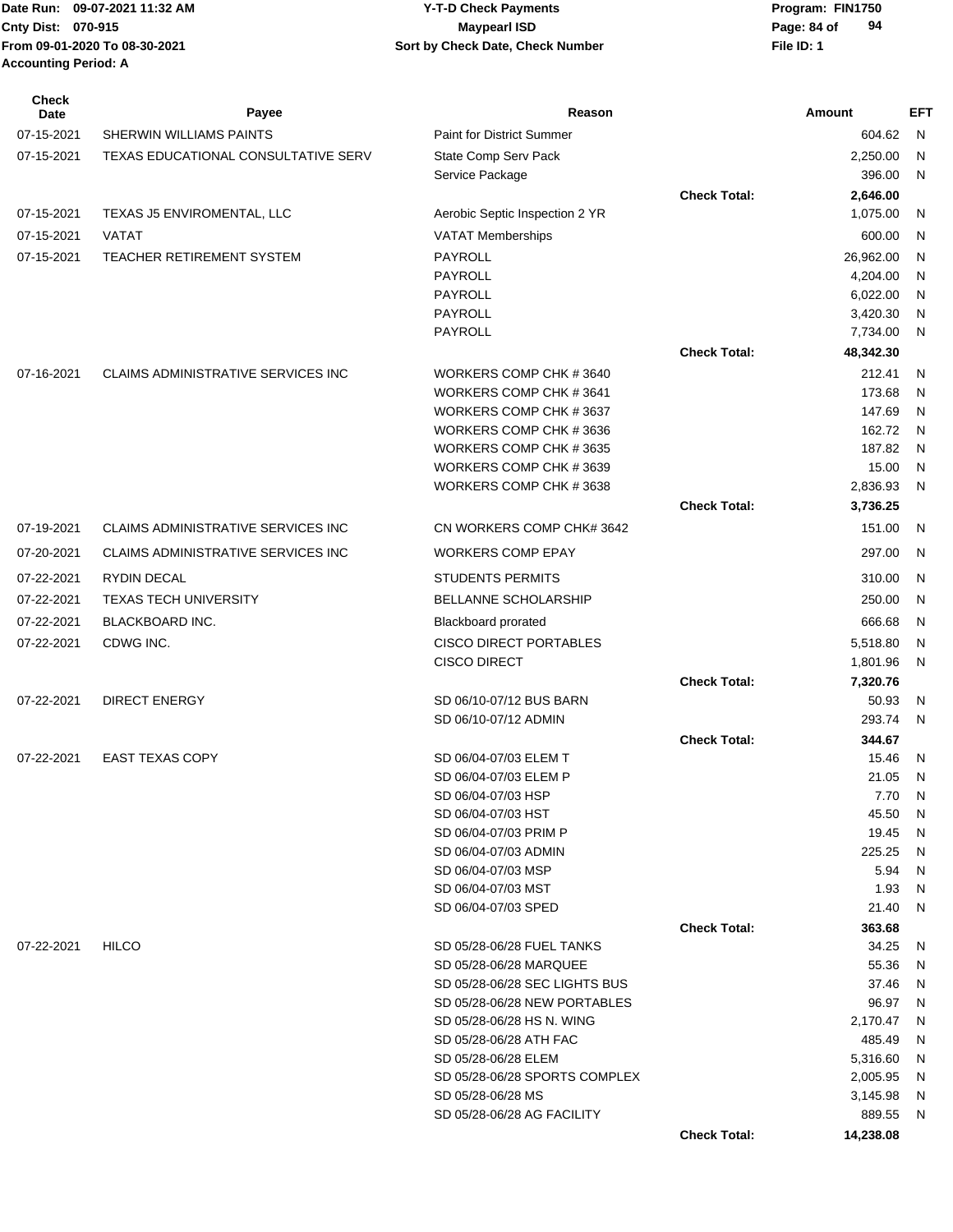## **Cnty Dist:** 070-915 **Page: 85 of Maypearl ISD Page: 85 of 09-07-2021 11:32 AM Y-T-D Check Payments 070-915 Maypearl ISD**

| Check<br>Date | Payee                                      | Reason                                                  |                     | Amount           | EFT                          |
|---------------|--------------------------------------------|---------------------------------------------------------|---------------------|------------------|------------------------------|
| 07-22-2021    | <b>JYRO SIGNS</b>                          | Stop signs for district                                 |                     | 147.98           | N                            |
| 07-22-2021    | M.A.C. ALARMS                              | Service call Primary                                    |                     | 125.00           | N                            |
|               |                                            | Service call LSK                                        |                     | 125.00           | N                            |
|               |                                            |                                                         | <b>Check Total:</b> | 250.00           |                              |
| 07-22-2021    | <b>REGION 10/EDUCATION SERVICE CENTER</b>  | <b>8HR CERTIFICATION</b>                                |                     | 60.00            | N                            |
| 07-22-2021    | <b>RYDIN DECAL</b>                         | <b>STAFF PERMITS</b>                                    |                     | 270.00           | N                            |
| 07-22-2021    | SUNBELT RENTALS, INC.                      | Floor buffing machine rental                            |                     | 486.00           | N                            |
| 07-22-2021    | SUREGUARD PEST SERVICE                     | <b>SKUNK REMOVAL</b>                                    |                     | 650.00           | N                            |
| 07-22-2021    | TASB, INC.                                 | 2021.01 LOCAL DISTRICT UPDATE                           |                     | 22.00            | N                            |
| 07-22-2021    | <b>TRANE</b>                               | <b>Building Maint. supplies</b>                         |                     | 2,050.69         | N                            |
| 07-22-2021    | <b>TXU ENERGY</b>                          | SD 06/10-07/12 SEC LIGHTS                               |                     | 331.30           | N                            |
| 07-22-2021    | 7 CONTINANT SKQ IMPORT/EXPORT              | INSPECTIONS 49 AND 51                                   |                     | 14.00            | N                            |
| 07-22-2021    | ZAMORMEX TRANSPORTS                        | Road base for the district                              |                     | 552.00           | N                            |
|               |                                            |                                                         |                     |                  |                              |
| 07-23-2021    | <b>CLAIMS ADMINISTRATIVE SERVICES INC.</b> | <b>WORKERS COMP EPAY</b><br><b>WORKERS COMP EPAY</b>    |                     | 40.00<br>7.33    | $\mathsf{N}$<br>$\mathsf{N}$ |
|               |                                            | <b>WORKERS COMP EPAY</b>                                |                     | 4.85             | $\mathsf{N}$                 |
|               |                                            | <b>WORKERS COMP EPAY</b>                                |                     | 150.00           | N                            |
|               |                                            | <b>WORKERS COMP EPAY</b>                                |                     | 409.11           | N                            |
|               |                                            | <b>WORKERS COMP EPAY</b>                                |                     | 156.11           | N                            |
|               |                                            | <b>WORKERS COMP EPAY</b>                                |                     | .79              | N                            |
|               |                                            | <b>WORKERS COMP EPAY</b>                                |                     | 3.51             | N                            |
|               |                                            | <b>WORKERS COMP EPAY</b>                                |                     | 575.69           | N                            |
|               |                                            | <b>WORKERS COMP EPAY</b>                                |                     | 12,213.40        | N                            |
|               |                                            |                                                         | <b>Check Total:</b> | 13,560.79        |                              |
| 07-26-2021    | CLAIMS ADMINISTRATIVE SERVICES INC         | WORKERS COMP CHK# 3647                                  |                     | 151.00           | N                            |
| 07-27-2021    | ELLIS CO FED TEACHERS CR UNION             | <b>JUL DED CREDIT UNION</b>                             |                     | 3,745.00         | N                            |
| 07-27-2021    | THOMAS D POWERS                            | JUL DED MISCELLANEOUS DEDUCTS                           |                     | 643.00           | N                            |
| 07-27-2021    | ASSN TEXAS PROF EDUCATORS                  | JUL DED MISCELLANEOUS DEDUCTS                           |                     | 17.50            | N                            |
| 07-27-2021    | MAYPEARL ISD LOAN PAYMENT                  | JUL DED MISCELLANEOUS DEDUCTS                           |                     | 2,000.00         | N                            |
| 07-27-2021    | <b>MAYPEARL EDUCATION FOUNDATION</b>       | JUL DED MISCELLANEOUS DEDUCTS                           |                     | 662.00           | N                            |
| 07-27-2021    | NATIONAL BENEFIT SERVICES, LLC             | JUL DED TAX SHEL, ANNUITY                               |                     | 1,560.00         | N                            |
|               |                                            | JUL DED TAX SHEL. ANNUITY                               |                     | 200.00           | N                            |
|               |                                            | JUL DED TAX SHEL. ANNUITY                               |                     | 375.00           | N                            |
|               |                                            | JUL DED TAX SHEL, ANNUITY                               |                     | 50.00            | N                            |
|               |                                            | JUL DED TAX SHEL. ANNUITY                               |                     | 1,042.00         | N                            |
|               |                                            | JUL DED TAX SHEL. ANNUITY<br>JUL DED 457 DEFERRED COMP. |                     | 450.00<br>51.33  | N<br>N                       |
|               |                                            | JUL DED TAX SHEL. ANNUITY                               |                     | 1,200.00         | N                            |
|               |                                            | JUL DED HEALTH INSURANCE                                |                     | 2,485.81         | N                            |
|               |                                            |                                                         | <b>Check Total:</b> | 7,414.14         |                              |
| 07-27-2021    | FINANCIAL BENEFIT SERVICES, LLC            | JUL DED LIFE INSURANCE                                  |                     | 1,293.20         | N                            |
|               |                                            | JUL DED HEALTH INSURANCE                                |                     | 681.70           | N                            |
|               |                                            | JUL DED HEALTH INSURANCE                                |                     | 1,035.83         | N                            |
|               |                                            | JUL DED LIFE INSURANCE                                  |                     | 80.83            | N                            |
|               |                                            | JUL DED LIFE INSURANCE                                  |                     | 91.80            | N                            |
|               |                                            | JUL DED HEALTH INSURANCE                                |                     | 259.81           | N                            |
|               |                                            | JUL DED LIFE INSURANCE                                  |                     | 503.80           | N                            |
|               |                                            | JUL DED HEALTH INSURANCE<br>JUL DED HEALTH INSURANCE    |                     | 445.99<br>520.00 | N<br>N                       |
|               |                                            | JUL DED HEALTH INSURANCE                                |                     | 99.84            | N                            |
|               |                                            | JUL DED LIFE INSURANCE                                  |                     | 1,623.05         | N                            |
|               |                                            | JUL DED HEALTH INSURANCE                                |                     | 208.30           | N                            |
|               |                                            | JUL DED HEALTH INSURANCE                                |                     | 174.20           | N                            |
|               |                                            | JUL DED HEALTH INSURANCE                                |                     | 1,240.52 N       |                              |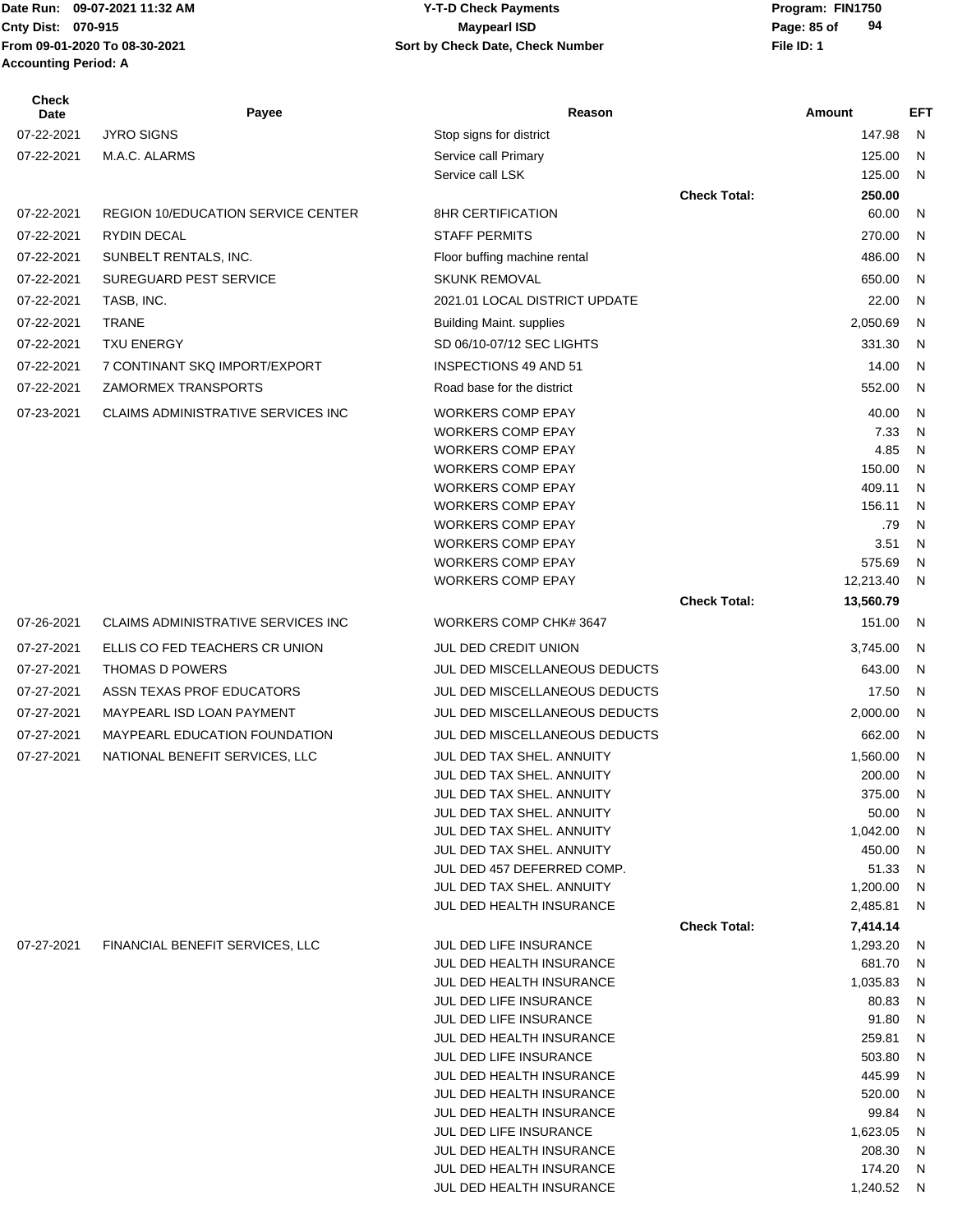## **Cnty Dist:** 070-915 **Page: 86 of Maypearl ISD Page: 86 of 09-07-2021 11:32 AM Y-T-D Check Payments 070-915 Maypearl ISD**

| <b>Check</b><br>Date | Payee                                | Reason                        |                     | Amount    | EFT          |
|----------------------|--------------------------------------|-------------------------------|---------------------|-----------|--------------|
|                      |                                      | JUL DED HEALTH INSURANCE      |                     | 261.90    | $\mathsf{N}$ |
|                      |                                      | JUL DED HEALTH INSURANCE      |                     | 2,352.74  | N            |
|                      |                                      | JUL DED HEALTH INSURANCE      |                     | 543.33    | N            |
|                      |                                      | JUL DED HEALTH INSURANCE      |                     | 287.48    | N            |
|                      |                                      | JUL DED HEALTH INSURANCE      |                     | 397.54    | N            |
|                      |                                      | JUL DED HEALTH INSURANCE      |                     | 619.76    | N            |
|                      |                                      | JUL DED HEALTH INSURANCE      |                     | 178.82    | N            |
|                      |                                      | JUL DED HEALTH INSURANCE      |                     | 57.92     | N            |
|                      |                                      | JUL DED MISCELLANEOUS DEDUCTS |                     | 381.80    | N            |
|                      |                                      | JUL DED HEALTH INSURANCE      |                     | 35.61     | N            |
|                      |                                      | JUL DED HEALTH INSURANCE      |                     | 453.00    | N            |
|                      |                                      |                               | <b>Check Total:</b> | 13,828.77 |              |
| 07-27-2021           | EECU                                 | JUL DED HSA                   |                     | 2,640.00  | N            |
| 07-27-2021           | THE COWBOY BANK OF TEXAS             | PAYROLL                       |                     | 39,218.52 | N            |
|                      |                                      | <b>PAYROLL</b>                |                     | 8,660.51  | N            |
|                      |                                      | PAYROLL                       |                     | 8,660.51  | N            |
|                      |                                      |                               | <b>Check Total:</b> | 56,539.54 |              |
| 07-27-2021           | OFFICE OF THE ATTORNEY GENERAL       | PAYROLL                       |                     | 1,257.70  | N            |
| 07-29-2021           | OKLAHOMA WESLEYAN UNIVERSITY         | PANTHER PRIDE SCHOLARSHIP     |                     | 100.00    | N            |
| 07-29-2021           | <b>TEXAS TECH UNIVERSITY</b>         | <b>PANTHER PRIDE</b>          |                     | 100.00    | N            |
| 07-29-2021           | <b>TEXAS WOMAN'S UNIVERSITY</b>      | PANTHER / BAND SCHOLARSHIP    |                     | 350.00    | N            |
|                      |                                      |                               |                     |           |              |
| 07-29-2021           | <b>VARSITY</b>                       | <b>CHEER</b>                  |                     | 9,111.68  | N            |
| 07-29-2021           | <b>VERMONT STATE COLLEGES SYSTEM</b> | PANTHER PRIDE SCHOLARSHIP     |                     | 100.00    | N            |
| 07-29-2021           | ALLIED FLOW SPECIALISTS, INC.        | Gas pipe testing district     |                     | 1,800.00  | N            |
| 07-29-2021           | <b>BARNES &amp; NOBLE</b>            | NEVER GIVE UP BOOKS           |                     | 220.80    | N            |
| 07-29-2021           | CANON FINANCIAL SERVICES INC         | <b>LEASE</b>                  |                     | 1,300.29  | N            |
|                      |                                      | <b>LEASE</b>                  |                     | 135.64    | N            |
|                      |                                      |                               | <b>Check Total:</b> | 1,435.93  |              |
| 07-29-2021           | <b>DESOTO JANITORIAL</b>             | <b>JANITORIAL SUPPLIES</b>    |                     | 6,457.04  | N            |
| 07-29-2021           | <b>DIRECT ENERGY</b>                 | SD 06/10-07/12 PRACT FIELD    |                     | 26.41     | N            |
|                      |                                      | SD 06/10-07/12 PORTABLES      |                     | 72.45     | N            |
|                      |                                      | SD 06/10-07/12 ARCHIVE        |                     | 200.18    | N            |
|                      |                                      | SD 06/10-07/12 GOLF FACILITY  |                     | 468.27    | N            |
|                      |                                      | SD 06/10-07/12 PRIM CAFTERIA  |                     | 386.68    | N            |
|                      |                                      | SD 06/10-07/12 HS S WING      |                     | 2,594.68  | N            |
|                      |                                      | SD 06/10-07/12 PRIMARY        |                     | 1,404.92  | N            |
|                      |                                      | SD 06/10-07/12 QUAD           |                     | 133.94    | N            |
|                      |                                      |                               | <b>Check Total:</b> | 5,287.53  |              |
| 07-29-2021           | <b>EAST TEXAS COPY</b>               | SD 0609-07/08 ELEM T          |                     | 70.00     | N            |
|                      |                                      | SD 0609-07/08 ELEM P          |                     | 70.00     | N            |
|                      |                                      | SD 0609-07/08 HSP             |                     | 81.70     | N            |
|                      |                                      | SD 0609-07/08 HST             |                     | 70.00     | N            |
|                      |                                      | SD 0609-07/08 PRIM T          |                     | 70.00     | N            |
|                      |                                      | SD 0609-07/08 PRIM P          |                     | 70.75     | N            |
|                      |                                      | SD 0609-07/08 ADMIN           |                     | 71.28     | N            |
|                      |                                      | SD 0609-07/08 MSP             |                     | 70.00     | N            |
|                      |                                      | SD 0609-07/08 MST             |                     | 70.00     | N            |
|                      |                                      | SD 0609-07/08 SPED            |                     | 76.75     | N            |
|                      |                                      |                               | <b>Check Total:</b> | 720.48    |              |
| 07-29-2021           | <b>JYRO SIGNS</b>                    | ADA signs for restrooms       |                     | 218.40    | N            |
| 07-29-2021           | NORTH TEXAS TOLLWAY AUTHORITY        | <b>TOLL TAGS 1334354</b>      |                     | 20.10     | N            |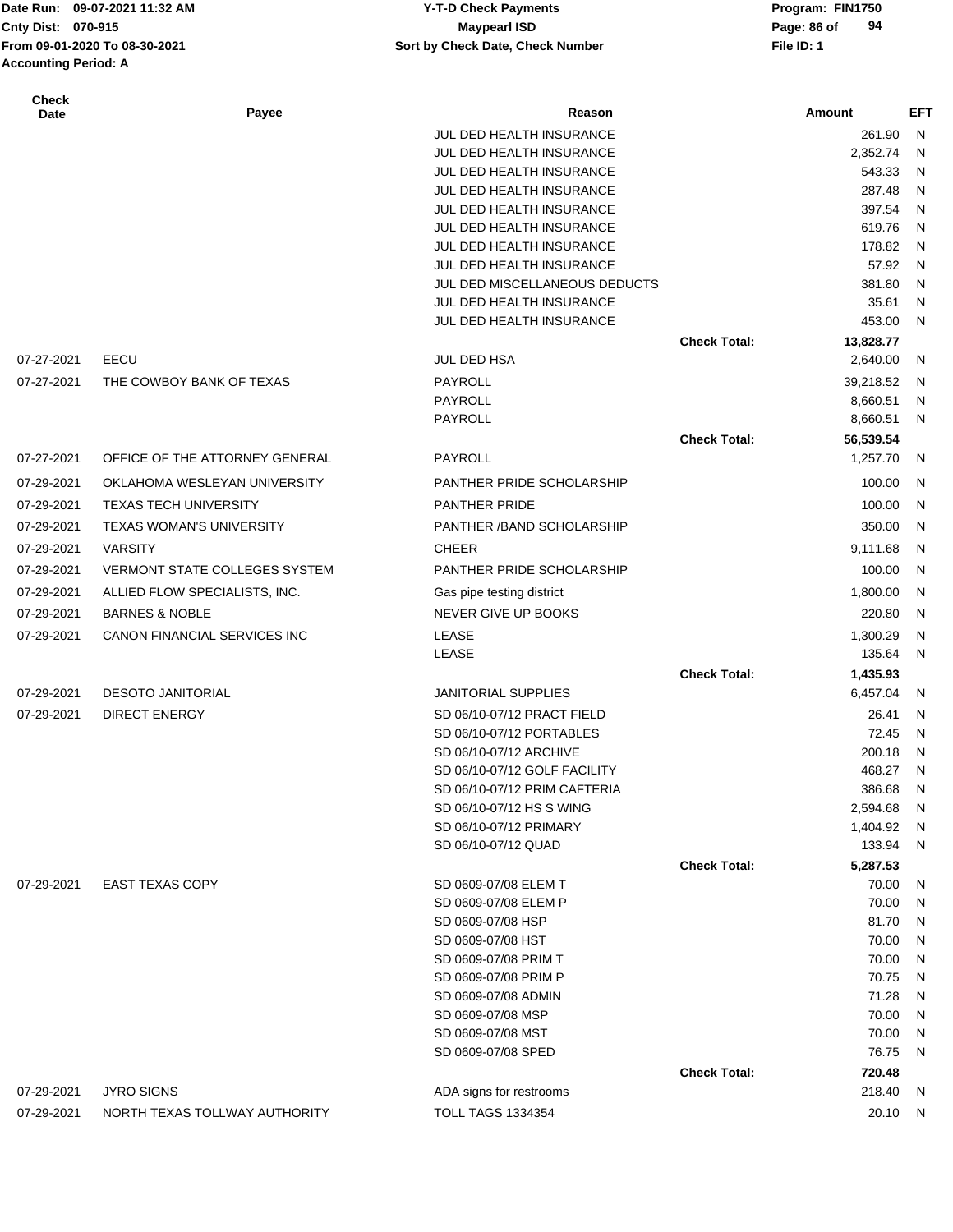| Check<br>Date | Payee                               | Reason                         |                     | Amount       | EFT |
|---------------|-------------------------------------|--------------------------------|---------------------|--------------|-----|
| 07-29-2021    | PAYNECON, INC.                      | EXTRA CONCRETE REPLACEMENT     |                     | 3,582.00     | N   |
|               |                                     | PRIMARY NEW REPLACE SIDEWALKS  |                     | 17,272.41    | N   |
|               |                                     | REMOVE REPACE CONCRETE         |                     | 14,278.00    | N   |
|               |                                     |                                | <b>Check Total:</b> | 35,132.41    |     |
| 07-29-2021    | PIRAINO CONSULTING, INC.            | Rolling Carts for panels MS    |                     | 1,231.26     | N,  |
| 07-29-2021    | SHERWIN WILLIAMS PAINTS             | Paint for the district         |                     | 137.54       | - N |
| 07-29-2021    | <b>TEX AIR FILTERS</b>              | A/C filters HS & Primary       |                     | 1,138.92     | - N |
| 07-29-2021    | WAXAHACHIE DODGE, LLC               | Ag truck repairs               |                     | 4,265.98     | N   |
| 07-29-2021    | WELDERS WAREHOUSE CORP.             | <b>RENTALS FEB</b>             |                     | 120.00       | N   |
|               |                                     | SUPPLIES TIPS, COMPRESSED GAS  |                     | 512.00       | N   |
|               |                                     | <b>RENTALS MARCH</b>           |                     | 137.95       | N   |
|               |                                     | RENTALS APRIL                  |                     | 137.95       | N   |
|               |                                     | <b>RENTALS JUNE</b>            |                     | 132.95       | N   |
|               |                                     |                                | <b>Check Total:</b> | 1,040.85     |     |
| 08-01-2021    | CLAIMS ADMINISTRATIVE SERVICES INC  | WORKERS COMP CHK# 3650         |                     | 650.00       | N   |
|               |                                     | PRIM WORKERS COMP CHK# 3649    |                     | 950.00       | N   |
|               |                                     | WORKERS COMP CHK# 3652         |                     | 132.69       | N   |
|               |                                     | WORKERS COMP CHK# 3648         |                     | 407.85       | N   |
|               |                                     | WORKERS COMP CHK# 3651         |                     | 181.51       | N   |
|               |                                     |                                | <b>Check Total:</b> | 2,322.05     |     |
| 08-02-2021    | ZAMORMEX TRANSPORTS                 | UPDATED W9 TO HAVE NAME CHANGE |                     | $-552.00$    | - N |
| 08-02-2021    | TEXAS SCHOOL HEALTH BENEFITS PROGRA | PAYROLL                        |                     | 6,978.00     | N.  |
|               |                                     | PAYROLL                        |                     | 4,795.00     | N   |
|               |                                     |                                | <b>Check Total:</b> | 11,773.00    |     |
| 08-03-2021    | D.H. PACE COMPANY INC. (DOORS)      | <b>SYSTEM ERROR</b>            |                     | $-305.95$    | -N  |
| 08-03-2021    | CLAIMS ADMINISTRATIVE SERVICES INC  | CN WORKERS COMP CHK# 3653      |                     | 151.00       | - N |
| 08-04-2021    | TEACHER RETIREMENT SYSTEM           | PAYROLL                        |                     | 51,638.78    | -N  |
|               |                                     | <b>PAYROLL</b>                 |                     | 2,139.84     | N   |
|               |                                     | <b>WRONG ACCOUNT</b>           |                     | $-51,638.78$ | N   |
|               |                                     | <b>PAYROLL</b>                 |                     | 51,638.78    | N   |
|               |                                     | PAYROLL                        |                     | 5,004.70     | N   |
|               |                                     | PAYROLL                        |                     | 356.64       | N   |
|               |                                     | PAYROLL                        |                     | 4,638.29     | N   |
|               |                                     | PAYROLL                        |                     | 357.83       | N   |
|               |                                     | PAYROLL                        |                     | 8,785.53 N   |     |
|               |                                     |                                | <b>Check Total:</b> | 72,921.61    |     |
| 08-06-2021    | NAVARRO COLLEGE                     | PANTHER / BAND SCHOLARSHIP     |                     | 350.00       | N,  |
| 08-06-2021    | ALLIED FLOW SPECIALISTS, INC.       | Replace backflow valves LSK    |                     | 4,966.75     | - N |
| 08-06-2021    | <b>ATMOS ENERGY</b>                 | SD 06-02/07-02 MS              |                     | 52.62        | N   |
|               |                                     | SD 06-02/07-02 ELEM            |                     | 115.17       | - N |
|               |                                     | SD 06-02/07-02 HS              |                     | 128.47       | - N |
|               |                                     |                                | <b>Check Total:</b> | 296.26       |     |
| 08-06-2021    | <b>BRITTANY CHADWICK</b>            | <b>FISH CAMP</b>               |                     | 31.98        | - N |
| 08-06-2021    | <b>BSN SPORTS</b>                   | <b>Football Uniforms</b>       |                     | 3,400.00     | N,  |
| 08-06-2021    | CASH                                | <b>GATE BAGS</b>               |                     | 1,500.00     | N   |
|               |                                     | <b>GATE BAGS</b>               |                     | 500.00       | N   |
|               |                                     | <b>START UP MONEY</b>          |                     | 110.00       | N   |
|               |                                     | <b>START UP MONEY</b>          |                     | 140.00       | N   |
|               |                                     | START UP MONEY                 |                     | 110.00       | N   |
|               |                                     | START UP MONEY                 |                     | 130.00       | - N |
|               |                                     |                                | <b>Check Total:</b> | 2,490.00     |     |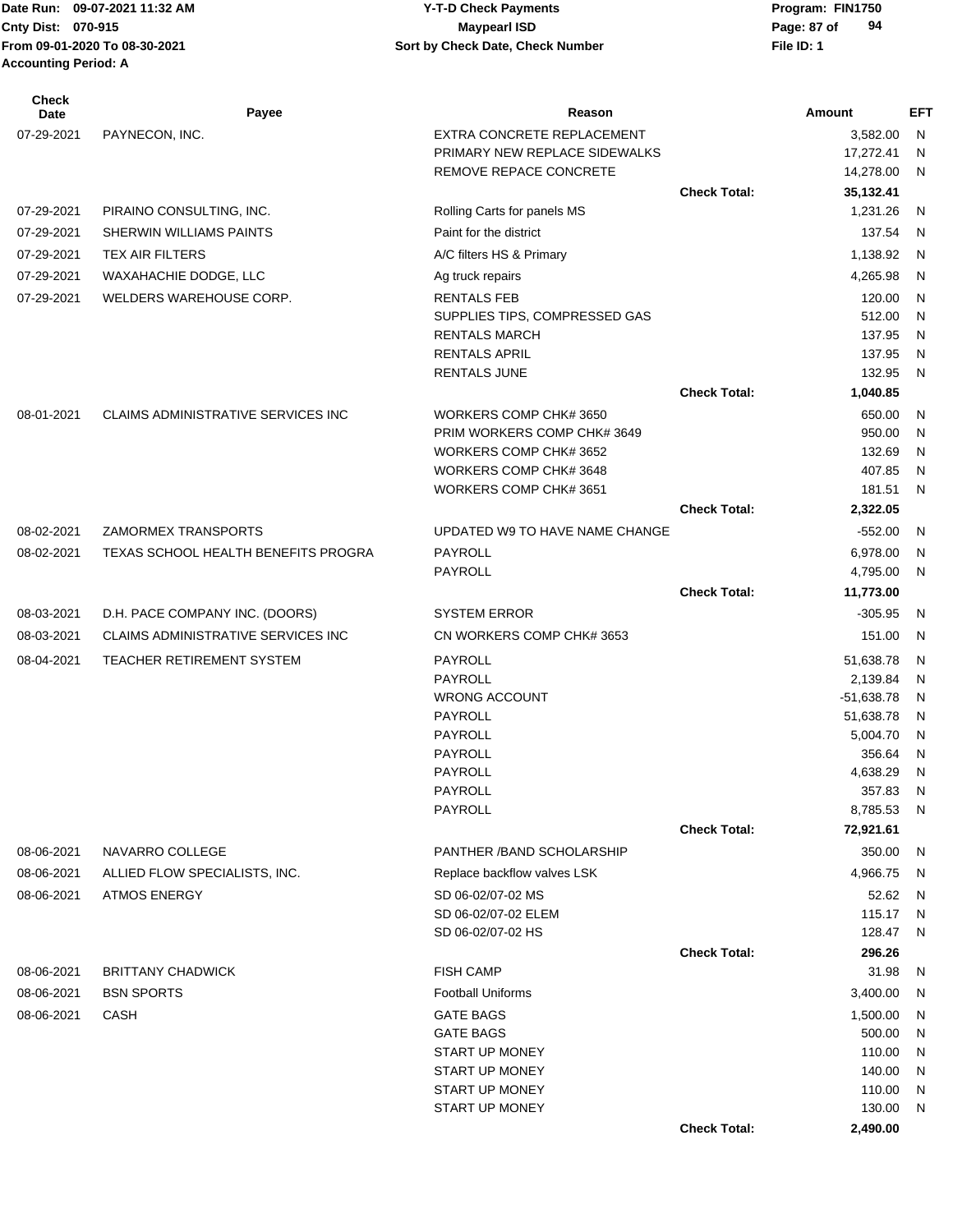**From 09-01-2020 To 08-30-2021 File ID: 1 Sort by Check Date, Check Number Accounting Period: A**

### Date Run: 09-07-2021 11:32 AM **Program: FIN1750** Y-T-D Check Payments **Cnty Dist:** 070-915 **Page: 88 of 09-07-2021 11:32 AM Y-T-D Check Payments 070-915 Maypearl ISD**

| <b>Check</b><br><b>Date</b> | Payee                                 | Reason                                              |                     | <b>Amount</b>   | <b>EFT</b>   |
|-----------------------------|---------------------------------------|-----------------------------------------------------|---------------------|-----------------|--------------|
| 08-06-2021                  | <b>CITY OF MAYPEARL</b>               | SD 06/28-07/28 PRACT FIELD                          |                     | 21.00           | $\mathsf{N}$ |
|                             |                                       | SD 06/28-07/28 PRIM SCHOOL                          |                     | 171.40          | N            |
|                             |                                       | SD 06/28-07/28 HS                                   |                     | 59.20           | N            |
|                             |                                       | SD 06/28-07/28 MS YARD METER                        |                     | 58.40           | N            |
|                             |                                       | SD 06/28-07/28 MS                                   |                     | 106.60          | N            |
|                             |                                       | SD 06/28-07/28 ELEM<br>SD 06/28-07/28 ELEM YD METER |                     | 217.00<br>21.00 | N<br>N       |
|                             |                                       | SD 06/28-07/28 CONCESS B/ROOM                       |                     | 46.00           | N            |
|                             |                                       | SD 06/28-07/28 ADMIN                                |                     | 46.00           | N            |
|                             |                                       |                                                     | <b>Check Total:</b> | 746.60          |              |
| 08-06-2021                  | <b>DISCOUNT PC</b>                    | New Teacher Laptops                                 |                     | 2,396.70        | N            |
| 08-06-2021                  | HIRAM E. DODSON                       | AWNINGS                                             |                     | 19,800.00       | N            |
| 08-06-2021                  | <b>EAST TEXAS COPY</b>                | <b>LEASE</b>                                        |                     | 48.02           | -N           |
| 08-06-2021                  | EICHELBAUM WARDELL HANSEN POWELL &    | LEGAL SERVICE PHONE                                 |                     | 1,888.54        | N            |
| 08-06-2021                  | LOGMEIN USA, INC.                     | 08/01-08/31 PHONES                                  |                     | 2,840.41        | N            |
| 08-06-2021                  | MOUNTAIN PEAK SPECIAL UTILITY DIST    | SD 06/05-07/05 AG FACILITY                          |                     | 34.50           | N            |
| 08-06-2021                  | <b>NASSP</b>                          | <b>NHS MEMBERSHIP</b>                               |                     | 385.00          | N            |
| 08-06-2021                  | <b>REPUBLIC SERVICES #794</b>         | <b>TRASH PICKUP</b>                                 |                     | 3,060.21        |              |
|                             |                                       |                                                     |                     |                 | N            |
| 08-06-2021                  | <b>RICK'S WORLD OF SPORTS</b>         | <b>DISTRICT SHIRTS</b>                              |                     | 1,753.00        | N            |
| 08-06-2021                  | SAGU                                  | <b>GRADUATION RENTAL</b>                            |                     | 2,303.75        | N            |
| 08-06-2021                  | <b>SUREGUARD PEST SERVICE</b>         | <b>SPRAY FOR MOSQUITO</b>                           |                     | 85.00           | N            |
| 08-06-2021                  | TASB, INC.                            | <b>CH POLICY CHANGES</b>                            |                     | 22.00           | N            |
| 08-06-2021                  | <b>TASBO</b>                          | <b>MEMBERSHIP</b>                                   |                     | 135.00          | N            |
| 08-06-2021                  | <b>TEXAS GIRLS COACHES ASSOCIATIO</b> | MEMBERSHIP/CLINIC                                   |                     | 135.00          | N            |
| 08-06-2021                  | <b>THSCA</b>                          | <b>MEMBERSHIP</b>                                   |                     | 70.00           | N            |
| 08-06-2021                  | <b>MANLIO ZAMORA</b>                  | ROAD BASE                                           |                     | 552.00          | N            |
| 08-06-2021                  | CLAIMS ADMINISTRATIVE SERVICES INC    | WORKERS COMP CHK# 3655                              |                     | 166.00          | N            |
|                             |                                       | WORKERS COMP CHK# 3654                              |                     | 163.32          | N            |
|                             |                                       | WORKERS COMP CHK# 3656                              |                     | 168.42          | -N           |
|                             |                                       |                                                     | <b>Check Total:</b> | 497.74          |              |
| 08-09-2021                  | CLAIMS ADMINISTRATIVE SERVICES INC    | CN WORKERS COMP CHK# 3657                           |                     | 151.00          | N            |
| 08-11-2021                  | CLAIMS ADMINISTRATIVE SERVICES INC    | <b>WORKERS COMP EPAY</b>                            |                     | 374.00          | N            |
| 08-12-2021                  | CLAIMS ADMINISTRATIVE SERVICES INC    | CN WORKERS COMP CHK# 3661                           |                     | 151.00          | N            |
| 08-12-2021                  | <b>US BANK</b>                        | Debt Service Payment                                |                     | 17,300.00       | N            |
|                             |                                       | Debt Service Payment                                |                     | 12,512.50       | -N           |
|                             |                                       |                                                     | <b>Check Total:</b> | 29,812.50       |              |
| 08-13-2021                  | <b>CARD SERVICE CENTER</b>            | LATE FEE ITEREST                                    |                     | 97.41           | $\mathsf{N}$ |
| 08-13-2021                  | CITIBANK, N.A                         | <b>AG TRAINING</b>                                  |                     | 2.87            | N            |
|                             |                                       | <b>AG TRAINING</b>                                  |                     | 1.45            | N            |
|                             |                                       | <b>AG TRAINING</b><br><b>AG TRAINING</b>            |                     | 4.22<br>30.02   | N<br>N       |
|                             |                                       | <b>AG TRAINING</b>                                  |                     | 8.00            | $\mathsf{N}$ |
|                             |                                       |                                                     | <b>Check Total:</b> | 46.56           |              |
| 08-13-2021                  | DALLAS BAPTIST UNIVERSITY             | PANTHER PRIDE SCHOLARSHIP                           |                     | 100.00          | N            |
| 08-13-2021                  | LEE JOFFRE                            | <b>STAFF SHIRTS</b>                                 |                     | 164.83          | -N           |
| 08-13-2021                  | NAVARRO COLLEGE                       | PANTHER PRIDE SCHOLARSHIP                           |                     | 100.00          | -N           |
| 08-13-2021                  | TEXAS STATE TECH SCHOOL-RED OAK       | PANTHER PRIDE SCHOLARSHIP                           |                     | 100.00          | N            |
| 08-13-2021                  | 1ST CARE MEDICAL TESTING/CHIROPRACT   | DOT PHYSICAL                                        |                     | 1,120.00        | N            |
|                             |                                       |                                                     |                     |                 |              |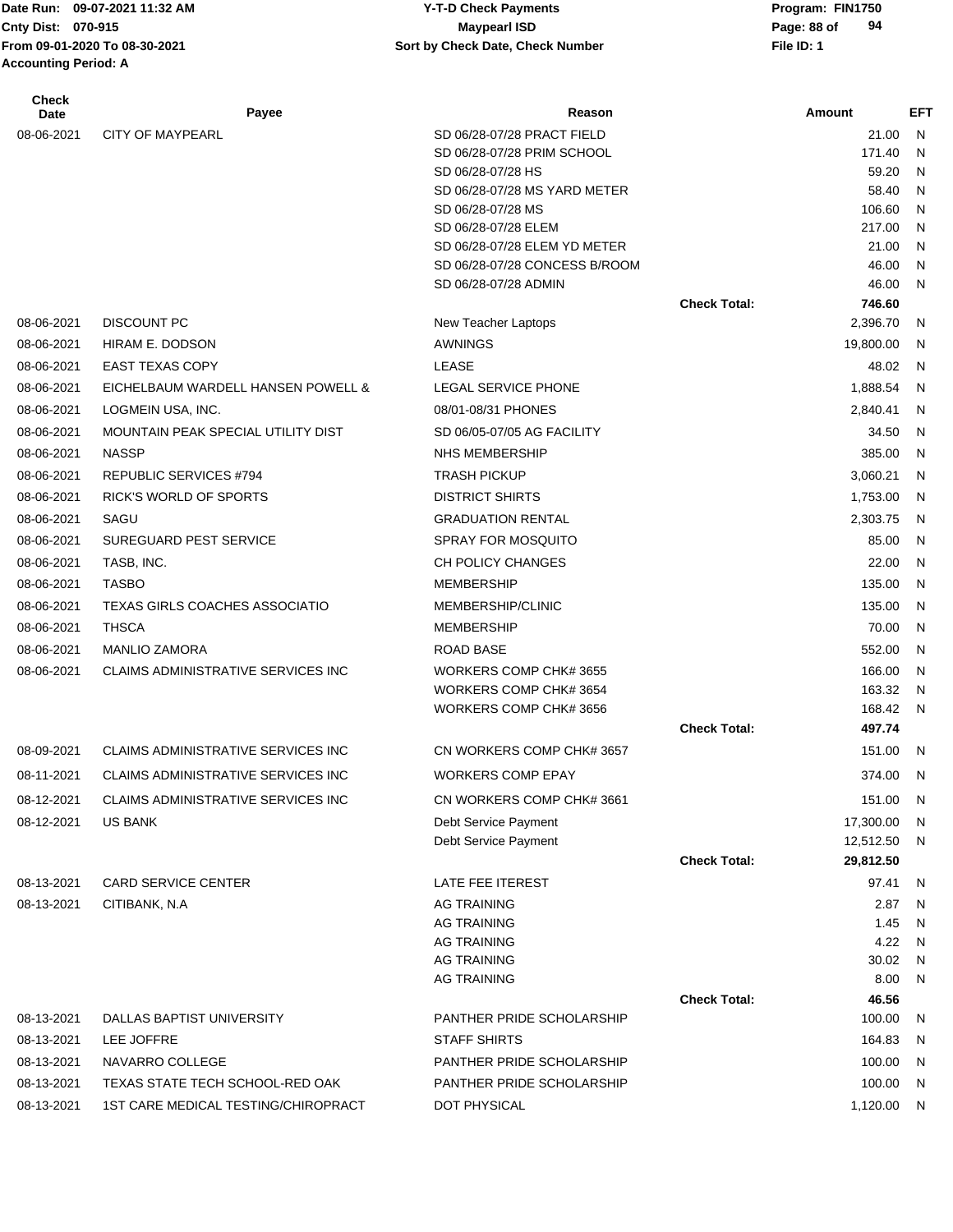Date Run: 09-07-2021 11:32 AM **Program: FIN1750** Y-T-D Check Payments **Cnty Dist:** 070-915 **Page: 89 of Maypearl ISD Page: 89 of From 09-01-2020 To 08-30-2021 File ID: 1 Sort by Check Date, Check Number Accounting Period: A**

## **09-07-2021 11:32 AM Y-T-D Check Payments 070-915 Maypearl ISD**

| Check<br>Date | Payee                              | Reason                                              |                     | Amount            | EFT          |
|---------------|------------------------------------|-----------------------------------------------------|---------------------|-------------------|--------------|
| 08-13-2021    | ADVANTAGE MEDICAL CLINIC           | DOT PHYSICAL                                        |                     | 63.00             | $\mathsf{N}$ |
| 08-13-2021    | AIRGAS USA, LLC-CENTRAL DIVISION   | <b>CYLINDERS</b>                                    |                     | 243.76            | N            |
| 08-13-2021    | <b>ATMOS ENERGY</b>                | SD07/02-08/02 PRIMARY                               |                     | 266.17            | N            |
| 08-13-2021    | BUENA VISTA-BETHEL SPECIAL UTILITY | SD 06/16-07/14 BALLPARK                             |                     | 280.62            | N            |
| 08-13-2021    | CARD SERVICE CENTER                | KIDS DESERVE IT BOOK                                |                     | 225.00            | N            |
|               |                                    | <b>CAMT CONFERENCE</b>                              |                     | 99.00             | N            |
|               |                                    | REGISTER BUS 51 AND 49                              |                     | 19.00             | N            |
|               |                                    | CELL PHONE MIANT                                    |                     | 50.00             | N            |
|               |                                    |                                                     | <b>Check Total:</b> | 393.00            |              |
| 08-13-2021    | CDWG INC.                          | PROLINE CISCO FIBRE OPTIC                           |                     | 428.36            | N            |
| 08-13-2021    | <b>CIPA FILTER</b>                 | CIPA prorated                                       |                     | 872.17            | N            |
| 08-13-2021    | CITIBANK, N.A                      | <b>AG TRAINING</b>                                  |                     | 34.74             | N            |
|               |                                    | <b>AG TRAINING</b>                                  |                     | 17.58             | N            |
|               |                                    | <b>AG TRAINING</b>                                  |                     | 25.00             | N            |
|               |                                    | <b>AG TRAINING</b>                                  |                     | 50.00             | N            |
|               |                                    | <b>AG TRAINING</b>                                  |                     | 51.15             | N            |
|               |                                    | <b>AG TRAINING</b>                                  |                     | 2,953.20          | N            |
|               |                                    | <b>FCCLA CONFERENCE</b>                             |                     | 441.78            | N            |
|               |                                    | <b>AG TRAINING</b>                                  |                     | 44.65             | N            |
|               |                                    | <b>BOARD MEETING</b>                                |                     | 70.82             | N            |
|               |                                    | <b>NOTARY</b>                                       |                     | 299.85            | N            |
|               |                                    | Canned Air for electronics<br><b>CREDIT BY EXAM</b> |                     | 58.39<br>105.00   | N<br>N       |
|               |                                    | <b>JOURNALS</b>                                     |                     | 514.30            | N            |
|               |                                    | <b>TABLE COVERS</b>                                 |                     | 152.48            | N            |
|               |                                    |                                                     | <b>Check Total:</b> | 4,818.94          |              |
| 08-13-2021    | <b>EAST TEXAS COPY</b>             | SD 07/04-08/03 B/W ELEM T                           |                     | 9.51              | N            |
|               |                                    | SD 07/04-08/03 B/W ELEM P                           |                     | 20.20             | N            |
|               |                                    | SD 07/04-08/03 B/W HSP                              |                     | 26.37             | N            |
|               |                                    | SD 07/04-08/03 B/W HST                              |                     | 48.54             | N            |
|               |                                    | SD 8/25-09/25 LEASE                                 |                     | 128.24            | N            |
|               |                                    | LRASE SD 08/25-09/25                                |                     | 255.37            | N            |
|               |                                    | SD 07/04-08/03 B/W PRIM P                           |                     | 14.17             | N            |
|               |                                    | SD 07/04-08/03 B/W ADMIN                            |                     | 152.98            | N            |
|               |                                    | SD 07/04-08/03 B/W MSP                              |                     | 16.73             | N            |
|               |                                    | SD 07/04-08/03 B/W MST                              |                     | 11.92             | N            |
|               |                                    | SD 8/25-09/25 LEASE<br>SD 07/04-08/03 B/W SPED      |                     | 128.23<br>5.77    | N.<br>N,     |
|               |                                    |                                                     | <b>Check Total:</b> | 818.03            |              |
| 08-13-2021    | <b>GALLS PARENT HOLDINGS, LLC</b>  | <b>BADGE</b>                                        |                     | 68.02             | N            |
|               | <b>JEWEL EDUCATION SERVICES</b>    | RATLIFF/DICKINSON TRAINING                          |                     |                   |              |
| 08-13-2021    |                                    |                                                     |                     | 1,100.00          | - N          |
| 08-13-2021    | <b>KANDICE HANNA</b>               | <b>FIE SERVICE</b>                                  |                     | 600.00            | N            |
| 08-13-2021    | LOWE'S                             | supplies                                            |                     | 225.16            | N            |
|               |                                    | supplies                                            |                     | 211.21            | N            |
|               |                                    |                                                     | <b>Check Total:</b> | 436.37            |              |
| 08-13-2021    | PIEPER ENTERPRISES, INC.           | <b>SPORTS</b><br><b>AUGUST LAWN</b>                 |                     | 2,200.00          | N            |
|               |                                    | <b>AUGUST LAWN SPORTS</b>                           |                     | 5,962.50<br>50.00 | N<br>N       |
|               |                                    |                                                     | <b>Check Total:</b> | 8,212.50          |              |
| 08-13-2021    | POLARITY NETWORKS, LLC             | PORTABLE BLD PROJECT OPTICAL F                      |                     | 7,440.00          | N,           |
| 08-13-2021    | REGION 10/EDUCATION SERVICE CENTER | 20hr bus certification                              |                     | 130.00 N          |              |
|               |                                    |                                                     |                     |                   |              |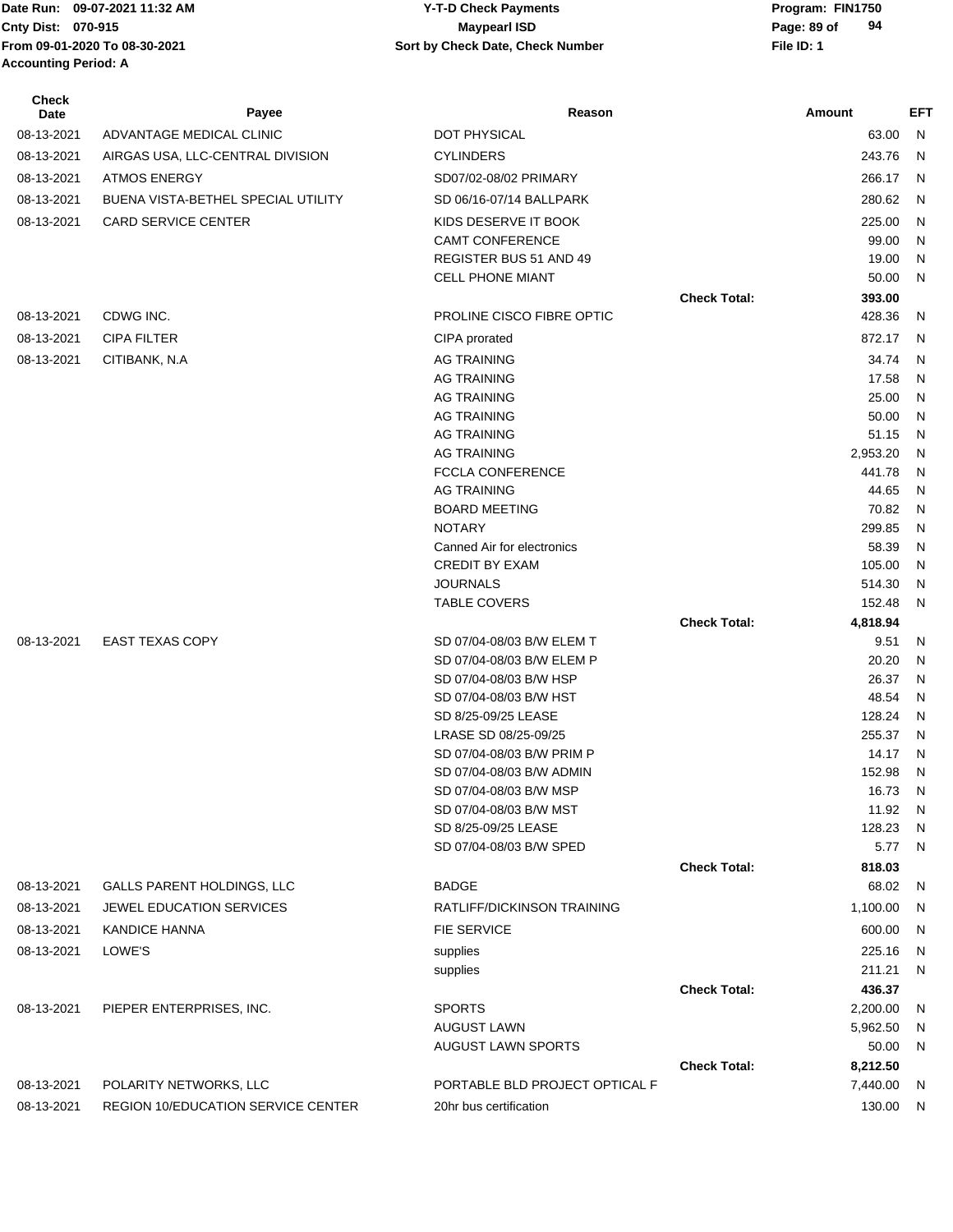| Check<br>Date | Payee                                     | Reason                                           |                     | Amount           | EFT          |
|---------------|-------------------------------------------|--------------------------------------------------|---------------------|------------------|--------------|
| 08-13-2021    | INSTERSTATE BILLINGSERVICE, INC           | UNIT 62 REPAIRS                                  |                     | 425.00           | $\mathsf{N}$ |
|               |                                           | <b>Bus maintenance</b>                           |                     | 360.00           | N            |
|               |                                           | <b>Bus maintenance</b>                           |                     | 360.00           | N            |
|               |                                           | <b>Bus maintenance</b>                           |                     | 434.84           | N            |
|               |                                           | <b>Bus maintenance</b>                           |                     | 434.40           | $\mathsf{N}$ |
|               |                                           |                                                  | <b>Check Total:</b> | 2,014.24         |              |
| 08-13-2021    | <b>TARA WELKEY</b>                        | <b>REFUND</b>                                    |                     | 56.50            | N            |
| 08-13-2021    | <b>TRANE</b>                              | Compressor for RTU HS                            |                     | 942.67           | N            |
|               |                                           | Compressor for RTU HS                            |                     | 98.49            | N            |
|               |                                           |                                                  | <b>Check Total:</b> | 1,041.16         |              |
| 08-13-2021    | <b>WAXAHACHIE ISD</b>                     | 4TH QTR PARENT EDUCATION                         |                     | 1,673.28         | N            |
| 08-13-2021    | WELDERS WAREHOUSE CORP.                   | <b>RENTALS JULY</b>                              |                     | 136.95           | $\mathsf{N}$ |
| 08-13-2021    | CLAIMS ADMINISTRATIVE SERVICES INC        | WORKERS COMP CHK# 3658                           |                     | 184.03           | N            |
|               |                                           | WORKERS COMP CHK# 3659<br>WORKERS COMP CHK# 3660 |                     | 134.80<br>189.98 | N            |
|               |                                           |                                                  | <b>Check Total:</b> | 508.81           | N            |
| 08-13-2021    | TEACHER RETIREMENT SYSTEM                 | <b>PAYROLL</b>                                   |                     | 26,962.00        | N            |
|               |                                           | <b>PAYROLL</b>                                   |                     | 4,204.00         | N            |
|               |                                           | PAYROLL                                          |                     | 6,022.00         | N            |
|               |                                           | PAYROLL                                          |                     | 3,420.30         | N            |
|               |                                           | <b>PAYROLL</b>                                   |                     | 7,734.00         | N            |
|               |                                           |                                                  | <b>Check Total:</b> | 48,342.30        |              |
| 08-15-2021    | <b>US BANK</b>                            | Debt Service Payment                             |                     | 96,262.50        | N            |
|               |                                           | Debt Service Payment                             |                     | 3,525.00         | N            |
|               |                                           | Debt Service Payment                             |                     | 30,010.00        | N            |
|               |                                           |                                                  | <b>Check Total:</b> | 129,797.50       |              |
| 08-17-2021    | <b>CLAIMS ADMINISTRATIVE SERVICES INC</b> | WORKERS COMP MY MATRIXX                          |                     | 75.50            | N            |
| 08-18-2021    | <b>CLAIMS ADMINISTRATIVE SERVICES INC</b> | WORKERS COMP HEALTH E INN                        |                     | 410.00           | N            |
|               |                                           | WORKERS COMP CHK# 3667                           |                     | 146.00           | N            |
|               |                                           | WORKERS COMP CHK# 3664                           |                     | 188.44           | N            |
|               |                                           | WORKERS COMP CHK# 3662                           |                     | 178.48           | N            |
|               |                                           | WORKERS COMP CHK# 3663                           |                     | 186.52           | N            |
|               |                                           | WORKERS COMP CHK# 3668                           |                     | 132.69           | N            |
|               |                                           | WORKERS COMP CHK# 3669<br>WORKERS COMP CHK# 3665 |                     | 147.69<br>193.81 | N<br>N       |
|               |                                           | WORKERS COMP CHK# 3666                           |                     | 183.85           | N.           |
|               |                                           |                                                  | <b>Check Total:</b> | 1,767.48         |              |
| 08-18-2021    | <b>CLAIMS ADMINISTRATIVE SERVICES INC</b> | CN WORKERS COMP CHK #3670                        |                     | 151.00           | - N          |
| 08-20-2021    | NAVARRO COLLEGE                           | PANTHER PRIDE SCHOLARSHIP                        |                     | 100.00           | - N          |
| 08-20-2021    | ADAM OLSON                                | 20 HR BUS CERTIFICATION                          |                     | 155.00           | N,           |
| 08-20-2021    | AQUILA ENVIRONMENTAL, LLC                 | <b>LED LIGHTS</b>                                |                     | 178,831.80       | N.           |
|               |                                           | <b>BANK WIRE TRANSFER INSTEAD</b>                |                     | $-178,831.80$    | N,           |
|               |                                           |                                                  | <b>Check Total:</b> | .00              |              |
| 08-20-2021    | <b>AVENUE FUEL DISTRIBUTOR</b>            | <b>FUEL FOR DISTRICT</b>                         |                     | 1,139.00         | -N           |
| 08-20-2021    | BAYLOR INSTITUTE OF REHABILITATION        | <b>TRAINER</b>                                   |                     | 885.63           | N,           |
| 08-20-2021    | C & P PUMP SERVICE, INC.                  | Pump repair for LSK                              |                     | 480.00           | N,           |
| 08-20-2021    | CANON FINANCIAL SERVICES INC              | SD 0801-08/31 LEASE                              |                     | 135.64           | N            |
|               |                                           | SD 0801-08/31 LEASE                              |                     | 1,300.29         | N            |
|               |                                           |                                                  | <b>Check Total:</b> | 1,435.93         |              |
| 08-20-2021    | <b>DIRECT ENERGY</b>                      | SD 07/13-08/10 BUS BARN                          |                     | 31.70            | N,           |
|               |                                           | SD 07/13-08/10 ADMIN                             |                     | 312.16 N         |              |
|               |                                           |                                                  | <b>Check Total:</b> | 343.86           |              |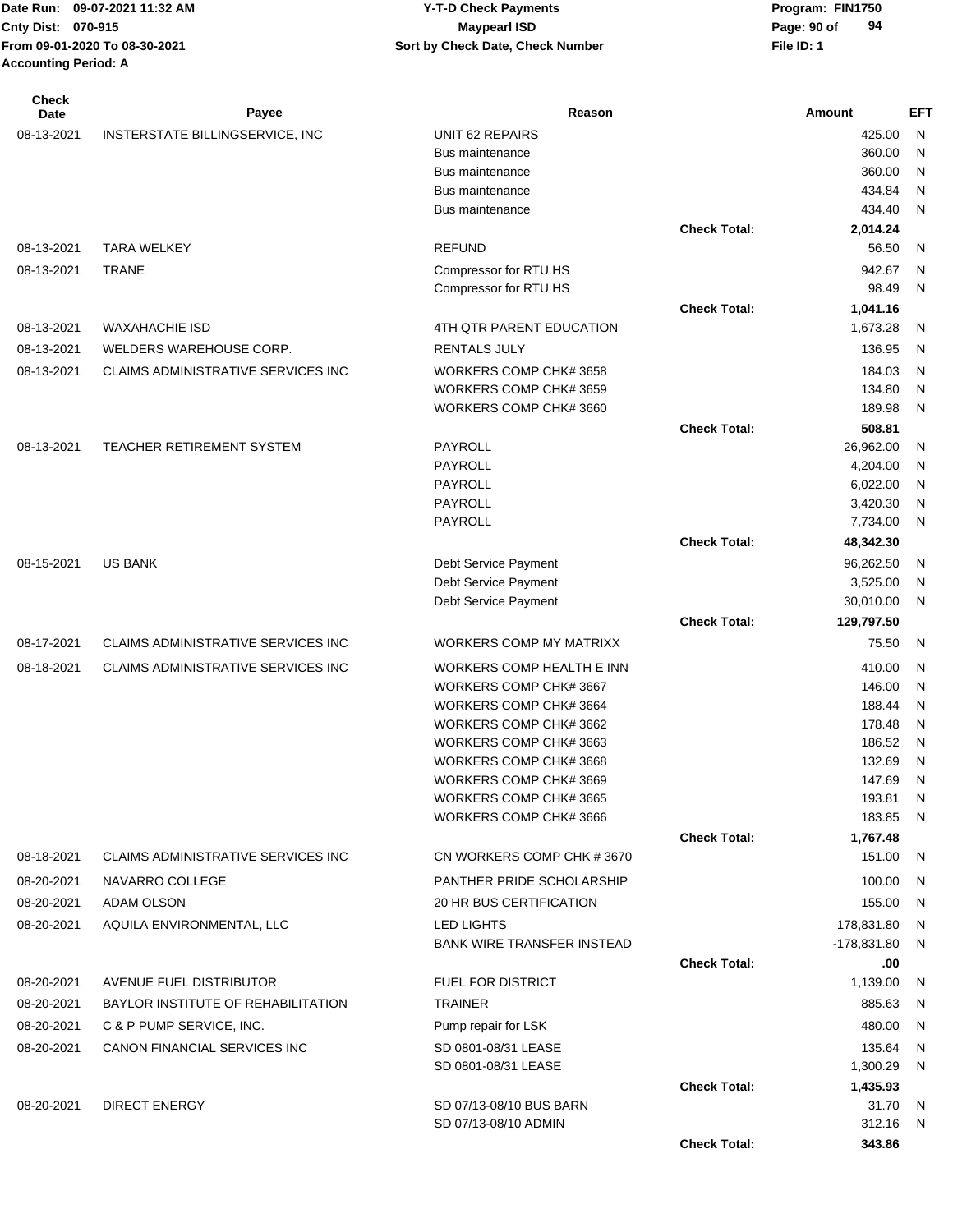## **Cnty Dist:** 070-915 **Page: 91 of** Maypearl ISD **Page: 91 of 09-07-2021 11:32 AM Y-T-D Check Payments 070-915 Maypearl ISD**

| <b>Check</b><br><b>Date</b> | Payee                                     | Reason                                                      |                     | Amount               | <b>EFT</b>   |
|-----------------------------|-------------------------------------------|-------------------------------------------------------------|---------------------|----------------------|--------------|
| 08-20-2021                  | HIRAM E. DODSON                           | MIDDLE SCHOOL GATES                                         |                     | 5,200.00             | N            |
| 08-20-2021                  | CLEBURNE WELDING & INDUSTRIAL SUPPL       | <b>CYLINDERS</b>                                            |                     | 21.86                | N            |
| 08-20-2021                  | FED EX                                    | <b>DOCUMENTS</b>                                            |                     | 93.39                | N            |
| 08-20-2021                  | FORT WORTH FOOTBALL OFFICIALS             | <b>FOOTBALL SCRIMMAGE</b>                                   |                     | 150.00               | N            |
| 08-20-2021                  | <b>GENA VOWELS</b>                        | <b>COACHES CLINIC</b>                                       |                     | 24.40                | N            |
| 08-20-2021                  | <b>HILCO</b>                              | SD 06/28-07/28 FUEL TANKS                                   |                     | 34.25                | N            |
|                             |                                           | SD 06/28-07/28 SEC LIGHTS BUS                               |                     | 37.46                | $\mathsf{N}$ |
|                             |                                           | SD 06/28-07/28 PORTABLES                                    |                     | 89.55                | N            |
|                             |                                           | SD 06/28-07/28 MARQUEE                                      |                     | 54.67                | N            |
|                             |                                           | SD 06/28-07/28 ATH FAC                                      |                     | 650.19               | N            |
|                             |                                           | SD 06/28-07/28 MS                                           |                     | 3,475.37             | N            |
|                             |                                           | SD 06/28-07/28 SPORTS COMPLEX                               |                     | 1,295.52             | N            |
|                             |                                           | SD 06/28-07/28 ELEM<br>SD 06/28-07/28 HS N WING             |                     | 5,696.67<br>2,499.86 | N<br>N       |
|                             |                                           | SD 06/28-07/28 AG FACILITY                                  |                     | 963.35               | N            |
|                             |                                           |                                                             | <b>Check Total:</b> | 14,796.89            |              |
| 08-20-2021                  | DANUTA C JACKSON                          | <b>VOLLEYBALL OFFICIAL</b>                                  |                     | 170.00               | N            |
| 08-20-2021                  | KIM HOLLAWAY                              | <b>CHEER CHOREOGRAPHY</b>                                   |                     | 600.00               | N            |
| 08-20-2021                  | <b>SYLVIA MILLER</b>                      | <b>VOLLEYBALL OFFICIAL</b>                                  |                     | 170.00               | N            |
| 08-20-2021                  | OFFICE DEPOT                              | <b>TAPE AND LABELS</b>                                      |                     | 29.93                | N            |
|                             |                                           | POST ITS                                                    |                     | 39.12                | N            |
|                             |                                           |                                                             | <b>Check Total:</b> | 69.05                |              |
| 08-20-2021                  | OLEN WILLIAMS, INC.                       | REPAIR SCOREBOARD                                           |                     | 215.00               | N            |
|                             |                                           | REPAIR SCOREBOARD                                           |                     | 670.00               | N            |
|                             |                                           |                                                             | <b>Check Total:</b> | 885.00               |              |
| 08-20-2021                  | RACHEL BROWN                              | <b>COACHES CLINIC</b>                                       |                     | 27.40                | N            |
| 08-20-2021                  | <b>REGION 10/EDUCATION SERVICE CENTER</b> | <b>EARLY CHILDHOOD</b>                                      |                     | 150.00               | N            |
| 08-20-2021                  | THE ORIGINAL MAYFIELD FENCE CO. INC       | <b>FENCING PORTABLES</b>                                    |                     | 5,442.00             | N            |
| 08-20-2021                  | <b>TRANE</b>                              | A/C parts HS                                                |                     | 813.75               | N            |
| 08-20-2021                  | <b>TRANSFINDER CORPORATION</b>            | <b>BUS ROUTING SOFTWARE</b>                                 |                     | 5,990.00             | N            |
| 08-20-2021                  | <b>TXU ENERGY</b>                         | SD 07/13-08/10 SEC LIGHTS                                   |                     | 331.30               | N            |
| 08-24-2021                  | AQUILA ENVIRONMENTAL, LLC                 | <b>LED Project Completion Payment</b>                       |                     | 1.00                 | N            |
|                             |                                           | <b>LED Project Completion Payment</b>                       |                     | 177,930.49           | N            |
|                             |                                           |                                                             | <b>Check Total:</b> | 177,931.49           |              |
| 08-25-2021                  | CLAIMS ADMINISTRATIVE SERVICES INC        | WORKERS COMP HEALTH E EPAY                                  |                     | 7.33                 | N            |
|                             |                                           | <b>WORKERS COMP HEALTH E EPAY</b>                           |                     | 4.85                 | N            |
|                             |                                           | WORKERS COMP CHK #3676                                      |                     | 171.36               | N            |
|                             |                                           | WORKERS COMP CHK #3675                                      |                     | 168.69               | N            |
|                             |                                           | WORKERS COMP CHK #3671                                      |                     | 183.85               | N            |
|                             |                                           | <b>WORKERS COMP HEALTH E EPAY</b>                           |                     | .79                  | N            |
|                             |                                           | WORKERS COMP CHK #3672                                      |                     | 15.00                | N            |
|                             |                                           | WORKERS COMP CHK #3673<br><b>WORKERS COMP HEALTH E EPAY</b> |                     | 92.49<br>1.56        | N<br>N       |
|                             |                                           | WORKERS COMP CHK #3674                                      |                     | 184.03               | N            |
|                             |                                           |                                                             | <b>Check Total:</b> | 829.95               |              |
| 08-27-2021                  | CITIBANK, N.A.                            | <b>MEALS</b>                                                |                     | 12.00                | N            |
| 08-27-2021                  | COMMUNITY COFFEE CO. LLC                  | <b>COFFEE</b>                                               |                     | 54.00                | N            |
| 08-27-2021                  | <b>HEART OF TEXAS FAIR</b>                | <b>HOT FAIR LIVESTOCK ENTRIES</b>                           |                     | 1,200.00             | N            |
| 08-27-2021                  | NAVARRO COLLEGE                           | PANTHER PRIDE SCHOLARSHIP                                   |                     | 100.00               | N            |
| 08-27-2021                  | SPARTANS POST GRAD ACADEMY LLC            | PANTHER PRIDE SCHOLARSHIP                                   |                     | 100.00               |              |
|                             |                                           |                                                             |                     |                      | N            |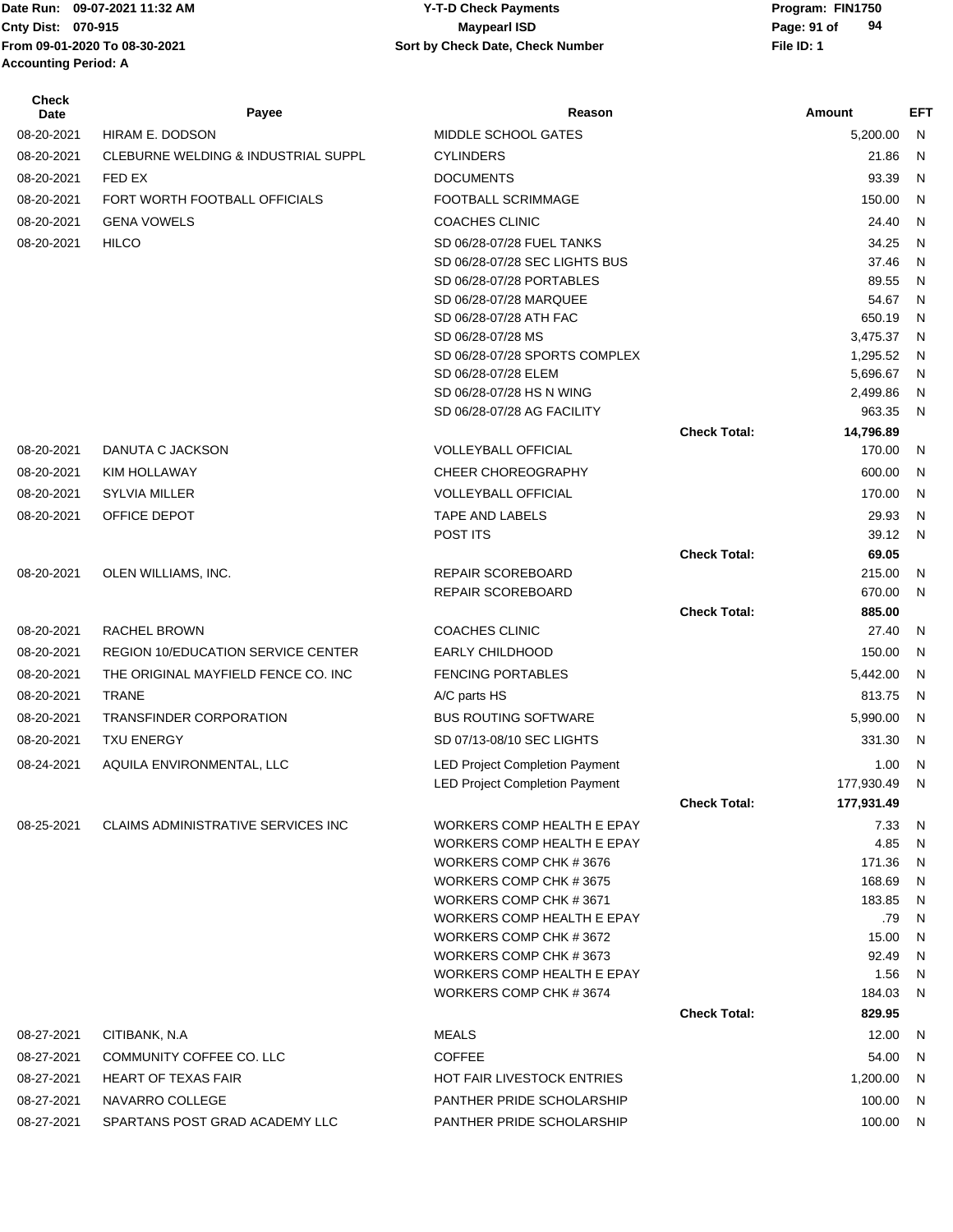**Accounting Period: A**

#### Date Run: 09-07-2021 11:32 AM **Program: FIN1750** Y-T-D Check Payments **Cnty Dist:** 070-915 **Page: 92 of** Maypearl ISD **Page: 92 of From 09-01-2020 To 08-30-2021 File ID: 1 Sort by Check Date, Check Number 09-07-2021 11:32 AM Y-T-D Check Payments 070-915 Maypearl ISD**

| Check<br>Date | Payee                                | Reason                                                 | Amount                           | EFT    |
|---------------|--------------------------------------|--------------------------------------------------------|----------------------------------|--------|
| 08-27-2021    | STATE FAIR OF TEXAS                  | STATE FAIR OF TEXAS ENTRY FEE                          | 935.00                           | N.     |
| 08-27-2021    | <b>CAPITAL ONE</b>                   | PORTABLE FOLDABLE WAGON                                | 70.00                            | N      |
| 08-27-2021    | ELLIS CO FED TEACHERS CR UNION       | AUG DED CREDIT UNION                                   | 3,745.00                         | N      |
| 08-27-2021    | <b>THOMAS D POWERS</b>               | AUG DED MISCELLANEOUS DEDUCTS                          | 643.00                           | N      |
| 08-27-2021    | ASSN TEXAS PROF EDUCATORS            | AUG DED MISCELLANEOUS DEDUCTS                          | 35.00                            | N      |
| 08-27-2021    | MAYPEARL ISD LOAN PAYMENT            | AUG DED MISCELLANEOUS DEDUCTS                          | 1,750.00                         | N      |
| 08-27-2021    | MAYPEARL LUNCHROOM                   | AUG DED MISCELLANEOUS DEDUCTS                          | 281.00                           | N      |
| 08-27-2021    | <b>MAYPEARL EDUCATION FOUNDATION</b> | AUG DED MISCELLANEOUS DEDUCTS                          | 662.00                           | N      |
| 08-27-2021    | NATIONAL BENEFIT SERVICES, LLC       | AUG DED TAX SHEL, ANNUITY                              | 1,560.00                         | N      |
|               |                                      | AUG DED TAX SHEL. ANNUITY                              | 200.00                           | N      |
|               |                                      | AUG DED TAX SHEL. ANNUITY                              | 375.00                           | N      |
|               |                                      | AUG DED TAX SHEL. ANNUITY                              | 50.00                            | N      |
|               |                                      | AUG DED TAX SHEL. ANNUITY<br>AUG DED TAX SHEL. ANNUITY | 1,042.00<br>450.00               | N      |
|               |                                      | AUG DED 457 DEFERRED COMP.                             | 49.85                            | N<br>N |
|               |                                      | AUG DED TAX SHEL, ANNUITY                              | 1,200.00                         | N      |
|               |                                      | AUG DED HEALTH INSURANCE                               | 2,485.81                         | N      |
|               |                                      |                                                        | <b>Check Total:</b><br>7,412.66  |        |
| 08-27-2021    | FINANCIAL BENEFIT SERVICES, LLC      | AUG DED LIFE INSURANCE                                 | 1,293.20                         | N      |
|               |                                      | AUG DED HEALTH INSURANCE                               | 681.70                           | N      |
|               |                                      | AUG DED HEALTH INSURANCE                               | 987.93                           | N      |
|               |                                      | AUG DED LIFE INSURANCE<br>AUG DED LIFE INSURANCE       | 80.36<br>90.00                   | N<br>N |
|               |                                      | AUG DED HEALTH INSURANCE                               | 252.81                           | N      |
|               |                                      | AUG DED LIFE INSURANCE                                 | 467.80                           | N      |
|               |                                      | AUG DED HEALTH INSURANCE                               | 445.99                           | N      |
|               |                                      | AUG DED HEALTH INSURANCE                               | 488.00                           | N      |
|               |                                      | AUG DED HEALTH INSURANCE                               | 99.84                            | N      |
|               |                                      | AUG DED LIFE INSURANCE                                 | 1,580.45                         | N      |
|               |                                      | AUG DED HEALTH INSURANCE                               | 208.30                           | N      |
|               |                                      | AUG DED HEALTH INSURANCE<br>AUG DED HEALTH INSURANCE   | 174.20<br>1,075.66               | N<br>N |
|               |                                      | AUG DED HEALTH INSURANCE                               | 261.90                           | N      |
|               |                                      | AUG DED HEALTH INSURANCE                               | 2,352.74                         | N      |
|               |                                      | AUG DED HEALTH INSURANCE                               | 473.61                           | N      |
|               |                                      | AUG DED HEALTH INSURANCE                               | 287.48                           | N      |
|               |                                      | AUG DED HEALTH INSURANCE                               | 397.54                           | N      |
|               |                                      | AUG DED HEALTH INSURANCE                               | 619.76                           | N      |
|               |                                      | AUG DED HEALTH INSURANCE<br>AUG DED HEALTH INSURANCE   | 178.82<br>57.92                  | N<br>N |
|               |                                      | AUG DED MISCELLANEOUS DEDUCTS                          | 335.90                           | N      |
|               |                                      | AUG DED HEALTH INSURANCE                               | 35.61                            | N      |
|               |                                      | AUG DED HEALTH INSURANCE                               | 375.00                           | N      |
|               |                                      |                                                        | <b>Check Total:</b><br>13,302.52 |        |
| 08-27-2021    | EECU                                 | AUG DED HSA                                            | 2,640.00                         | N.     |
| 08-27-2021    | 1ST CARE MEDICAL TESTING/CHIROPRACT  | DOT PHYSICALS                                          | 320.00                           | N      |
| 08-27-2021    | ARLINGTON HEIGHTS HIGH SCHOOL        | PLAYOFF GAME VS PARADISE                               | 1,000.00                         | N      |
| 08-27-2021    | <b>BSN SPORTS</b>                    | <b>UNIFORMS</b>                                        | 1,999.20                         | N.     |
| 08-27-2021    | <b>CARD SERVICE CENTER</b>           | 8HR BUS CERT.                                          | 50.00                            | N      |
| 08-27-2021    | CDWG INC.                            | <b>Configuration of Switches</b>                       | 4,500.00                         | N      |
| 08-27-2021    | CITIBANK, N.A.                       | <b>TASB REGISTRATION</b>                               | 425.00                           | N      |
|               |                                      | NOTARY BOOKS                                           | 35.40                            | N      |
|               |                                      | DISTRICT/NEW STAFF LUNCH                               | 1,767.50                         | N      |
|               |                                      | IN SERVICE WEEK<br><b>FUEL</b>                         | 699.33<br>25.87 N                | N      |
|               |                                      |                                                        |                                  |        |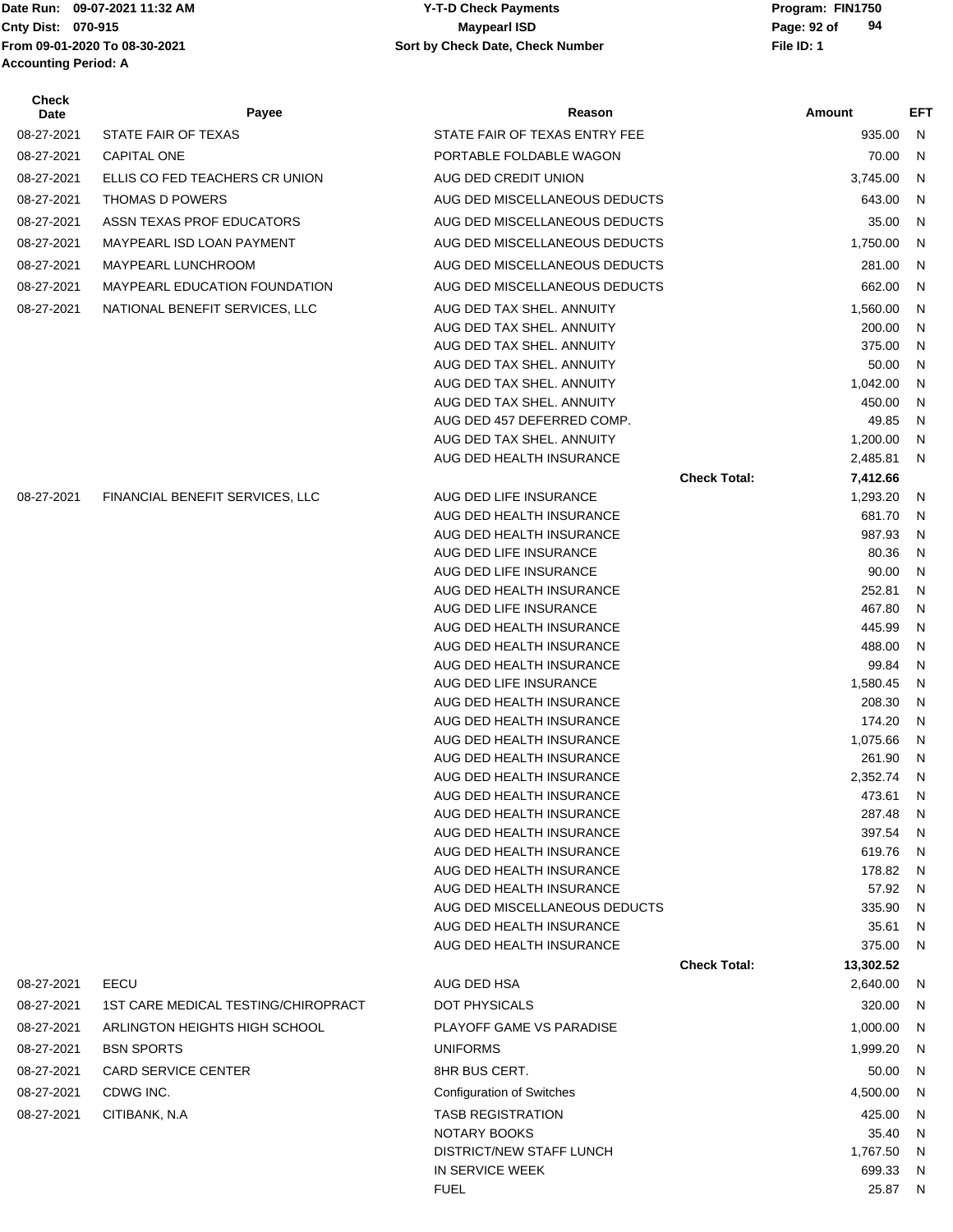## **Cnty Dist:** 070-915 **Page: 93 of** Maypearl ISD **Page: 93 of 09-07-2021 11:32 AM Y-T-D Check Payments 070-915 Maypearl ISD**

| Check<br>Date | Payee                                     | Reason                                            |                     | <b>Amount</b>        | <b>EFT</b>   |
|---------------|-------------------------------------------|---------------------------------------------------|---------------------|----------------------|--------------|
|               |                                           | <b>TRAINING</b>                                   |                     | 544.89               | $\mathsf{N}$ |
|               |                                           |                                                   | <b>Check Total:</b> | 3,497.99             |              |
| 08-27-2021    | <b>DIRECT ENERGY</b>                      | SD 07/13-08/10 PRIM PRAC FIELD                    |                     | 33.58                | N            |
|               |                                           | SD 07/13-08/10 QUAD                               |                     | 253.19               | N            |
|               |                                           | SD 07/13-08/10 PRIM CAFETERIA                     |                     | 437.20               | N            |
|               |                                           | SD 07/13-08/10 GOLF FAC<br>SD 07/13-08/10 PRIMARY |                     | 502.51<br>1,399.51   | N<br>N       |
|               |                                           | SD 07/13-08/10 ARCHIVE                            |                     | 185.52               | N            |
|               |                                           | SD 07/13-08/10 PORTABLE                           |                     | 115.56               | N            |
|               |                                           | SD 07/13-08/10 HS S WING                          |                     | 2,896.77             | N            |
|               |                                           |                                                   | <b>Check Total:</b> | 5,823.84             |              |
| 08-27-2021    | <b>DISCOUNT PC</b>                        | Replace Laptop Screen                             |                     | 196.95               | N            |
| 08-27-2021    | HIRAM E. DODSON                           | reinstalling safety gate                          |                     | 985.00               | $\mathsf{N}$ |
| 08-27-2021    | ELLIOTT ELECTRIC SUPPLY, INC.             | 410A freon for district                           |                     | 325.09               | N            |
|               |                                           | REFRIGERANT R410A 25                              |                     | 371.07               | N            |
|               |                                           |                                                   | <b>Check Total:</b> | 696.16               |              |
| 08-27-2021    | <b>ENVIROMATIC SYSTEMS OR FORT WORTH</b>  | A/C repairs LSK                                   |                     | 2,183.84             | N            |
| 08-27-2021    | <b>FEATHERSTON MEDIA LLC</b>              | Drops for Portable                                |                     | 2,866.85             | N            |
| 08-27-2021    | FORT WORTH FOOTBALL OFFICIALS             | MAYPEARL VS BLOOMING                              |                     | 150.00               | N            |
| 08-27-2021    | HOME DEPOT CREDIT SERVICES                | <b>Office Supplies</b>                            |                     | 130.95               | N            |
| 08-27-2021    | HOWARD TECHNOLOGY SOLUTIONS               | tech. equipment rack for offic                    |                     | 327.00               | N            |
| 08-27-2021    | LOWE'S                                    | <b>BATTERY CHAIN</b>                              |                     | 123.41               | N            |
|               |                                           | <b>PAINT</b>                                      |                     | 579.07               | N            |
|               |                                           | <b>SUPPLIES</b>                                   |                     | 141.35               | N            |
|               |                                           | WASP SPRAY PLASTIC                                |                     | 334.51               | N            |
|               |                                           | <b>CLOSER</b>                                     |                     | 438.70               | N            |
|               |                                           | <b>EXIT DEVICE</b>                                |                     | 421.67               | N            |
|               |                                           |                                                   | <b>Check Total:</b> | 2,038.71             |              |
| 08-27-2021    | M.A.C. ALARMS                             | Security cards                                    |                     | 499.00               | N            |
| 08-27-2021    | <b>MORRISON SUPPLY COMPANY</b>            | A/C supplies for the district                     |                     | 401.69               | N            |
| 08-27-2021    | <b>REGION 10/EDUCATION SERVICE CENTER</b> | 20 HR BUS CERTIFICATION STEPHE                    |                     | 130.00               | N            |
| 08-27-2021    | <b>SCREENCASTIFY</b>                      | <b>Screencastify License</b>                      |                     | 3,304.00             | N            |
| 08-27-2021    | <b>SUREGUARD PEST SERVICE</b>             | PEST CONTROL                                      |                     | 833.00               | N            |
|               |                                           | PEST CONTROL AUGUST                               |                     | 833.00               | N            |
|               |                                           |                                                   | <b>Check Total:</b> | 1,666.00             |              |
| 08-27-2021    | THE ENNIS NEWS                            | NOTICE OF PUBLIC HEARING                          |                     | 246.00               | N            |
| 08-27-2021    | TRAFERA HOLDINGS, LLC                     | shells ac adapter oem 45                          |                     | 2,440.00             | N            |
| 08-27-2021    | 7 CONTINANT SKQ IMPORT/EXPORT             | OIL CHANGE OFFICER DAVIS                          |                     | 40.98                | N            |
| 08-27-2021    | <b>CAPITAL ONE</b>                        | <b>SUPPLIES</b>                                   |                     | 246.76               | N            |
|               |                                           | <b>HS SUPPLIES</b>                                |                     | 208.24               | N            |
|               |                                           | <b>HEADSTART SUPPLIES</b>                         |                     | 16.99                | N            |
|               |                                           | <b>HEADSTART</b>                                  |                     | 82.05                | N            |
|               |                                           | <b>HEADSTART SUPPLIES</b>                         |                     | 159.83               | N            |
|               |                                           | <b>MS SUPPLIES</b>                                |                     | 223.97               | N            |
|               |                                           |                                                   | <b>Check Total:</b> | 937.84               |              |
| 08-27-2021    | OFFICE OF THE ATTORNEY GENERAL            | PAYROLL                                           |                     | 1,257.70             | N            |
| 08-27-2021    | THE COWBOY BANK OF TEXAS                  | PAYROLL<br>PAYROLL                                |                     | 37,817.10            | N            |
|               |                                           | PAYROLL                                           |                     | 8,541.27<br>8,541.27 | N<br>N       |
|               |                                           |                                                   | <b>Check Total:</b> | 54,899.64            |              |
|               |                                           |                                                   |                     |                      |              |